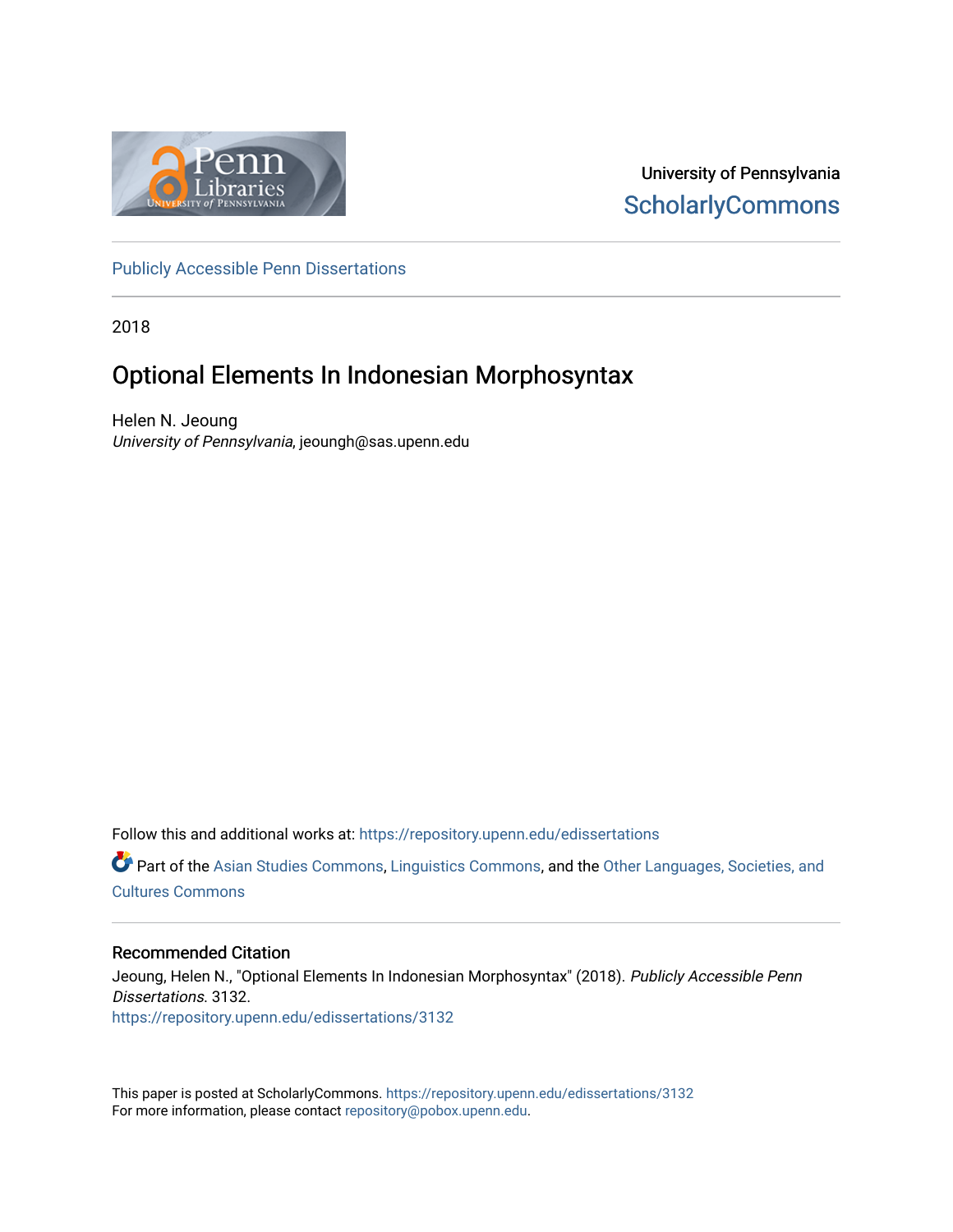# Optional Elements In Indonesian Morphosyntax

## **Abstract**

This dissertation investigates the syntax and morphology of several functional morphemes that display surface optionality in Indonesian. Three case studies consider how syntactic environments constrain optional realization. Chapter 2 investigates the declarative complementizers bahwa and kalau, which are disallowed in case of A-bar movement; I show that bahwa is also disallowed in wh-in situ questions that do not involve movement. These facts are developed into an analysis of wh phrases and the structure of wh questions in Indonesian. I also propose that the morpheme yang, as well as the null form of the complementizer, constitute a pattern of morphological wh-agreement on C. Chapter 3 discusses the verbal prefixes meN- and ber-, which have received varied analyses in the literature. I argue that meN- and ber- participate in wh-agreement resulting from A-bar movement, and argue against previous analyses that assume that A-movement results in a similar deletion. In addition, I differentiate between deterministic properties that are relevant in the syntax, and non-deterministic properties of meN- and berthat are extra-syntactic. This distinction accounts for a number of puzzling properties that have been observed for these prefixes. Chapter 4 discusses possessor sub-extraction in Indonesian, with additional data from similar constructions in Javanese and Madurese. I pursue a novel analysis of the nominal suffix -nya, which is optional is possessive DPs: in possessor extraction, this suffix is a pronunciation of the head D. The analysis of wh-agreement is extended to the DP domain, where -nya marks A-bar movement on phase heads; the consequence is that DP is a phase for syntactic movement. One language-specific finding in this dissertation is that morphological wh-agreement applies across three domains: complementizers, verbs and possessive nominals. This has cross-linguistic implications for the phasehood of DP and wh-agreement patterns. More broadly, the dissertation contributes a syntactic approach to the analysis of variable morphemes, revealing how multiple factors constrain surface optionality.

## Degree Type

Dissertation

Degree Name Doctor of Philosophy (PhD)

# Graduate Group

**Linguistics** 

First Advisor Julie Anne Legate

Keywords A-bar, Indonesian, linguistics, optionality, syntax, wh-agreement

## Subject Categories

Asian Studies | Linguistics | Other Languages, Societies, and Cultures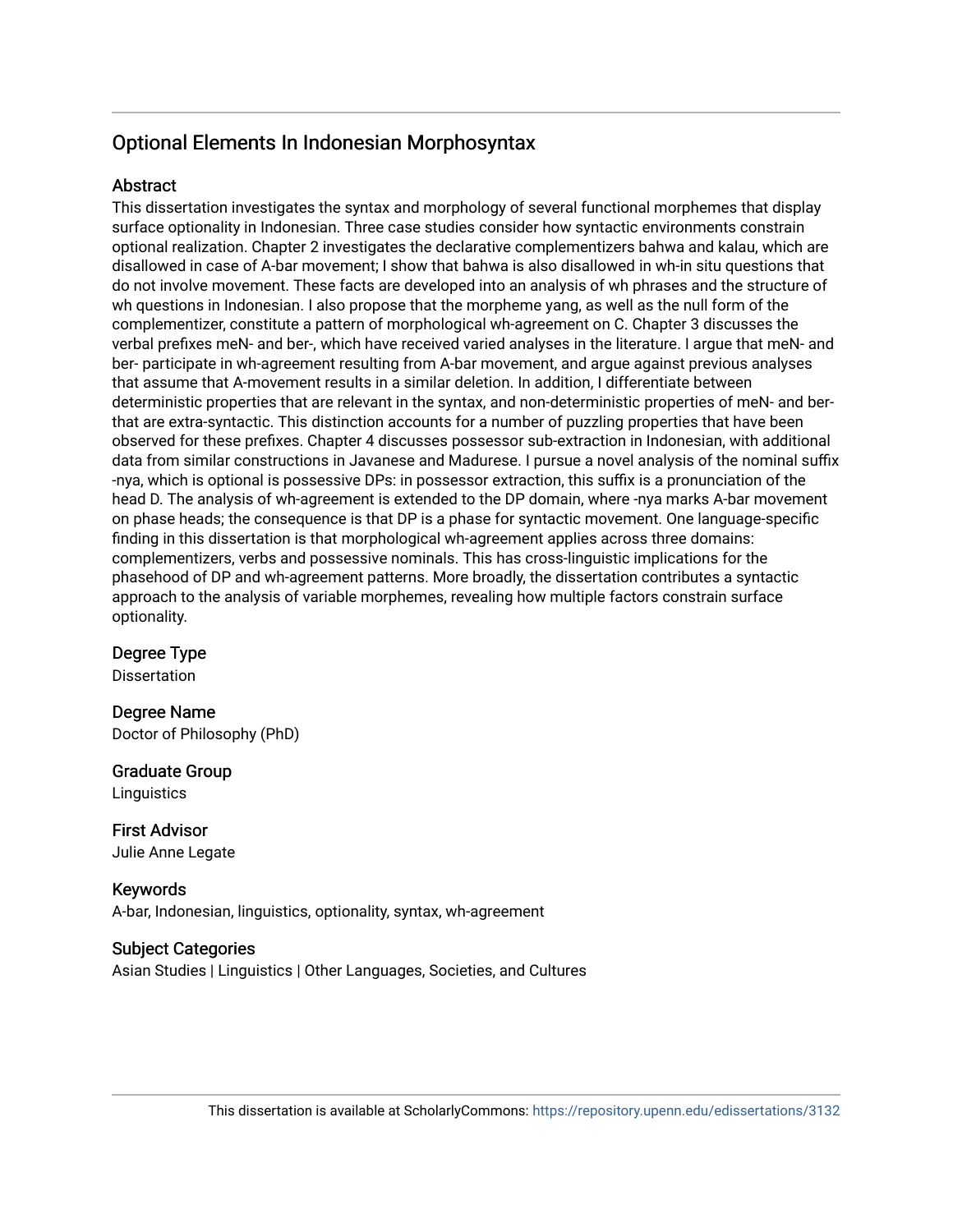## OPTIONAL ELEMENTS IN INDONESIAN MORPHOSYNTAX

Helen N Jeoung

## A DISSERTATION

in

## Linguistics

Presented to the Faculties of the University of Pennsylvania

in

Partial Fulfillment of the Requirements for the

Degree of Doctor of Philosophy

2018

Supervisor of Dissertation

Julie Anne Legate, Professor of Linguistics

Graduate Group Chairperson

Eugene Buckley, Associate Professor of Linguistics

Dissertation Committee:

David Embick, Professor of Linguistics

Florian Schwarz, Associate Professor of Linguistics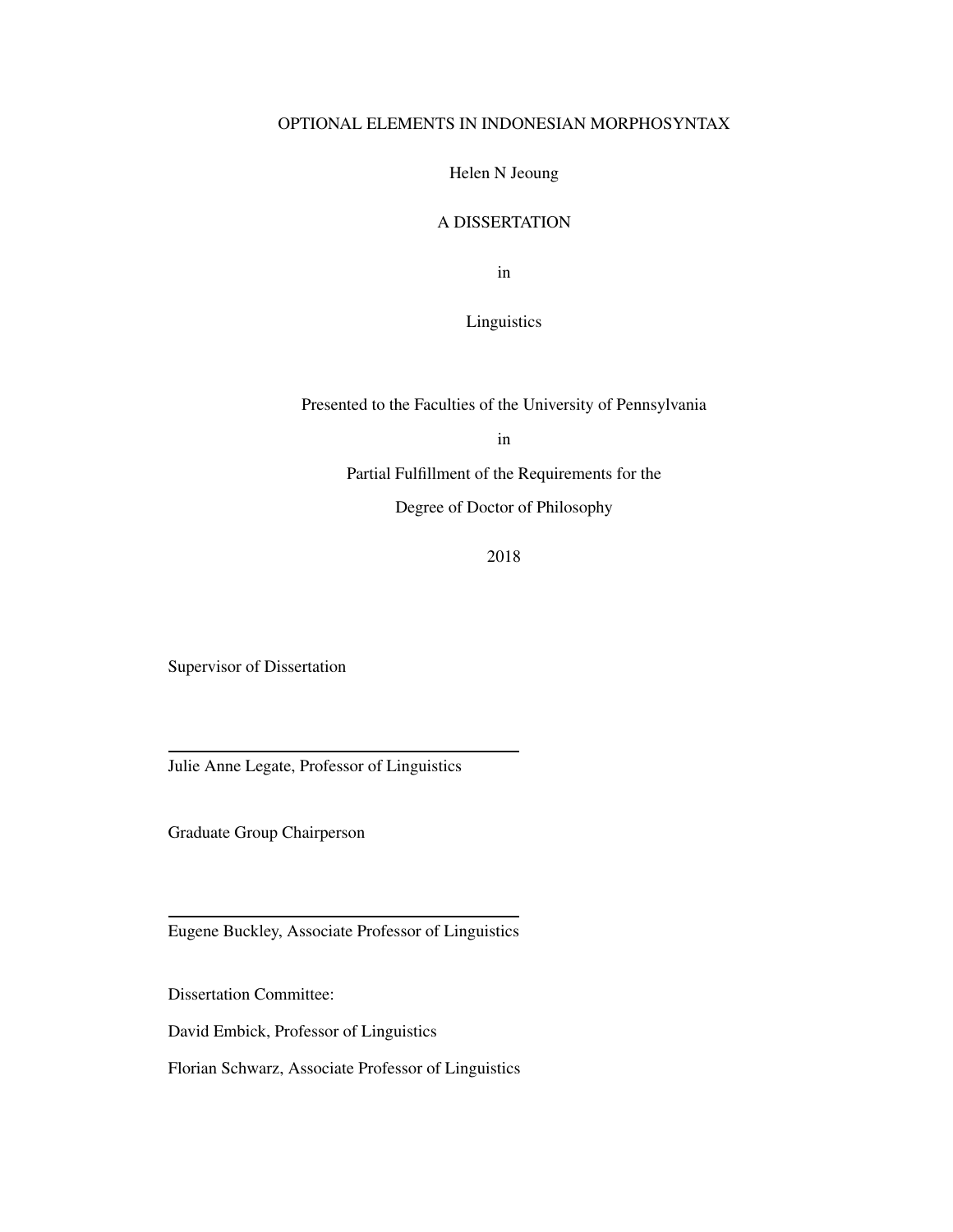## OPTIONAL ELEMENTS IN INDONESIAN MORPHOSYNTAX

## COPYRIGHT

2018

Helen N Jeoung

This work is licensed under the Creative Commons Attribution-NonCommercial-ShareAlike 3.0 License

To view a copy of this license, visit

https://creativecommons.org/licenses/by-nc-sa/3.0/us/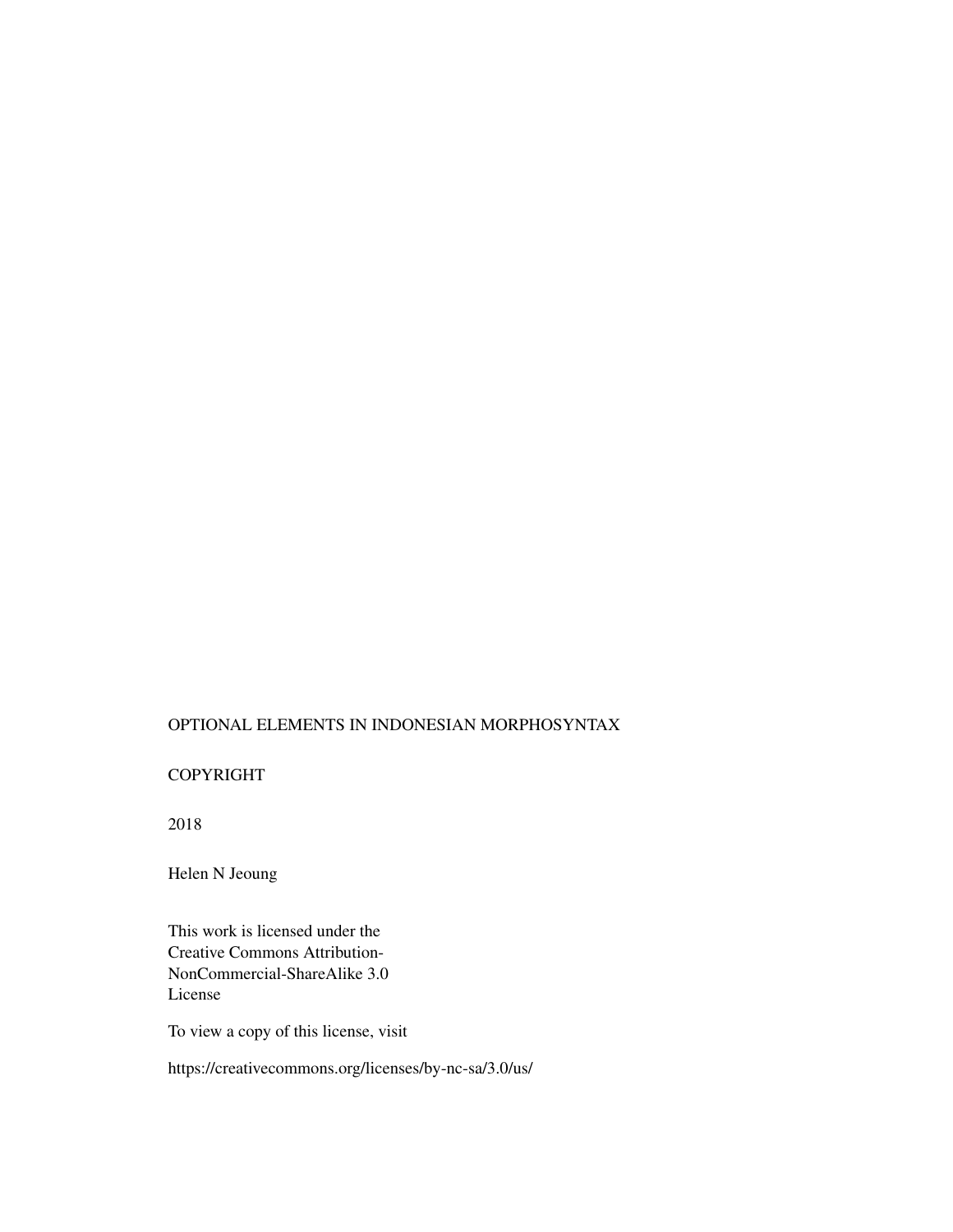For my family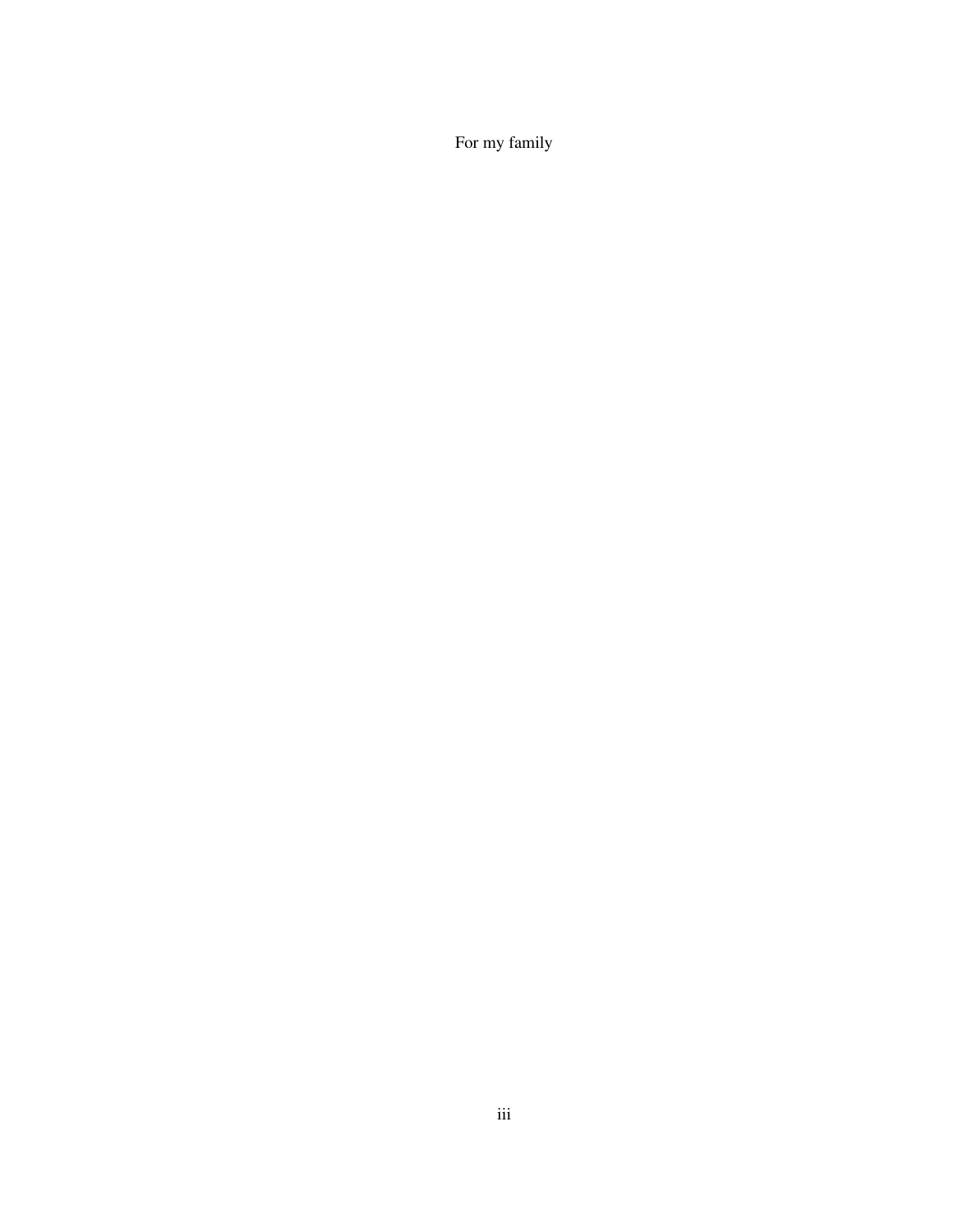## ACKNOWLEDGMENT

I have many people to thank for their support, not only during the time I was researching and writing this dissertation, but also during the span of my graduate studies at Penn. The mentions here are brief, but they are heartfelt.

Many thanks to my committee, without whom this dissertation would not be possible. Julie Legate has been a supportive advisor who was always ready to look at my data, read through drafts and return comments. I learned syntax from Julie, but more importantly, she brought out my best work throughout my training at Penn; every page of this dissertation has directly or indirectly benefited from her critical eye. David Embick and Florian Schwarz have also contributed in significant ways to my development as a linguist. Dave always had a comment or suggestion that led me to think about the larger context and implications of my work, and I always left his office or his class with new ideas. Florian introduced me to semantics, and has been a patient reader for various drafts of papers; he always provided timely input just when I needed it.

I have been fortunate to be taught by faculty members at Penn who are engaging and passionate about what they do: Alison Biggs, Gene Buckley, Jami Fisher, Bill Labov, Tony Kroch, Mark Liberman, Rolf Noyer, Don Ringe, Gillian Sankoff, Beatrice Santorini and Meredith Tamminga. Thanks to Meredith for talking to me about syntax and variation, and thanks to Alison for collaborating with me on prepositions. In the main office, Amy Forsyth always had time to answer a question or fix an administrative issue. Additionally, I am grateful for support from the University of Pennsylvania, through the GAPSA-Provost Award for Interdisciplinary Innovation, and a Teece Fellowship for dissertation research.

Thanks to my cohort, Taylor Jones, Karen Wen-Hsin Tseng and David Wilson, with whom I shared my first year grad school. The students, postdocs, and visitors who overlapped with me at Penn contributed to an overall atmosphere of hard work, stimulating conversation and mutual encouragement, and they made the journey more enjoyable: Luke Adamson, Faruk Akkus, Akiva Bacovcin, Ryan Budnick, Pleng Chanchaochai, Sunghye Cho, Ava Creemers, Kajsa Djarv, Sabriya ¨ Fisher, Aaron Freeman, Amy Goodwin Davies, Duna Gylfadottir, Anton Ingason, Tricia Irwin, Ava Irani, Soohyun Kwon, Nari Rhee, Milena Šereikaitė, Kobey Shwayder, Einar Sigurdsson, Betsy Sneller, Robert Wilder and Jérémy Zehr.

Conversations with linguists at conferences and talks have contributed to my work in significant ways; I particularly thank Edith Aldridge, I Wayan Arka, Abby Cohn, Peter Cole, Mitcho Erlewine, Idan Landau, Bradley McDonnell, Norvin Richards, Anna Szabolcsi and Ekarina Winarto. I also acknowledge Bill Davies, whose grammar of Madurese has been a valuable resource; I regret that I did not have the opportunity to meet him in person.

My research trips to Indonesia were fruitful and interesting because of the following people. Bapak Isya Mahfud has contributed more data and insights to this dissertation than anyone else, and his facility with multiple languages is invaluable. I also thank Ibu Maimuna for checking data with me, for helping me get around when I was traveling alone, and for her longtime friendship. *Mator sakalangkong*. I have been fortunate to collaborate with university students, who worked as my interns during the summer of 2015 and also cheerfully became language consultants: Iline Megale, Gabriella Melody, Ilkham Hidayat, M Khoirun Najib, and Nadhilah H Semendawai. The following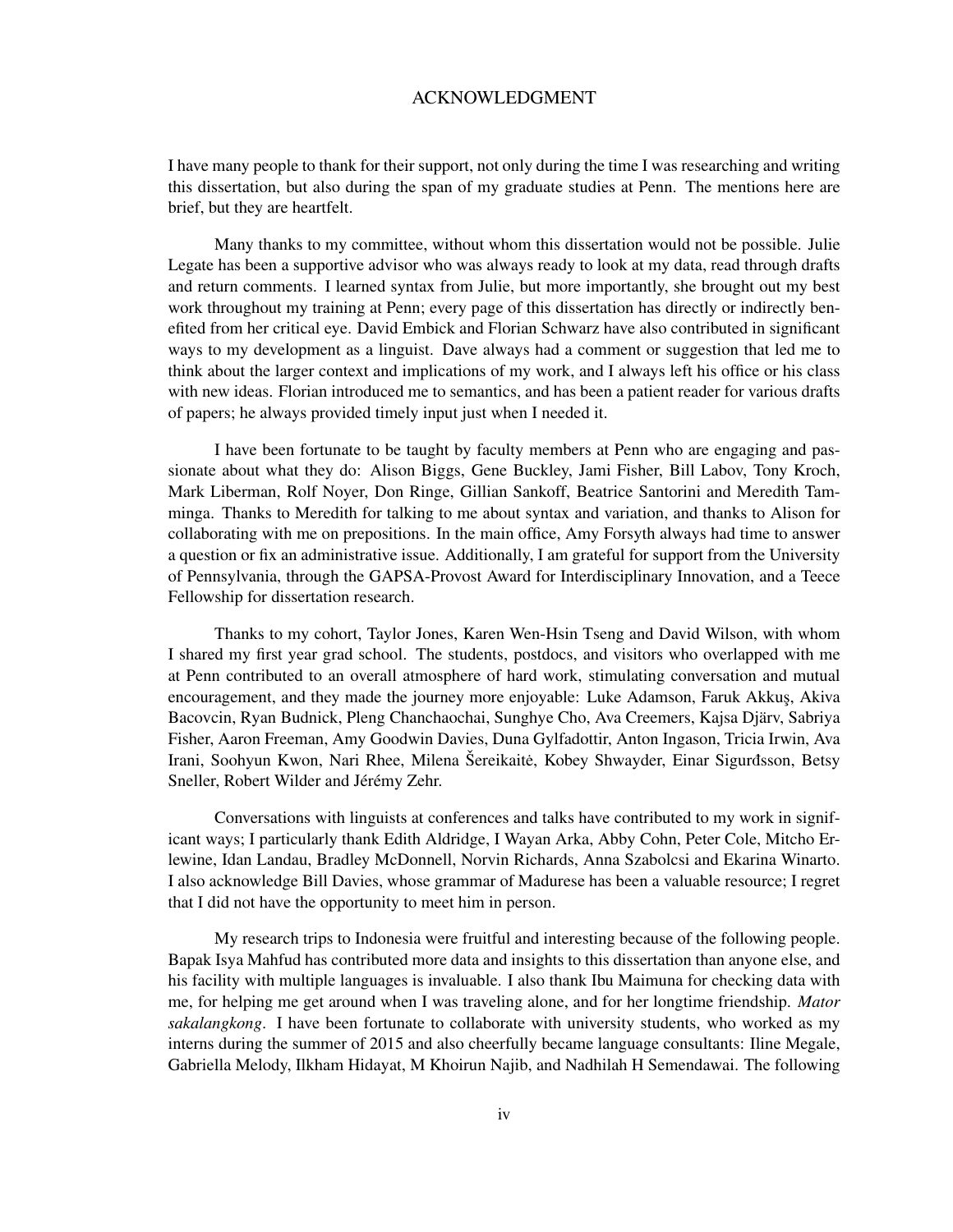consultants also provided data for Indonesian and other languages: Amelia Dwi Imanda, Ayunda Puty Sekavani, Hainona Izza Golia, Muhamad Saiful, Risalarus Sa'adah, Wilyun Hamim, and in Philadelphia, Dinah Maria. A number of people provided logistical support for me to conduct research in East Java: Professor Lilis Lestari Wilujeng at Ma Chung University connected me to undergraduate students; Ibu Mira connected me to students at UNISMA; Bapak Billy Mbiliyora and the staff at KPN graciously allowed me to use classroom space and volunteered as practice consultants. Esther, Sarah, Mira and other friends in town always made time for a warm welcome and a meal. *Terima kasih banyak semuanya*.

I am grateful for friends in Philadelphia and beyond, especially those who provided support while I was dissertating. Sharon Song went out of her way to send me notes and gifts, just because. Thanks to Elizabeth McGee Hassrick for chats about academia, and to Jenn Lee for chats about life. Paula Yoo was a lifesaver, driving across town for pickups and offering help when it was most needed. Lindsay Kijewski was my biggest fan, and always had a smile and a hug for me. Thanks to Lindsay, Jonathan Wood, Umi Howard, my Lipman cohort, Anne Ferola and the team at CHIP for meaningful experiences outside of linguistics.

Finally, my family. Young and Yeuhee Lee always had an open door for me, without exception. My mother has been a rock of unconditional love and faith, and a role model for a full-time working mother holding it all together. My father, Jun Imatome, had an extensive library at home, and spoke three languages fluently: I am sure he planted the original seed that grew into my interest in language, and I wish I could thank him now. Thanks to my in-laws for their encouragement and support, and to Tracy for coming down to Philly to help out. Thanks also to all my siblings. I especially owe a lot to Naomi: look, I made it! Amelia and Noah have been with me since day one, through the valleys as well as the peaks, and they have been my anchor throughout. And more than anyone else, my husband has had the up-close view of this journey, and has made sacrifices so that I could pursue linguistics.

Thank you.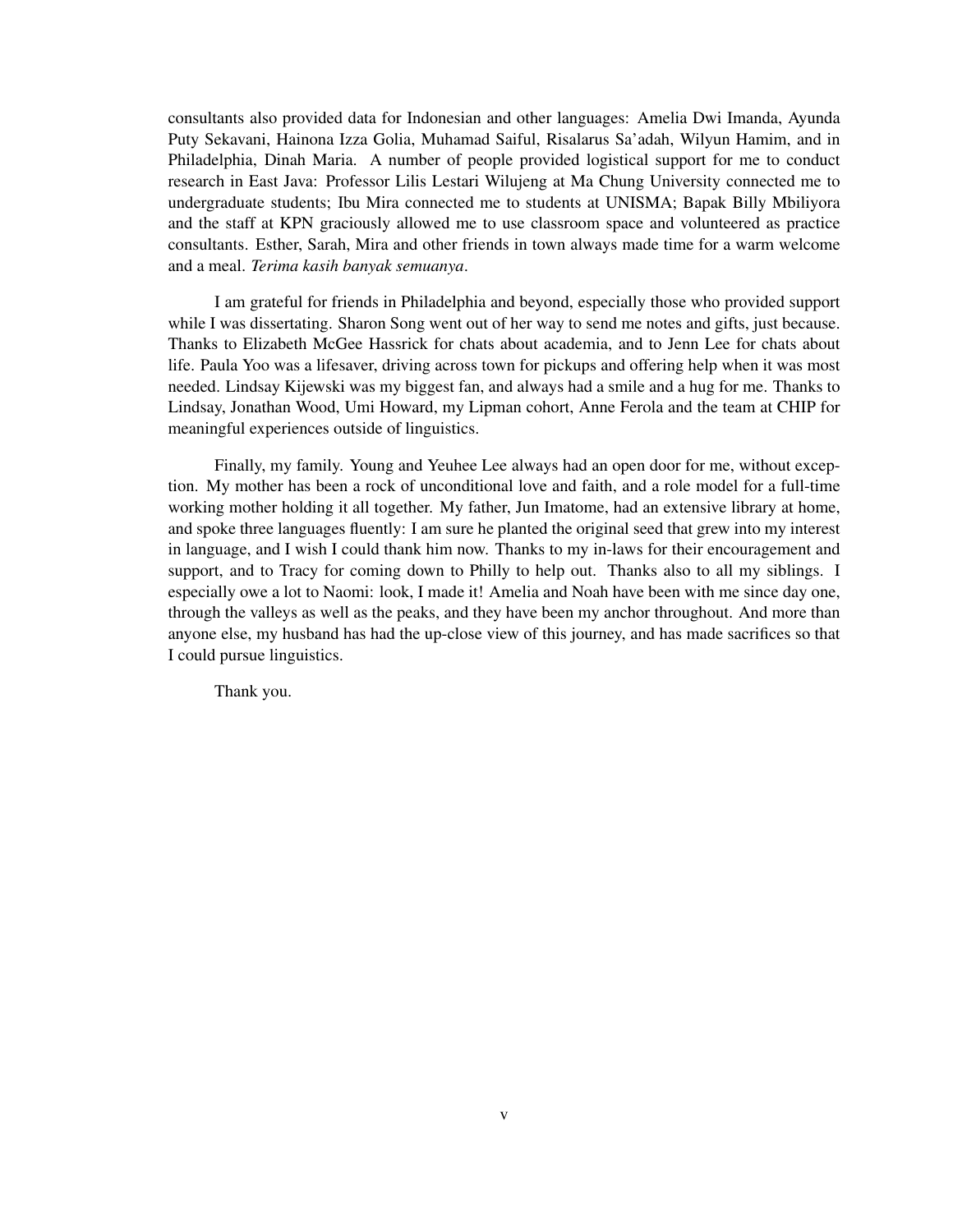#### ABSTRACT

## OPTIONAL ELEMENTS IN INDONESIAN MORPHOSYNTAX

### Helen Jeoung

#### Julie Anne Legate

This dissertation investigates the syntax and morphology of several functional morphemes that display surface optionality in Indonesian. Three case studies consider how syntactic environments constrain optional realization. Chapter 2 investigates the declarative complementizers *bahwa* and *kalau*, which are disallowed in case of A-bar movement; I show that *bahwa* is also disallowed in wh-in situ questions that do not involve movement. These facts are developed into an analysis of wh phrases and the structure of wh questions in Indonesian. I also propose that the morpheme *yang*, as well as the null form of the complementizer, constitute a pattern of morphological whagreement on C. Chapter 3 discusses the verbal prefixes *meN-* and *ber-*, which have received varied analyses in the literature. I argue that *meN-* and *ber-* participate in wh-agreement resulting from A-bar movement, and argue against previous analyses that assume that A-movement results in a similar deletion. In addition, I differentiate between deterministic properties that are relevant in the syntax, and non-deterministic properties of *meN-* and *ber-* that are extra-syntactic. This distinction accounts for a number of puzzling properties that have been observed for these prefixes. Chapter 4 discusses possessor sub-extraction in Indonesian, with additional data from similar constructions in Javanese and Madurese. I pursue a novel analysis of the nominal suffix *-nya*, which is optional is possessive DPs: in possessor extraction, this suffix is a pronunciation of the head D. The analysis of wh-agreement is extended to the DP domain, where *-nya* marks A-bar movement on phase heads; the consequence is that DP is a phase for syntactic movement. One language-specific finding in this dissertation is that morphological wh-agreement applies across three domains: complementizers, verbs and possessive nominals. This has cross-linguistic implications for the phasehood of DP and wh-agreement patterns. More broadly, the dissertation contributes a syntactic approach to the analysis of variable morphemes, revealing how multiple factors constrain surface optionality.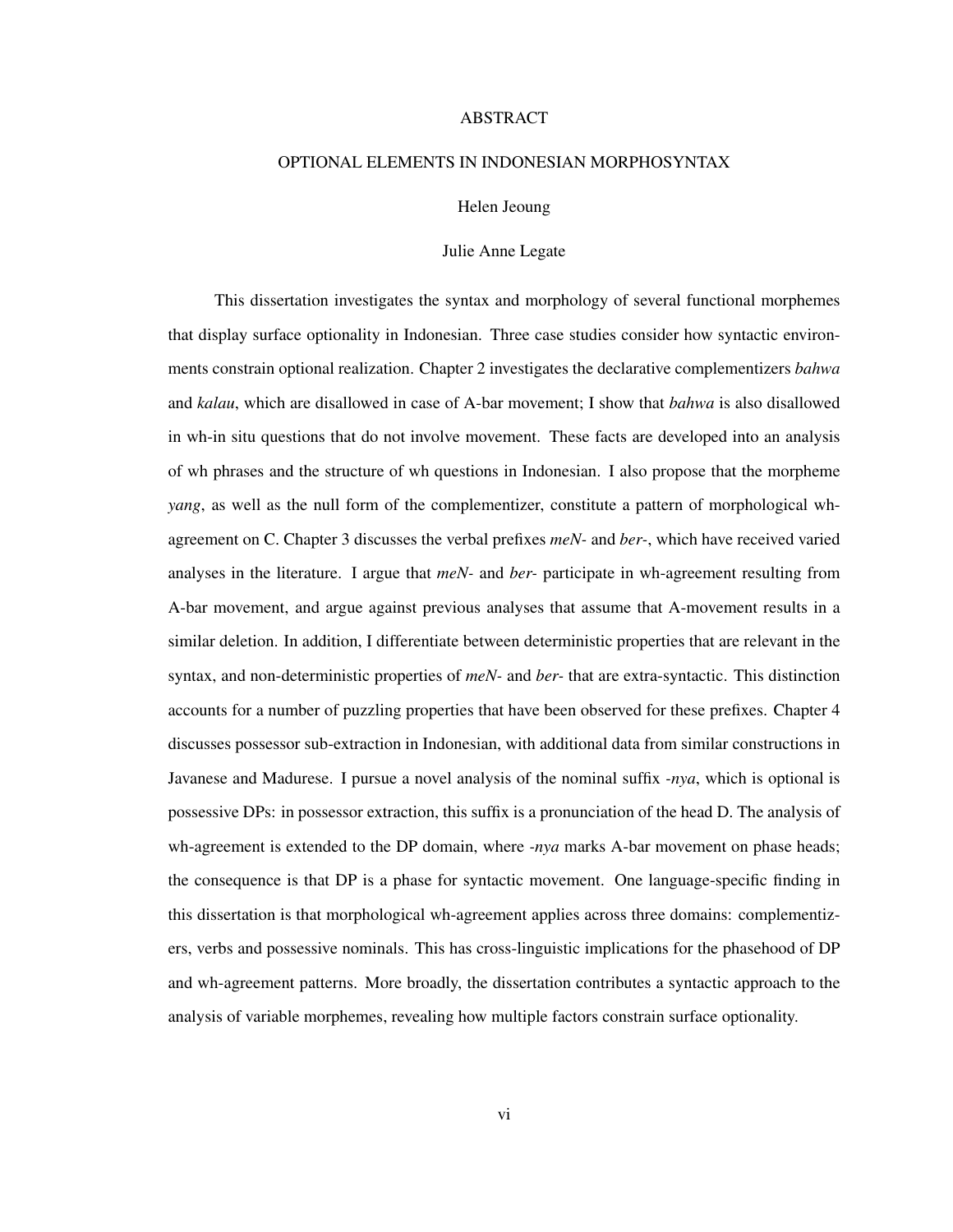# TABLE OF CONTENTS

|                  |       |                                                                                     | iv             |
|------------------|-------|-------------------------------------------------------------------------------------|----------------|
|                  |       |                                                                                     | vi             |
|                  |       |                                                                                     | $\mathbf X$    |
| <b>CHAPTER 1</b> |       |                                                                                     | $\mathbf{1}$   |
| 1.1              |       |                                                                                     | 3              |
| 1.2              |       |                                                                                     | $\overline{4}$ |
| 1.3              |       |                                                                                     | 5              |
| <b>CHAPTER 2</b> |       |                                                                                     | $\overline{7}$ |
| 2.1              |       |                                                                                     | $\overline{7}$ |
|                  | 2.1.1 | Surface alternations in $C \ldots \ldots \ldots \ldots \ldots \ldots \ldots \ldots$ | $\overline{7}$ |
|                  | 2.1.2 | Background: Complementizer-trace effects in other languages                         | 9              |
|                  | 2.1.3 | Background: Wh-agreement in other languages                                         | 11             |
|                  | 2.1.4 |                                                                                     | 15             |
| 2.2              |       |                                                                                     | 15             |
|                  | 2.2.1 |                                                                                     | 15             |
|                  | 2.2.2 |                                                                                     | 19             |
| 2.3              |       | Loss of optionality: A-bar movement and questions                                   | 20             |
|                  | 2.3.1 | Properties of A-bar movement in Indonesian                                          | 20             |
|                  | 2.3.2 |                                                                                     | 24             |
|                  | 2.3.3 | Nominal movement vs. non-nominal movement                                           | 31             |
|                  | 2.3.4 | Three strategies for constituent wh questions $\ldots \ldots \ldots \ldots \ldots$  | 32             |
|                  | 2.3.5 |                                                                                     | 35             |
|                  | 2.3.6 |                                                                                     | 37             |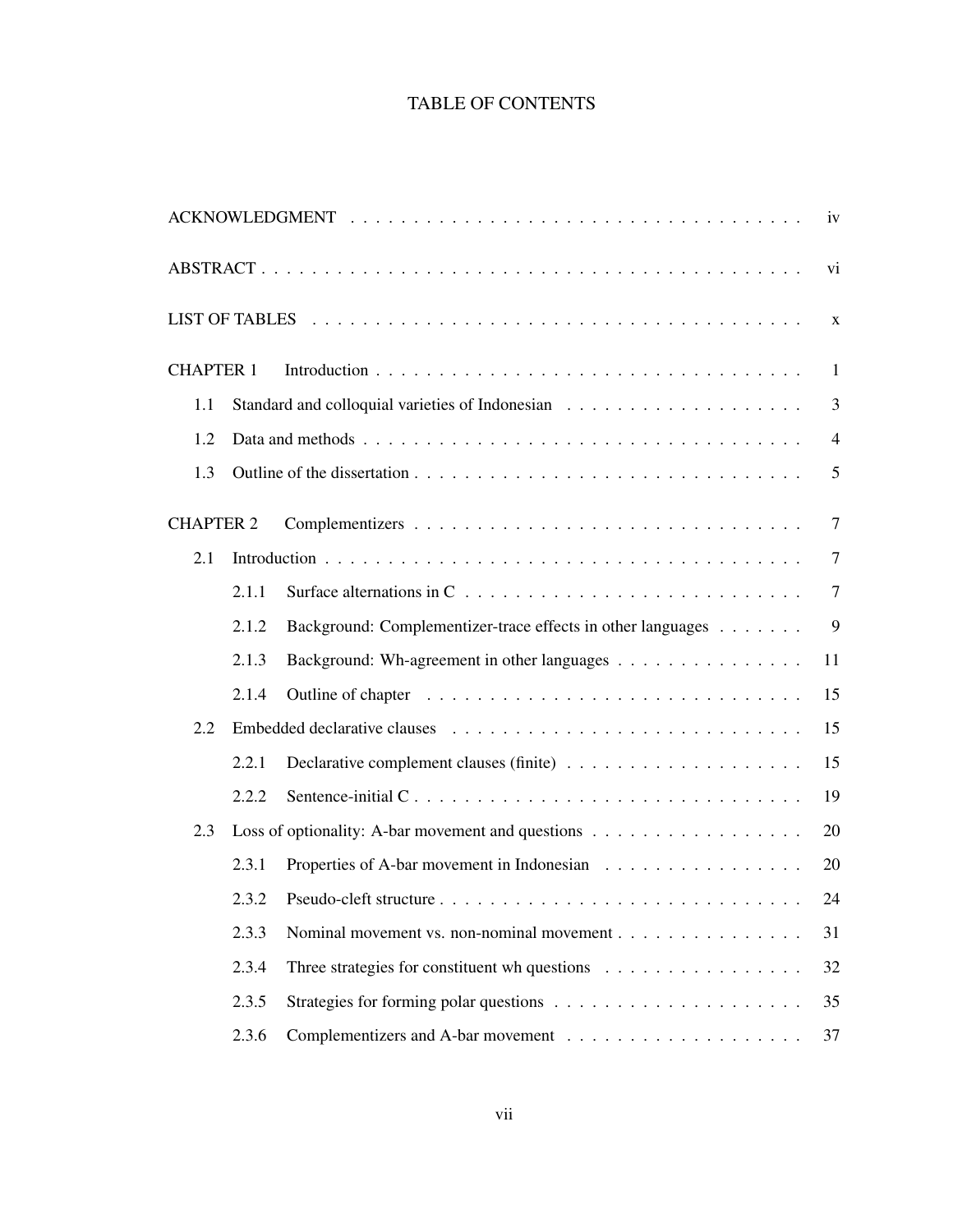|                  | 2.3.7 |                                                                                       | 44  |
|------------------|-------|---------------------------------------------------------------------------------------|-----|
| 2.4              |       | Deterministic and non-deterministic conditions on Indonesian C                        | 63  |
| 2.5              |       |                                                                                       | 66  |
| <b>CHAPTER 3</b> |       |                                                                                       | 68  |
| 3.1              |       |                                                                                       | 68  |
|                  | 3.1.1 | An overview of the proposal $\ldots \ldots \ldots \ldots \ldots \ldots \ldots \ldots$ | 70  |
|                  | 3.1.2 |                                                                                       | 71  |
| 3.2              |       |                                                                                       | 72  |
|                  | 3.2.1 |                                                                                       | 73  |
|                  | 3.2.2 |                                                                                       | 74  |
|                  | 3.2.3 |                                                                                       | 77  |
| 3.3              |       |                                                                                       | 79  |
| 3.4              |       | Deterministic factors affecting the realization of meN- and ber-                      | 91  |
|                  | 3.4.1 |                                                                                       | 91  |
|                  |       | Excursus: Is <i>meN</i> - sensitive to A-movement?                                    | 97  |
|                  | 3.4.2 | Other syntactic and semantic constraints on optionality                               | 101 |
| 3.5              |       |                                                                                       | 105 |
|                  | 3.5.1 |                                                                                       | 105 |
|                  | 3.5.2 | Other consequences of variable rule application                                       | 109 |
|                  |       | Excursus: Wh-agreement applies to all verbs 111                                       |     |
| 3.6              |       |                                                                                       |     |
| <b>CHAPTER 4</b> |       |                                                                                       | 118 |
| 4.1              |       |                                                                                       | 118 |
|                  | 4.1.1 |                                                                                       | 118 |
|                  | 4.1.2 |                                                                                       | 119 |
|                  | 4.1.3 |                                                                                       | 121 |
|                  | 4.1.4 |                                                                                       | 122 |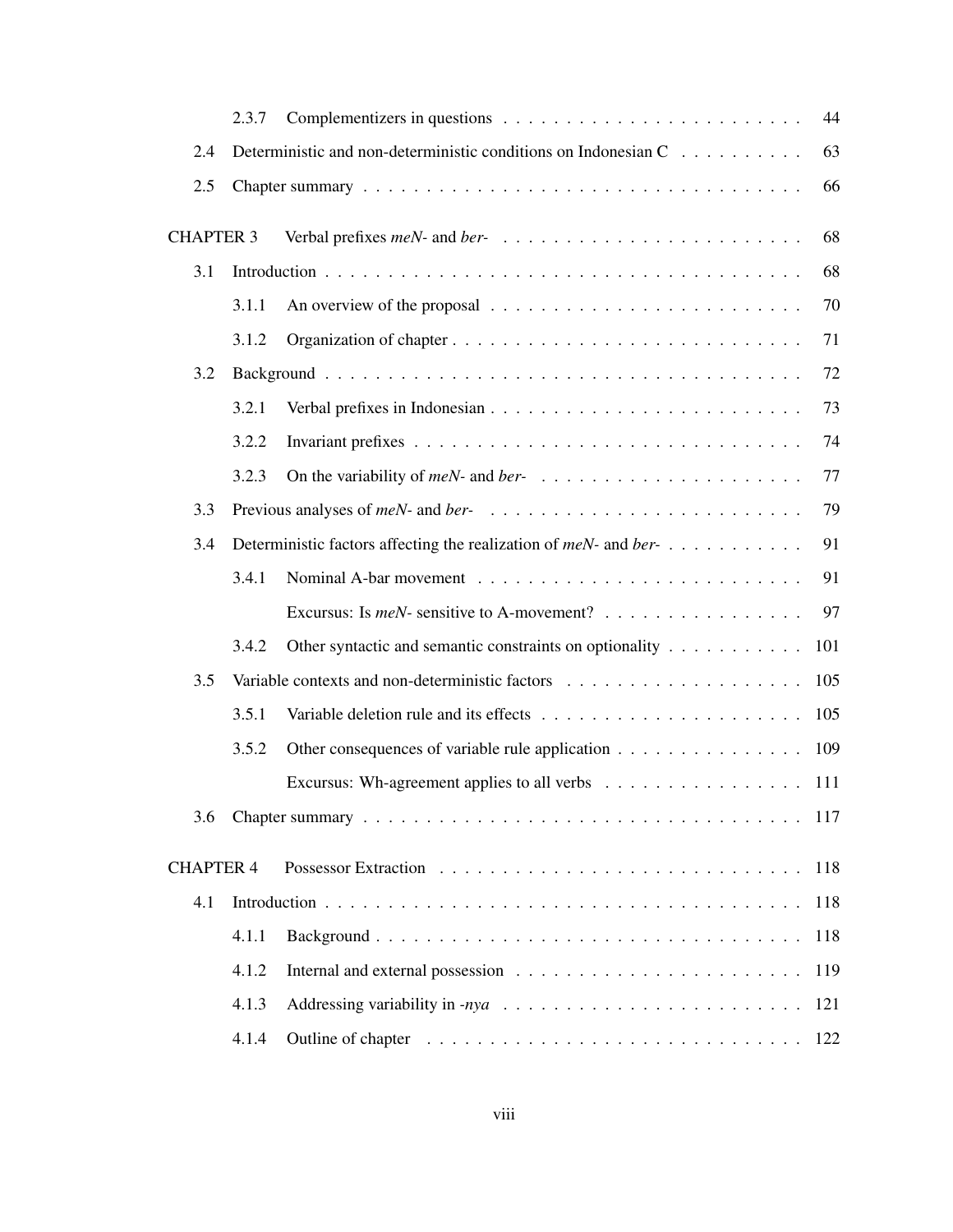| 4.2              |       |                                                                                                              | 123 |  |  |
|------------------|-------|--------------------------------------------------------------------------------------------------------------|-----|--|--|
|                  | 4.2.1 |                                                                                                              | 123 |  |  |
|                  | 4.2.2 |                                                                                                              | 126 |  |  |
|                  | 4.2.3 |                                                                                                              | 127 |  |  |
|                  | 4.2.4 |                                                                                                              | 129 |  |  |
|                  | 4.2.5 |                                                                                                              | 131 |  |  |
|                  | 4.2.6 |                                                                                                              | 132 |  |  |
| 4.3              |       | The suffix -nya $\ldots \ldots \ldots \ldots \ldots \ldots \ldots \ldots \ldots \ldots \ldots \ldots \ldots$ | 138 |  |  |
|                  | 4.3.1 |                                                                                                              | 138 |  |  |
|                  | 4.3.2 |                                                                                                              | 145 |  |  |
|                  | 4.3.3 |                                                                                                              | 147 |  |  |
| 4.4              |       |                                                                                                              | 150 |  |  |
|                  | 4.4.1 |                                                                                                              | 151 |  |  |
| 4.5              |       |                                                                                                              | 158 |  |  |
|                  | 4.5.1 |                                                                                                              | 158 |  |  |
|                  | 4.5.2 | EPP and subject extraction $\ldots \ldots \ldots \ldots \ldots \ldots \ldots \ldots \ldots$                  | 159 |  |  |
|                  | 4.5.3 | Revisiting A-bar extraction in Indonesian-type languages                                                     | 163 |  |  |
|                  | 4.5.4 | Implications for the left periphery in Indonesian                                                            | 165 |  |  |
| 4.6              |       |                                                                                                              | 167 |  |  |
| <b>CHAPTER 5</b> |       |                                                                                                              | 169 |  |  |
|                  |       |                                                                                                              | 171 |  |  |
|                  | 186   |                                                                                                              |     |  |  |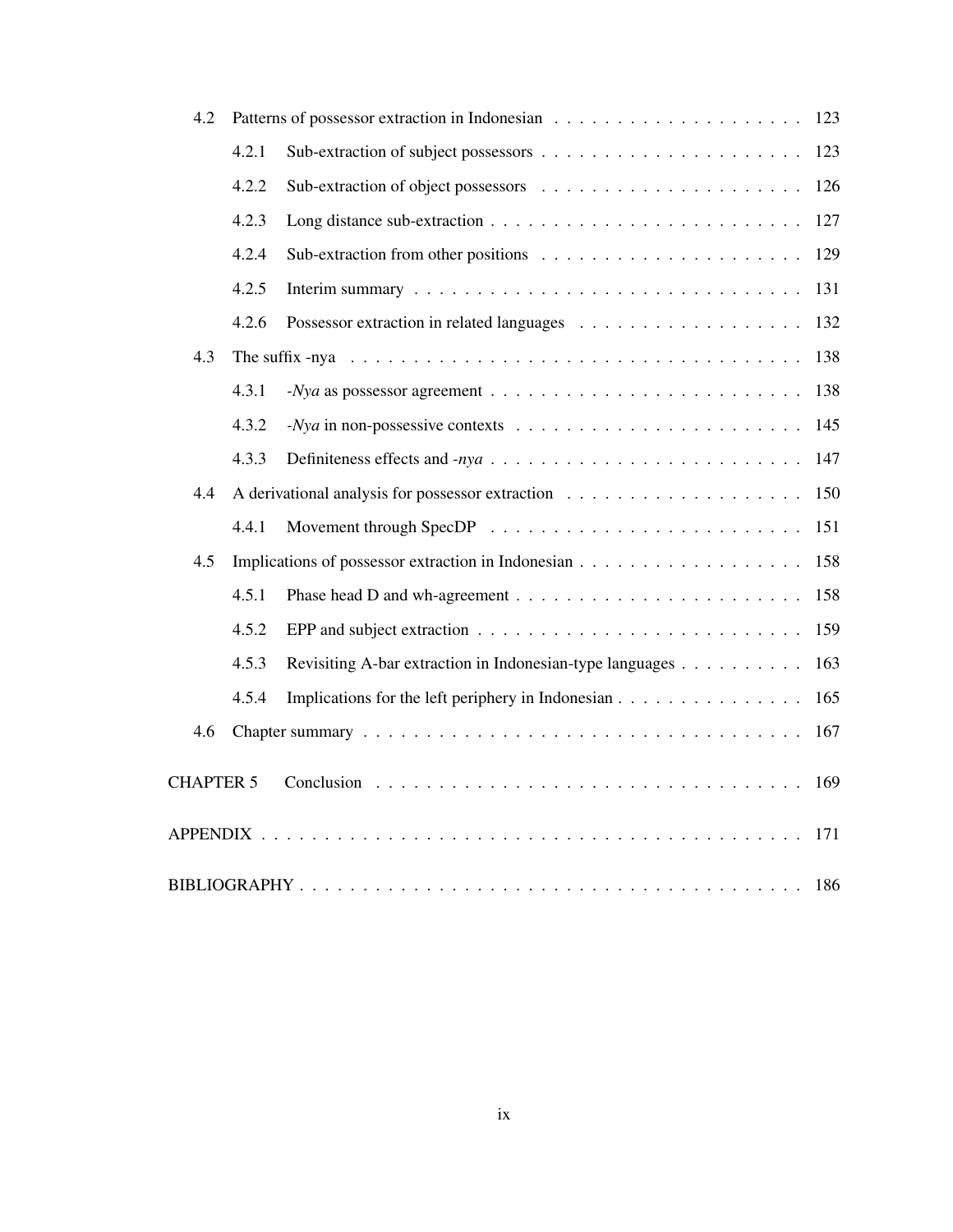# LIST OF TABLES

| TABLE 1 | Cole and Hermon's (1998) analysis of WH-words in Malay $\dots \dots$ 49 |  |
|---------|-------------------------------------------------------------------------|--|
| TABLE 2 |                                                                         |  |
|         |                                                                         |  |
| TABLE 4 | Possessive DPs with possessum <i>rumah</i> 'house' 141                  |  |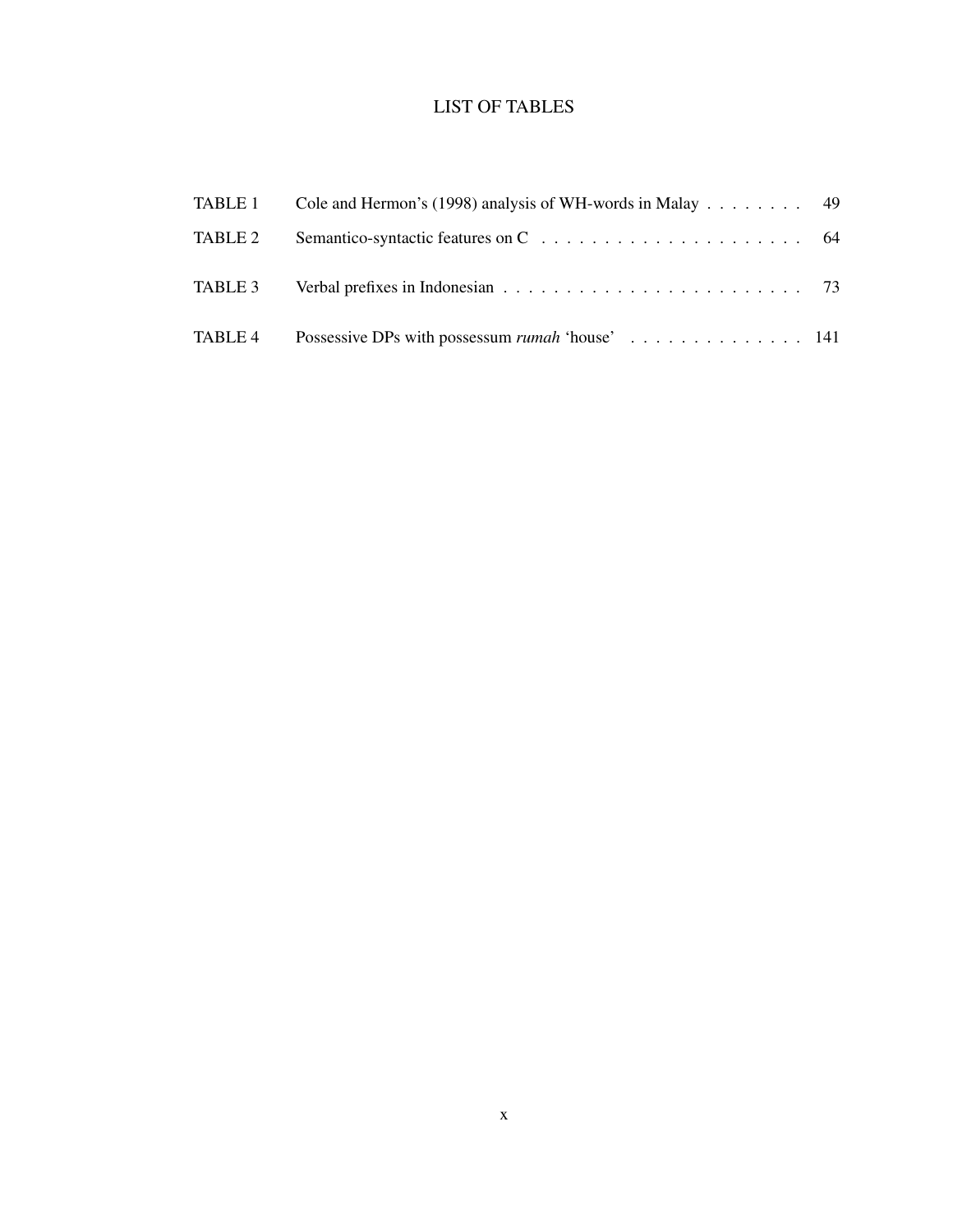## CHAPTER 1 Introduction

In this dissertation I investigate the syntax and morphology of functional elements that display optionality. Three case studies are presented in this dissertation, each of which discusses one or more optional morphemes in Indonesian. The first case study examines the declarative complementizers *bahwa* and *kalau* and their alternation with other forms of C; the second discusses the verbal prefixes *meN-* and *ber-*; the third observes the effect of possessor extraction on the nominal suffix *-nya* that occurs in possessive DPs. These morphemes display surface optionality, as illustrated in the examples below:

(1) Optional complementizers

Susan ber-pikir { bahwa / kalau / Ø } Tina mem-beli se-buah tas kemarin. Susan MV-think C Tina AV-buy one-Class bag yesterday 'Susan thinks that Tina bought a bag yesterday.'

(2) Optional verbal prefix *meN-*

Aku { dapat / men-dapat } hadiah. 1s receive AV-receive gift 'I received a gift.'

(3) Optional verbal prefix *ber-*

Dia { bahasa / ber-bahasa 3s language MV-language Indonesian 1s } Indonesia, aku { bahasa / ber-bahasa language MV-language English } Inggris. 'She spoke Indonesian, I spoke English.'

(4) Optional possessive suffix *nya-*

{ Rumah Adi / Rumah-nya Ali } di-rata-kan kemarin. house Adi house-D Ali PV-flat-Appl yesterday 'Adi's house was destroyed yesterday.'

An individual speaker produces both the overt form and the non-overt form; the optional morpheme may be present or omitted without any semantic consequence. This dissertation, then, is concerned with the grammar of individual speakers, and the (intraspeaker) variability displayed by particular morphemes, rather than variability among speakers or variability among different languages/varieties. Additionally, this dissertation is primarily concerned with syntactic structure and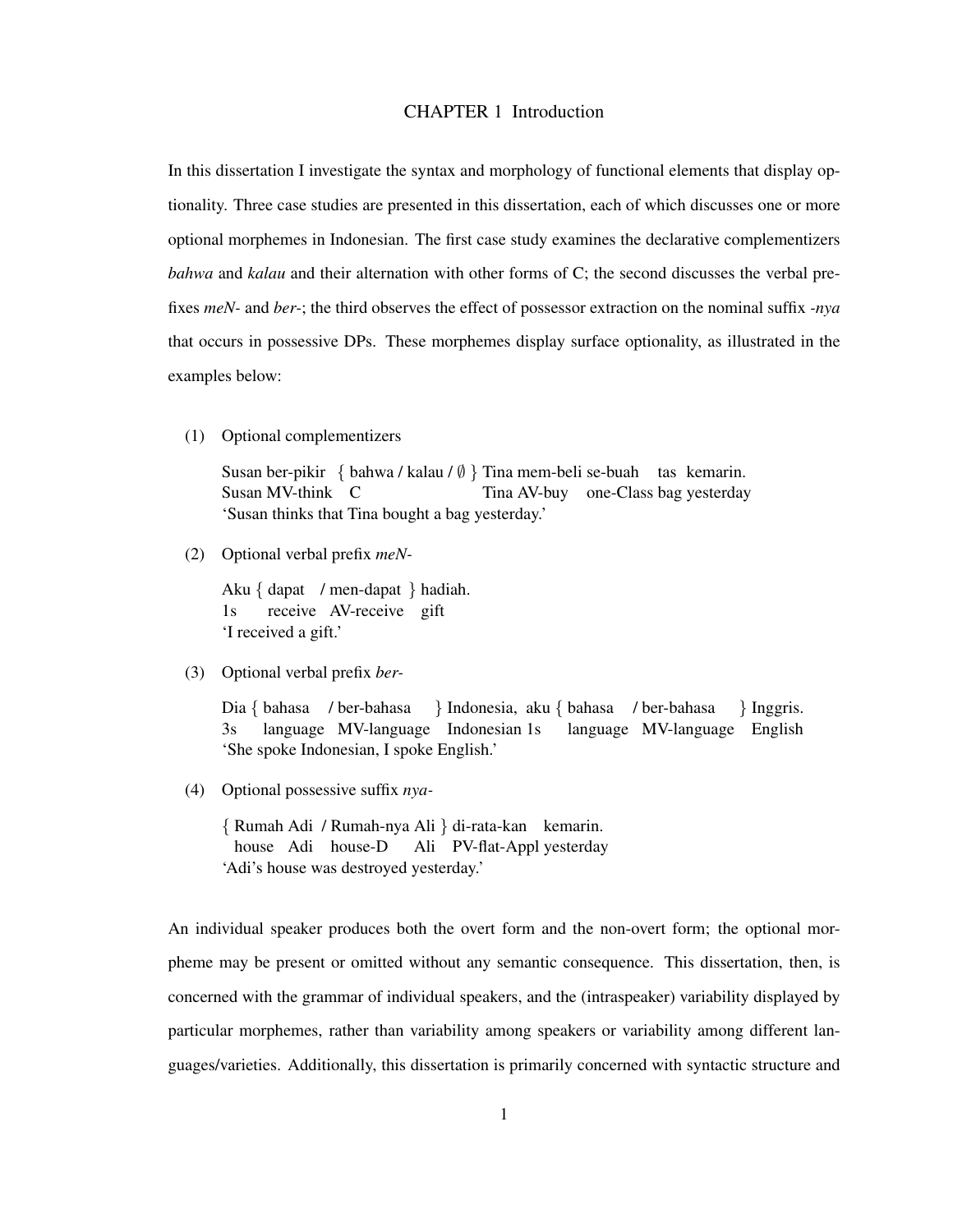operations that are relevant to the optional morphemes.

Two overarching questions drive this research. These are concerned with the interaction between syntax and optionality:

- (a) Which syntactic conditions constrain the surface optionality of the morpheme(s)?
- (b) How does syntax interact with extra-syntactic factors to produce the overall distribution of the optional forms?

Each case study addresses the questions in both (a) and (b). Because Indonesian has a number of different functional morphemes that display surface optionality, this makes it possible to investigate several different domains within one language (complementizers, verbal structure, possessive nominals), while also observing interactions among these three elements within a single clause.

The approach to Question (a) begins with a descriptive account of the full range of variability displayed by the morpheme(s), with a particular focus on contexts in which the morpheme is *not* variable. This dissertation contributes novel data from colloquial spoken Indonesian (and the related languages Javanese and Madurese), with the goal of presenting observations and patterns that have not been previously noted in the literature on these languages. Question (a) is concerned with taking optionality seriously as part of syntactic analysis.

Question (b) takes an integrative approach to optionality by examining several factors that affect optionality. This line of research is partially motivated by incomplete treatments of variable morphosyntactic phenomena which do not include variability as a formal component of the analysis. For example, the optional nature of *meN-* in clauses such as (2) has been long observed (Wouk 2004; Sneddon 1996; Sneddon et al. 2012). However, optional *meN-* is usually assumed to be "optional pronunciation" or "optional dropping" of the morpheme. This assumes that the optionality is a PF phenomenon that has nothing to do with morphosyntax; cursory mentions of this optional property omit any obligatory contexts in which the morpheme is required or disallowed. I assume that a comprehensive account of the optional morphemes under study requires understanding of the semantic and syntactic structure, as well as post-syntactic (morphophonological) factors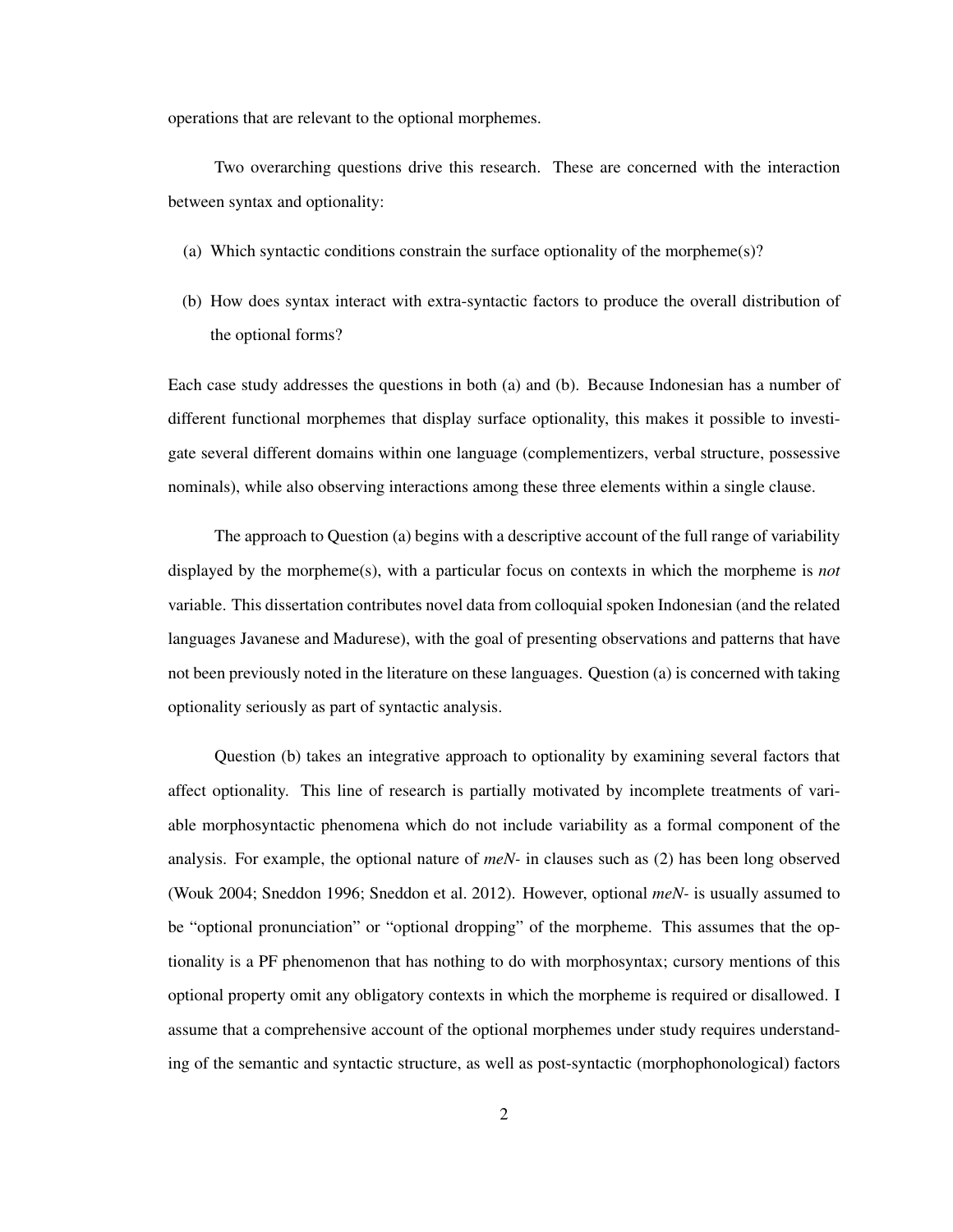and extra-grammatical (pragmatic, discourse-related) factors. The overall picture that emerges from this approach is that the distribution of these functional morphemes in Indonesian can only be accounted for by integrating syntactic structure/operations with extra-syntactic factors that influence post-syntactic variability.

While the scope of this investigation is a language-internal account of variable elements in Indonesian grammar, this research has cross-linguistic implications for our understanding of clause structure more generally. I present findings that have consequences for our general understanding of complementizer systems and wh-in situ questions; patterns of wh-agreement across several domains; the phasehood of CP, VoiceP and DP; and possessor extraction. This dissertation also contributes a syntactic treatment of morphemes that display optionality, with consequences for analyses of surface variation cross-linguistically.

## 1.1. Standard and colloquial varieties of Indonesian

It is well-known among researchers studying Indonesian that Standard Indonesian (or *Bahasa Indonesia*, ISO: ind), the national language of Indonesia, is a prescriptive variety that few speakers claim as their native language. Standard Indonesian is used for official activities such as education, business and government (see Sneddon 2003 for an overview and history). Colloquial Indonesian, on the other hand, is not a monolithic variety but rather a diverse set of varieties of Indonesian spoken by communities throughout Indonesia. While Standard Indonesian is well-documented in grammars (Macdonald and Dardjowidjojo 1967; Dardjowidjojo 1978; Sneddon 1996; Sneddon et al. 2012; among others), colloquial varieties of Indonesian are generally under-described or undocumented (with some exceptions, such as Sneddon 2006, which describes colloquial Jakartan Indonesian).

This dissertation is primarily concerned with the variety of colloquial Indonesian that is spoken on the island of Java (outside of Jakarta), particularly East Java. Colloquial Indonesian differs from Standard Indonesian in a number of ways, but the two varieties are not completely distinct; many clauses are well-formed in both varieties. The distinction between Standard Indonesian and colloquial Indonesian should not be understood as the difference between formal and informal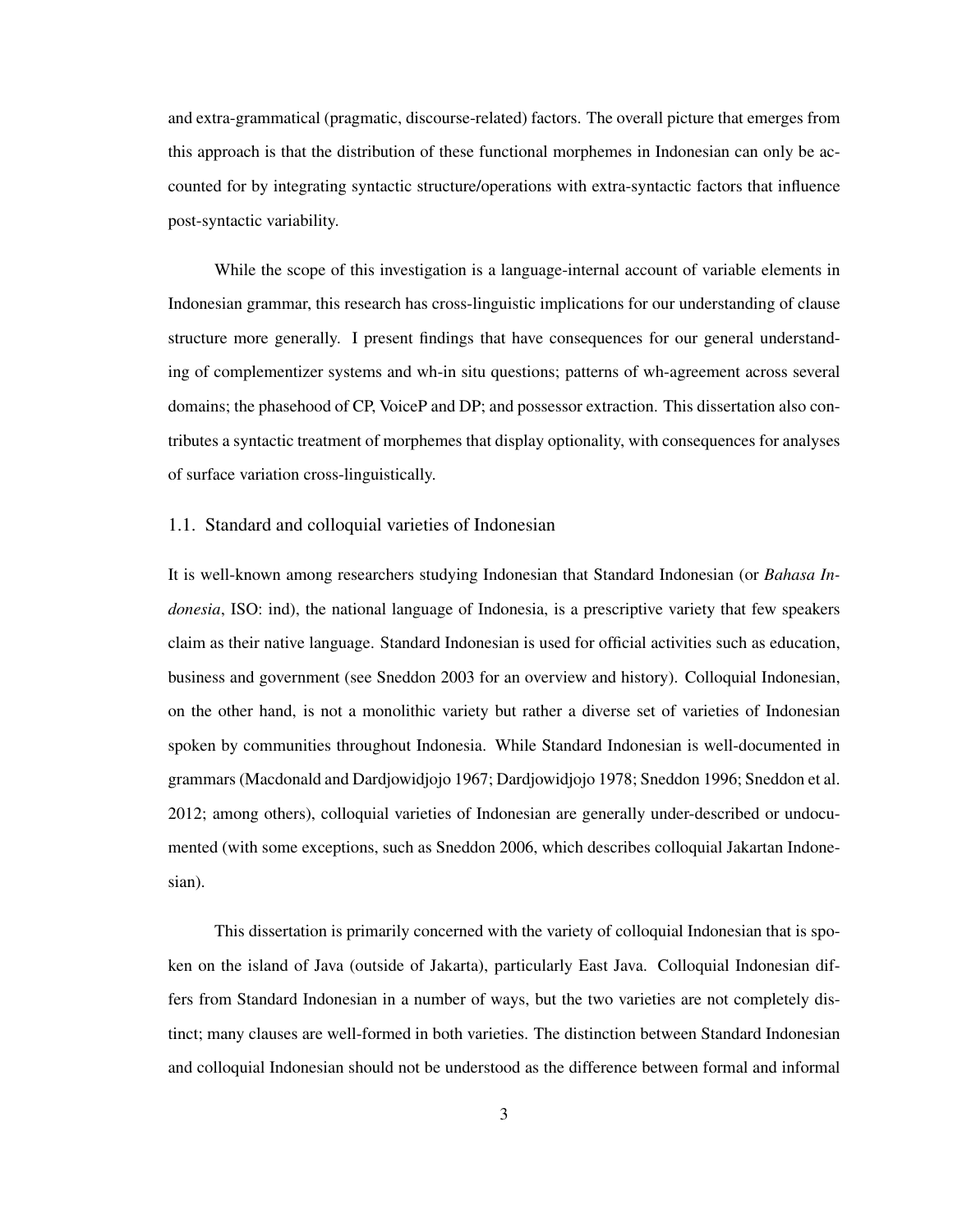speech, which is an over-simplification. Although Standard Indonesian is associated with formal situations and considered stiff if used in daily conversation, colloquial Indonesian is not strictly informal. By referring to colloquial Indonesian, I mean the variety of language that is used spontaneously by speakers in everyday situations, and about which speakers have intuitions concerning grammaticality and acceptability. Colloquial Indonesian, then, incorporates both informal, familiar speech as well as polite speech (as when speaking to an important person or an elder). Throughout this dissertation, data is generally from colloquial Indonesian, except where data is drawn from written sources; all data from written sources has also been further checked by consultants.

One final note about Malay. Indonesian and Malay are closely related varieties, although their syntax, morphology and phonology deviate in a number of significant ways. I cite literature on Malay where it is significant to the analysis, but I do not assume that generalizations from Malay will always carry over to Indonesian. I have indicated wherever other sources are based on Malay data.

### 1.2. Data and methods

The speakers providing data for this research are from the island of Java, and were educated in Standard Indonesian (speakers have at least a high school education; most have university education as well). All speakers speak some colloquial variety of Indonesian on a daily basis with friends, other students, colleagues, and strangers. In addition, all speakers, except one, are fluent in at least one other language that is used in the home; these languages include Javanese and Madurese, which are also prominent on the island of Java.

Research with Indonesian-speaking consultants took place over several periods, between 2015 and 2018. The research was conducted in several locations, including East Java, Indonesia and Philadelphia, Pennsylvania. In addition, part of this research was also conducted by communicating (typing) over the internet with Indonesian speakers with whom I had established a previous working relationship during in-person research. Data were elicited directly from consultants, taken from instances of spontaneous speech, or drawn from written sources. Because optionality is a central concern of this dissertation, all original data were re-checked with consultants for the avail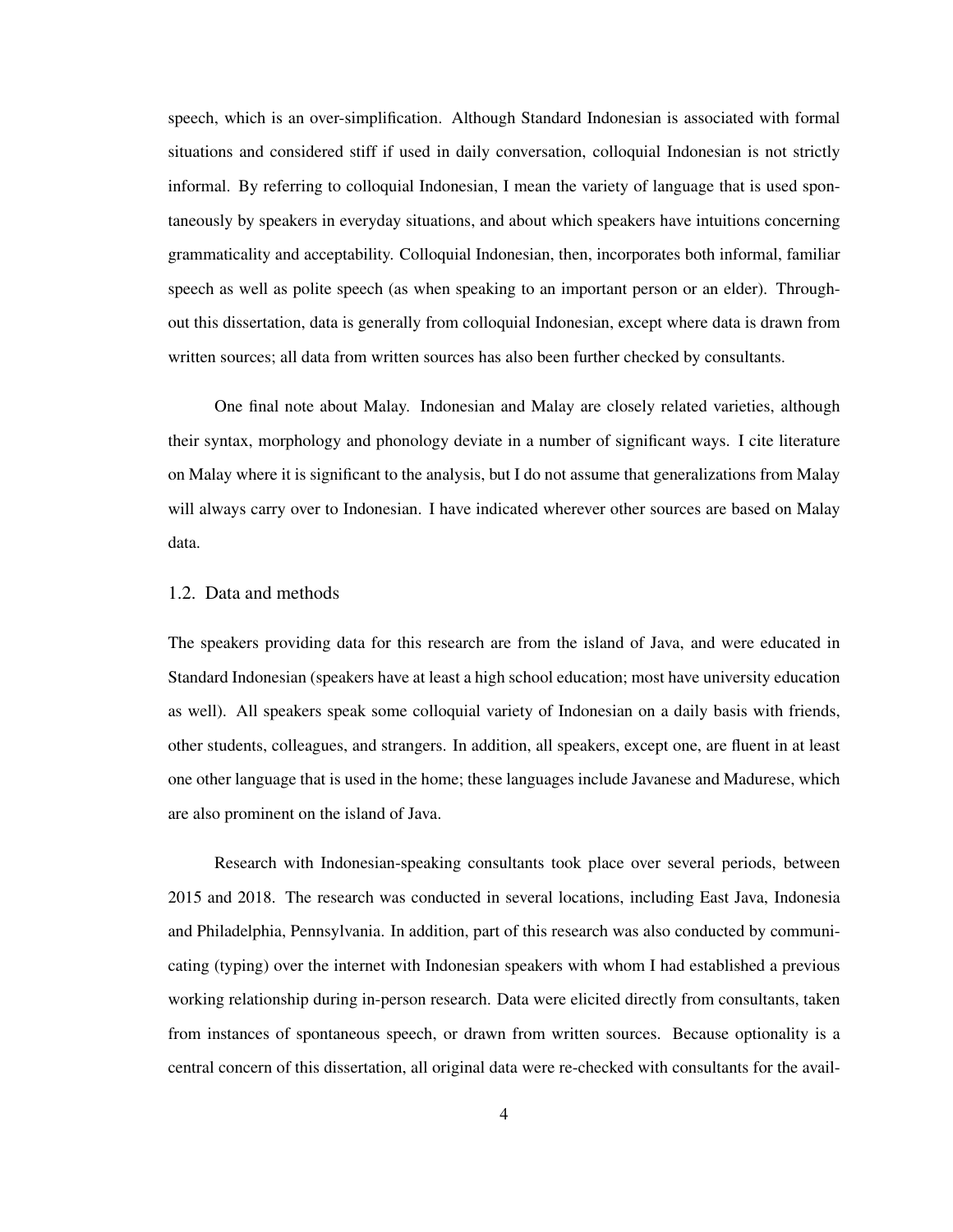ability of multiple realizations of a particular morpheme. All examples have been checked by at least one speaker other than the speaker who provided the initial data.

### 1.3. Outline of the dissertation

In Chapter 2, I investigate the complementizers *bahwa* and *kalau*, which introduce embedded declarative clauses; *kalau* is an informal variant of C, while *bahwa* is a more formal variant. I claim that *yang* and null C are part of the complementizer system in Indonesian; this proposal is the first to identify four forms of declarative C. *Bahwa* and *kalau* are optional in many embedded clauses. However, they are not completely in free variation with a null form: *bahwa* and *kalau* are disallowed in case of A-bar movement, which was first observed by Saddy (1991). I argue that this pattern is a type of wh-agreement on C, and that *yang* and null C also participate in wh-agreement; Indonesian complementizers instantiate a new pattern of wh-agreement that has not previously been attested (cf. Reintges et al. 2006). Another novel finding in this chapter is that *bahwa* is disallowed in wh-in situ questions that do not involve movement. These facts are developed into an analysis of wh-phrases and the structure of wh questions in Indonesian.

In Chapter 3 I consider the verbal prefixes *meN-* and *ber-*, which have received varied analyses in the literature. Taking *meN-* and *ber-* to occupy the position of the functional head Voice, I propose that *meN-* and *ber-* participate in morphological wh-agreement: A-bar movement through SpecVoiceP requires a null prefix. I argue against previous analyses that assume that A-movement also has the same morphological effect. In addition, I differentiate between deterministic properties that are relevant in the syntax, and non-deterministic properties of *meN-* and *ber-* that are extrasyntactic. I propose that this distinction accounts for a number of puzzling properties that have been observed for these prefixes.

Chapter 4 discusses possessor sub-extraction in Indonesian, with additional data from similar constructions in Javanese and Madurese. I show that a clefted possessor occurring at the left periphery of the clause is not merged in this high position, but rather that it is extracted from its possessive DP, leaving the possessum in situ. The possessor undergoes successive-cyclic A-bar movement through the clause, resulting in wh-agreement in the form of the suffix *-nya*. One con-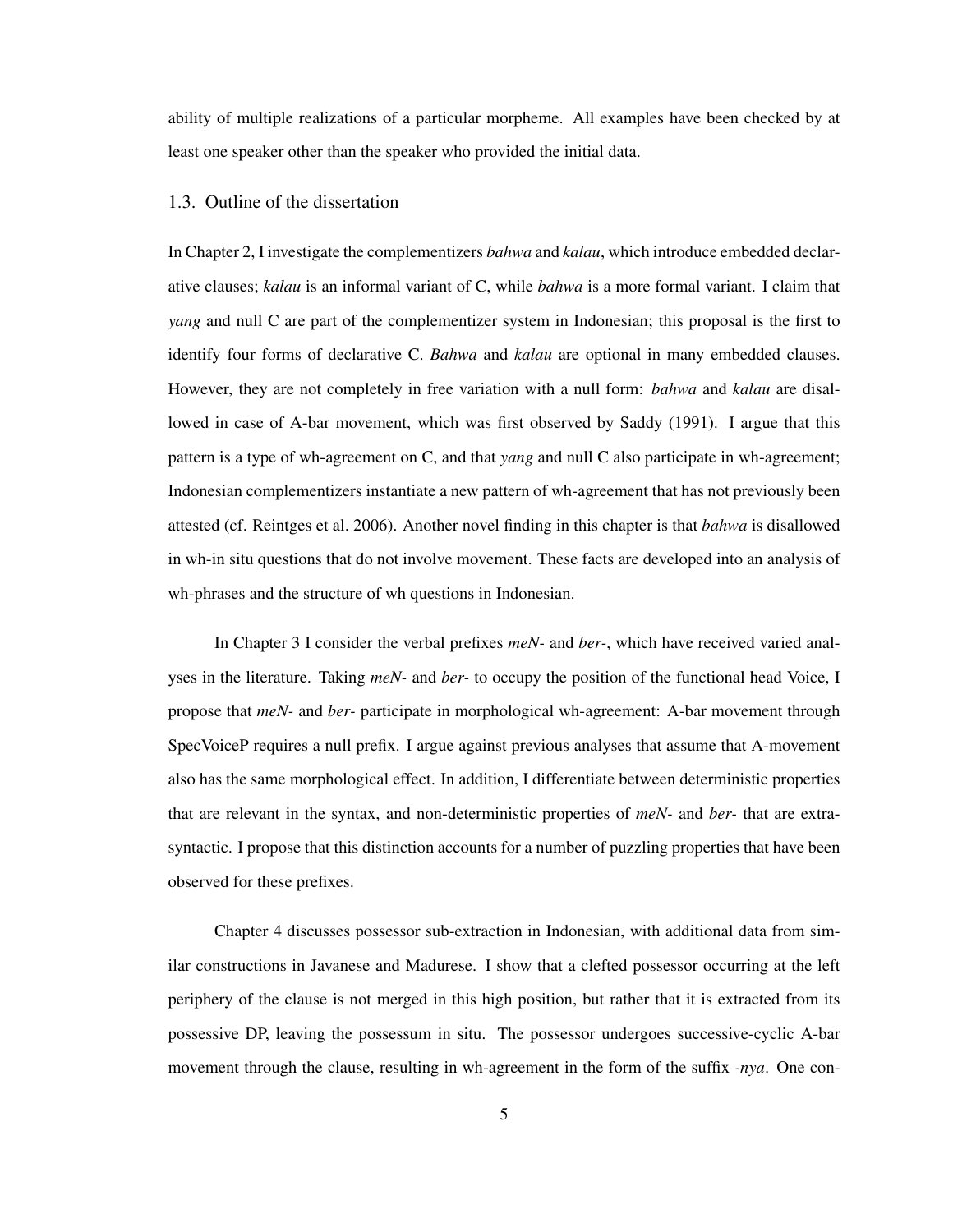sequence of this investigation is a novel analysis for *-nya*, which is optional in possessive DPs. I argue that in possessor extraction, this suffix is a pronunciation of the head D. I extend the analysis of wh-agreement to the DP domain, arguing that *-nya* marks A-bar movement on phase heads, with the consequence that DP is a phase for syntactic movement.

In Chapter 5 I summarize the main findings of the dissertation and present overall conclusions.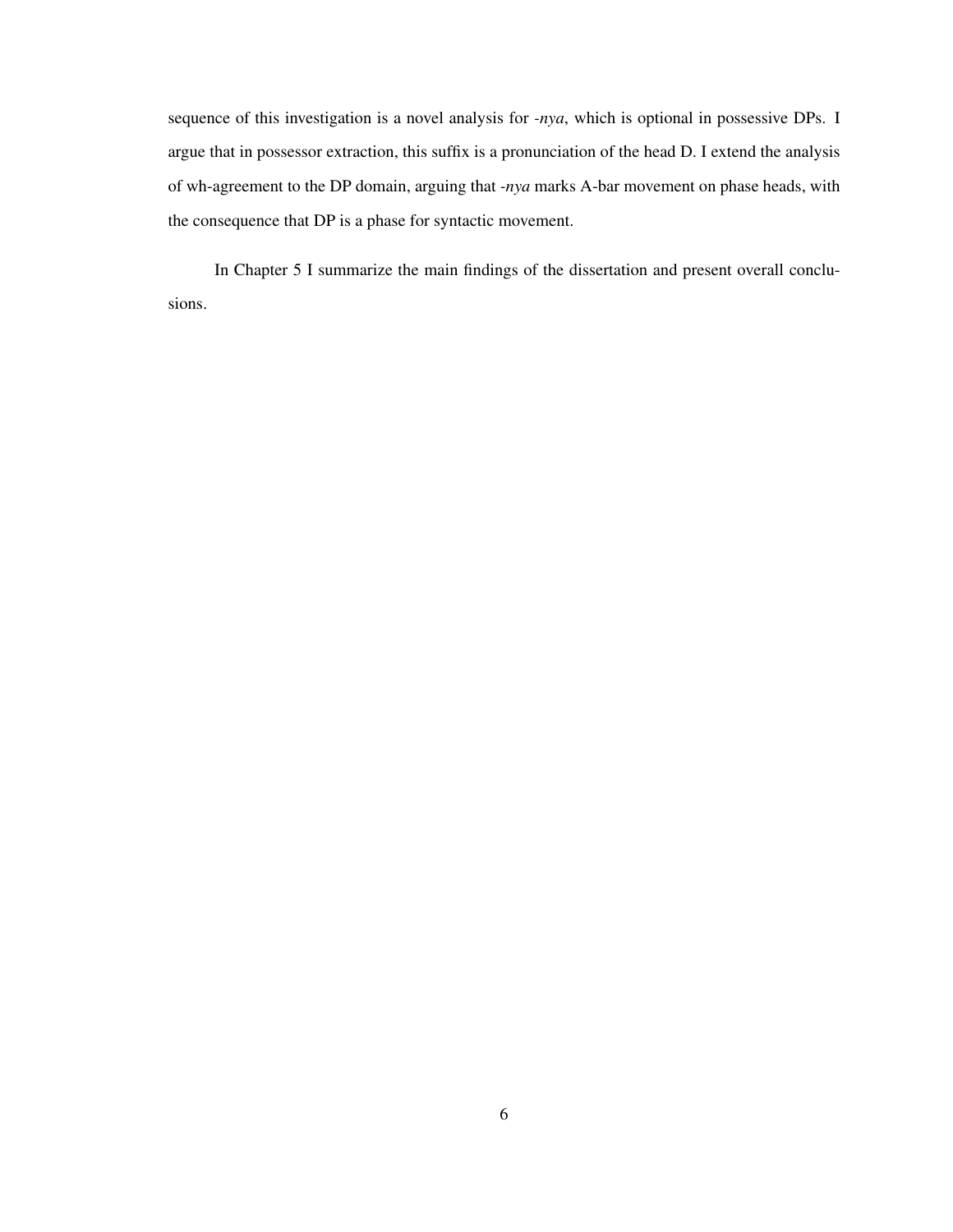## CHAPTER 2 Complementizers

## 2.1. Introduction

## *2.1.1. Surface alternations in C*

In this chapter I discuss the Indonesian complementizers *bahwa, kalau* and *yang*, as well as the absence of an overt complementizer, which I refer to as null C. In some contexts, realization of C is deterministic, requiring a particular surface form. In other contexts however, the form of C is optional, in the sense that semantic differences do not arise from the choice of form. The overall goal of this chapter is to demonstrate that accounting for the distribution of complementizers in Indonesian requires an analysis of the syntax and semantics of C; an explanation of surface variability among *bahwa, kalau, yang* and null C must incorporate grammatical factors.

As a brief overview of the data, these complementizers occur in finite clauses, including both declarative and interrogative sentences. In sentences such as (1), the complementizer that introduces an embedded declarative clause may occur as *bahwa, kalau* or null C (represented as ∅). This is an optional alternation among the three realizations of C. (2) illustrates a different pattern. The wh word *siapa* 'who' has moved from an embedded clause, and occurs in a sentence-initial position, where it must be followed by *yang*. I propose that *yang* does not mark focus on the nominal that it follows, as has been suggested in the literature, but rather that it is a form of C that alternates with *bahwa, kalau* and null C.

- (1) Susan ber-pikir { bahwa / kalau / ∅ / \*yang } Tina mem-beli se-buah tas kemarin. Susan MV-think C Tina AV-buy one-Class bag yesterday 'Susan thinks that Tina bought a bag yesterday.'
- (2) Siapa { \*bahwa / \*kalau / \*Ø / yang } Susan pikir { \*bahwa / \*kalau / Ø / \*yang } who C Suan think C mem-beli se-buah tas kemarin? AV-buy one-Class bag yesterday 'Who does Susan think bought a bag yesterday?'

In long-distance extraction, for the embedded clause from which the wh word has been extracted,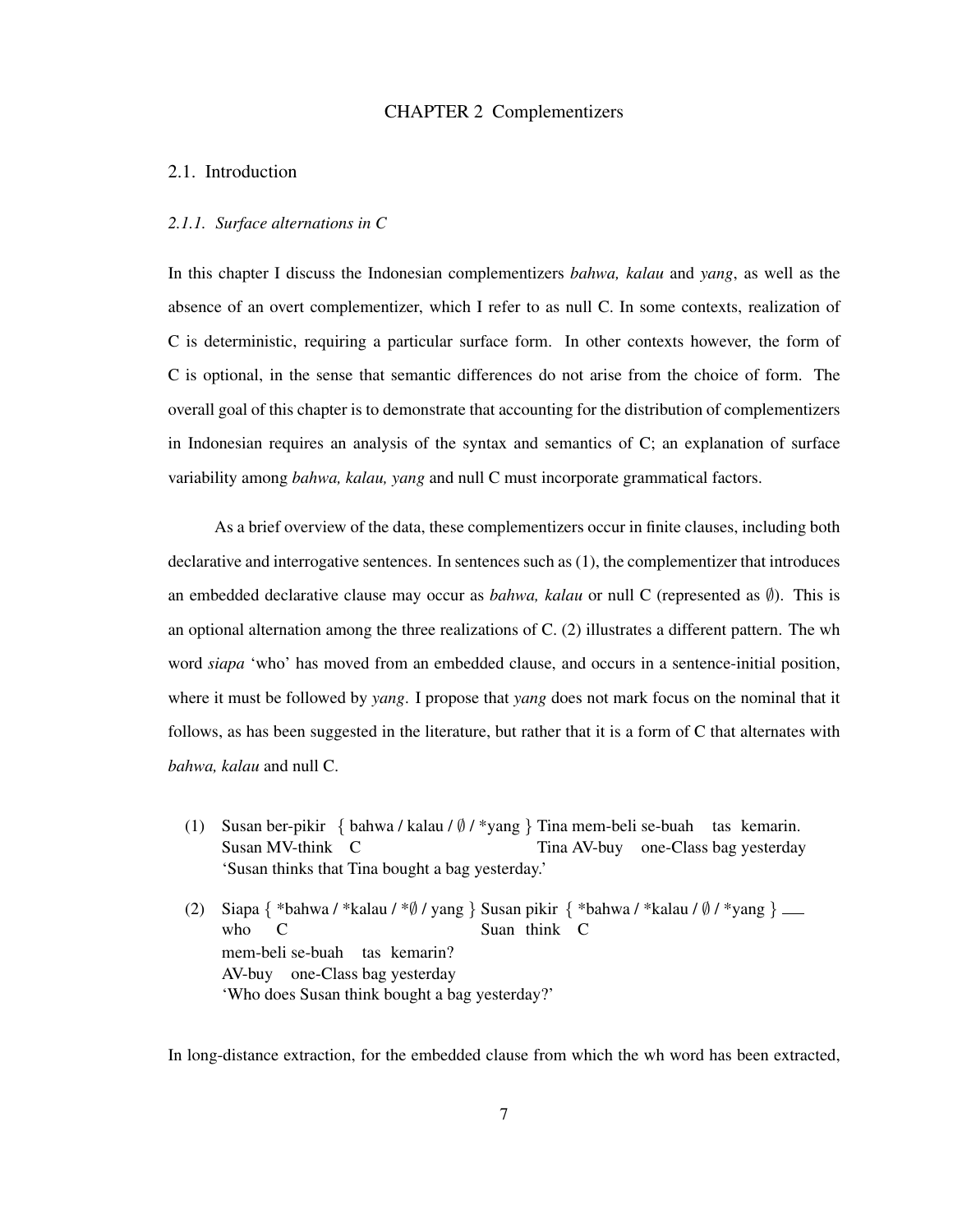all overt forms are disallowed and null  $C$  is required (2). I discuss the implications of this data for our understanding of wh-agreement in complementizer systems, both for Indonesian and crosslinguistically.

Long-distance movement over a complementizer, as in (2), is not the only environment that disallows an overt form of C. In-situ questions such as (4) also disallow the overt complementizer *bahwa*, even without overt movement.

- (3) Pak Dadang meng-harap { bahwa / kalau / ∅ } mereka akan men-diskusi-kan masalah Mr Dadang AV-expect C  $3p$ will AV-discuss-Appl problem pertanian. agriculture 'Mr Dadang expects that they will discuss the issue of agriculture.'
- (4) Pak Dadang meng-harap { \*bahwa / kalau / ∅ } mereka akan men-diskusi-kan masalah Mr Dadang AV-expect C 3p will AV-discuss-Appl problem apa? what 'What issue does Mr Dadang expect that they will discuss?'

The pattern in (3-4) is interesting because a wh phrase that remains in situ places constraints on a higher complementizer. In addition, *kalau* has been omitted from previous analyses of complementizers in Indonesian, or mentioned only as a conditional morpheme. By treating *kalau* as a complementizer on par with *bahwa* in this chapter, I show that the two morphemes pattern together in nearly every syntactic environment.Wh-in situ questions are the exception: in (4) *bahwa* is disallowed while *kalau* is possible, a pattern that has not previously been observed.

This chapter addresses both obligatory realizations of C as in (2), as well as optional realizations of C as in (1). I treat *bahwa, kalau, yang* and the null form as belonging to the category C whose realization is determined at various points in a derivation, rather than by one syntactic or morphological process. The surface realization of C is first determined derivationally, that is, by the synactic and semantic requirements of structure building, including A-bar movement and the formation of questions; post-syntax, realization of C is also subject to variable operations that apply after insertion of morphophonological forms. The two extra-syntactic mechanisms that give rise to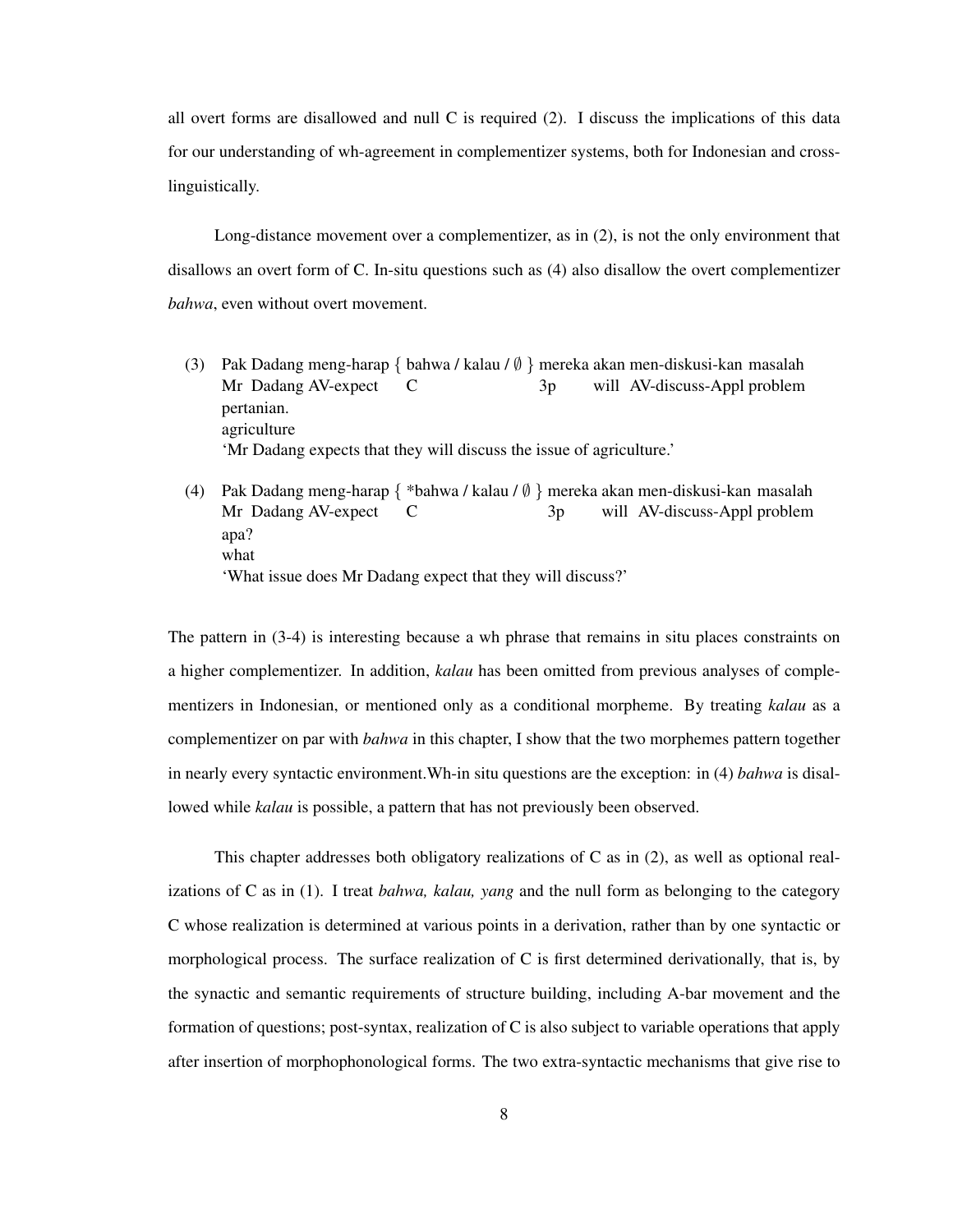variable surface realization of C are variable deletion, and pragmatic selection between formal and informal vocabulary items. This approach relies on both features in the syntax as well as extrasyntactic processes to derive the obligatory and optional alternations seen in (1-4). More broadly, I demonstrate that an understanding of both internal (grammatical) and external (extra-grammatical) factors is necessary to account for the distribution of forms that alternate in a single surface position.

## *2.1.2. Background: Complementizer-trace effects in other languages*

Indonesian is not unique in having multiple forms of C, nor in allowing optional realization of C. The Indonesian complementizer system shares a number of properties already attested in other languages. In this section I discuss similarities between the Indonesian pattern and other complementizer systems.

Many languages have optional complementizers for introducing embedded clauses. For example, the Swedish complementizer *att* is optional in (5). In cases of subject extraction however, it must be null (6). This contrasts with object extraction, where the complementizer retains its optional realization  $(7)$ .<sup>1</sup>

- (5) Jag tycker (att) studenterna borde komma i tid. I think that students.Def should come in time. 'I think that the students should come on time.'
- (6) Vem tror who believe you that should come in du (\*att) skulle komma i time tid? 'Who do you believe should come on time?'
- (7) Vad tror du (att) John köpte \_\_? what think you that John bought 'What do you think that John bought?'

The same pattern is also well-known in English. The English complementizer *that* can be null, except in case of subject extraction or relativization:

(8) the guy (that) you claim (that) Carlos hired  $\equiv$  yesterday

 $<sup>1</sup>$ Thanks to Kajsa Djärv for these examples.</sup>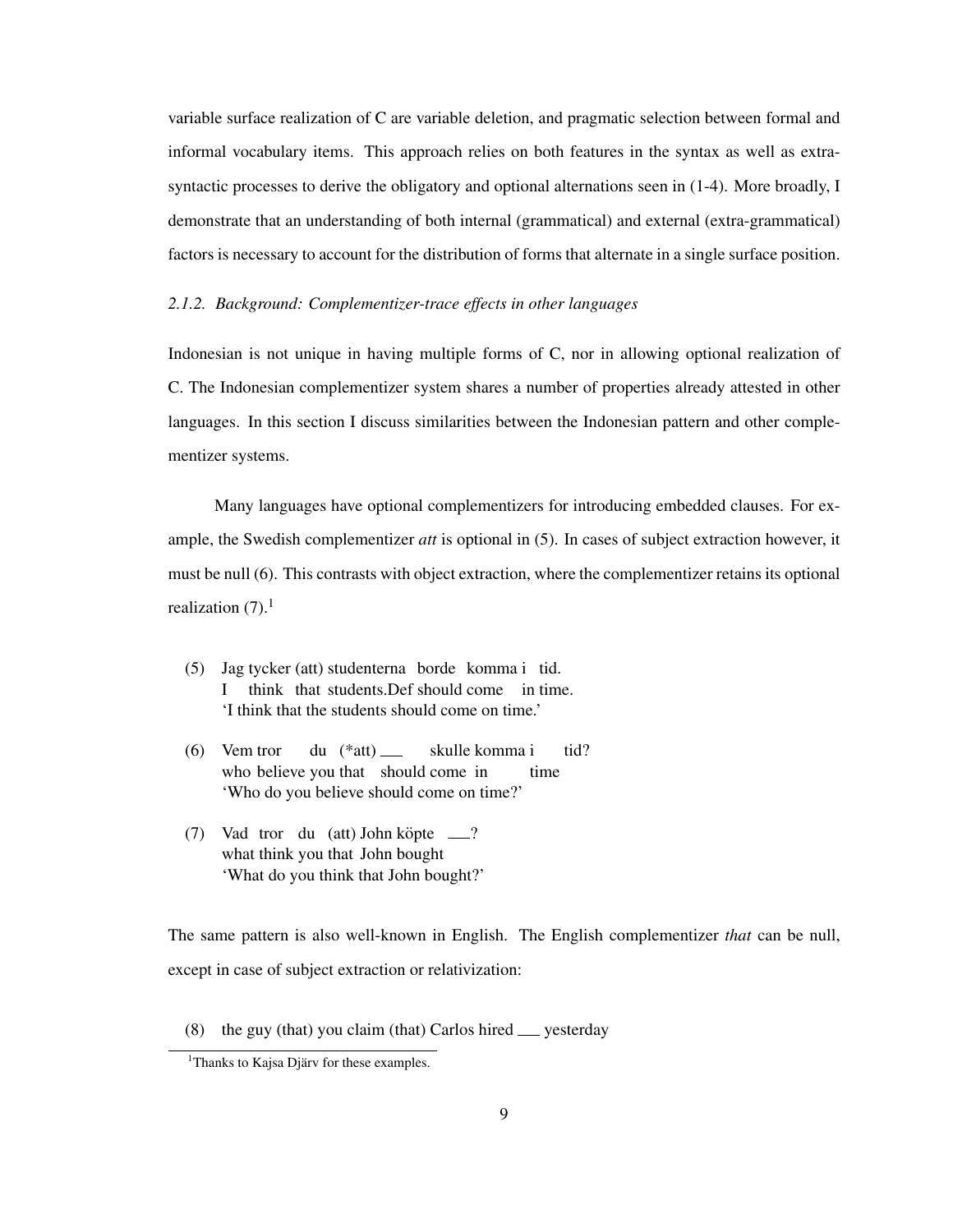### (9) the guy (that) you claim (\*that)  $\equiv$  hired Bill yesterday

This pattern is generally known as the Comp(lementizer)-trace effect, which has been observed in a number of languages and has been much discussed (see e.g. Perlmutter 1968, 1971; Chomsky and Lasnik 1977; Bresnan 1977; Rizzi 1982; Pesetsky 1982; Zaenen 1983; Lasnik and Saito 1984; Culicover 1993; Pesetsky and Torrego 2000; Ishii 2004; among others.) Comp-trace effects are observed both in languages that allow complementizers to be optionally null (like Swedish and English), as well as languages in which the complementizer must be pronounced (such as French).

However, the Indonesian pattern differs from Comp-trace effects in two ways. One difference is that in Comp-trace effects, the C that is local to extraction is affected, but not a higher C. Consider long-distance subject extraction in English:

- (10) Laura claims (that) Mary thinks (that) Bill will love the new film.
- (11) Who does Laura claim (that) Mary thinks (\*that)  $\equiv$  will love the new film?

In (11) the lower C is the first that is crossed by A-bar movement, and consequently must be null, while the higher C may be overt. This contrasts with Indonesian long distance extraction, in which multiple complementizers along the path of movement are affected:

(12) ?makanan yang kamu pikir ∅ Susan bilang ∅ Tina ambil . food C.Foc 2s think C Susan say C Tina take 'the food that you think that Susan said that Tina took'

In Indonesian, every C that is crossed by nominal A-bar movement must be null. Note that for many speakers, the extraction across multiple clause boundaries with active verbs in (12) is somewhat degraded in acceptability. However, there is a strong contrast between (12) and the ungrammaticality of (13), which shows that extraction over any overt C is impossible.

(13) makanan yang kamu pikir { \*bahwa / \*kalau } Susan bilang Ø Tina ambil ...... food C.Foc 2s think C Susan say C Tina take 'the food that you think that Susan said that Tina took'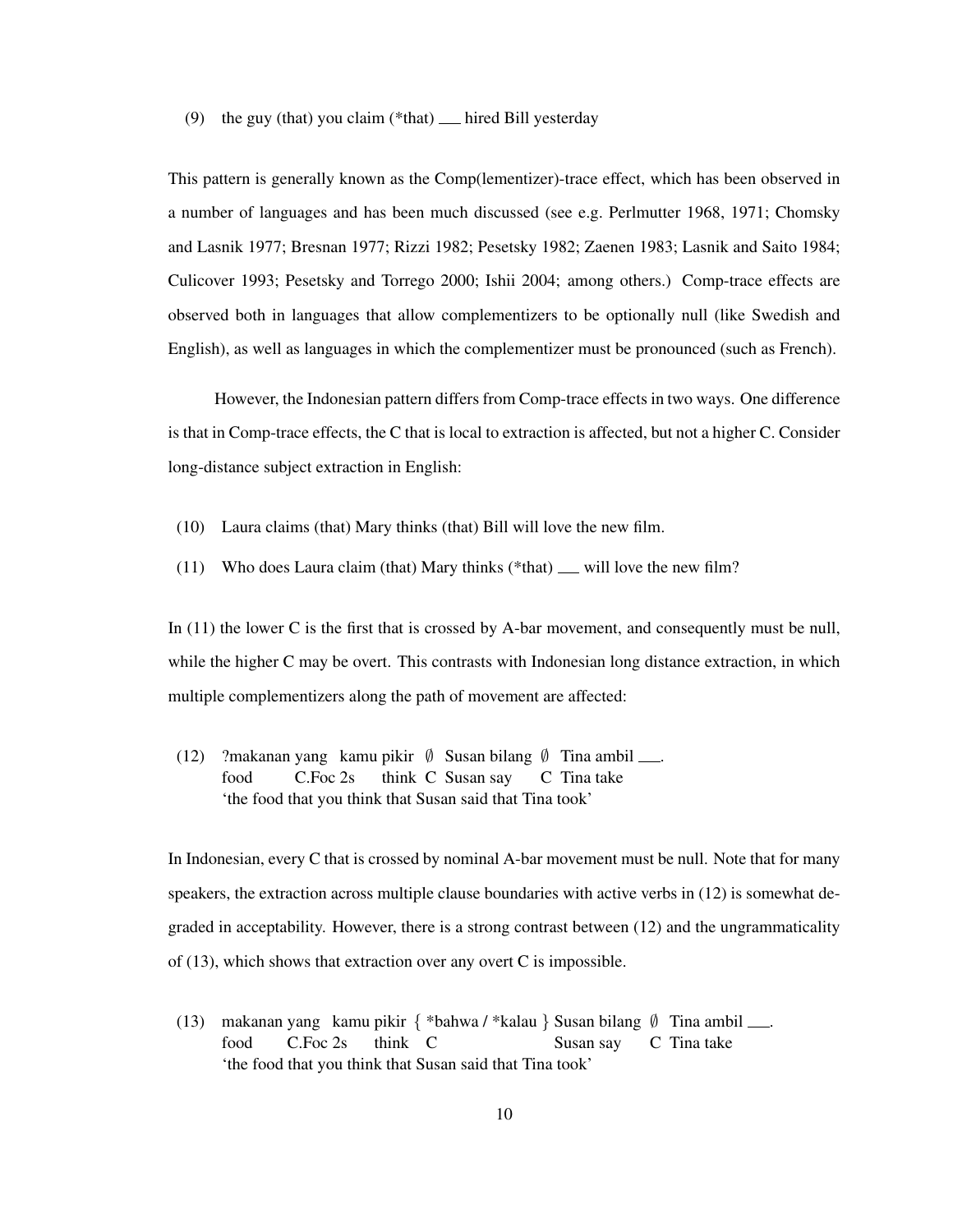A second difference between Comp-trace effects and Indonesian C is that the alternations in Indonesian are not sensitive to a distinction between subjects and non-subjects. Comp-trace effects surface in different ways cross-linguistically, but the range of effects shares the generalization that special morphology on C is required when the (subject) argument immediately to the right of the complementizer undergoes A-bar movement. Other arguments do not trigger the special morphology, which means that various approaches to explaining Comp-trace effects must explain why subjects, but not other arguments, require special marking on C. (A recent overview of analyses for Comptrace effects is summarized in Pesetsky 2017.)

Explanations for Comp-trace effects, then, will have something to say about subject extraction, but will not account for all the Indonesian facts, since null C is required with both subject and object extraction. Instead, in this chapter I discuss this particular alternation in Indonesian C as a type of wh-agreement.

#### *2.1.3. Background: Wh-agreement in other languages*

Wh-agreement is a type of morphological marking that occurs as a reflex of A-bar movement (Chung 1982; Zaenen 1983; Georgopoulous 1985; Tuller 1986; Chung and Georgopoulos 1988; Haik 1990; Watanabe 1996; among others).<sup>2</sup> In a variety of languages, an A-bar dependency triggers special morphology, which can surface on complementizers, agreement morphology on V or special aspect marking. The appearance of the special morphology does not have any semantic content, and appears to only reflect syntactic movement.

For example, McCloskey (2001, 2002) shows that Irish complementizers take a special form if an A-bar dependency crosses the clause boundary. Finite declarative clauses are introduced by the complementizer *go* (which is also marked for tense) (14). When there is A-bar movement that crosses the clause boundary, illustrated by the relative in (15), the complementizer must occur as one of the allomorphs of *aL*. <sup>3</sup> A third complementizer, *aN*, is used when a resumptive pronoun

 $2$ Or wh-movement in the sense of Chomsky 1977, 1995; I use the term A-bar movement to avoid confusion with discussion that is specific to interrogative wh words and the movement of wh phrases.

<sup>3</sup>McCloskey notes that *aL* is not considered a complementizer in traditional Irish grammars, but rather is called a "direct relative particle."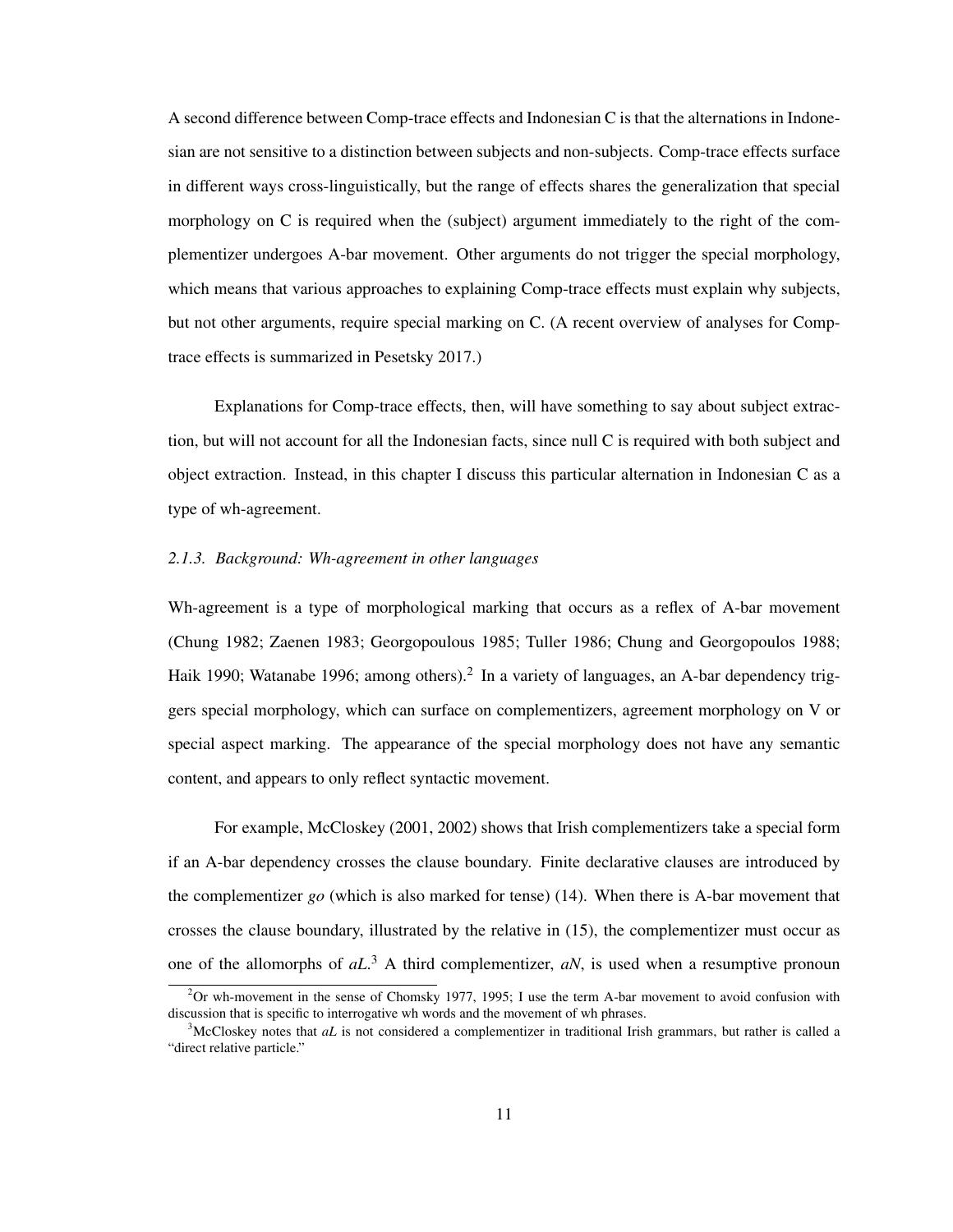occurs instead of a gap (16).

- (14) Deir siad gur say they C-[past] stole the fairies her ghoid na síogaí í. 'They say that the fairies stole her away.'
- (15) an ghirseach a ghoid na síogaí the girl aL stole the fairies 'the girl that the fairies stole away'
- (16) an ghirseach ar ghoid na síogaí í the girl aN stole the fairies her 'the girl that the fairies stole away' (McCloskey 2001:67)

The difference between *aL* and *aN* is the type of element that occurs in the embedded clause. In McCloskey's analysis, the complementizer is realized as *aL* when it binds a trace that is left behind by A-bar movement. *aL* introduces every clause from which extraction has occurred, so that it occurs recursively in long distance extraction:

(17) rud a gheall thing aL promised you aL do[COND-S2] tú a dhéanfá 'something that you promised that you would do' (McCloskey 2001:68)

In contrast, the complementizer  $aN$  binds a resumptive pronoun ( $i$  'her' in 16). Interestingly, Mc-Closkey argues that in cases of resumption, no movement has occurred; rather, the head of the relative is generated in its high surface position. This means that *aN* does not mark A-bar movement, but only the existence of an A-bar dependency.

Another language that exhibits wh-agreement is Chamorro (Chung 1998; Reintges et al. 2006). Chamorro exhibits two types of wh-agreement: with special inflection on the verb, and also with different forms of C. The verbal type is illustrated below with the verb *fa'gasi* 'wash.'

- (18) Ha-fa'gasi si Juan i kareta. agr-wash Juan the car 'Juan washed the car.'
- (19) Hayi f*um*a'gasi who? *WH*[nom].wash *t* i kareta? the car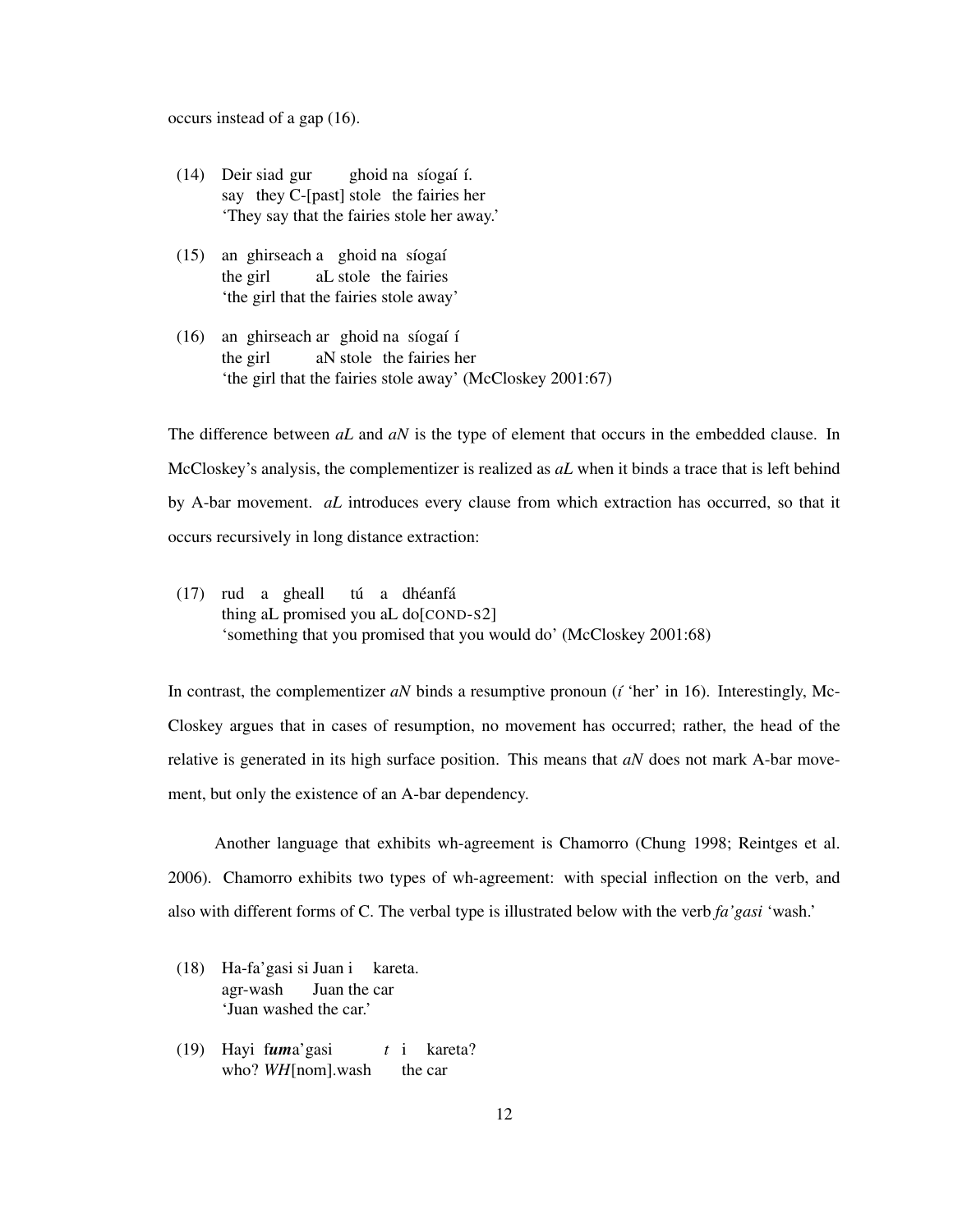'Who washed the car?'

- (20) Hafa fina'gasése-nña what? *WH*[obj].wash.Prog-agr Henry si Henry t pära hagu? for you 'What is Henry washing for you?'
- (21) Hafa pära fa'gase-mmu what? Fut *WH*[obl].wash-agr Obl car ni kareta t ? 'What are you going to wash the car with?' (Chung 1998:236)

In (19)-(21), A-bar movement of the question word occurs with special morphology on the verb that indicates that the moved argument has nominative (19), objective (20) or oblique (21) Case. This type of wh-agreement is recursive, occurring on every verb along the path of movement. The second type of wh-agreement in Chamorro, which Chung calls "Operator-C agreement," requires special forms of the complementizer. A special form of C marks both Case and the type of argument that has moved (wh phrase, relativized DP or focused element). As illustrated below, a moved whphrase occurs with the complementizer  $na$  (22), while a locative phrase that has undergone focus movement occurs with *nai* (23) and a relativized argument occurs with *änai* (24):

- (22) Manu *na* sumásaga where? C.Q AGR.live.PROG you hao? 'Where are you living?'
- (23) Gi gima'-mami *nai* LOC house-AGR C<sub>EMPH</sub> AGR.live.PROG Jess sumásaga si Jess 'Jess is living in *our house*.'
- (24) Manggi i gima' [*änai* ma-sangani where? is the house  $C_{REL}$  WH[obj2]. AGR-tell the priest C FUT AGR-live i päli' [*na* pära u-saga] ]? 'Where is the house where they told the priest that he should live?'

Unlike wh-agreement on Chamorro verbs, which is required on every verb along the path of movement, Operator-C agreement occurs only on the highest complementizer. In the long distance relative in  $(24)$ , wh-agreement is marked on the highest complementizer, *anai*, while intermediate complementizer occurs as *na*, which is the form that occurs when there is no movement.

In this chapter I show that like Irish and Chamorro, Indonesian exhibits wh-agreement in its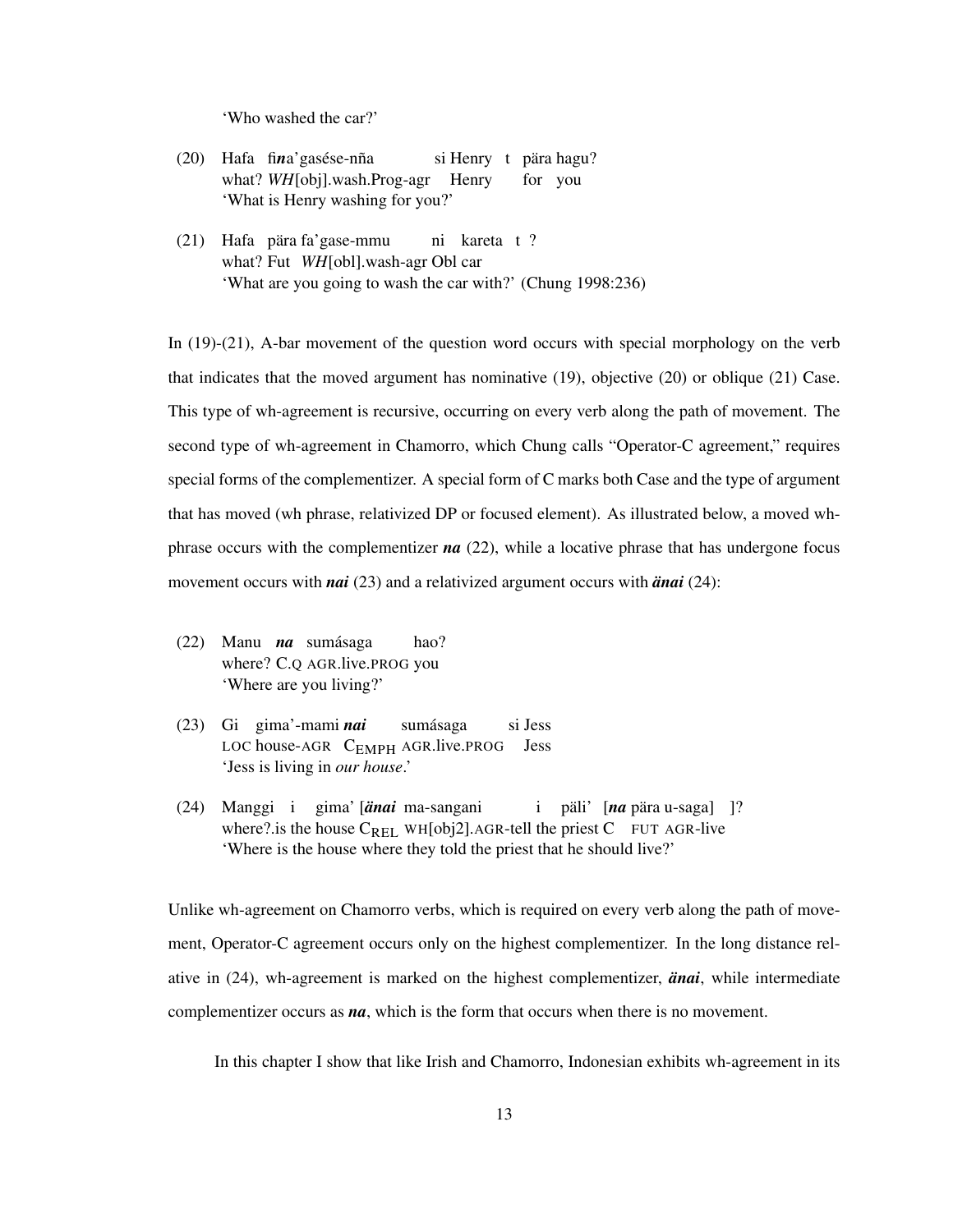complementizer system. I analyze *bahwa, kalau, yang* and null C as complementizers whose form is determined (in part) by overt A-bar movement. The optionality among *bahwa, kalau* and null C is lost when a nominal is extracted across C, and obligatory forms of C occur instead.

Wh-agreement has a number of properties that are shared cross-linguistically. Reintges, LeSourd and Chung (2006) characterize the "typological profile" of wh-agreement as follows:

- (i) Wh-agreement occurs in constructions typically derived by wh-movement, that is, constituent questions, focus constructions and relatives. This is true of the Indonesian pattern, which occurs in relatives, clefted constructions and moved-wh questions.
- (ii) Morphological wh-agreement surfaces on V and C/T.
- (iii) The morphology of wh-agreement is not sensitive to DP-internal features (i.e. person, number, gender), even in languages that have a rich agreement system for phi features.
- (iv) Wh-agreement can register other features of the moved argument, such as Case, grammatical function or category (as already seen in Chamorro).
- (v) Wh-agreement comes in two "flavors": "Either (1) the agreement is recursive, in the sense that it surfaces in *every* designated head on the path of *wh*-movement; or else (2) the agreement is nonrecursive, meaning that it surfaces only on the *highest* designated head on the path of *wh*-movement. As far as we know, no other patterns are attested." (Reintges, LeSourd and Chung 2006:167)

Indonesian contributes a new perspective on the nature of wh-agreement, because generalizations (ii) and (v) do not cover the full range of Indonesian data. I show that the morphology of Indonesian wh-agreement does not fall into either of two patterns described in (v). In long-distance A-bar movement, all complementizers crossed by movement must show wh-agreement, but the highest C occurs in a different form from intermediate C (discussed in Section 2.3.6). Indonesian A-bar movement therefore constitutes a third "flavor" of wh-agreement.

Regarding point (ii), several authors have noted that morphological wh-agreement appears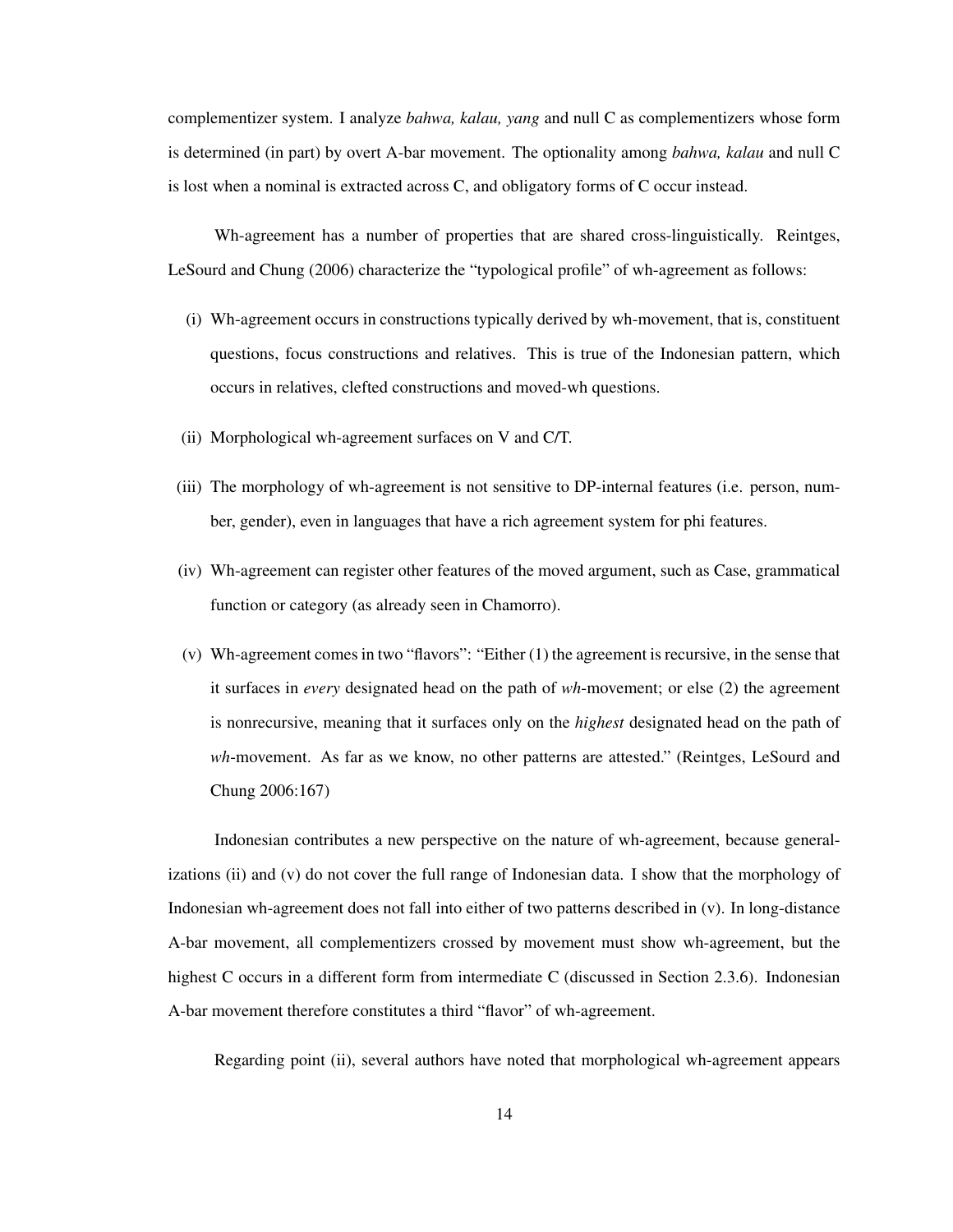to occur in only two domains. Zaenen argues that morphological wh-agreement is only marked on complementizers and verbs (Zaenen 1983; Watanabe 1996). This generalization finds some support in Indonesian: Saddy (1991) first noted that wh-movement is not only marked in the complementizer system, but also on active verbs. However, Indonesian also marks wh-agreement within the DP, in cases of possessor sub-extraction (see Chapter 4). This extends the possible range of wh-agreement to nominal morphology. Furthermore, the pattern exhibited by Indonesian wh-agreement suggests that Zaenen's generalization is better framed with reference to syntactic phases.

This chapter, then, is the first part of a three-part investigation into optional morphemes that also participate in wh-agreement. In this chapter I focus on complementizers; Chapter 3 discusses wh-agreement on verbs; Chapter 4 discusses wh-agreement within the DP. However, wh-agreement is not the only factor that determines the distribution of complementizers in Indonesian; I show that questions also constrain possible forms of the complementizer. I show that this is a mechanism separate from wh-agreement.

## *2.1.4. Outline of chapter*

The organization of this chapter is as follows. Section 2.2 shows that the declarative complementizers *bahwa* and *kalau* may introduce embedded declarative clauses in Indonesian, but that they are optional. Section 2.3 shows that in certain syntactic contexts, this optionality is lost, i.e. in cases of A-bar movement and in question formation. Section 2.4 presents an analysis that derives the morphological forms of the complementizer. Section 2.5 concludes.

## 2.2. Embedded declarative clauses

#### *2.2.1. Declarative complement clauses (finite)*

I begin with finite declarative sentences that do not involve overt A-bar movement. Embedded declarative clauses can be introduced by the formal complementizer *bahwa* or the informal complementizer *kalau*.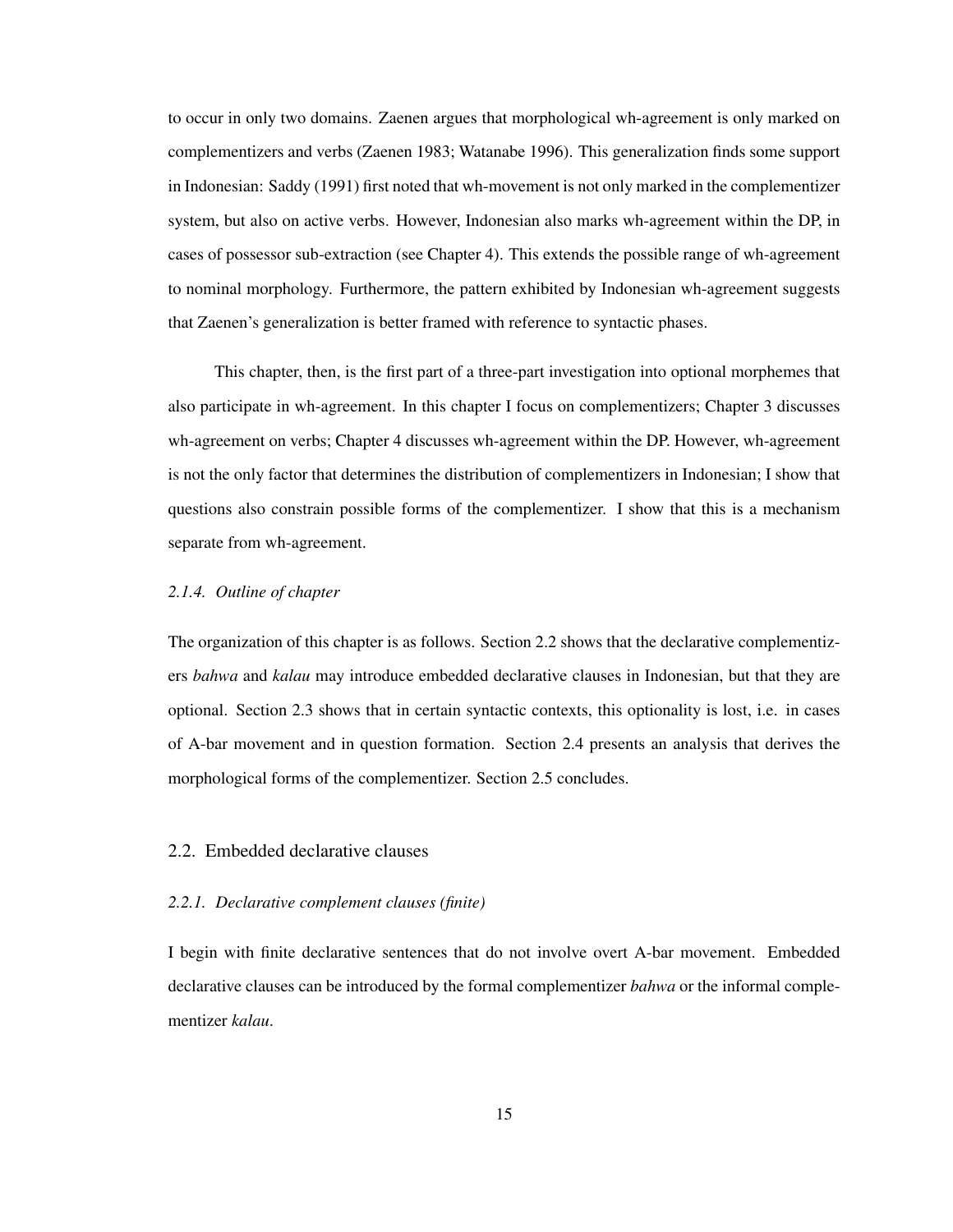Polite/formal Indonesian and familiar/informal Indonesian are differentiated in a number of ways, most notably in the choice of personal pronouns, but many lexical items are not specified for a particular register. However, the complementizer *bahwa* is clearly associated with formal, standard Indonesian while *kalau* is associated with informal *bahasa sehari-hari* 'everyday language.' Kushartanti (2014), citing work on Standard Indonesian by Kridalaksana (1975), identifies the use of *bahwa* as an indicator of children's acquisition of formal Indonesian.<sup>4</sup> This means that when the complementizer *kalau* appears in written Indonesian, it is judged to be inappropriate or nonstandard. (When the complementizer *kalau* does appear in informal texts, it is often spelled *kalo*). The examples given throughout this chapter that occur with *kalau* should be taken as illustrations of colloquial, spoken Indonesian. Examples with *bahwa* are possible in both writing and speech.

Throughout much of this discussion, I show that *bahwa* and *kalau* can occur in the same position. Internal grammatical factors that affect one of these forms will affect the other as well, and both forms are disallowed in the same contexts. The one exception is wh-in situ questions, where *bahwa* is disallowed but *kalau* is possible (see Section 2.3.7). For now, I set aside this exceptional case, and treat the two forms as having the same syntactic distribution as declarative complementizers.<sup>5</sup> Since internal factors do not differentiate *bahwa* from *kalau*, the difference between the two forms is a pragmatic one, i.e. attributed to style and situational formality. *Bahwa* is more common in formal or careful speech (as well as formal writing), while *kalau* is prescriptively avoided in written Indonesian but occurs in informal speech.

In addition, *bahwa* and *kalau* may be optionally absent, which I refer to as a null complementizer and represent as ∅. Null C is neutral with respect to register, and is possible in either formal or informal speech.

The result is in an optional three-way alternation in C:

(25) Kita 1p.Incl know C tahu { bahwa / kalau / ∅ } uang itu harus di-alir-kan, money that must PV-flow-Appl Neg PV-hoard bukan di-timbun.

<sup>&</sup>lt;sup>4</sup>However, the complementizer *kalau* is not discussed either of these studies.

<sup>&</sup>lt;sup>5</sup>The form *kalau* also occurs as the conditional morpheme. As a non-conditional complementizer, it is bleached of conditional semantics.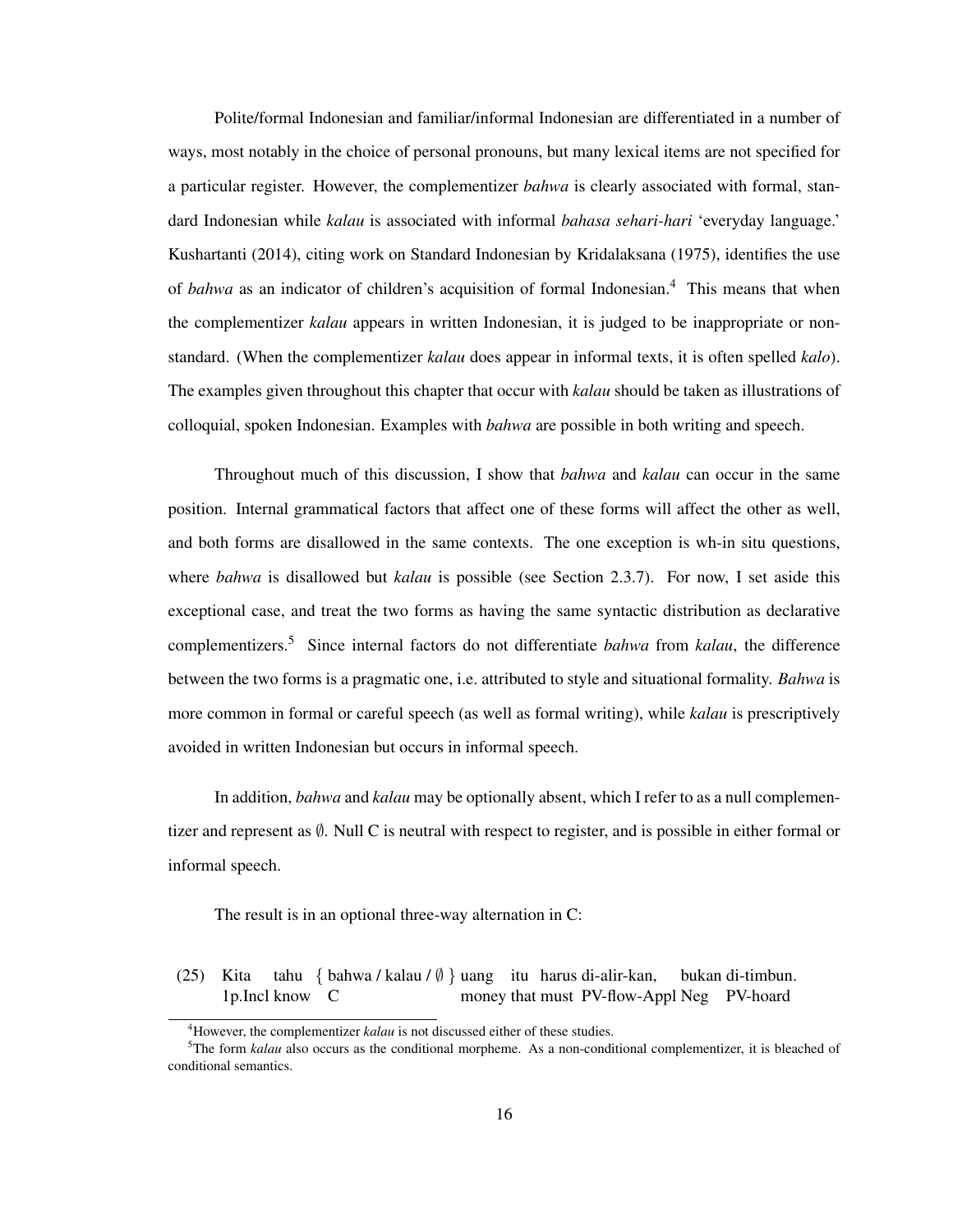'We know that the money must be dispensed, not hoarded.'

(26) Sara ber-pikir { bahwa / kalau / Ø } Melly meng-harap { bahwa / kalau / Ø } Susan akan Sara MV-think C Melly AV-hope C Susan will menang. win 'Sara knows that Melly hopes that Susan will win.'

Here, the alternation among *bahwa, kalau* and null C is optional in the sense that all three realizations are possible in the same position. Below, I show that no semantic differences arise from the choice of one form over another; truth-conditions, presuppositions and entailments are not affected.

The three-way optionality is possible with verbs from a range of semantic classes. Verbs of cognition such as *tahu* 'know' and *berpikir* 'think' are illustrated in (25-26) above. The same alternation is possible for verbs of communication, such as *melapor* 'report' and *mengaku* 'confess,' as well as verbs of response such as *menolak* 'deny.'

- (27) Saya belum me-lapor { bahwa / kalau / ∅ } saya akan meng-ikut-i kegiatan itu.  $1s$ not.yet AV-report C 1s will AV-join-Appl activity that 'I did not yet report that I would join the activities.'
- (28) Dia meng-aku { bahwa / kalau / ∅ } ajaran yang mereka anut ber-diri 3s AV-claim C lesson C.Foc 3p follow MV-stand alone without sendiri tanpa ber-sandar dari enam agama yang telah di-akui MV-lean from six religion C.Foc Perf PV-recognize country negara. 'He claims that the teachings that they follow stand on their own without depending on the six religions recognized by the state.' ("Berkembang di Mojokerto Tahun 1980, Kini Punya 200 Penganut," Jawa Pos Online, November 10, 2017)
- (29) Zidane men-olak { bahwa / kalau / ∅ } dirinya sengaja Zidane AV-reject C self intentional AV-discard-Appl James meny-ingkir-kan James. 'Zidane denied that he intentionally got rid of James.' ("James Rodriguez Tak Diizinkan Hengkang Oleh Zidane," Jawa Pos Online, August 2, 2016)

(28-29) are from written texts originally occurring with the formal complementizer *bahwa*. In prescriptive written language, the complementizer *kalau* is avoided, but these sentences are accepted with *kalau* or null C when spoken. Clauses embedded under factives also allow the three surface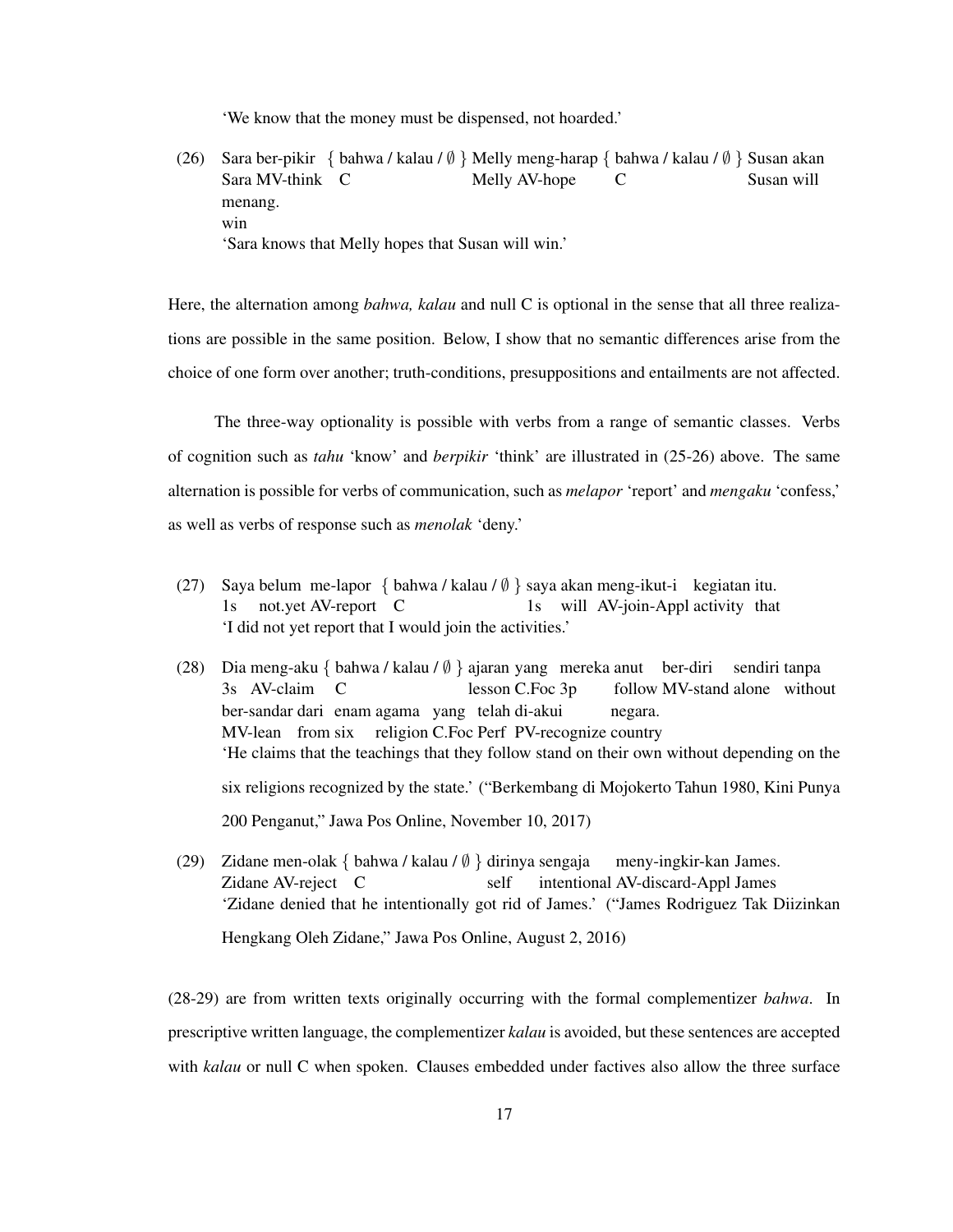realizations of the complementizer:

- (30) Saya meny-esal { bahwa / kalau / ∅ } saya tidak datang kemarin.  $1s$ AV-regret C 1s Neg come yesterday 'I regret that I didn't come yesterday.'
- (31) Ibu Melly ingat Mrs Melly remember C { bahwa / kalau / ∅ } Ali lulus ujian. Ali pass exam 'Mrs Melly remembered that Ali passed the exam.'
- (32) Mereka tidak ingat 3p Neg remember C { bahwa / kalau / ∅ } di negara orang itu ada undang-undang at country person that exist laws atau-pun suatu peraturan yang harus di-ketahui. or-PUN some rule C.Foc must PV-know 'They didn't remember that in a foreign country there are laws or rules that should be known.' ("Hendak membiayai anak, seorang TKI justru diperdagangkan," BBC Indonesia Online, March 7, 2017.)

These examples show that the presupposition required by factive verbs is not affected by the form of C that it embeds. I conclude that the realization of C is not affected by the semantic class of verb.

Besides active verbs, other constructions that embed declarative clauses allow optionality among *bahwa, kalau* and null C. Passive verbs behave as their active counterparts do:

- (33) Sudah di-ketahui { bahwa / kalau /  $\emptyset$  } Tina suka kue coklat. already PV-discover C Tina like cake chocolate 'It was already discovered that Tina likes chocolate cake.'
- (34) Jangan Neg.Imper PV-think C di-kira { bahwa / kalau / Ø } politik tidak di-kait-kan dengan sepakbola. politics Neg PV-tie-Appl with football 'Don't think that politics is not connected to football.'

Nominals and adjectival predicates can also embed declarative clauses with optional C:

- (35) Susan dapat kesimpulan { bahwa / kalau / ∅ } Tina suka kue coklat. Susan get conclusion C Tina like cake chocolate 'Susan drew the conclusion that Tina likes chocolate cake.'
- (36) Sudah jelas { bahwa / kalau / ∅ } Tina suka kue coklat. already clear C Tina like cake chocolate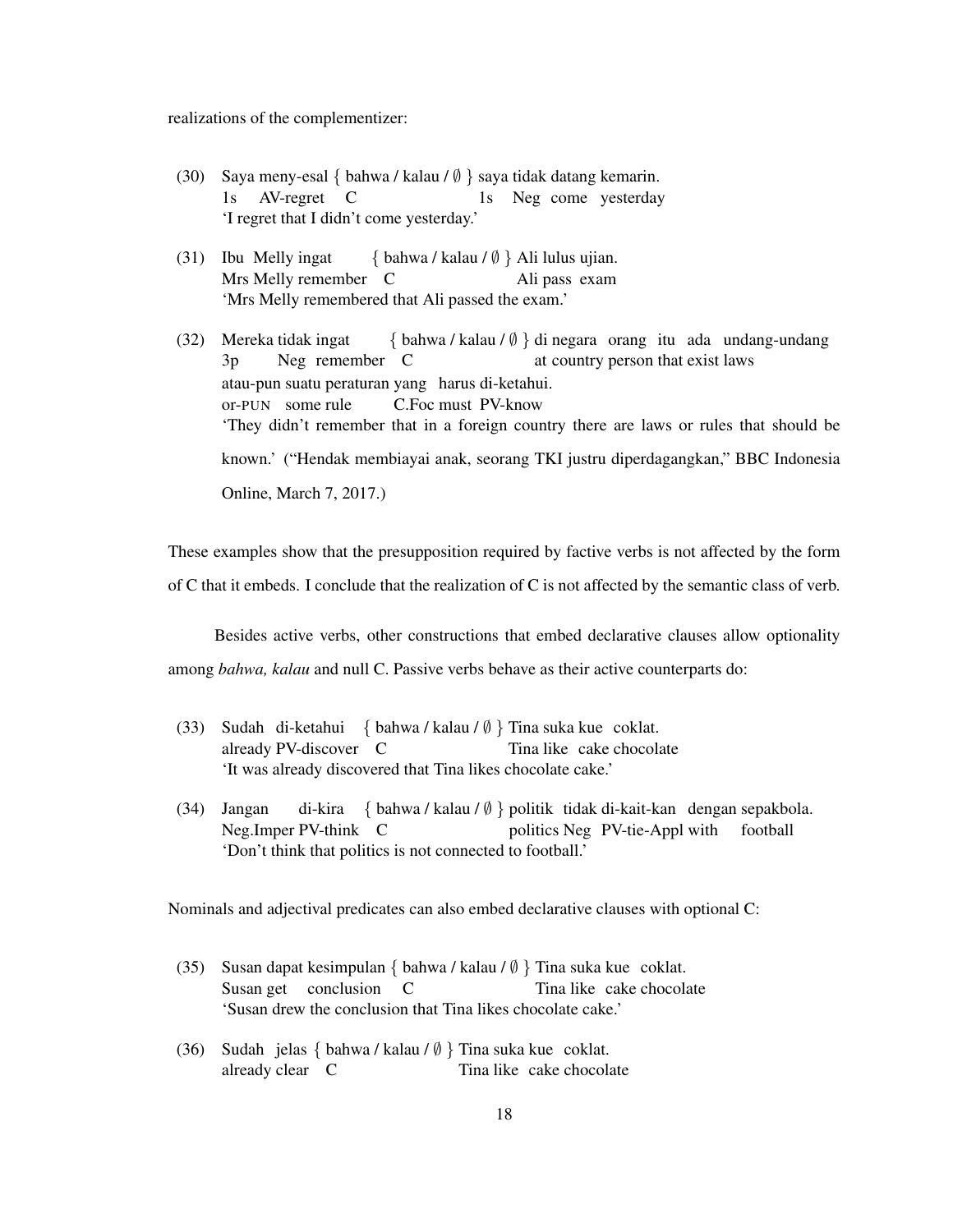'It is clear that Tina likes chocolate cake.'

Finally, examples (27, 32, 34) show that negation does not affect the embedded complementizer. In all cases, the optional alternation among *bahwa, kalau* and null C remains.

### *2.2.2. Sentence-initial C*

Declarative root clauses must be introduced by null C:

- (37)  $\{ *Bahwa / *Kalau / \emptyset \}$  Tina suka kue coklat.  $\mathcal{C}$ Tina like cake chocolate 'Tina likes cake.'
- (38) { \*Bahwa / \*Kalau / ∅ } saya meny-esal Ali menang.  $\mathcal{C}$ 1s AV-regret Ali win 'I regret Ali won.'

Sentential subjects such as (39) are possible for some, but not all, Indonesian speakers.<sup>6</sup> For speakers who allow sentential subjects, the embedded clause must begin with *bahwa* or *kalau*:

(39) { Bahwa / Kalau / \*∅ } Tina suka kue coklat,  $\mathcal{C}$ Tina like cake chocolate already clear sudah jelas. 'That Tina likes cake, is clear.'

However, the embedded clause in subject position may not be extracted with *yang*:

(40) \*{ Bahwa / Kalau / ∅ } Tina suka kue yang sudah jelas.  $\mathcal{C}$ Tina like cake C.Foc already clear ('It is (the fact) that Tina likes cake that is clear.')

In general, clauses cannot be extracted or clefted as in (40). This falls under the generalization that in Indonesian, only DPs may be extracted or clefted.

<sup>6</sup>Consultants from East Java did not accept sentential subjects in either standard or colloquial Indonesian, whereas speakers of Jakartan Indonesian found (39) to be grammatical.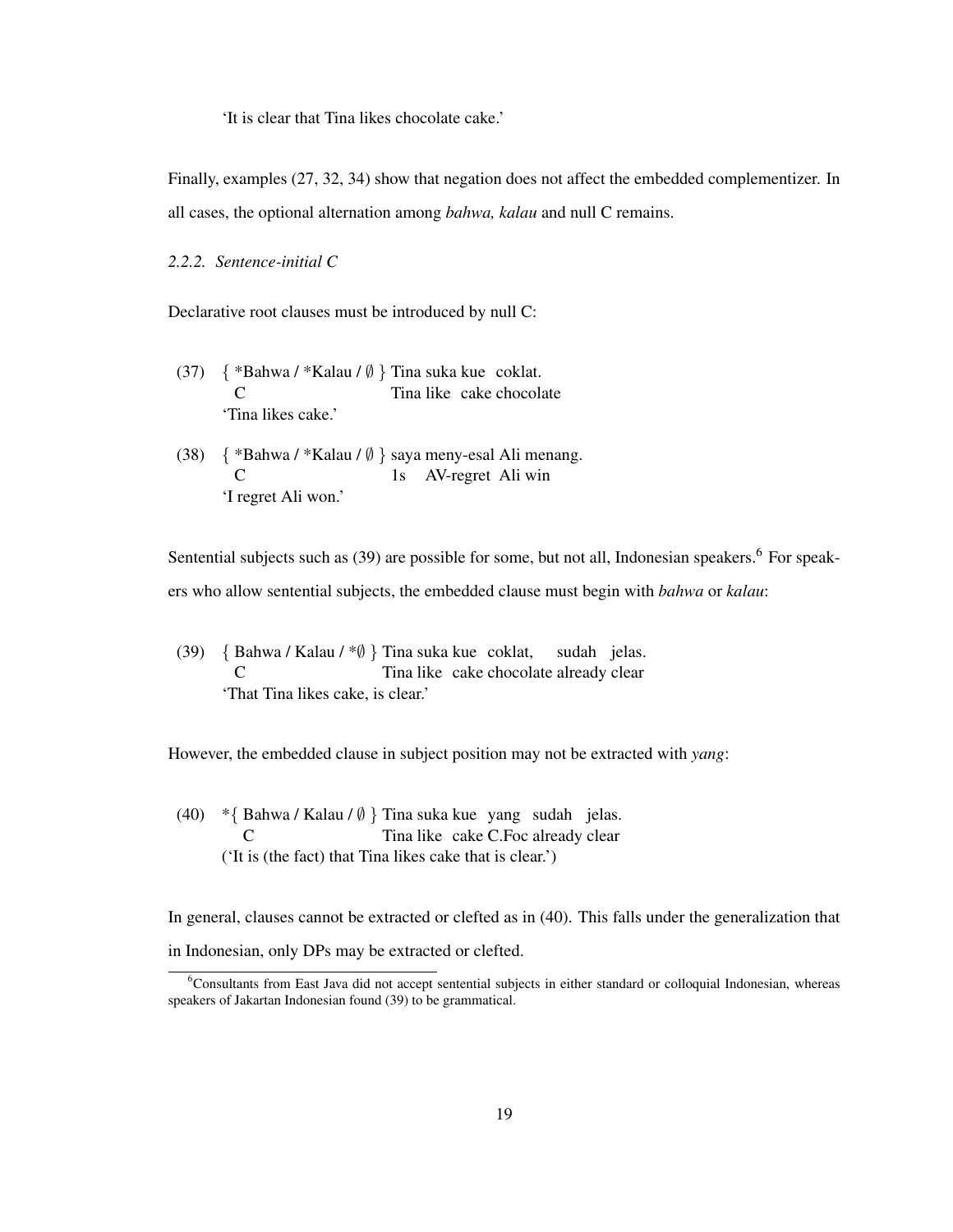### 2.3. Loss of optionality: A-bar movement and questions

The alternation among *bahwa, kalau* and null C is not completely free. We have already seen that in root (matrix) clauses, C must be null. Two further environments place constraints on the realization of C, and disallow the optionality that is usually observed in embedded declaratives. The two environments are: (1) nominal A-bar movement over C, which results in an obligatory form of C; and (2) wh in situ questions, which are incompatible with *bahwa* even though there is no overt movement of the wh phrase over C.

I begin with background discussion that introduces Indonesian A-bar movement (Sections  $2.3.1 - 2.3.3$ ) and strategies for question formation (Sections  $2.3.4 - 2.3.5$ ). I then show that A-bar movement results in wh-agreement on C (Section 2.3.6) and that interrogative clauses also affect the form of C (Section 2.3.7).

#### *2.3.1. Properties of A-bar movement in Indonesian*

A-bar movement is a well-studied topic in Indonesian (and its regional varieties, as well as in Malay). In this section I summarize patterns that have previously been discussed in Saddy 1991; Cole and Hermon 1998; Soh 1998; Voskuil 2000; Cole and Hermon 2005; Fortin 2006, 2009; Aldridge 2008; Arka and Manning 2008; Cole et al. 2008b; Sato 2008b, 2012; Yanti 2010.

Indonesian exhibits properties that are typical of A-bar movement cross-liguistically, including leftward displacement accompanied by a gap; long distance dependencies; sensitivity to syntactic islands; and crossover effects. A nominal that has undergone A-bar movement occurs at the left edge of the clause and leaves a gap. This is illustrated below with both constituent wh questions and relative clauses.

- (41) Tina suka kue. Tina like cake 'Tina likes cake.'
- (42) Siapa yang \_\_ suka kue? who C.Foc like cake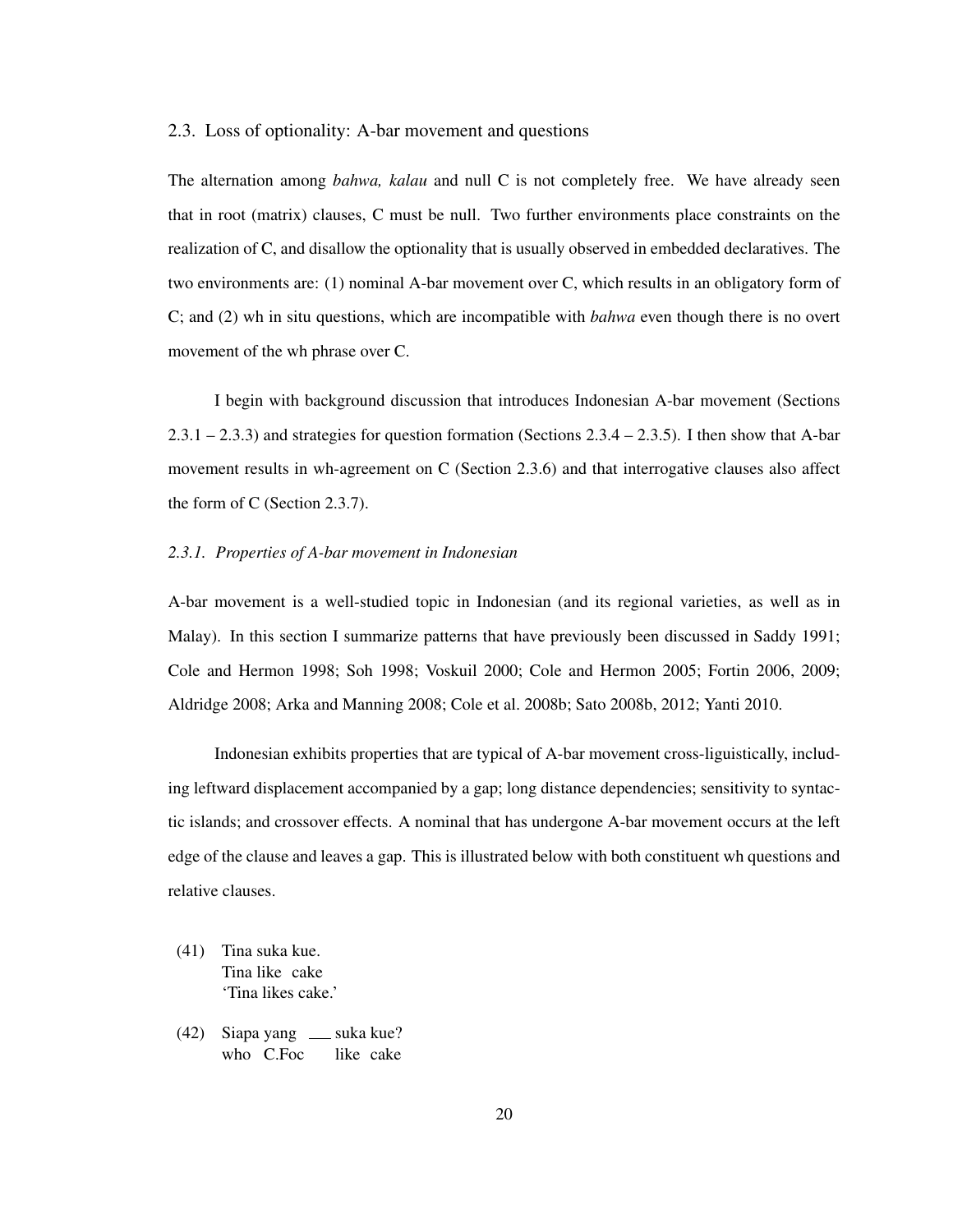'Who likes cake?'

- (43) orang yang suka kue person C.Foc like cake 'the person that likes cake'
- (44) Lani bel-ajar matematika. Lani MV-study mathematics 'Lani studies mathematics.'
- (45) Apa yang Lani bel-ajar what C.Foc Lani MV-study ? 'What does Lani study?'
- (46) mata pelajaran yang Lani bel-ajar subject C.Foc Lani MV-study 'the subject that Lani studies'

This movement can be long distance, i.e. can cross more than one clause boundary.

- (47) Susan tahu Tina suka kue coklat. Susan know Tina like cake chocolate 'Susan knows Tina likes chocolate cake.'
- (48) Apa yang Susan tahu Tina suka ? what C.Foc Susan know Tina like 'What does Susan know that Tina likes?'
- (49) Kamu pikir Billy beli sepeda motor baru. 2s think Billy buy motorbike new 'You thought Billy bought a new motorbike.'
- (50) Sepeda motor yang kamu pikir Billy beli . motorbike C.Foc 2s think Billy buy 'the motorbike that you thought Billy bought.'

While A-bar extraction over multiple clause boundaries is possible, it rarely occurs in natural speech. While extraction out of one embedded clause is unexceptional, extraction over multiple active verbs is usually judged less than natural, though not impossible. Long distance extraction seems more likely to be accepted if only one clause boundary is crossed; if the matrix subject is a 1 or 2 personal pronoun; or if the matrix verb is a high-frequency verb such as *tahu* 'know' or *bilang*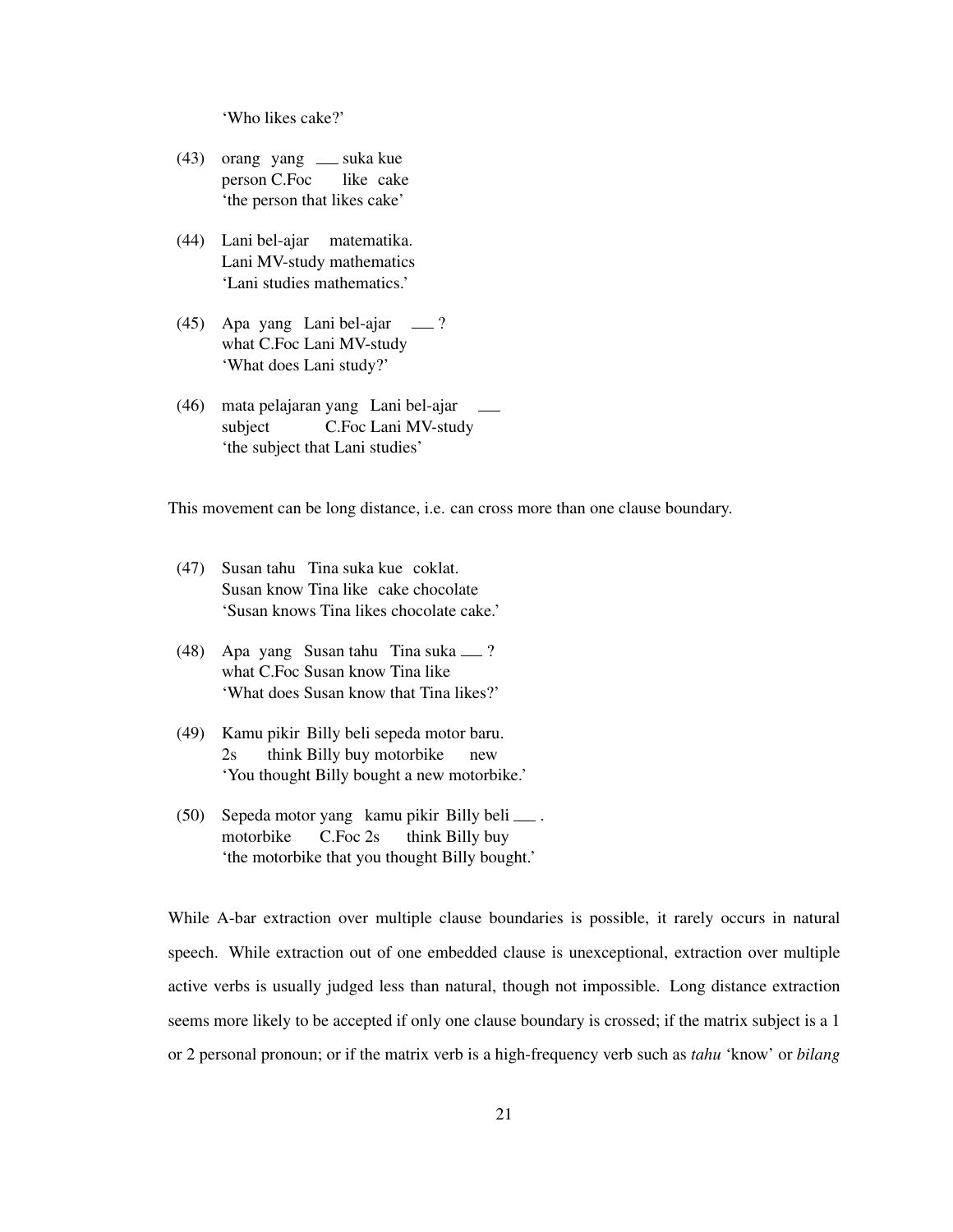'say' (informal). Where examples of long distance extraction are given (especialy to show relevant morphology on complementizers and/or verbs), my consultants have accepted them as possible, but less preferred than alternate constructions, such as wh-in situ questions.<sup>7</sup>

The displacement of nominals is sensitive to syntactic islands, from which movement is not possible. Complex NPs and relatives are islands for movement:

- (51) Susan dapat kesimpulan { bahwa / kalau /  $\emptyset$  } Tina suka kue. Susan get conclusion C Tina like cake 'Susan drew the conclusion that Tina likes cake.'
- (52) \*Siapa yang Susan dapat kesimpulan { bahwa / kalau /  $\emptyset$  } \_\_ suka kue? who C.Foc Susan get conclusion C like cake?' ('Who did Susan draw the conclusion likes cake?')
- (53) \*Apa yang Susan dapat kesimpulan { bahwa / kalau / Ø } Tina suka ........? what C.Foc Susan get conclusion C Tina like ('What did Susan draw the conclusion that Tina likes?')
- (54) Kamu suka cerita yang meng-eritik siapa itu? 2s like story C.Foc AV-criticize who that 'You like stories that criticize who?' (modified from Saddy 1991:190)
- (55) \*Siapa yang kamu suka cerita yang keritik ? who C.Foc 2s like story C.Foc criticize ('Who do you like stories that criticize?') (modified from Saddy 1991:190)

A-bar movement out of adjunct clauses and PPs is likewise impossible:

- (56) Ayah senang ketika me-lihat film itu. Father happy when AV-see film that 'Father was happy when he saw that film.'
- (57) \*Apa yang Ayah senang ketika lihat ? what C.Foc Father happy when see ('What was Father happy when he saw?')
- (58) Aku marah karena dia me-rusak proyek kami. 1s angry because 3s AV-ruin project 1s.Excl 'I was angry because he ruined our project.'

 $7$ Many of the long-distance extraction data presented in Saddy 1991 are impossible for my consultants, for the reasons mentioned here. I have attempted to replace these with alternate examples accepted by my consultants.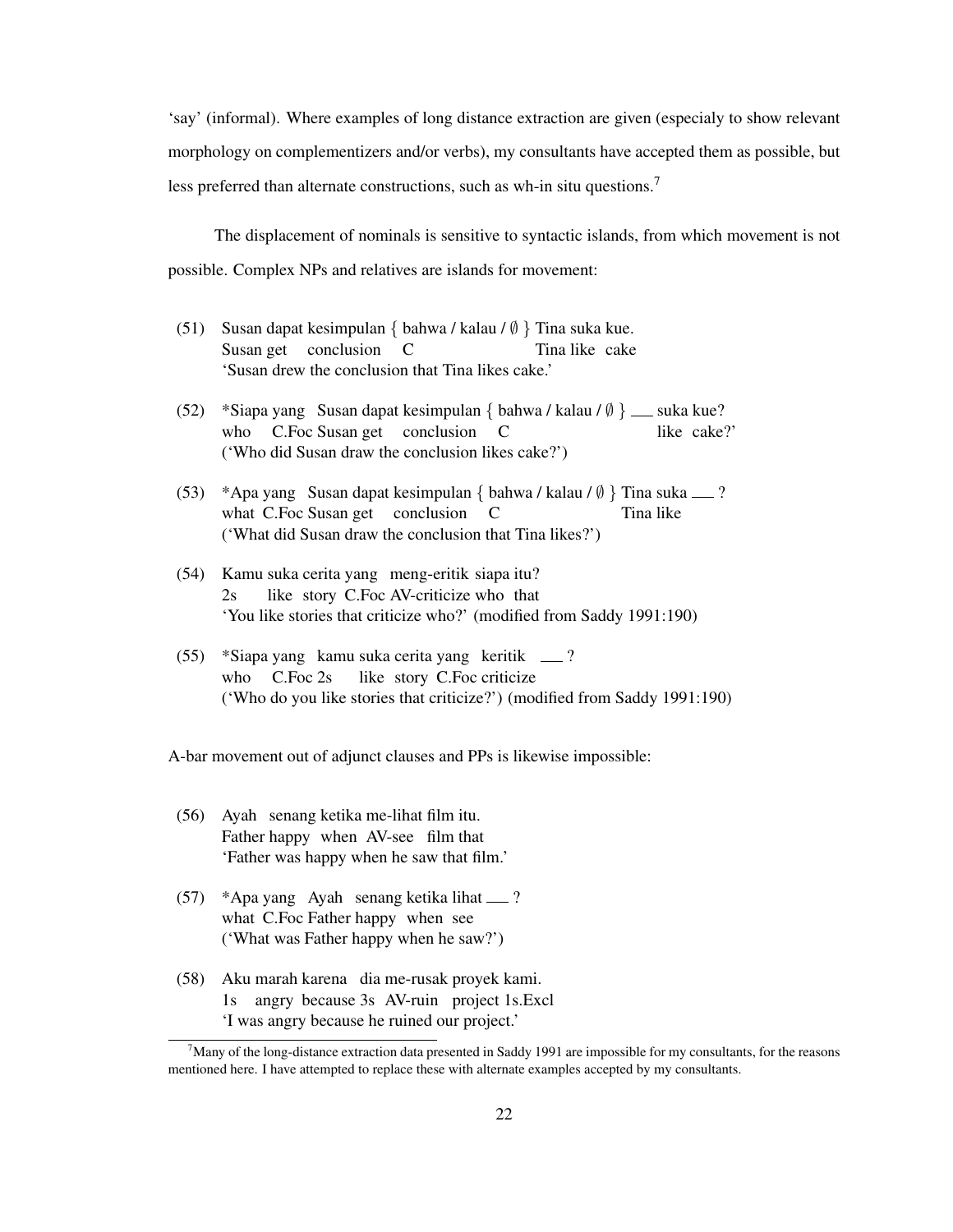- (59) \*proyek yang aku marah karena dia rusak project C.Foc 1s angry because 3s ruin ('the project that I was angry because he ruined')
- (60) Aku mau ber-temu dengan Ibu guru. 1s want MV-meet with Mrs teacher 'I will meet with the teacher.'
- (61) \*Siapa yang aku mau ber-temu dengan ? who C.Foc 1s want MV-meet with ('Who will I meet with?')

Crossover effects occur when a nominal undergoes A-bar movement over a coindexed pro-

noun. Both strong crossover (62-63) and weak crossover (64-65) are observed in Indonesian:

- $(62)$  \*Siapa<sub>1</sub> yang dia<sub>1</sub> kira akan <u>di</u>-pecat? who C.Foc 3s think will PV-fire ('Who<sub>1</sub> does he<sub>1</sub> think will be fired?')
- $(63)$  \*Siapa<sub>1</sub> yang mereka<sub>1</sub> diskusi-kan  $\qquad$ ? who C.Foc 3p discuss-Appl ('Who<sub>1</sub> are they<sub>1</sub> discussing?')
- (64) \*Siapa<sub>1</sub> yang ibu-nya sayangi <sub>—</sub> ? who C.Foc mother-D love 'Who<sub>1</sub> does his<sub>1</sub> mother love?'
- $(65)$  \*Siapa<sub>1</sub> yang dosen who C.Foc professor 3p mereka hargai appreciate ? 'Who<sub>1</sub> does their<sub>1</sub> professor appreciate?'

In addition to exhibiting properties expected of general A-bar movement, two additional properties are specific to Indonesian (and similar languages of the area). First, nominal A-bar movement over an active verb has consequences for verbal morphology. The basic generalization is that movement from the complement of a transitive active verb (i.e. a verb that can take the prefix *meN-*) is only possible when the verb does not bear the voice prefix:

(66) Aku meny-impan rahasia. 1s AV-keep secret 'I'm keeping a secret.'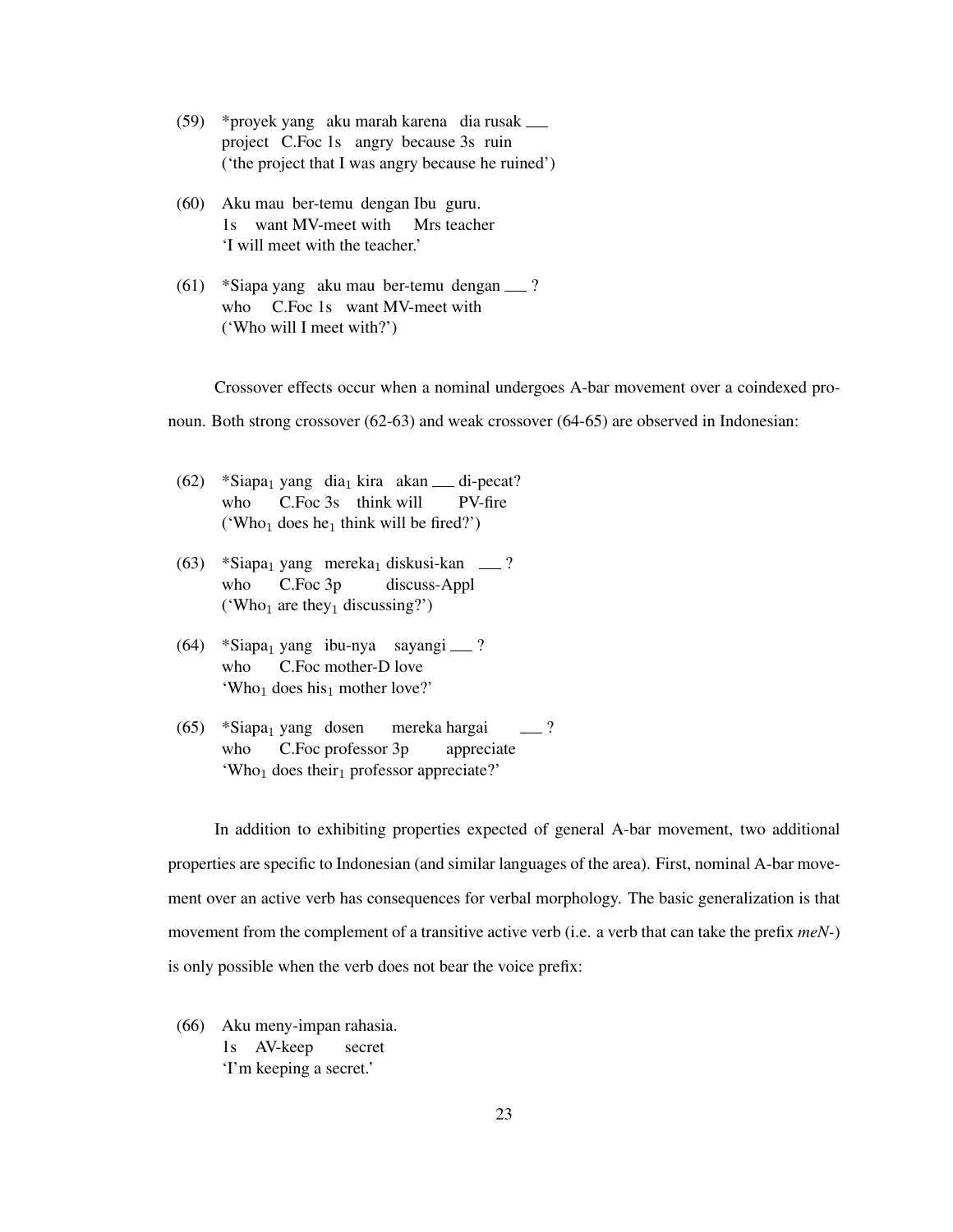- (67) \*rahasia yang aku meny-impan . secret C.Foc 1s AV-keep 'the secret I'm keeping'
- (68) rahasia yang aku simpan secret C.Foc 1s keep 'the secret I'm keeping'
- (69) Siapa yang Bill kira Tom harap Fred cintai ? who C.Foc Bill think Tom expect Fred love 'Who does Bill think Tom expects Fred loves?' (adapted from Saddy 1991:187)
- (70) \*Siapa yang Bill meng-ira Tom meng-harap Fred men-cintai ? who C.Foc Bill AV-think Tom AV-expect Fred AV-love 'Who does Bill think Tom expects Fred loves?' (adapted from Saddy 1991:187)

The movement of the object over the active verb requires a "bare" verb, i.e. without voice morphology. This pattern has already been much discussed in the literature, and is summarized as follows:

(71) Cole and Hermon's Generalization

The obligatory omission of *meng*- with verbs that would otherwise permit *meng-* indicates the movement of an NP argument over the *meng-* + verb. (Sato 2008b, citing Cole and Hermon 1998:231)

This formulation does not specify whether both A and A-bar movement are implicated; I take the generalization to apply only to A-bar movement.<sup>8</sup>

The second language-specific property of A-bar movement is that extraction always results in a relative or pseudo-cleft structure; this is discussed in the next section.

#### *2.3.2. Pseudo-cleft structure*

In this section I look at the structure of pseudo-clefts in Indonesian. All cases of nominal extraction (including constituent wh questions, relatives and declarative clauses with a clefted nominal) result in a pseudo-cleft structure.<sup>9</sup> Relatives and pseudo-clefts employ the same surface structure; for

<sup>8</sup>Other authors, however, believe that A movement also requires omission of the prefix *meN-*. I argue against this view in Chapter 3.

 ${}^{9}$ Pseudo-clefts have a clefted interpretation, i.e. "It is X that..." but are not formed with an overt expletive and copula.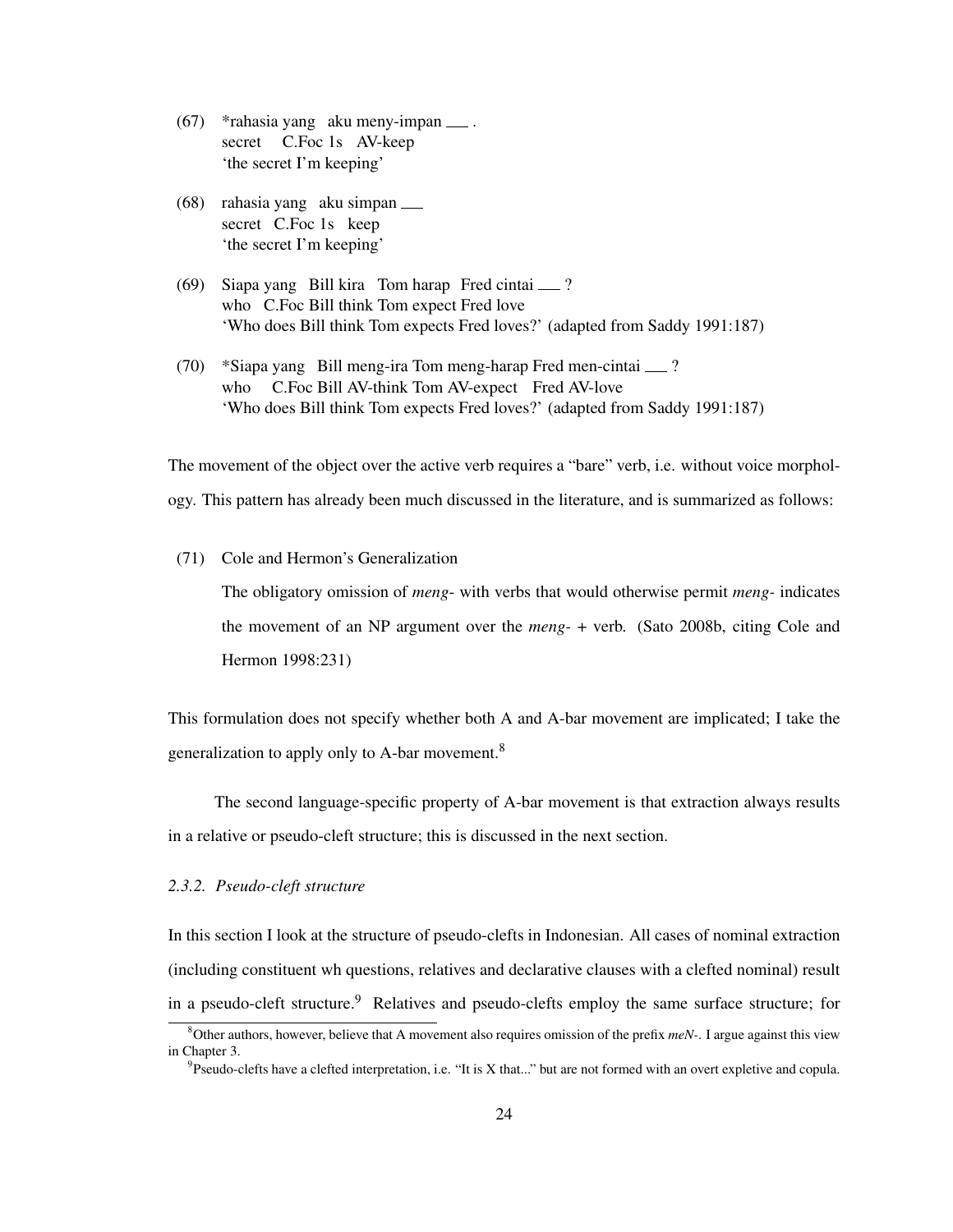example, (68) can be interpreted as 'the secret I'm keeping' or 'it is a secret that I'm keeping' (even though the distinction is usually made clear by context and intonation).

I illustrate pseudo-cleft structure in Indonesian using the object question in (72):

(72) Apa [yang Tina suka] ? what C.Foc Tina like 'What does Tina like?'

The head of the relative/pseudo-cleft occurs at the left periphery, separated from the rest of the clause by the morpheme *yang*. The position of the head nominal is clearly an A-bar position, higher than the grammatical subject of the clause. Clefted arguments may either be definite or indefinite, whereas subjects must be definite/specific in Indonesian.

Previous authors have concluded that the nominal head of the cleft is a predicate that has raised to a focused position (see Kader 1976; Cole and Hermon 1998; Cole et al. 1999; Cole et al. 2005; Kroeger 2009 for Malay and Indonesian; also see Paul 2001; Pearson 2001; Massam 2003 for discussion on pseudo-clefts in other Austronesian languages). First, a null Operator undergoes relative-internal movement to form a headless relative:

(73) Relative-internal Operator movement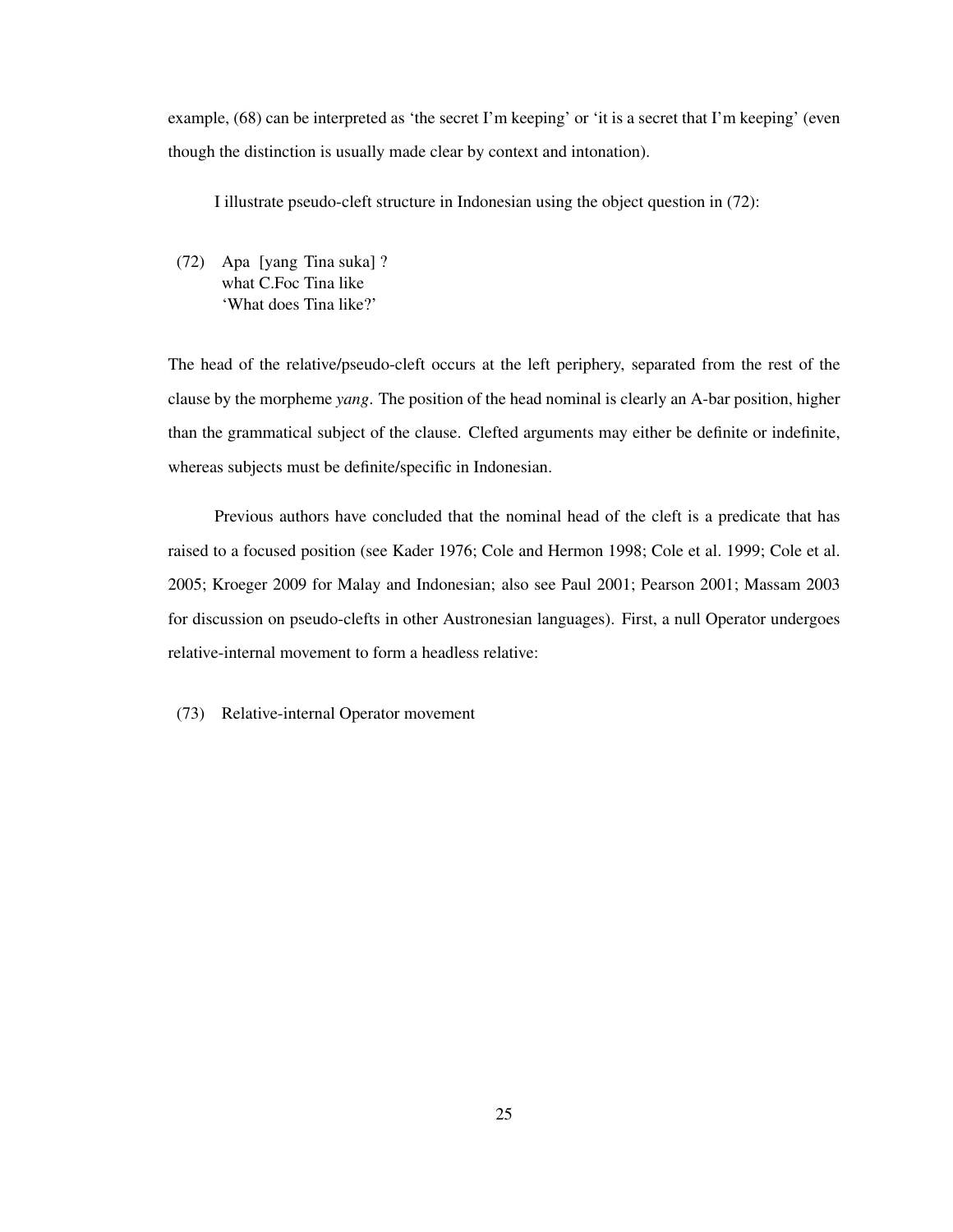

Relative-internal movement of OP is motivated by a D-feature on phase heads C and Voice, which targets only DPs for movement. This feature on a phase head forces movement of the nominal to its specifier, so I have labeled the feature [EPP-D]. This headless relative is interpreted as '(the thing/the one) that Tina likes.' This headless relative, *yang Tina suka*, is the subject of the copular clause in (74), and *yang* is embedded in the copular clause (cf. Cole et al. 1999). I assume the headless relative is an IP embedded under a DP projection when it is generated as the subject, since the headless relative is always interpreted as a definite; furthermore, sentential subjects are not possible for my consultants. The headless relative subject begins as the external argument of the predicate in (74), and is raised to subject position in SpecIP.

(74) Matrix copular clause of pseudo-cleft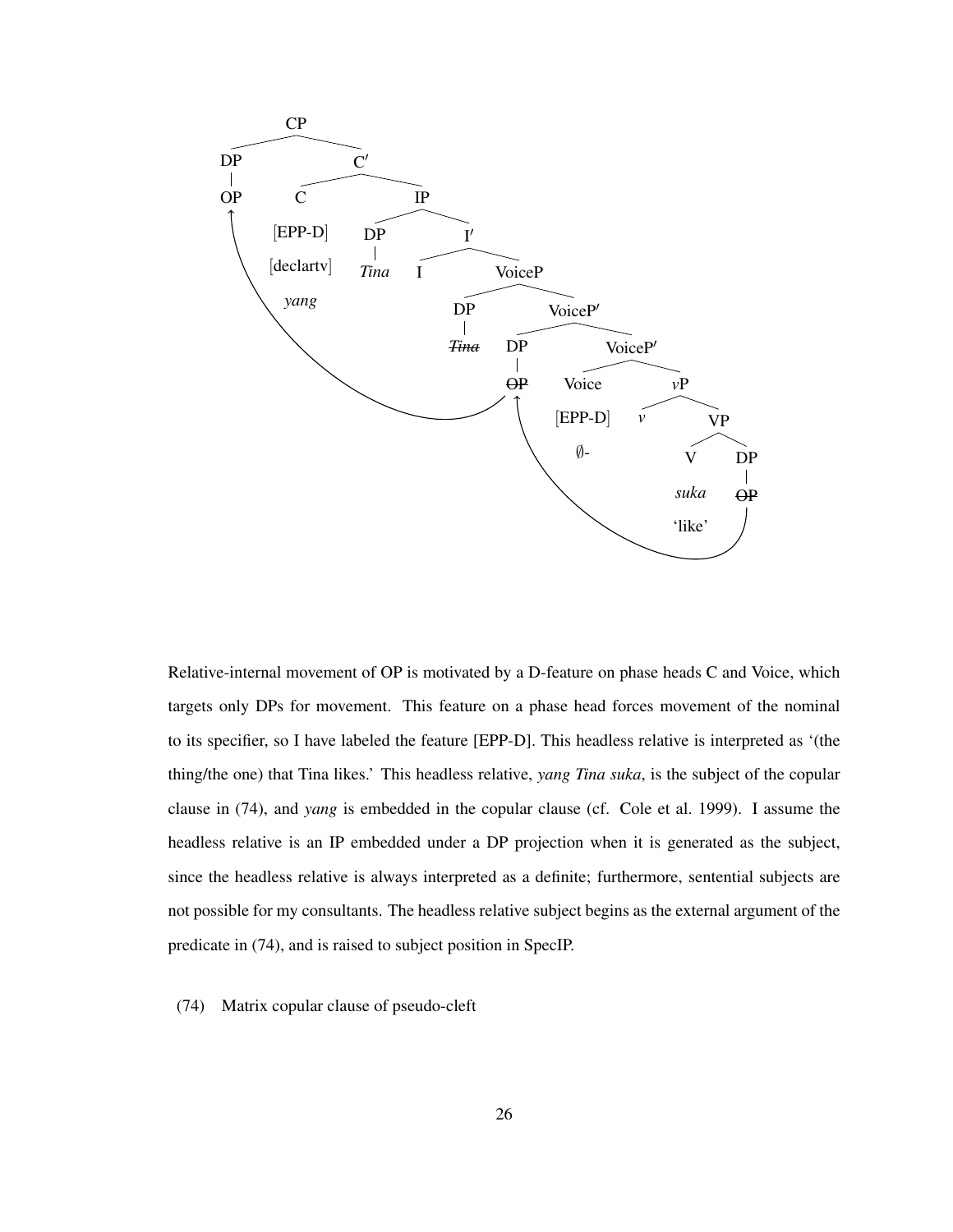

The nominal that surfaces as the head of the relative or cleft is generated low, as predicate of the copular clause. This nominal is raised to a focused position at the left edge of the clause, which derives the word order in (72). The structure in (74) shows the predicate nominal in both positions (base position and raised to the left periphery). Note that in a cleft structure, matrix C is null, while *yang* realizes the embedded C in the subject. This analysis is similar to that proposed by Cole, Hermon and Tjung (2005), who also argue that (Standard) Indonesian clefts have the form [NP NP] rather than [NP VP].

This structure in (74) is supported by several pieces of evidence in Indonesian. First, the head of the cleft can occur both in sentence-initial position and in post-verbal position, illustrated in the following examples:

(75) Siapa yang suka kue coklat? who C.Foc like cake chocolate 'Who is it that likes chocolate cake?'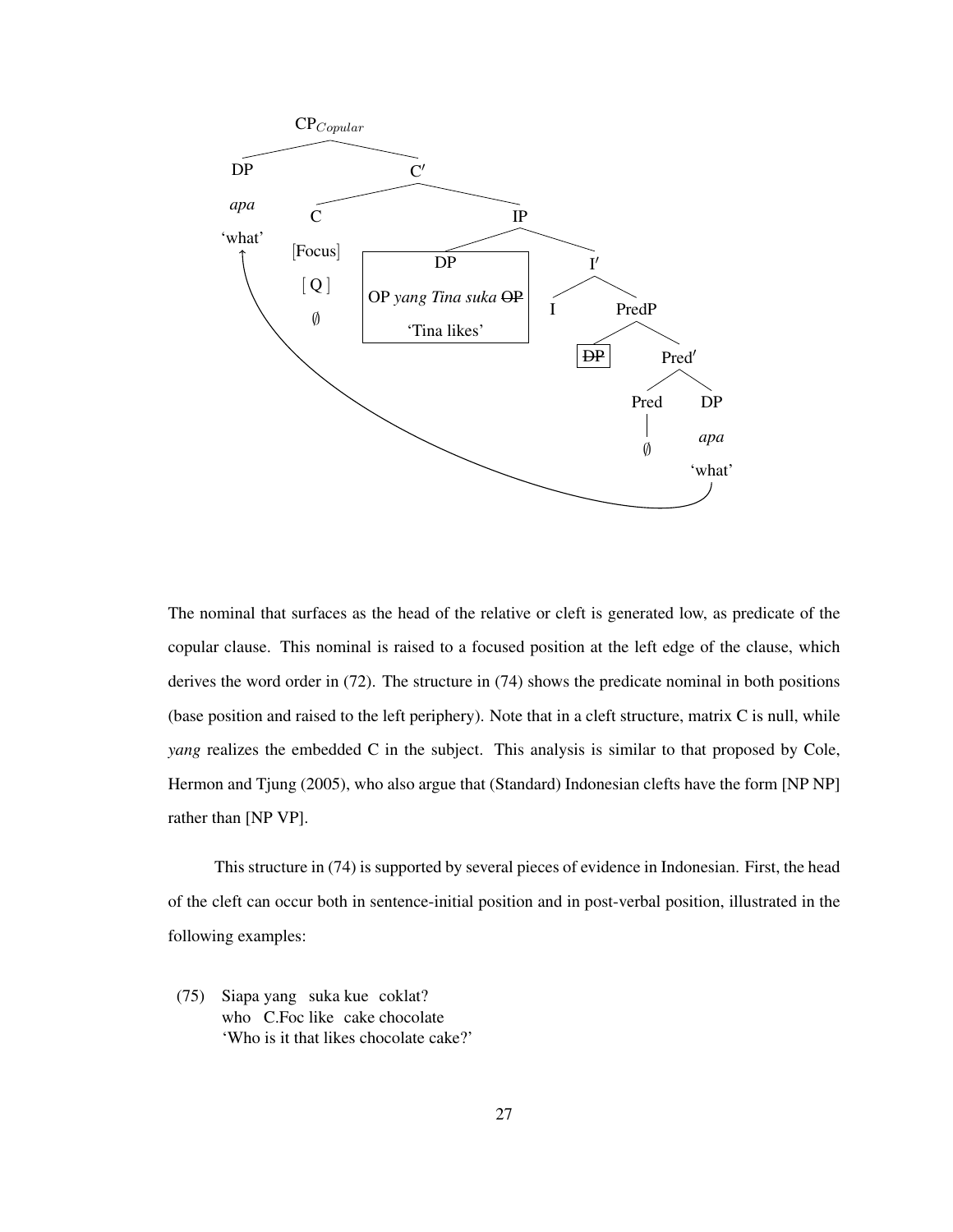- (76) Yang suka kue coklat C.Foc like cake chocolate who siapa? '(The one) that likes chocolate cake, is who?'
- (77) Akibat consequence mistake 2s kesalahan kamu sendiri yang kamu rasakan. self C.Foc 2s feel 'It is the consequence of your own mistake that you feel.'
- (78) Yang kamu rasakan akibat C.Foc 2s feel consequence mistake 2s kesalahan kamu sendiri. self '(The thing) that you feel, is the consequence of your own mistake.'

In (76) and (78) the clefted nominal may occur low, which is its base position as predicate of the matrix copular clause. Another argument for the predicative status of the clefted nominal comes from the distribution of the question particle *-kah* that focuses an element in polar questions. This particle may occur within the predicate, but cannot occur on subjects (this is true for both Malay and Indonesian; see Kader 1976; Cole et al. 1999; Musgrave 2001; Paul 2001). *-Kah* occurs on verbal predicates (79) as well as copular predicates (81). In both cases, *-kah* may not attach to the subject of the clause.

- (79) Mariam me-mukul dokter itu -kah tadi? Mariam AV-hit doctor that Q.Foc just.now 'Was it *the doctor* that Mariam beat just now?'
- (80) \*Mariam kah me-mukul dokter itu tadi? Mariam Q.Foc AV-hit doctor that just.now ('Was it *Mariam* that beat the doctor just now?') (modified from Musgrave 2001:75)
- (81) Ali rasa Rahman se-orang yang baik-kah? Ali feel Rahman one-person C.Foc good-Q.Foc 'Does Ali feel that Rahman is a *good* person?'
- (82) \*Ali rasa Rahman-kah se-orang yang baik]? Ali feel Rahman-Q.Foc one-person C.Foc good ('Does Ali feel that *Rahman* is a good person?') (modified from Cole, Hermon and Aman 1999:18)

I apply this diagnostic to (76) and (78). If the clefted nominal begins as predicate, it should be able to occur with the question particle *-kah*, in either position. This is the case: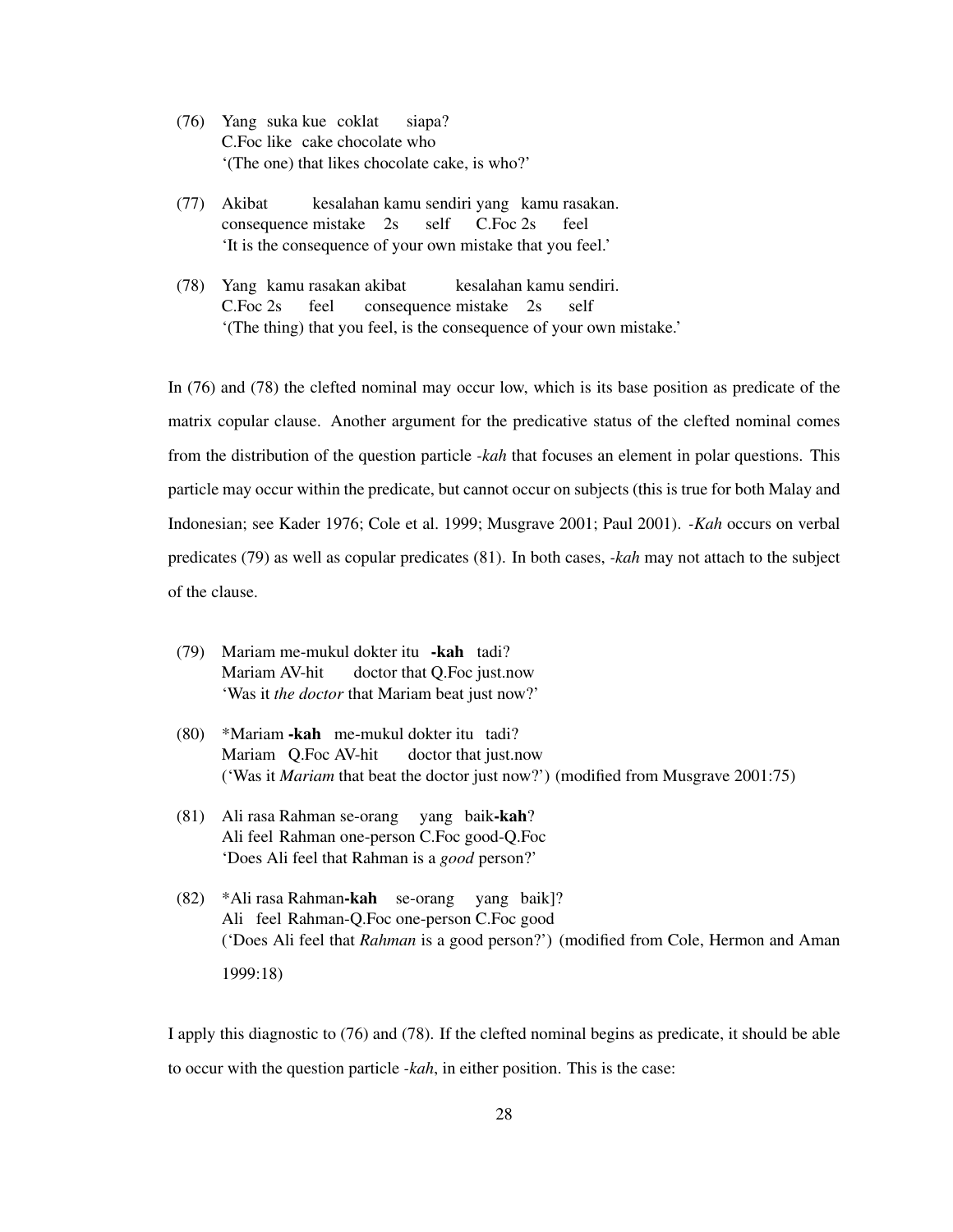- (83) Tina-kah [yang suka kue coklat]? Tina-Q.Foc C.Foc like cake chocolate 'Is it *Tina* that likes chocolate cake?'
- (84) [Yang suka kue coklat] C.Foc like cake chocolate Tina-Q.Foc Tina-kah? 'The one that likes chocolate cake, is it *Tina*?'
- (85) Akibat consequence mistake 2s kesalahan kamu sendiri**-kah** [yang kamu rasakan]? self-Q.Foc C.Foc 2s feel 'Is it *the consequence of your own mistake* that you feel?'
- (86) [Yang kamu rasakan] akibat C.Foc 2s feel consequence mistake 2s kesalahan kamu sendiri-kah? self-Q.Foc '(The thing) that you feel, is it *the consequence of your own mistake*?'

The head of the cleft, then, patterns as a predicate that can be focused with *-kah*. The headless relative cannot take *-kah*, patterning like a subject. A similar pattern also holds for the emphatic particle *-lah*, which occurs within predicates but not subjects (Sneddon 1996; Kroeger 2009). In the declarative sentences below, *-lah* can occur on the clefted nominal but not on the relative:

- (87) [Yang suka kue coklat] C.Foc like cake chocolate person that Emph orang itu -lah. 'The one that likes chocolate cake, is *that person*.'
- (88) \*[Yang suka kue coklat C.Foc like cake chocolate Emph person that -lah] orang itu. ('The one that likes chocolate cake is that person.')

Negation also supports the status of the clefted nominal as a predicate. Verbal and adjectival predicates are negated by the morpheme *tidak*, while nominal predicates are negated by *bukan* (Sneddon 1996; Kroeger 2009; Sneddon et al. 2012).<sup>10</sup>

(89) Ibu Mother Neg sick day this tidak sakit hari ini. 'Mother is not sick today.'

<sup>10</sup>This is a simplification of the distinction between *tidak* and *bukan*; see Kroeger 2014 for further discussion of the two negation morphemes, which does not bear on the current analysis.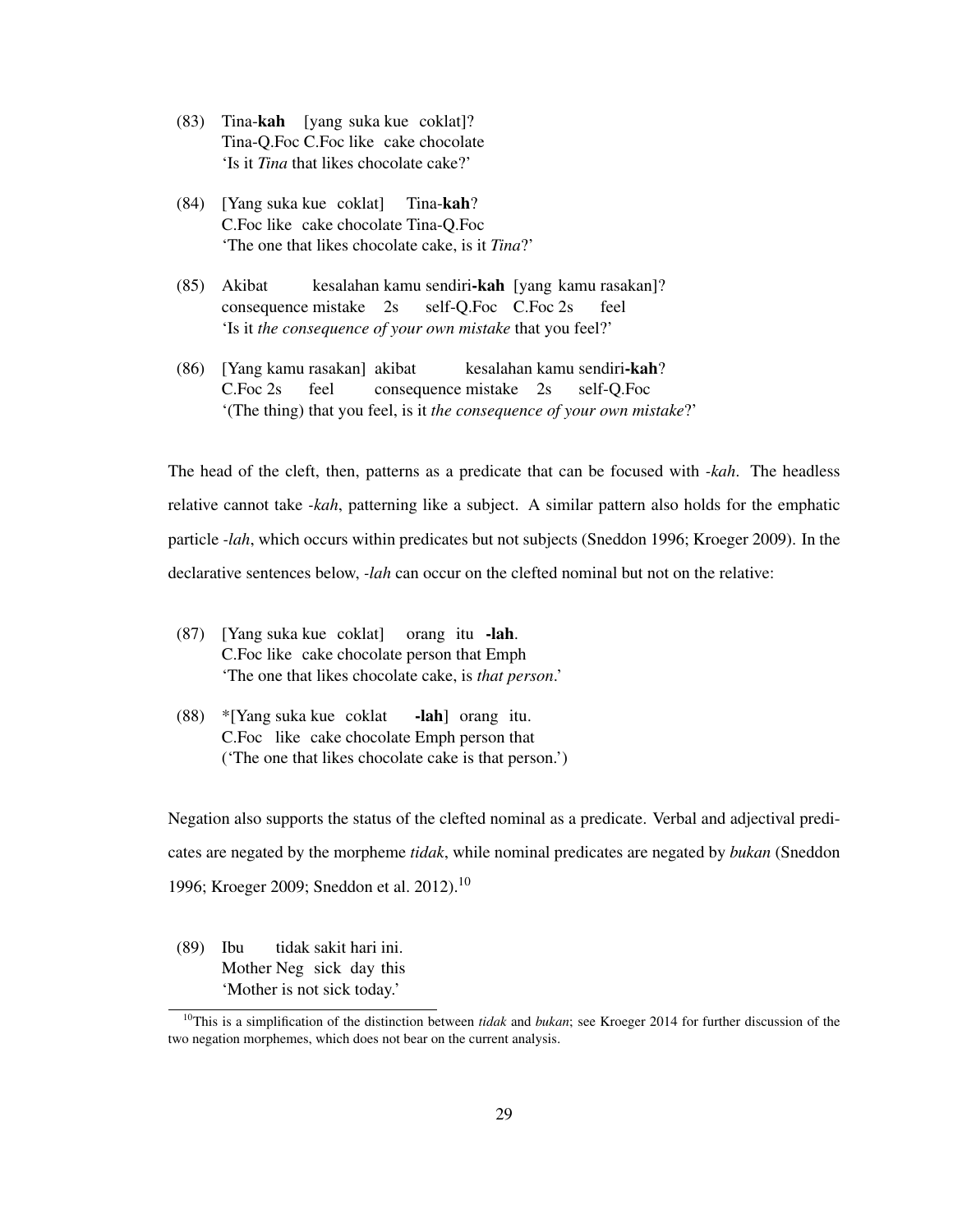(90) Ali tidak lulus ujian. Ali Neg pass exam 'Ali did not pass the exam.'

(91) Dia bukan pemenang sebenarnya. 3s Neg winner really 'He is not the winner really.'

Consistent with other predicate nominals, the clefted nominal can be negated with *bukan*, but not with *tidak*:

- (92) { Bukan / \*tidak } dia yang ku cinta ... Neg 3s C.Foc 1s love 'It's not her that I love...'
- (93) { Bukan / \*tidak } kau yang patut minta maaf. Neg 2s C.Foc should request forgive 'It's not you who should apologize.' (modified from Kroeger 2009:822)

I hereafter assume the structure in (74) for clefts, including all questions in which the wh phrase has undergone movement. I later return to this structure in Section 2.3.7 to derive moved-wh questions.

I also assume that null operator movement is the strategy used for all cases of extraction, including wh constituent questions, relatives and pseudo-clefts. In other words, the overt nominal that occurs as head of the relative/cleft does not undergo movement within the relative clause. It is a null operator that undergoes cyclic A-bar movement within a relative clause, rather than the DP that is pronounced. Other authors have also treated null operator movement as the strategy for wh movement or A-bar movement in various languages, assuming that surface displacement obtains through movement of the operator, e.g. Chung 1998; Reintges et al. 2006; McCloskey 2001, 2002. All cases of nominal A-bar movement or wh movement, including relative formation, are cases of null operator movement. For ease of exposition, where the distinction does not bear upon the discussion, I sometimes refer to the syntactic operation simply as nominal movement or A-bar extraction, abstracting away from the movement of the operator versus the interpretation of the overt nominal in the place of the moved operator.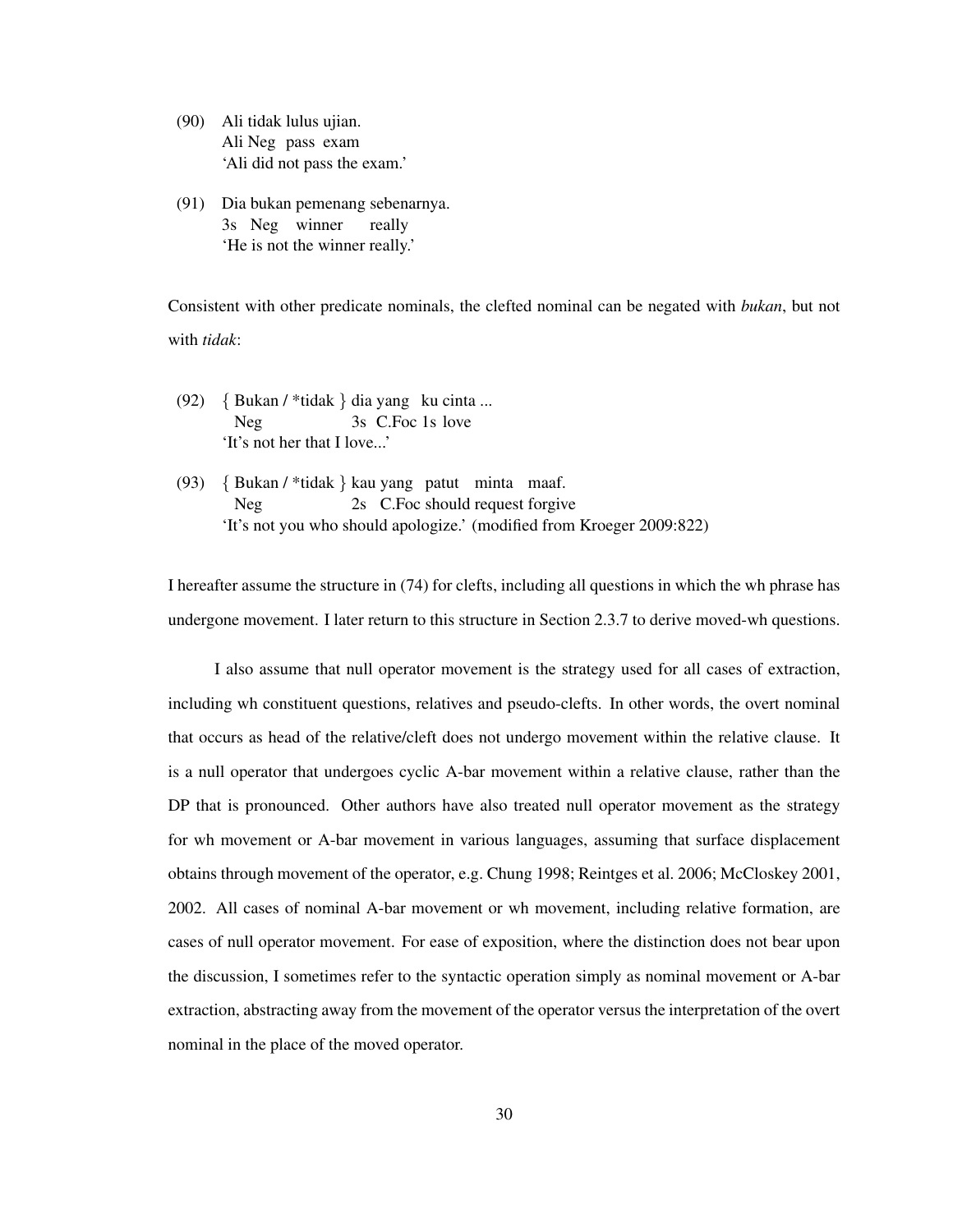#### *2.3.3. Nominal movement vs. non-nominal movement*

The discussion that follows is specifically focused on nominal A-bar movement. Indonesian and related languages differentiate nominal extraction from the movement of other categories, as noted by many authors (see e.g. Cole and Hermon 1998; Sato 2008a,b). For example, PPs and other adjuncts may occur in various positions, but cannot occur with the morpheme *yang*, which I take to be required in all cases of A-bar movement:

- (94) Piala Dunia akan di-ada-kan cup world will PV-exist-Appl at pada tahun 2018 di Rusia. year 2018 at Russia 'The World Cup will be held in 2018 in Russia.'
- (95) Pada tahun 2018 (\*yang) Piala Dunia akan di-ada-kan at year 2018 C.Foc cup world will PV-exist-Appl at Russia di Rusia. 'In 2018 the World Cup will be held in Russia.'
- (96) Tono meng-erja-kan tugasnya dengan semangat. Tono AV-work-Appl task with enthusiastic 'Tono worked on the task enthusiastically.'
- (97) Dengan semangat (\*yang) Tono meng-erja-kan tugas-nya. with enthusiastic C.Foc Tono AV-work-Appl task-D. 'Enthusiastically Tono worked on the task.'

Unlike DP movement, when non-nominal constituents cross over the verb, the movement does not affect active verbal morphology, e.g. in (97) the verb retains its active prefix (*meN-*). Wh phrases also show a distinction between nominals and non-nominals. Adverbial and PP wh phrases occurring in a sentence-initial position can occur with the active verbal prefix as in (98) and (99):

- (98) Bagaimana Ali me-mandu kereta? how Ali AV-drive car 'How did Ali drive the car?' (Cole and Hermon 1998:226)
- (99) Di mana Ali mem-beli pangsapuri? at where Ali AV-buy condominium 'Where did Ali buy a condominium?' (Cole and Hermon 1998:226)

I do not attempt to explain the puzzling distinction between nominal vs. non-nominal extraction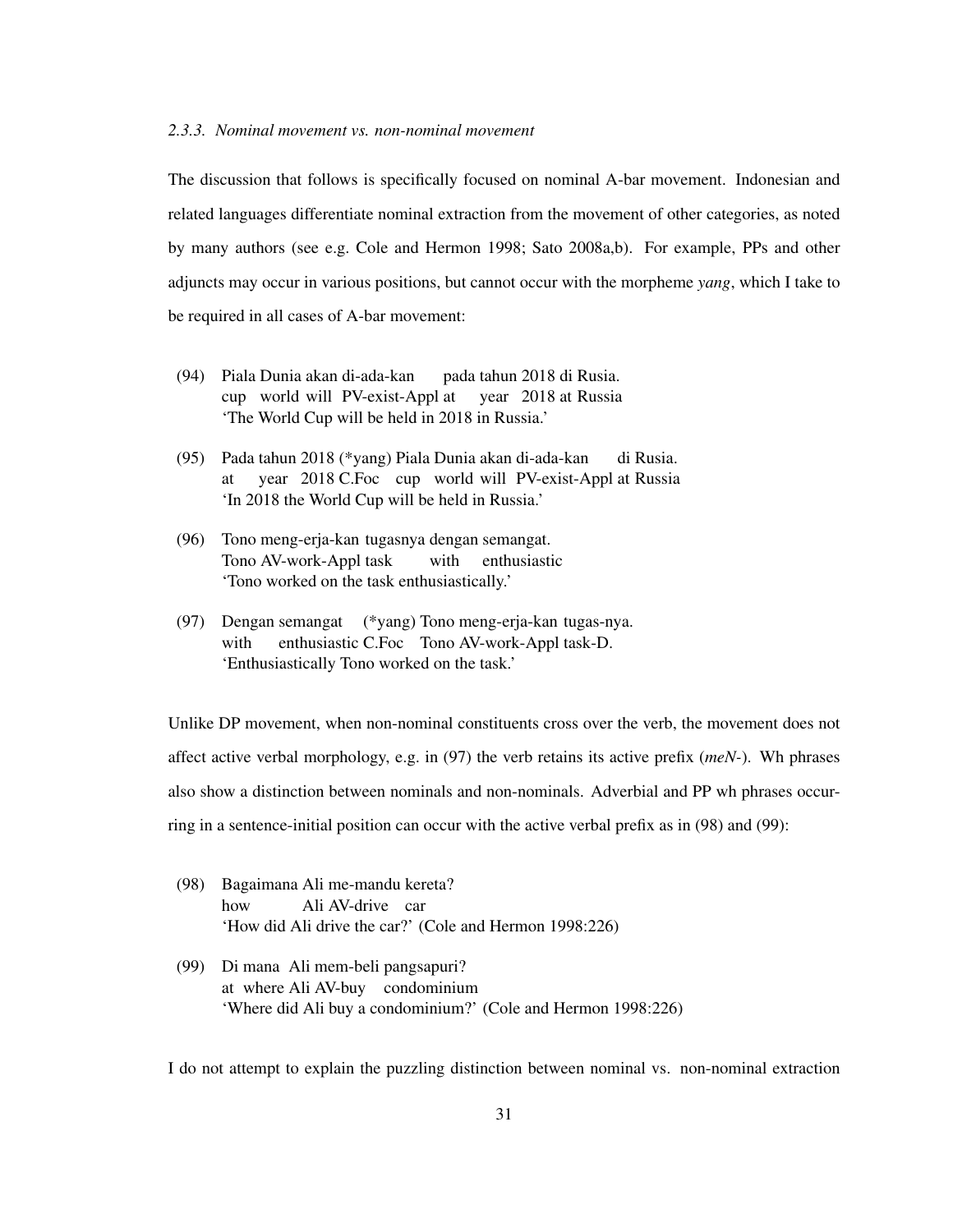here. The discussion focuses on nominal movement throughout this chapter, excluding the movement of other types of constituents such as PPs and adverbs.

#### *2.3.4. Three strategies for constituent wh questions*

Wh constituent questions may be formed in one of three ways in Indonesian: in situ wh questions, sentence-initial wh questions and partial wh questions (partial wh movement) (Saddy 1991; see also Cole and Hermon 1998). In Indonesian, wh-in situ can be used as a clarification question, but wh-in situ constructions are unremarkable as matrix questions and occur very frequently. Note however that when subjects are questioned, wh in situ is generally not possible. This is due to a requirement that grammatical subjects in Indonesian be definite or specific, which rules out wh phrases as subjects (Sneddon et al. 2012).<sup>11,12</sup>

Wh-in situ questions and sentence-initial wh questions are illustrated below, with the wh originating in different argument positions, including grammatical subject, object, ditransitive object and possessor. A sentence-initial wh phrase occurs in a scopal position, i.e. the matrix clause is interpreted as an interrogative. The interpretation of a wh-in situ question is equivalent to a sentence-initial wh question: the sentence has interrogative force and the expected response is that of a constituent wh question.

(100) Sentence-initial wh (subject)

Siapa yang \_\_ meny-uka-i kue coklat? who C.Foc AV-like-Appl cake chocolate 'Who likes chocolate cake?'

(101) Wh-in situ (object)

Billy beli makanan apa? Billy buy food what 'What food did Billy buy?'

(102) Sentence-initial wh (object)

<sup>&</sup>lt;sup>11</sup>There appears to be variation in this requirement in some varieties of Indonesian, e.g. see Sneddon 2006. For some speakers, 'who' subject questions are possible just in case the questioned subject is among the addressees, i.e. 'who among you..?' I leave this issue aside as an area that requires further research.

 $12$ This is true of the grammatical (surface) subject, as well as the logical subject that remains in its thematic position in Object voice clauses. See Guilfoyle et al. 1992; Cole et al. 2008b.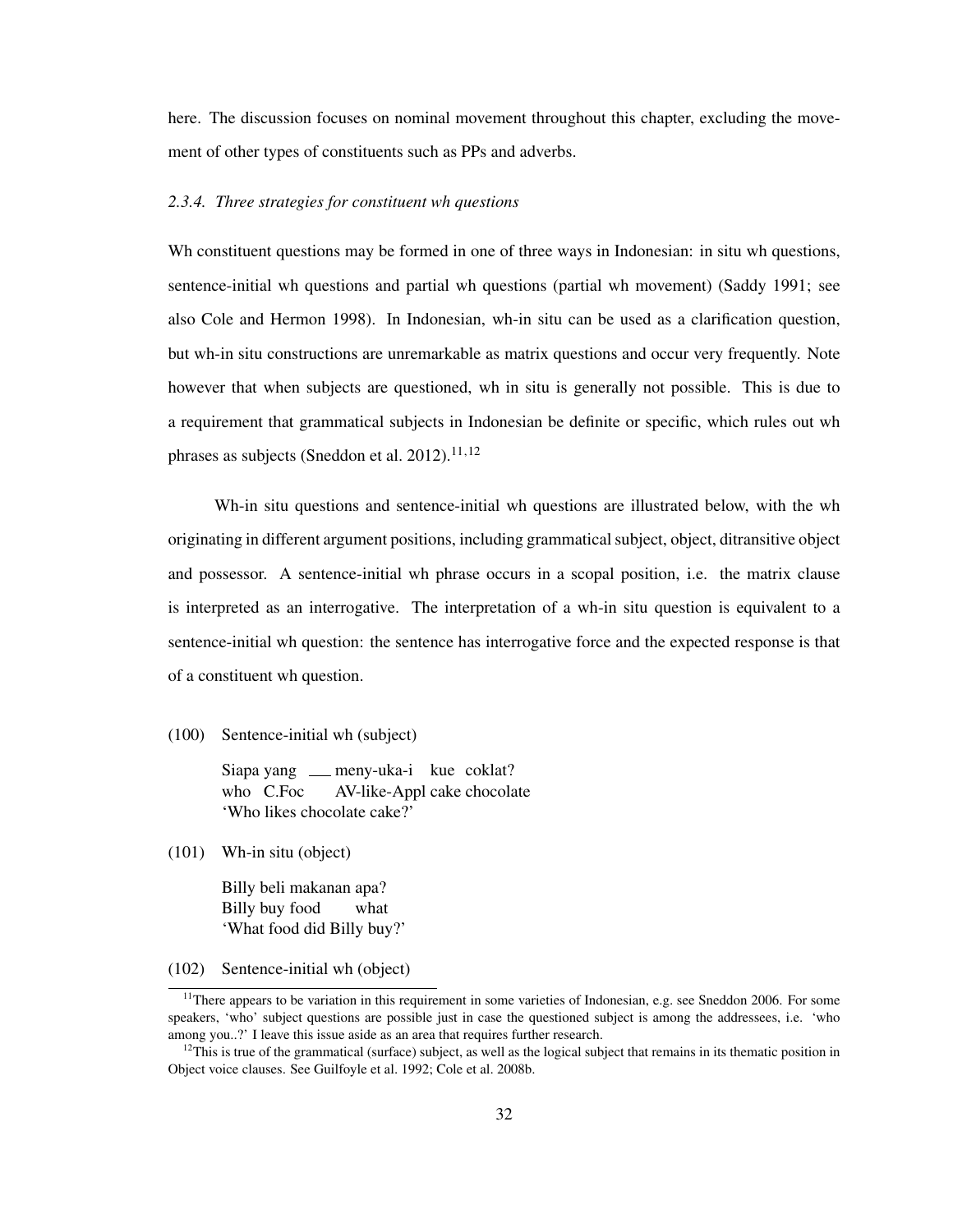Makanan apa yang Billy beli ? food what C.Foc Billy buy 'What food did Billy buy?'

(103) Wh-in situ (ditransitive, direct object)

Kamu mem-beli-kan ibu  $2s$ AV-buy-Appl mother what apa? 'What did you buy mother?'

(104) Sentence-initial wh (ditransitive, direct object)<sup>13</sup>

Apa yang kamu beli-kan <sub>—</sub> untuk ibu? what C.Foc 2s buy-Appl for mother 'What did you buy for mother?'

(105) Wh-in situ (ditransitive, indirect object)

Kamu mem-beli-kan siapa bunga? 2s AV-buy-Appl who flower 'Who did you buy flowers (for)?'

(106) Sentence-initial wh (ditransitive, indirect object)

Siapa yang kamu beli-kan bunga? who C.Foc 2s buy-Appl flower 'Who did you buy flowers (for)?'

(107) Wh-in situ (possessor)

Adik younger.sibling AV-read book who mem-baca buku siapa? 'Who is it that little brother is reading (their) book?'

(108) Sentence-initial wh (possessor)

Siapa yang adik who C.Foc younger.sibling read book-D baca buku-nya ? 'Who is it that little brother read (his) book?'

Wh-in situ questions are also possible for questioning a prepositional object or adjunct clause:

# (109) Wh-in situ (prepositional object)

 $<sup>13</sup>$ Note that when the direct object is questioned in a moved-wh sentence, the indirect object must occur in a PP. Some</sup> authors (e.g. Sato 2012; see examples 18b, 19b) report that it is possible to extract the direct object over an indirect object occurring without a preposition. This is not possible in the variety of colloquial Indonesian spoken by my consultants from East Java or Jakarta.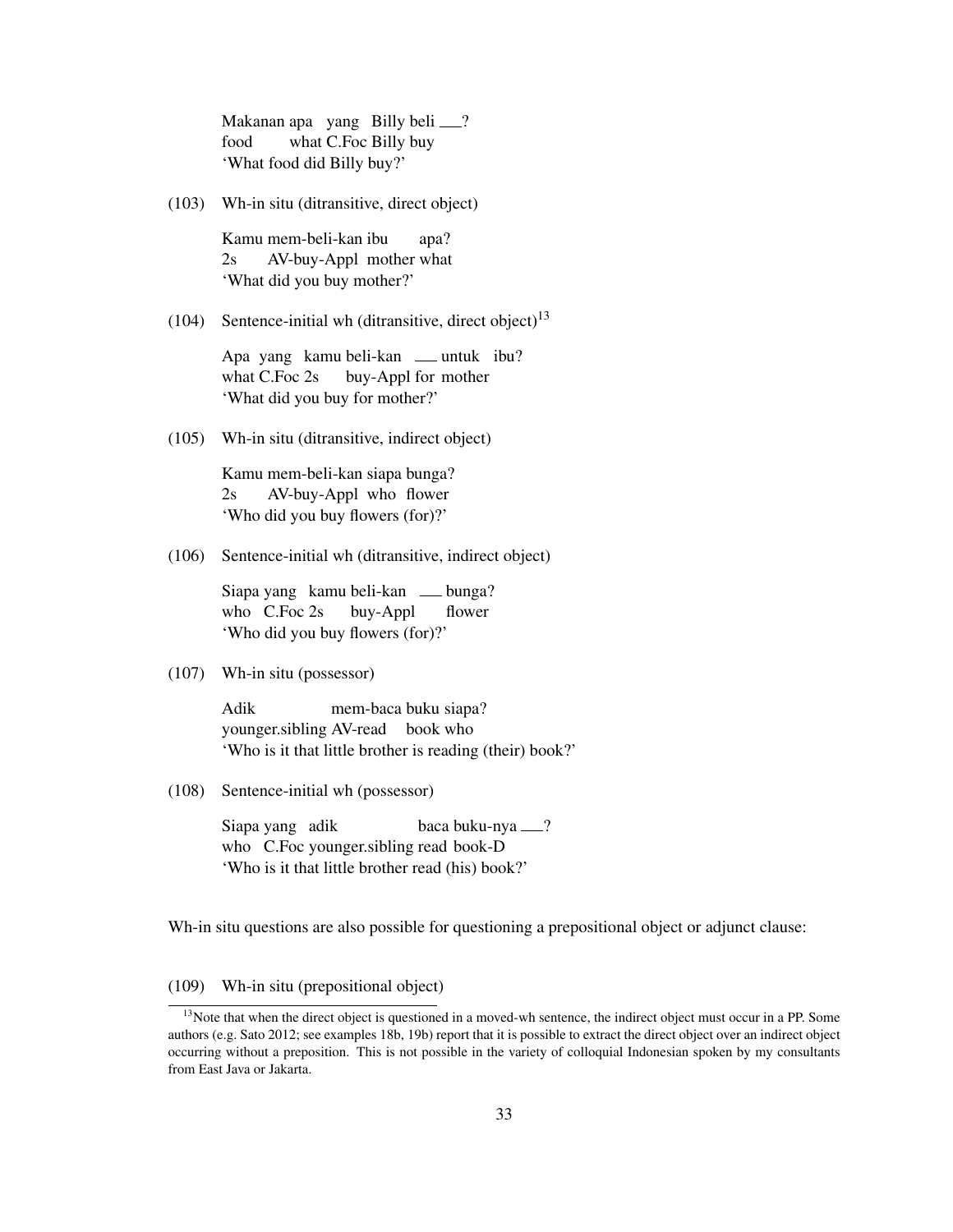Kamu marah sama siapa?  $2s$ angry with who 'Who are you angry with?'

(110) Wh-in situ (prepositional object, possessor)

Mereka pulang dari rumah siapa? 3s go.home from house who 'Whose house did they go home from?'

(111) Wh-in situ (adjunct clause)

Ayah senang ketika me-lihat apa? Father happy when AV-see film what 'What was Father happy when he saw?'

(112) Wh-in situ (adjunct clause)

Dia marah karena siapa yang me-rusak proyek kami? 3s angry because who C.Foc AV-ruin project 1s.Excl 'Who was he was angry because (he) ruined our project?'

However, A-bar movement out of PPs and adjuncts is disallowed (as discussed in Section 2.3.1), so sentence-initial wh questions and partial wh questions cannot be formed from these in situ questions.

Moved wh questions have a slightly different interpretation than the wh-in situ questions, since the moved wh results in a pseudo-cleft. The information in the relative structure is presupposed, while the head of the cleft is new information (see discussion of pseudo-clefts in 2.3.1). The wh-in situ question in (101) does not carry a presupposition, while in the clefted question in (102), the information within the relative clause is presupposed as old information, 'Tono knows that Billy bought x.'

In partial wh movement, the wh word moves to an initial position within an embedded clause. As originally observed by Saddy (1991), partial wh questions such as (113) and (114) have two interpretations: a matrix question reading, and an embedded reading with an indirect question. In embedded readings, the matrix clause does not have interrogative force.

(113) Partial wh (subject)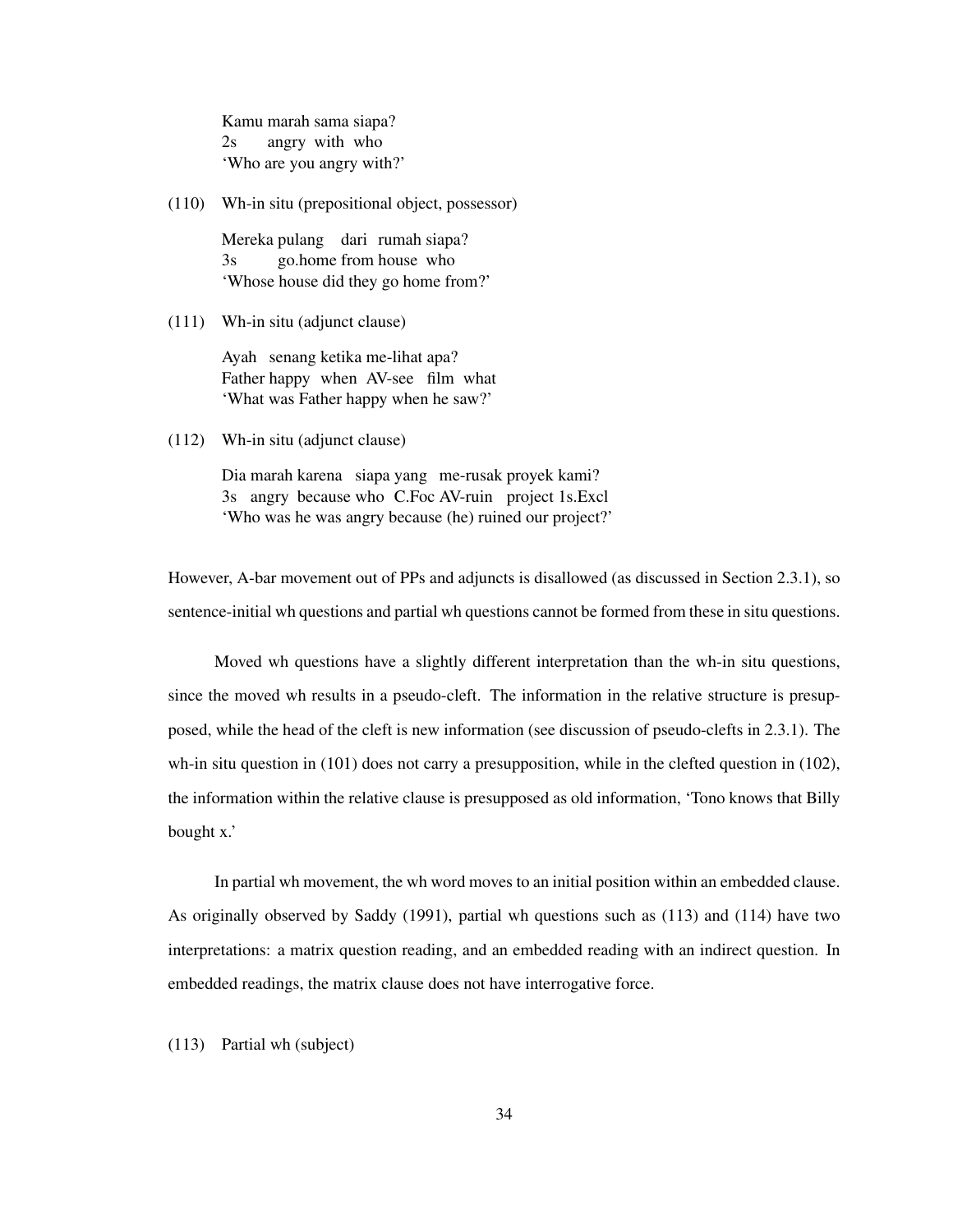Susan tahu siapa yang meny-uka-i Susan know who C.Foc Matrix: 'Who does Susan know likes chocolate cake?' AV-like-Appl cake chocolate kue coklat Indirect: 'Susan knows who it is that likes chocolate cake.'

## (114) Partial wh (object)

Tono Tono Matrix: 'What does Tono know that Billy bought?' tahu apa yang Billy beli know what C.Foc Billy buy Indirect: 'Tono knows what it is that Billy bought.'

#### (115) Partial wh (ditransitive)

Lani Lani Matrix: 'Who does Lani know tahu siapa yang kamu beli-kan know who C.Foc 2s buy-Appl you bought flowers (for)?' bunga. flower Indirect: 'Lani knows who it is you bought flowers (for).'

As previously discussed, when the wh word is moved it is followed by the relative morpheme *yang*. Partial wh movement shows that *yang* marks the surface position of the clefted nominal, which means that *yang* does not always mark question scope: partial wh questions can be interpreted as matrix questions, in which the wh phrase is interpreted as having widest scope over the sentence.

# *2.3.5. Strategies for forming polar questions*

Polar questions may be formed in several ways. Question intonation may be used with a declarative sentence to form a yes-no question as in  $(116)$  and  $(117)$ .

- (116) Ibu mau pulang sekarang? (with question intonation) Mrs want go.home now 'Are you going home now?'
- (117) Dia sakit? (with question intonation) 3s sick 'Is she sick?'

A clause with declarative word order may optionally begin with the question word *apa*, optionally cliticized with the question particle *-kah*. No semantic difference arises between (117) and (119).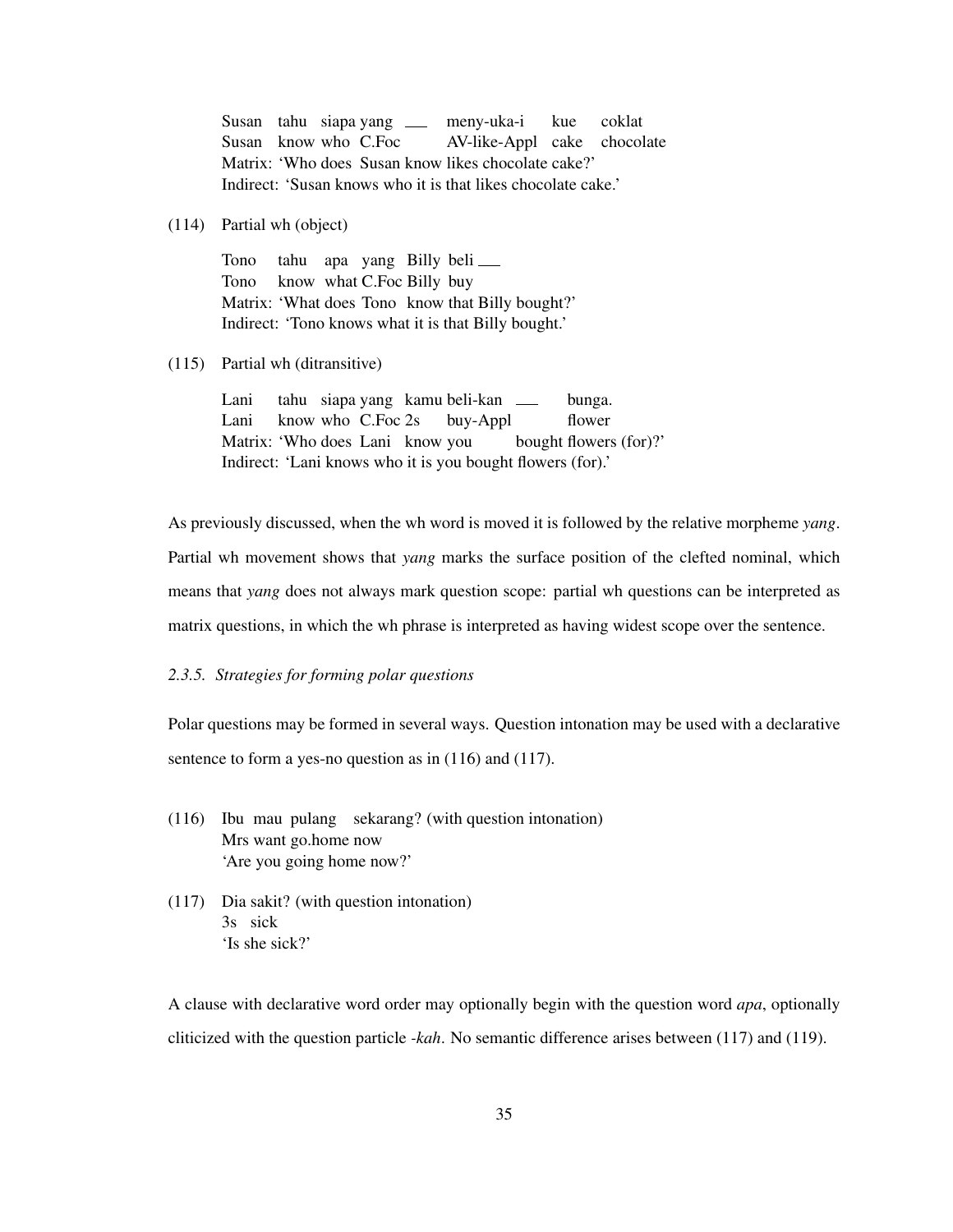- (118) Apa(-kah) anak saya perlu latihan lagi? what-Q child 1s need practice again 'Does my child need more practice?'
- (119) Apa(-kah) dia sakit? what-Q 3s sick 'Is she sick?'

Another strategy for forming a polar question is to focus the questioned element, which occurs in a sentence-initial position, cliticized with the question particle *-kah* (Fortin 2007). *-Kah* may attach to different categories:

- (120) Sakit-kah dia? sick-Q.Foc 3s 'Is she sick?' (modified from Fortin 2007:54)
- (121) Terlalu gemuk-kah too chubby-Q.Foc 3s dia? 'Is he too chubby?' (modified from Fortin 2007:54)
- (122) Cukup minum-kah kita? enough drink-Q.Foc 1p.Incl 'Have we drunk enough?'
- (123) Untuk itu-kah for that-Q.Foc 1s come aku datang? 'For that, I came?'

The clitic *-kah* can also attach to nominal arguments. Unlike other categories cliticized with *-kah*, nominal constituents are always followed by *yang*, consistent with previous examples of A-bar movement that we have already seen.

- (124) Pohon ini-kah tree this-Q.Foc C.Foc yang \_\_ akan di-tebang? will PV-cut.down 'Is it this tree that will be cut down?' (modified from Fortin 2007:55)
- (125) (Apa-kah) orang itu-kah what-Q person that-Q.Foc C.Foc truly yang sesungguhnya me-mimpin perusahaan? AV-lead company 'Is it that person who truly leads the company?'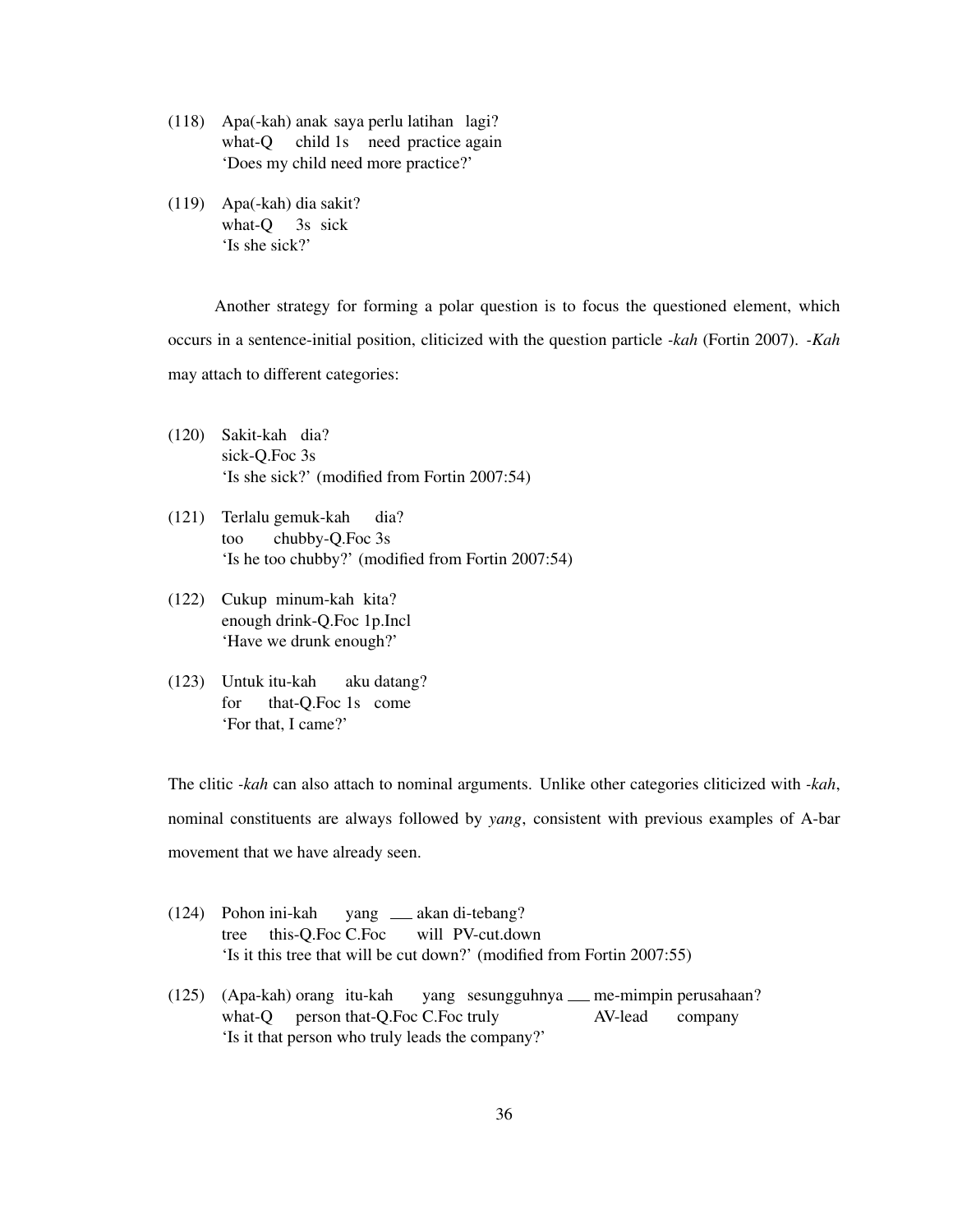Note that when the clitic *-kah* occurs on a focused element, it may co-occur with the question word *apa(-kah)*, as in (125). However, *apakah* is compatible with polar questions only, and cannot be combined with in situ constituent wh questions:

- (126) (\*Apa-kah) Kamu sedang baca apa? what-Q 2s Prog read what 'What are you reading?'
- (127) (\*Apa-kah) Pertunjukkan bunga api akan di-ada-kan what-Q show fireworks will PV-exist-Appl at which di mana? 'Where will the fireworks show be held?'

When a polar question is embedded under a predicate that selects an interrogative clause, the question is either introduced by *apa-(kah)* or by the complementizer *kalau*.

- (128) Dia tanya { apa-kah / kalau } anak-nya perlu latihan lagi. 3s ask what-Q C child-D need practice again 'She asked whether/if her child needs more practice.'
- (129) Kami ragu-ragu { apa 1p.Excl doubtful what-Q C / kalau } dia bisa lulus ujian. 3s can pass exam 'We are doubtful whether/if he can pass the exam.' (modified from Sneddon 1996:323)

In Section 2.3.7, I return to the fact that *kalau* can introduce embedded polar questions as in (129), as embedded or indirect questions are compatible with *kalau*, but not *bahwa*.

## *2.3.6. Complementizers and A-bar movement*

Thus far we have seen examples illustrating nominal A-bar movement, and different strategies for question formation in Indonesian; these place distinct constraints on the realization of complementizers. Since A-bar movement subsumes some types of questions (i.e. questions in which a nominal wh phrase undergoes A-bar movement to an intermediate or sentence-initial position), I begin by looking at the effects of general A-bar movement on complementizers. In Section 2.3.7, I continue on to a discussion of complementizers in questions.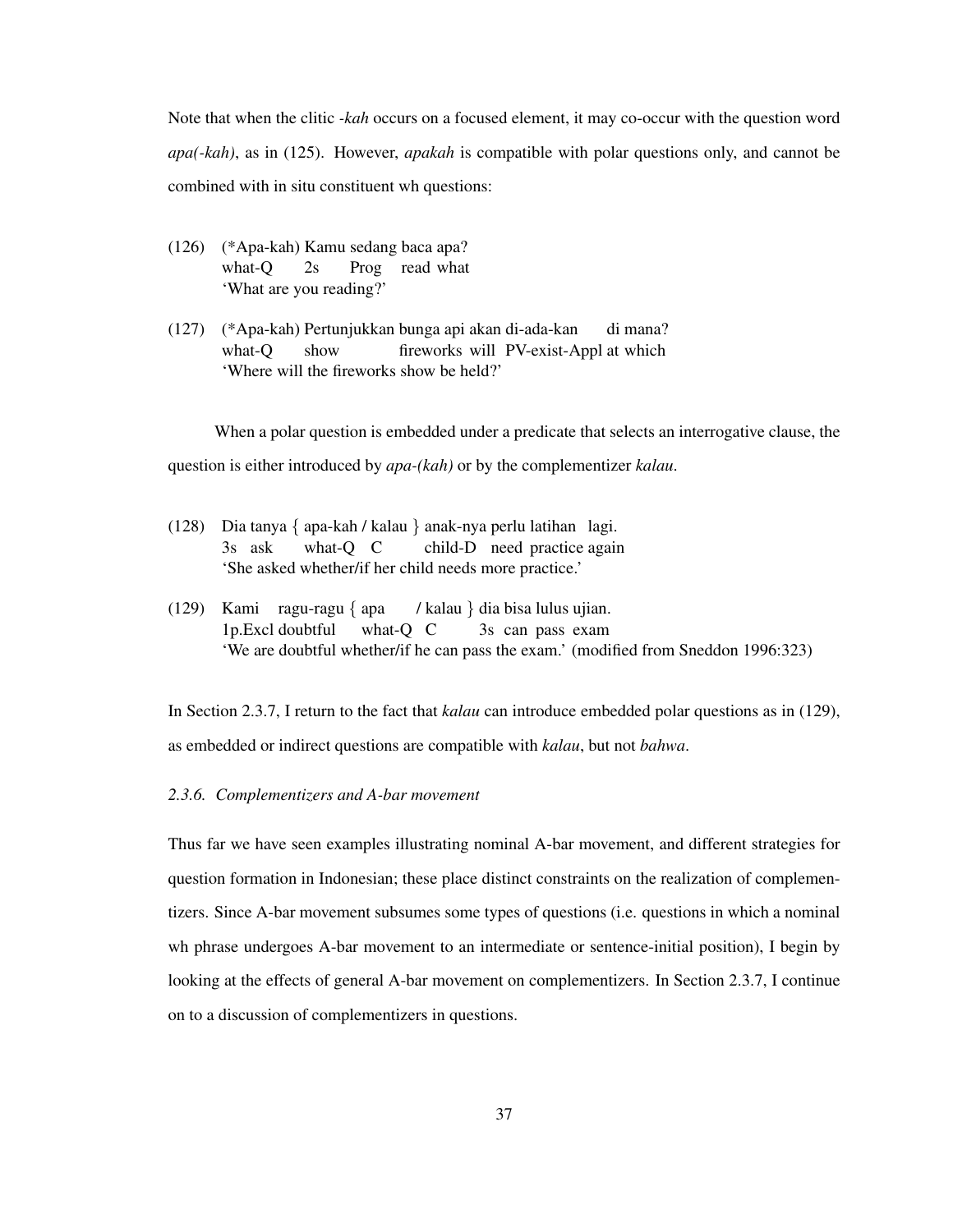Saddy (1991) first showed that long distance nominal movement in Indonesian affected not only verbal morphology, but also complementizers. Saddy's generalizations were also taken up by Cole and Hermon (1998) in research on wh questions in the related variety, Malay; other authors who discuss Indonesian complementizers include Sneddon (1996); Sato (2008b); Fortin (2009); Yanti (2010); Sneddon et al. (2012).

Constructions that involve nominal A-bar movement include wh constituent questions as well as the formation of relatives and clefts. Recall that embedded clauses without nominal movement allow for variable realization of the complementizer as *bahwa, kalau* or null C. Saddy (1991) observed that the overt complementizer *bahwa* is ruled out whenever long distance A-bar movement crosses C, and the complementizer must be null instead; I extend this generalization to include *bahwa*. I argue below that whenever A-bar movement occurs, two obligatory forms of C are required: *yang* is the form required for C whenever the moved nominal (i.e. a null Operator) lands in its specifier, whereas intermediate CPs, through which cyclic movement passes, require null C.

As mentioned in Section 2.3.1, when a nominal undergoes A-bar movement over an active verb (i.e. a verb which bears the prefix *meN-*), the verb must occur without the active prefix. I take this to be an instance of wh-agreement, and I briefly review this pattern since I use verbal wh-agreement to diagnose A-bar movement throughout this discussion. In (130), without A-bar movement, the active prefix *meN-* may occur on both matrix and embedded verbs.<sup>14</sup> In (131) *apa* has moved to an intermediate position, at the left edge of the embedded clause, and has only crossed the embedded verb. The embedded verb must be bare, while the matrix verb may bear the active prefix *meN-*: 15,16

(130) Kamu { kira / meng-ira } Lani sudah { beli / mem-beli } apa? 2s think AV-think Lani already buy AV-buy what 'What do you think Lani bought?'

<sup>&</sup>lt;sup>14</sup>Here I do not address the optional realization of the active prefix in examples such as (130); see Chapter 3 for discussion of optional Voice morphology.

<sup>15</sup>The verb *kira* is closer in meaning to English *guess*. Declarative counterparts to these clauses often occur with *pikir*, 'think' instead of *kira*.

<sup>&</sup>lt;sup>16</sup>The verb *mengira* is considered formal with the active prefix. My consultants preferred the form *kira* for these examples, noting that *mengira* is grammatical but pragmatically unusual in spontaneous speech. I use *mengira* to illustrate the interaction of A-bar movement and the active voice prefix.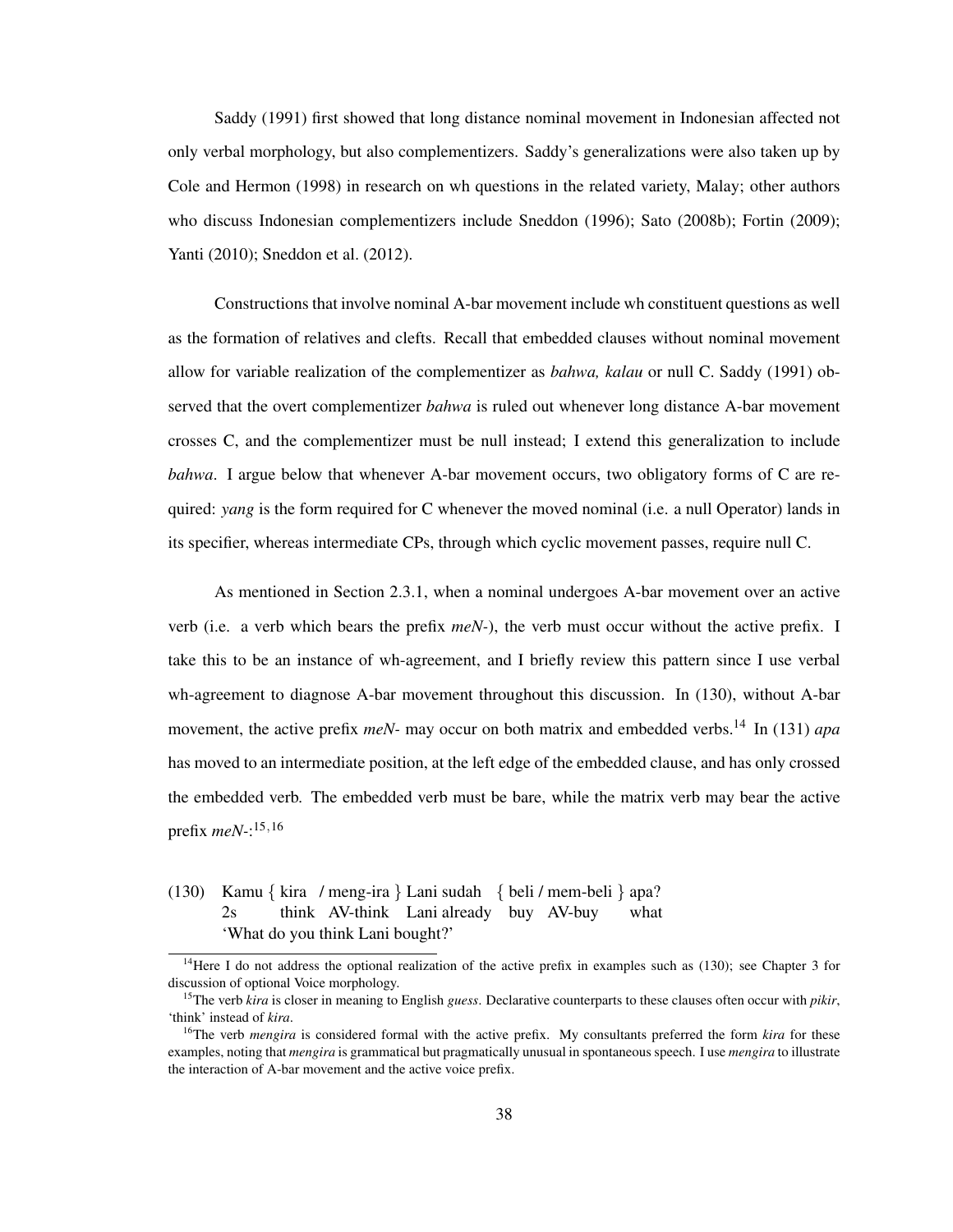- (131) Kamu { kira / meng-ira } apa yang Lani sudah { beli / \*mem-beli } \_\_?  $2s$ think AV-think what C.Foc Lani already buy AV-buy 'What do you think Lani bought?'
- (132) Apa yang kamu { kira / \*meng-ira } Lani sudah { beli / \*mem-beli }? what C.Foc 2s think AV-think Lani already buy AV-buy 'What do you think Lani bought?'

When *apa* has crossed both verbs in (132), both verbs must be bare, without *meN-*. (Also see similar examples in 66-70.) This is not specific to wh elements or questions, but a general property of nominal A-bar movement. Similar effects are seen in relatives and clefts:

- (133) sepeda motor yang kamu { kira / \*meng-ira } Lani sudah { beli / \*mem-beli } motorbike C.Foc 2s think AV-think Lani already buy AV-buy 'the motorbike that you think Lani bought'
- (134) wanita yang kamu { kira / \*meng-ira } sudah { beli / mem-beli } sepeda motor woman C.Foc 2s think AV-think already buy AV-buy motorbike 'the woman that you think bought a motorbike'

Extraction of the embedded object in (133) requires that both verbs be bare, but extraction from embedded subject position (134) allows the embedded verb to bear the active prefix *meN-*, since A-bar movement of *wanita* 'woman' has not crossed this verb.

Nominal A-bar movement has similar consequences for the realization of complementizers, a parallel pattern first noted by Saddy (1991). In (135) the alternation among *bahwa, kalau* and null C is optional. When the embedded object undergoes A-bar movement in (136) however, the null complementizer is required:<sup>17</sup>

- (135) Aku kira { kalau / bahwa / ∅ } Lani sudah mem-beli beras. 1s think C Lani already AV-buy rice 'I think Lani bought rice.'
- (136) bahan ingredient C.Foc 2s yang kamu kira { \*kalau / \*bahwa / Ø } Lani sudah beli think C Lani already buy 'the ingredient that you think that Lani bought'

 $17$ Note that beginning with example (135), I do not detail optional alternations in verbal prefixes.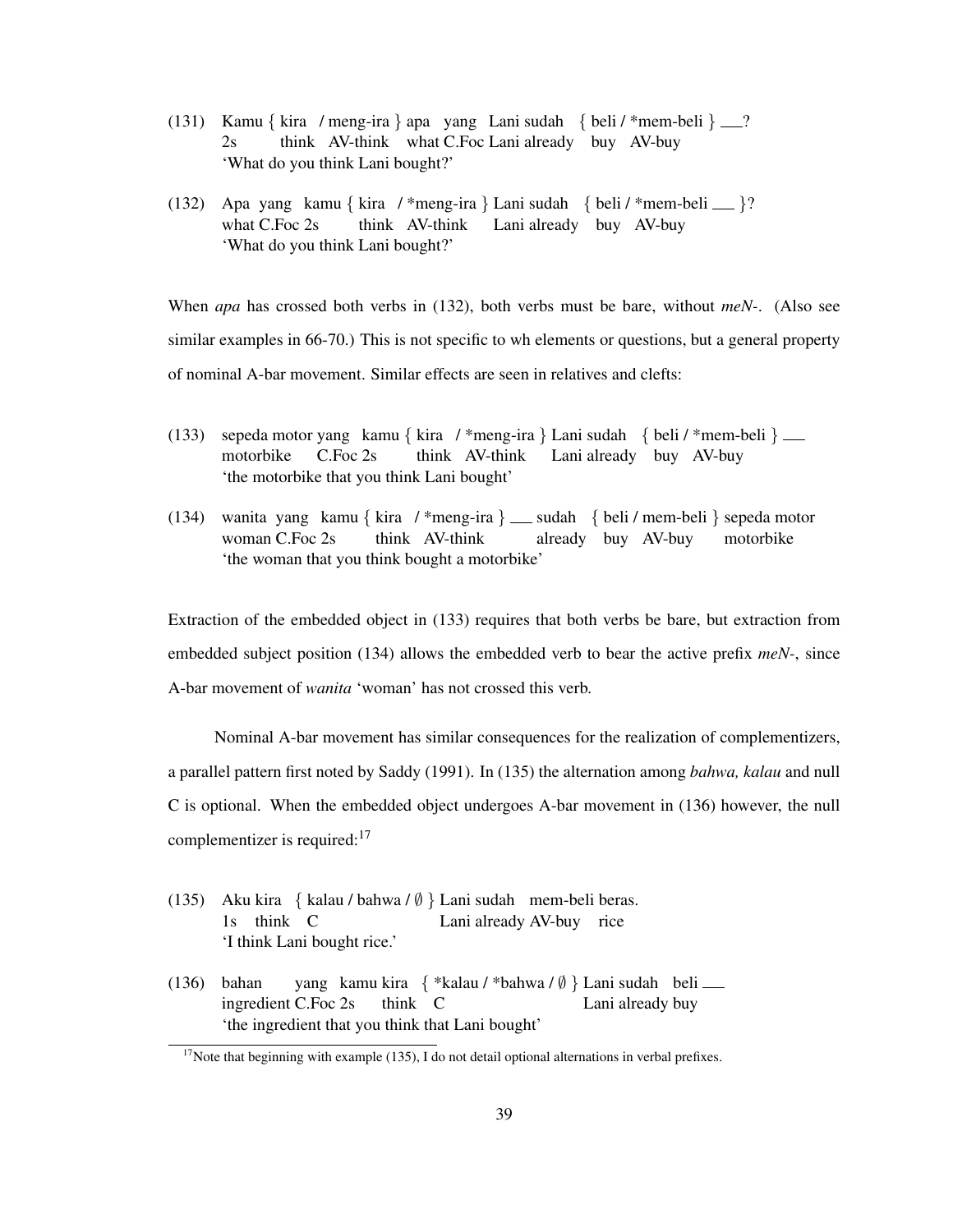A similar pattern holds for A-bar movement from subject position. If a nominal crosses CP, an overt form of the complementizer is ruled out. In (138), A-bar movement of the matrix subject does not affect the lower complementizer. On the other hand, movement of the embedded subject over the complementizer in (139) requires null C.

- (137) Susan ber-pikir { bahwa / kalau / ∅ } Tina meny-uka-i kue coklat Susan MV-think C Tina AV-like-Appl cake chocolate 'Susan thinks that Tina likes chocolate cake.'
- (138) orang yang ber-pikir { bahwa / kalau / ∅ } Tina meny-uka-i kue coklat person C.Foc MV-think C Tina AV-like-Appl cake chocolate 'the person that thinks that Tina likes chocolate cake'
- (139) orang yang Susan pikir { \*bahwa / \*kalau / ∅ } meny-uka-i kue coklat who C.Foc Susan think C AV-like-i cake chocolate 'the person that Susan thinks likes chocolate cake'

I have previously noted that *yang* must appear immediately following a nominal that has undergone A-bar movement. *Yang* has frequently been identified as a relative morpheme or focus marker (Sneddon 1996; Saddy 1991; Arka 2000; Sneddon et al. 2012). The issue of focus is relevant since the head of a relative or pseudo-cleft is always focused, and *yang* must occur in these constructions. However, I argue that *yang* does not mark focus on the nominal that it follows; rather, *yang* is part of the complementizer system in Indonesian, on par with *bahwa* and *kalau* (this is also briefly suggested in Fortin 2009). First, recall that *yang* does not form a constituent with the nominal that it follows. Rather, it must precede the headless relative clause (refer to the tree structures in 73, 74), even when the clefted nominal remains in a low position (see example 78). Second, the linear position of *yang* is that expected of a complementizer, at the left periphery of a clause (matrix or embedded). *Yang* is always in complementary distribution with other complementizers (*bahwa/kalau*/null C):<sup>18</sup>

(1) Bill tahu bahwa siapa yang Tom cintai. Bill knows that who Tom loves 'Bill knows who Tom loves.' (Saddy 1991:188, example 12)

<sup>&</sup>lt;sup>18</sup>Saddy (1991) reports that *bahwa* and *yang* can co-occur as in the example below; this must be interpreted as an embedded question.

I have not found consultants that accept this construction. However, assuming that speakers of some variety of Indonesian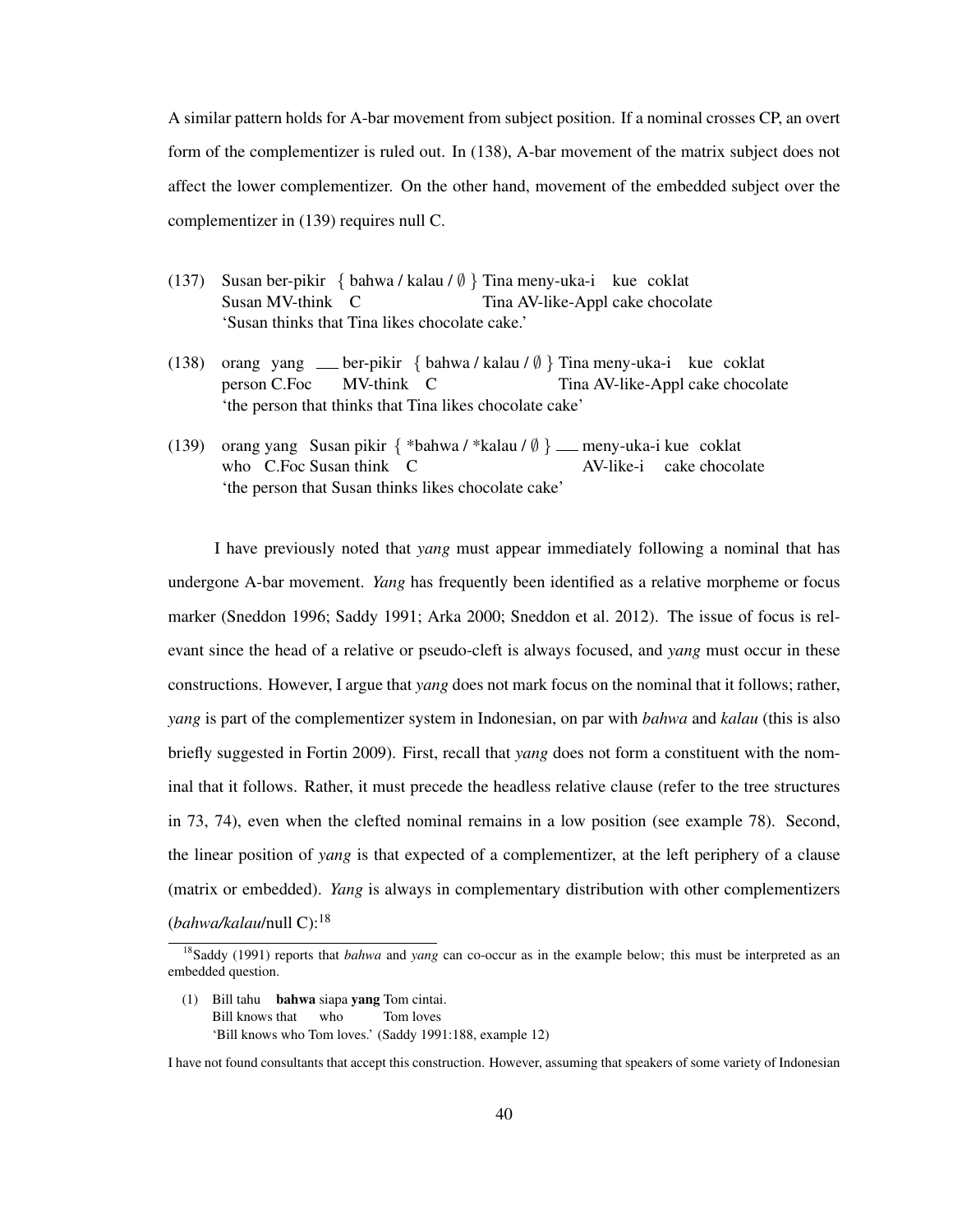- (140) Susan pikir { bahwa / kalau / ∅ / \*yang } Tina suka kue coklat. Susan think C Tina like cake chocolate 'Susan thinks that Tina likes chocolate cake.'
- (141) Susan tahu siapa { \*bahwa / \*kalau / \* $\emptyset$  / yang } \_ suka kue coklat. Susan know who  $\Gamma$ like cake chocolate 'Susan knows who it is that likes chocolate cake.'

Furthermore, *yang* precedes the position of in-situ grammatical subjects (see 139, and other examples throughout), which occupy the specifier of IP (Chung 1976; Guilfoyle et al. 1992; Cole and Hermon 2005; Cole et al. 2008b). Assuming that A-bar moved nominals land in a specifier of CP, it is reasonable to conclude that *yang* is the head C.<sup>19</sup>

Interestingly, in cases of long distance movement such as (139), *yang* cannot occur recursively, but only surfaces once after the position of the moved nominal. Consequently, *yang* always marks the highest CP affected by overt A-bar movement; *yang* does not necessarily mark scopal position (see Section 2.3.7 for further discussion of covert movement of wh phrases and their scopal interaction with quantifiers.) We have already seen that in Chamorro, wh-agreement is marked only on the highest C crossed by A-bar movement, whereas intermediate C retains its usual form. (see discussion surrounding example 24). Indonesian also marks the highest C with *yang*, but I argue that (137-139) instantiate a pattern that is distinct from Chamorro, because intermediate C also shows morphological wh-agreement. Note that in (137), the complementizers that occur without movement are *bahwa, kalau* or null C. In contrast, when this complementizer is an intermediate clause boundary crossed by long-distance movement in (137), it must be realized as null C. I take both *yang* in the matrix clause and obligatory null C in the embedded clause to be morphological

(1) Ali memberitahu saya tadi yang Fatima sakit semalam. Ali told me before that Fatimah sick yesterday 'Ali told me earlier that Fatimah was sick yesterday.' (Cole, Hermon and Aman 1999:14)

do allow *bahwa* and *yang* to co-occur, this pattern is amenable to a split-CP analysis (cf. Rizzi 1997 and subseq.) I assume that *bahwa* always appears to the left of the moved nominal, and *yang* to its right. This suggests that *bahwa* occurs in ForceP and *yang* in FocusP.

<sup>19</sup>Malay and Indonesian clearly deviate with respect to the distribution of *yang*. In Malay, *yang* can occur in the same position as *bahawa*, the Malay variant of *bahwa*. The following example is grammatical in Malay, but not in Indonesian:

Cole et al. (1999) find that in Malay, "either the complementizer *bahawa* or the complementizer *yang* can be used to introduce complement clauses, but only *yang* can be used to introduce relative clauses" (1999:14). This is an interesting point of cross-dialectal variation that I leave for further study.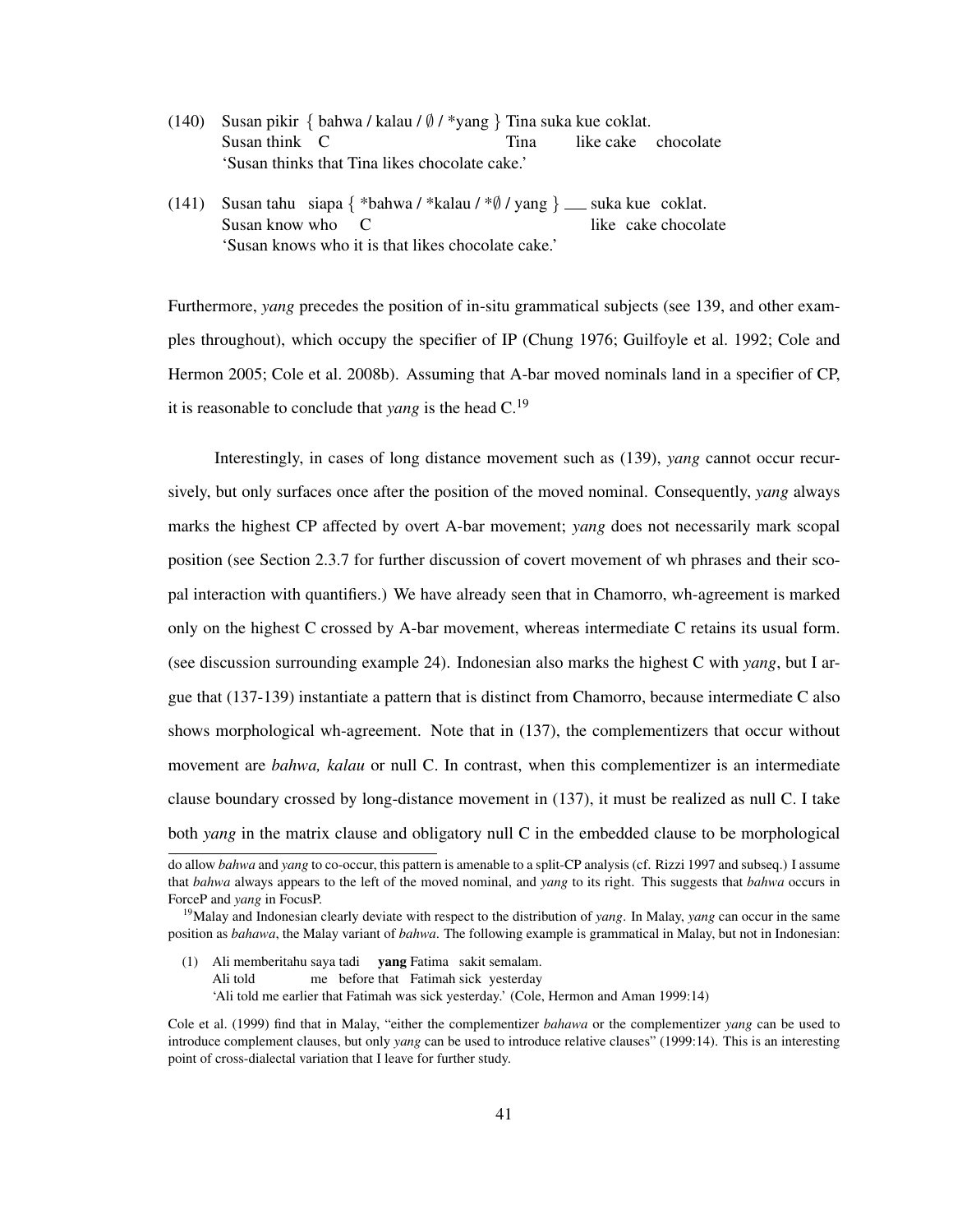wh-agreement. This means that wh-agreement is marked on all C that are in the path of movement in Indonesian, but the highest C is morphologically distinct from intermediate C. If only one C is crossed by A-bar movement, it counts as highest C, and is realized as *yang*.

The Indonesian complementizer system, then, exhibits a pattern that extends the possible wh-agreement patterns identified by Reintges et al. 2006. The realization of C as *yang* or null C in case of A-bar movement is neither the fully recursive pattern, nor 'the highest-C only' pattern. Indonesian wh-agreement on highest C is morphologically distinct from intermediate C.

Complementizers in Igbo (Nigeria) also exhibit a morphological distinction between highest C and intermediate C (Amaechi and Georgi 2017).<sup>20</sup> Igbo exhibits a subject-object asymmetry that is typical of Comp-trace effects. Questioned objects and adjuncts can be extracted in Igbo, and occur with the focus marker *ka`* as in (142). Questioned subjects, on the other hand, remain in situ, and do not occur with *ka`* (143).

- (142) Ònyé kà 'Obí hùrù n'-áhíá who FOC Obi see P-market 'Who did Obi see at the market?'
- (143) Ònyé hùrù Àdá n'-áhíá who saw Ada P-market 'Who saw Ada at the market?' (Amaechi and Georgi 2017, ex. 6b, 6c)

However, in long distance questions in Igbo, both subjects and objects can undergo extraction, and both occur with *ka`*:

- (144) Úchè chèrè nà Òbí hùrù Àdá n'-áhíá Uche thinks that Obi saw Ada P-market 'Uche thinks that Obi saw Ada at the market.'
- $(145)$  Ònyé kà who FOC Uche thinks that Obi saw Úchè chèrè *nà* Òbí hùrù <sub>—</sub> n'-áhíá P-market 'Who does Uche think that Obi saw at the market?'

 $^{20}$ My presentation of the data differs from that in Amaechi and Georgi 2017; errors are my own. Thank you to Doreen Georgi for discussion about the Igbo pattern.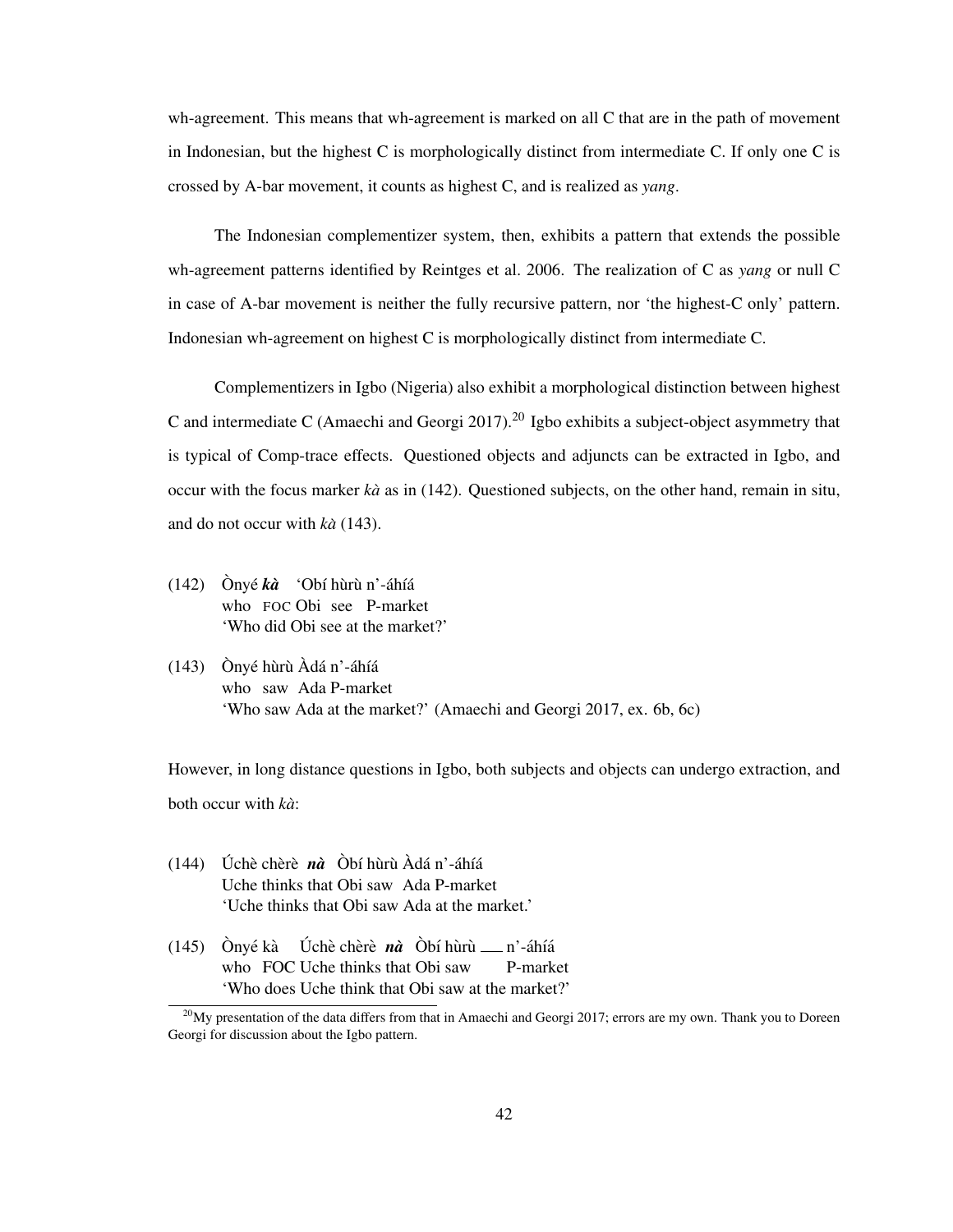$(146)$  Ònyé kà who FOC Uche thinks that Úchè chèrè (\*nà) — hùrù Àdá n'-áhíá saw Ada P-market 'Who does Uche think saw Ada at the market?' (modified from Amaechi and Georgi 2017, ex. 35a, 35b, 35c)

The embedded clauses in (145) and (146) are marked differently. In case of long distance object extraction, a special form of the complementizer introducing the embedded clause is not required (compare 144 and 145). However, in long-distance subject extraction (146), the complementizer must be null.

Focus marking on the highest C in Igbo parallels the Indonesian complementizer system. Amaechi and Georgi (2017) analyze *ka`* as the realization of C when a moved argument lands in its specifier. If this analysis for Igbo is correct, then Igbo appears to mark extraction on the highest C only. However, I suggest that Igbo complementizers can be understood as displaying three different forms in case of long distance extraction of a subject. Amaechi and Georgi show that extraction of subjects, but not objects, require that the lowest complementizer be null. This results in a Comptrace effect, in which there is an asymmetry in marking subject extraction vs. object extraction. In cases of long distance subject extraction, then, three different forms of C are required:

 $(147)$  Ònyé kà who FOC Helen say that Uche think that Helen si nà Úchè chèrè (\*nà) <sub>—</sub> hùrù Àdá n'-áhíá saw Ada P-market 'Who did Helen say that Uche thinks saw Ada at the market?' (Amaechi and Georgi, p.c.)

If a subject is extracted from the most deeply embedded clause, the Comp-trace effect requires a null form; an intermediate C is realized as the default complementizer *na´*; and the highest C is realized as *ka´*. I have suggested that the 'flavor' of Indonesian wh-agreement on C is not predicted by Reintges et al. 2006. Additionally, Igbo displays another possible pattern of wh-agreement, in which Comp-trace effects interact with wh-agreement to yield three different forms of C in (147).

In Indonesian, movement over the verb and C are taken to be movement through the edge of syntactic phases, i.e. the specifiers of VoiceP and CP, respectively. The fact that A-bar movement has morphological consequences for the verb and the complementizer in Indonesian provides support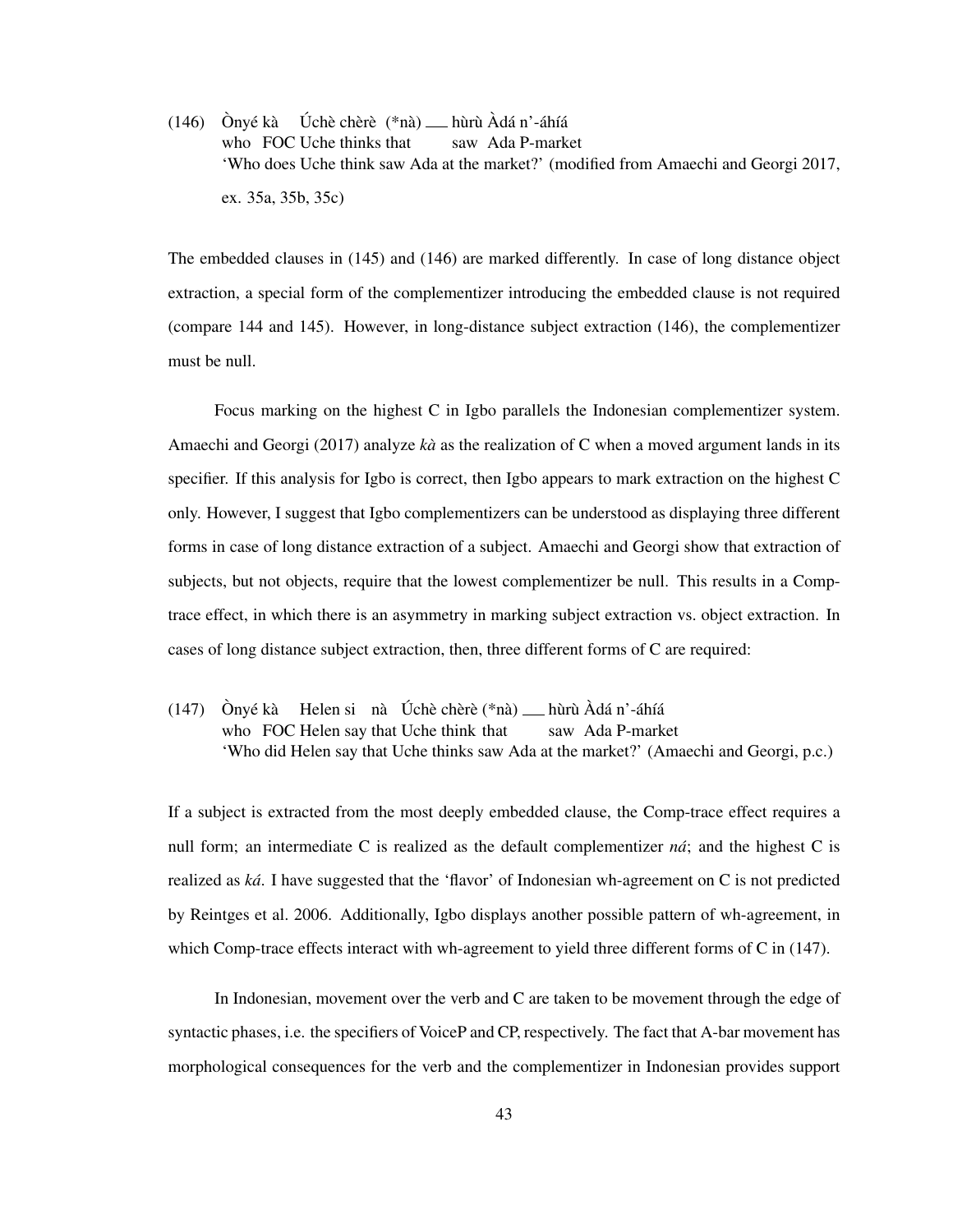for long distance movement that occurs in shorter steps, via successive-cyclic movement (Chomsky 2000, 2001). Phase-cyclic analyses of nominal extraction have been implemented for Indonesian and various related languages (e.g. see Aldridge 2008; Cole et al. 2008b; Sato 2008b; Legate 2014; Yanti 2010). I take up a discussion of syntactic phases again in Chapter 4, where I argue that D is also a phase head in Indonesian.

#### *2.3.7. Complementizers in questions*

A-bar movement is not the only environment in which C cannot be optionally realized as *bahwa* or *kalau*. In this section I show that all constituent questions are incompatible with the overt complementizer *bahwa*, including in situ questions with no overt movement over C.

As already discussed, A-bar movement of a wh word over a complementizer requires null C; the overt forms *bahwa* and *kalau* cannot occur. This is illustrated with the questioned subjects below. (149) shows partial wh movement, while (150-151) show the wh subject in sentence-initial position.

- (148) Ali pikir { bahwa / kalau / ∅ } Fatima akan di-pecat minggu depan. Ali think C Fatima will PV-fire week ahead 'Ali thinks that Fatima will be fired next week.'
- (149) Ali pikir siapa yang akan di-pecat minggu depan? Ali think who C.Foc will PV-fire week ahead 'Who does Ali think will be fired next week?'
- (150) Siapa yang Ali pikir { \*bahwa / \*kalau / Ø } \_\_ akan di-pecat minggu depan? who C.Foc Ali think C will PV-fire week ahead 'Who does Ali think will be fired next week?'
- (151) Siapa yang pikir { bahwa / kalau / ∅ } Fatima akan di-pecat minggu depan? who C.Foc think C Fatima will PV-fire week ahead 'Who thinks that Fatima will be fired next week?'

Note especially that in (151), the wh phrase has been extracted from the matrix clause, but this movement has not crossed the embedded complementizer, which is optionally realized as bahwa/kalau/∅. A similar pattern holds for questioned objects in partial wh movement (153) and sentence-initial wh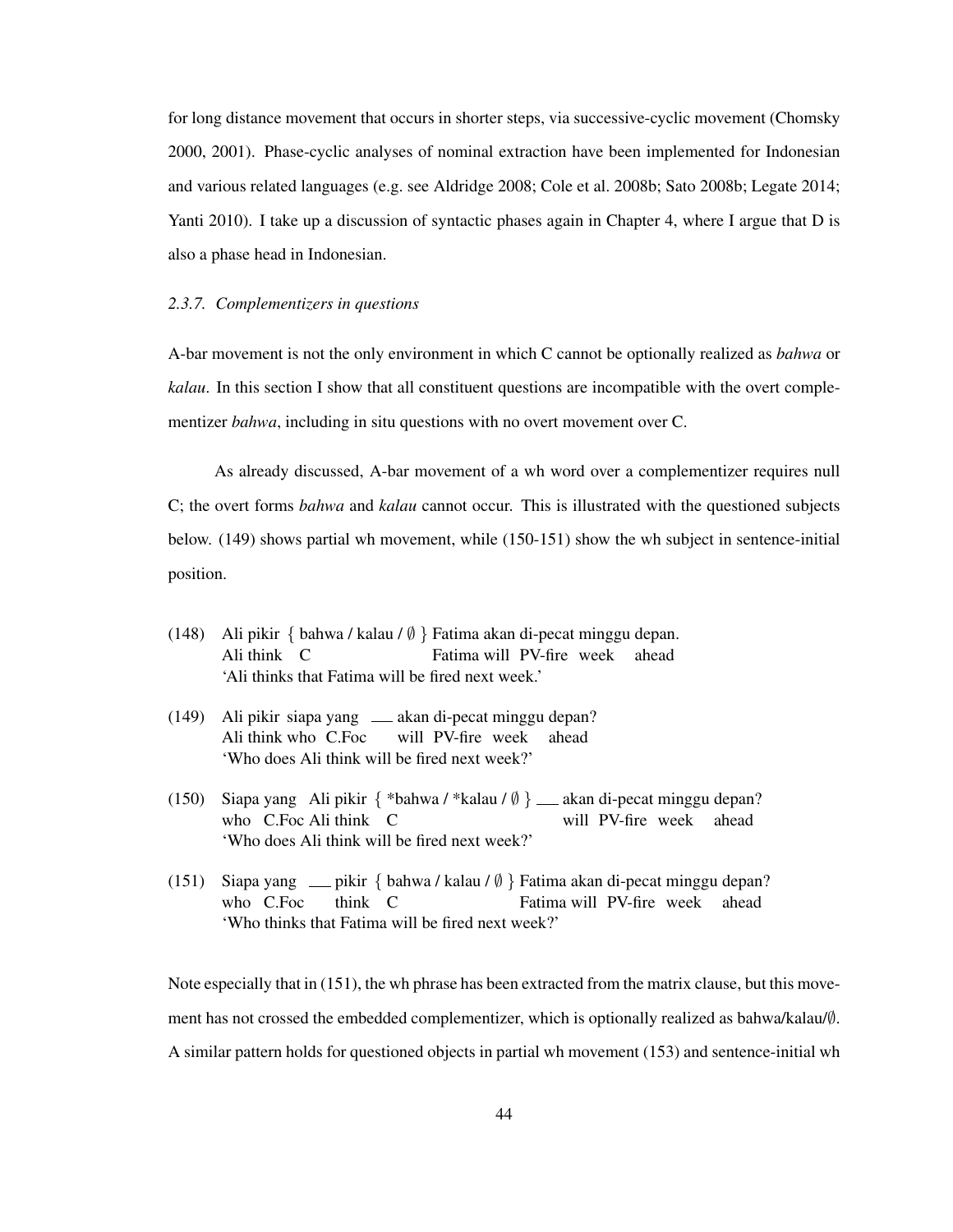- (154).
- (152) Pak Dadang meng-harap { bahwa / kalau / ∅ } mereka akan men-diskusi-kan masalah Mr Dadang AV-expect  $\mathcal{C}$ 3p will AV-discuss-Appl problem pertanian. agriculture 'Mr Dadang expects that they will discuss the issue of agriculture.'
- (153) Pak Dadang meng-harap masalah apa yang mereka akan diskusi-kan ? Mr Dadang AV-expect problem what C.Foc 3p will discuss-Appl 'What issue does Mr Dadang expect that they will discuss?'
- (154) Masalah apa yang Pak Dadang harap { \*bahwa / \*kalau / ∅ } mereka akan problem what C.Foc Mr Dadang expect C 3p will diskusi-kan ? discuss-Appl 'What issue does Mr Dadang expect that they will discuss?'

Thus far these facts are consistent with the previous pattern that I have shown for A-bar movement. When a wh phrase is A-bar moved, morphological wh-agreement is marked on the highest C by the form *yang*, while intermediate C must be null. Any complementizer that is not crossed by A-bar movement retains its optional realization as *bahwa/kalau/*null C.

Unexpectedly however, wh-in situ questions place an additional constraint on the complementizer *bahwa*, even if no movement has crossed C. (Recall that wh phrases generally may not occur in subject position, but must be extracted. Consequently, I use non-subject questions to illustrate wh in situ.)

(155) Mereka akan men-diskusi-kan masalah apa? 3p will AV-discuss-Appl problem what 'What issue will they discuss?'

(156) Pak Dadang meng-harap { \*bahwa / kalau / ∅ } mereka akan men-diskusi-kan masalah Mr Dadang AV-expect C  $3p$ will AV-discuss-Appl problem apa? what 'What issue does Mr Dadang expect that they will discuss?'

(156) illustrates two points that are important to the discussion here. First, wh-in situ object ques-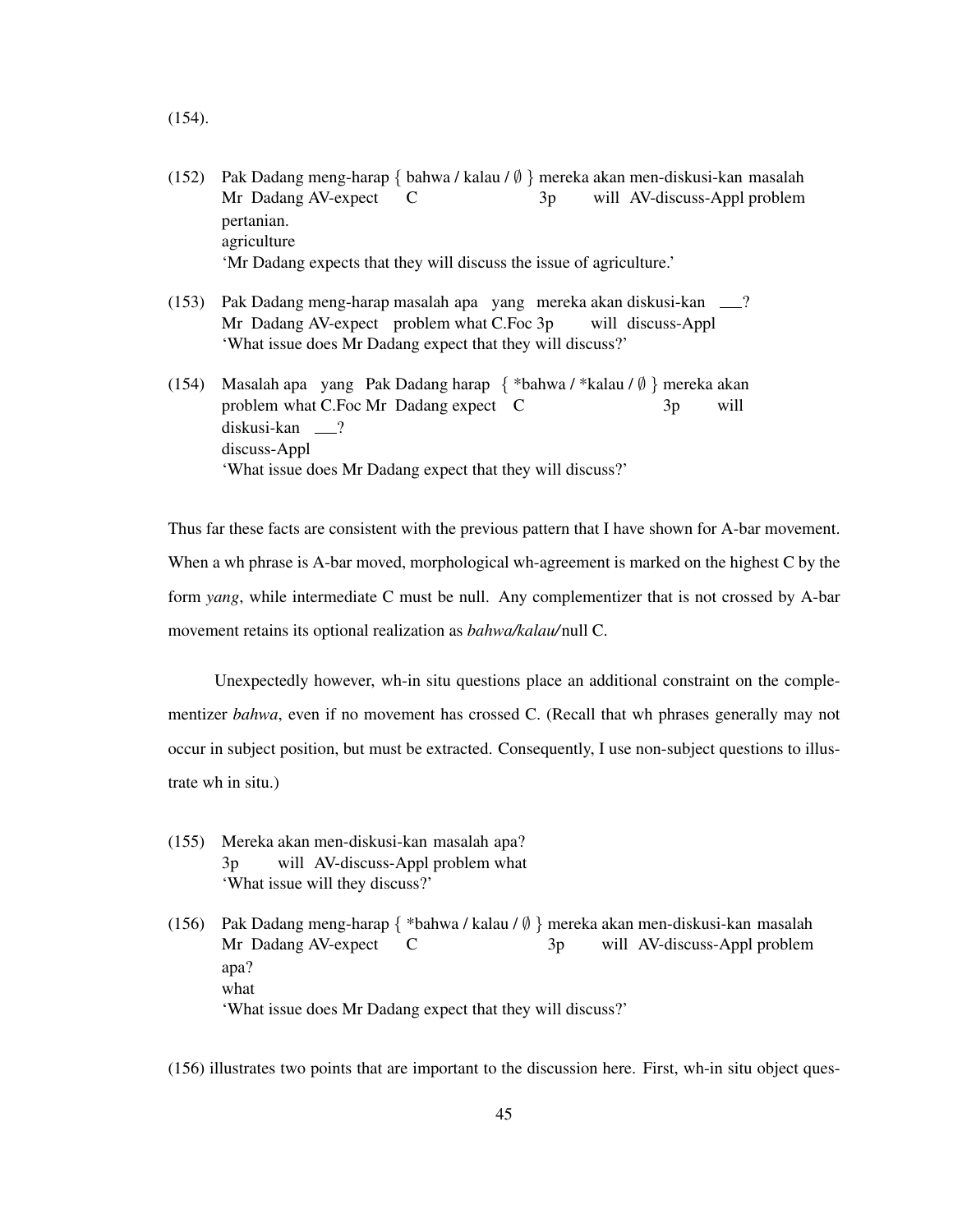tions such as (156) do not involve any overt movement over C, yet they place a requirement on the form of a complementizer in a position higher than the wh phrase. Second, this is the only context we have seen in which *bahwa* is ruled out, while *kalau* is possible. Thus far their syntactic distribution has been identical, with both forms possible in the same position or disallowed in the same position (excepting considerations of formality and register).

In addition to object questions such as (156), other types of wh-in situ also disallow *bahwa* in a higher position. If a wh phrase remains in situ within an adjunct clause  $(157)$  or PP  $(158)$ , these are also incompatible with *bahwa*:

- (157) Melly ber-pikir  $\{ *bahwa / ?kalau / ∅ \}$ aku marah karena dia me-lakukan apa? Melly MV-think C 1s angry because 3s AV-do what 'What did Melly think I was angry because he did?'
- (158) Ali ber-kata { \*bahwa /  $^?$ kalau /  $\emptyset$  } Tono tinggal dengan siapa? Ali MV-say C Tono live with who 'Who did Ali say that Tono lives with?'

These examples show that in questions (with a matrix question interpretation), *bahwa* cannot introduce any clause that contains a wh phrase, even if the wh word occurs in an adjunct.<sup>21</sup> *Kalau*, on the other hand, is compatible with wh-in situ in (156) and some speakers also accept *kalau* in (157-158). Other speakers are uncertain or noted that *kalau* was degraded in (157-158). Despite the varying judgments about *kalau*, I note that there is a strong contrast between *bahwa* and *kalau* in (157-158), and that all speakers reject *bahwa* in wh-in situ questions.

We have already seen that adjunct clauses and PPs are islands for syntactic movement, so that overtly-moved wh questions cannot be extracted from them; wh-in situ questions contrast with moved-wh questions because wh in situ does not show island sensitivity in Indonesian.<sup>22</sup>

<sup>21</sup>*Bahwa* is possible however, with indirect interpretations of partial wh, as discussed below.

 $22$ These wh-words questions do not appear to require D-linking (Pesetsky 1987) in order to appear in situ; they can occur without prior discourse context, although this is clearer in simple wh-in situ questions (i.e. not embedded). Pesetsky notes that some wh-in situ questions that appear island-insensitive do exhibit Subjacency effects, citing observations in Choe 1984 and Nishigauchi 1984: for Japanese wh-in situ, the set of felicitous answers to wh-in situ questions correlates with islands. This distinction is not relevant for Indonesian. For example, felicitous answers to (158) include 'Tono lives with Billy' as well as 'with Billy' and 'Billy.'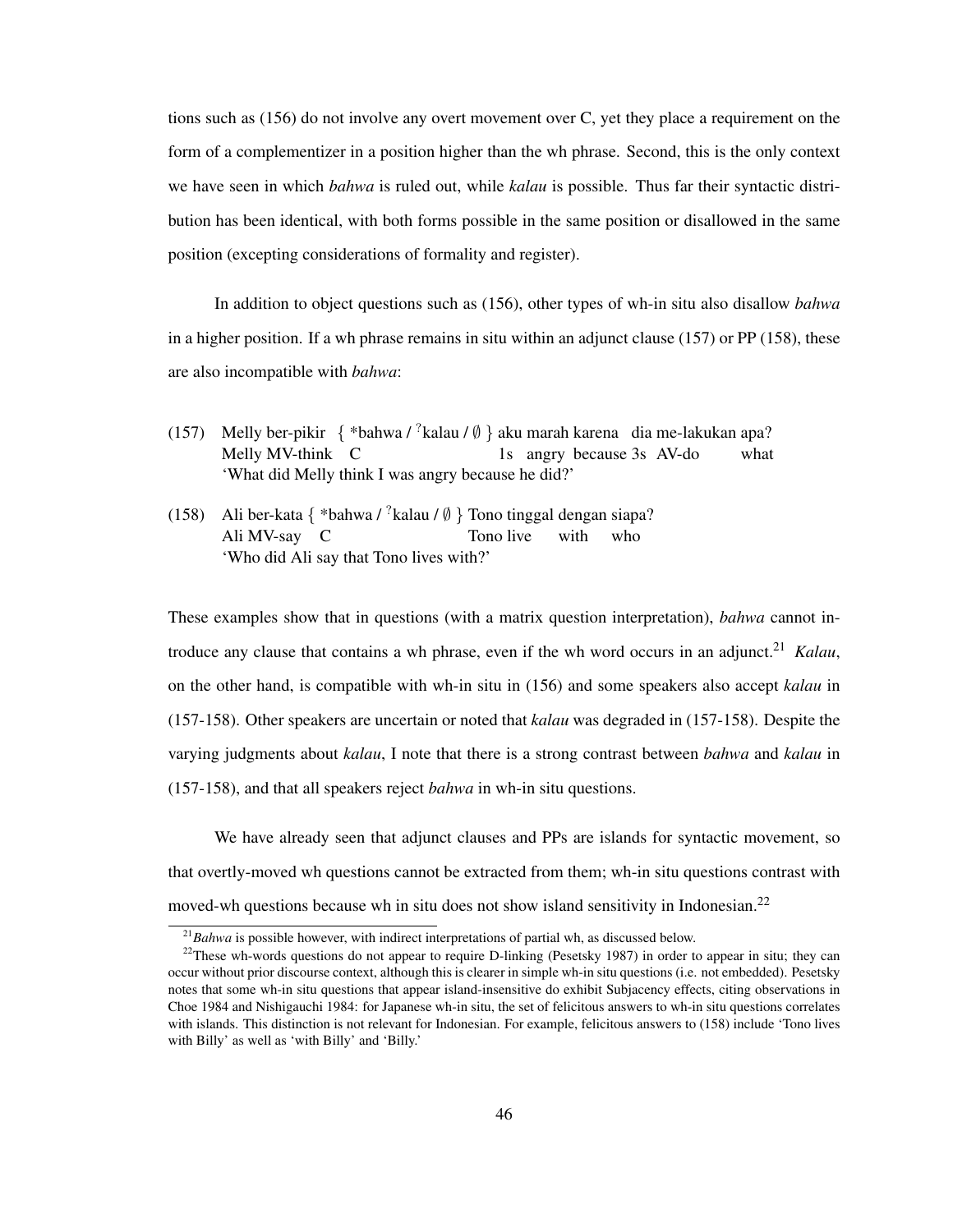Additionally, (156) and (157) show a contrast between verbal morphology and complementizer morphology. The active verbs in the embedded clauses do not show wh-agreement (i.e. they retain the active prefix *meN-*), which indicates that no A-bar movement has occurred. Therefore, the unavailability of *bahwa* is yet unexplained. To my knowledge the fact that *bahwa* is incompatible with wh-in situ questions has not been discussed with regard to Indonesian or Malay.<sup>23</sup> In the discussion that follows, I consider possible approaches to understanding how wh-in situ questions in Indonesian are derived without movement.

Pesetsky (1987), Cheng and Rooryck (2000), Cheng (2003, 2009) and Bayer (2006) suggest that wh-in situ varies across languages, and that more than one mechanism for licensing and interpreting wh-in situ is available. I review three types of analyses in light of the Indonesian data, without claiming that all wh-in situ questions are derived in the same way. For Indonesian, I argue that the data do not support a derivation of wh-in situ questions in the narrow syntax. Two other possible analyses – a covert movement approach at LF, and an approach that does not involve any movement – are both compatible with the lack of wh-agreement on active verbs. Based on independent evidence from wh-indefinites and verbal morphology, I pursue an analysis for Indonesian wh-in situ questions that does not involve any movement, overt or covert. I suggest that the reason why C must be null in wh-in situ questions has to do with the composition of wh words, and the requirement that wh variables must be bound by a question Operator. I propose that the complementizer *bahwa* blocks wh-variable binding. This operation is associated with the CP domain rather than the verbal domain.

The first approach to wh-in situ questions appeals to a copy theory of movement (cf. Chomsky 1995), in which any position in a movement chain may be pronounced. If we assume that movement occurs in the syntax and proceeds in cyclic fashion through the edge of phases, then in Indonesian long distance questions the wh phrase could be pronounced in multiple positions along its path of movement: its base position (resulting in wh-in situ), intermediate positions (partial wh), or highest scopal position (sentence-initial wh). This type of analysis is pursued by Reintges et al.

<sup>&</sup>lt;sup>23</sup>Saddy (1991) gives several examples in which *bahwa* introduces an embedded clause with a wh phrase (see Saddy's examples 37 and 39; *bahwa* is in parentheses). I note that these examples are ungrammatical for my Indonesian consultants, both with and without *bahwa*.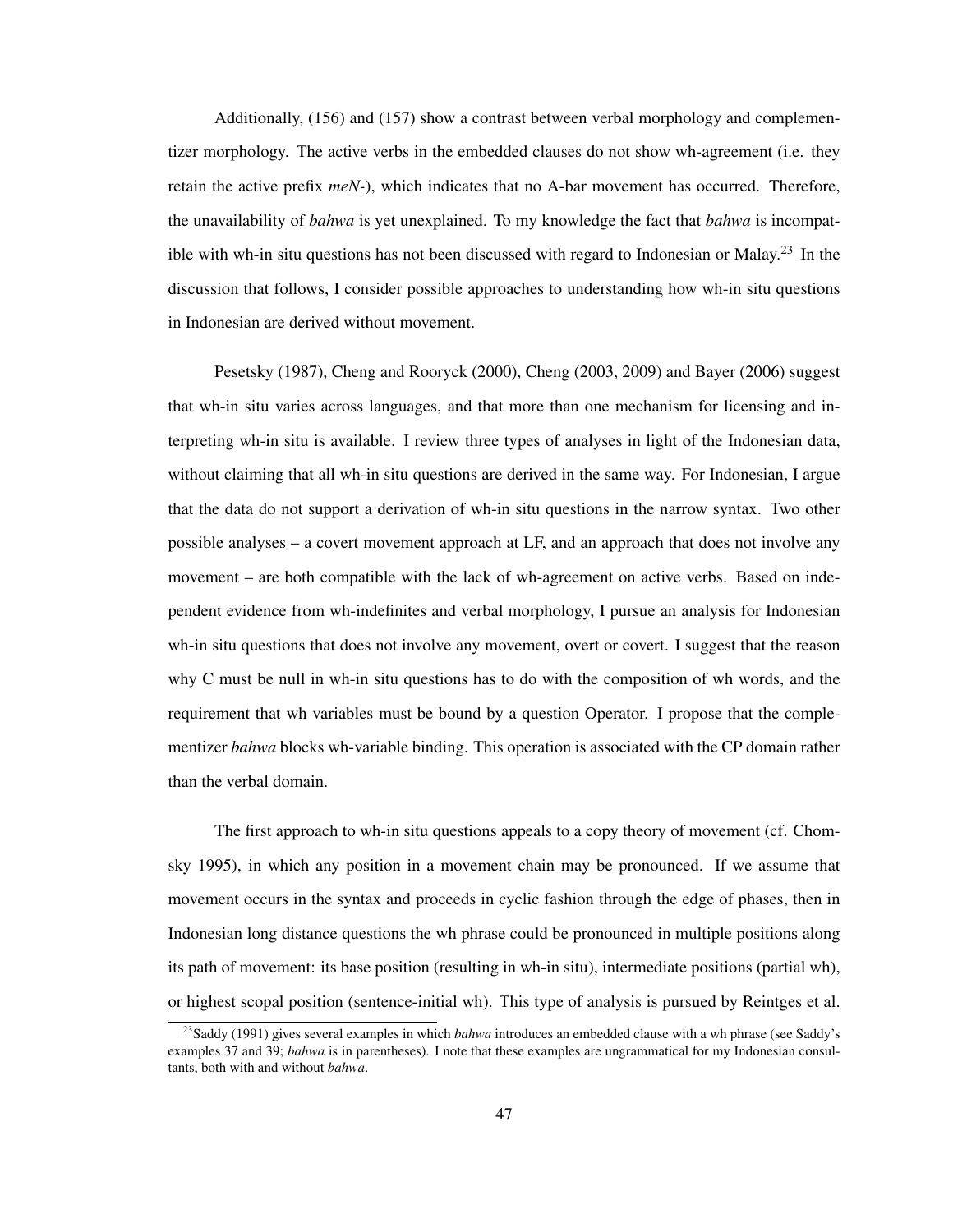(2006) for Passamaquoddy and Coptic Eqyptian (following proposals in Groat and O'Neil 1996; Bobaljik 2002; and others). The evidence comes from morphological wh-agreement, which they take to mark A-bar movement in overt syntax before spellout to PF/LF. This movement is followed by later pronunciation of the lowest copy (at PF).

Under this type of "apparent wh-in situ" analysis, A-bar movement of the wh-phrase obtains in the syntax, but can only be observed through wh-agreement on C. A variant of this approach is to maintain that the wh phrase remains in situ, while a silent element separates from it and undergoes movement (as suggested for Japanese in Watanabe 1992). The silent element is a question operator, or alternatively, only a wh-feature (cf. Aoun and Li 1993; Watanabe 2001) that moves to scopal position. For Indonesian, both of these approaches are challenged by the fact that verbs do not show wh-agreement as they do in all other cases of A-bar movement. Since pronunciation of copies occurs at PF, the choice of which copy to pronounce should have no effect on wh-agreement.

A second approach is to assume that in wh-in situ questions, the wh element does not move in the syntax, but rather that there is covert movement for semantic computation at the level of Logical Form (LF). For example, Huang (1982) proposes that for Chinese wh-in situ questions, the whelement covertly moves to a scopal position at LF (generally undergoing wh movement as outlined in Chomsky 1977). The LF of wh-in situ questions, then, results in a structure that is the same as sentence-initial wh questions. If the null morphology on active verbs is a reflex of overt movement in syntax, then covert movement does not affect spellout of the prefix *meN-*. By the same logic however, the complementizer in (156) should not be prevented from being spelled out as *bahwa*, since only covert movement obtains at LF. Note that this is a problem whether covert movement at LF is assumed to be subject to island effects or immune to island effects.

The deviation between complementizers and verbal morphology, which otherwise pattern together for wh-agreement in Indonesian, motivates an analysis that does not involve movement. I therefore pursue an approach in which the interpretation of wh-in situ questions requires neither covert movement at LF nor movement in the narrow syntax. Rather, wh-in situ questions derive their matrix question interpretation through binding by a silent Operator that is merged high in the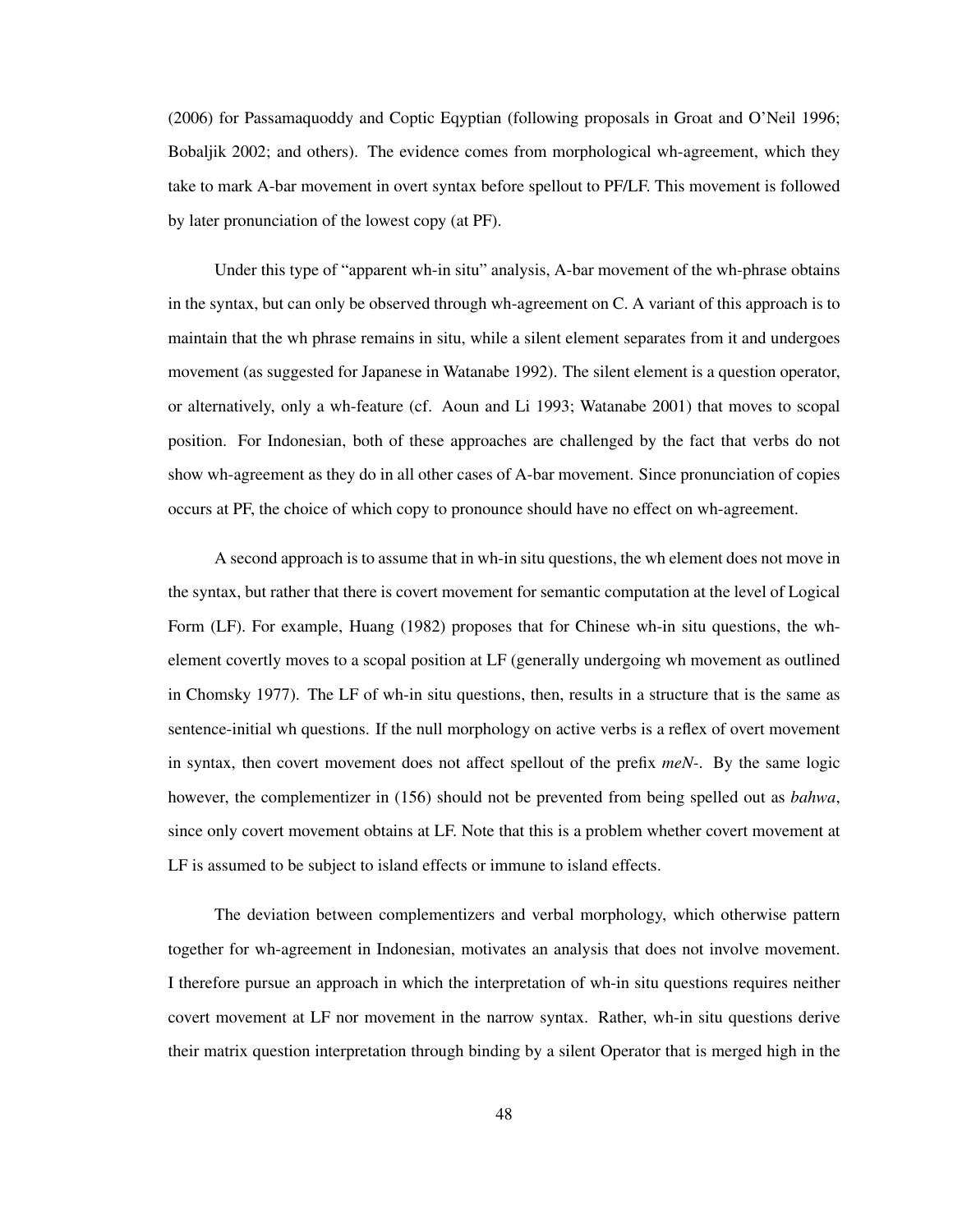structure.<sup>24</sup> This question Operator was first proposed in Cole and Hermon 1998 for questions in Malay, which is closely related to Indonesian.<sup>25</sup> Cole and Hermon propose that wh words are not uniformly generated across languages. Overt wh words such as *apa* 'what' and *siapa* 'who' minimally consist of a wh variable (represented as VAR). In languages like Chinese, the wh word is stored (or "lexicalized") as VAR only, and only receives a question interpretation if it is bound by a separate question Operator (OP). In languages like English, the wh variable is lexicalized together with the question Operator (represented as OP+VAR). In this case, the wh variable and the Operator always undergo syntactic movement together so that the surface position of *who, what*, etc. always marks the scope of the question Operator. According to Cole and Hermon's analysis, languages like Malay employ more than one option for wh words. The wh element and the Operator may be generated together (OP+VAR); they can also be generated separately in different syntactic positions (represented as OP...VAR). These two options are shown in Table 1.

| wh-word                 | type of question     |                         |
|-------------------------|----------------------|-------------------------|
| $[OP+VAR]$              | moved-wh questions   | sensitive to islands;   |
|                         |                      | wh-agreement on verb    |
| apa 'what,' siapa 'who' |                      |                         |
| [OPVAR]                 | wh-in situ questions | does not obey islands;  |
|                         |                      | no wh-agreement on verb |
| apa 'what,' siapa 'who' |                      |                         |

Table 1: Cole and Hermon's (1998) analysis of WH-words in Malay

For moved-wh questions in Malay, Cole and Hermon propose that the language employs the wh word that contains both a variable and Operator (OP+VAR), and this wh-word moves to its surface position via syntactic movement. As in Indonesian, A-bar movement in Malay is blocked by islands, and also requires the bare verb form when an active verb is crossed by movement. In partial wh questions, the wh word (OP+VAR) moves to an intermediate position: if OP remains in this position, it yields an indirect (embedded) question reading; if OP undergoes covert movement to matrix CP, it yields a matrix question interpretation. (Note that this analysis does not account for

 $^{24}$ Note that the question Operator is distinct from the Operator discussed in Section 2.3.2, which undergoes relativeinternal A-bar movement. The question Operator binds a wh-variable in its scope.

<sup>&</sup>lt;sup>25</sup>Cole and Hermon 1998 report that their data is from educated Malay speakers living in Singapore. Malay and Indonesian are widely considered to be different standardized varieties of the same language, although colloquial and regional varieties of Malay and Indonesian may differ in significant ways.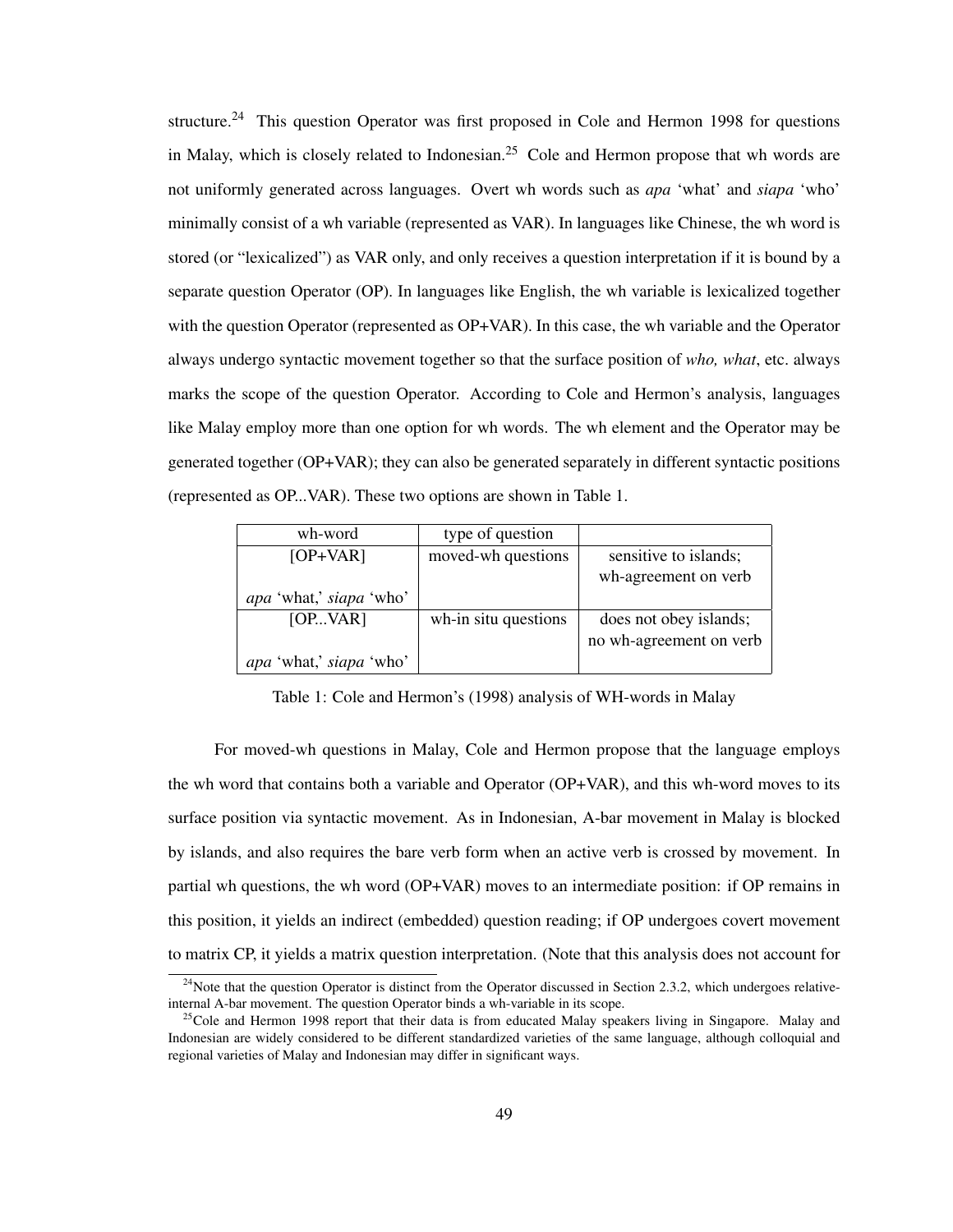the clefted nature of moved-wh questions; I return to this point shortly.)

Under Cole and Hermon's account, wh-in situ questions in Malay employ a separate variable and question Operator, represented as (OP...VAR). Neither the question Operator nor the wh-word undergo movement. The wh-word (VAR) is generated in its surface position, and the silent OP is generated in matrix CP. Additional support for this idea comes from the fact that wh-words occur independently as variables (or wh-indefinites) in Malay and Indonesian. The examples below illustrate this briefly for *apa* and *siapa*, although other wh-words can also occur as wh variables (see Sneddon 1996; Cole and Hermon 1998; Sneddon et al. 2012). The following illustrate non-interrogative uses of the wh variables:

- (159) Dia tidak mem-beli apa-apa 3s Neg AV-buy what-Redup for untuk saya. 1s 'He did not buy *anything* for me.' (modified from Cole and Hermon 1998:239)
- (160) Saya tidak kenal siapa-pun di universitas itu. 1s Neg know who-PUN at university that 'I don't know *anyone* at that university.' (modified from Cole and Hermon 1998:239)
- (161) Kamu boleh minum apa saja.  $2s$ may drink what SAJA 'You can drink *anything*.' (Sneddon 1996:171)
- (162) Apa-pun yang terjadi, jangan what-PUN C.Foc happen Neg.Imper retreat mundur. '*Whatever* happens, don't back down.'
- (163) sesuai appropriate for untuk siapa-siapa yang suka makanan Jepang who-Redup C.Foc like food Japan 'appropriate for *whoever/anyone* that likes Japanese food'
- (164) Siapa saja boleh ikut. who SAJA may join '*Anyone* can come along.' (Sneddon 1996:171)

In these examples, the wh-word occurs in a reduplicated form (*apa-apa, siapa-siapa*) or with a particle (*-pun*, *saja*). These are non-interrogative contexts, demonstrating that *siapa* and *apa* can occur as a non-interrogative element, i.e. a wh variable bound by a non-interrogative Operator.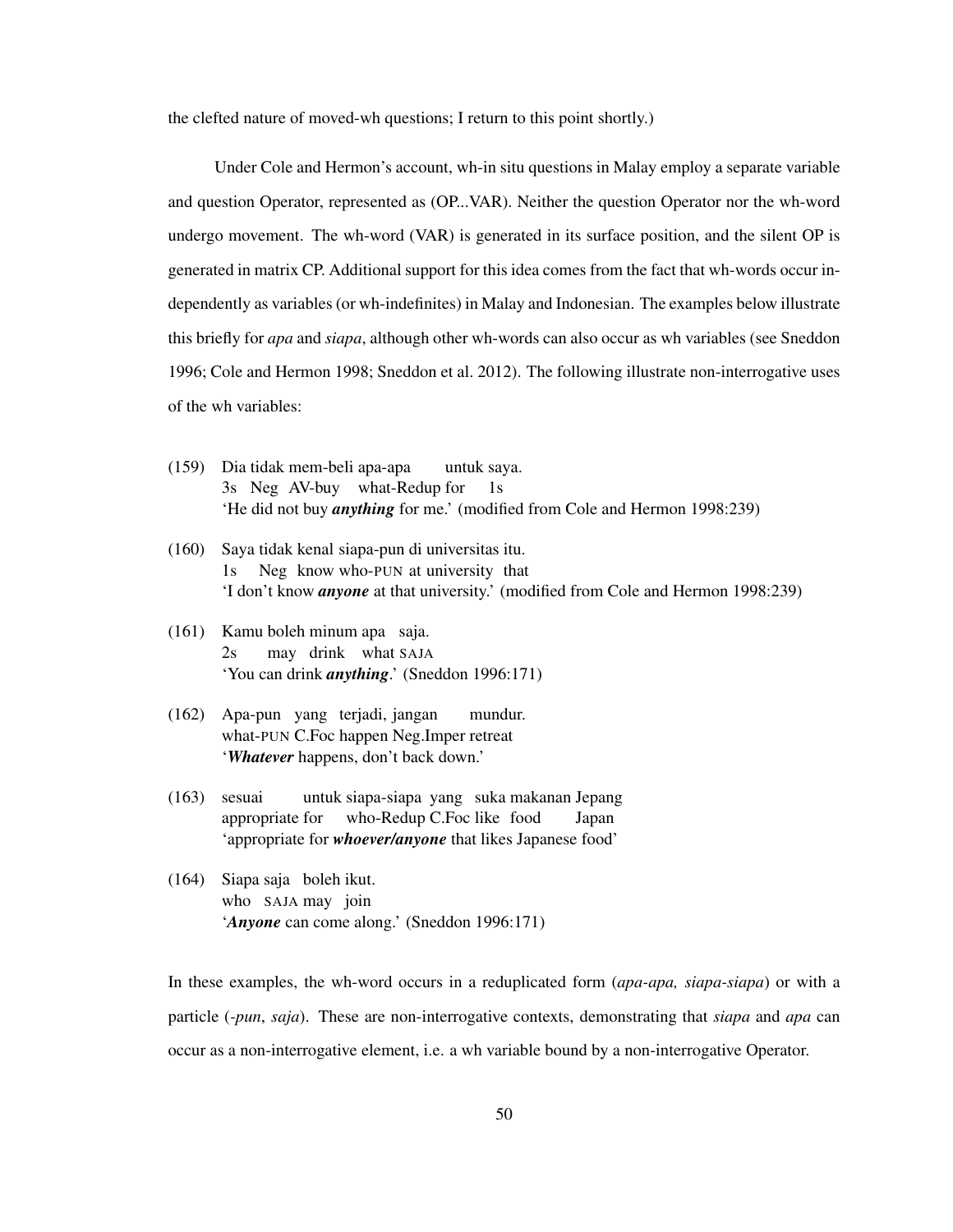Returning to the derivation of questions under Cole and Hermon's analysis, the same whvariables discussed above occur as in situ wh elements. For example:

(165) Susan tahu Tina suka apa? Susan know Tina like what 'What does Susan know that Tina likes?'

In (165) the overt wh-word *apa* is only a wh-variable (VAR). The matrix question interpretation is derived from a silent question Operator (OP), which is merged in matrix CP, from which position it unselectively binds the wh variable in the embedded clause. I illustrate this with the tree in (166):

(166) Wh-in situ question with unselective binding of *apa*



I adopt the general treatment of wh-in situ questions proposed by Cole and Hermon (1998) for Malay: the interpretation of wh-in situ questions is derived by unselective binding of a wh-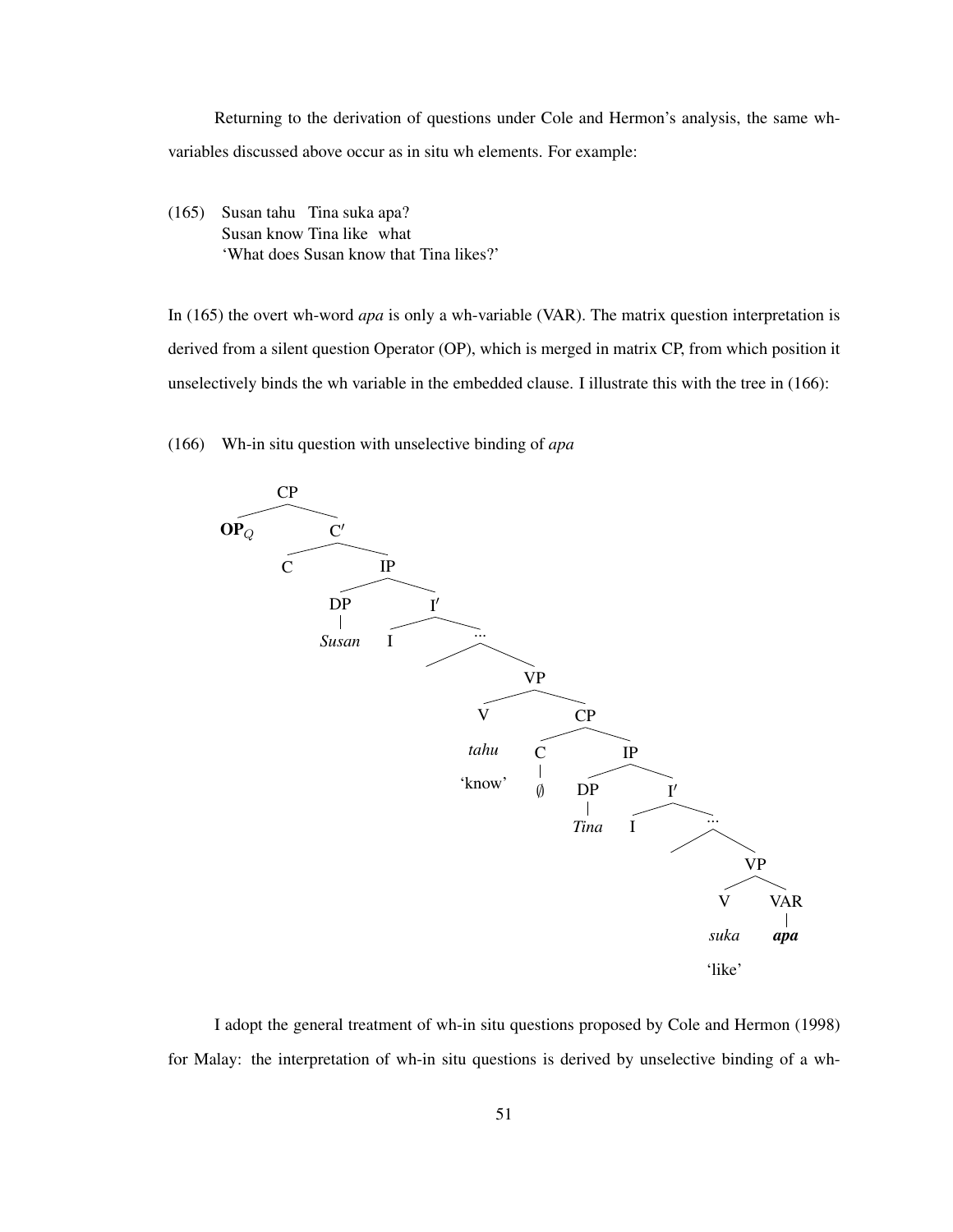variable by a separately generated question Operator, as shown in (166). This analysis for wh-in situ questions does not require any movement, which is welcome for Indonesian since wh-in situ can occur inside islands, and since no wh-agreement is triggered on active verbs.

I propose, however, that a single analysis can extend to all types of wh constituent questions in Indonesian, not just wh-in situ. In other words, wh-in situ questions, partially-moved wh questions and sentence-initial wh questions all contain a wh variable (VAR) and a question Operator (OP), which are merged separately in the syntax. The basic proposal is as follows:

- Indonesian wh words are merged as a wh-variable (VAR);
- A question Operator unselectively binds VAR, resulting in interrogative force;
- Matrix question readings of partial wh questions arise when a question OP is merged in matrix  $CP: [OP_Q$  You know [what Tina likes]];
- Indirect readings of partial wh questions arise when VAR is bound by a question OP in the embedded clause: 'You know  $[OP<sub>Q</sub>]$  what Tina likes].'

My proposal simplifies Cole and Hermon's analysis by requiring only one type of stored wh-word (VAR), and only one type of operation (binding by a question Operator) to derive the range of wh questions in Indonesian. Cole and Hermon's analysis requires that two different sets of Malay wh words are stored in the speaker's grammar: a word that fuses the question Operator and wh variable (OP+VAR) as well as an overt wh variable that is generated separately from the Operator (OP...VAR). Cole and Hermon also require two different mechanisms for deriving moved-wh questions: for sentence-initial wh questions, the wh word (OP+VAR) moves to its surface position; for (matrix readings of) partial wh movement, the wh word (OP+VAR) moves, followed by covert movement of this wh word (OP+VAR) after spell-out. Under the new analysis, it is unnecessary to make this distinction between sentence-initial wh and partial wh questions in Indonesian. All wh-words in Indonesian are merged in the syntax simply as a wh-variable (VAR), whether in situ or moved. This variable is bound by the question Operator which is merged high in the structure This preserves the identity of wh words, and simplifies the analysis of question syntax in Indonesian.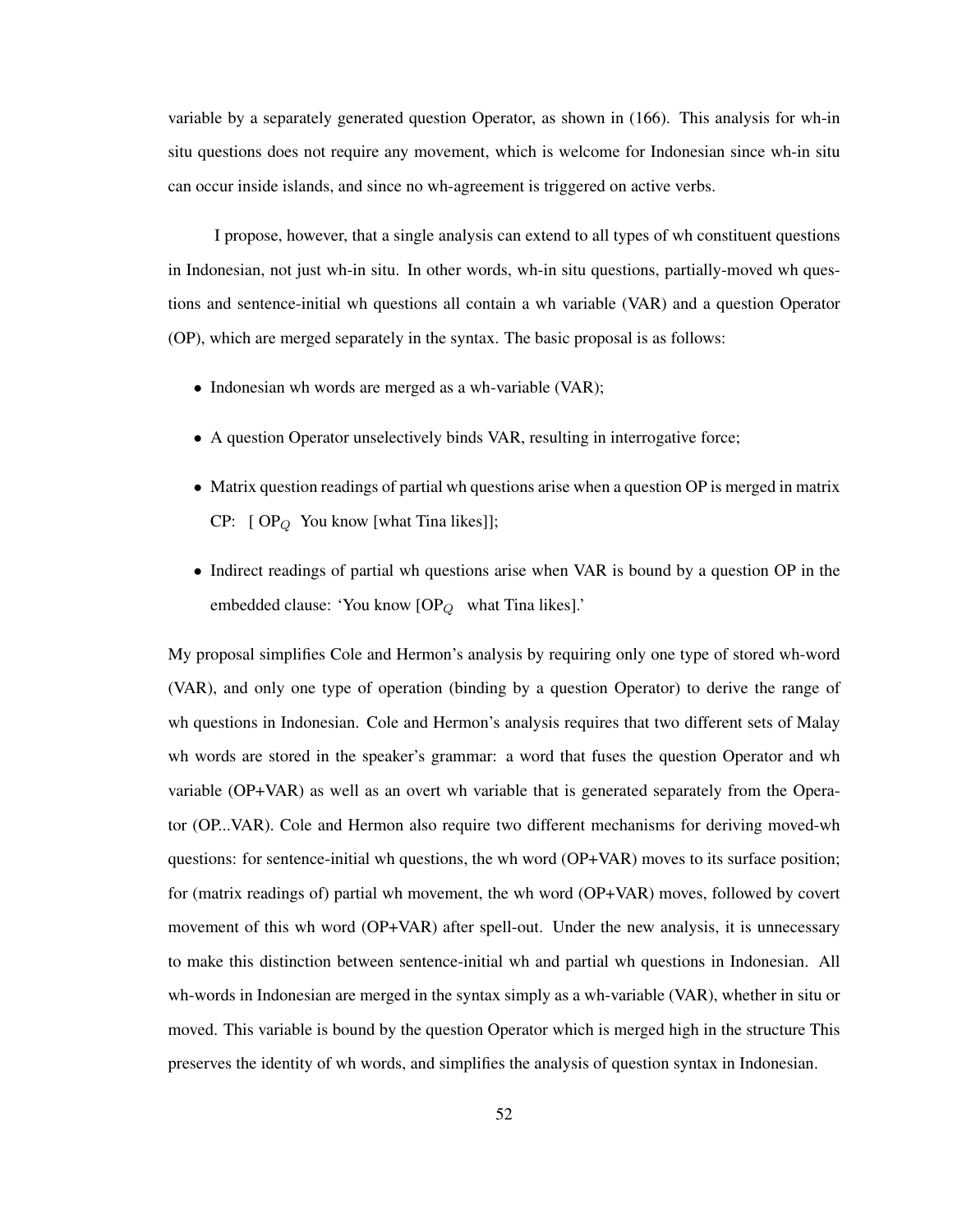I re-examine the structure of moved-wh questions in light of this proposal. Recall that all moved-wh questions result in a pseudo-cleft, while wh-in situ questions are not clefts. For a movedwh question, a cleft structure begins as shown in (167), with the wh-phrase low in its base position:



(167) Cleft structure with wh-variable and question Operator merged separately

I have proposed that *apa* is a wh-variable that does not contain an interrogative element. To be interpreted as a matrix question, the wh-variable must be bound by a question Operator, which I have represented as OP<sub>Q</sub> in the specifier of matrix CP. Note that the wh-phrase *apa* may remain in this low position and occur after the headless relative:

(168) Yang Tina suka , apa? C.Foc Tina like what 'The thing that Tina likes, is what?'

When the wh-phrase *apa* moves to matrix CP, it results in a sentence-initial wh question. The variable is still bound by the question Operator:

(169) Cleft structure with question Operator and wh-variable occurring in sentence-initial position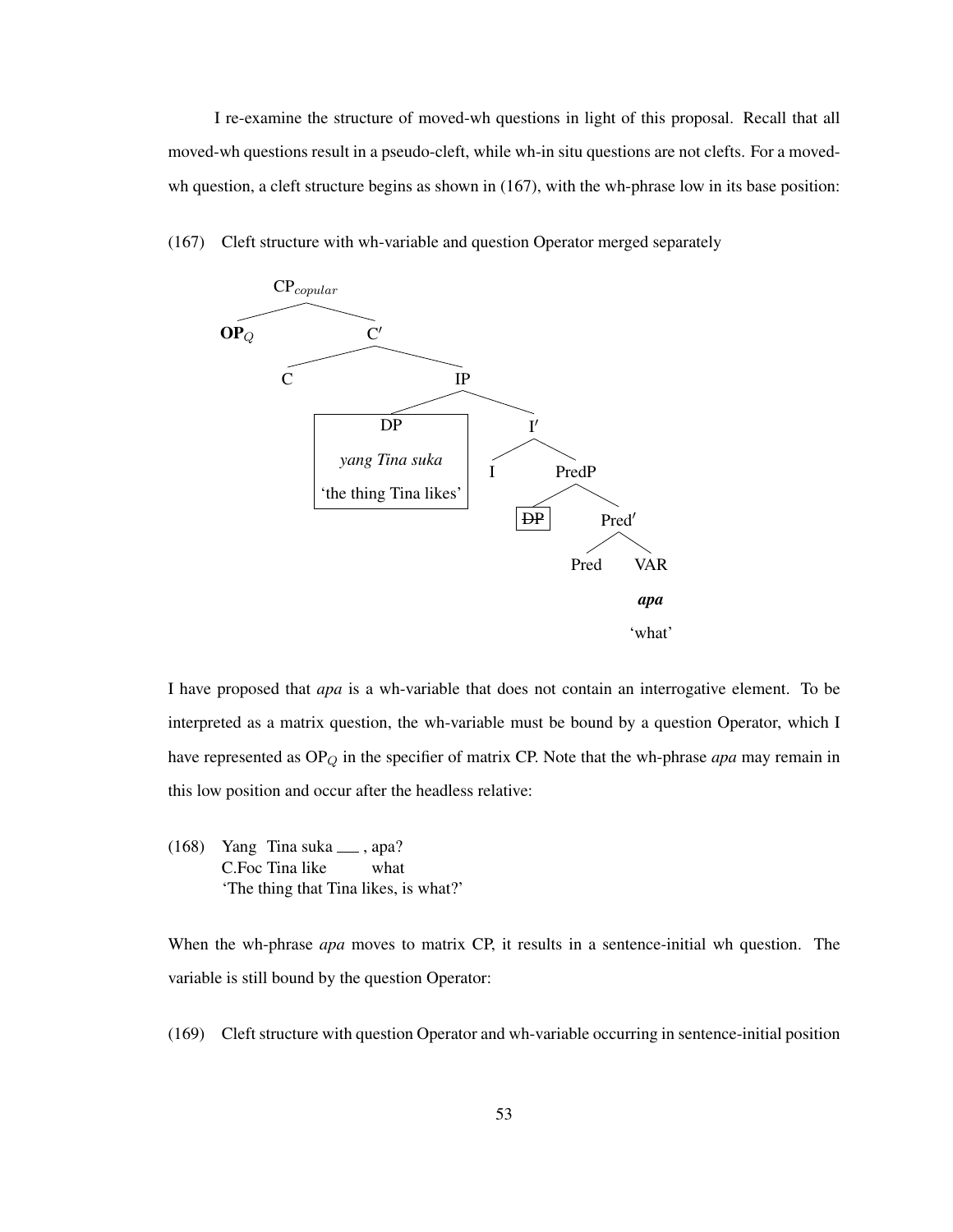

Let us look at partial wh movement based on (169). In a partial wh question, the clefted structure in (169), i.e. a copular CP, is embedded within another clause:

(170) Partial wh question with question Operator and wh-variable occurring separately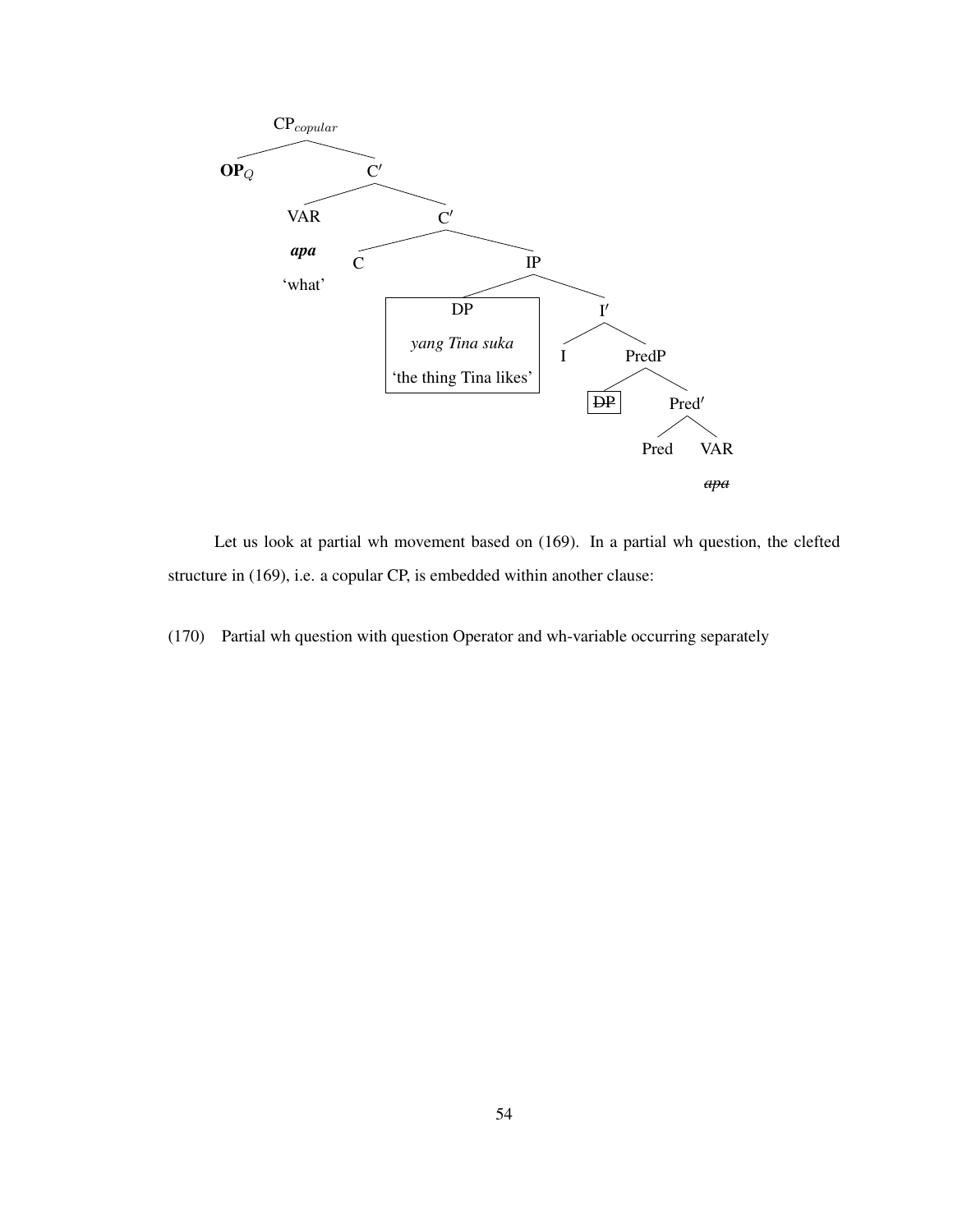

The resulting partial-wh question has two readings:

(171) Kamu tahu apa yang Tina suka . 2s know what C.Foc Tina like Matrix: 'What do you know Tina likes?'

Indirect: 'You know what Tina likes.'

The indirect reading is derived directly from the structure shown in (170): the question Operator occurs in the embedded clause, so the matrix clause does not have interrogative force. A matrix interpretation can also be derived from (170): if the question Operator occurs in matrix CP, rather than in the embedded clause, then it carries interrogative force into the matrix clause. In both cases, the Operator binds the wh-variable *apa*.

Movement of the (overt) wh-word is strictly local within one CP under this analysis. Longdistance movement obtains via the null relative Operator; the wh-word only undergoes short movement to SpecCP within the copular clause. This is true for both sentence-initial wh questions and partial wh questions.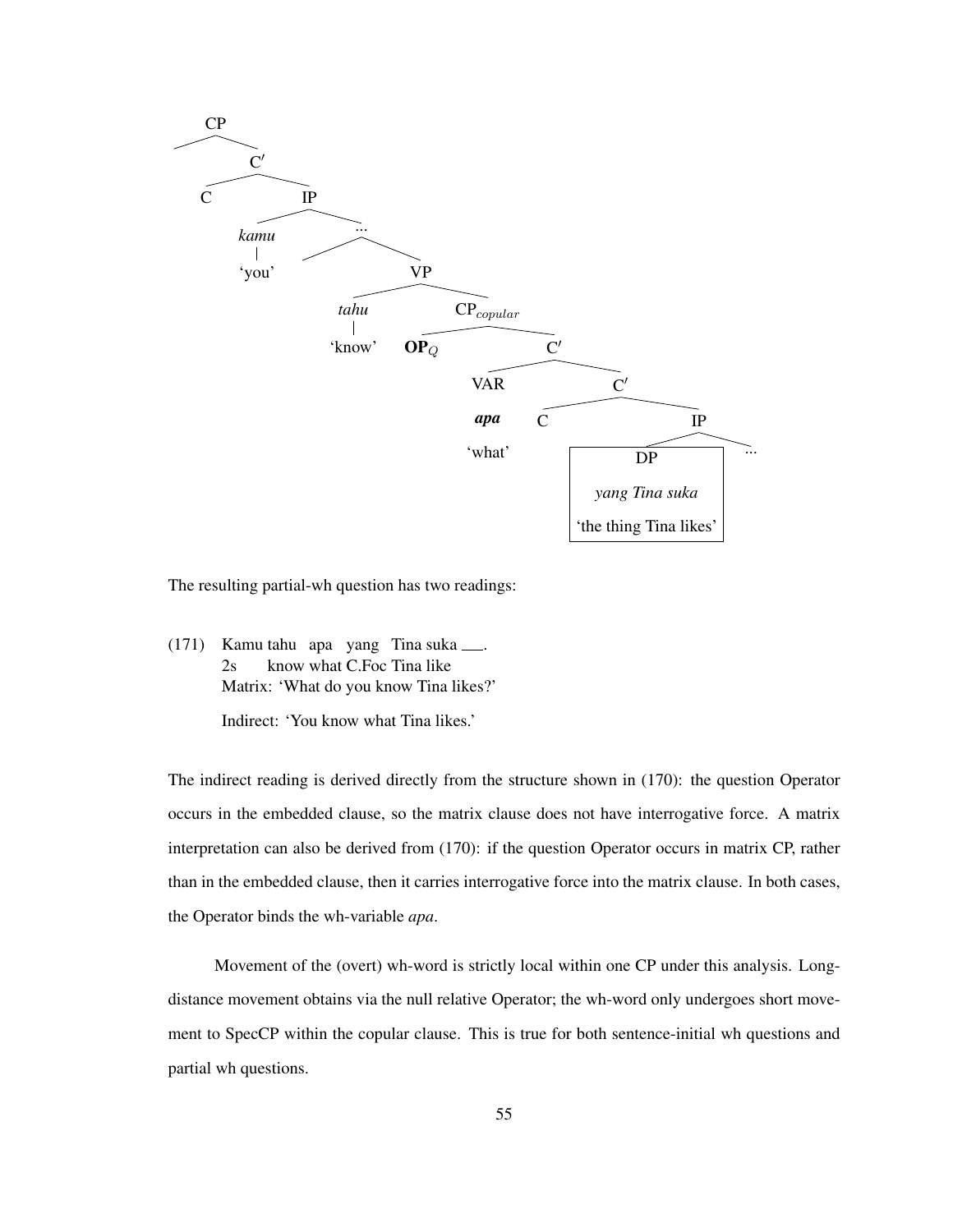This analysis also sheds new light on a puzzling pattern that is reported in both Saddy 1991 and Cole and Hermon 1998: partial wh movement is not only constrained by islands, which prevent movement out of the island, but movement *within* a syntactic island does not appear to be possible. For example, Cole and Hermon test the ability of *apa* to move within a relative clause:

- (172) Kamu sayang [perempuan yang Ali fikir [yang telah makan apa]] you love woman that Ali thinks that already eat what 'You love the woman who Ali thinks ate what?'
- (173) \*Kamu sayang [perempuan yang Ali fikir [apa<sub>i</sub> yang telah makan t<sub>i</sub>]] you love woman that Ali thinks what that already eat ('You love the woman who Ali thinks ate what?') (Cole and Hermon 1998:235)

As previously discussed, wh-in situ is not constrained by syntactic islands; the wh word may remain in situ in (172), within a relative island. In contrast, the partial wh question in (173) is not possible, even though no overt movement has crossed the boundary of the relative clause. Both Saddy (1991) and Cole and Hermon (1998) take this pattern to mean that overt movement of the wh element within a syntactic island is not possible. This surprising pattern is used to support Cole and Hermon's proposal that overt wh movement of *apa* within the relative can be followed by covert movement to scopal position; it is the covert movement that is not possible across an island boundary in (173).

However, the pattern in (172-173) receives an alternate explanation under the present analysis. Consider the most deeply embedded clause in (173): [*apa yang telah makan t*<sup>i</sup> ] 'what (the woman) ate.' This is a clefted structure, which means that relative-internal movement has obtained from object position. Note, however, that the subject of this clause is the extracted argument *perempuan* 'woman.' The source of the problem, then, is not that *apa* moves within a syntactic island, but that two extractions have been forced from the same relative clause: both *perempuan* and *apa* have undergone movement within the relative clause. To my knowledge, multiple extraction has not been reported to be possible for either Indonesian or Malay. Thus (173) is ruled out. The grammaticality of (172) is also easily explained: wh-in situ involves no syntactic movement, and does not utilize a cleft strategy. The wh-word *apa* does not move from its base position; the argument *perempuan* is therefore free to undergo A-bar movement from the embedded clause.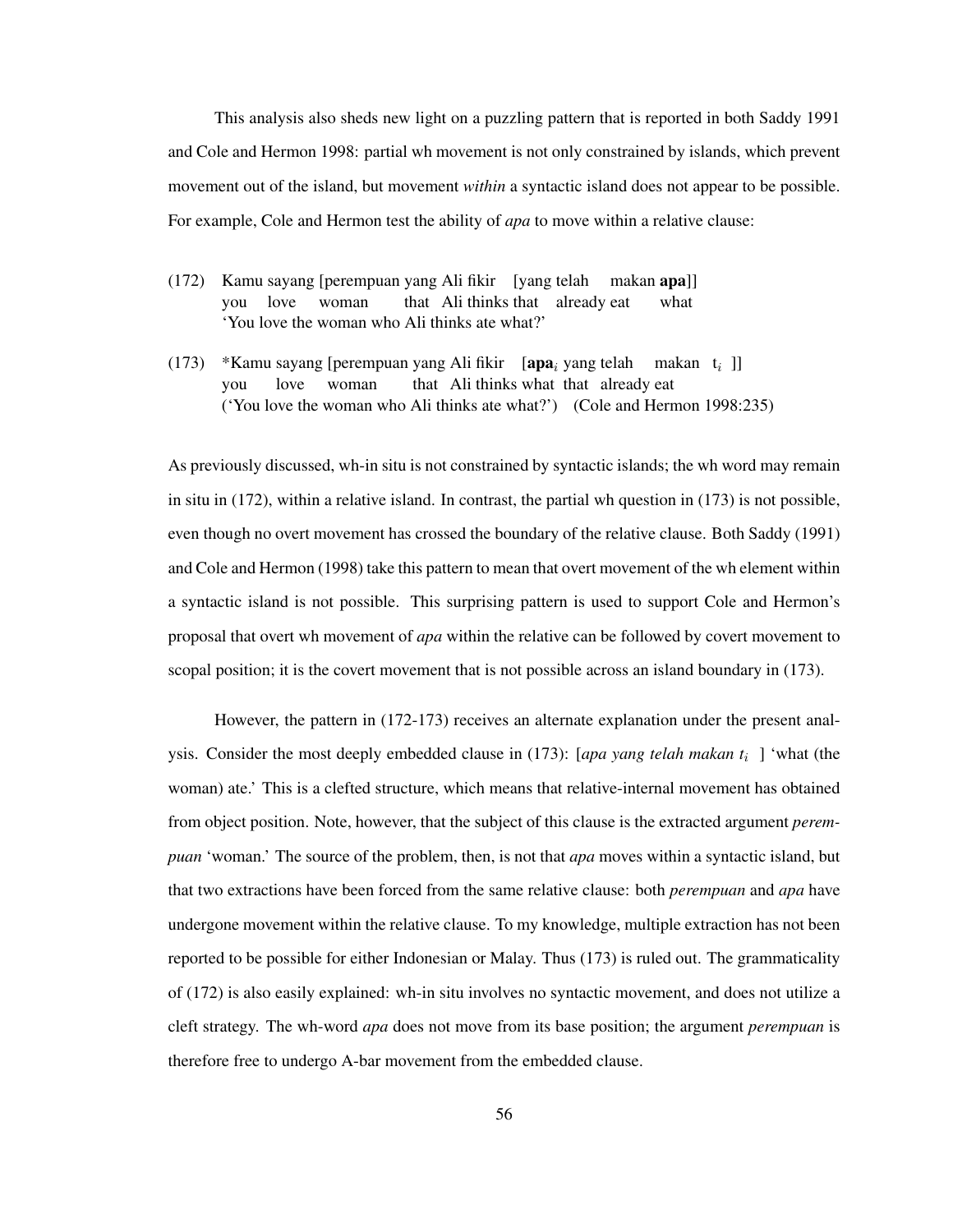The structure of clefts and wh questions naturally yield the restriction on movement of a wh word within an island. There is no longer any reason, then, to appeal to covert movement to account for (173).

Next, I return to the effect of *bahwa* in partial wh movement. In (174-175), null C and *bahwa* deviate with respect to available interpretations for partial wh sentences. A null complementizer is compatible with both readings, but *bahwa* only permits the indirect reading.

(174) Sudah jelas ∅ Susan tahu siapa yang suka kue coklat already clear Susan know who C.Foc like cake chocolate √ Matrix: 'Who is it clear that Susan knows likes chocolate cake?'

> √ Indirect: 'It is clear that Susan knows who it is that likes chocolate cake.'

(175) Sudah jelas bahwa Susan tahu siapa yang suka kue coklat already clear C Susan know who C.Foc like cake chocolate X Matrix: 'Who is it is clear that Susan knows likes chocolate cake?'

> √ Indirect: 'It is clear that Susan knows who it is that likes chocolate cake.'

Previously I showed that *bahwa* cannot introduce a clause with a wh phrase that remains in situ, and I have proposed that the reason is because the question operator cannot bind a variable across this complementizer. Similarly, *bahwa* does not allow a matrix question interpretation in sentences with partial wh movement because the variable in the moved wh phrase must be bound by a question Operator in matrix CP. Binding across *bahwa* is not possible, so the question OP must be in an embedded position in (175), so that interrogativity is restricted to the embedded clause (below *bahwa*), resulting in an indirect question. Another example of an indirect reading forced by *bahwa* is given below with the wh-word *berapa* 'how many':

- (176) Aku kira { bahwa / kalau / ∅ } lebih dari 100 orang ikut dalam rombongan. 1s think C more from 100 person join in crowd 'I think more than 100 people were in the crowd.'
- (177) Sudah di-ketahui bahwa berapa already PV-discover C how.many person C.Foc join in orang yang ikut dalam rombongan. crowd X Matrix: 'How many people were known to be in the crowd?'

√ Indirect: 'It was known how many people were in the crowd.'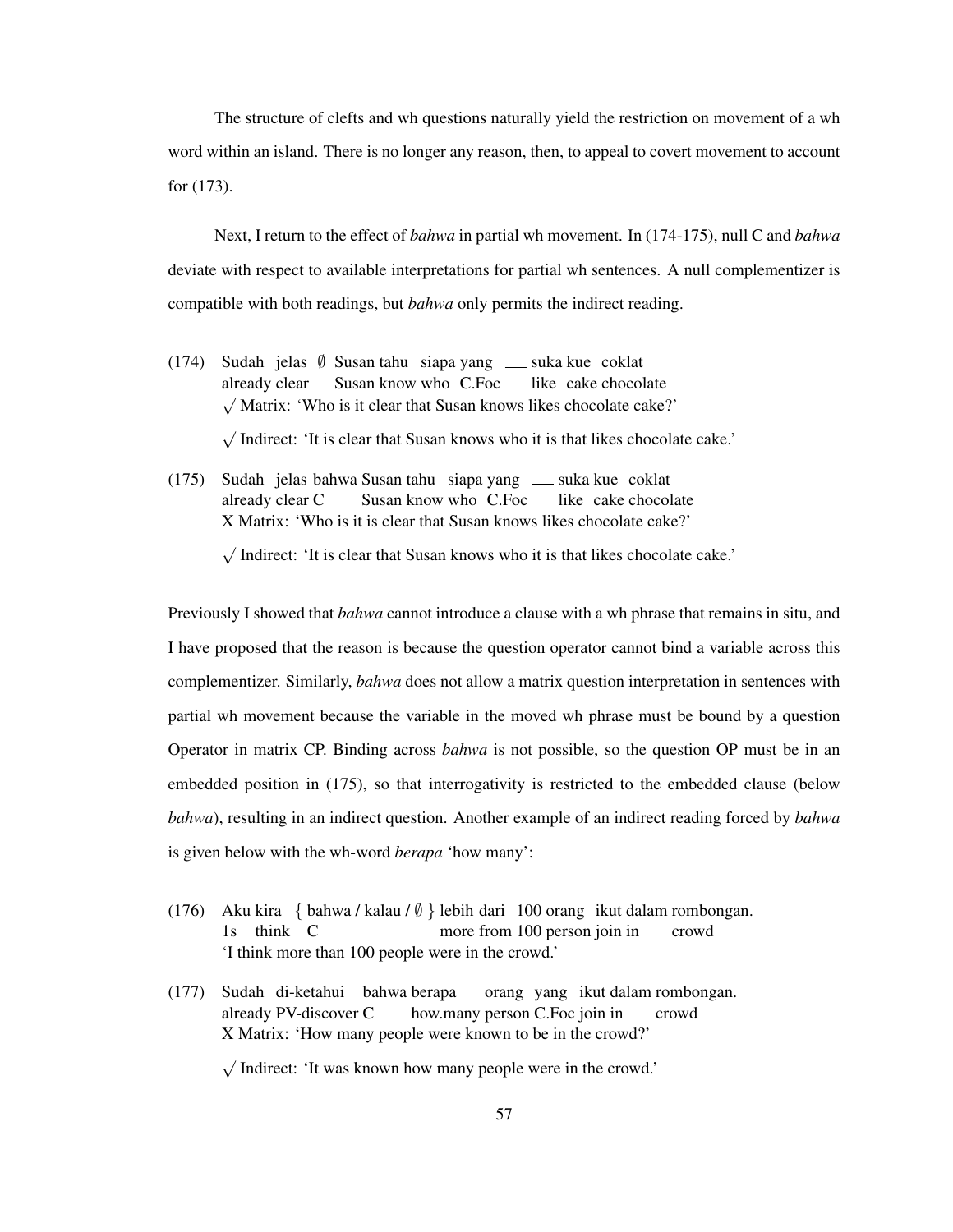*Berapa* behaves like the wh-variables that we already seen throughout this chapter, *apa* and *siapa*. *Bahwa* does not allow a matrix question interpretation, so (177) is interpreted as an indirect question. Under the present analysis, this means that a question Operator binds *berapa* from the CP of the embedded clause, below *bahwa*.

The ability of the overt complementizer *bahwa* to block variable binding is a novel finding, and the reason for this is not completely clear. If this blocking effect applies more broadly than in the interpretation of questions, then *bahwa* is expected to block other types of inter-clausal operations as well. One possibility is that *bahwa* is not compatible with the semantic computation of alternatives. Following Hamblin 1973; Karttunen 1977; among others, I take the denotation of a question to be a set of alternatives, i.e. possible answers to the question. The wh-word *apa* 'what' in (178) introduces this set of alternatives, e.g. {cake, rice, soup, bread... }. The semantic computation of this set of alternatives proceeds from the bottom up, passing along the alternatives in stepwise fashion. This is illustrated in a simplified way in (179):

- (178) Susan kira { \*bahwa / kalau / ∅ } Tina suka apa. Susan think C Tina like what 'What does Susan think Tina likes?'
- (179) Alternatives introduced by wh-in situ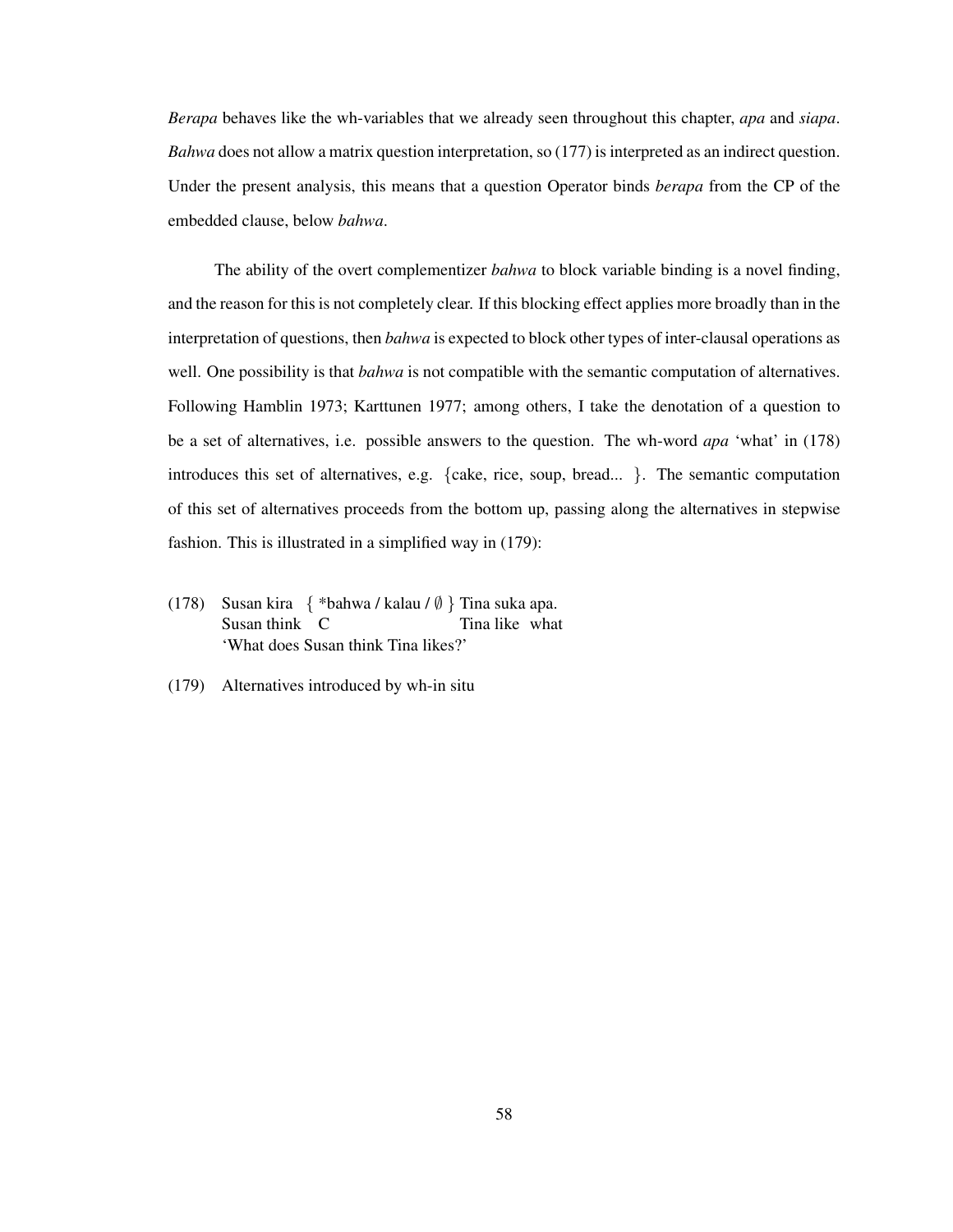{ S. thinks T. likes cake



Once the set of alternatives reaches the matrix CP, it combines with the question Operator. The sentence then has interrogative force, and the denotation of the matrix sentence is the set of alternatives {Susan thinks Tina likes cake, Susan thinks Tina likes rice, ... }.

Under this view of wh in situ questions, then, binding of the wh variable in *apa* depends on a set of alternatives being passed along the stepwise computation at LF, until a set of propositions reaches the question Operator. If the embedded complementizer in (179) is null, the computation proceeds without exception. If the intermediate C is *bahwa*, however, the alternatives fail to be passed further up the structure.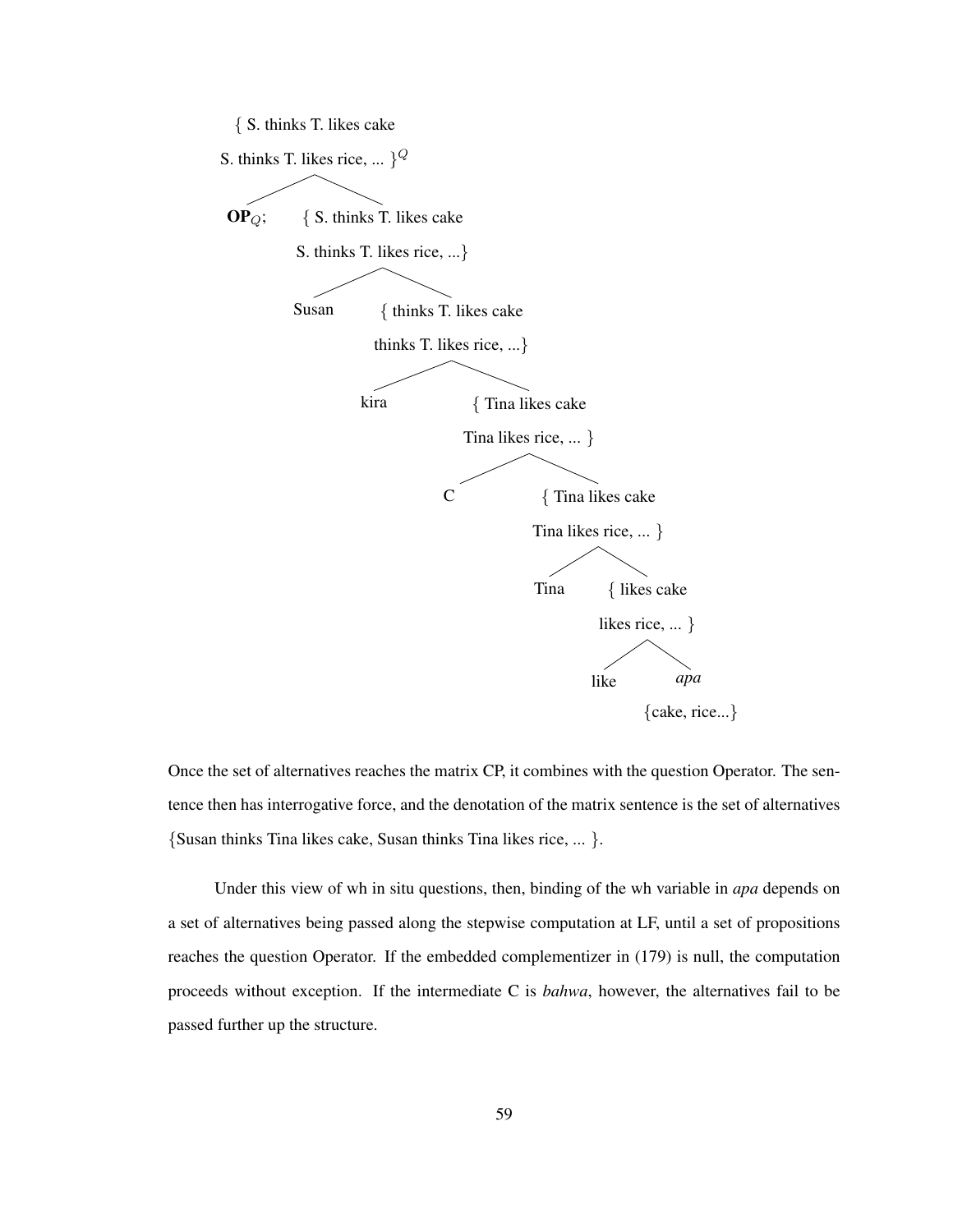If this is on the right track, and the incompatibility of *bahwa* in wh in situ questions arises from the interpretation of this overt form, this makes a prediction that *bahwa* might interfere with other types of semantic computation.<sup>26</sup> For example, if a different type of Operator requires binding across a clausal boundary, then the presence of *bahwa* is expected to prevent such binding. Some initial evidence from embedded disjunctions appears to confirm this. Consider the embedded disjunction in the English sentence in (180) for example:

- (180) Lisa said Susan is from New York or New Jersey.
	- a. Lisa said "Susan is from New York or New Jersey."
	- b. Lisa said Susan is from New York, or Lisa said Susan is from New Jersey (but I can't remember which).

Two possibilities exist for the scope of disjunction (cf. Rooth and Partee 1982; and subsequent). The embedded disjunction can be interpreted locally (180a), in which case the embedded clause contains the disjunction: [Susan is from New York] ∨ [Susan is from New Jersey]. A second interpretation is also possible (180b), in which the disjunction scopes higher than the clause boundary: [Lisa said Susan is from New York] ∨ [Lisa said Susan is from New Jersey]. In this case, the disjunction is interpreted higher than the clause in which it occurs.

In Indonesian, the same ambiguity is possible when null C introduces the embedded clause:

- (181) Lisa meng-ata-kan Susan ber-asal dari New York atau New Jersey. Lisa AV-say-Appl Susan MV-origin from New York or New Jersey a. <sup>√</sup> Lisa said "Susan is from New York or New Jersey."
	- b. <sup>√</sup> Lisa said Susan is from New York, or Lisa said Susan is from New Jersey.

If *bahwa* introduces the embedded clause however, the disjunction cannot scope higher than C:

(182) Lisa meng-ata-kan bahwa Susan ber-asal dari New York atau New Jersey. Lisa AV-say-Appl C Susan MV-origin from New York or New Jersey

<sup>&</sup>lt;sup>26</sup>Thanks to Mitcho Erlewine for discussion and suggestions related to this point.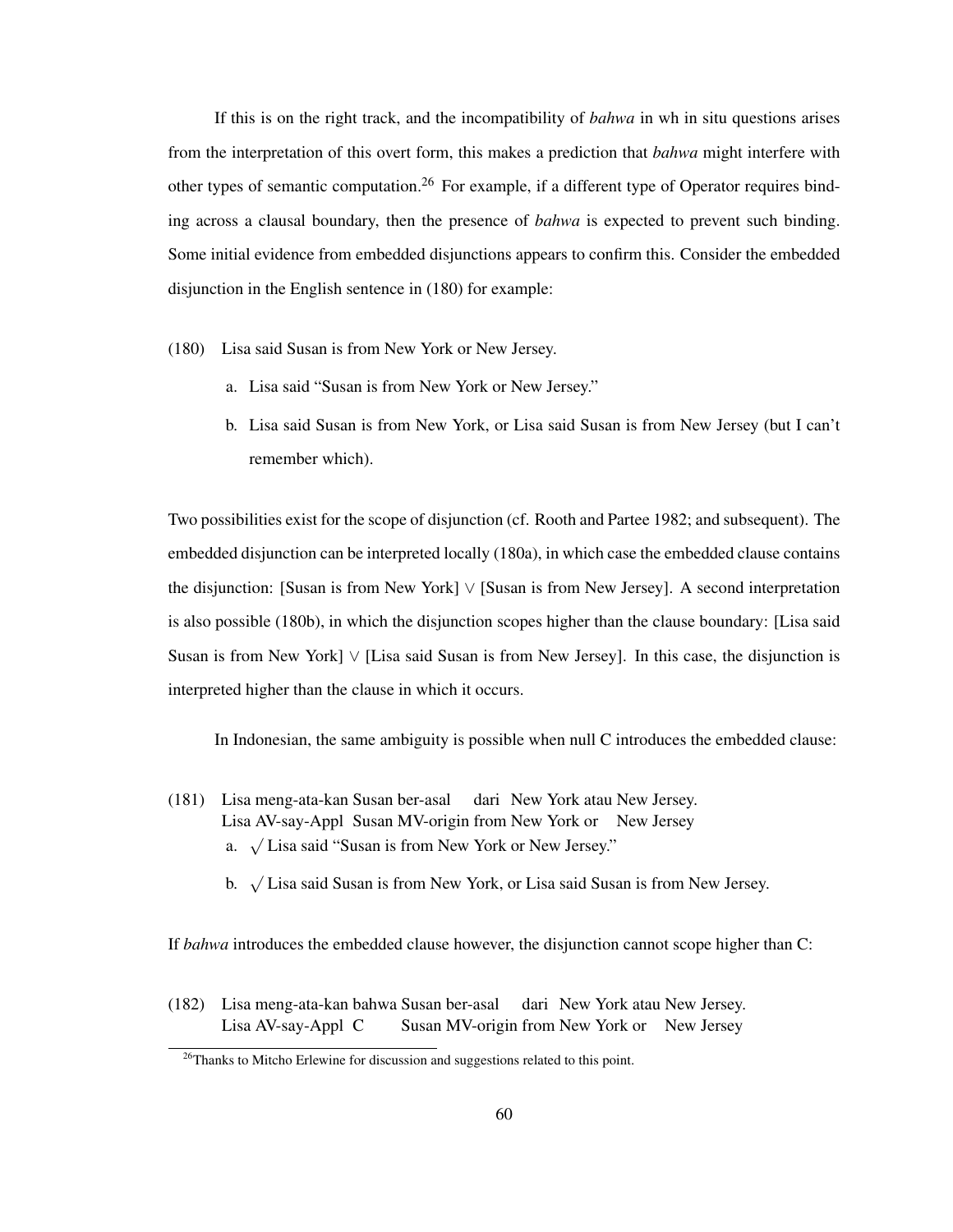- a. <sup>√</sup> Lisa said "Susan is from New York or New Jersey."
- b. X Lisa said Susan is from New York, or Lisa said Susan is from New Jersey.

The effect of *bahwa* in (182) is to limit the disjunction to a local interpretation, i.e. within the clause it embeds. I assume that the interpretation of disjunction requires an abstract Operator (i.e. not the surface form of the disjunction), so the two scope possibilities in (180) and (181) indicate that the disjunction Operator can move higher than its surface position. In (181) the Operator can raise out of the embedded clause and scope over the matrix clause. In (182) however, the Operator is limited to the embedded clause, which suggests that *bahwa* blocks the movement of the disjunction Operator. The effect of *bahwa* is to block Operator binding across the clause boundary, similar to the unavailability of binding by a question Operator in wh-in situ questions. Similar blocking or intervention effects have been observed in other languages, with negation and focus Operators; see Larson 1985; Han and Romero 2004; Beck 2006; Beck and Kim 2006.<sup>27</sup> This initial evidence suggests that *bahwa* can have semantic effects beyond the interpretation of questions, but may also apply to other Operators as well.

Finally, the ability of *kalau* to occur in wh-in situ questions has not yet been discussed. To resummarize briefly, when occurring as a complementizer, *kalau* is more common in informal speech than in formal or written Indonesian. *Kalau* has the same distribution as *bahwa* when introducing declarative clauses. *Bahwa* is ruled out in both moved-wh questions and wh-in situ questions, while *kalau* is ruled out only in moved-wh questions as a consequence of wh-agreement on C. *Kalau* is possible in wh-in situ questions (although consultant judgments are not completely consistent), where *bahwa* is impossible. I repeat the relevant wh-in situ examples below:

(183) Pak Dadang meng-harap { \*bahwa / kalau / ∅ } mereka akan men-diskusi-kan masalah Mr Dadang AV-expect C 3p will AV-discuss-Appl problem apa? what 'What issue does Mr Dadang expect that they will discuss?'

<sup>27</sup>To my knowledge, intervention effects are noted to be a property of focus-sensitive operators such as *only, even* and negation. I leave open for future study whether *bahwa* is an exception to this generalization, since it is not related to focus.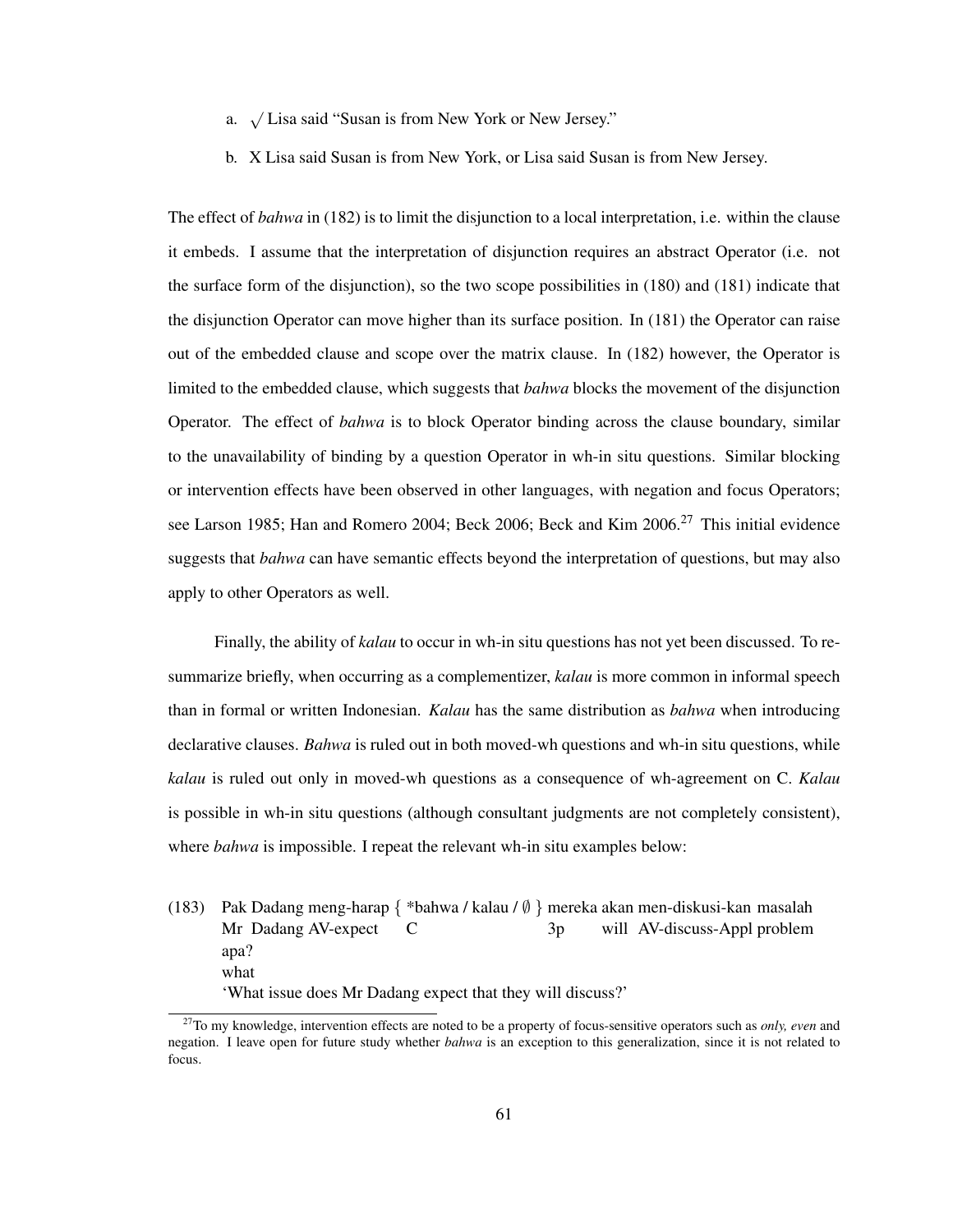- (184) Melly ber-pikir  $\{ *bahwa / ?kalau / ∅ \}$ aku marah karena dia me-lakukan apa? Melly MV-think C 1s angry because 3s AV-do what 'What did Melly think I was angry because he did?'
- (185) Ali ber-kata { \*bahwa /  $^{7}$ kalau / Ø } Tono tinggal dengan siapa? Ali MV-say C Tono live with who 'Who did Ali say that Tono lives with?'

For what reason does *kalau* differ from *bahwa* in the wh-in situ sentences above? Since wh-in situ requires binding by a question Operator binding across C, these examples show that *kalau* does not block this relation in the same way that *bahwa* does. I have briefly mentioned in Section 2.3.5 that for embedded polar questions, either the question word *apa(kah)* or *kalau* may introduce the embedded question (*kalau* is less formal than *apakah*, which is required in written Indonesian):

- (186) Dia tanya { apa-kah / kalau } kita 3s ask what-Q C 1p.Incl can MV-meet hour nine bisa ber-temu jam sembilan. 'She asked if/whether we can meet at nine o'clock.'
- (187) Masih di-ragu-kan still PV-doubt-Appl what-Q C { apa-kah / kalau } pendapat ini dapat di-terima. opinion this able PV-accept 'It is still doubtful whether/if this opinion can be accepted.' (modified from Sneddon 1996:323)

These sentences have an indirect question reading, and the matrix clause does not have interrogative force, so I assume that there is no binding by a question Operator across C. However, these examples show that when the matrix verb selects for an interrogative clause, *kalau* may introduce a question. In general then, the complementizer *kalau* is compatible in interrogative contexts, for all speakers. This provides a partial explanation for the well-formedness of the wh-in situ question in (183) and (for some speakers) the acceptability of *kalau* in (184-185). I assume that when *kalau* occurs as C, it may bear an interrogative feature [Q].

As for the inconsistent judgments for *kalau* in (184-185), I suggest that another property of this form is relevant here. Aside from its use as an informal complementizer, *kalau* occurs in conditional clauses. (Other conditional morphemes include *jika, jikalau*, which are considered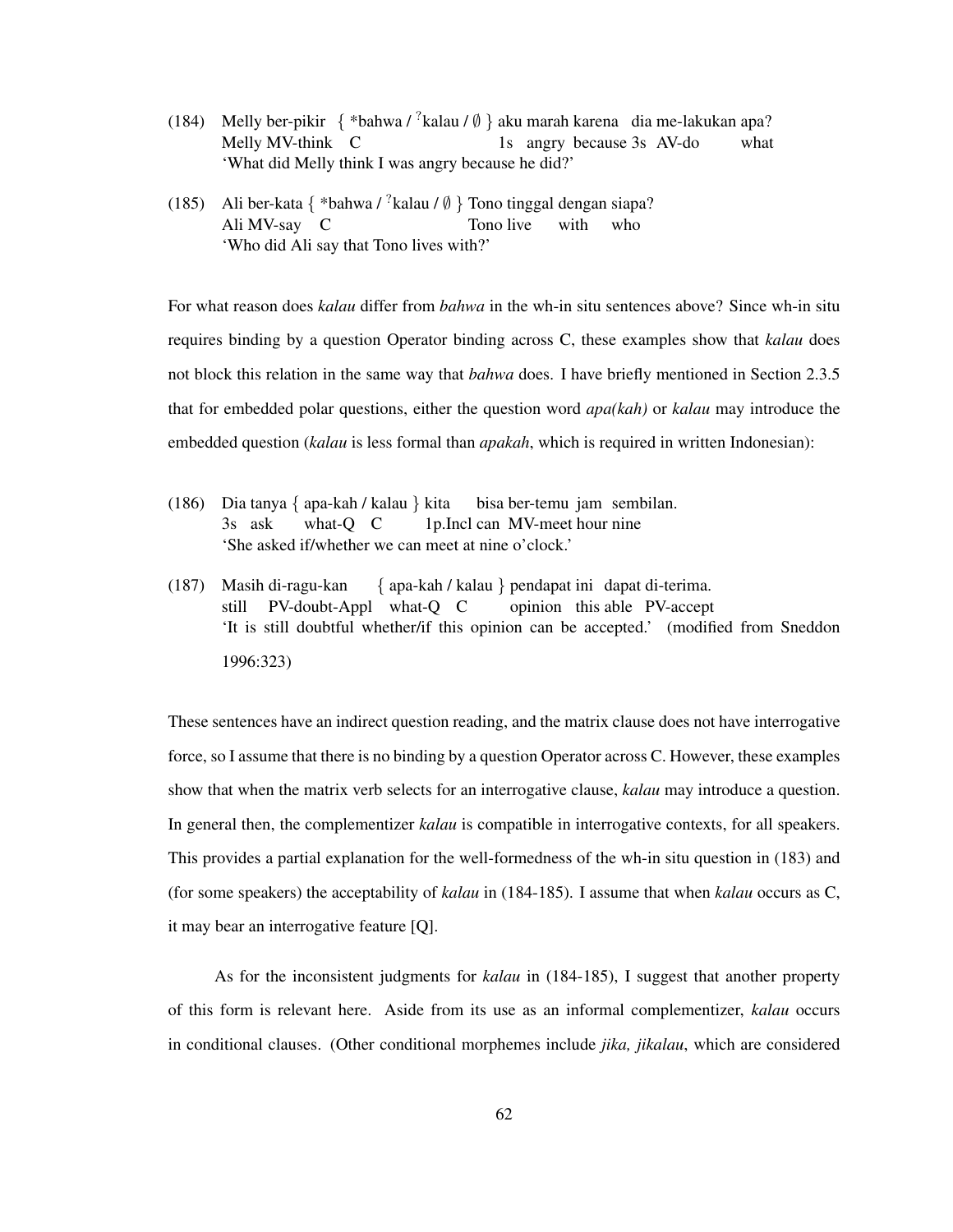formal.) As a conditional morpheme, *kalau* is compatible only with non-past orientation. This is illustrated in (188):

(188) Kalau saya kuliah, KALAU 1s go.to.univ 1s will take major mathematics saya akan ambil jurusan matematika. √ 'If I go to university, I will major in mathematics.'

√ 'If I were to go to university, I would major in mathematics.'

√ 'When I go to college, I will major in mathematics.'

X 'When I went to college, I majored in mathematics.'

*Kalau* introduces the antecedent of a conditional clause. The clause introduced by *kalau* may have several different temporal readings, but is not compatible with past orientation. Returning to the examples in (183-185), only sentences with past orientation are degraded for some speakers. (184) and (185) are not compatible with *kalau* because they are naturally interpreted as past tense. In contrast, the embedded clause in (183) is in the future tense. Furthermore, the semantics of the matrix verb *mengharap* 'expect, hope' contrasts with *berpikir, berkata* 'think,' 'say' because it introduces future possibilities.

## 2.4. Deterministic and non-deterministic conditions on Indonesian C

The discussion thus far has demonstrated that a number of semantic and syntactic conditions contribute to the surface alternations in Indonesian complementizers. The findings that have been discussed thus far are summarized in Table 2, with a list of semantico-syntactic features on C. Here I assume the general framework of Distributed Morphology (Halle and Marantz 1993, 1994) to discuss a post-syntactic phase in which abstract morphemes are replaced with phonological strings that match their featural content (Vocabulary insertion).

The feature [root] results in null C, without exception. This means that all non-embedded clauses cannot occur with an overt complementizer. I have mentioned that some consultants allow sentential subjects introduced by *bahwa*, and also that when a clefted nominal occurs at the left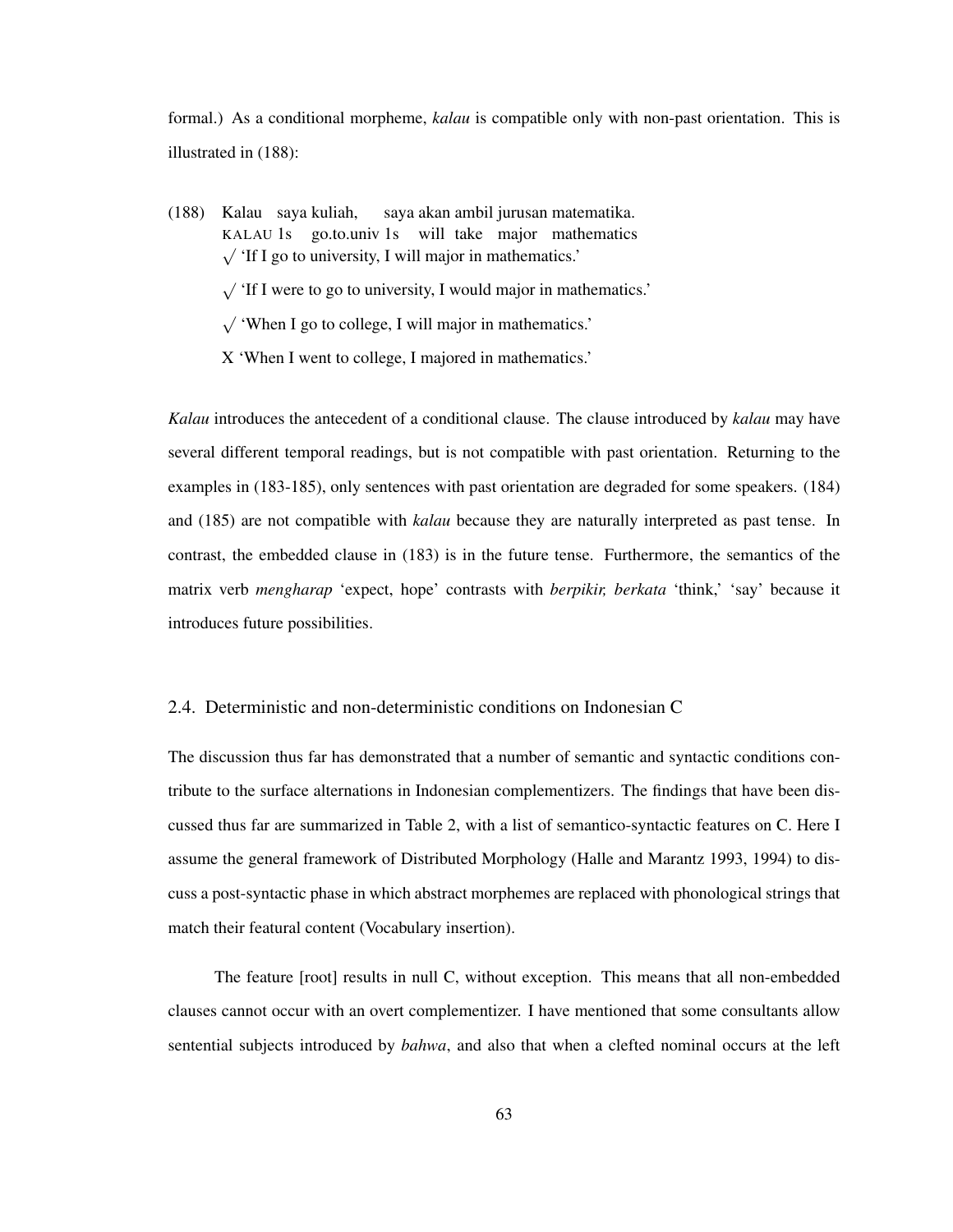|                        | Features on C  | Surface form(s) of $C$              |                                                     |
|------------------------|----------------|-------------------------------------|-----------------------------------------------------|
| Root                   | [root]         | Ø                                   |                                                     |
| Non-root<br>(embedded) | [Focus, EPP-D] | yang                                | Morphological wh-agreement                          |
|                        | $[EPP-D]$      | Ø                                   | (These features co-occur with)<br>[declarative])    |
|                        | [declarative]  | bahwa $\sim$ kalau $\sim \emptyset$ | Variable; subject to<br>discourse-pragmatic factors |

Table 2: Semantico-syntactic features on C

edge of the clause it must be immediately followed by the complementizer *yang*. Both these cases, however, are cases of embedded C. In the case of sentential subjects, *bahwa* belongs to the CP constituent embedded in subject position. In pseudo-clefts, recall that a headless relative occurs as subject of a copular clause, and the complementizer *yang* is embedded within the subject (see tree structure in 74).

The feature [EPP-D] occurs on functional heads and drives A-bar movement by attracting a DP (i.e. an Operator) to its specifier. If the nominal does not stay in this position, but continues to a higher position, the result of this A-bar movement is that C must be null. When C bears both [EPP-D] and [Focus], then the extracted argument remains in the specifier of C. We have already seen that in this case, C must be realized as *yang*. Morphological wh-agreement, then, results from the features [EPP-D] and [Focus], which determine the final position of the moved argument as well as its surface form.

The features [root], [EPP-D] and [Focus] result in deterministic conditions on the realization of C. As we have already seen however, not all of the realizations of C result from deterministic conditions. In the absence of [root], [EPP-D] and [Focus], the realization of C is variable, and may occur as *bahwa*, *kalau* or null C. This optional alternation has no semantic or syntactic motivation, and does not depend on syntactic structure or syntactic operations.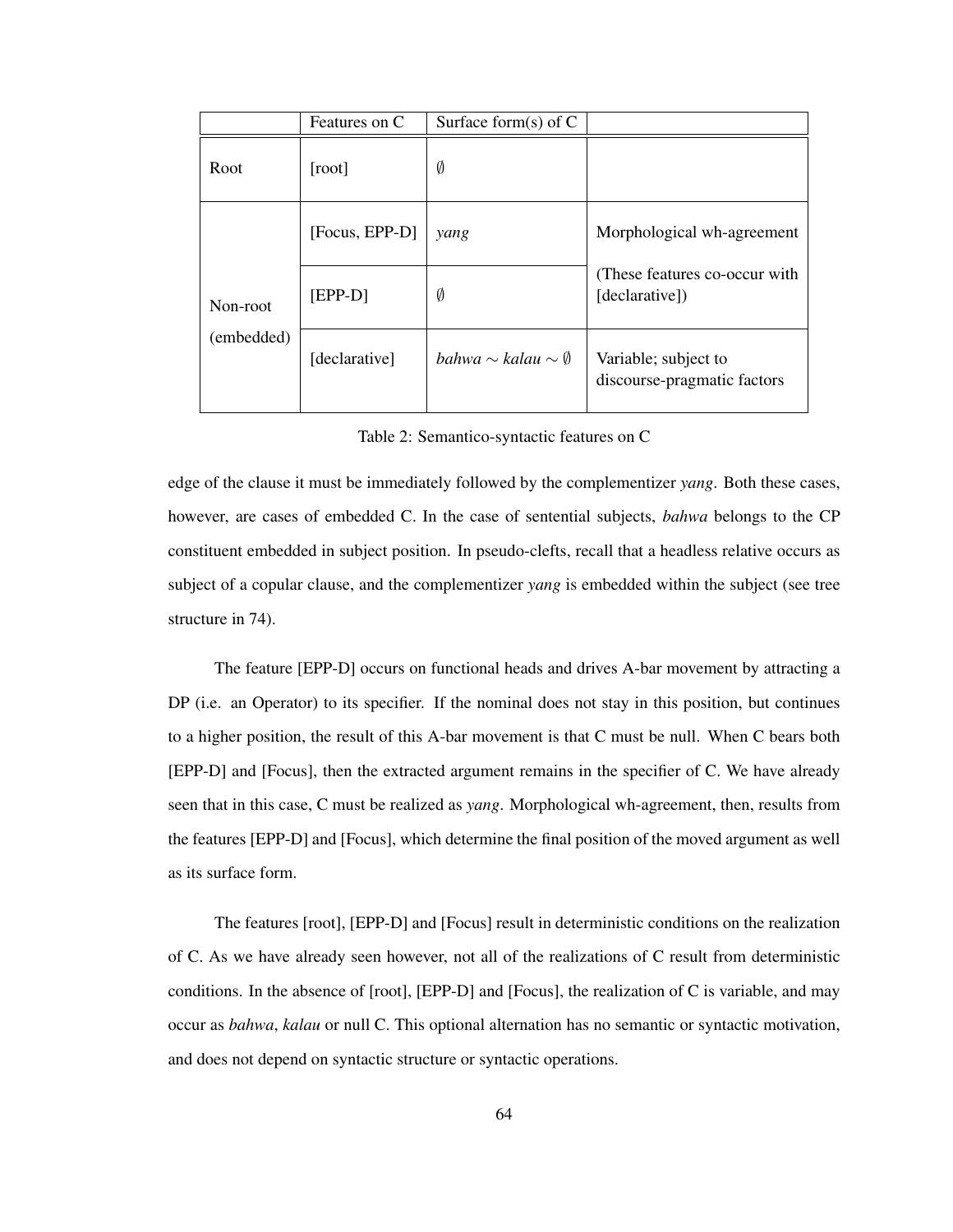Consider a complementizer that bears a [declarative] feature. This feature is compatible with both *bahwa* and *kalau*, either of which may introduce an embedded declarative clause. The semantico-syntactic conditions on C are not deterministic, since three different realizations are possible. When C[declarative] is spelled out in the morphophonology, *bahwa, kalau* or null C may occur. One possible way to impose deterministic conditions on *bahwa* and *kalau* is to introduce a formal/informal distinction in the morphosyntax, e.g.: C that bears a feature [formal] is realized as *bahwa*; C that bears [informal] is realized as *kalau*. However, this approach is not adopted because it entails a strict binary opposition between *bahwa* and *kalau*, whereas either form may be used in many contexts; furthermore, there is little reason to introduce these features into the syntax since no grammatical contrasts depend on a formal-informal distinction.

The optionality among *bahwa, kalau* and null C is implemented by two separate mechanisms. First, the choice between two overt forms, *bahwa* and *kalau*, is a pragmatic alternation between formal and informal morphemes that compete for usage. Whether *bahwa* or *kalau* is inserted at C is not determined by the featural content of C. Rather, these are exponents of competing vocabulary items whose featural content allow either to be inserted at a C node during vocabulary insertion. Competition between formal and informal roots is not unusual; in this case however, the competition is between formal and informal variants of a functional morpheme.

The second mechanism that derives optional realization of C is a variable deletion rule that applies after spellout, in the morphophonology:

- (189) Variable deletion rule
	- C [declarative]  $\rightarrow \emptyset$

Variable rules have been implemented in order to capture non-deterministic phenomena in other languages (cf. Labov 1969 and subsequent). The rule in (189) derives the optional alternation between overt declarative C (*bahwa, kalau*) and the null C. The deletion operation targets the feature [declarative]; no distinction is made between the formal and informal complementizer. The rule also assumes that C bearing the feature [Focus] are not deleted; focused elements are semantically and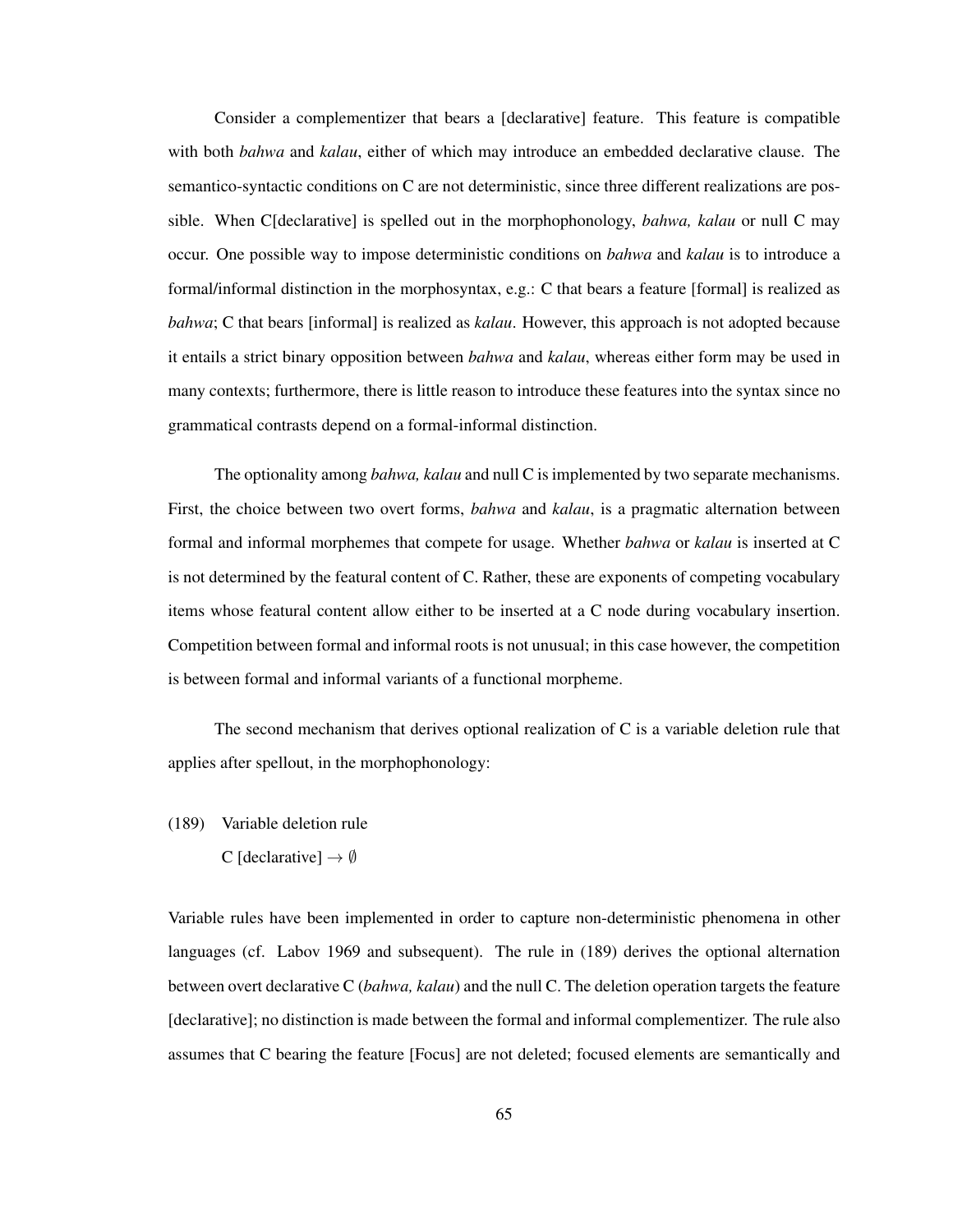phonologically prominent, and cannot be elided.

The surface realization of C is first determined derivationally, that is, by the synactic and semantic requirements of structure building including A-bar movement and formation of questions. External to syntax, realization of  $C$  is also subject to two mechanisms that give rise to variable surface realization: variable deletion of C (overt *bahwa/kalau* vs. null C), and pragmatic selection between formal and informal vocabulary items (*bahwa* vs. *kalau*)

### 2.5. Chapter summary

In this chapter, the investigation of optional declarative C requires syntactic operations as well as extra-syntactic processes to derive the obligatory and optional alternations in Indonesian declarative complementizers.

I have shown that when nominal A-bar extraction occurs, the highest C crossed by movement occurs as *yang*, while intermediate C is null; other forms are ruled out. Furthermore, *bahwa* is ruled out in all questions, whereas *kalau* may occur in wh-in situ questions that have a non-past orientation. These morphosyntactic and semantic patterns are not easily captured by a description of the surface distribution of these forms. Neither does a syntactic account fully explain the variability shown by *bahwa* and *kalau*: without A-bar movement or a wh-in situ question, the overt forms *bahwa/kalau* may optionally be null. I have proposed a variable deletion rule to account for this optionality. The variability between *bahwa* and *kalau*, on the other hand, arises from pragmatic choice between formal and informal vocabulary. An understanding of both internal and external factors is necessary to account for the distribution of forms that alternate in a single surface position.

This study in the complementizer system of Indonesian also has broader implications. I have demonstrated that Indonesian complementizers participate in wh-agreement (along with verbal voice prefixes). Indonesian C shows a pattern of wh-agreement that differentiates intermediate landing sites from the final landing site of an A-bar moved nominal, a pattern which is previously unattested. I also proposed a new analysis for wh-phrases, modifying the analysis in Cole and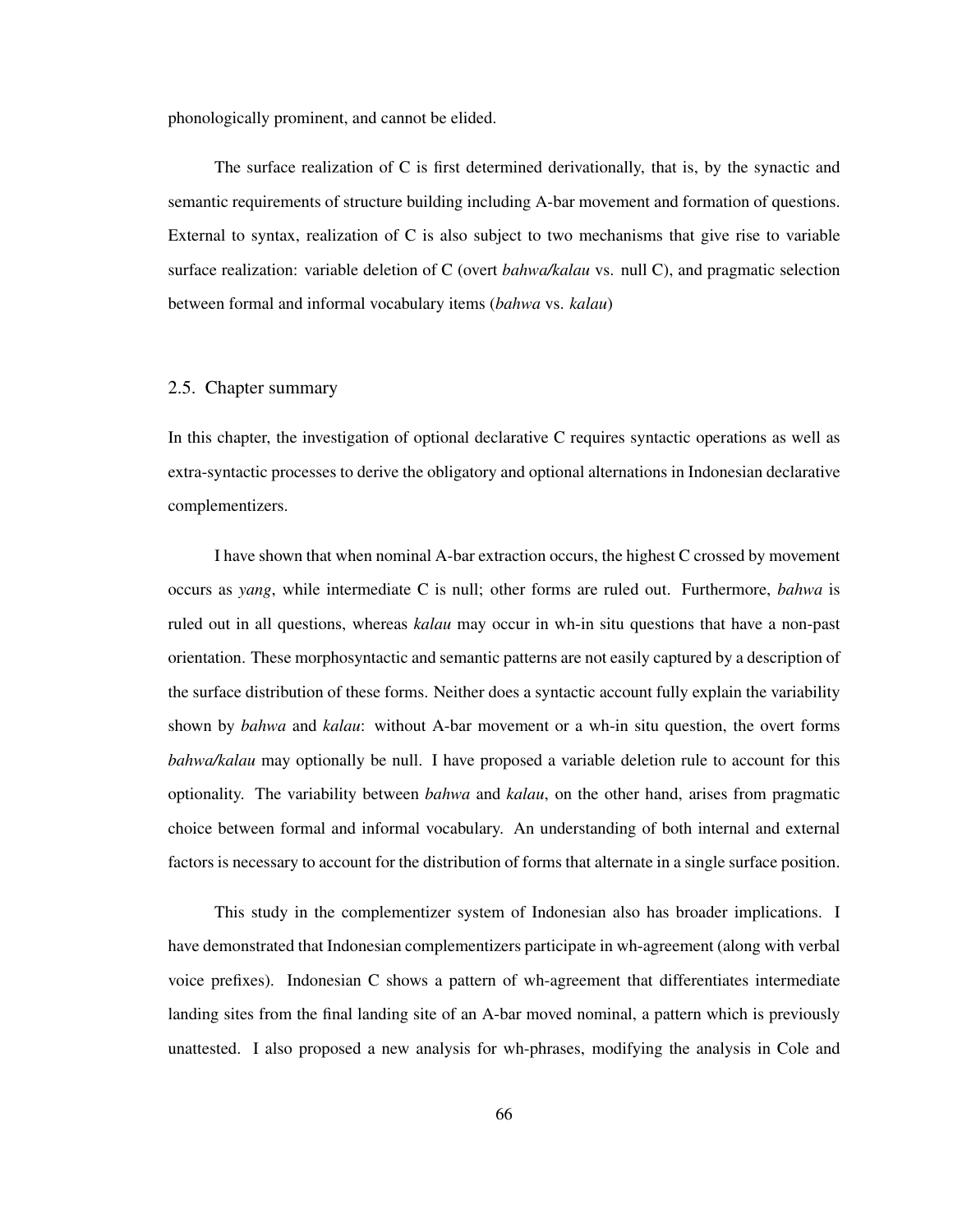Hermon 1998), and discussed the implications of pseudo-cleft structure for moved-wh questions in Indonesian.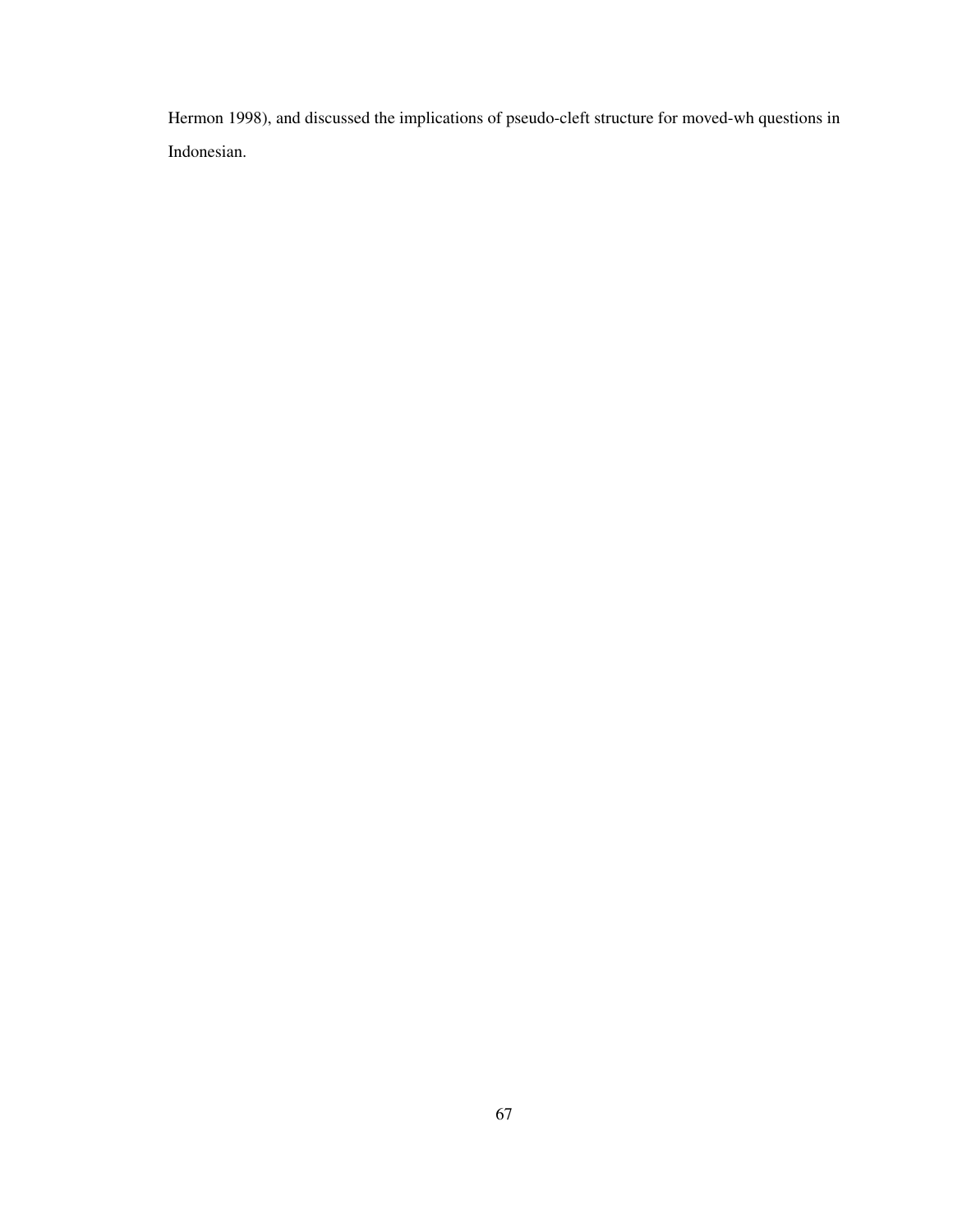# CHAPTER 3 Verbal prefixes *meN-* and *ber-*

# 3.1. Introduction

The topic of this chapter is the optional realization of two verbal prefixes in Indonesian, *meN-* and *ber-*. Unlike other verbal prefixes in Indonesian, these appear to be optional in many environments. In the sentences below, verbs prefixed with *meN-* or *ber-* may also occur without the prefix:

- (1) Aku { dapat / men-dapat } hadiah. 1s receive AV-receive gift 'I received a gift.'
- (2) Rika { ringkas Rika summarize AV-summarize lesson / me-ringkas } pelajaran pagi morning this ini. 'Rika summarized a lesson this morning.'
- (3) Dia { bahasa / ber-bahasa 3s language MV-language Indonesian 1s } Indonesia, aku { bahasa / ber-bahasa language MV-language English } Inggris. 'She spoke Indonesian, I spoke English.'
- (4) Mereka adalah orang-orang yang { pendidikan / ber-pendidikan } baik. 3p Cop person-Redup C.Foc education / MV-education good 'They are people that are highly educated.'

As in other chapters of this thesis, I describe the availability of both the prefixed and unprefixed forms in the same position as "optionality" or "variability." These terms are used for the availability of more than one surface form, and are intended to be neutral with regard to the source of the optionality; several different factors affect the realization of *meN-* and *ber-*. These two prefixes display intra-speaker variability (rather than inter-speaker or inter-dialectal variability); the prefixed form and the unprefixed form have the same meaning in these clauses, and an individual speaker produces both forms.

In contrast to (1-4), in some clauses *meN-* and *ber-* are not optional. For example, while *ber*is optional in (5), the prefix is disallowed when the object is questioned (6). There is likewise a contrast between the two verbs in (7): the prefix *meN-* is optional on the first verb, but required on the second: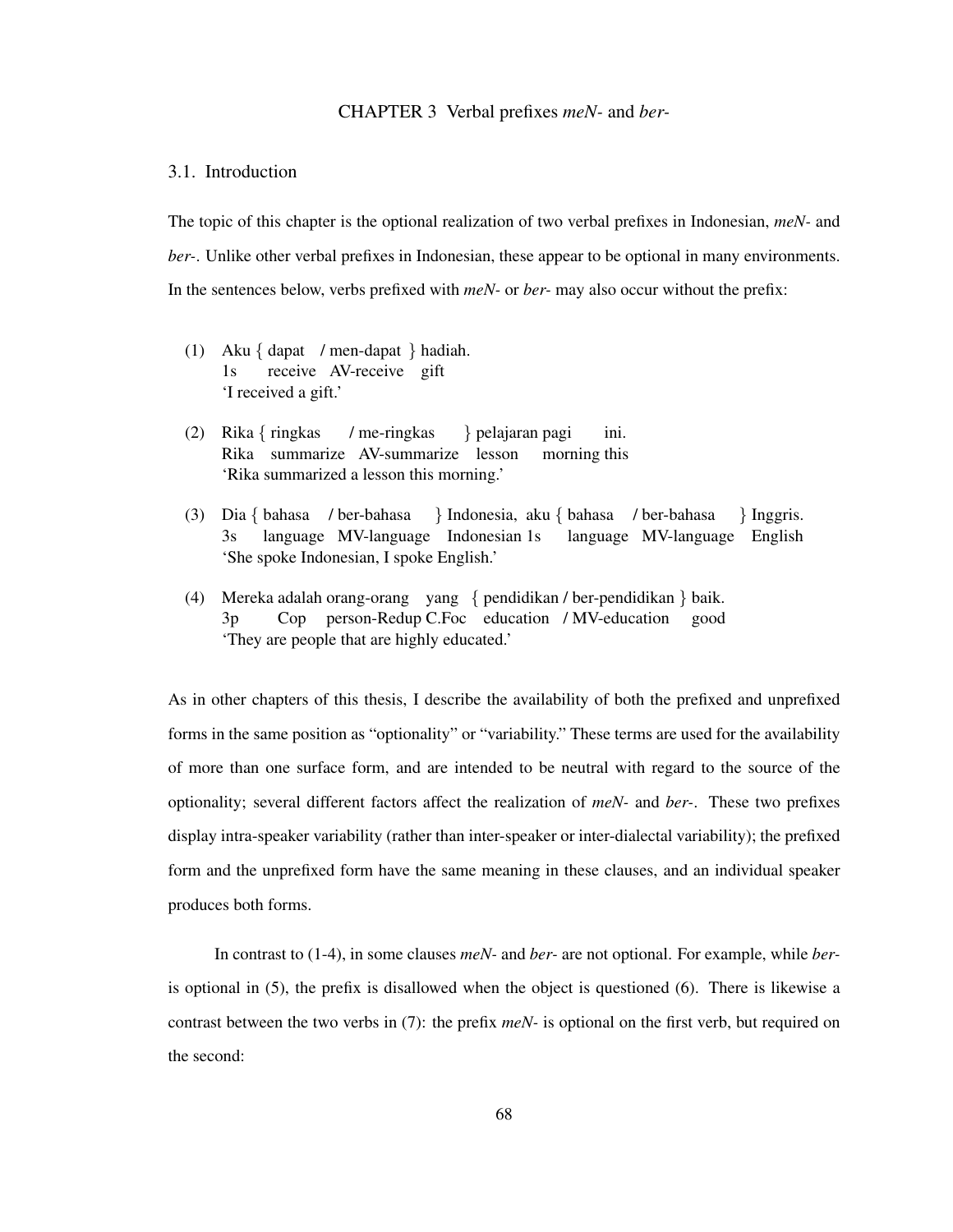- (5) Dia { main / ber-main } game komputer sampai larut.malam. 3s play MV-play game computer until midnight 'He played computer games until midnight.'
- (6) Apa-kah yang dia { main / \*ber-main } sampai larut.malam? what-Q C.Foc 3s play MV-play until midnight 'What did he play until midnight?' (modified from Soh 2013:169)
- (7) Aku { rasa / me-rasa } gatal dan muka-ku { \*merah / me-merah }. 1s feel AV-feel itchy and face-1s red AV-red 'I felt itchy and my face reddened.'

The terms "obligatory realization" and "non-optional realization" are used to describe contexts in which only one form of the verb is possible; either the prefix must occur, or the prefix is disallowed.

This chapter investigates which environments constrain the variability of *meN-* and *ber-*, and proposes an analysis that accounts for the distribution of these prefixes. The variability of *meN*and/or *ber-* in Indonesian has been observed by previous authors, e.g. Wallace 1979; Anderson 1983; Kaswanti Purwo 1989; Wolff 1990; Sneddon 1996; Voskuil 1996; Gil 2002; Nuriah 2004; Wouk 2004; Fortin 2006; Sato 2008b; Sneddon et al. 2012. The same prefixes occur in other varieties of Malay, and these have also been discussed in the literature, e.g. Soh 1998; Nomoto 2006; Nomoto and Shoho 2007; Donohue 2008; Soh and Nomoto 2009, 2011, 2015; Soh 2010, 2013; Yanti 2010; McKinnon et al. 2011; Saad et al. 2015.

Descriptively, there are three types of environments with regard to variability in *meN-/ber-*: (i) environments that disallow *meN-*/*ber-*, (ii) environments that require *meN-*/*ber-*, and (iii) environments in which *meN-/ber-* is optional. Both (i) and (ii) are non-optional contexts that require a prefix or disallow a prefix. These contexts have been reported to include imperatives, modal uses, nominal A-bar movement, change of state verbs, certain transitive or intransitive constructions, and many idiosyncratic roots; these are further discussed below. An overview of these environments has been included in some grammars and previous work on verbal morphosyntax (see references cited above). However, the approach that I take in this chapter is to examine the various factors that have been reported to affect the optionality or realization of *meN-* and *ber-*, and to identify these as either deterministic or non-deterministic. The distinction between deterministic and non-deterministic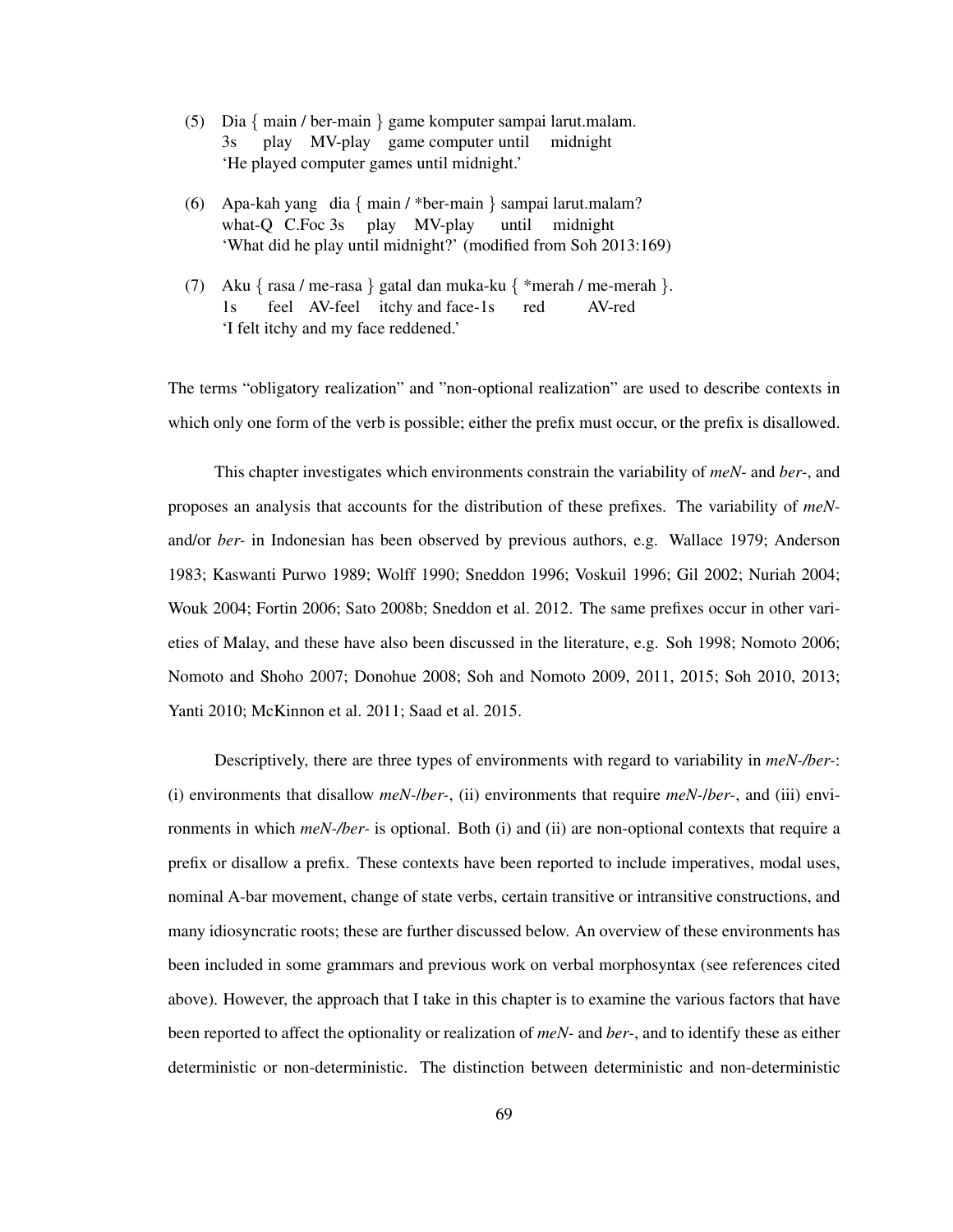factors is an important one for the main argument in this chapter, which is that syntactic factors are deterministic and do not allow optional realization of *meN-/ber-*. I show that many of the reported properties of *meN-* and *ber-* are tendencies, rather than inherent properties that arise from deterministic factors. Optionality arises from post-syntactic deletion of *meN-* or *ber-*, a process which is subject to a number of non-deterministic factors.

### *3.1.1. An overview of the proposal*

I assume a modular and derivational view of grammar in which syntax and (morpho)phonology are separate components of the grammar; syntax is an autonomous system, and precedes the phonological component. Syntactic structures are built from roots and abstract functional heads that project syntactic structure; these heads bear features that also drive syntactic operations. After the syntactic component of the grammar is complete, the structure undergoes spellout; in the post-syntactic part of the grammar, phonological strings are inserted for abstract morphemes and other derivational processes also apply. The approach that I take to variability in *meN-* and *ber-* depends on this distinction between the syntactic and post-syntactic components of the grammar; the variable rules that apply to *meN-* and *ber-* must be implemented in the phonology rather than in the syntax, which is autonomous.

In Section 3.4, I argue that *meN-* and *ber-* occupy the structural position of the functional head Voice; the evidence for this structural position comes from patterns of nominal A-bar movement through the edge of the syntactic phase. However, the head Voice is not always pronounced: *meN*and *ber-* are subject to a number of factors that affect their (optional) realization. These factors fall into two types, deterministic and non-deterministic. Deterministic factors result in obligatory realization, i.e. a prefixed verb or a bare verb. These deterministic factors are syntactic (most notably, nominal A-bar movement, which results in morphological wh-agreement). If deterministic factors are not present in the syntax, then the prefix *meN-* or *ber-* is subject to variability in the morphophonology. I implement this optionality with the following rule:

# (8) Variable deletion rule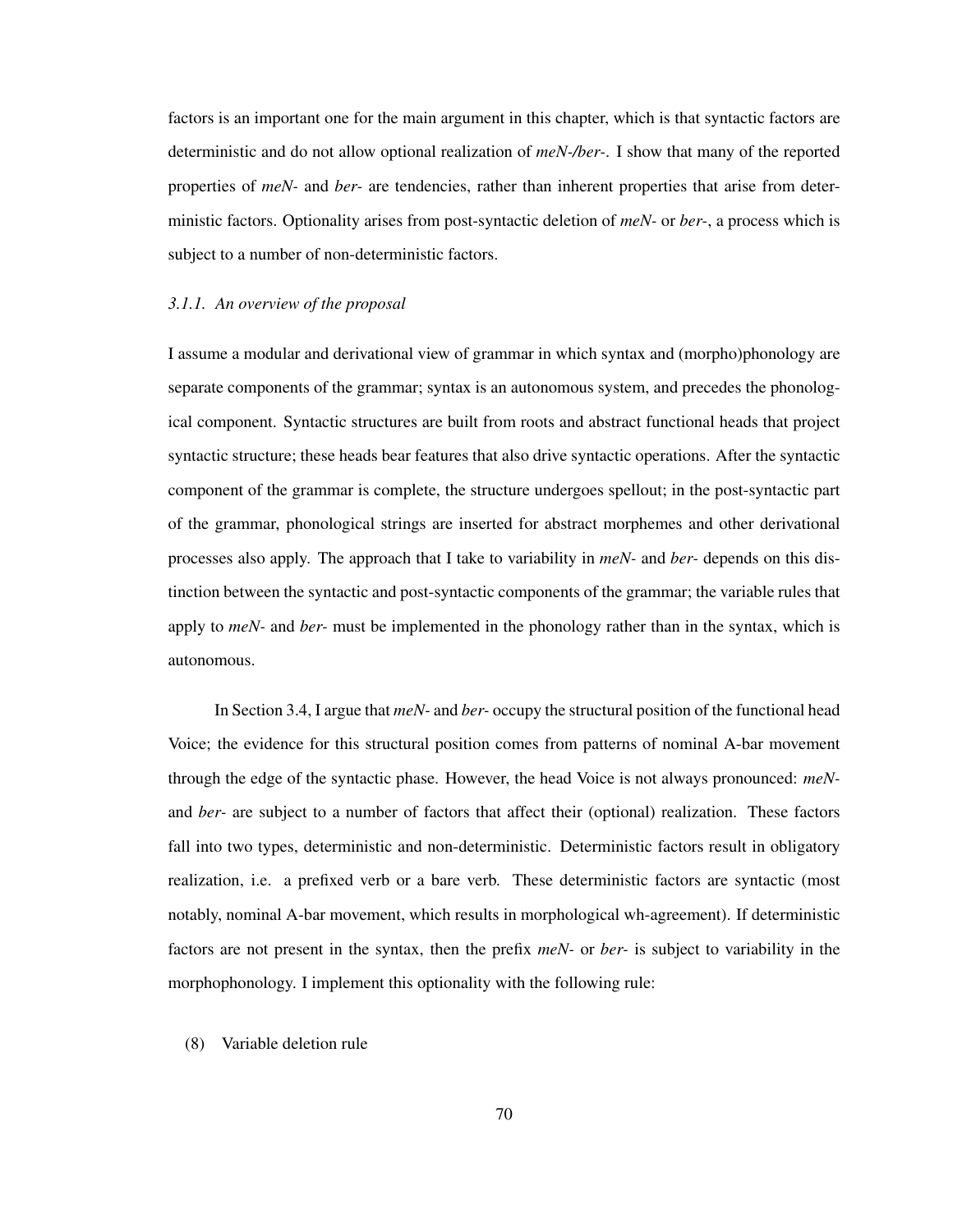$$
\begin{array}{lcl} \mathsf{meN}_{\mathsf{-}} & \rightarrow & \emptyset \\ \mathsf{ber}_{\mathsf{-}} & \rightarrow & \emptyset \end{array}
$$

This variable rule is a post-syntactic operation and its rate of application varies among different speakers; it may also vary within an individual speaker. This predicts that application of the rule is influenced by a variety of factors, both grammatical (internal) and non-grammatical (external).

The proposed rule makes explicit the source of optionality of *meN-/ber-*, by placing the variability in the post-syntactic component of the grammar. It also provides an explanation for certain puzzling properties of *meN-* and *ber-*. Some of the properties attributed to *meN-* or *ber*appear to be syntactic or semantic, but are not deterministic. For example, previous authors have contrasted overt *meN-* with the bare verb by associating the prefix with aspectual properties or cooccurrence with modals. I argue that these are strong tendencies, but these are not deterministic conditions; I present data that support this view. These non-deterministic properties arise from various factors that are correlated with the rate of variable deletion. There are also many roots that require *meN-* or *ber-*, and many others in which a root never occurs with *meN-* or *ber-*; these are "idiosyncratic" roots in the sense that they are not predictable. Superficially, these idiosyncratic cases appear to be deterministic, because different roots require or disallow the prefix. However, I suggest that these cases are also compatible with a view in which the variable deletion rule for *meN-/ber-* is applied at different rates for different roots. Finally, conflicting or uncertain judgments from different speakers are also accounted for under this proposal.

### *3.1.2. Organization of chapter*

This chapter has two overall goals. First, I show that the overt prefixes *meN-* and *ber-* are not completely in free variation with a null prefix. Rather, certain syntactic conditions disallow *meN*and *ber-*. I take an established generalization about Indonesian syntax, that nominal A-bar movement requires a bare verb, to be an instantiation of morphological wh-agreement. This extends the analysis of wh-agreement in Indonesian to the verbal domain; wh-agreement also occurs in the complementizer system (discussed in Chapter 2) and within the DP (Chapter 4).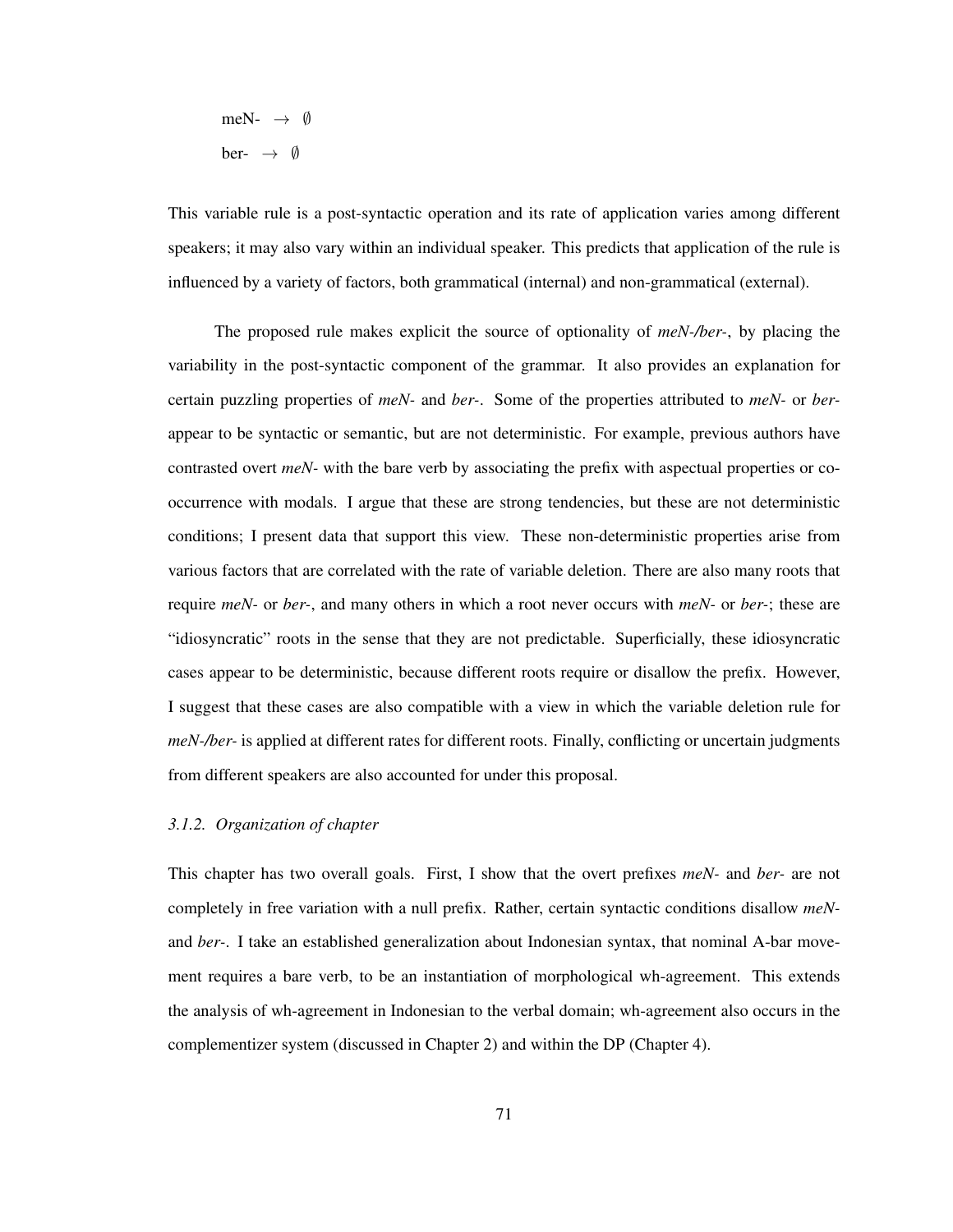Second, this chapter demonstrates that both semantico-syntactic factors and extra-syntactic factors are necessary to account for the distributional and variable patterns in *meN-* and *ber-*. In previous accounts of *meN-*, some authors have argued that the variability between a *meN-* verb and a bare verb (without *meN-*) is explained by syntactic factors. Others argue for a discourse-pragmatic analysis in explaining the function(s) of *meN-*. 1 I show that neither of these approaches alone accounts for the optionality of *meN-* and *ber-*. A syntactic analysis alone provides no explanation for the optionality in (1)-(4). On the other hand, surface variability in *meN-/ber-* is often said to be a case of optional pronunciation or optional "dropping" of the prefix. The discussion in this chapter shows that a description of surface variability fails to capture several syntactic factors that disallow optionality; assuming optional pronunciation in the phonology is also insufficient to account for all the data.

The outline of this chapter is as follows. In Section 3.2 I review background on Indonesian verbal prefixes and give an overview of the proposal. In Section 3.3 I survey previous analyses of *meN-* and *ber-* in Indonesian. Section 3.4 discusses deterministic factors that result in an obligatory realization of *meN-* or *ber-*. Section 3.5 discusses optionality arising from post-syntactic deletion, and non-deterministic factors affecting variable realization. Conclusions are given in Section 3.6.

### 3.2. Background

Indonesian verbs are well-described in grammars (Macdonald and Dardjowidjojo 1967; Wolff 1990; Wolff et al. 1992; Sneddon 1996; Sneddon et al. 2012). The syntax and morphology of verbal affixation has been studied by many previous authors, both for standard Indonesian as well as colloquial varieties of Indonesian (Wallace 1979; Kana 1983; Kaswanti Purwo 1989; Saddy 1991; Soh 1998; Voskuil 2000; Nuriah 2004; Wouk 2004; Cole and Hermon 2005; Fortin 2006; Donohue 2007; Aldridge 2008; Arka and Manning 2008; Cole et al. 2008b; Sato 2008b, 2012; Nomoto 2013). In addition, there is substantial work on verbal morphology in Malay, which is a variety of the same language (Nomoto 2006; Donohue 2008; Soh and Nomoto 2009, 2011; Soh 2010, 2013; Nomoto

<sup>1</sup>The prefix *meN-* has received much more attention in theoretical analyses than the prefix *ber-*, which is mostly described in descriptive grammars.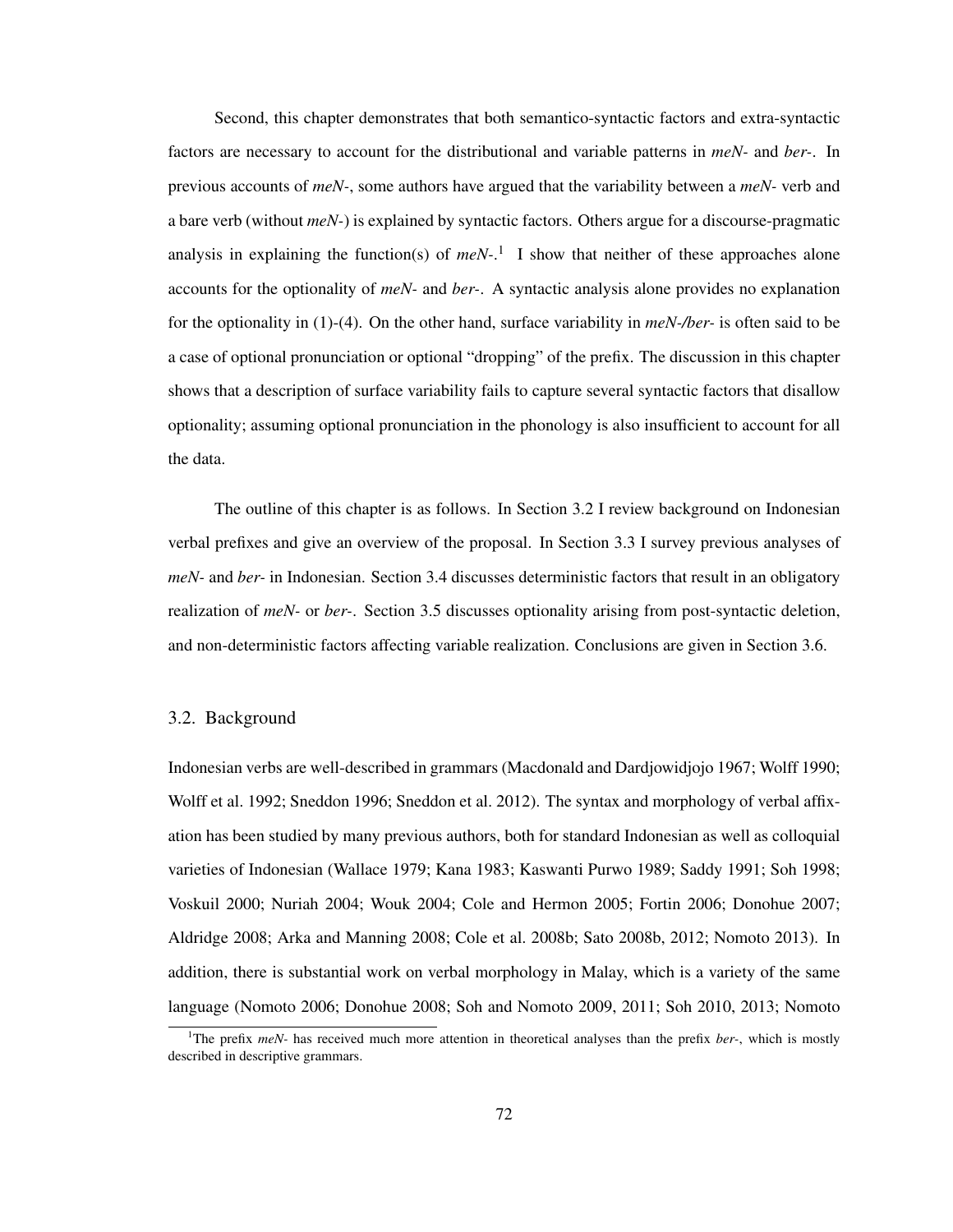and Wahab 2014; Soh and Nomoto 2015). Several related languages spoken in Indonesia have also been documented as having a similar pattern of verbal affixation (e.g. Arka 2002, 2003, 2008, 2009; Gil 2002; Himmelmann 2002; Wouk and Ross 2002; Davies 2005; Arka and Manning 2008; Sato 2008a; Yanti 2010; Soh and Nomoto 2009, 2015; Hidajat 2013; Soh 2013; Arka and Wouk 2014; Legate 2014; Nomoto and Wahab 2014; Jeoung 2017, among others.)

In this section I briefly outline verbal prefixes in Indonesian, with a focus on the two verbal prefixes that are variable, *meN-* and *ber-*.

## *3.2.1. Verbal prefixes in Indonesian*

The verbal prefixes are shown in Table 3. Four of the prefixes are listed as voice morphemes: Active voice *meN-*, Middle voice *ber-*, Passive voice *di-* and Object voice ∅*-*. The prefix *ter-* occurs in stative, involitive and abilitative contexts; *per-* is a causative morpheme; and the circumfix *ke-an* occurs on adversative verbs.

|                | Active voice (AV)   | $meN-(N-)$ | me-lihat 'see'                         |
|----------------|---------------------|------------|----------------------------------------|
| Variable (in   |                     | bare form  | <i>lihat</i> 'see'                     |
| some contexts) | Middle voice (MV)   | ber-       | ber-setuju 'agree'                     |
|                |                     | bare form  | setuju 'agree'                         |
|                | Passive voice (PV)  | $di-$      | di-lihat 'seen'                        |
|                |                     |            |                                        |
|                | Object voice (OV)   | Ø-         | $\emptyset$ -lihat 'see'               |
| Non-variable   |                     |            |                                        |
|                | Stative/Involitive/ | ter-       | <i>ter-lihat</i> 'seen (accidentally)' |
|                | Abilitative         |            |                                        |
|                | Adversative         | ke--an     | ke-hujan-an 'caught in the rain'       |
|                |                     |            |                                        |
|                | Causative           | per-       | mem-per-kuat 'strengthen'              |
|                |                     |            | ('make strong')                        |

# Table 3: Verbal prefixes in Indonesian

There is disagreement in the literature about the function of *meN-* and *ber-*. I survey various analyses in Section 3.3. Throughout this chapter, I identify *meN-* as an Active voice (AV) morpheme and *ber-* as a Middle voice (MV) morpheme; I take these to occur as the functional head Voice; support for this view is given in Section 3.4.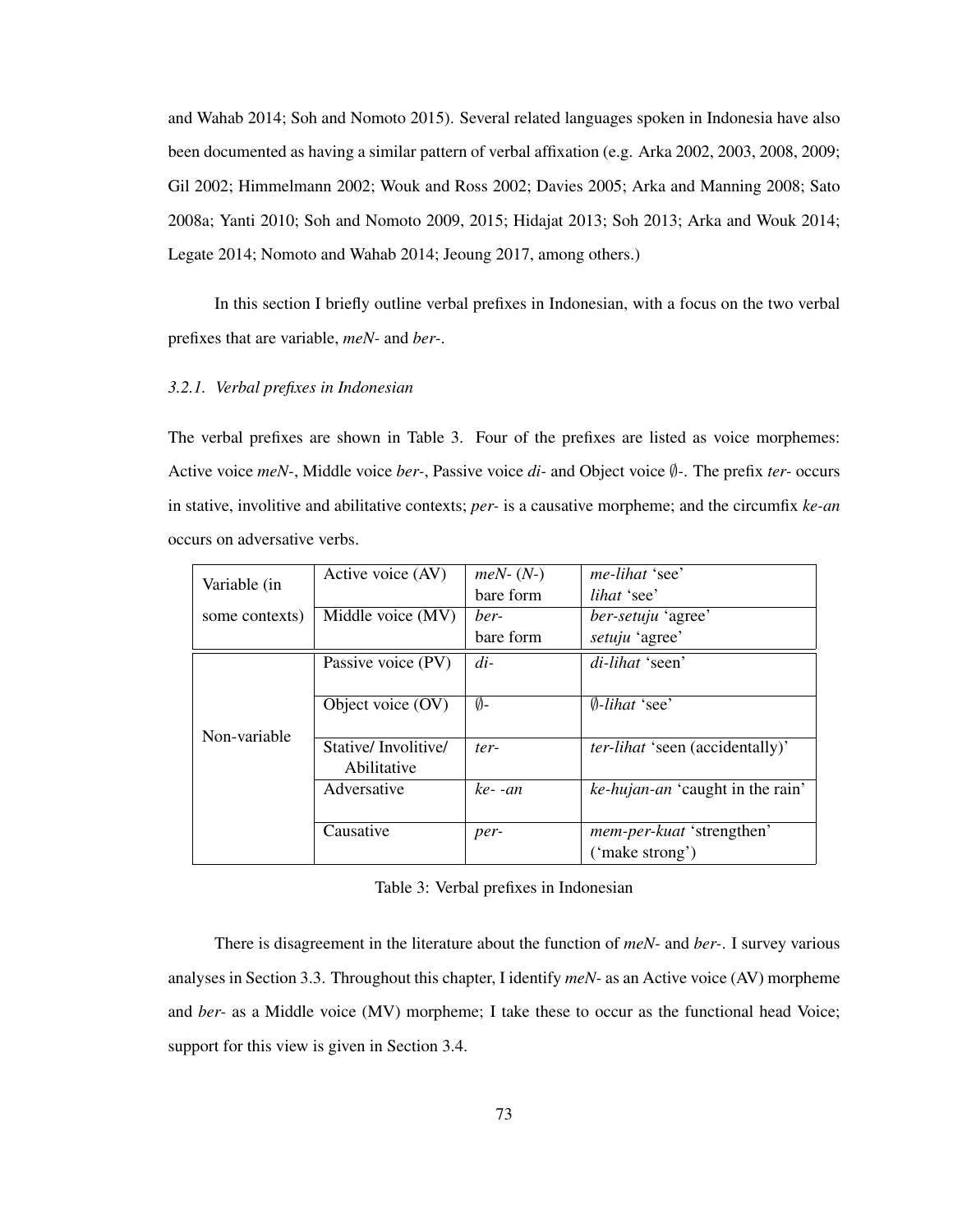I do not assume that all the affixes listed in Table 3 occupy the same syntactic position in the clause, nor that they occur as the same functional head. The prefixes *meN-* and *di-* can co-occur with the causative prefix *per-*, and *per-* also occurs in Object voice with the null prefix ∅*-*. The same prefixes (*meN-, ber-* and the null OV prefix) may also occur with verbal suffixes *-kan*, *-i* and *-an* (see Sneddon et al. 2012 for a comprehensive overview of possible combinations of prefixes and suffixes). With the exception of *per-*, the prefixes in Table 3 are in complementary distribution in Indonesian.<sup>2</sup>

Two prefixes are variably realized, while the others are invariant. I briefly outline the nonvariable prefixes below, followed by a description of variable prefixes *meN-* and *ber-*.

#### *3.2.2. Invariant prefixes*

The data below illustrate that verbal morphology for passive voice (PV), object voice (OV), the prefix *ter-* and the circumfix *ke-an* are obligatory, and invariant. In (9), omitting the passive prefix *di-* renders the sentence ungrammatical (or changes its argument structure to an active clause). In contrast, the same root is shown in an active clauses, with the optional prefix *meN-*.

### (9) Non-variable *di-* (Passive voice)

- (1) Mobil kami ber-henti. car 1p.Excl MV-stop 'Our car stopped.'
- (2) Kami meng-henti-kan mobil. 1p.Excl AV-stop-Appl car 'We stopped the car.'
- (3) Pak Fajar mem-berhenti-kan kami. Mr Fajar AV-fire-Appl 1p.Excl 'Mr Fajar fired us.'
- (4) Kami di-berhenti-kan. 1p.Excl PV-fire-Appl 'We were fired.'

<sup>2</sup>There are a few verbs that occur with both *meN-* and *ber-* (*ber-* occurs closer to the root). This is not a productive pattern, and I have found only a few examples such as *mem-ber-henti-kan*, *mem-ber-daya-kan*. These are best treated as compounds in which the *ber-* form is merged as V; note that it can be passivized. The meaning of the *mem-ber-* form is distinct from the *ber-* form: *memberhentikan* 'to fire (someone)' from intransitive *berhenti* 'stop'; *memberdayakan* 'to equip' from intransitive *berdaya* 'to have power.'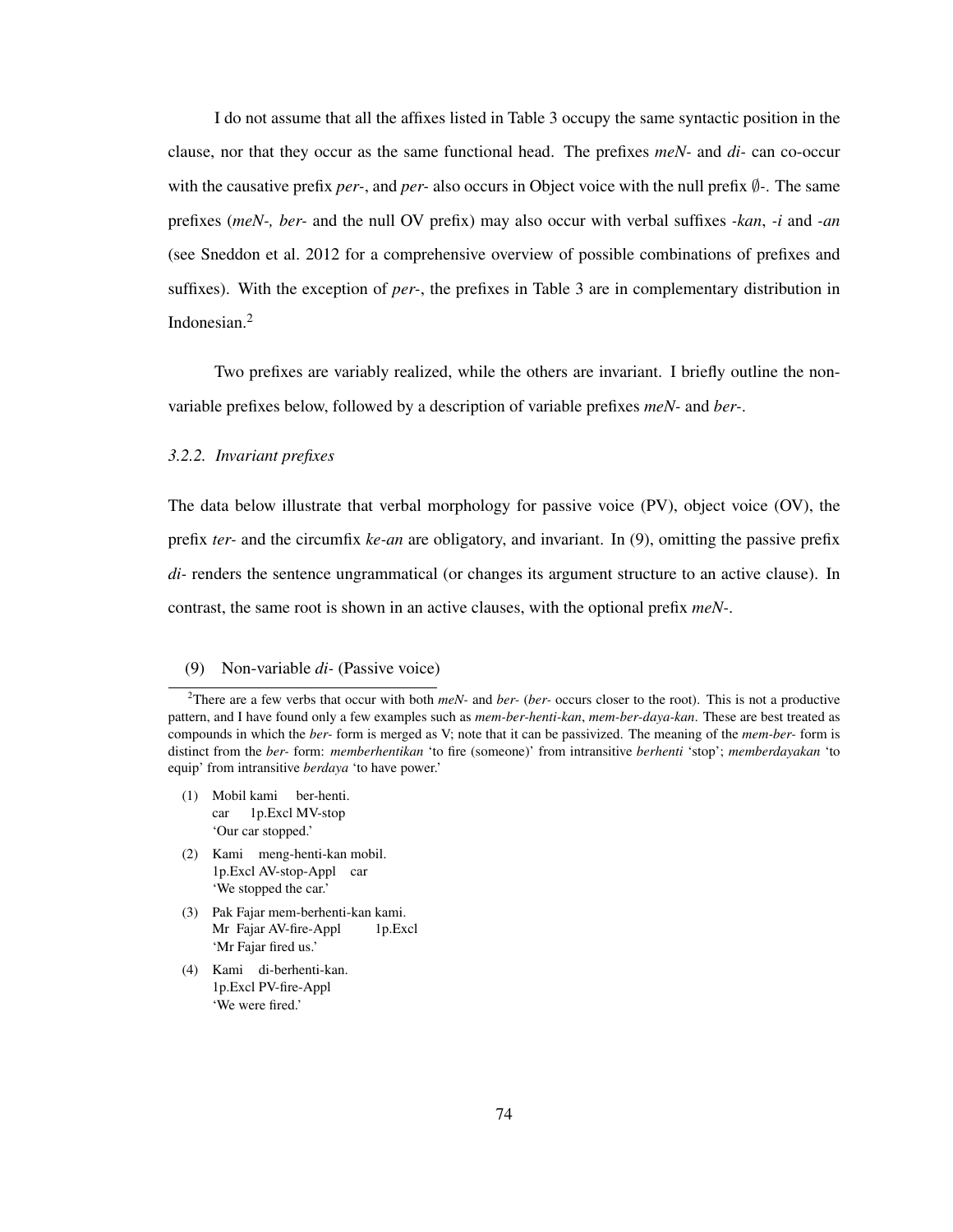- a. Pesan ini akan { \*sampai-kan / di-sampai-kan } kepada orang kampung. message this will reach-Appl PV-reach-Appl to person village 'This message will be conveyed to the people in the neighborhood.'
- b. Aku sudah { sampai-kan / meny-ampai-kan } pesan 1s already reach-Appl AV-reach-Appl message ini to ini kepada orang kampung. person village 'I already conveyed the message to the people in the neighborhood.'

The prefix *ter-* occurs in stative, involitive, or abilitative clauses, and is obligatory. The invariant *ter-* verbs below contrast with active forms which allow variable *meN-*.

- (10) Non-variable *ter-* (Stative)
	- a. Meja ini { \*buat / ter-buat } dari kayu. table this make Stat-make from wood 'This table is made of wood.'
	- b. Se-orang tukang { buat / mem-buat } meja dari kayu. one-person craftsman make AV-make table from wood 'The carpenter built a table from wood.'
- (11) Non-variable *ter-* (Involitive)
	- a. Buku-nya { \*bawa / ter-bawa } oleh teman-ku. book-D carry Invol-carry by friend-1s 'The book was taken (accidentally) by my friend.'
	- b. Teman-ku { bawa / mem-bawa } buku buat bel-ajar. friend-1s carry AV-carry book for MV-study 'My friend carried a book for studying.'
- (12) Non-variable *ter-* (Abilitative)
	- a. Pesawat itu { \*lihat / ter-lihat } di langit. plane that see Abil-see at sky 'The plane can be seen in the sky (despite it being very high).'
	- b. Dia bisa { lihat / me-lihat } pesawat di langit. 3s can see AV-see plane at sky 'He could see a plane in the sky.'

*Ke-an* occurs on adversative verbs, and is likewise obligatory:

(13) Non-variable *ke-an* (Adversative)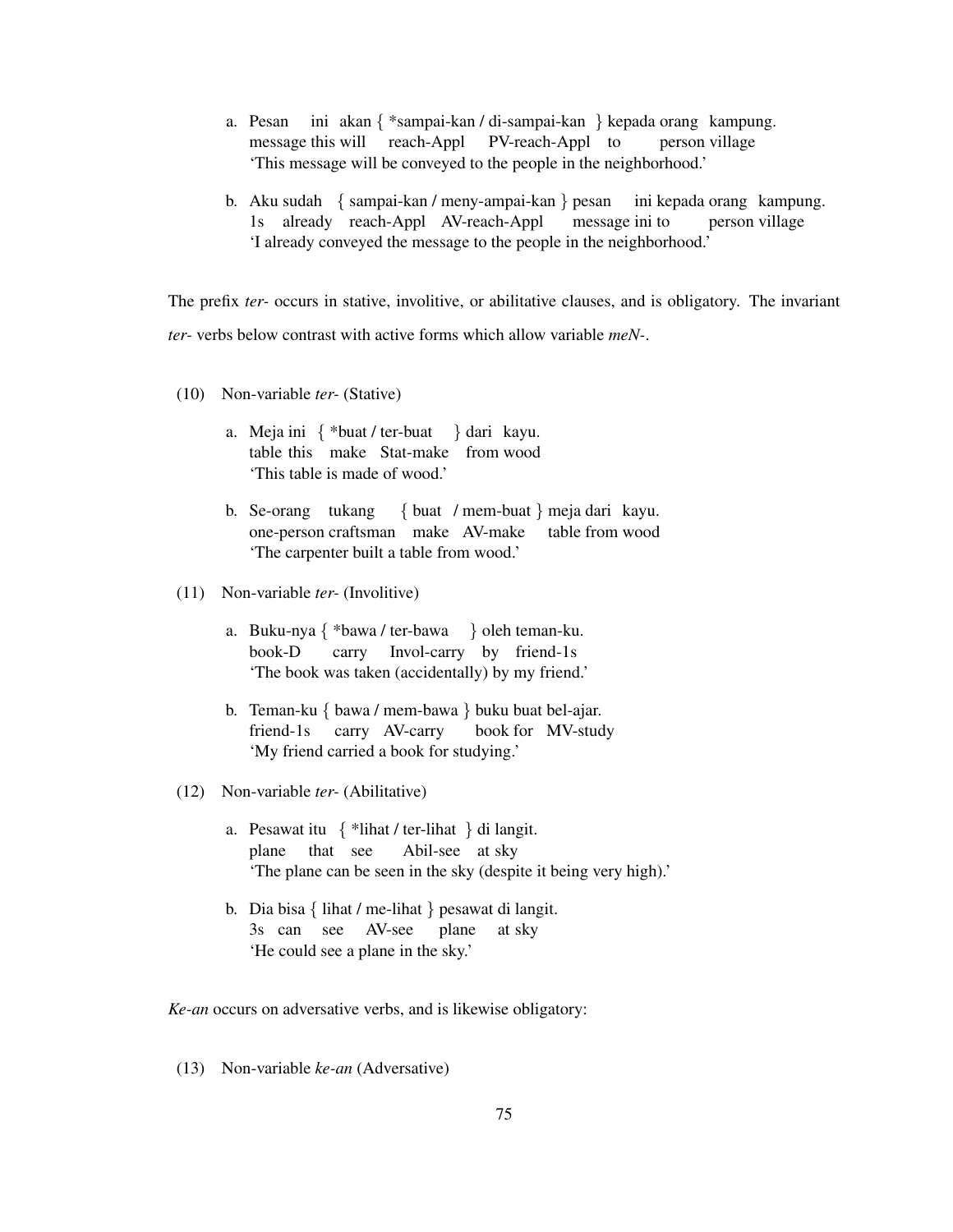- a. Kami { \*curi / ke-curi-an 1p.Excl steal Advers-steal-Advers moment AV-stay } saat meng-inap di hotel. at hotel 'We got robbed (experienced robbery) when we stayed at a hotel.'
- b. Orang itu { curi / men-curi } dompet-ku. person that steal AV-steal wallet-1s 'That person stole my wallet.'

Finally, the prefix for Object voice is unusual because it is obligatorily null. In Object voice clauses, the Theme occurs as grammatical subject and the Agent remains in its thematic position adjacent to the verb (for discussion of clause structure in Object voice, see Chung 1976; Guilfoyle et al. 1992; Cole et al. 2008a). (14a) shows that other overt prefixes cannot occur in Object voice.

- (14) Non-variable  $\emptyset$  (Object voice)
	- a. Rumah ini mau aku { ∅-beli / \*mem-beli / \*ber-beli / \*di-beli }. house this want 1s OV-buy AV-buy MV-buy PV-buy 'I want to buy this house.'
	- b. Aku mau { beli / mem-beli } rumah ini. 1s want buy AV-buy house this 'I want to buy this house.'

The fact the OV prefix is obligatorily null means that it is identical in form to a bare active verb, i.e. when an active verb does not occur with *meN-*, as in (15). This results in a potential ambiguity when the Theme of a transitive clause appears in sentence-initial position, followed by a preverbal Agent:

(15) Active clause with topicalized Theme

Rumah ini, aku mau ∅-beli. house this 1s want AV-buy 'This house, I want to buy.'

The active clause (15) resembles an Object voice clause, but it can be identified as an Active clause by a number of syntactic diagnostics, including the relative order of the modal/auxiliary and the Agent argument. In OV the modal/auxiliary is followed by the Agent, but in AV the Agent must be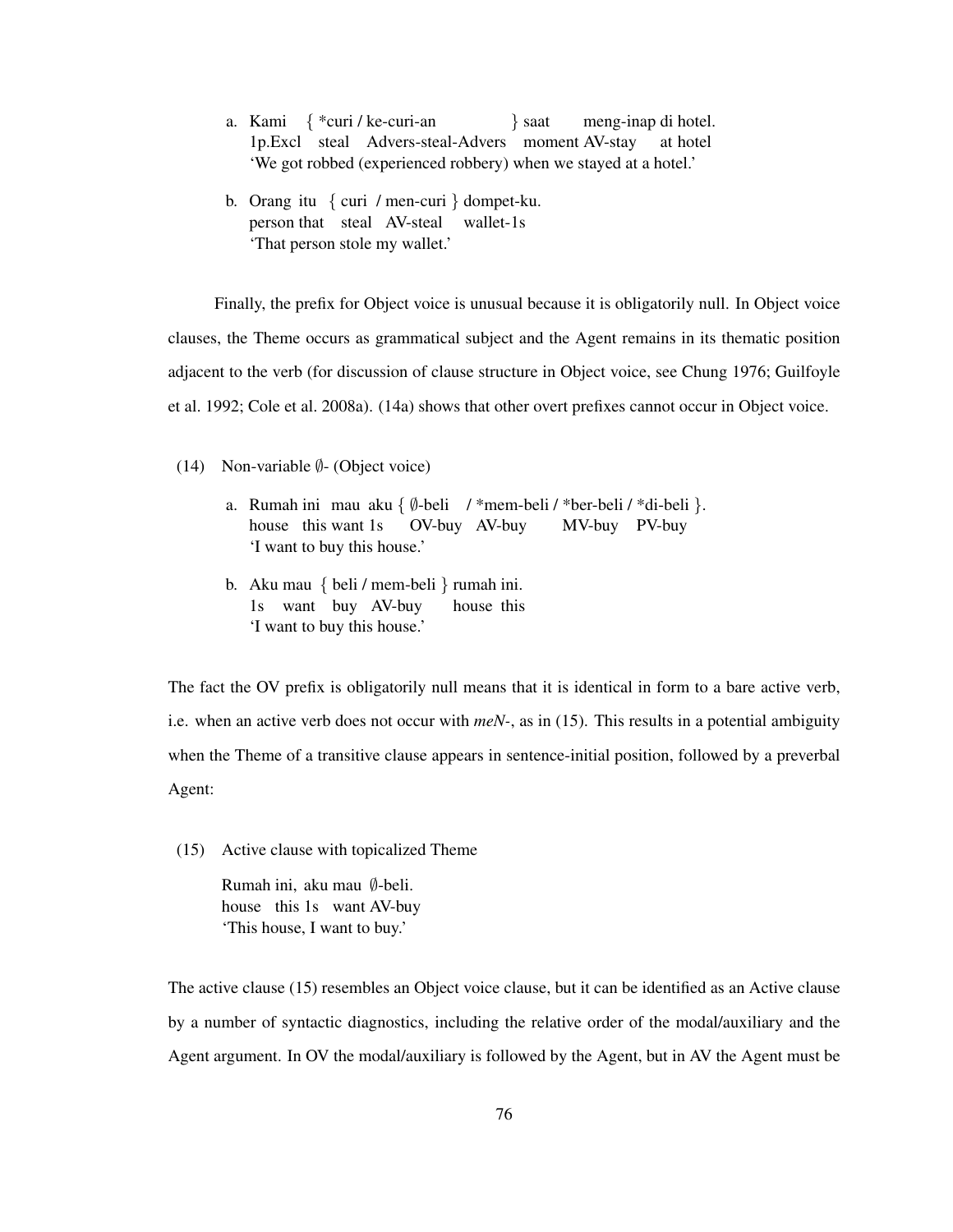followed by the modal/auxiliary, as is the case in (15). This distinction is important when considering surface variability of the prefix *meN-*: when a modal/auxiliary does not occur in a clause such as (14a) or (15), the clause is ambiguous between OV and an AV clause with a topicalized Theme.

#### *3.2.3. On the variability of meN- and ber-*

Both *ber-* and *meN-* have several allomorphs. With roots that begin with a consonant, *ber-* is sometimes realized without its last segment, as in *be-serta* 'be alongside,' *be-kerja* 'work'; it is realized as *bel-* with only one root, *bel-ajar* 'study, learn.' The final segment of *meN-* is a homorganic nasal that depends on the following segment (see Sneddon et al. 2012 for a description of nasal changes in *meN-*). Additionally, the prefix may be truncated and realized as *N-* instead of *meN-*. <sup>3</sup> For both *meN-* and *ber-*, allomorphic alternations are not included in this discussion of variability. However, it is worth noting here that in varieties of Indonesian where both *meN-* and *N-* occur, there is a potential three-way contrast in surface forms among *meN-*, *N-*, and the bare form of the verb (see recent studies about variation among these three forms, including discussion of *N-* resulting from phonological truncation of *meN-*, i.e. Hidajat 2013; Kushartanti 2014; Kurniawan 2015, 2016). In this chapter, I treat both overt variants (*meN-* and *N-*) as the same syntactic object, and consider the optionality between an overt prefix (represented as *meN-*) and a non-overt prefix. The reason for this is that both *meN-* and *N-* are subject to the same syntactic constraints, and conditions that require or disallow one form also require or disallow the other.

By claiming that *meN-* and *ber-* are "optional" or "variable," I assume that presence or absence of these morphemes does not change truth conditions, affect grammaticality or result in other semantic differences. In other words, the prefixed form and the unprefixed form are semantically equivalent, and yield the same interpretation. This is confirmed by diagnostics for semantic equivalence, some of which are presented here. First, contrastive sentences with the conjunction *(te)tapi* 'but' can draw out differences between two semantically similar verbs as in (16):

<sup>3</sup> In some varieties of Indonesian, particularly in colloquial Jakartan Indonesian, the active voice prefix is *N-* rather than *meN-*. This segment also undergoes phonological alternations depending on the initial segment of the stem; these are mostly the same changes to the nasal segment in *meN-*, with a few differences; see Wallace 1979; Sneddon 2006; Hidajat 2013; Kurniawan 2015.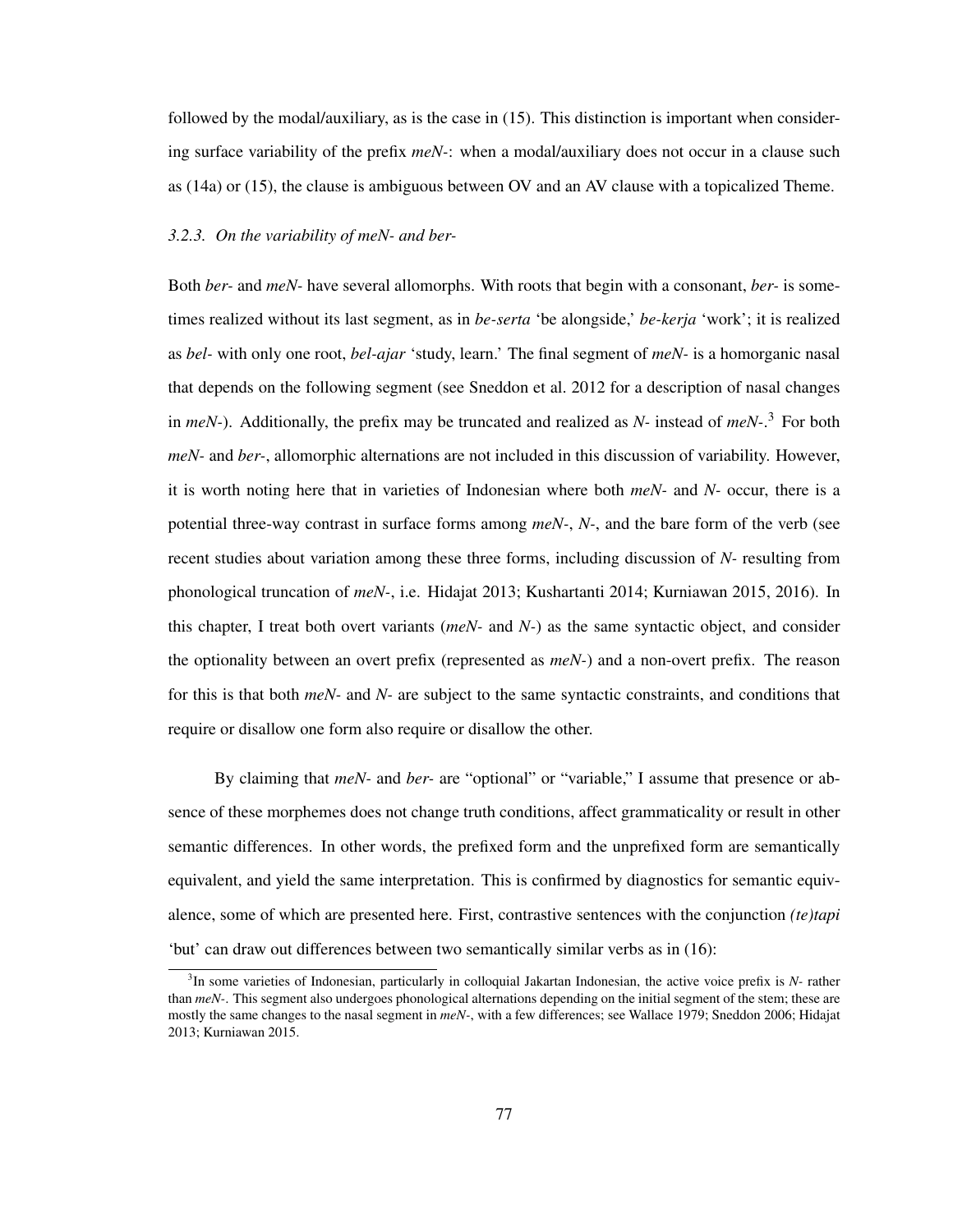(16) Dia mem-andang tapi tidak me-lihat. 3s AV-look but Neg AV-see 'He looks but he doesn't see.'

The same verb occuring with a prefixed form and a bare form is not felicitous in this type of clause, showing that there is no contrastive difference in meaning between the prefixed form and the bare form:

- (17) #Dia mem-andang tapi tidak pandang. 3s AV-look but Neg look 'He looks but he doesn't look.'
- (18) #Dia bahasa Indonesia, tapi aku ber-bahasa 3s language Indonesian but 1s MV-language Indonesia Indonesia. 'She spoke Indonesian, but I spoke Indonesian.'

Since the same root occurs in both forms however, semantic differences between the two may be subtle. The following clauses draw out aspectual distinctions in different forms of a verb (with the same root). The adverb *tetap* 'still, constantly' describes a persistent state or activity, whereas *tibatiba* 'suddenly' is compatible with punctiliar or instantaneous achievements. Both prefixed and bare forms are possible with these adverbs:

- (19) Mereka tetap { bohong / ber-bohong }. 3p still lie MV-lie 'They are still lying.'
- (20) Mereka tetap { curi / men-curi } perhatian. 3s still steal AV-steal attention 'They are still stealing the attention.'
- (21) Tiba-tiba aku { peluk / ber-peluk } tubuh kakak. suddenly 1s hug MV-hug body older.sib 'Suddenly I hugged my older sister.'
- (22) Wanita itu tiba-tiba { lompat / me-lompat } dari kursi. woman that suddenly jump AV-jump from chair 'The woman suddenly jumped up from her chair.'

Where *meN-* and *ber-* are described as optional or variable, the prefixed form and the bare form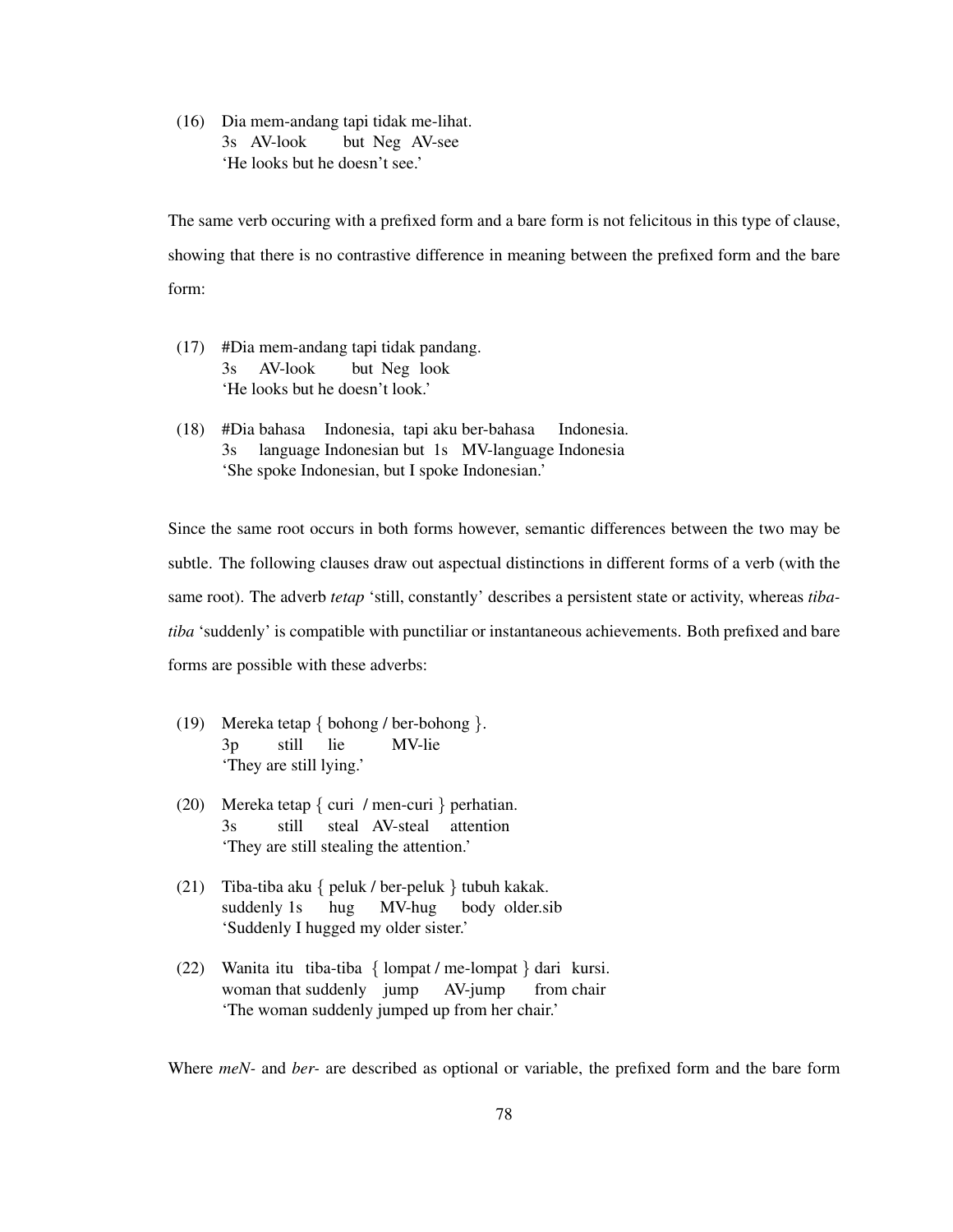pattern together in semantic diagnostics such as these, given a verb root and clause type in which a prefixed form and a bare form are both possible.

It is worth noting that these distributional patterns are found to be more reliable than speaker intuitions about the meanings of functional elements such as verbal prefixes. For example, when asked whether there is any difference between *bohong* and *berbohong* in (19), my consultants offered a variety of responses, including: the bare form is used in anger; the bare form is simple reporting while the prefixed form will be followed by more details; the prefixed form is a description of (the subject's) true nature, while the bare form is neutral; the prefixed form is proper, while the bare form is everyday speech; etc. Anecdotally speaking, these replies sometimes have an ad hoc quality, and consultants often disagreed with one another. Under the account that I develop here, such inconsistent responses are not altogether unexpected. When a clause allows variable *ber-* (or *meN-*), the option between an overt prefix and a non-overt prefix is influenced by a variety of factors, both grammatical and extra-grammatical. See Section 3.5 for further discussion.

### 3.3. Previous analyses of *meN-* and *ber-*

There is disagreement in the literature about the functions of *meN-* and *ber-* in Indonesian (and Malay). I survey various analyses in this section; each addresses a particular pattern or contrast exhibited by the prefixes, but I show that exceptions exist for every generalization. Furthermore, few have addressed optional realization as part of the analysis. Generally speaking, no analysis completely accounts for all the syntactic properties and distribution of *meN-/ber-* in all contexts.

I begin with the prefix *meN-*, which I have labeled an active voice (AV) marker. Early grammars identified *meN-* as a marker of active voice or agentive voice, in opposition to the passive voice marker *di-*, and this view is held by many contemporary authors as well (Macdonald and Dardjowidjojo 1967; Dardjowidjojo 1978; Sneddon 1996; Arka and Manning 1998; Cole and Hermon 1998; Arka 2000; Voskuil 2000; Aldridge 2008; Cole et al. 2008a; Son and Cole 2008; Sneddon et al. 2012). In active voice, the thematic Agent or the external argument of the verb occurs as the preverbal subject of the clause (23). This is in opposition to passive clauses, in which an internal object or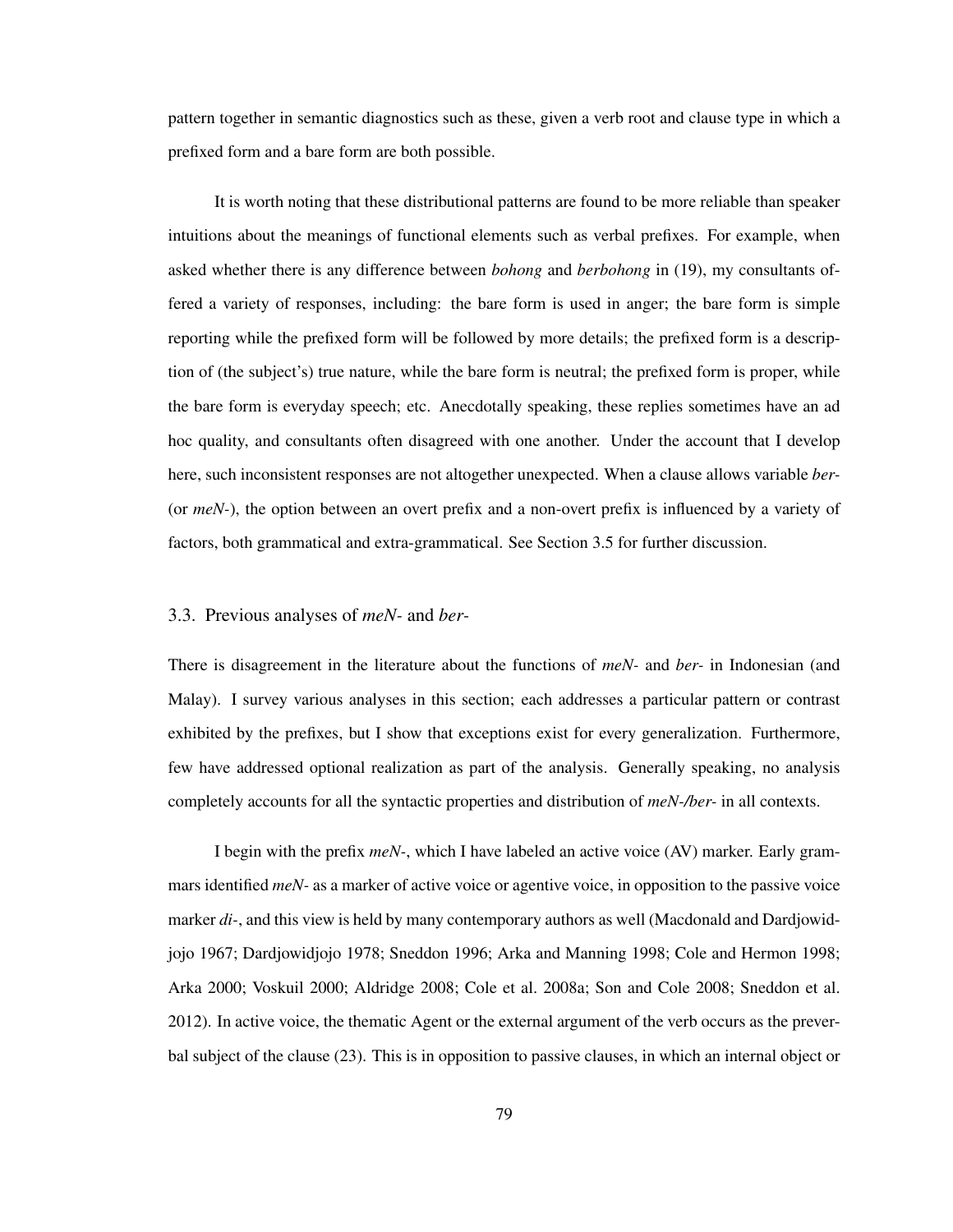Theme occurs as subject, and the external argument or Agent is optionally expressed in a PP (24).

- (23) Rika me-ringkas Rika AV-summarize lesson pelajaran pagi morning this ini. 'Rika summarized a lesson this morning.'
- (24) Pelajaran ini di-ringkas lesson this PV-summarize by (oleh Rika) pagi Rika morning this ini. 'The lesson was summarized (by Rika) this morning.'

Other authors view these prefixes as markers that indicate which argument is the trigger or focused element (Guilfoyle et al. 1992; Gil 2002; Wouk 2004). Under this view, *meN-* marks Agent/Actor focus or Agent/Actor trigger in (23), while *di-* marks Patient/Theme/Undergoer focus or Patient/Theme/Undergoer trigger in (24). This approach places Indonesian within the larger context of Austronesian languages that mark the most prominent argument in the clause (the trigger) with verbal morphology (see Kroeger 1993; Rackowski 2002; Rackowski and Richards 2005; and others on verbal morphology in Tagalog).

There are exceptions to both views. *MeN-* can also occur on unaccusative verbs that do not have an external argument or Agent/Actor. For example, the intransitive verbs *mencair* 'melt,' *menguning* 'turn yellow,' and *meledak* 'explode' occur with *meN-* in (25-27), yet these clauses have only an internal argument or Undergoer:

- (25) Es di Kutub Utara sedang men-cair. ice Loc Pole North Pole AV-liquid 'Ice at the North Pole is melting.'
- (26) Ini padi this rice.field C.Foc begin AV-yellow yang mulai meng-uning. 'This is the rice field that is beginning to turn yellow.'
- (27) Tiba-tiba gunung api me-ledak. suddenly volcano AV-explode 'Suddenly the volcano exploded.'

Intransitive verbs that are affixed with *meN-* include a wide range of semantic types. The list below shows that intransitive verbs prefixed with *meN-* do not seem to form any pattern: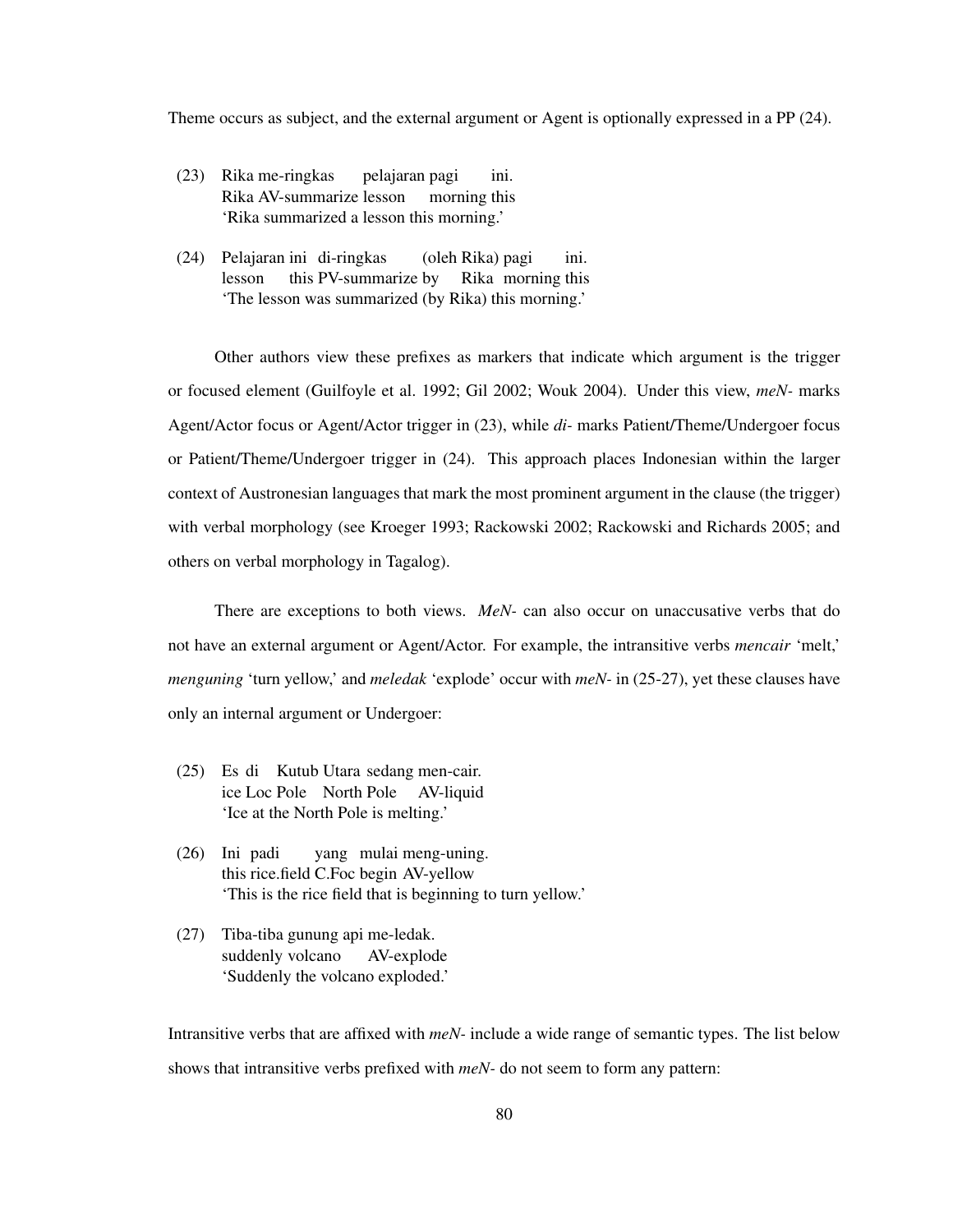(28) Intransitive verbs that take *meN-* (list not exhaustive)

me-lapor 'report' me-ledak 'explode' me-letus 'burst' me-luncur 'slide' mem-beku 'freeze' (also ber-beku 'freeze') men-angis 'cry' men-cair 'melt' men-darat 'land' men-didih 'boil' meng-eluh 'complain' meng-ering 'dry' meng-inap 'spend the night' meng-utara 'go north' men-ikah 'be married' men-jadih 'become' meny-anyi 'sing' meny-erah 'surrender'

For Malay, Soh and Nomoto (2011) argue that all intransitive *meN-* verbs are unergative, and that unaccusatives do not occur with *meN-*. Soh and Nomoto assume that both A-bar movement and A movement over a *meN-* verb requires a bare verb form (or the movement causes *meN-* deletion, in their terminology). According to the Unaccusativity Hypothesis (Perlmutter 1978), the Theme of an unaccusative verb begins as an internal argument; when this argument undergoes A movement to subject position, it crosses the verb; this should cause *meN-* deletion. In contrast, the sole argument of an unergative verb is an external argument, which does not cross the verb when it raises to subject position; this does not cause *meN-* to delete. The implication is that intransitive verbs that occur with *meN*- must only have an external argument, i.e. unergatives. This proposal attempts to unify the various types of predicates that occur with *meN-*: *meN-* always selects an external argument,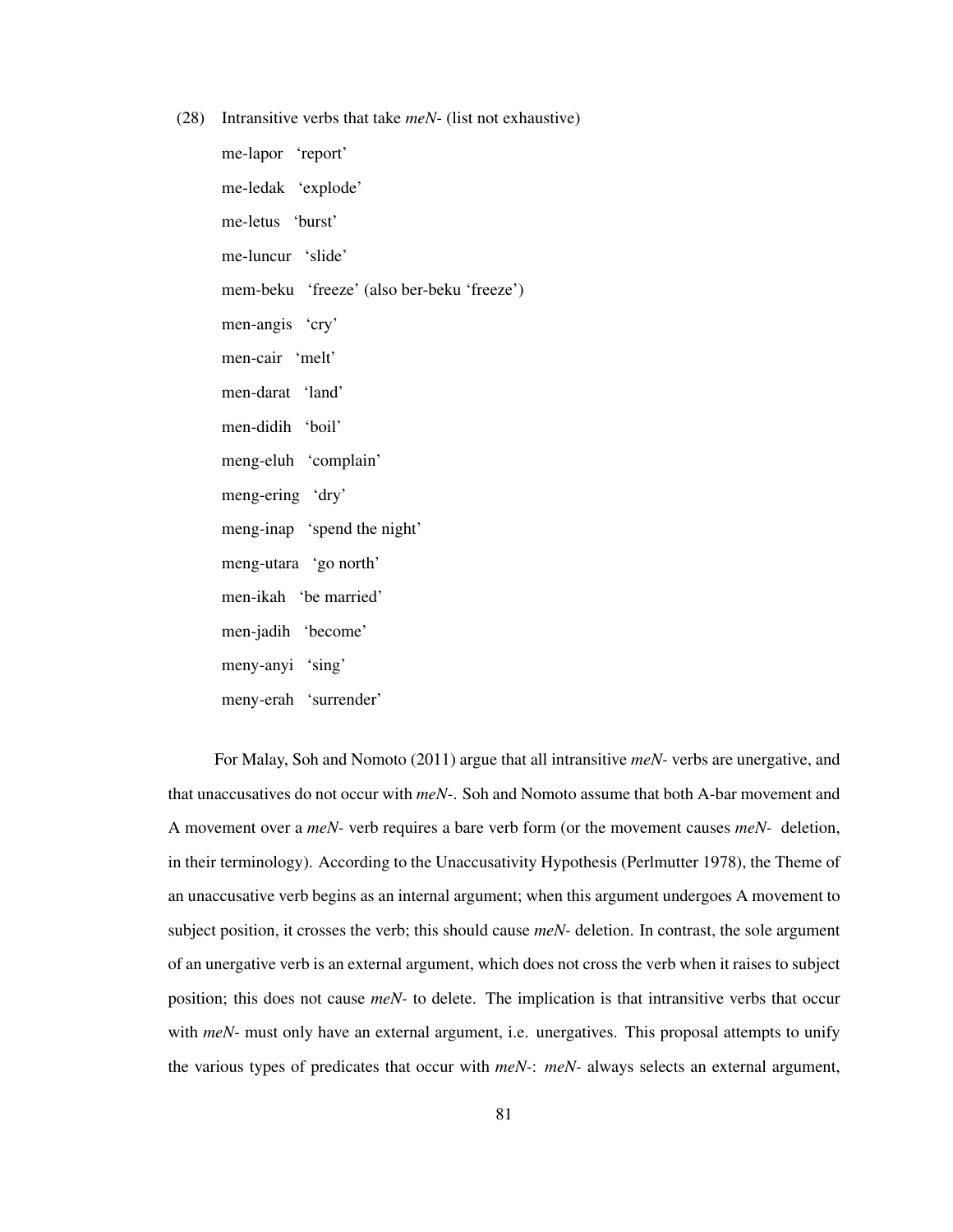whether it occurs on a transitive or intransitive verb.

However, in Section 3.4, I argue that only A-bar movement affects the realization of *meN-* , and A-movement does not; see evidence presented in that discussion. This weakens the strict correlation between *meN-* and unergativity. Additionally, Soh and Nomoto's claim is surprising for a number of Indonesian *meN-* verbs in (28). For example, change of state predicates with external causation, such as *membeku* 'freeze,' *mencair* 'melt,' and other predicates such as *meletus* 'burst,' *menjadi* 'become' are cross-linguistically unaccusative. Furthermore, the syntactic diagnostics used to differentiate unergatives from unaccusatives do not hold for Indonesian. For example, Soh and Nomoto (2011) observe that the single argument of an unaccusative verb may occur in a postverbal position, whereas the single argument of an unergative must occur in a preverbal position. For Indonesian, many verbs, including those with *meN-*, allow subjects to occur postverbally, with the resulting word order V(O)S; I assume that VP-raising accounts for this variation in word order. I proceed without the assumption that *meN-* verbs always select an external argument in Indonesian.

Returning to the intransitive verbs in (28), these cannot take an object. However, many of these verbs allow *meN-* to occur simultaneously with an applicative suffix (*-kan* or *-i*). In this case the verb is transitive.

- (29) Matahari men-cair-kan es batu. sun AV-liquid-Appl ice rock 'The sun is melting ice cubes.'
- (30) Ibu Mother AV-yellow-Appl rice with turmeric meng-uning-kan nasi dengan kunyit. 'Mother colors the rice yellow with turmeric.'
- (31) Mereka gagal me-ledak-kan 3p fail AV-explode-Appl target sasaran. 'They failed to explode the target.'

This pattern is not only seen with unaccusatives. Intransitive unergatives can also be made transitive if both *meN-* and *-i* occur: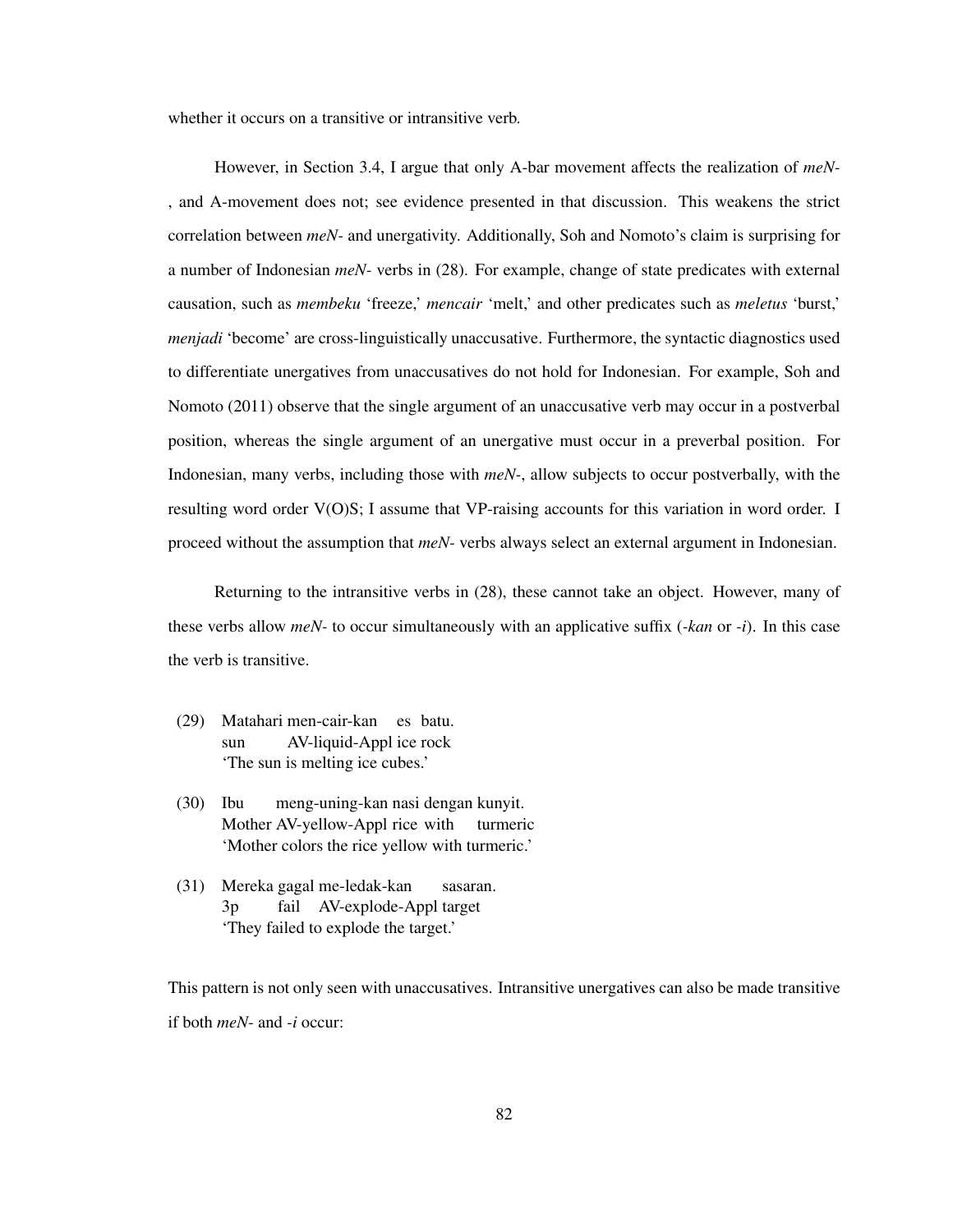- (32) Anak-anak me-lompat. child-Redup AV-jump 'The children jumped.'
- (33) Anak-anak me-lompat-i child-Redup AV-jump-Appl fence school C.Foc tall pagar sekolah yang tinggi. 'The children jumped (over) the tall school fence.'

It is clear that *meN-* occurs on both transitive and intransitive verbs. Yet some authors have claimed that *meN-* marks transitivity, or both (active) voice and transitivity (e.g. Chung 1976; Saddy 1991; Cole and Hermon 1998). This view is based on several observations that correlate *meN-* with (in)transitivity. First, while intransitive verbs take several different prefixes (*meN-, ber-, ter-, ke-an*), almost all transitive verbs occur with *meN-* (Sneddon 1996). There are important exceptions that defy this generalization: see examples of *ber-* verbs that take complements in (60-63). A different observation correlates *meN-* with intransitivity: Sneddon (1996) notes that *meN-* is not optional on intransitive verbs; e.g. the verbs in (28) must occur with *meN-* prefixation. While this is the case in Standard Indonesian, it does not hold in colloquial spoken Indonesian; most intransitive verbs in (28) may occur without *meN-*, e.g.:

- (34) Aku { lapor / me-lapor } jam 9. 1s report AV-report hour 9 'I reported at nine o'clock.'
- (35) Luka-mu akan { kering / meng-ering } pelan-pelan dari dalam. wound-2s will dry AV-dry slowly from interior 'Your wound will dry slowly from the inside.'

Thus it is not the case that all intransitive *meN-* verbs must occur with the prefix.

Another correlation between *meN-* and transitivity is observed by Fortin (2006): a "semantically transitive" verb that allows optional realization of *meN-*, cannot occur in bare form if the object is not expressed.

(36) Ali sedang (mem)-baca buku itu. Ali Prog AV-read book that 'Ali is reading (that book).'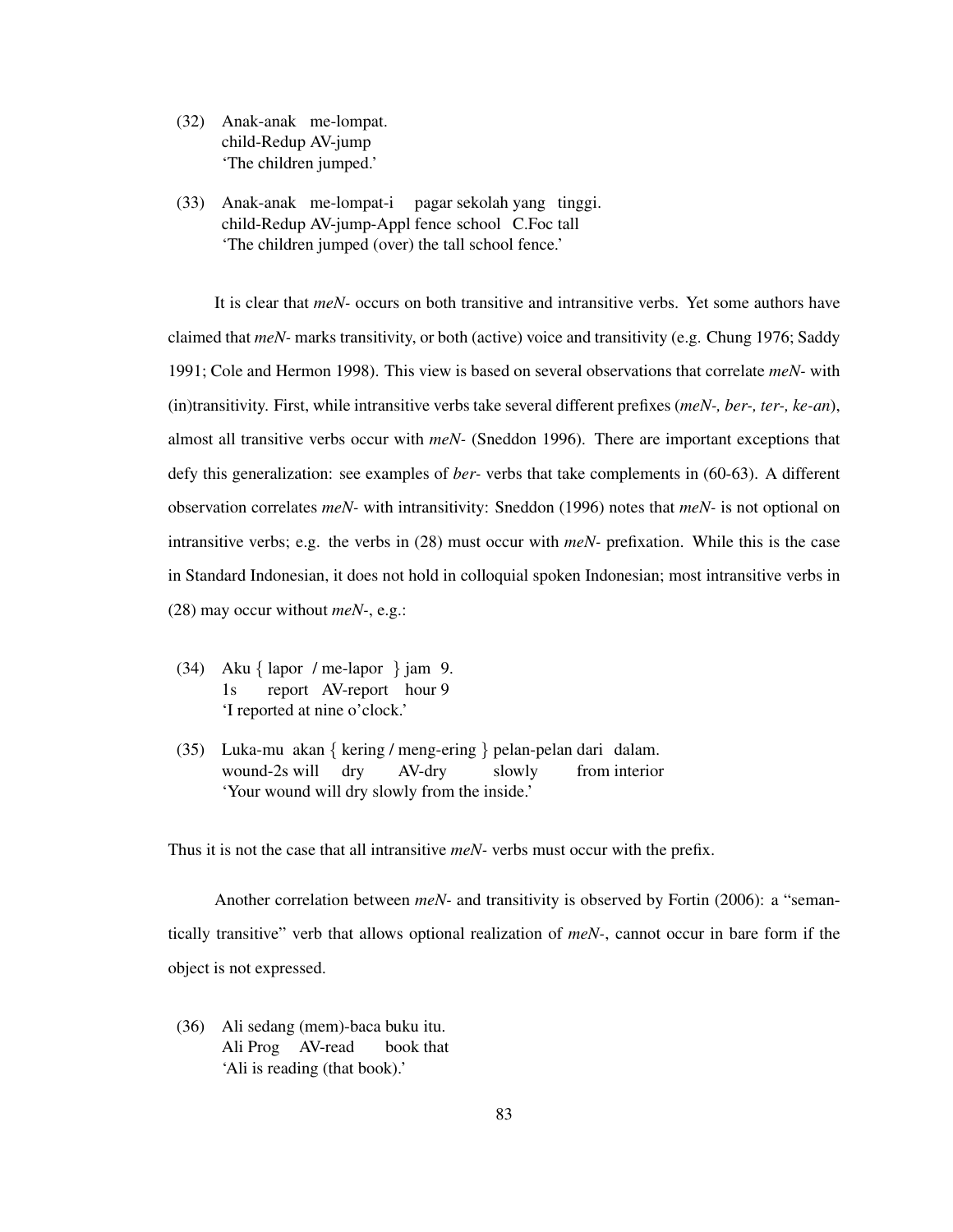(37) \*Ali sedang baca. Ali Prog read ('Ali is reading.') (Fortin 2006:51, ex. 13)

According to Fortin, the bare form of the verb is disallowed in (37) because *baca* is a semantically transitive verb without an overt object. This is unexpected if *meN-* only marks voice (or Agent focus/trigger). For my consultants however, sentences such as (37) are unremarkable in colloquial Indonesian, even if they are not acceptable in standard Indonesian. Semantically transitive verbs do occur in bare form, without an overt object, in informal written sources as well. Both of these observations regarding transitivity, then, appear to be tendencies rather than grammatical principles. Given the grammaticality of (37) in colloquial Indonesian, the correlation between an overt object and *meN-* is weakened.

A different pattern, also related to transitivity, is that a transitive verb with an object may occur with or without *meN-*, but if the verb occurs with an object clitic, *meN-* is obligatory (Musgrave 2001; Sneddon et al. 2012; also see Kroeger 2014 on Malay):<sup>4</sup>

- (38) Dia makan kue itu. 3s eat cake that 'He ate the cake.'
- (39) Dia meng-ambil kue itu lalu makan. 3s AV-take cake that then eat 'He took the cake and ate (it).'
- (40) Dia meng-ambil kue itu lalu { \*makan-nya / me-makan-nya }. 3s AV-take cake that then eat-3s AV-eat-3s 'He took the cake and ate it.' (modified from Sneddon 1996:165)
- (41) Narti { \*tunggu-ku / men-unggu-ku / \*tunggu-mu / men-unggu-mu }. Narti wait-1s AV-wait-1s wait-2s AV-wait-2s 'Narti is waiting for me/you.'

The relevant contrast is between (39), which does not occur with a clitic pronoun, and (40), which

<sup>4</sup> In Chapter 4 I argue that the clitic *-nya* is the functional head D in cases of possessor extraction. This example does not involve extraction, so I leave *-nya* glossed as 3s, consistent with assumptions in the literature. However, I note that the status of *-nya* is an open issue.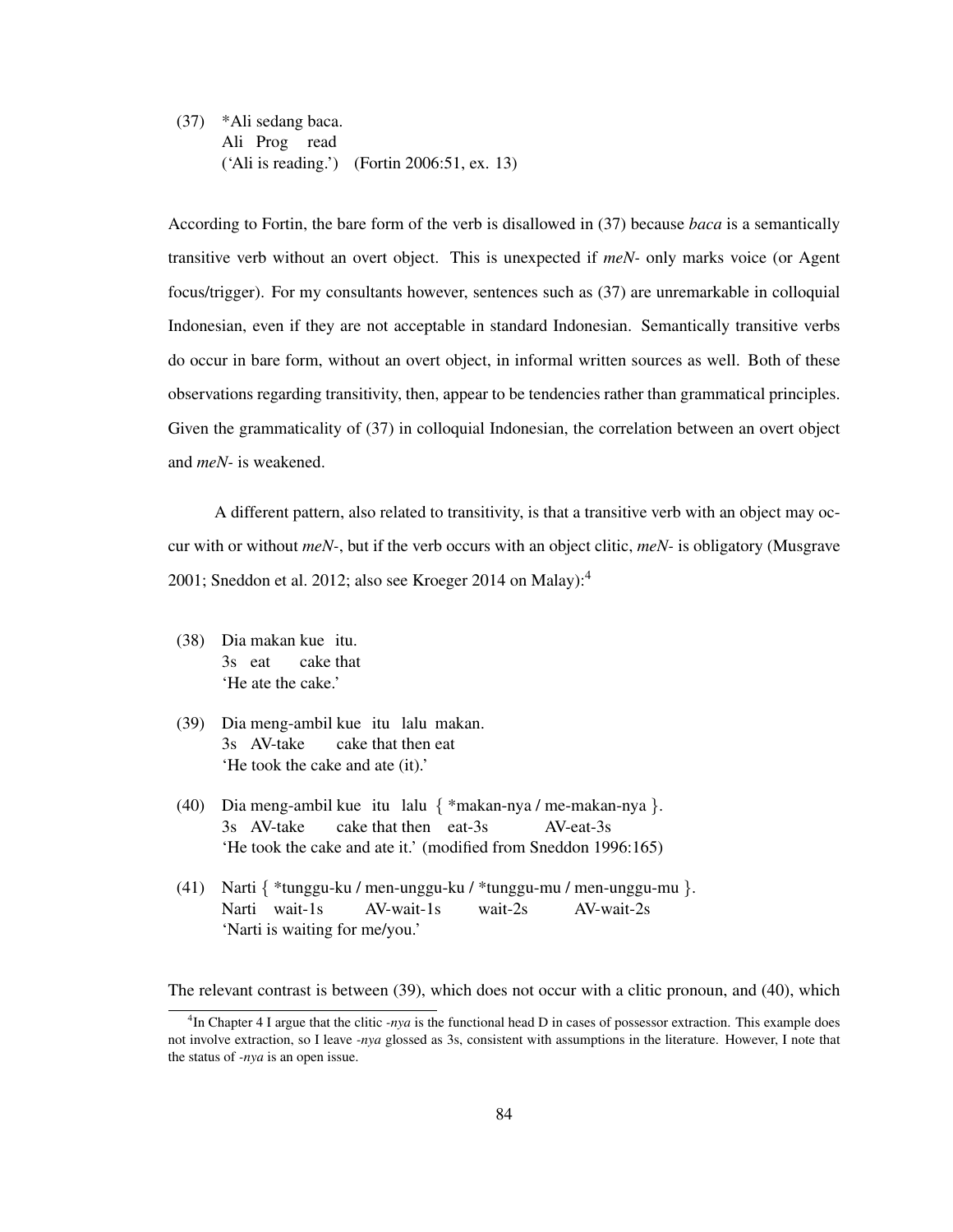occurs with the clitic *-nya*. The same pattern is claimed to exist for first and second person clitics (41). Example (40) is particularly striking because *makan* 'eat' belongs to the set of verbs that rarely occurs with the prefix *meN-* (see 38). Unlike previous observations about the correlation between *meN-* and transitivity, this pattern appears to hold in colloquial Indonesian as well as Standard Indonesian; it is a deterministic condition on the realization of *meN-*.

Interestingly, the pattern only holds for clitics, not for free pronouns. Compare (40-41) with the following examples in which both the prefixed form and the *meN-* form occur with free pronouns:

- (42) Dia meng-ambil kue itu lalu { makan itu / me-makan itu }. 3s AV-take cake that then eat that AV-eat that 'He took the cake and ate it.'
- (43) Narti { tunggu aku / men-unggu aku / tunggu kamu / men-unggu kamu }. Narti wait 1s AV-wait  $1s$ wait 2s AV-wait 2s 'Narti is waiting for me/you.'

Note that the pronouns in (40-41) are called clitics because of their phonological attachment, but these clitics do not undergo movement at all. They occur immediately postverbally, in the same position as free object pronouns. This suggests that transitivity, case marking or thematic relations are not at issue. The question, then, is what differentiates these forms from free pronouns, and why this should require the prefix *meN-*.

I suggest that the reason has to do with the ability of personal pronouns and clitics to occur in different argument positions, including as possessors. For example, when the clitic *-nya* occurs on a verb without *meN-*, it is identical to a nominalized form of the verb (i.e. a gerundive form), which also occurs with the suffix *-nya*:

(44) Makan-nya cepat sekali, kayaknya lapar. eat-D fast very apparently hungry '(His) eating was very fast, apparently (he was) hungry.'

This is less natural with 1 singular clitic *-ku* or 2 singular clitic *-mu*: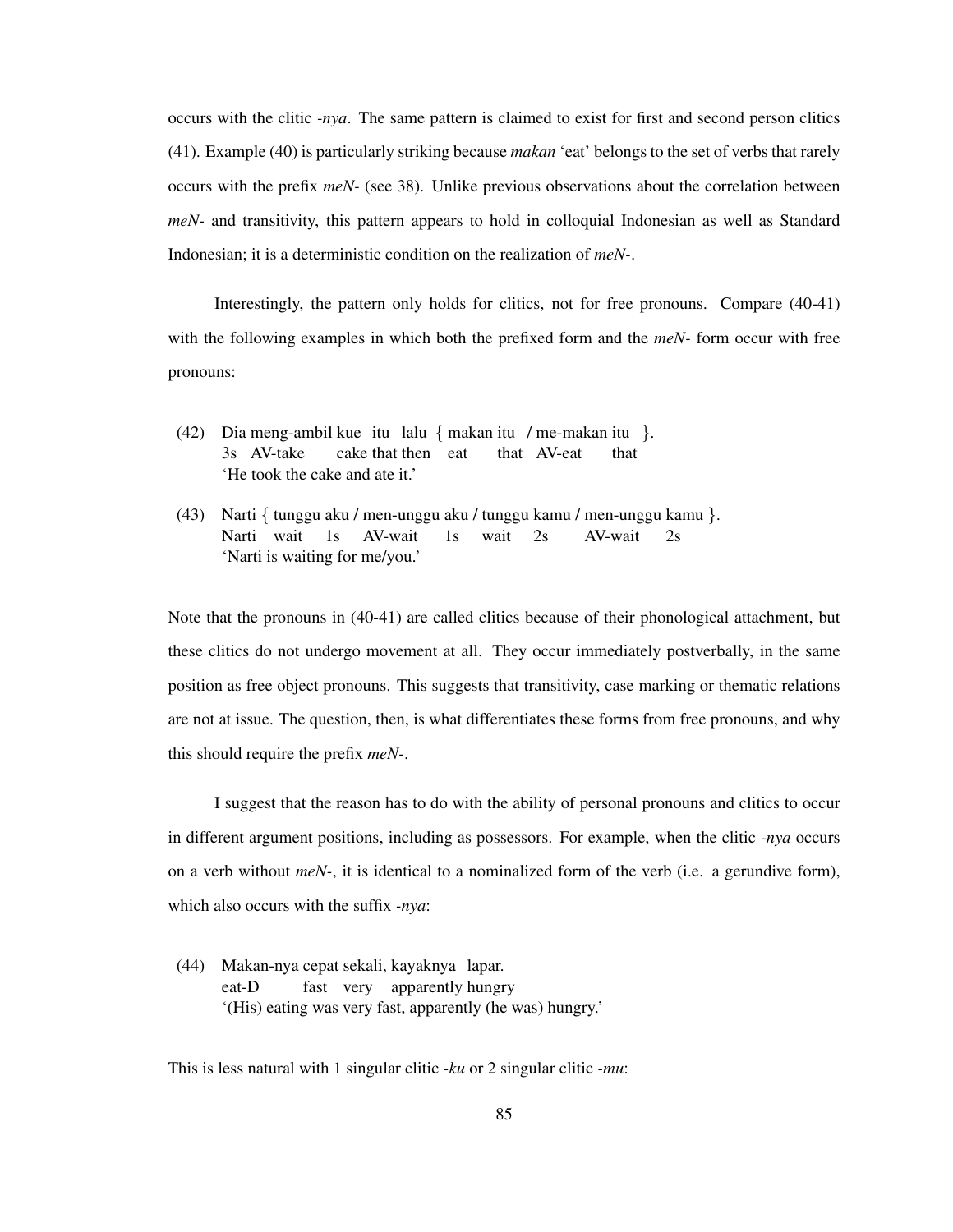(45) ?Makan-ku cepat sekali / ?Makan-mu cepat sekali eat-1s fast very eat-2s fast very ('My eating is very fast' / 'Your eating is very fast')

However, it is natural to use both a free pronoun or name with the suffix *-nya*, which results in nominalization (a gerundive form): $5$ 

- (46) Aku makan-nya cepat sekali. / Kamu makan-nya cepat sekali. 1s eat-D fast very 2s eat-D fast very 'My eating is very fast.' / 'Your eating is very fast.')
- (47) Tono makan-nya cepat sekali, kayaknya lapar. Tono eat-D fast very apparently hungry 'Tono's eating was very fast, apparently (he was) hungry.'

Free pronouns can occur as possessive pronouns, but they do not form gerundives:

- (48) \*Aku makan aku cepat sekali / \*Makan aku cepat sekali } 1s eat 1s fast very eat 1s fast very ('My eating is very fast')
- (49) \*Makan dia cepat sekali. eat 3s fast very ('His eating was very fast.')

A bare verb with object clitic and a gerundive verb, then, have the same form. I suggest that *meN*- is required with an object clitic so that its form is distinct from a gerundive form. The same requirement does not hold for a free object pronoun because it is not homophonous with a gerundive form. This particular deterministic condition on *meN-*, therefore, arises from a syntactic condition (transitive verb with an object clitic) as well as an extra-syntactic factor, which is a constraint on homophonous forms: the bare verb with object clitic *makan-nya* is ruled out because it is identical to the gerundive form. The prefix *meN-* is required in order to disambiguate the two. In sum, the pattern does not arise because *meN-* marks transitivity, but because of competition between two homophonous forms.

 $5(46)$  resembles possessor extraction, in which the possessor moves out of its possessive DP and the possessum is suffixed with *-nya*; see Chapter 4. For the purposes of this discussion of homophony, nothing hinges on an analysis of possessor extraction in these examples.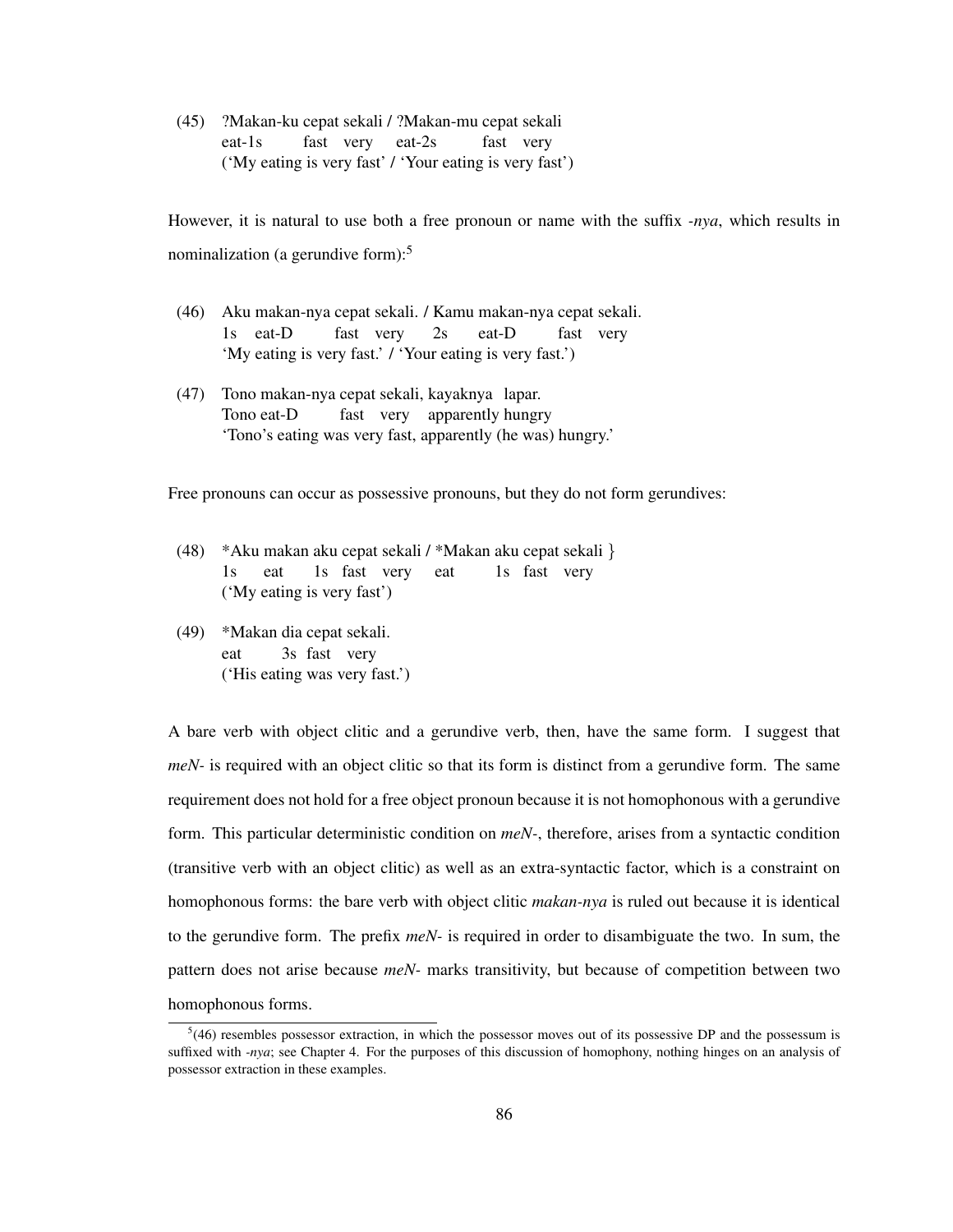Returning to analyses of *meN-*, Soh and Nomoto (2009, 2015) claim that *meN-* has aspectual effects in Malay. They note that *meN-*prefixed verbs, when contrasted with bare verbs, have a progressive interpretation in Malay:

- (50) Harga elektrik turun. price electricity fall 'The price of electricity fell.'
- (51) Harga elektrik men-urun. price electricity meN-fall 'The price of electricity is falling.' (Soh and Nomoto 2009:151, ex. 7a-b)

The fall in price is reported to be abrupt in (50), whereas the falling in (51) is gradual. Indonesian speakers share the same intuition for the contrast between (50) and (51); the second sentence is interpreted to mean that the event is in progress. However, I suggest that this interpretation is strongest when the two sentences are contrasted with each other. In isolation, the aspectual meaning of *menurun* is not obligatory in (51). For example, both *turun* and *menurun* may occur with the adverbs tetap 'still, constantly,' *tiba-tiba* 'suddenly,' the perfective morpheme *telah*, and the progressive morpheme *sedang*. <sup>6</sup> The ability of both forms to occur with different aspectual interpretations is illustrated below:

- (52) Harga elektrik tiba-tiba { turun / men-urun }. price electricity suddenly fall AV-fall 'The price of electricity suddenly fell.'
- (53) Jumlah penduduk miskin telah { turun / men-urun } dengan tajam. total population poor Perf fall AV-fall with sharp 'The total population of the poor has fallen sharply.'

It is also worth noting that *meN-* occurs on verbs that describe a single (punctual) event, e.g. see example (32) with *me-lompat* 'jump.' These facts show that progressive aspect can be encoded by aspectual morphemes such as adverbs, or else it can arise in context. In other words, the correlation between *meN-* and progressive aspect is taken to be a tendency rather than a property of the prefix.

<sup>6</sup> Soh and Nomoto 2009 note that *sedang* may occur with some verbs that describe transitory states.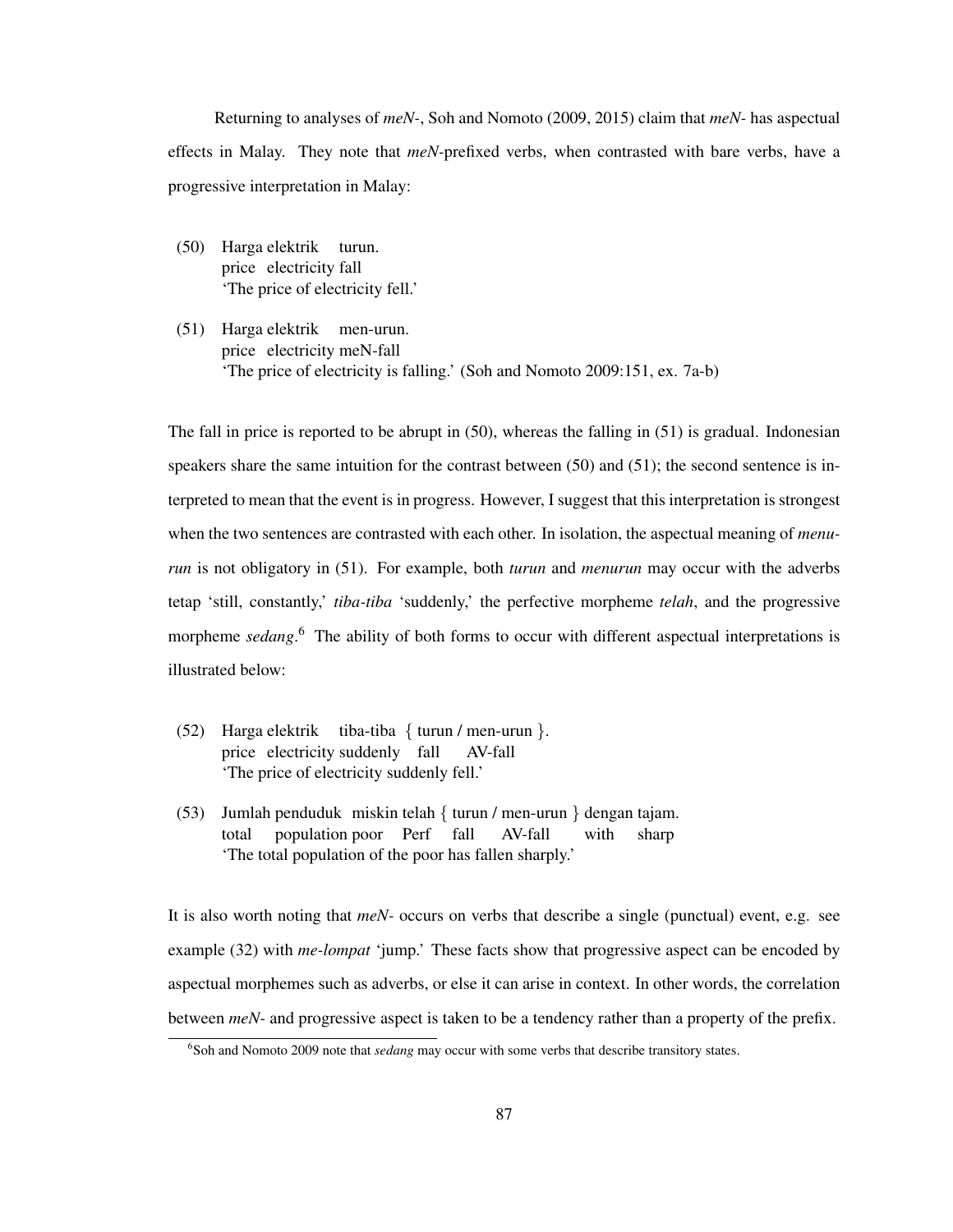Some authors argue that *meN-* has discourse-pragmatic functions (e.g. Wallace 1979; Kana 1983; Kaswanti Purwo 1989; Voskuil 1996; among others). For example, Kaswanti Purwo (1989) argues that *meN-* is used instead of a bare verb in the following discourse-pragmatic contexts: in narration, especially 3 person narration; for backgrounding; in responses; in requests for confirmation; in direct speech to an addressee; in indirect imperatives; in the presence of a modal. Voskuil (1996) argues that *meN-* is a voice marker, but that the bare form, rather than the *meN-*prefixed form, has discourse-pragmatic properties and emotive associations. Importantly however, these discourserelated properties are non-deterministic factors for the realization of *meN-*. In other words, *meN*is not strictly *required* by any of the contexts noted above; neither is the bare verb required. For example, a bare verb is also possible in most of the contexts that Kaswanti Purwo identifies as associated with *meN-*: bare verbs can be used in 3 person narration, for responses and requests, with a modal, etc. Likewise, Voskuil's claim that the bare form has emotive associations is also a non-deterministic tendency: a *meN-*prefixed verb may always occur in emotive contexts instead of a bare verb, although *meN-* verbs are less frequent. These discourse-pragmatic properties are taken to be probabilistic patterns that emerge in usage.

Before turning to *ber-*, there are a number of roots that can take either *meN-* or *ber-*. This property is not predictable based on the semantics of the root:

(54) Verbs that take either meN- or *ber*ber-bekas / mem-bekas 'leave a mark/stain' ber-dengkur / men-dengkur 'snore' ber-derit / men-derit 'scream' ber-harap / meng-harap 'hope, expect' ber-ludah / me-ludah 'spit' ber-nyanyi / meny-anyi 'sing' ber-sebar / meny-ebar 'spread out' ber-tari / men-ari 'dance' ber-teduh / men-eduh 'take shelter'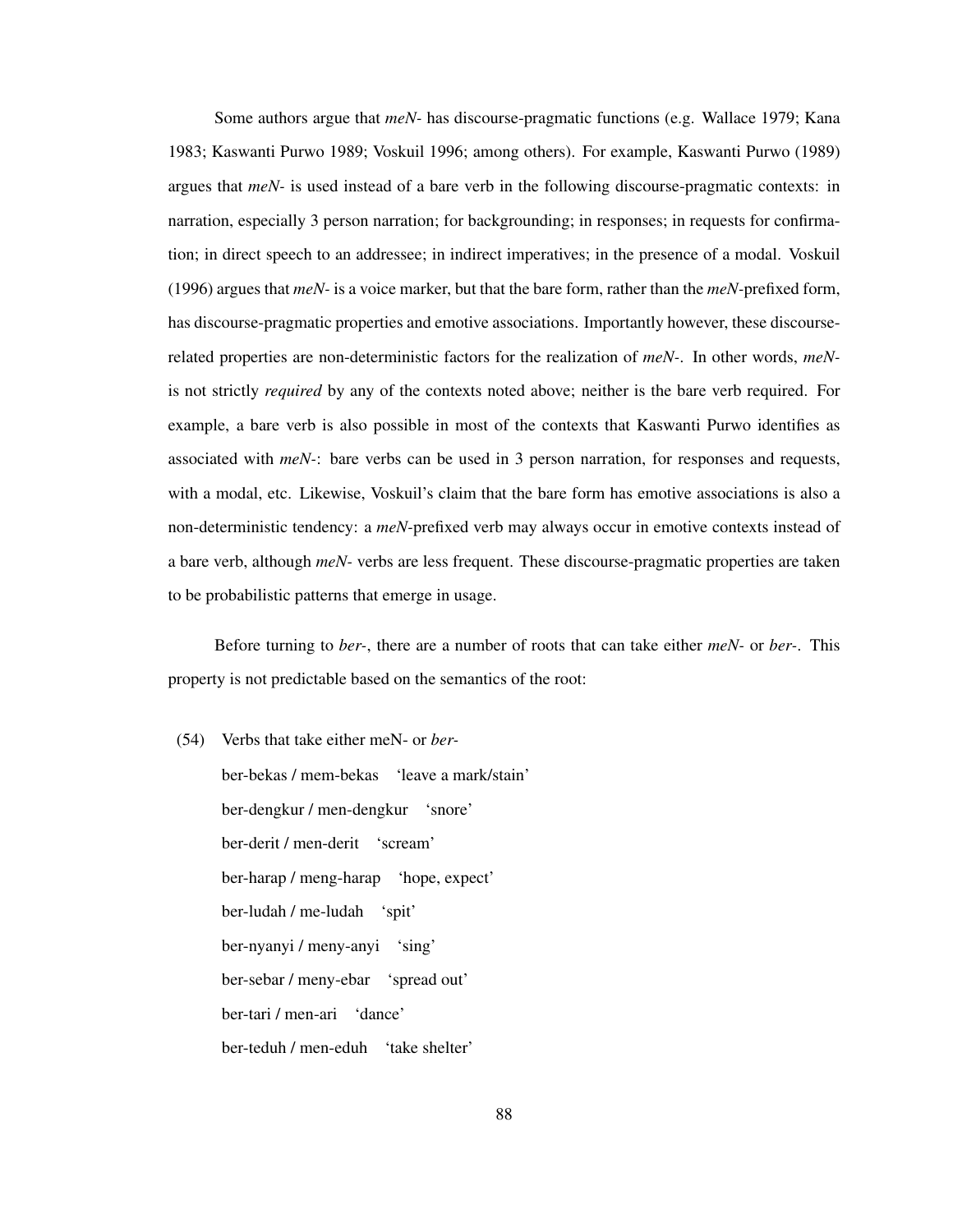The distinction between *meN-* and *ber-* (when comparing these affixed to the same root) is often reported to be transitive vs. intransitive, or between eventive vs. stative predicates (Soh and Nomoto 2009, 2011). Attributive uses of *ber-* verbs (as in *meja berbekas*) do fit this distinction, describing only states, e.g. *membekas* 'leave a mark/stain' vs. *meja berbekas* 'table with a stain.' However, the list of verbs in (54) shows that this distinction does not hold in all cases. I find that the *ber-* and *meN*- forms can have the same semantics, such that the pairs of verbs pattern together according to semantic diagnostics (see Section 3.2.3). For example, *berbekas* and *membekas* have the predicative meaning 'leave a mark/stain.' For many verbs, therefore, neither semantic class nor syntactic behavior differentiates between the prefixes *ber-* and *meN-*.

Turning now to *ber-*, which I have labeled a middle voice (MV) marker, authors agree that the functions of *ber-* are numerous, and often unpredictable. For example, Sneddon et al. (2012) list various functions for *ber-*: reflexive predicates (55), forming verbs whose meaning is 'have [root]' (56) or 'use [root]' (57), reciprocal relationship (58), and other semantically diverse predicates (59):

- (55) ber-diam (diri) MV-silent self 'be silent'
- (56) ber-isteri MV-wife 'have a wife'
- (57) ber-topi MV-hat 'wear a hat'
- (58) ber-sahabat MV-close.friend 'be close friends'
- (59) ber-ada 'exist'

ber-enang 'swim'

ber-ada 'exist' ber-gembira 'be glad'

ber-henti 'stop'

ber-hitam 'be black colored'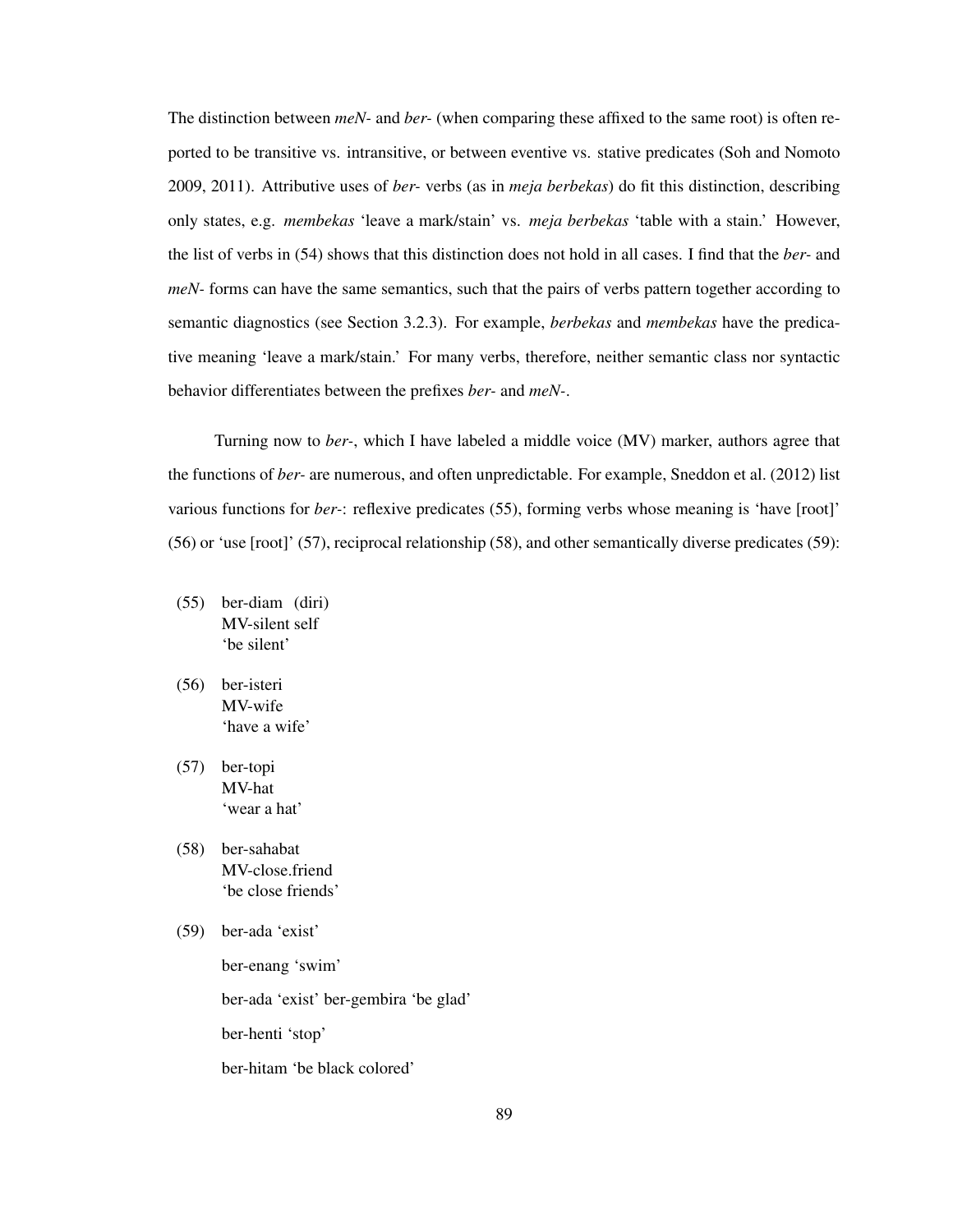ber-pikir 'think' ber-putar 'turn, spin' ber-sedih 'be sad'

Like intransitive *meN-* verbs, *ber-* verbs include both unaccusatives (*berada* 'exist') and unergatives (*berenang* 'swim'). Many adjectival predicates can also occur with *ber-* (*bergembira* 'be glad,' *berhitam* 'be black colored').

*Ber-* is usually claimed to mark intransitive verbs (Macdonald and Dardjowidjojo 1967; Sneddon 1996), even though we have already seen that some intransitives occur with *meN-* , *ter*or *ke-an*. Hopper and Thompson (1980) identify *ber-* as marking constructions which have "low transitivity": this is not only associated with the absence of an object, but also with the ability to be nominalized, expressing continuing states, and occurrence in reflexives and reciprocals (1980:278). However, while *ber-* mostly occurs on intransitive verbs, it is possible for a few *ber-* verbs to take complements. This includes nominal complements (60-61) as well as clausal complements (62-63):

- (60) Ayah saya ber-ternak ayam. Father 1s MV-farm chicken 'My father breeds chickens.'
- (61) Dia (ber)-main game komputer sampai larut malam. 3s MV-play game computer until late night 'He played computer games until the middle of the night.' (modified from Soh 2013:169)
- (62) Aku (ber)-harap bahwa mereka akan 1s MV-expect 3p will go.home. day pulang hari ini. this 'I expect they will come home today.'
- (63) Kita (ber)-setuju bahwa belajar 1p MV-agree C MV-study language foreign that important bahasa asing itu penting. 'We agree that studying a foreign language is important.'

In brief, the overall picture that emerges from this survey is that *meN-* and *ber-* both escape simple characterization as markers of voice, focus/trigger or transitivity. The functions of *meN-* and *ber-* can be descriptively generalized, with a number of exceptions which must be memorized, as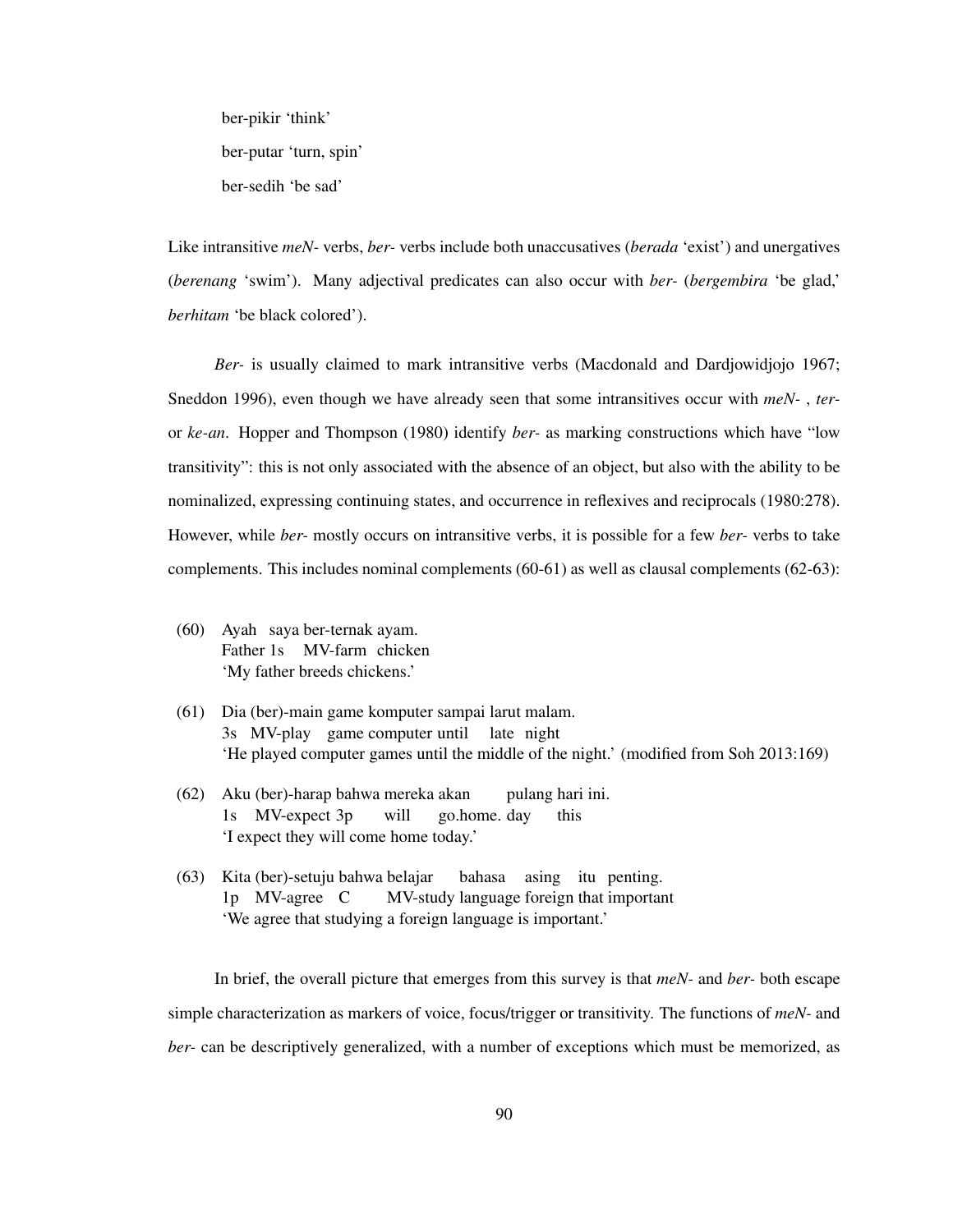they are not predictable. Although *meN-* may be associated with (in)transitivity in Standard Indonesian, the colloquial spoken Indonesian that is discussed here does not place the same constraints on the optionality of *meN-*. I have also shown that while *meN-* is descriptively associated with discourse-pragmatic properties, these are tendencies that arise from usage, not from deterministic factors.

For the purposes of this chapter, which is focused on variable and non-variable realizations of the prefixes, I treat *meN-* and *ber-* as morphemes that occupy a particular structrual position, rather than having a single grammatical function. Both *meN-* and *ber-* occur in the position of the functional head Voice: the main evidence for this is that *meN-* and *ber-* are sensitive to A-bar movement that proceeds through the edge of phases, which suggests that both *meN-* and *ber-* are phase heads. I argue for this view in the next section.

# 3.4. Deterministic factors affecting the realization of *meN-* and *ber-*

In this section I discuss contexts in which *meN-* and *ber-* are not optional. These are deterministic factors, such that either a prefixed form or a bare verb is required in the specified environment.

#### *3.4.1. Nominal A-bar movement*

A well-known syntactic pattern in Indonesian is that nominal A-bar movement over an active verb requires a bare verb instead of a prefixed verb. This has been observed by many previous authors for *meN-* (Wallace 1979; Kana 1983; Kaswanti Purwo 1989; Saddy 1991; Cole and Hermon 1998; Soh 1998; Voskuil 2000; Nuriah 2004; Wouk 2004; Cole and Hermon 2005; Fortin 2006, 2009; Donohue 2007; Aldridge 2008; Arka and Manning 2008; Cole et al. 2008b; Sato 2008b, 2012; Yanti 2010; Nomoto 2013). In Chapter 2 I discuss properties of nominal extraction; see that discussion for a summary of general properties of A-bar movement in Indonesian, including syntactic islands and pseudo-cleft structure.

The relationship between A-bar movement and verbal morphology is summarized in Cole and Hermon's Generalization (which was originally formulated for Malay):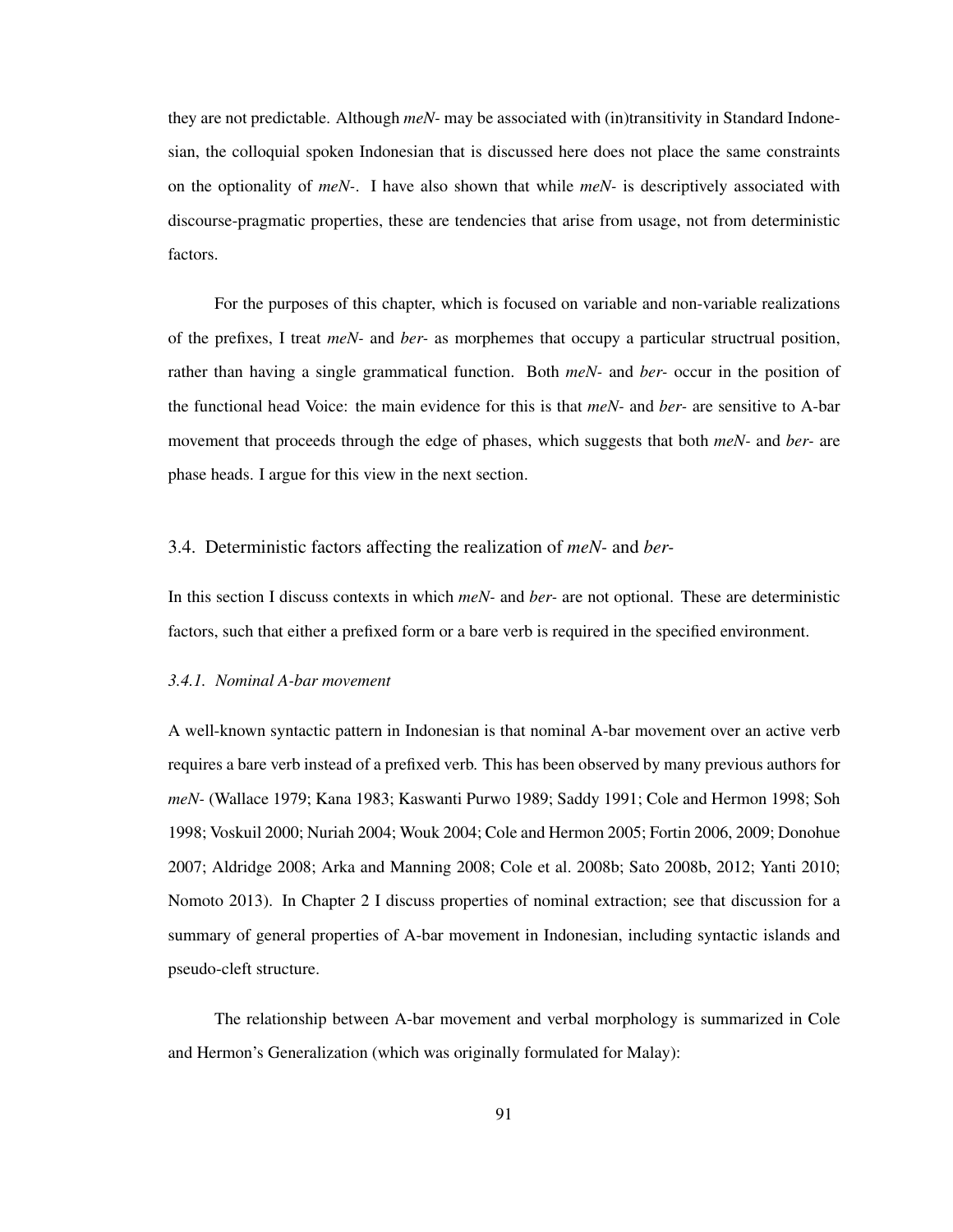(64) Cole and Hermon's Generalization

The obligatory omission of *meng*- with verbs that would otherwise permit *meng-* indicates the movement of an NP argument over the *meng-* + verb. (Sato 2008b, citing Cole and Hermon 1998:231)

As illustrated below, A-bar movement of a DP from the complement of a transitive verb is only possible when the verb does not bear *meN-*. The prefix is usually optional on these verbs:

- (65) Ayah sedang { per-baik-i Father Prog Caus-good-Appl AV-Caus-good-Appl roof.tiles / mem-per-baik-i } genteng. 'Father is fixing the roof tiles.'
- (66) Apa yang Ayah sedang { per-baik-i what C.Foc Father Prog Caus-good-Appl AV-Caus-good-Appl / \*mem-per-baik-i  $\}$   $\_\,$ ? 'What is Father fixing?'
- (67) Siapa yang sedang { per-baik-i who C.Foc Prog Caus-good-Appl AV-Caus-good-Appl roof.tiles / mem-per-baik-i } genteng? 'Who is fixing the roof tiles?'
- (68) Aku { pakai / me-makai } HP 1s use AV-use cell.phone Nokia Nokia. 'I use a Nokia cell phone.'
- (69) HP cell.phone C.Foc 1s yang aku { pakai / \*me-makai } use AV-use 'the cell phone that I use'
- (70) orang yang { pakai / me-makai } HP person C.Foc use AV-use cell.phone Nokia Nokia 'the person that uses a Nokia cell phone'

The movement of an object DP over the verb requires a bare verb in (66) and (69). When DP movement occurs from subject position, as in (67) and (70), it does not affect the realization of *meN-*: both the prefixed form and the bare form are possible. Thus, subject extraction differs from object extraction because the nominal does not cross the verb, so that the movement does not have consequences for verbal morphology.

The same pattern is observed with nominal extraction from a *ber-* clause, as observed by Soh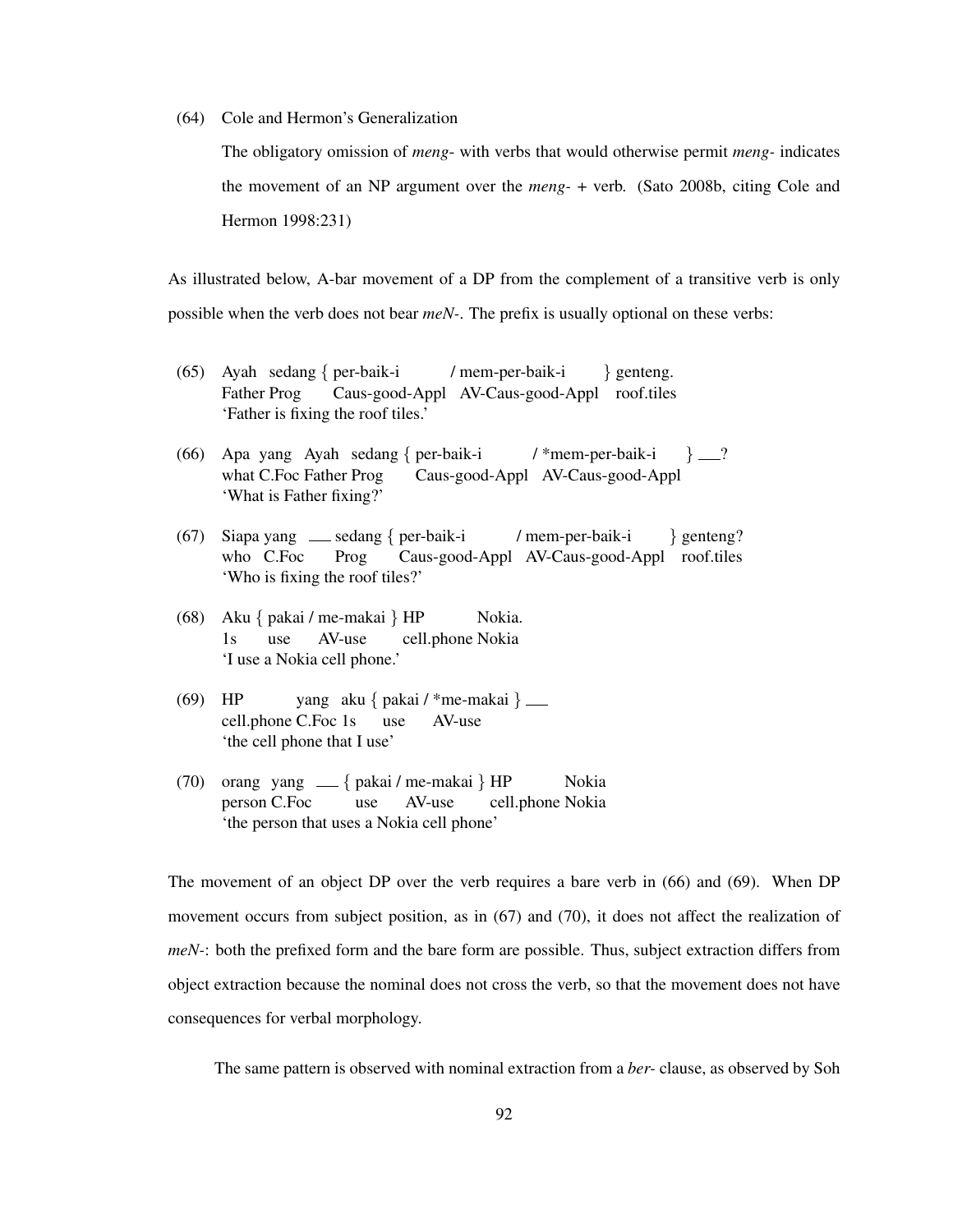(2013). Recall that a few *ber-* verbs can take complements; if a DP is extracted over these verbs, *ber-* is disallowed and the verb must appear in bare form:

- (71) Dia { main / ber-main } game komputer sampai larut malam. 3s play MV-play game computer until late night 'He played computer games until the middle of the night.' (modified from Soh 2013:169)
- (72) Apa-kah yang dia { main / \*ber-main } \_\_ sampai larut.malam? what-Q C.Foc 3s play MV-play until midnight 'What did he play until midnight?'
- (73) Siapa yang { main / ber-main } game komputer sampai larut malam? who C.Foc play MV-play game computer until late night 'Who played computer games until the middle of the night?'
- (74) Aku { harap / ber-harap } mereka akan pulang hari ini. 1s expect MV-expect 3p will go.home day this 'I expect that they will come home today.'
- (75) Siapa yang kamu { harap / \*ber-harap } \_ akan pulang hari ini? who C.Foc 2s expect MV-expect will go.home day this 'Who do you expect will come home today?'
- (76) Siapa yang { harap / ber-harap } mereka akan pulang hari ini? who C.Foc expect MV-expect 3p will go.home day this 'Who expects that they will come home today?'

The prefix *ber-* is disallowed whether the DP moves from object position as in (72), or from an embedded clause in long distance movement (75). Similar to *meN-*, subject extraction does not affect the realization of *ber-*. While the relationship between nominal extraction and *meN-* is well established, the data above show that Cole and Hermon's Generalization should be extended to *ber*verbs as well.

The loss of optionality in *meN-/ber-* in case of A-bar movement has two implications. First, the obligatory null morphology (i.e. bare verb) in case of A-bar movement is taken to be an instance of morphological wh-agreement. Cross-linguistically, wh-agreement occurs in structures derived by A-bar movement (wh-movement), such as constituent questions and relatives. The resulting morphology usually occurs on V or C (Reintges et al. 2006; see Chapter 2 for a full summary of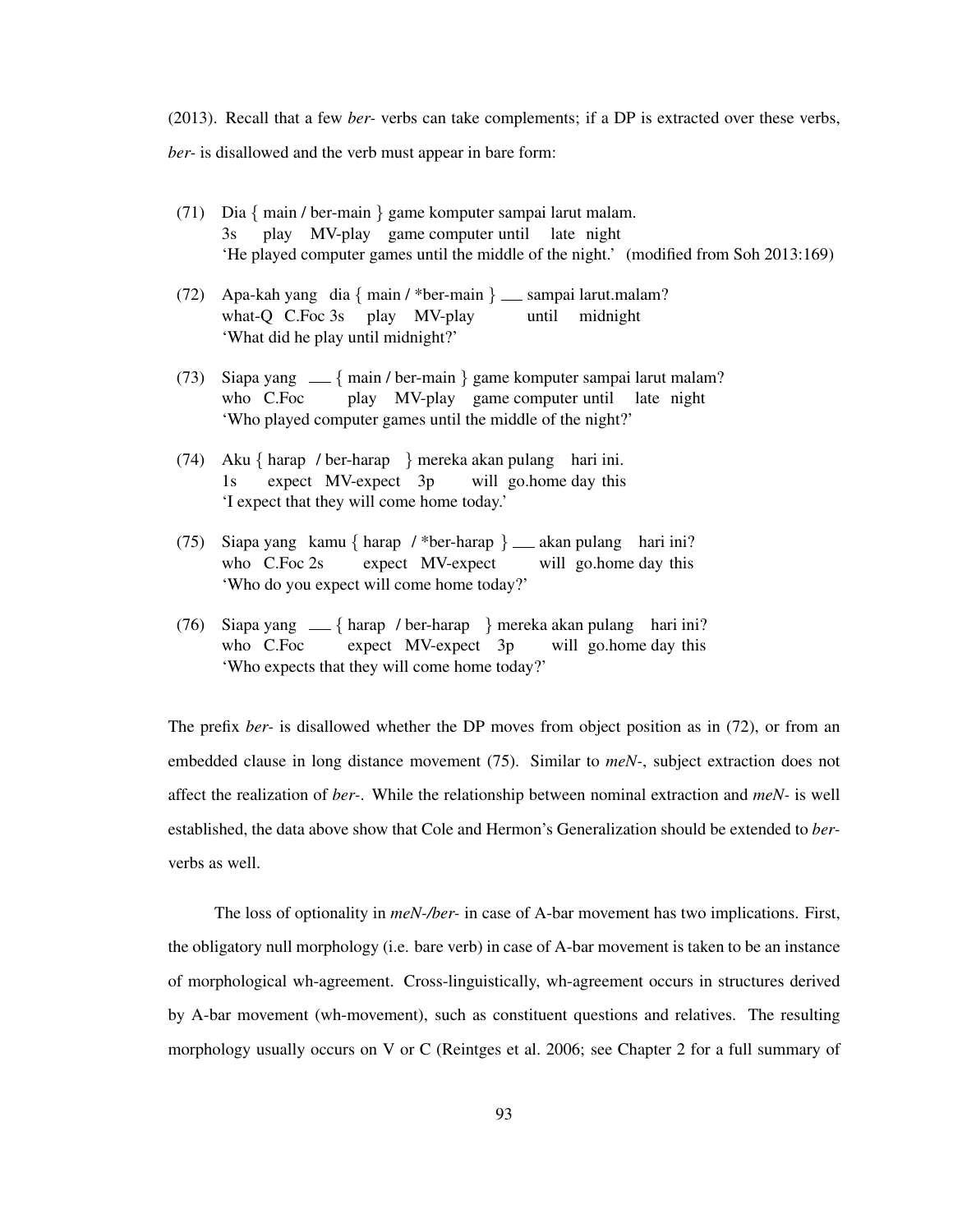cross-linguistic generalizations about wh-agreement). Throughout this thesis, I argue that A-bar movement has morphological consequences on complementizers, verbs and nominals. Extraction over C requires that the complementizer must be null (for intermediate C) or must occur as *yang* (for highest C). Possessor extraction over D requires that D occurs overtly as the suffix *-nya* must be overt. In the verbal domain, wh-agreement is required when a DP undergoes A-bar movement from the complement of the verb to a high position in the clause. The form of wh-agreement in this case is a null verbal prefix instead of *meN-/ber-*.

The morphemes that are involved in Indonesian wh-agreement share an interesting property: they are optionally realized in many environments, but not in case of nominal extraction. In other words, A-bar movement is marked by a *loss* of optionality. Generally speaking, nominal A-bar movement is a deterministic factor in the realization of C, D and *meN-/ber-*.

The effect of nominal A-bar movement on *meN-/ber-* also implicates syntactic phases. The structure of a clause with a *meN-* prefixed verb (77) is given in (78).

- (77) Aku { dapat / men-dapat } hadiah. 1s receive AV-receive gift 'I received a gift.'
- (78) Clause structure with *meN-*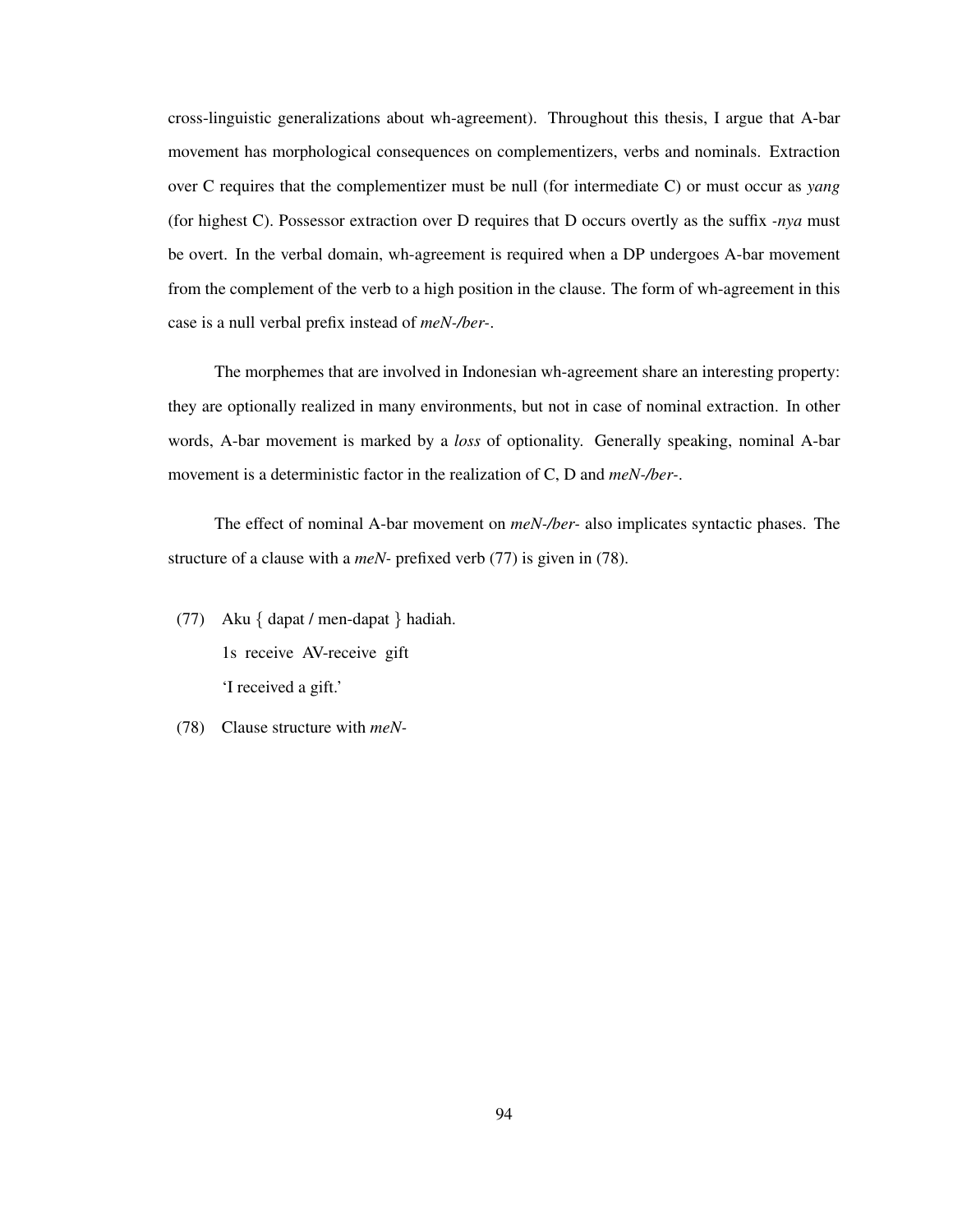

The extended verbal structure of the clause includes both vP and VoiceP. Verbal prefixes are hosted in a functional head: *v* hosts the causative morpheme *per-*, and Voice hosts the voice morphemes *meN-, ber-, di-,* and the null Object voice prefix.<sup>7</sup> Following Pylkkanen 2002, 2008; Harley 2013; Legate 2014, the external argument is introduced in the specifier of VoiceP. This external argument is raised to the preverbal position of grammatical subjects in SpecIP, as shown in (78).

The other morphemes involved in wh-agreement are assumed to be phase heads: complementizers and the prefix *-nya* are taken to be phase heads C and D, respectively. The phase head, which attracts a nominal to its specifier for extraction, is specially marked as a result of this movement. Likewise, I take *meN-/ber-* to occur in the position of a phase head, Voice. Successive-cyclic A-bar movement from the complement of the verb must proceed through the specifier of VoiceP (suggested in Chomsky 2000, 2001, 2008 for *v*P; also see van Urk and Richards 2015 for recent work showing that successive-cyclic movement proceeds through the edge of every verb phrase and the edge of every clause). This movement results in special (null) morphology on the head Voice.

<sup>7</sup>The prefix *meN-* may co-occur with the causative morpheme *per-*. *Ber-*, on the other hand, cannot co-occur with *per-*, which leaves open the possibility that *ber-* occurs as a combined functional head, VoiceP/*v*P. This possibility does not affect the analysis here since this combined projection remains the highest verbal projection; successive-cyclic movement would pass through the edge of the VoiceP/*v*P. I leave this as an open question.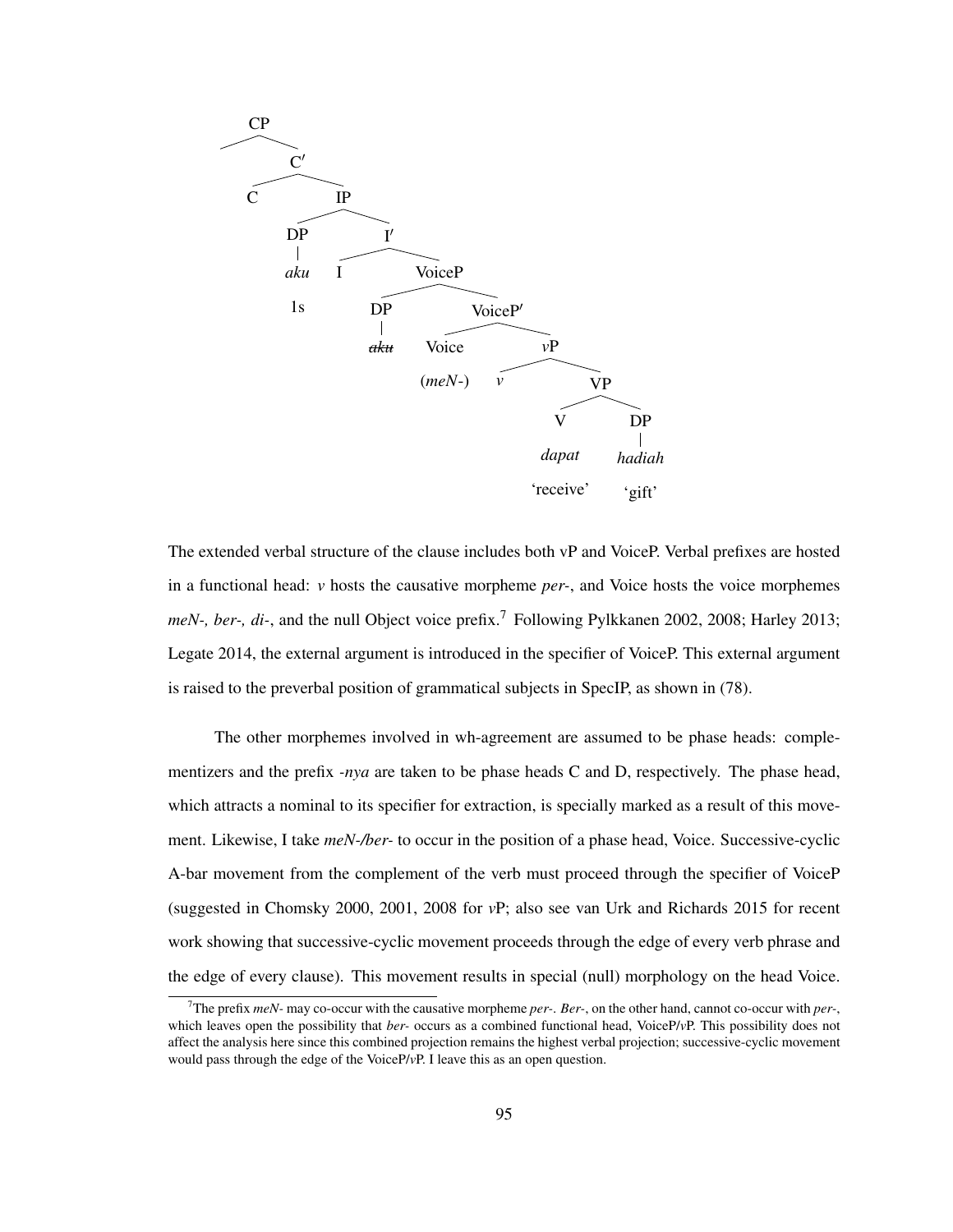An example of object extraction is illustrated in the tree structure below:

- $(79)$ what C.Foc 1s receive yang aku dapat ? 'What did I receive?'
- (80) A-bar extraction of object through Spec, Voice  $P^8$



In case of object extraction through the edge of VoiceP, the phase head has an edge feature [EPP-D] which targets DPs for movement through its specifier. The effect of nominal A-bar movement through SpecVoiceP is that the functional head Voice cannot be spelled out as *meN-* or *ber-*. Instead, the verb must occur bare, without a voice prefix. Precisely speaking, wh-agreement results from the [EPP-D] feature on a phase head; [EPP-D] on Voice is a deterministic factor in the realization of *meN-/ber-*. (See also Chapters 2 and 4 for a derivational account of nominal extraction through the

<sup>8</sup> For ease of exposition, movement of the wh-phrase *apa* is shown here instead of Operator movement. See Chapter 2 for discussion on the structure of clefts and Operator movement in nominal extraction.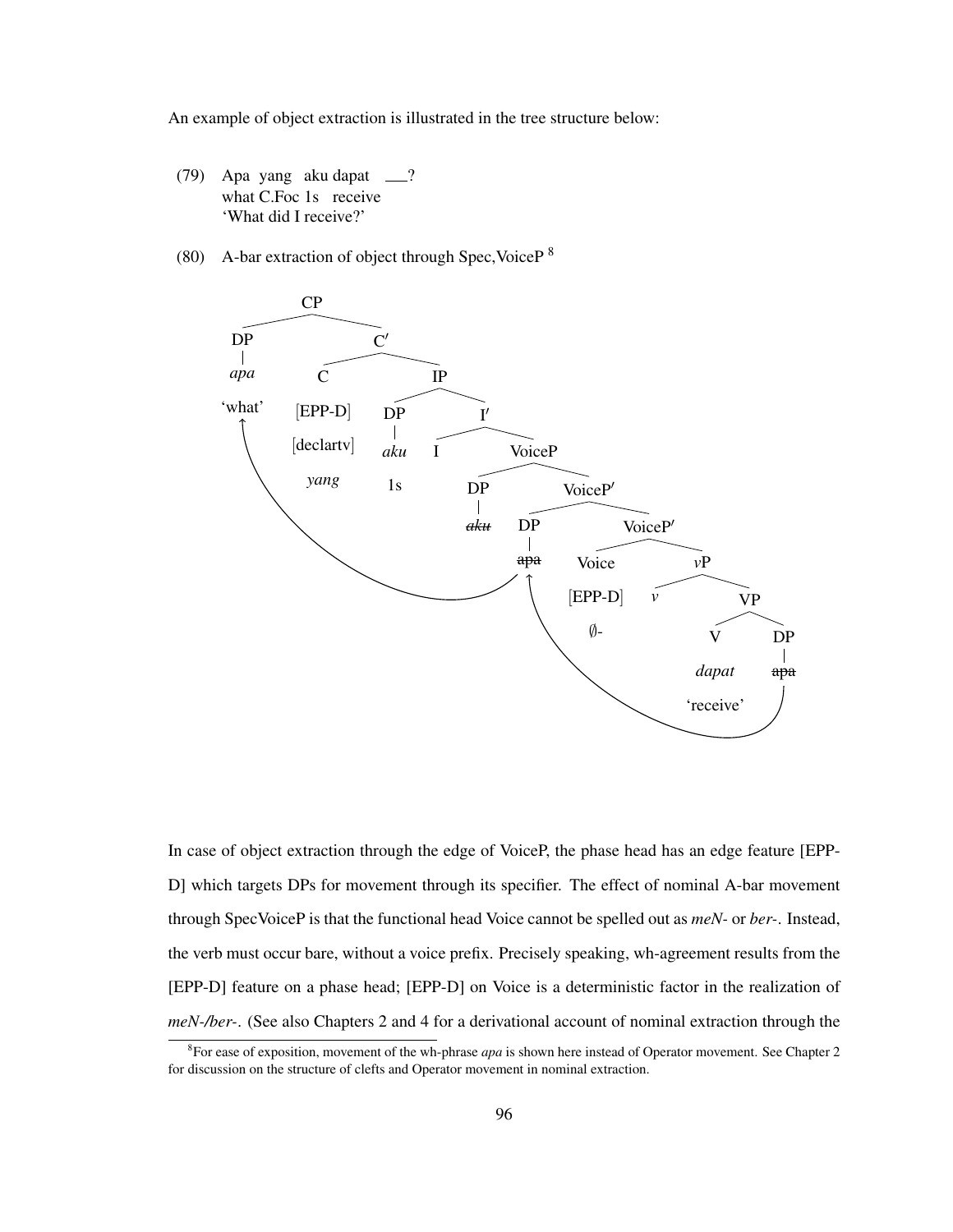edge of CP and DP, respectively.)

# Excursus: Is *meN-* sensitive to A-movement?

Some authors have taken Cole and Hermon's Generalization to apply to *both* A-bar movement and A-movement, whereas I claim that *meN-* is only sensitive to A-bar movement. I address this issue here, because it has implications for the wh-agreement analysis that I propose. If both A-bar movement and A-movement result in a bare verb, this weakens the case for wh-agreement, which is a phenomenon specific to A-bar (wh-) movement.

The question is whether A movement over a *meN-* verb requires a null prefix (there is general consensus that this is the case for A-bar movement). Early work on the correlation between *meN*and nominal movement in Saddy 1991 did not differentiate between A and A-bar movement, noting only that NP displacement over an active verb was not possible with *meN-*. Although much of the literature on this correlation examines the formation of questions and relatives (typical instances of A-bar movement), Cole and Hermon (1998) make the explicit claim that *meN-* is sensitive to both A and A-bar movement in Malay: "the loss of meng- is not restricted to wh-questions. Rather, it also occurs in object preposing constructions and in relative clause formation and focus movement" (1998:232). "Object preposing" constructions are Object voice clauses, in which the internal argument (Theme) of the transitive verb occurs as preverbal grammatical subject, as in (81) (see also example 14).

(81) Ali<sub>i</sub> saya (\*men-)cubit t<sub>i</sub> Ali 1s meng-pinch 'I pinched Ali.' / 'Ali was pinched by me.' (Cole and Hermon 1998:232)

Both Chung 1976 and Cole and Hermon 2005 provide evidence that the Theme in Object voice occurs in the position of grammatical subjects, an A position. Note that the verb must occur in its bare form (without *meN-*), which Cole and Hermon attribute to A-movement of the object *Ali* across the verb. In later work on Indonesian relatives, Cole and Hermon (2005) further note, "In our analysis it is irrelevant whether a noun phrase moves across a verb by A-movement or A-bar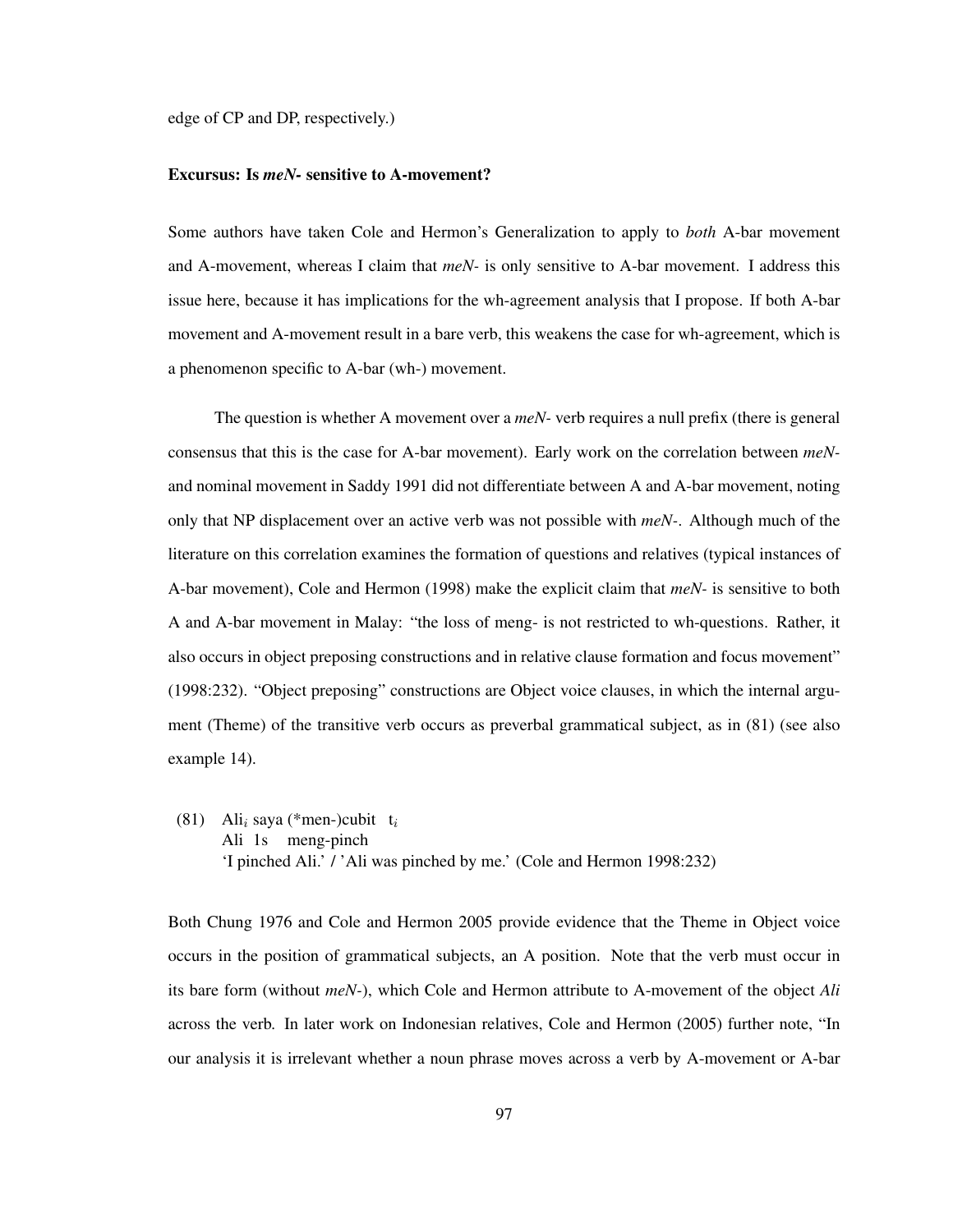movement. The fact that both A-movement and A-bar movement result in the same morphological result (the omission of *meN-*) might be viewed as a virtue since the analysis provides a unitary analysis for a wide range of data or as a flaw since, as an anonymous referee points out, it is uncommon in the languages of the world for A and A-bar to result in the same morphological effects on the verb" (2005:85, footnote 17; the relevant movement is shown in their example 34).

The claim that *meN-* is sensitive to both A-bar movement and A movement has been adopted by other authors as well (e.g. Nuriah 2004; Soh and Nomoto 2011; Sato 2012; Soh 2013; Nomoto 2013). Sato (2012) extends Cole and Hermon's analysis to Object voice clauses in Kendal Javanese, assuming that both A-movement and A-bar movement cause *meN-* to delete (2012:37).

If correct, this view weakens the case for the lack of voice prefix as a type of wh-agreement in Indonesian, since wh-agreement is cross-linguistically noted to be specific to A-bar movement. Furthermore, I have argued that wh-agreement in Indonesian is marked on phase heads when DP movement passes through the edge of the phase; but raising to subject position to satisfy EPP is not usually taken to be cyclic movement through a phase edge (although alternate analyses claim that passive vP, or all types of vP, are phases, e.g. Legate  $2003$ ; Bošković  $2014$ ).

Evidence from Object voice clauses supports the view that *meN-* is sensitive only to A-bar movement, and that the bare verb form in Object voice has nothing to do with A-movement of the Theme/object. Cole and Hermon assume that Object voice clauses such as (81) would occur with the active voice prefix *meN-*, if not for A-movement of the Theme over the verb. Transitive clauses and Object voice clauses, then, both have the same structure at the beginning of the derivation, at which point *meN-* is not yet ruled out. In an active clause, the external argument becomes the grammatical subject, but in an Object voice clause, it is an internal argument that becomes grammatical subject while the external argument remains in  $situ$ <sup>9</sup>. It is important to note that unlike active clauses, which can be observed with and without *meN-*, Object voice clauses never occur with *meN-*. The ostensible reason, according to this view, is that the subject position must be filled in Indonesian, so a DP object cannot be left low in the clause, which rules out *meN-*. If the object remains low,

 $9$ Object voice also places restrictions on the set of nominals that may occur as external argument; see Chung 1976; Cole et al. 2008b.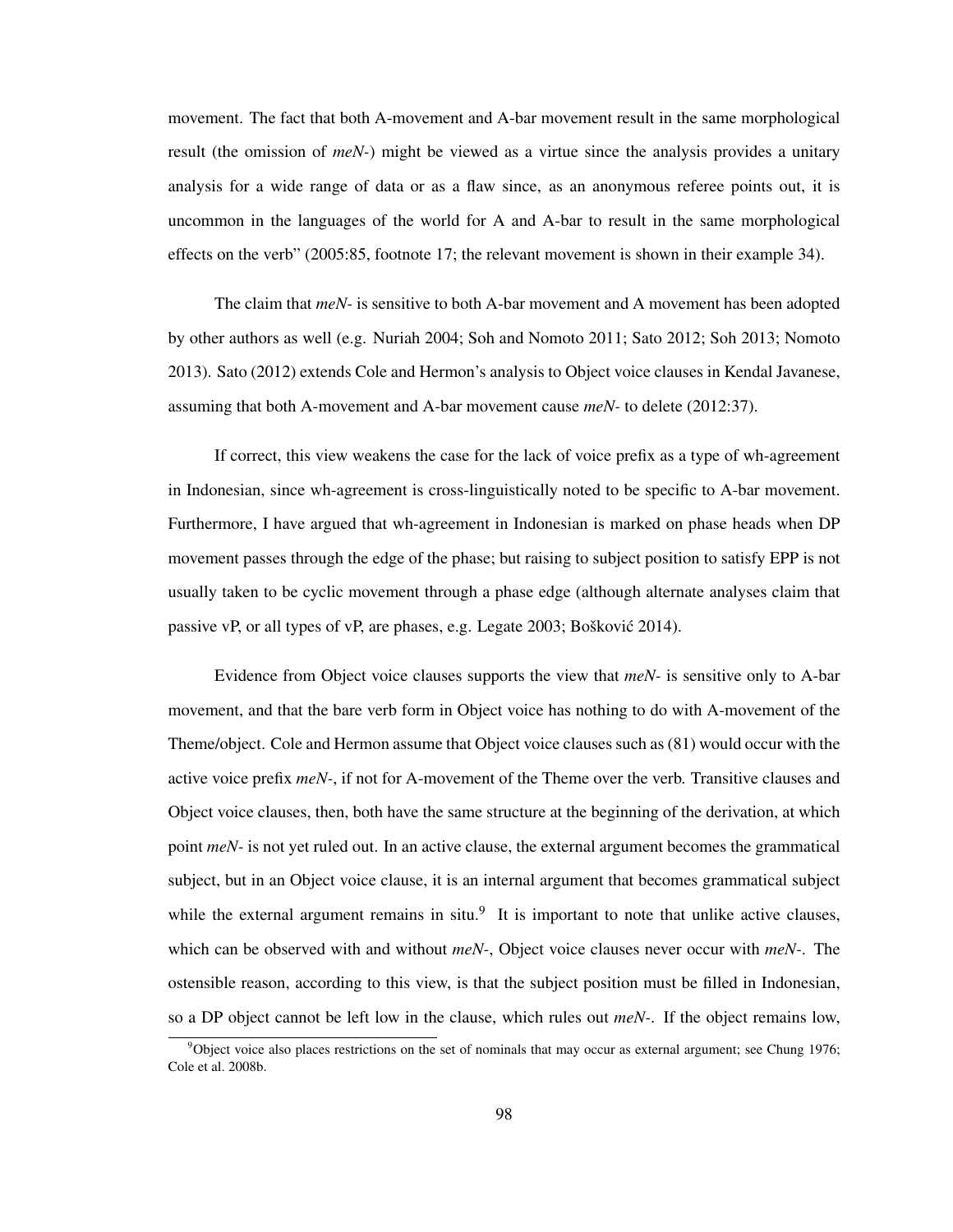and no movement crosses the verb, the prediction is that *meN-* will be able to occur in Object voice clauses.

I test the prediction with verbs that embed CP complements. In Indonesian, leaving the grammatical subject position empty is possible with a CP complement, which may be left low. This is illustrated with the adjectival predicate *ternyata* 'obvious' and the passive verb *dipastikan* 'confirmed':

- (82) %Bahwa Ali menang sudah ternyata. C Ali win already obvious 'That Ali won is obvious.'
- (83) Sudah ternyata bahwa Ali menang. already obvious C Ali win 'It is obvious that Ali won.'
- (84) %Bahwa kopi ini adalah kopi asalan belum di-pasti-kan.  $\mathcal{C}$ coffee this Cop coffee original not.yet PV-certain-Appl 'That this coffee is original coffee is not yet confirmed.'
- (85) Belum di-pasti-kan not.yet PV-certain-Appl C bahwa kopi ini adalah kopi asalan. coffee this Cop coffee original 'It is not yet confirmed that this coffee is original coffee.'

Not all Indonesian speakers accept sentential subjects as in  $(82)$  and  $(84)$ .<sup>10</sup> For all speakers however, a CP complement can remain in its base position, leaving the subject position empty, as in (83) and (85).

Now turning to Object voice clauses, the prediction is that when the CP complement remains in a low position, *meN-* will be possible on the verb since no movement, A or A-bar, has occurred. In the following Object clause sentences, the verb takes a CP as its object:

(86) %Bahwa Ali menang akan saya umum-kan. C Ali win will 1s public-Appl 'I will announce that Ali won.'

 $10$ Most of my consultants reject (82), except one speaker from Jakarta; however, examples of sentential subjects are frequent in the literature and in Indonesian grammars, which suggest regional variation and formality affect their acceptability.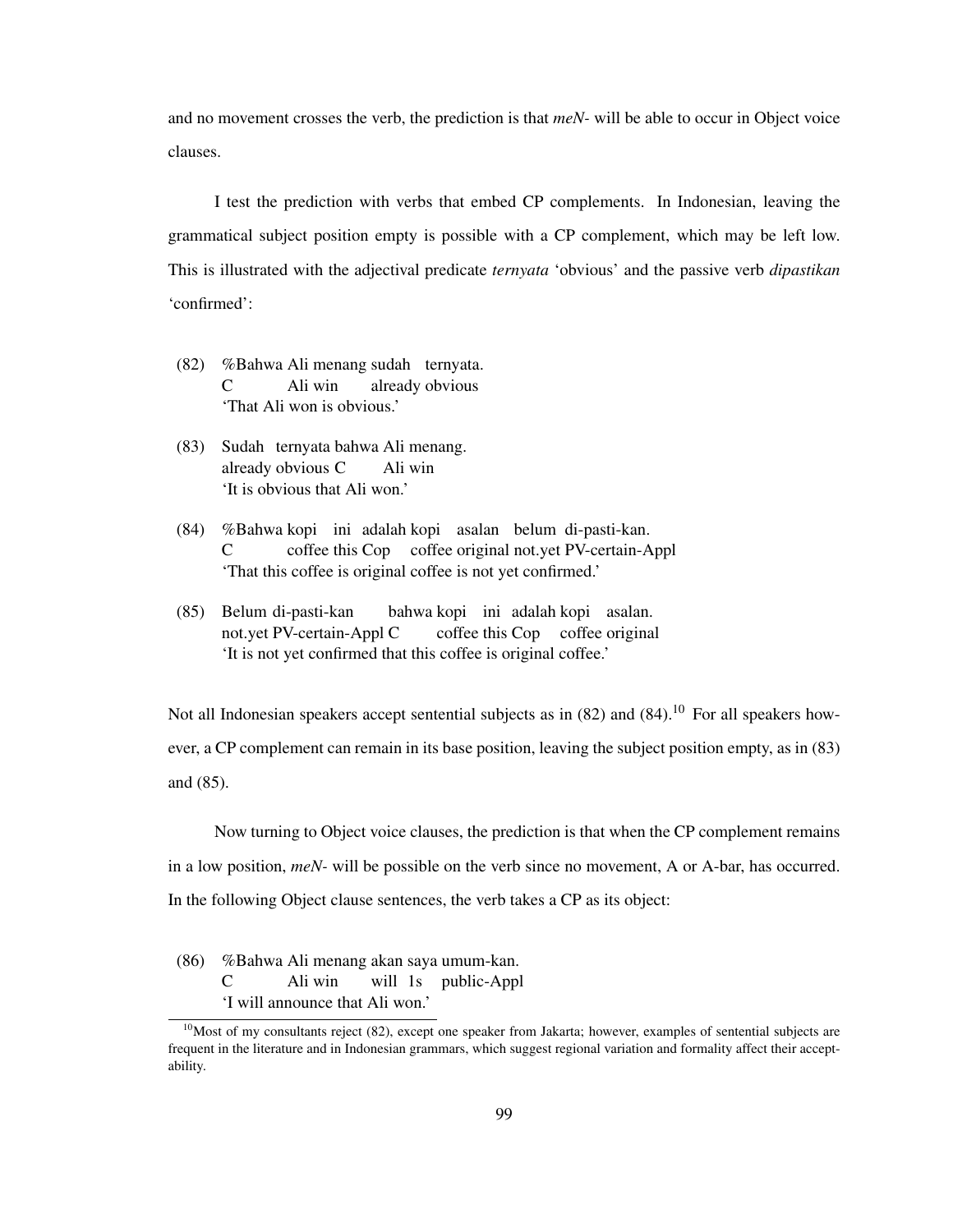- (87) Akan saya umum-kan bahwa Ali menang. will 1s public-Appl C Ali win 'I will announce that Ali won.'
- (88) \*Akan saya meng-umum-kan bahwa Ali menang. will 1s AV-public-Appl C Ali win
- (89) %Bahwa kopi ini adalah kopi asli C coffee this Cop coffee original already 1s-certain-Appl sudah ku-pasti-kan. 'I already made certain that this coffee is original coffee.'
- (90) Sudah ku-pasti-kan already 1s-certain-Appl C bahwa kopi ini adalah kopi asli. coffee this Cop coffee original 'I already made certain that this coffee is original coffee.'
- (91) \*Sudah saya mem-asti-kan already 1s AV-certain-Appl C bahwa kopi ini adalah kopi asli. coffee this Cop coffee original

These are unambiguous Object voice clauses: the auxiliaries *akan* and *sudah* occur before the Agent, which is not possible in active clauses.<sup>11</sup> Furthermore, the clitic pronoun  $ku$  does not occur in subject position, which shows that the subject position must be empty in (90).

The prediction is not borne out: even when no movement crosses the verb, an Object voice verb cannot occur with *meN-*, as shown in (88) and (91). Therefore A-movement of the internal argument to subject position is not the source of the null voice morphology in Object voice. Rather, all Object voice verbs must have a null prefix, independent of movement. Since Object voice clauses constitute the primary piece of evidence in support of the view that A movement causes *meN*deletion, there is little reason to adhere to this view. I conclude that *meN-* is only sensitive to Abar movement in Indonesian, and that *meN-* cannot occur when a DP undergoes successive-cyclic movement through the edge of VoiceP. The obligatory null voice marking that replaces *meN-* in case of nominal A-bar movement retains the properties of wh-agreement. Furthermore, the morpheme that occurs on the verb in Object voice is a stored form that is always phonologically null.

 $11$ Note that examples like (81) are ambiguous between object voice clauses and active clauses with a topicalized Theme and (optionally) unpronounced prefix *meN-*. To avoid this ambiguity, I include auxiliaries in these examples, which occur before the Agent in Object voice, in order to disambiguate these from active clauses (in which the Agent occurs before auxiliaries).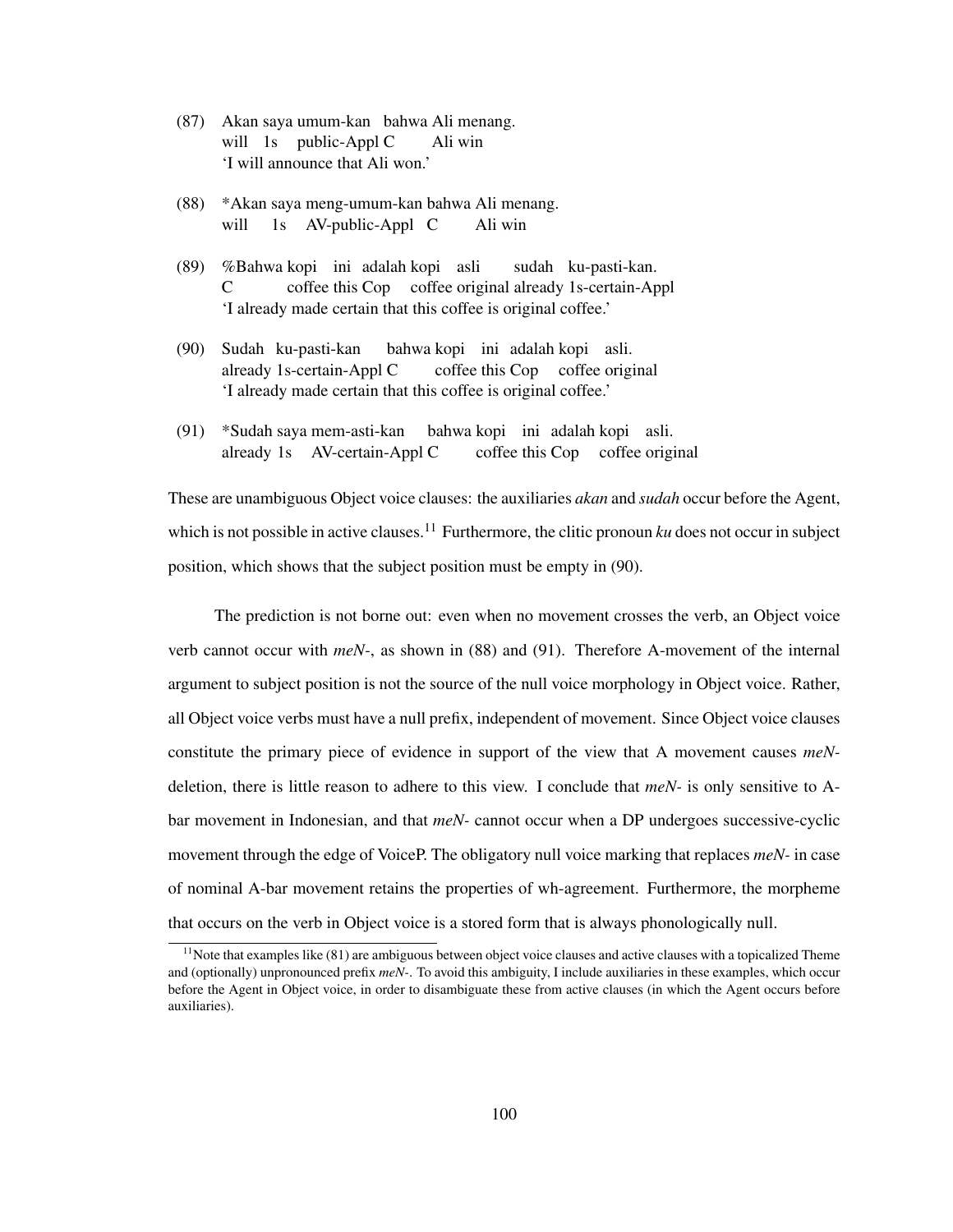#### *3.4.2. Other syntactic and semantic constraints on optionality*

Returning to other deterministic contexts that require a certain pronunciation of *meN-/ber-*, the prefix is disallowed when the verb occurs as a modal or auxiliary. This applies to a small set of verbs, for example:

- (92) Aku { coba / ber-coba / men-coba } men-cari informasi itu di google.  $1s$ try MV-try AV-try AV-find information that at google 'I tried to find that information on Google.'
- (93) Informasi itu { coba / \*ber-coba / \*men-coba } aku cari di google. information that try MV-try AV-try 1s find at google 'I tried to find that information on Google.'
- (94) Rika { suka / meny-uka-i } es krim. Rika like AV-like-Appl ice cream 'Rika likes ice cream.'
- (95) Anak-anak { suka / \*meny-uka-i } men-angis. child-Redup like AV-like-Appl AV-cry 'Children often cry.'

The roots *coba* 'try' and *suka* 'like' are not typically identified as modals or aspectual auxiliaries, but the sentences above demonstrate that they can occur either as main verb or in positions reserved for modals/auxiliaries. In (93), the relative order of *coba* and the pronominal Agent *aku* indicate this is an Object voice clause; only modals and auxiliaries may occur in this position. In (95), *suka* has an aspectual meaning (frequency), which is distinct from its verbal meaning, 'like.' Where these forms as used as modal or auxiliary, they do not occur as category V, and do not have a Voice projection. Therefore *coba* and *suka* cannot take the verbal prefixes *meN-/ber-* when used as modal or auxiliary.<sup>12</sup>

Another deterministic condition on *meN-* is required by change of state verbs. For example, the following verbs (among others) must always be prefixed with *meN-*:

 $12$ See Jeoung 2018 for other verbs that may occur in the position of modal/auxiliary in Indonesian.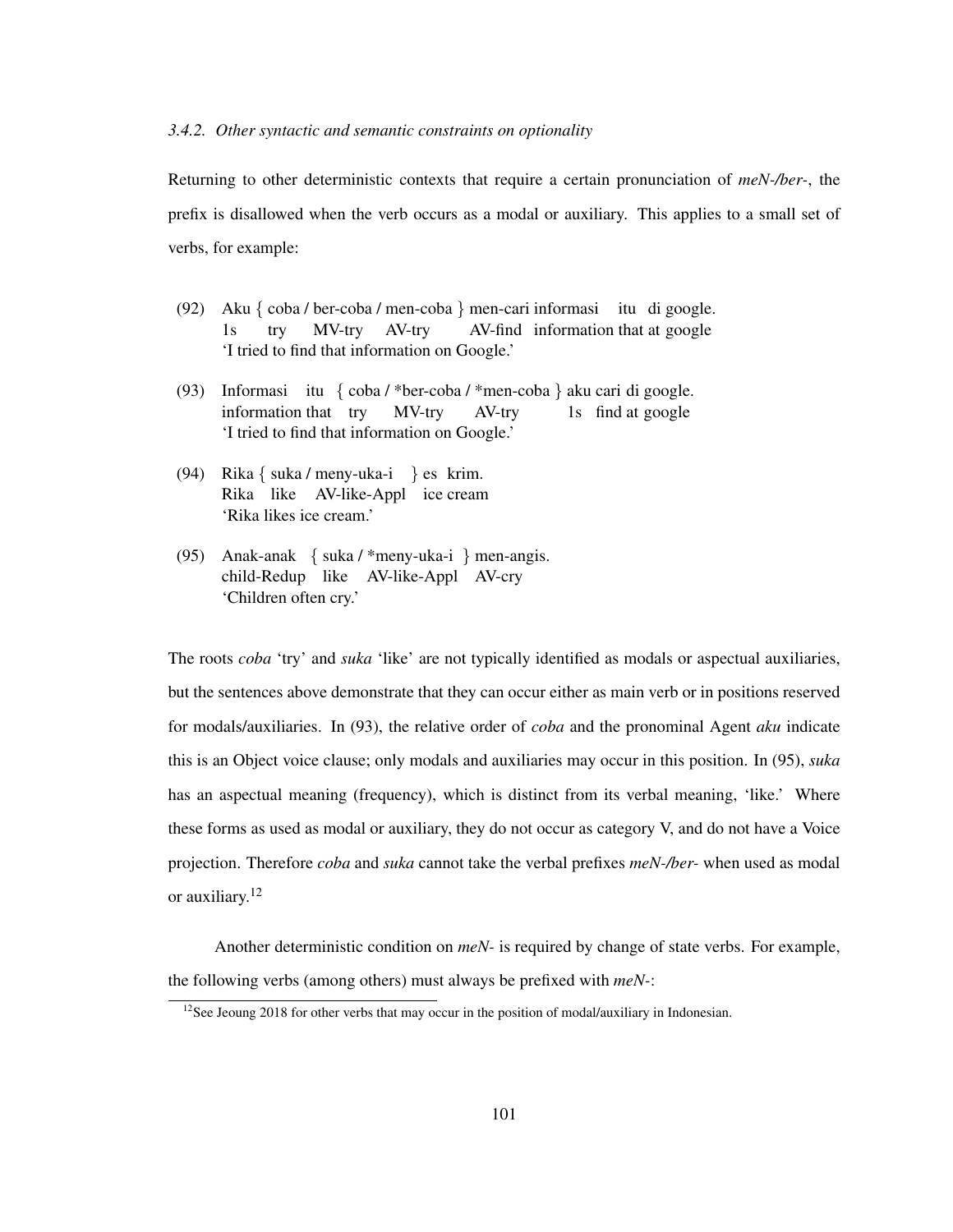- (96) Aku {rasa / me-rasa} gatal dan muka-ku {\*merah / me-merah}. 1s feel AV-feel itchy and face-1s red AV-red 'I felt itchy and my face reddened.'
- (97) Es di Kutub Utara sedang {\*cair / men-cair}. ice at Pole North Prog liquid AV-liquid 'Ice at the North Pole is melting.'

The un-prefixed forms are only possible with non-change of state meanings, i.e. 'I felt itchy and my face *was red*' (96); 'Ice at the North Pole is *currently liquid*' (97). Unlike other deterministic contexts that affect *meN-*, change of state verbs require an overt prefix rather than a bare verb.

The roots of these verbs are basic states (in the sense of Embick 2004; see also Koontz-Garboden and Beavers 2017), while the inflected form with *meN-* entails a change of state. Following the general approach in Hale and Keyser 2002, I assume that these intransitive change of state predicates are derived by combining the root with a structural head *v* that introduces semantics of change or becoming: [*v v*-BECOME *merah* ] (see also Embick 2004 in which the head bearing the feature [FIENT] derives the same result). When this structure combines with Voice, the prefix *meN*is required; for verbs that do not denote a change of state, the root is combined with another type of *v* head. In the absence of *v*-BECOME, *meN-* remains optional.

Relatedly, Soh and Nomoto (2015) argue that for Malay, *meN-* is incompatible with verbs that express states, in contrast to a bare verb (without *meN-*), which may describe a state. (Diagnostics for this claim are presented in Soh and Nomoto 2009, 2015). *MeN-*prefixation requires that the verb express an event; this is because *meN-* occurs as *v*, which can only combine with a VP that describes eventualities with stages. Under this view,  $meN$ - is a light verb  $(v)$ , rather than a voice morpheme.<sup>13</sup>

Soh and Nomoto (2015) are not alone in arguing that the category of *meN-* is *v*. Cole et al. (2008b) also suggest that *meN-* is hosted in *v* (although they claim that *meN-* marks active voice). Nuriah (2004) proposes that *meN-* is a categorial marker, marking non-verbal roots as category V.

<sup>13</sup>Another claim made by Soh and Nomoto (2015) concerns degree achievement verbs in Malay that occur with *meN-*. The claim is that when *meN-* occurs on degree achievement verbs, they must receive atelic interpretations in Malay, in contrast to bare verbs, which can either be telic or atelic. See Soh and Nomoto 2015:150-152 for diagnostics that tease apart telic and atelic verbs. However, I find that the relevant contrasts do not exist in colloquial Indonesian; *meN-* verbs may occur in both atelic and telic frames. I therefore do not pursue this issue with degree achievement verbs.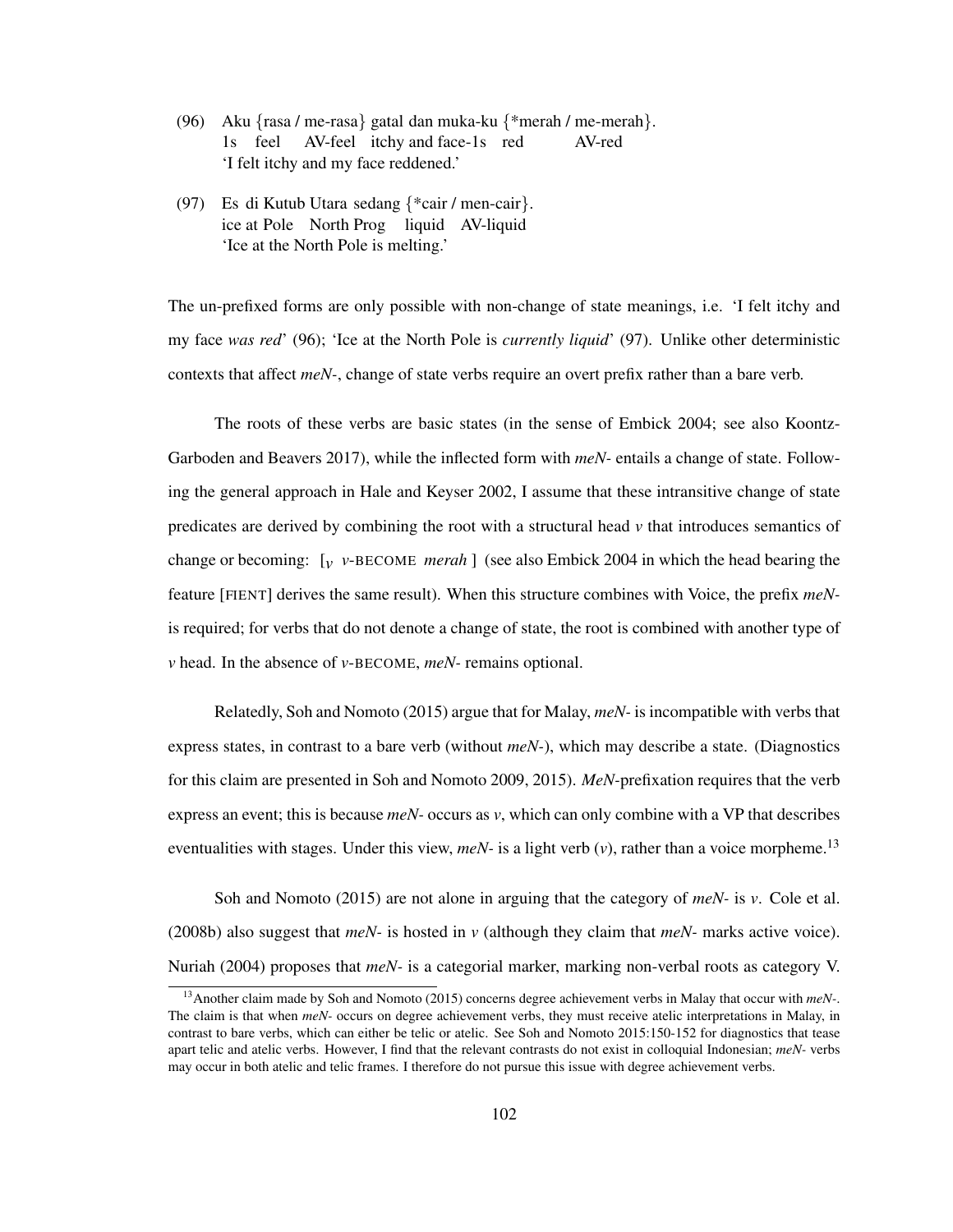Although Nuriah does not specifically address change of state verbs (the main argument is concerned with thematic roles and their mapping to *meN-* and *-kan*), the proposal is that *meN-* is a syntactic head that determines the category of the root, and that *meN-* must be overt when the root is a non-V category. This account assumes that the category of the root is transparent, based on intuitions about its most prominent meaning when it occurs in isolation (without affixation). However, this assumption is not well supported for many roots, i.e.:

- (98) mem-banjir-i 'to flood, overflow' (listed as verbal root) banjir '(a) flood'; 'to flood'
- (99) mem-bisik-kan 'to whisper' (listed as noun root) bisik '(a) whisper'; 'to whisper' bisik-bisik 'whispers'; 'whispering'; 'to whisper (to each other)'

The unprefixed roots in these examples can often occur as either a verb or noun, which renders it difficult to distinguish which roots must be morphologically marked with *meN-*. Furthermore, the causative morpheme *per-* occurs between *meN-* and the root:

(100) Produk ini be-kerja mem-per-merah bibir dengan sempurna. product this MV-work AV-Caus-red lip with perfect 'This product works to redden lips perfectly.'

This is unexpected if the prefix *meN-* is a verbalizing head that determines the category of the root; under standard assumptions, no morpheme should intervene between the root and its categorydefining head. This is also an unexplained problem for the view that *meN-* is a light verb, hosted in *v*.

I do not assume then, that *meN-* is a categorizing head, a light verb or *v*-BECOME. If *meN*occurs as the head Voice, as I have suggested, it is reasonable to suggest that adjacency between VoiceP and *v*P makes the head Voice sensitive to the content of *v*. The presence of the head *v*-BECOME requires that the verb is prefixed with *meN-*.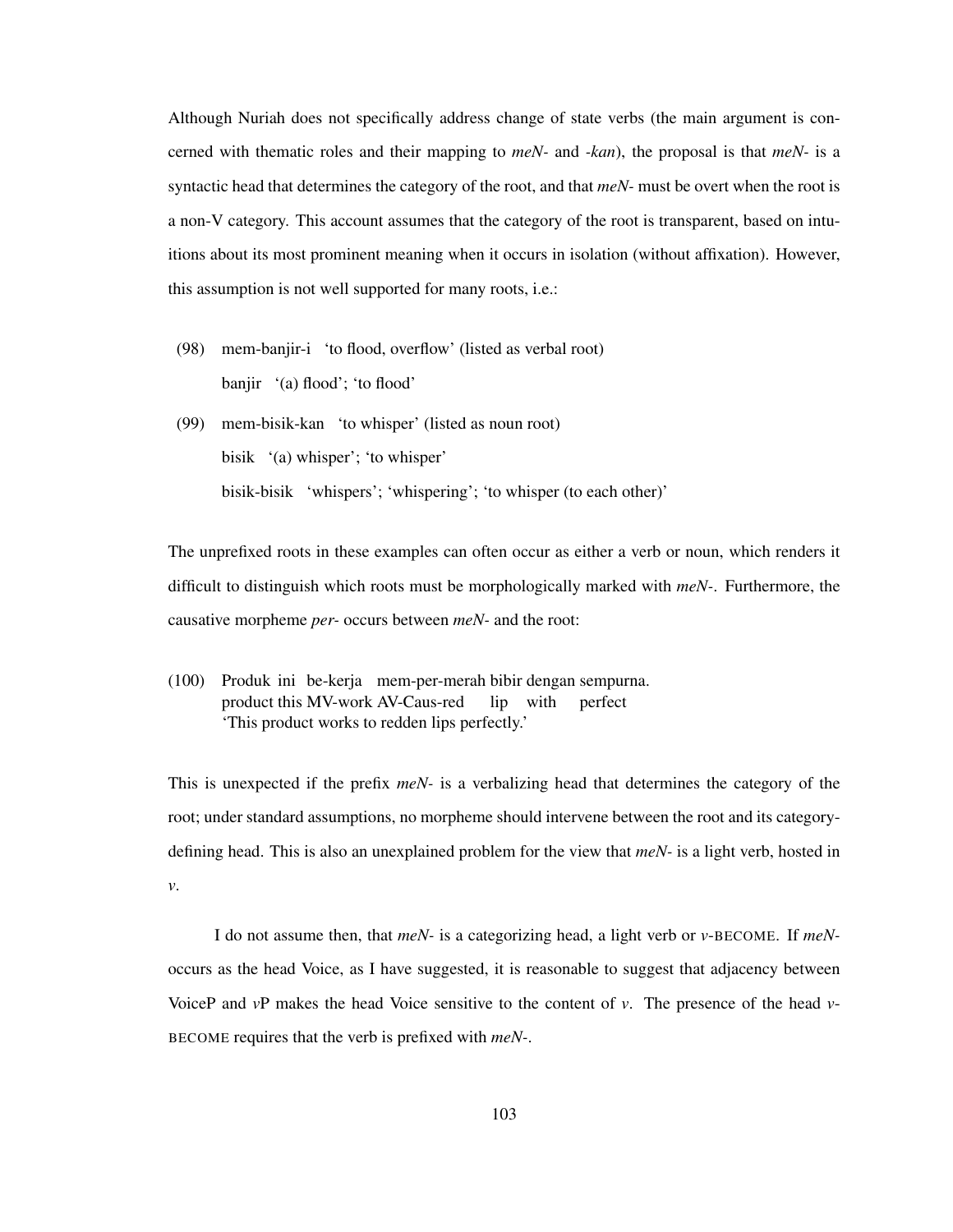Finally, all direct imperative verbs in Indonesian must occur without *meN-* or *ber-*: 14

- (101) { Pakai / \*me-makai } pensil yang bagus untuk ujian. use AV-use pencil that good for test 'Use a good pencil for the test.'
- (102) { Cari-(lah) / \*men-cari-(lah) } teman yang baik hati. find-Imper AV-find-Imper friend C.Foc good heart 'Find a friend who is kind.'
- (103) { Bicara-(lah) / \*ber-bicara-(lah) kepada dokter anak. speak-Imper MV-speak-Imper to doctor child 'Speak to the pediatrician.'

Like imperative clauses in many other languages, these clauses have a surface structure that is similar to declarative clauses. Following analyses of imperatives in other languages, I assume that imperative clauses have an imperative Operator located within CP, which derives an imperative interpretation (Han 2000). This imperative Operator is incompatible with inflection on the verb (in the form of*meN-/ber-*).

By dividing deterministic from non-deterministic conditions on the realization of *meN-/ber-*, I have considered only those factors that are deterministic, requiring or disallowing the prefix *meN- /ber-* in the specified context. The deterministic factors discussed are: A-bar movement, modal or auxiliary use, imperatives and change of state verbs. The first three of these disallow *meN-/ber-* , while change of state verbs require *meN-/ber-*. In these environments, syntactic and semantic constraints are determinants in the overall picture of variability, and any description of the distribution of *meN-/ber-* must be incomplete without reference to these. In the next section I consider non-deterministic properties related to *meN-* and *ber-*.

 $14P$ assive verbs can be used for polite or indirect commands in Indonesian, and these are reported to have the same imperative force as direct commands like (101). Interestingly, the passive prefix *di-* may occur in an imperative context:

<sup>(1)</sup> Mohon di-bawa semua keperluan untuk ujian. request PV-carry all supplies for test 'Please bring all supplies for the test.'

To my knowledge, different types of imperatives have not previously been studied in Indonesian or related languages. I leave this as an area that requires much further research.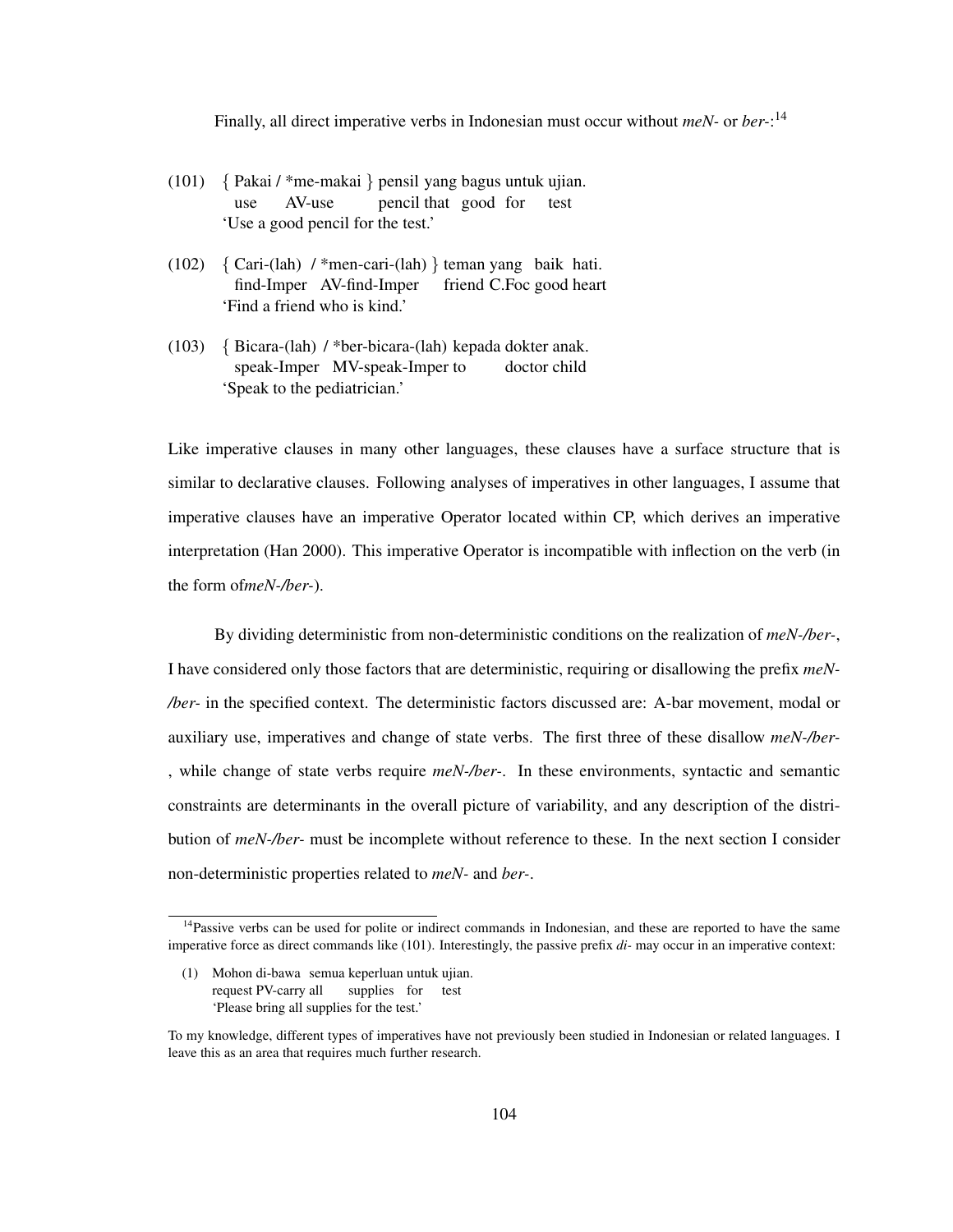### 3.5. Variable contexts and non-deterministic factors

# *3.5.1. Variable deletion rule and its effects*

The prefixes *meN-* and *ber-* are optional so long as deterministic factors do not apply. Potential examples of verbs with optional *meN-/ber-* are numerous. The following sentences illustrate verbs from a range of semantic classes, and also show the optional morphology in both matrix and embedded clauses.

- (104) Saudara akan {alami brother will experience AV-experience success / meng-alami} keberhasilan! 'You will experience success!'
- (105) Aku baru ingat 1s new remember mother send Ibu {kirim / meng-irim} surat kepada pak Djoko. AV-send letter to Mr Djoko 'I just remembered Mother sent a letter to pak Djoko.'
- (106) Apa-kah para what-Q Pl.human student Caus-attention-Appl AV-Caus-attention-Appl teacher with murid {per-hati-kan / mem-per-hati-kan} guru dengan baik. good 'Students paid attention to the teacher well.'
- (107) Ayah sedang {per-baik-i Father Prog Caus-good-Appl AV-Caus-good-Appl roof.tiles / mem-per-baik-i} genteng. 'Father is fixing the roof tiles.'
- (108) Alif {rahasia-kan / me-rahasia-kan} hadiah-nya untuk-ku. Alif secret-Appl AV-secret-Appl gift-D for-1s 'Alif hid the gift for me.'
- (109) Dia { bahasa / ber-bahasa 3s language MV-language Indonesian 1s } Indonesia, aku { bahasa / ber-bahasa language MV-language English } Inggris. 'She spoke Indonesian, I spoke English.'
- (110) Mereka adalah orang-orang yang { pendidikan / ber-pendidikan } baik.  $3p$ Cop person-Redup C.Foc education / MV-education good 'They are people that are highly educated.'
- (111) Dia { sedih / ber-sedih } karena harus ter-pisah. 3s sad MV-sad because must Invol-divide 'She is sad because they must be separated.'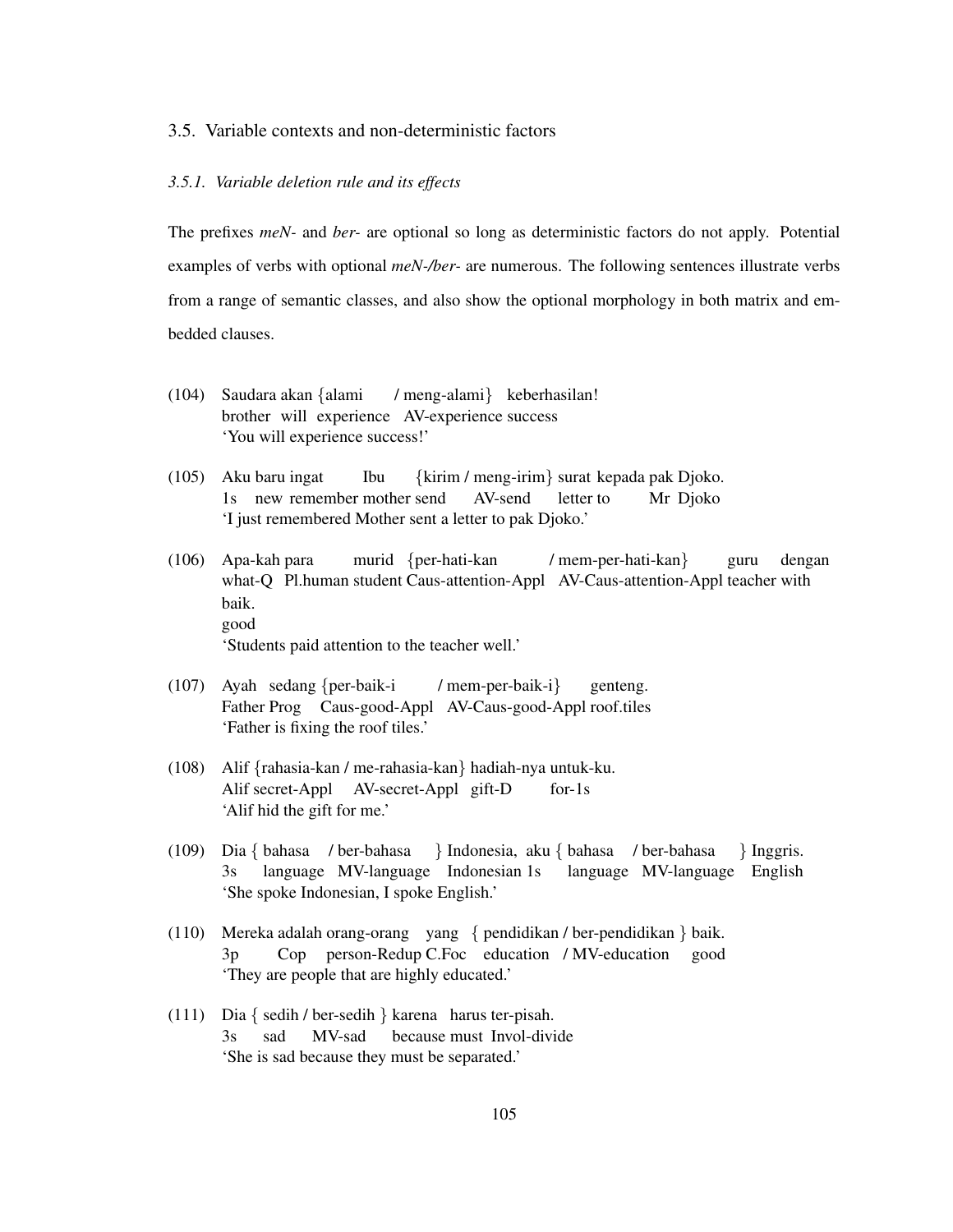(112) Kami hanya { putar-putar / ber-putar-putar } naik motor, 1p.Excl only turn-Redup MV-turn-Redup ride motorbike without goal clear tanpa tujuan jelas. 'We only rode around and around on the motorbike aimlessly.'

The proposed source of variability in *meN-/ber-* is the variable rule stated in the Introduction, repeated here below:

- (113) Variable deletion
	- meN-  $\rightarrow$  Ø
	- ber-  $\rightarrow$  Ø

The rule applies in the morphophonology, i.e. a post-syntactic component of the grammar, after the syntactic structure has undergone spellout to PF. When the rule is applied, the prefix *meN-* or the prefix *ber-* is deleted, i.e. phonologically unrealized. I have stated one rule for *meN-* and another for *ber-*, so that each rule may be applied independently. Collapsing the two rules into a single abstract rule would result in a simpler generalization (e.g. Voice  $\rightarrow \emptyset$ ); however, it is not clear that *meN*and *ber-* occur in the same syntactic position, to the exclusion of passive prefix *di-* (which is not variable). Furthermore, the variability of *meN-* is potentially affected by a different set of factors than *ber-*; stating the rule in this way also allows a different rate of application for each prefix.

Note that the rule is not stated over an abstract morpheme or syntactic node (e.g. Voice); instead, the rule targets the phonological content of each morpheme. This assumes that the rule applies after phonological strings have been inserted into nodes in the structure supplied by the syntax. Where *meN-* and *ber-* are not inserted, optionality does not exist, since variability arises from deletion of a phonological string. Recall that three of the deterministic conditions require a null prefix: A-bar movement, modal/auxiliary and imperatives. These three conditions are deterministic in the sense that the variable rule in (113) never applies. Insertion of a phonologically null morpheme, or (in the case of modal/auxiliary) lack of a structural position for *meN-/ber-*, effectively removes the possibility of optionality in *meN-/ber-*. These conditions bleed the application of (113), since no phonological string can be targeted for deletion.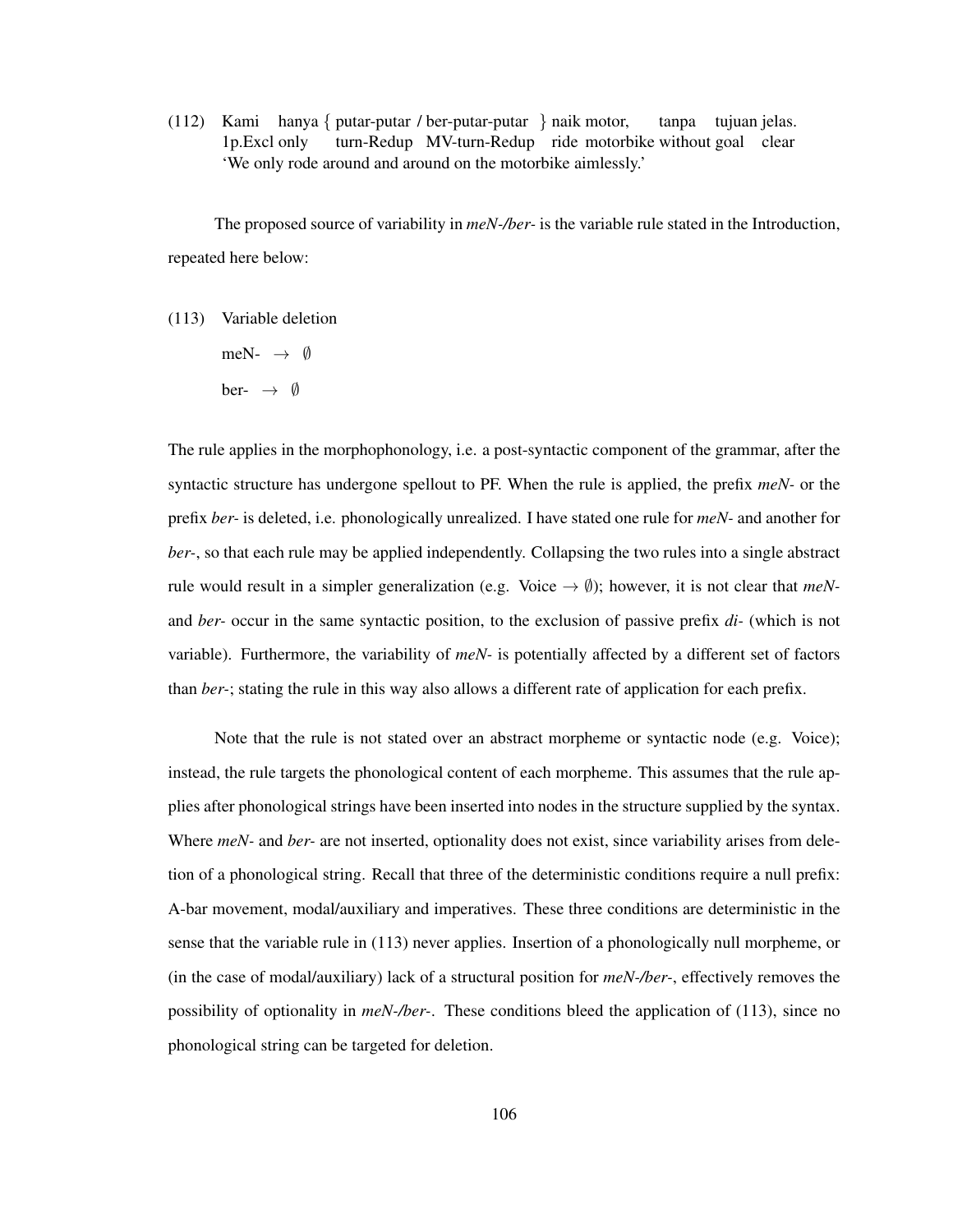One additional consequence of implementing a variable rule in the morphophonology, is that optionality is not captured by a system of deterministic rules for vocabulary insertion (within the framework of Distributed Morphology; cf. Halle and Marantz 1993, 1994). To illustrate this point, briefly consider the analysis for Standard Indonesian in Sato 2012. Sato discusses *meN-* and its obligatory absence in case of A-bar movement. Under Sato's account, *meN-* is usually inserted as an AV morpheme. If a nominal undergoes successive-cyclic movement through the edge of the verbal domain (v\*P, following Chomsky 2000, 2001, 2008), it deletes an uninterpretable feature on the phase head, which Sato calls a D-feature. When this feature is deleted, the prefix *meN-* can no longer be inserted during vocabulary insertion. Instead, a null exponent is inserted as an elsewhere item. This is captured by the vocabulary items in (114):

 $(114)$  meN-  $\leftrightarrow$  [ $v = [+D]$ ] ∅meN<sup>−</sup> ↔ [*v* [ ... ]] (Sato 2012:41)

This captures the non-realization of *meN-* in Standard Indonesian, which is not otherwise variable (note that Sato states that *meN-* is obligatory when A-bar movement does not obtain) (2012:33). The vocabulary items in (114), then, are deterministically inserted after spell-out of syntactic structure. This approach, if applied to colloquial Indonesian, leaves the variability of *meN-* unaddressed. What I propose is that the variable rule in (113) may be applied after vocabulary insertion; the rule does not target the null form, but it does target the overt form, which can be deleted.

Since the rule in (113) is variably applied by individual speakers, it is subject to a variety of potential factors that determine its (probabilistic) application, including: differences between speakers, including regional and sociolinguistic differences (interspeaker variation); formality, register and stylistic variation (intraspeaker variation); phonological and prosodic factors such as speech rate; and quantitative distribution that speakers use to learn what is "conventional usage" in Indonesian. These factors are non-deterministic, so that deletion or non-deletion of *meN-/ber-* has no consequences for grammaticality.

I now return to some properties that have been attributed to *meN-* or *ber-* in the literature,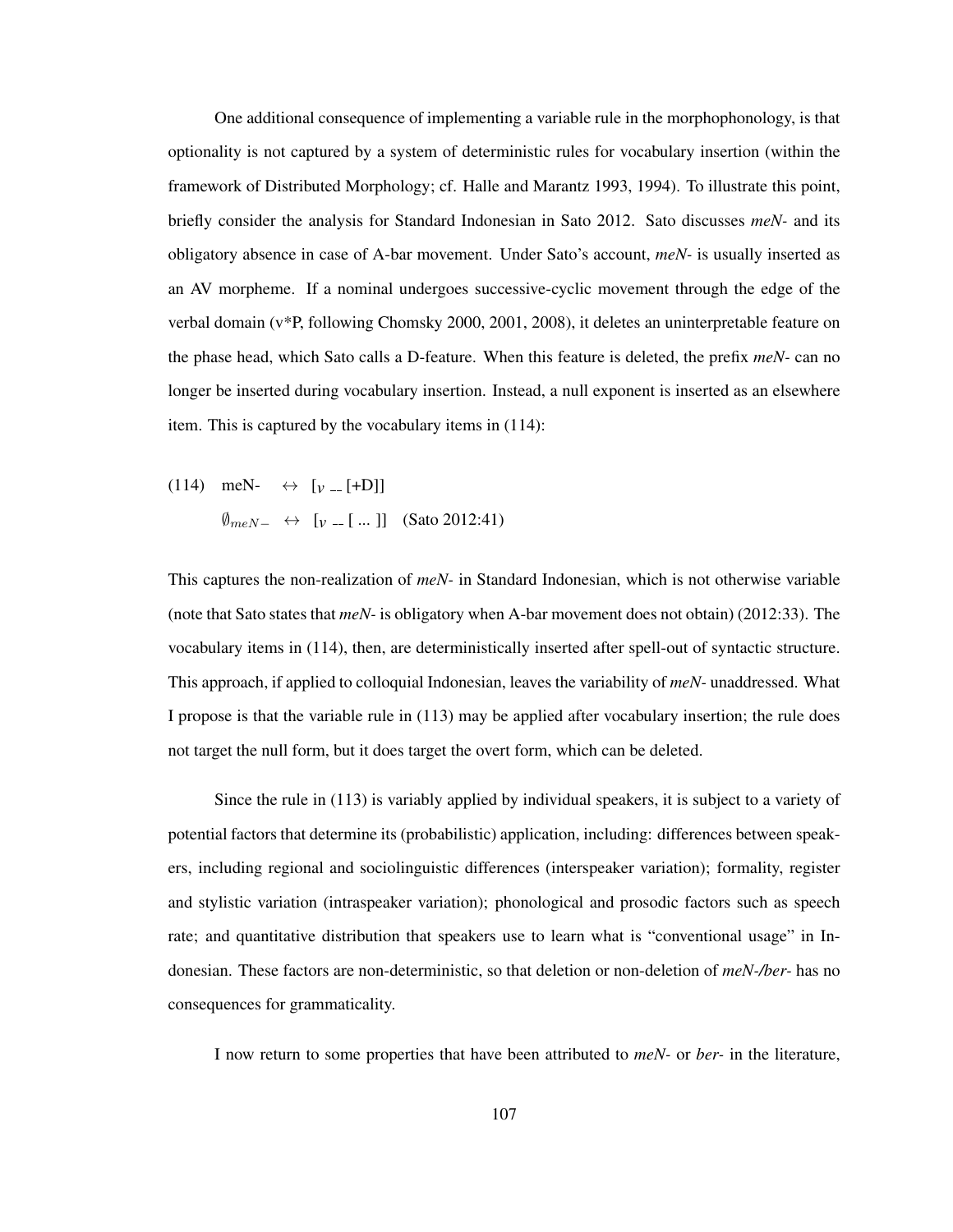but which are not deterministic (as demonstrated by counter-examples already presented in the sections above). I argue that these non-deterministic factors do indeed affect *meN-* and/or *ber-*; but their effect has to do with probabilistic application of a variable rule. In other words, these factors determine whether *meN-/ber-* has a tendency to occur overtly or not.

Consider the observation that semantically transitive verbs occur with *meN-* if the object is not expressed (Fortin 2006). I have already suggested that this is a non-deterministic property, based on the grammaticality of (115) in colloquial Indonesian:

(115) Variable deletion acceptable in colloquial Indonesian

Ali sedang baca. Ali Prog read 'Ali is reading.'

If the bare verb is taken as a probabilistic tendency, two potential factors are predicted to affect the rate of deletion of *meN-* in this example. The prefix is deleted more frequently when an object is present; the prefix is also deleted more frequently in informal contexts. In both cases, the correlation between transitivity and *meN-* is indirect, but transitivity is not a deterministic factor.

Aspectual semantics have also been previously discussed as a non-deterministic factor for *meN-*. Soh and Nomoto (2009, 2015) proposed that *meN-* is a progressive aspectual marker, given a contrast in interpretation between the two sentences below:

- (116) Harga elektrik turun. price electricity fall 'The price of electricity fell.'
- (117) Harga elektrik men-urun. price electricity meN-fall 'The price of electricity is falling.' (Soh and Nomoto 2009:151, ex. 7a-b)

I have suggested that the aspectual meaning is not obligatory, but a tendency. Variable deletion also accounts for this: *meN-* is deleted less often when the sentence has a progressive aspect; alternately, *meN-* is deleted more frequently with punctual verbs or non-progressive aspect.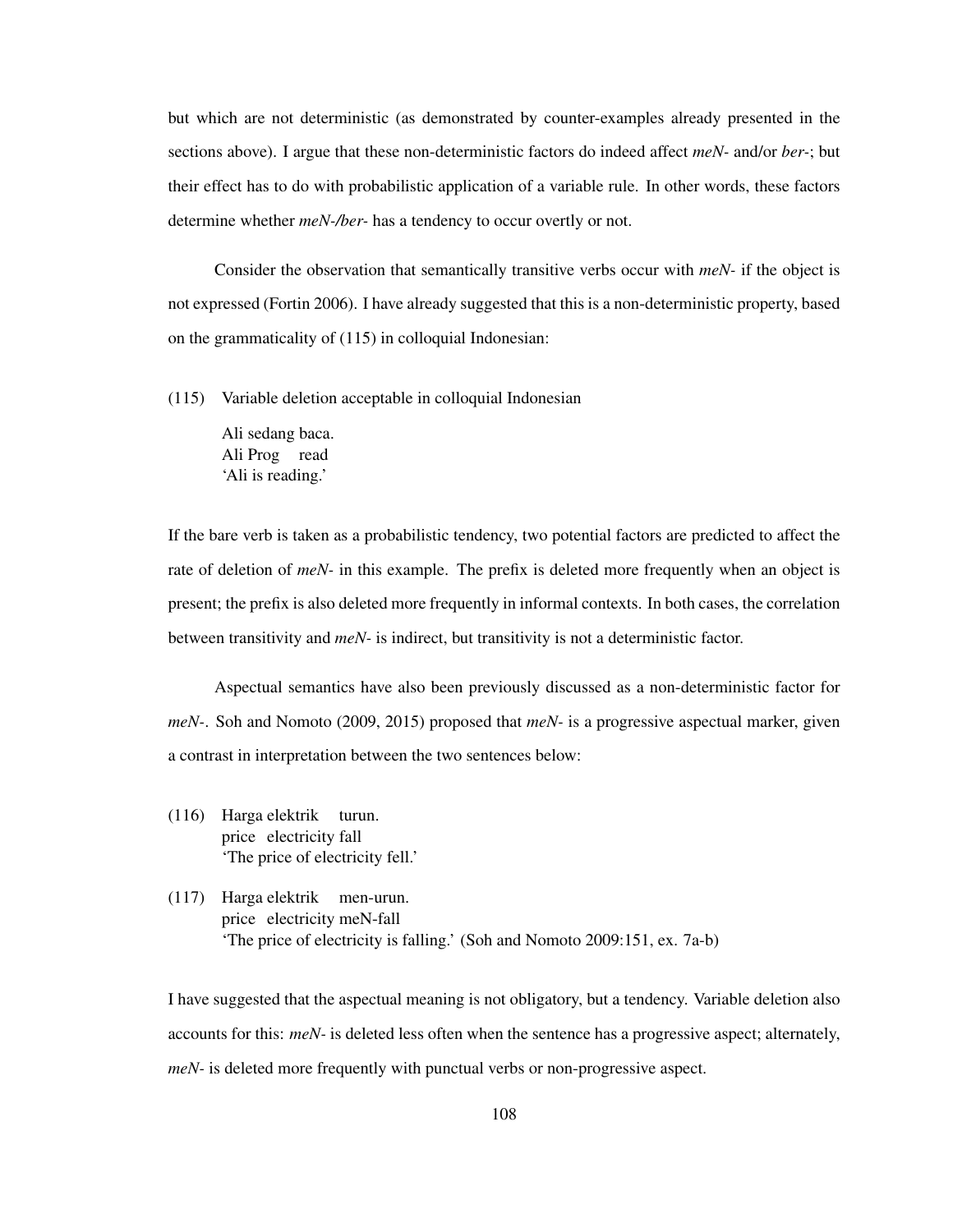Finally, I also noted that a number of authors claim that *meN-*prefixed verbs contrast with bare verbs in their discourse-pragmatic functions (Wallace 1979; Kana 1983; Kaswanti Purwo 1989; Voskuil 1996). Since neither *meN-* nor the bare form is obligatory in any of these contexts, these cannot be deterministic factors. Rather, information structure, the organization of discourse and other extra-syntactic factors affect the probabilistic rate of deletion. For example, following observations in Kaswanti Purwo 1989, *meN-* is less frequently deleted in the following contexts: 3 person narration, clauses that provide background information, in direct speech to an addressee, and in the presence of a modal.

#### *3.5.2. Other consequences of variable rule application*

Variable application of a deletion rule also provides a new perspective on some of the unpredictable aspects of *meN-/ber-* distribution. In this section I suggest that the variable deletion rule is applied at different rates for different roots, and that speakers learn overall rates of deletion for a particular root, as part of their language capacity.

Below, I present idiosyncratic verbs that require *meN-* or *ber-*, and idiosyncratic verbs that never take either prefix. The following lists are representative of the diversity in each set, but are not exhaustive.

# (118) Verbs that require *meN-* or *ber-*

#### Intransitive

men-angis 'cry' me-rantau 'migrate' berada 'exist' ber-isteri 'have a wife, be married' ber-jenggot 'grow a beard, have a beard' ber-sahabat 'be close friends' ber-topi 'wear a hat'

**Transitive**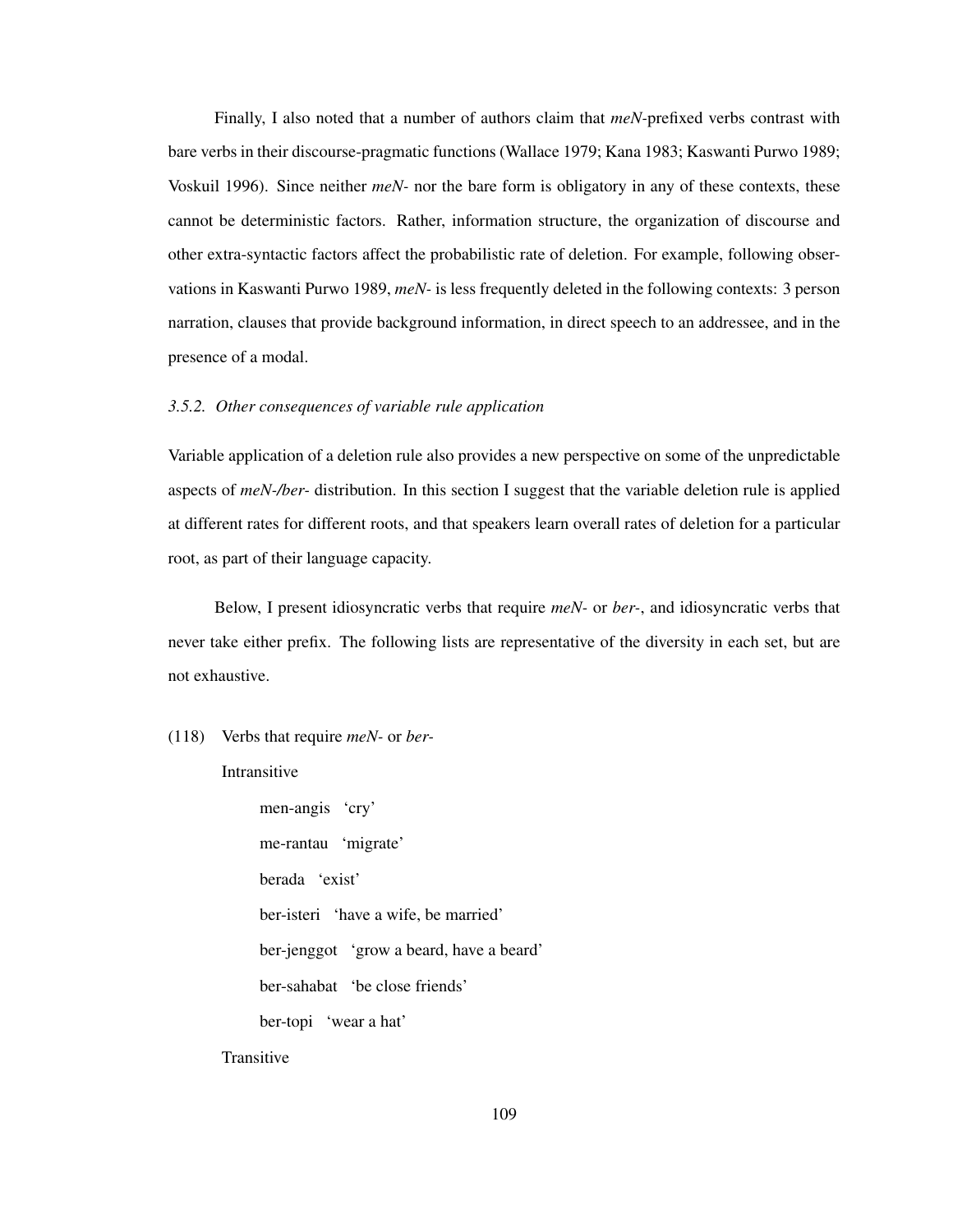meng-ajar 'teach' mem-per-alat 'manipulate' men-urut 'obey' men-anya-i 'question' meng-gila-i 'to be crazy (about)' men-eliti 'research'

Importantly, these are not change of state verbs; they do not fall into one or more syntactic classes.

(119) Verbs that cannot take *meN-* or *ber-*

# Intransitive

bangun 'get up' duduk 'sit' datang 'come'<sup>15</sup> hujan 'rain' kencing 'urinate' kerimis 'drizzle' pergi 'go' pulang 'go home' selesai 'finish' tinggal 'stay, live (at a location)' Transitive cinta 'love' ikut 'join' lupa 'forget' masuk 'enter'

naik 'go up, board (vehicle), travel (by vehicle)'

<sup>&</sup>lt;sup>15</sup>In very formal Indonesian, *berdatang* is used as a polite quotative, as when a royal person or deity speaks.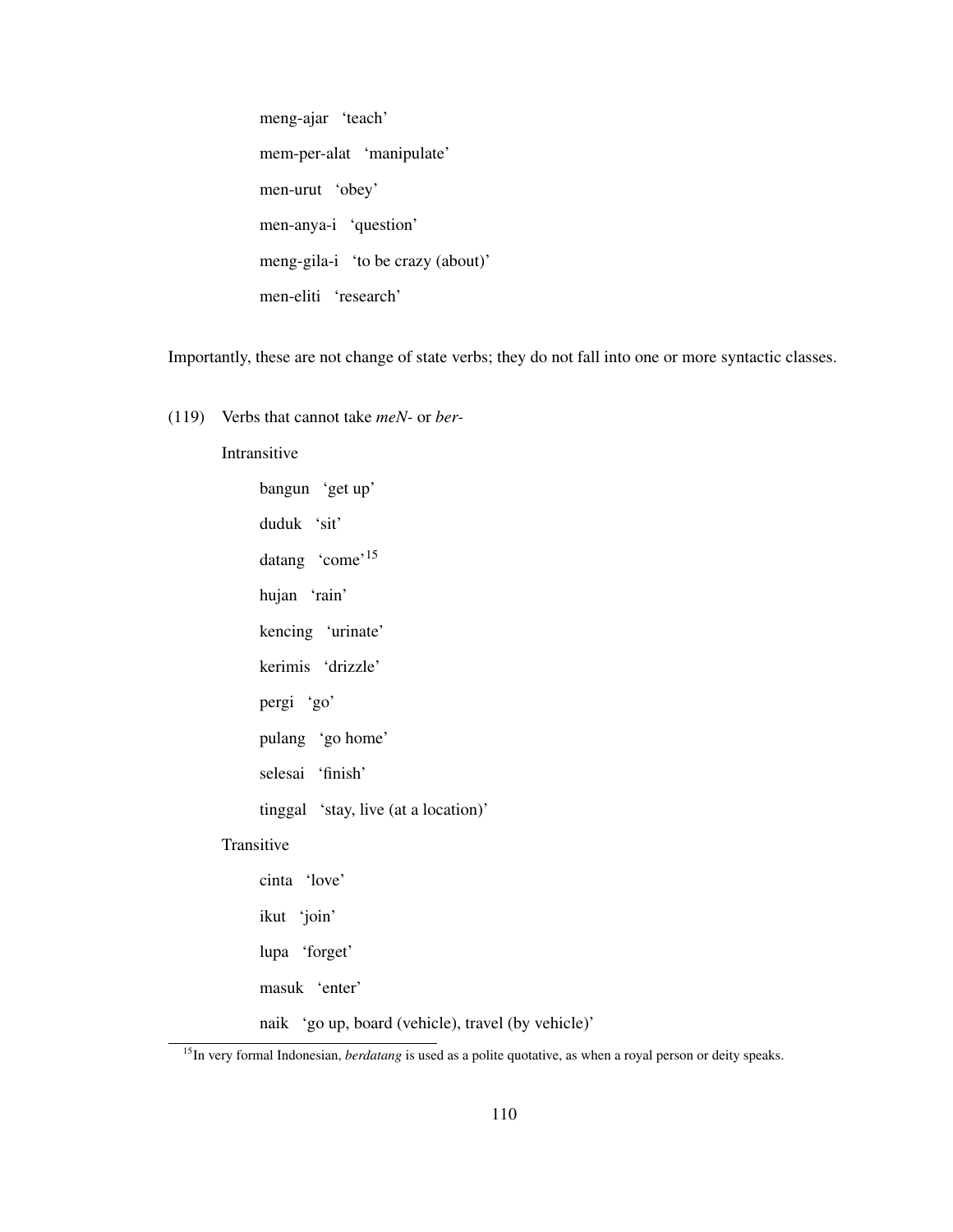punya 'have, possess' tahu 'know' tiba 'arrive' suka 'like'

One interesting property that is shared among the verbs in (119) is that they are among the most frequently occurring in speech. These frequent verbs, then, implement the deletion rule at a maximum rate.

Both lists include intransitive and transitive verbs. These are idiosyncratic in the sense that they do not form any pattern, and must be learned. (Some authors, e.g. Wallace (1979) have attempted to categorize these roots according to semantic class, with the result that some categories have only 1-2 verbs.)

The morphology on these roots appears to be deterministic: either they must occur with *meN- /ber-*, or they must occur bare. However, I suggest that these idiosyncratic verbs are also a product of the variable rule. Consider the possibility that with some roots, the deletion rule is applied so infrequently that *meN-/ber-* almost always occur; conversely, with other roots, the deletion rule is applied at a near-ceiling rate, so that the verb almost always appears without *meN-/ber-*. If an Indonesian speaker never hears a certain verb without *meN-/ber-*, then the speaker learns that the deletion rule is rarely or never applied. Verbs that never occur with *meN-/ber-* are likewise learned as verbs that always apply the deletion rule. The suggestion that I make is that these are judged to require or disallow the prefix because rates of variable deletion are learned as part of conventional usage.

### Excursus: Wh-agreement applies to all verbs

One puzzling property of the verbs in (118) is that although they cannot occur with *meN-* alone or *ber*- alone,<sup>16</sup> most can occur with both *meN*- and an applicative suffix  $(\text{-}kan \text{ or } -i)$ :

<sup>16</sup>When *tinggal* 'stay, live' is affixed with *meN-* its meaning is changed, 'die.' When the root *cinta* 'love' occurs with *ber-* its meaning is also changed, 'have sex.'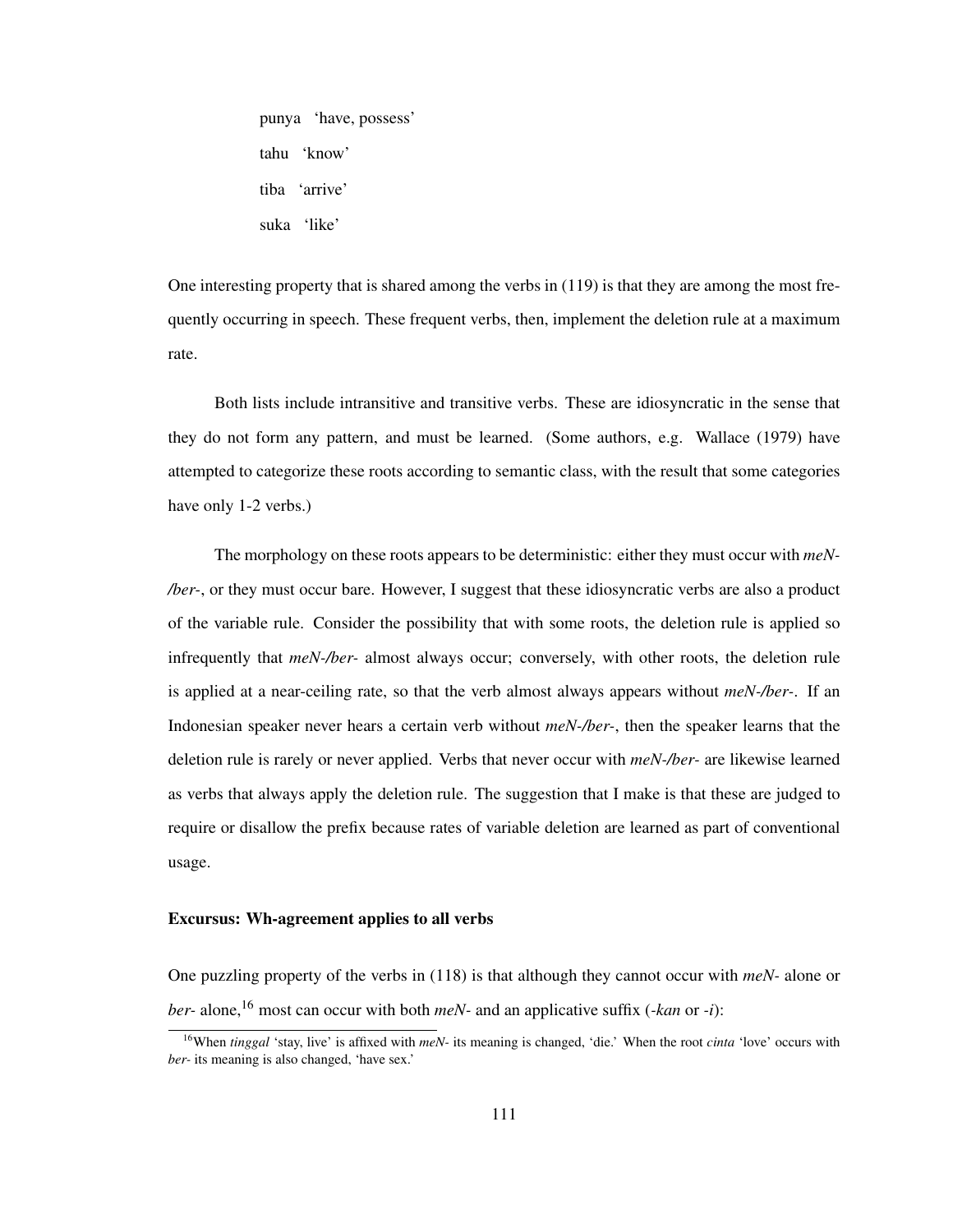(120) Bare verbs that can be affixed with both *meN-* and *-kan/-i*

mem-bangun-kan 'rouse (someone)' meny-elesai-kan 'finish (something)' men-inggal-kan 'leave behind' men-duduk-i 'occupy' menge-tahu-i 'discover, ascertain' me-masuk-i 'enter into a space' men-cinta-i 'love' meny-uka-i 'like'

The affixation does not have a predictable effect; in some cases, it is simply a change in transitivity (*membangunkan, menyelesaikan, meninggalkan*). For other roots, a related meaning results from affixation (*menduduki, mengetahui, memasuki*). The verbs *cinta* and *suka* are exceptions in that their affixed forms are not distinct from their bare forms, either syntactically or semantically.

Since some verbs never occur with the prefix *meN-*, and many more only optionally occur with *meN*-, the question arises whether wh-agreement still applies if the form of the verb after movement has not changed (in other words, the verb appears bare both before and after A-bar movement). I argue that wh-movement applies in all cases of A-bar movement, based on the behavior of verbs that require a prefix.

We have already seen that the prefix is optional with many roots. With the roots below, *meN*is required in clauses without extraction:

- (121) Saiful { \*jinjing / men-jinjing } tas-nya. Saiful hold AV-hold bag-D 'Saiful held (up) her bag.'
- (122) Lani { suka / \*suka-i / meny-uka-i } bunga mawar. Lani like like-Appl AV-like-Appl flower rose 'Lani likes roses.'
- (123) Dia { \*rangka / \*rangka-i 3s arrange arrange-Appl AV-arrange-Appl flower / me-rangka-i } bunga.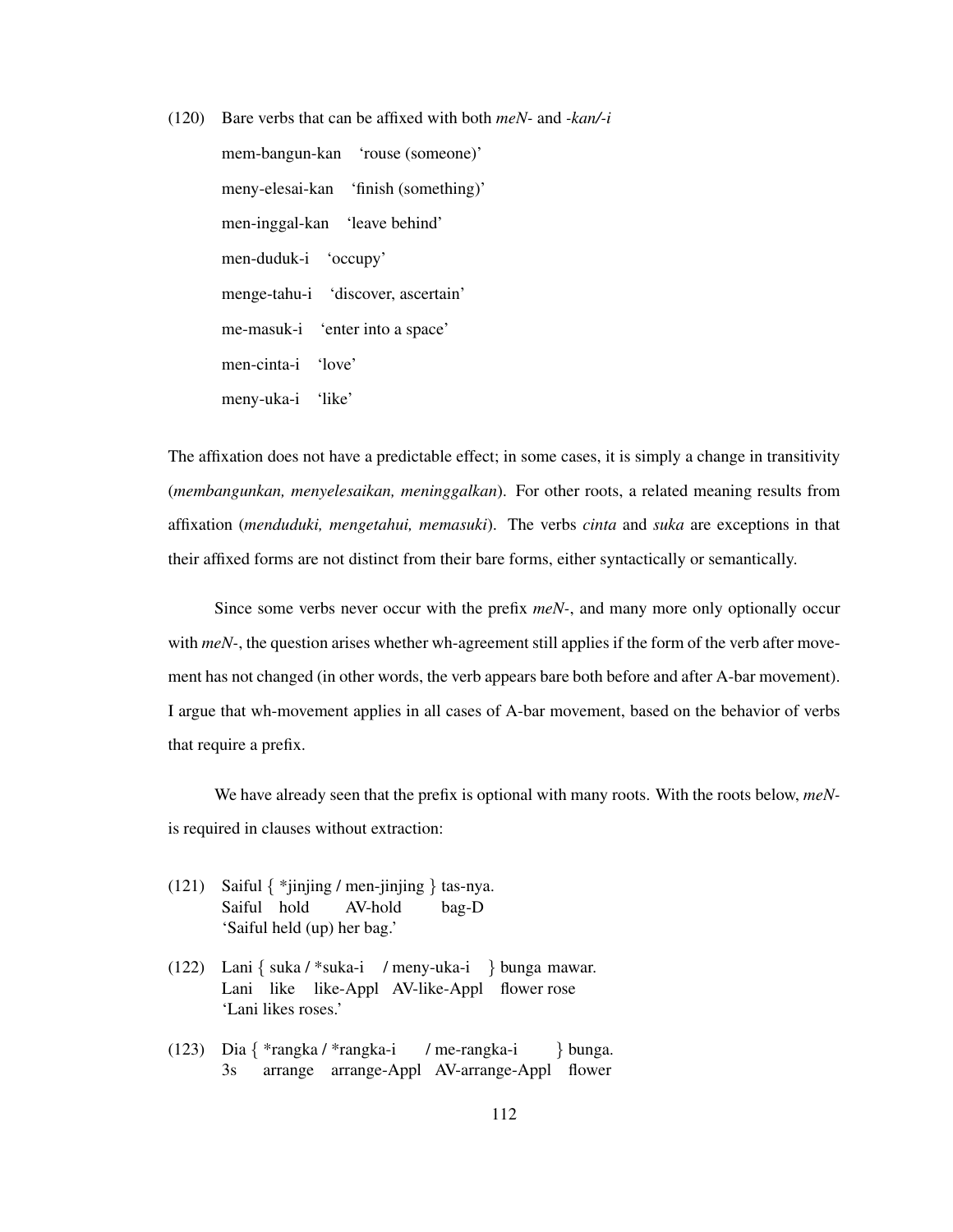'He arranged the flowers.'

- (124) Tono { \*gila / \*gila-i Tono crazy crazy-Appl AV-crazy-Appl singer / meng-gila-i } penyanyi itu. that 'Tono is crazy about that singer.'
- (125) Penjahat itu { \*per-alat / mem-per-alat } se-orang criminal that Caus-tool AV-Caus-tool one-person girl little gadis kecil. 'The criminal manipulated the little girl.'

While these roots usually require *meN*- to be well formed, they also require a null prefix when wh-agreement applies. Extraction of the object is only possible without *meN-*:

- (126) Apa yang Saiful { jinjing / \*men-jinjing }  $\qquad$  ? what C.Foc Saiful hold AV-hold 'What did Saiful hold (up)?'
- (127) Bunga apa yang Lani { suka / suka-i flower what C.Foc Lani like like-Appl AV-like-Appl /  $*$ meny-uka-i } \_\_? 'What flower does Lani like?'
- (128) Apa yang dia { \*rangka / rangka-i what C.Foc 3s arrange arrange-Appl AV-arrange-Appl / \*me-rangka-i  $\}$   $-$ ? 'What did he arrange?'
- (129) Siapa yang Tono { \*gila / gila-i who C.Foc Tono crazy crazy-Appl AV-crazy-Appl / \*meng-gila-i  $\qquad$  }  $\qquad$  ? 'Who is Tono is crazy about?'<sup>17</sup>
- (130) gadis kecil yang penjahat itu { per-alat / \*mem-per-alat } . girl little C.Foc criminal that Caus-tool AV-Caus-tool 'the little girl that the criminal manipulated'

Many of the verbs that show this pattern (i.e. do not allow optional deletion of *meN-* in basic clauses) are those that take the suffix *-i* (*menyukai, merangkai, menggilai*). The function of this suffix is debated in the literature. It has been called a locative applicative, or a semantically empty morpheme that is required for well-formedness. For some authors, the fact that *suka-i*, *rangka-i* and *gila-i* are not possible in (127-129) has been taken to mean that the voice morpheme is the circumfix *meN-i*). Wh-agreement patterns suggest that this view is not correct, or at least that *meN-* and *-i* are

<sup>&</sup>lt;sup>17</sup>The bare roots *gila* and *rangka* can occur as adjective 'crazy' and noun 'order, frame' respectively.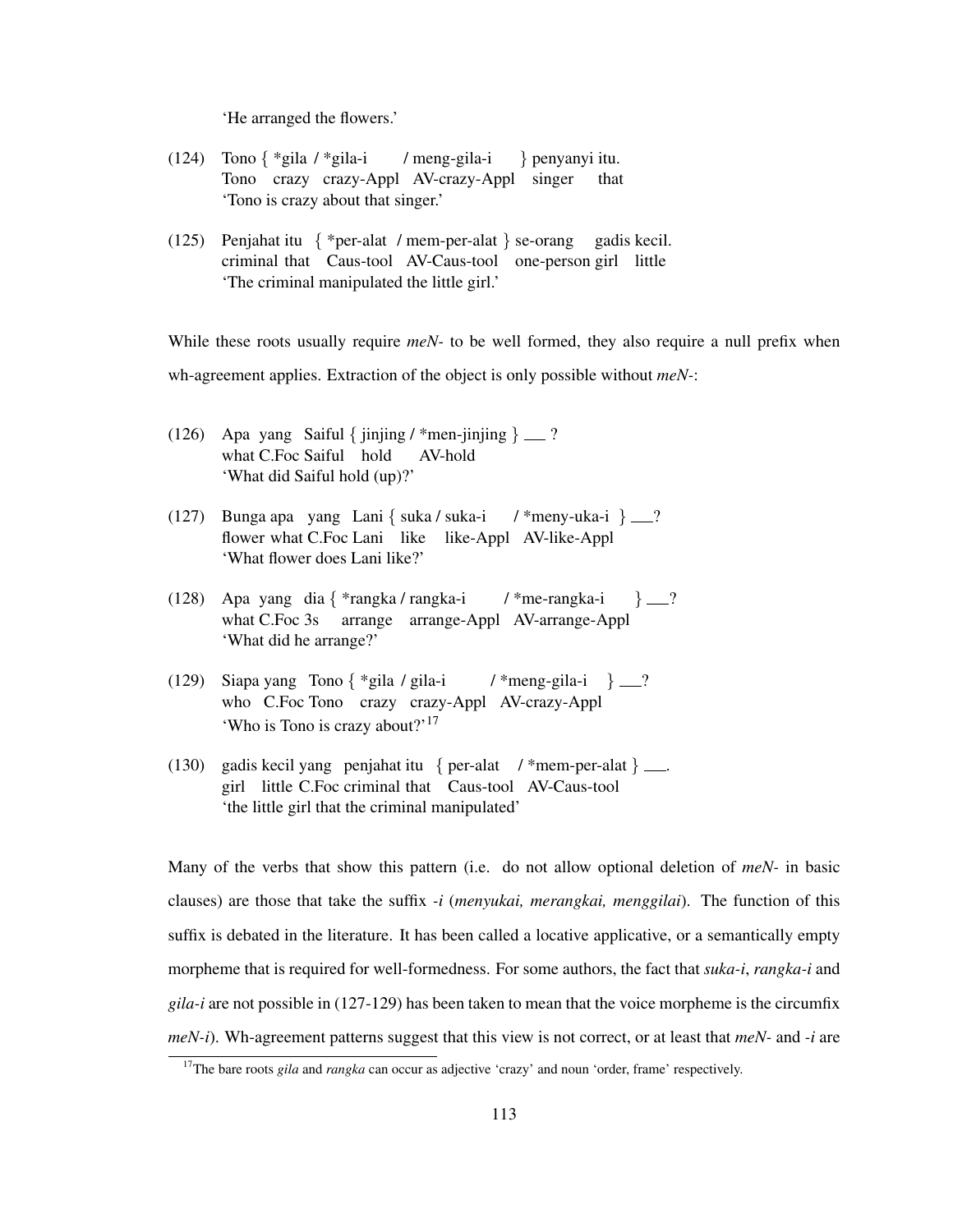separate morphemes: these roots must occur with both *meN-* and *-i* when there is no extraction, yet in case of object extraction, *meN-* does not occur.

The examples above show that morphological wh-agreement does not depend on whether the surface form of the verb may occur with *meN-*; these are independent factors in Indonesian and the one does not depend on the other. Wh-agreement applies to all verbs, including those that optionally occur with *meN-/ber-* and those that never occur with *meN-/ber-*.

Returning to idiosyncratic roots, I have suggested that individual roots, which require *meN*or *ber-* to be well-formed, do not belong to the category of deterministic conditions. Rather, rates of variable deletion are learned by speakers, so that with certain roots the prefix is always deleted or never deleted. One prediction of this view is that different speakers may have learned different rates of deletion for certain roots; for a particular root, one speaker may have a high rate of *meN-/ber*deletion, while another speaker never deletes *meN-/ber-*.

This prediction is confirmed by conflicting judgments from consultants about the optionality of *meN-* and *ber-* with the roots listed below. The *meN-* form is always accepted, but not all consultants accept the bare form; this is evidence that the optionality of these prefixes arises from variable deletion. The forms that were only accepted by some consultants are marked with %.

# (131) Verbs for which consultants disagreed

### **Transitive**

% sapa / meny-apa 'greet' % jinjin / men-jinjin 'carry (suspended by the hand)' % rangkai / me-rangkai 'arrange' % per-satu-kan / mem-per-satu-kan 'unify, bring together' % per-masalah-kan / mem-per-masalah-kan 'problematize' % per-indah / mem-per-indah 'beautify, adorn' % percaya-kan / mem-percaya-kan 'entrust' % ber-daya-kan / mem-ber-daya-kan 'empower'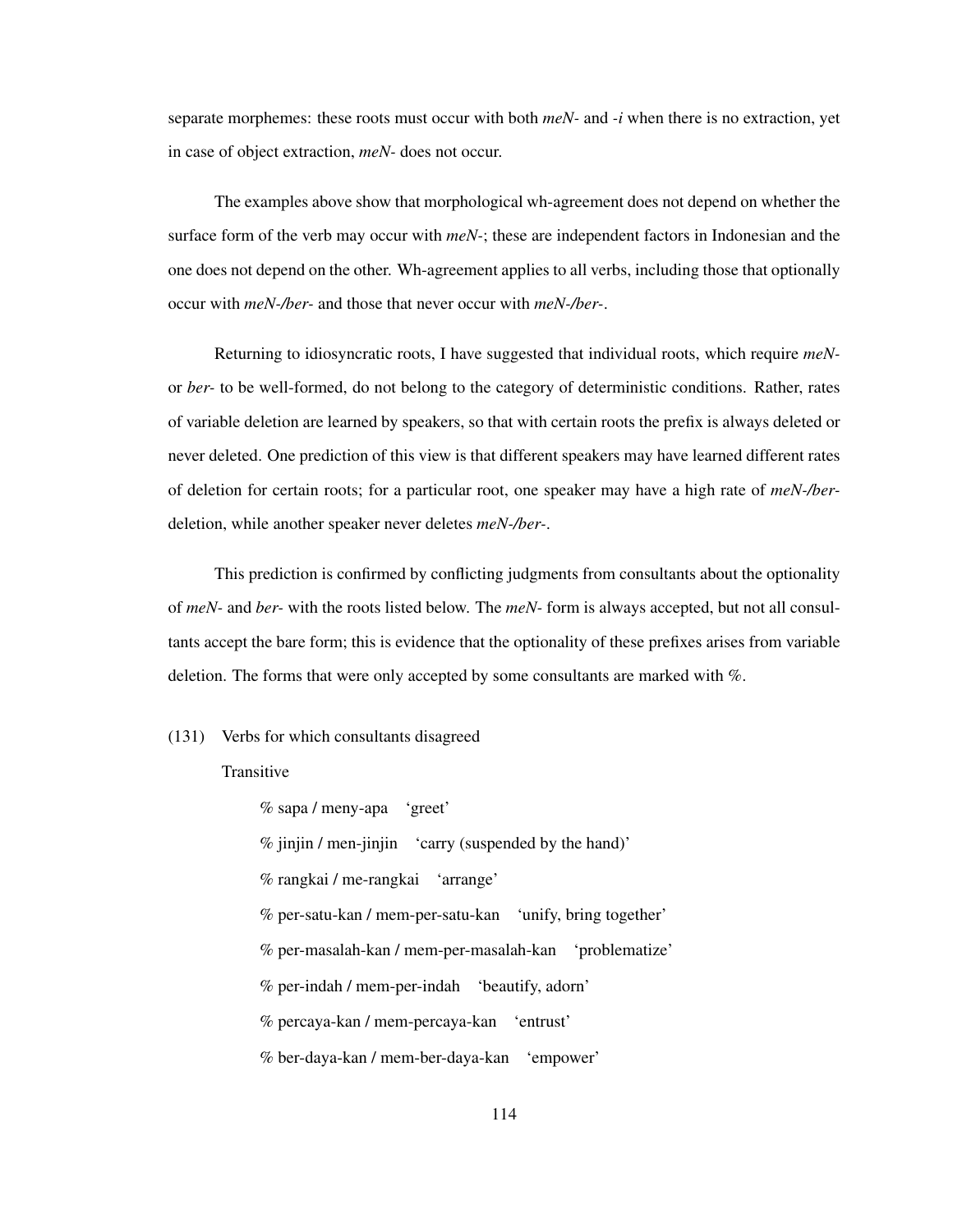% dalam-i / men-dalam-i 'fathom, understand deeply' % curiga-i / men-curiga-i 'suspect'

Furthermore, for some of the roots in (131), consultants indicated that they were not certain whether the bare form was possible or not. This, too, is consistent with a variable deletion rule that is applied at a near-maximum for selected roots.

Since I have already shown that A-bar movement requires a bare verb, the question arises what effect A-bar movement will have, when crossing over verbs that always appear with *meN- /ber-* (118) and verbs for which consultants disagreed or were uncertain about (131). First, the examples below show A-movement with verbs that must occur with *meN-*: 18

- (132) Ibu Tina { meng-ajar / \*ajar } matematika. Mrs Tina AV-teach teach mathematics 'Mrs Tina teaches mathematics.'
- (133) mata Subject pelajaran yang Ibu Tina { \*meng-ajar / ajar } C.Foc Mrs Tina AV-teach teach 'the subject that Mrs Tina teaches'
- (134) Penjahat itu { mem-per-alat criminal that AV-Caus-instrument Caus-instrument one-person girl small / \*per-alat } se-orang gadis kecil. 'The criminal used/manipulated a little girl.'
- (135) Siapa yang penjahat itu { \*mem-per-alat who C.Foc criminal that AV-Caus-instrument Caus-instrument / per-alat  $\}$   $\_{$ ? 'Who did the criminal use/manipulate?'
- (136) Andi sangat { meng-gila-i Andi very AV-crazy-Appl crazy-Appl Arema / \*gila-i } Arema. 'Andi is very crazy about Arema (football club).'
- (137) tim futbol yang Andi { \*meng-gila-i / gila-i team football C.Foc Andi AV-crazy-Appl crazy-Appl  $\}$  — 'the team that Andi is crazy about'
- (138) Didik { men-eliti Didik AV-thorough thorough / \*teliti } monyet selama 4 tahun. monkey for year 'Didik researched monkeys for 4 years.'

<sup>18</sup>No verbs that require *ber-* are transitive, so A-movement does not occur. Change of state verbs, which require *meN-*, are also intransitive.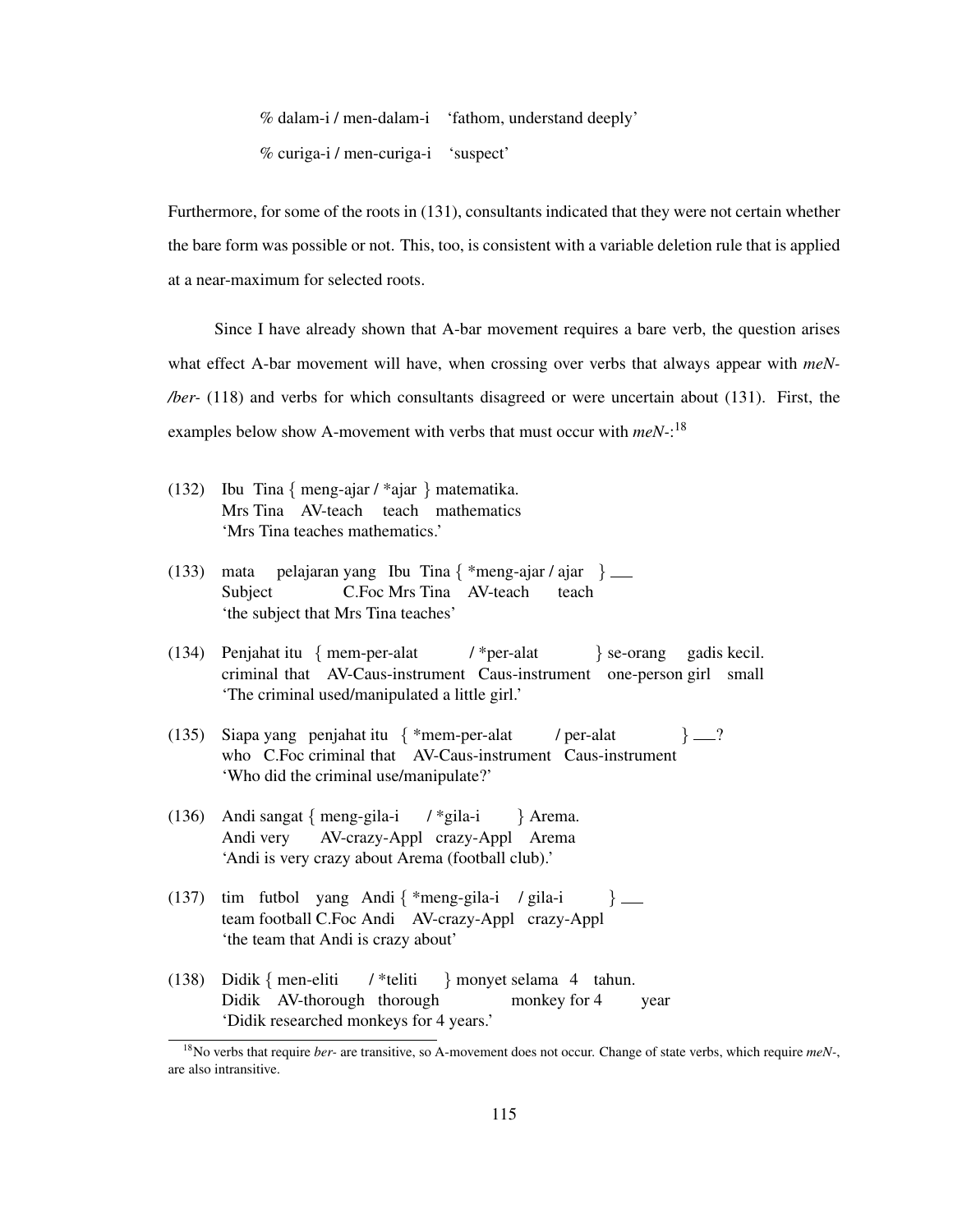(139) Apa yang Didik { \*men-eliti / teliti what C.Foc Didik AV-thorough thorough  $\}$  \_\_ selama 4 tahun? for 4 year 'What did Didik research for 4 years?'

These sentences show that verbs which usually require *meN-/ber-* still occur bare in case of Abar movement. This provides a contrast between a deterministic condition for *meN-/ber-* realization (morphological wh-agreement) and a non-deterministic operation (variable deletion). Even for verbs that are judged ill-formed without *meN-/ber-*, these must occur as bare verbs in case of A-bar movement. Unsurprisingly, for verbs that speakers disagree about, these verbs must also occur bare in case of A-bar movement:

- (140) Ibu-ku mother-1s arrange { %rangkai / me-rangkai } bunga tadi AV-arrange flower before morning pagi. 'My mother arranged flowers this morning.'
- (141) Apa yang ibu-ku what C.Foc mother-1s arrange AV-arrange { rangkai / \*me-rangkai } flower before morning tadi pagi? 'What did my mother arranged this morning?'
- (142) Kalau sudah me-nikah, tidak boleh { %per-masalah-kan / mem-per-masalah-kan } if already AV-marry Neg may Caus-problem-Appl AV-Caus-problem-Appl masa lalu. era past 'If (one is) already married, (one) should not problematize the past.'
- (143) hal-hal yang dia { %per-masalah-kan / \*mem-per-masalah-kan } things C.Foc 3s Caus-problem-Appl AV-Caus-problem-Appl 'things that he problematized'
- (144) Andi telah { %percaya-kan / mem-percaya-kan } buku harian-nya kepada-ku. Andi Perf trust-Appl AV-trust-Appl book daily-D to-1s 'Andi has entrusted her diary to me.'
- (145) buku yang Andi telah { percaya-kan / \*mem-percaya-kan } kepada-ku. book C.Foc Andi Perf trust-Appl AV-trust-Appl to-1s 'the book that Andi entrusted to me'

I conclude the reason that idiosyncratic verbs always occur with *meN-/ber-* or without *meN- /ber-* is that the variable deletion rule is applied at a maximum rate for some roots; the rule is never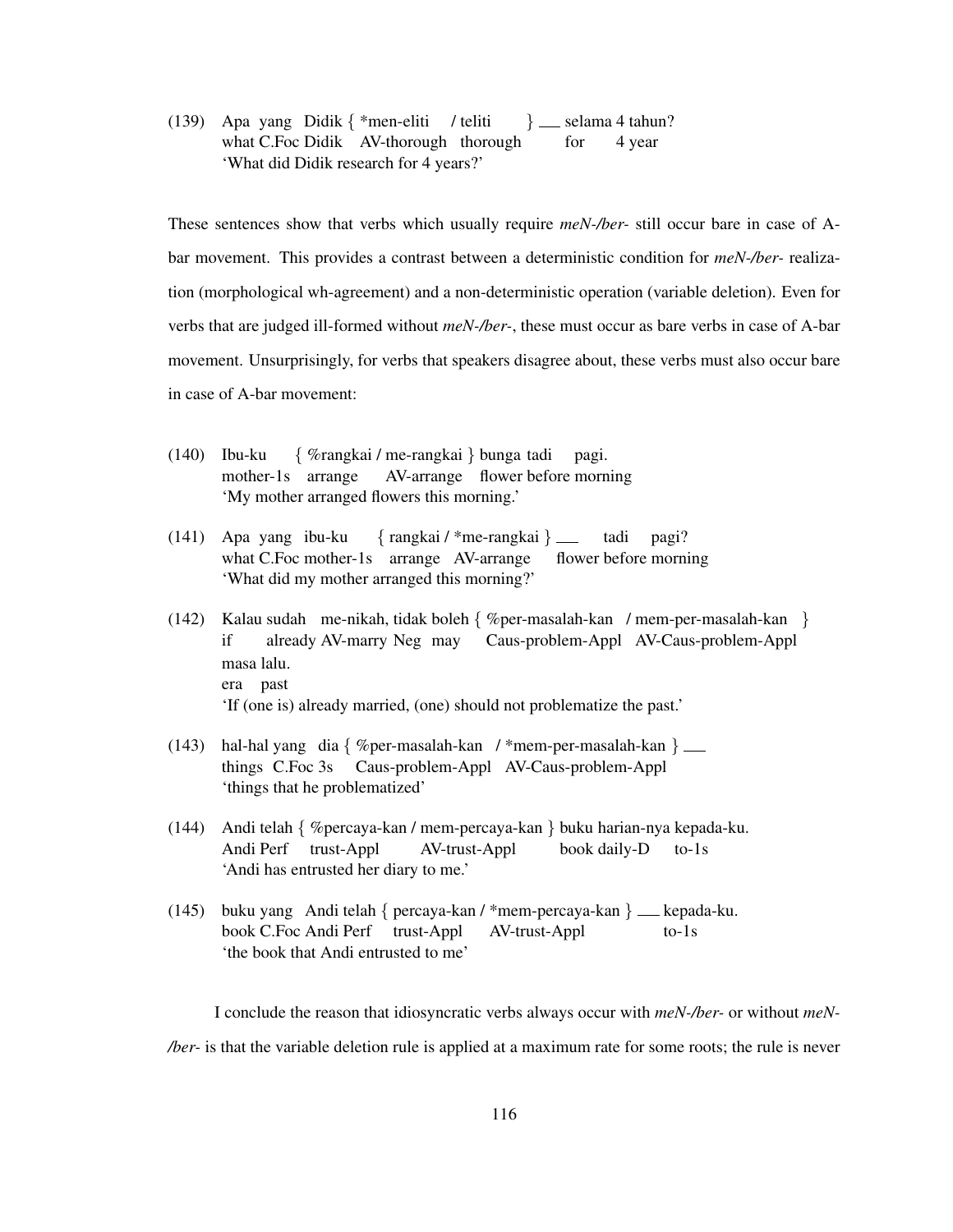applied for other roots. This predicts that speakers learn overall rates of deletion, as well as rootspecific rates of deletion. This is consistent with the fact that the roots which always occur bare (119) are among the most common in the language; frequent input helps speakers learn that the deletion rule is always applied and the bare form occurs.

Extra-syntactic factors (e.g. verb frequency and rates of deletion) are responsible for the contrast between verbs that allow optional *meN-* and *ber-*, and those that do not. In addition to the intraspeaker variability shown by these prefixes, there is some degree of interspeaker variability with regard to which roots may occur without *meN-*, and some roots for which speakers themselves have uncertain judgments. This too falls out from different rates of deletion for individual verbs.

# 3.6. Chapter summary

The overall thesis that I have advanced in this chapter is that the distribution of these functional morphemes in Indonesian can only be accounted for with a combination of 1) semantico-syntactic factors that affect the realization of these morphemes in a deterministic way, as well as 2) extrasyntactic factors that influence a post-syntactic variable deletion rule, such that application of the rule is probabilistic rather than deterministic. I demonstrated that the distinction between deterministic and non-deterministic factors is an important one, not only to capture the realization of *meN-* and *ber-*, but also for analyses of their respective functions. I have attempted to show that this approach makes sense of a number of previously observed properties of *meN-* and *ber-*.

Additionally, this chapter extends wh-agreement to the verbal domain. The well-known correlation between nominal extraction and null verbal morphology is re-framed here as morphological wh-agreement resulting from phase-based successive cyclic movement. I also argue against the assumption that A movement has the same effect on verbal morphology: by demonstrating that Object voice clauses independently require null verbal morphology, I showed that A-movement of the Theme to subject position does not cause *meN-* to occur as a null morpheme.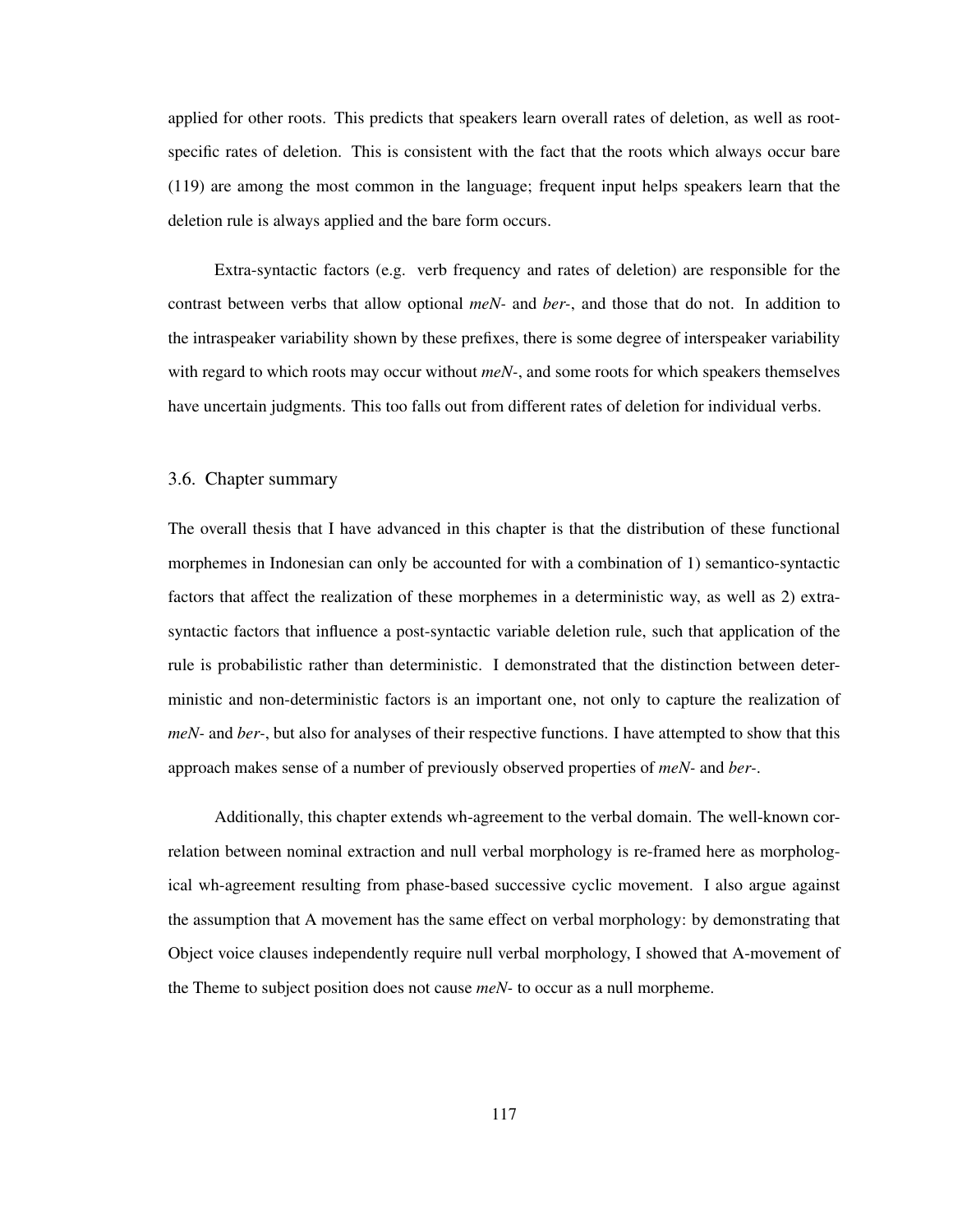# CHAPTER 4 Possessor Extraction

# 4.1. Introduction

## *4.1.1. Background*

In this chapter I discuss possessor sub-extraction in Indonesian, with additional data showing possessor movement in Javanese and Madurese.<sup>1</sup> I show that a nominal possessor can be extracted from a possessive DP via A-bar movement, and surface as a clefted element at the left periphery of the clause, as in (2).

- (1) Rumah-(nya) Adi di-rata-kan kemarin. house-D Adi PV-flat-Appl yesterday 'Adi's house was destroyed yesterday.'
- (2) orang yang rumah-nya di-rata-kan kemarin person C.Foc house-D PV-flat-Appl yesterday 'the person whose house was destroyed yesterday'

The suffix *-nya* is optional in possessive DPs (1), but A-bar movement requires *-nya* to occur on the possessum that remains in situ (2). I argue that pronunciation of *-nya* in these cases is a type of wh-agreement, which is a morphological reflex of A-bar movement. This chapter, then, extends the wh-agreement analysis that is argued for throughout this thesis: wh-agreement on complementizers is discussed in Chapter 2, and wh-agreement on verbs is discussed in Chapter 3. In this chapter I argue that wh-agreement also occurs in the nominal domain, when possessors are extracted from the DP.

Morphology marking wh-agreement within the DP is cross-linguistically unusual. In Chapters 2 and 3 I have discussed wh-agreement in relation to complementizers and verbal prefixes, respectively, which is consistent with the cross-linguistic generalization that morphological whagreement occurs in these two domains. Zaenen (1983) makes the claim that other domains do not

<sup>&</sup>lt;sup>1</sup>The variety of Indonesian discussed in this chapter is that of educated speakers living in urban areas East Java; some of these speakers were raised in other areas but attended university in East Java and use Indonesian on a daily basis. One of my consultants speaks only Indonesian as a first language; all other consultants also speak Javanese or Madurese. My Madurese consultants are from Bangkalan and Jember; however, all Madurese data cited in this paper are from the Bangkalan (western) variety. My Javanese consultants are from also from East Java.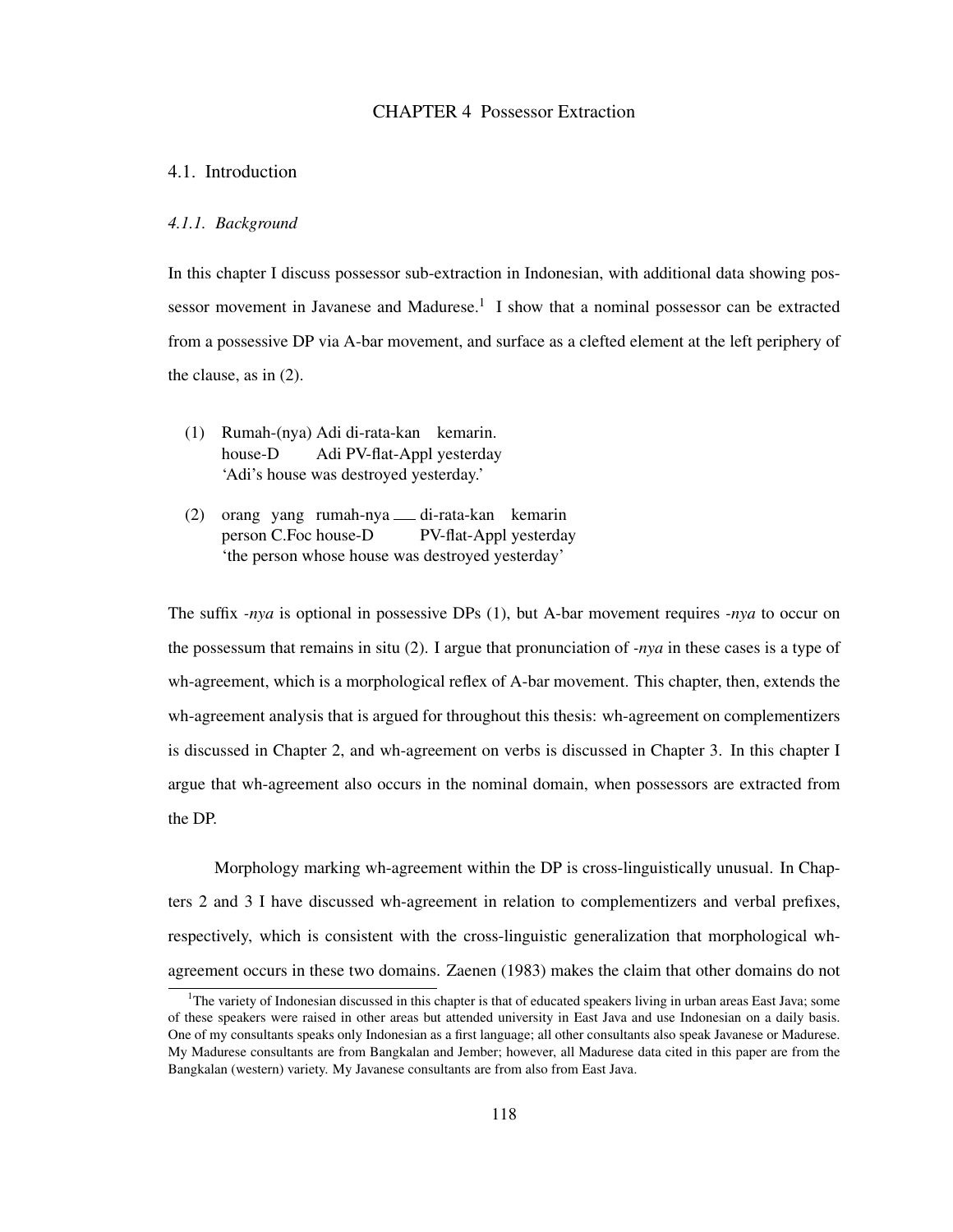show the effects of A-bar or wh-movement:

(3) Zaenen's generalization:

Only complementizers and verbal morphology are affected by wh-movement. (Zaenen 1983, formulated in Watanabe 1996:177)

According to Zaenen, wh-agreement falls under a wider set of phenomena that she calls syntactic binding. Wh-agreement is marked on complementizers and verbs because these fall within the "binding domain," which is defined as projections that dominate a bindee but not the binder. I argue in this chapter that possessor extraction in Indonesian instantiates wh-agreement within the DP domain: when a possessor undergoes successive cyclic A-bar movement, it must escape its DP by movement through the specifier of DP. The result of this movement is obligatory pronunciation of D, which is realized as a suffix on the possessum. The Indonesian data, then, provides a pattern of wh-agreement that suggests Zaenen's generalization is incomplete, and that DPs can also show morphological reflexes of A-bar (wh-) movement.

Broadly speaking, possessor sub-extraction provides support for A-bar movement through the edge of DP, with movement proceeding cyclically via syntactic phases. This suggests that D is a phase head in Indonesian, in addition to phase heads Voice and C. In addition, long-distance extraction in Indonesian shows another cross-linguistically unusual pattern: all complementizers crossed by movement must show wh-agreement, but the highest C is marked differently than intermediate C (see Chapter 2). Marking A-bar movement through DP with the suffix *-nya* also means that movement through DP is marked differently than movement through clauses.

# *4.1.2. Internal and external possession*

In this chapter I present data showing both internal and external possession. When an overt possessor occurs within a possessive DP as in (4), I refer to this as internal possession. When the possessor occurs outside of the possessive DP containing the possessum with which it has a possession relation, as in (5), this is a type of external possession: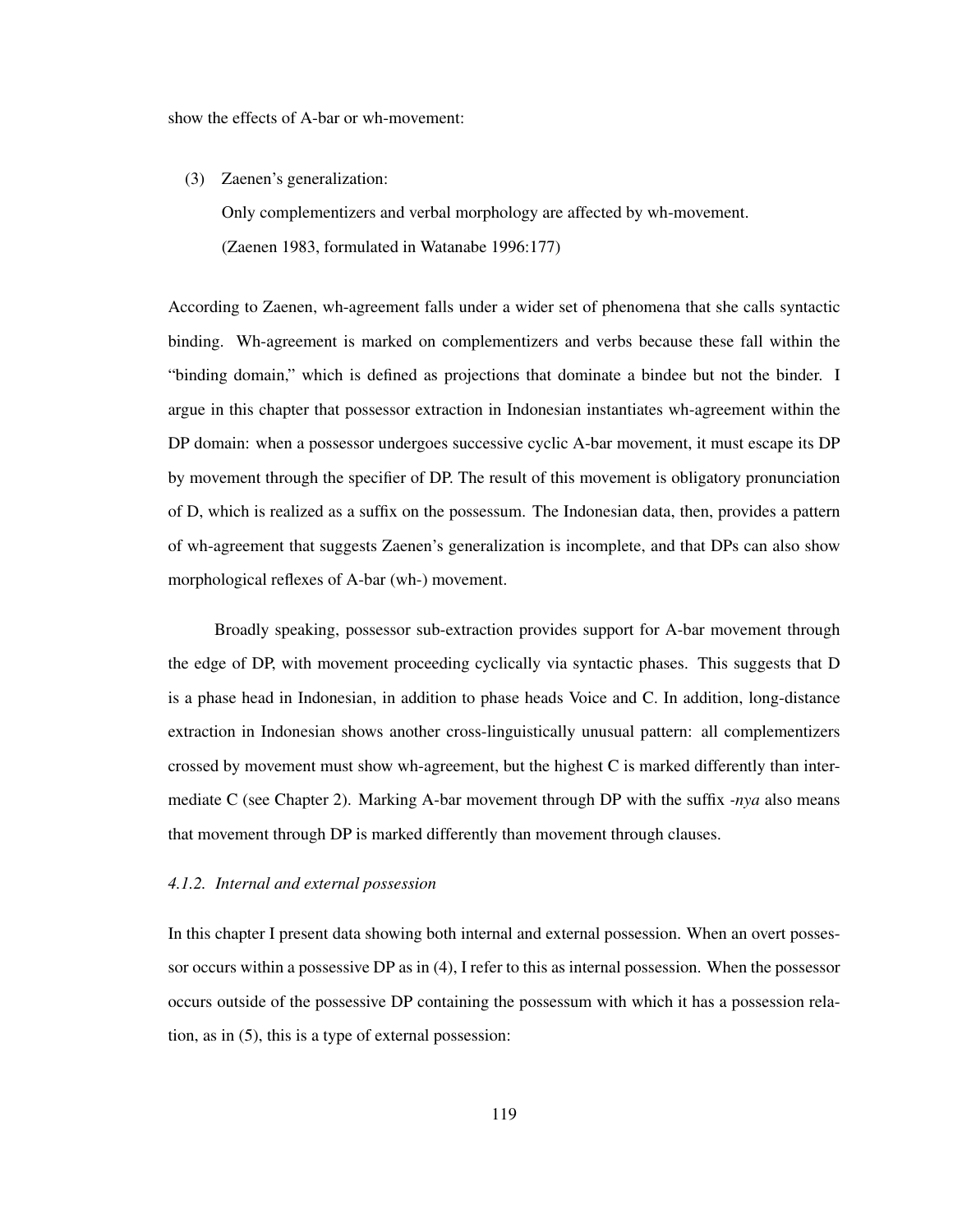- (4) Adik younger.sibling AV-read book Siti mem-baca [buku Siti]. 'Little brother read Siti's book.'
- (5) Siapa yang adik who C.Foc younger.sibling read book-D baca [buku-nya ]? 'Who is it that little brother is reading (her) book?'

In other languages, many cases of external possession have been analyzed as possessor raising or possessor ascension (see Keenan 1972; Perlmutter and Postal 1983; Baker 1999; Landau 1999; Payne and Barshi 1999; Deal 2013a,b for various approaches.) In many of these cases, the external possessor appears in an A position (and is marked for Case in this position). In contrast, the type of external possession that I discuss in this chapter is distinct from possessor raising. Sentences such as (5) are derived by A-bar movement of the possessor, and the possessor always occurs in an A-bar position rather than an A position. I argue that possessor extraction in Indonesian is subject to the same principles and constraints that apply to A-bar movement of other nominals in this language. This type of possessor movement is also discussed in Ross 1986; Szabolcsi 1992; Coon 2009; Gavruseva 2000 for various languages. To my knowledge however, possessor extraction has not been analyzed in Indonesian and its closely related languages.<sup>2</sup>

Although I describe the DP-internal arguments as "possessum" and "possessor," a broad range of semantic relations are possible in this genitive construction, including part-whole, entityorigin and container-content. The arguments may also be alienable or inalienable, concrete or abstract:

- (6) tangan-ku hand-1s 'my hand'
- (7) pinggir jalan edge road 'the side of the road'
- (8) Gubernur Jawa Timur governor Java east

<sup>&</sup>lt;sup>2</sup>Much of this chapter appears in an earlier form in Jeoung (to appear).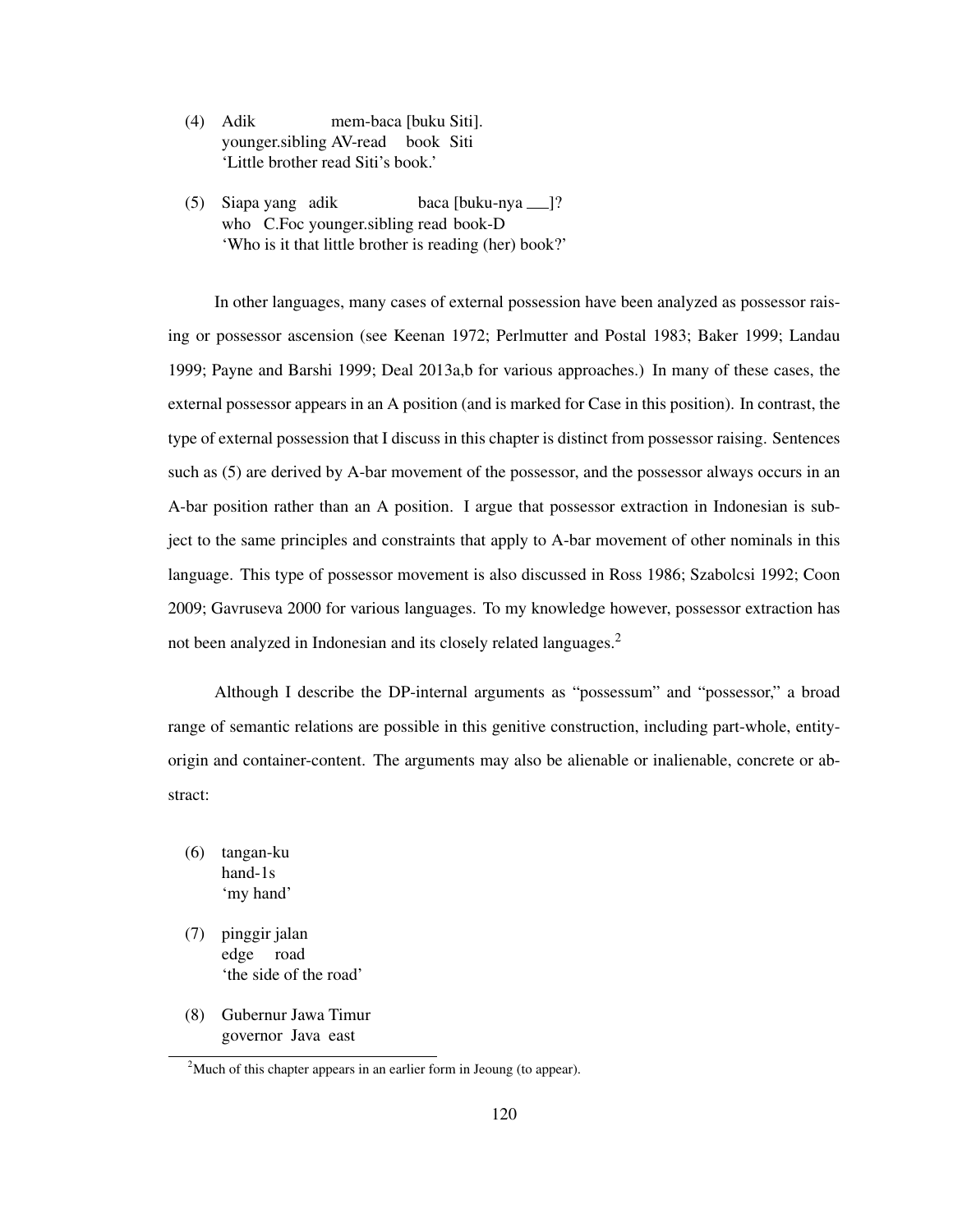'Governor of East Java'

- (9) kemenangan tim putri victory team daughter Indonesia Indonesia 'the victory of the Indonesian women's team'
- (10) inti ajaran agama Hindu core teaching religion Hindu 'the core of Hindu religious teachings'

In the following discussion, I present an analysis in which syntactic and morphological operations apply across this type of construction without making a distinction among these relations. The "possessor" in possessor extraction, then, is defined structurally, as a DP argument generated in the specifier of an NP (see Section 4.4.1).

# *4.1.3. Addressing variability in -nya*

A key component of my analysis is to re-analyze the suffix *-nya* in light of its variable pronunciation in internal possession, and to extend this understanding to the obligatory nature of *-nya* in cases of possessor extraction. The analysis relies on data from the variety of colloquial Indonesian used in everyday situations, which often deviates from formal or Standard Indonesian. By formal Indonesian I refer to language that is spoken in official and professional settings, while Standard Indonesian is the prescriptive variety taught in schools and also used in writing. Colloquial Indonesian deviates from formal and Standard Indonesian in various ways, although speakers often switch between these depending on pragmatic context.

In Standard Indonesian, possessive DPs with an overt internal possessor do not occur with the suffix *-nya* on the possessum:

(11) Rumah Adi di-rata-kan kemarin. house Adi PV-flat-Appl yesterday 'Adi's house was destroyed yesterday.'

*Rumah Adi* is the possessive DP form cited in formal grammars (e.g. Dardjowidjojo 1978; Wolff et al. 1992; Sneddon et al. 2012). In colloquial Indonesian, however, the morpheme *-nya* can op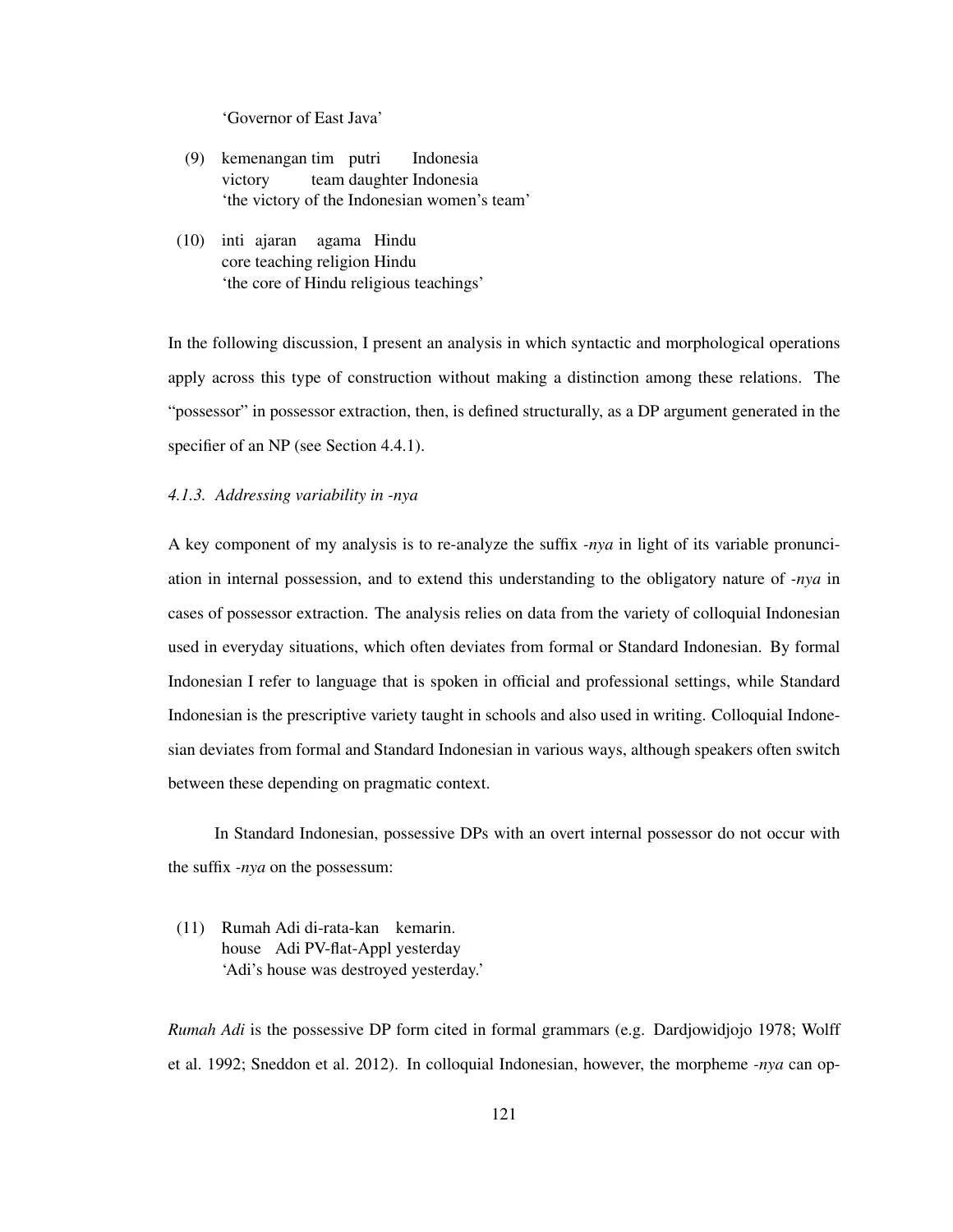tionally occur as a suffix on the possessum. This is illustrated below:

- (12) Rumah(-nya) Adi di-rata-kan kemarin. house-D Adi PV-flat-Appl yesterday 'Adi's house was destroyed yesterday.'
- (13) Buku(-nya) dia biru, kalau buku(-nya) Desy kuning. book-D 3s blue as.for book-D Desy yellow 'His book is blue, but Desy's book is yellow.'

The nature and extent of this variability in the possessive suffix *-nya* has not yet been studied and is not well defined. However, for my consultants, the sentences above are possible both with and without *-nya*, and I find no semantic difference resulting from pronunciation of *-nya* in these examples (see further discussion in Section 4.3.3). Anecdotally, my consultants report that some speakers frequently use the suffix *-nya* with internal possession, while other speakers rarely do (i.e., except for contexts in which it is required). It is possible that idiosyncratic usage or sociolinguistic factors (such as age, geography or influence from other languages) determine the variable expression of *-nya*. Crucially however, all consultants agreed that the grammaticality of (11-13) was not affected by (non-)pronunciation of *-nya*.

I proceed with the assumption that *-nya* is an optional morpheme that occurs in internal possession. In anticipation of the analysis below, *-nya* in possessive DPs is glossed as the functional head D.

## *4.1.4. Outline of chapter*

In Section 4.2 I present possessor extraction patterns in Indonesian, focusing on the possibility of sub-extraction from subject position, object position and other positions within the clause. These patterns support an analysis in which the possessor undergoes successive-cyclic A-bar movement before landing in its surface position at the edge of the clause. I also include possessor extraction data from two related languages of Indonesia, Javanese and Madurese, which support the analysis proposed for Indonesian. In Section 4.3 I discuss the status of the suffix *-nya* in possessive DPs. I argue that *-nya* is not a 3 pronoun in possessives, but rather the pronunciation of the head D, which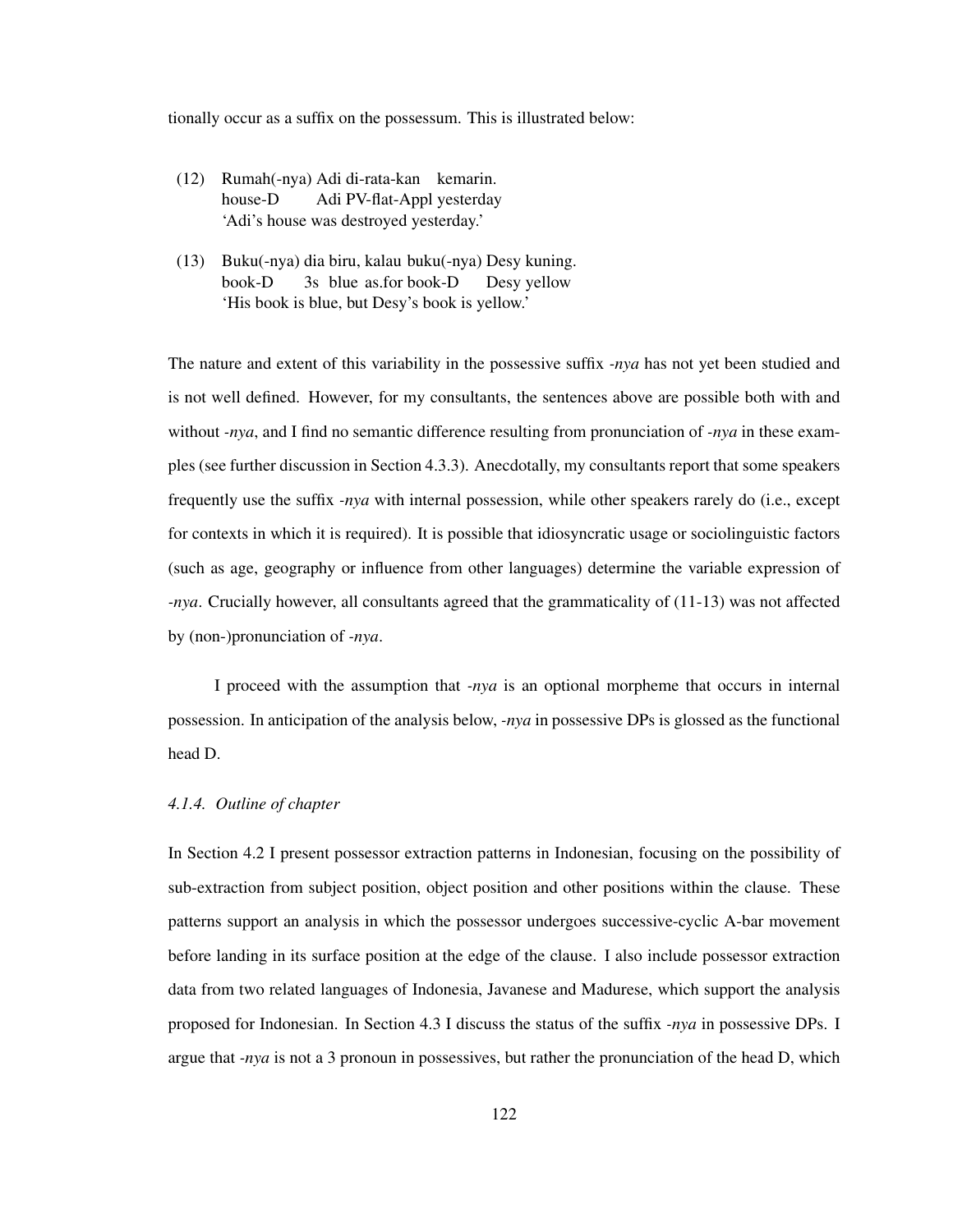is a type of agreement with a possessor. The interaction of definiteness and pronunciation of *-nya* is also discussed. Section 4.4 presents a derivational analysis for possessor extraction, including movement through the edge of DP and VoiceP, driven by the edge feature [EPP-D]. The implications of possessor extraction are discussed in Section 4.5. Section 4.6 concludes.

## 4.2. Patterns of possessor extraction in Indonesian

Argument extraction in Indonesian is a well-studied topic, and it is well known that subjects in Indonesian may be freely extracted, while extraction of arguments that begin lower than Voice/*v* require a null prefix instead of the active prefix *meN-* (Saddy 1991; Voskuil 1996, 2000; Cole and Hermon 2005; Aldridge 2008; Arka and Manning 2008; Cole et al. 2008b; Fortin 2009; Davies 2010; Yanti 2010; Sato 2012). The goal of the discussion in this section is to show that this generalization profitably extends to a previously overlooked set of nominals: possessors. When a possessive DP is in subject position, the possessor may be sub-extracted from its DP and appear in an A-bar position at the left edge of the clause. This movement is without consequences for verbal morphology. However, sub-extraction of a possessor originating in a lower argument requires a null prefix on the verb instead of the active prefix *meN-*. I argue that this pattern shows that possessors undergo movement in the same way that verbal arguments do, via successive-cyclic A-bar movement.<sup>3</sup> I argue that base generation of the possessor in a high position does not account for the extraction patterns observed in Indonesian, as well as similar patterns in related languages such as Javanese and Madurese.

# *4.2.1. Sub-extraction of subject possessors*

I begin with possessor sub-extraction from the position of grammatical subjects. The fact that possessors can escape from a subject in Indonesian has previously been noted by Musgrave (2001) and Sneddon et al. (2012). In (14), the possessive DP occurs in the canonical preverbal position of grammatical subjects. This possessive DP may undergo A-bar movement to the left edge of the clause, followed by *yang* (15). The possessor may also be extracted alone as in (16-17), in which case the possessum remains in situ, with the obligatory suffix *-nya*.

 $3$ Sub-extraction from ditransitive arguments appears to be an exception; see Section 4.2.4.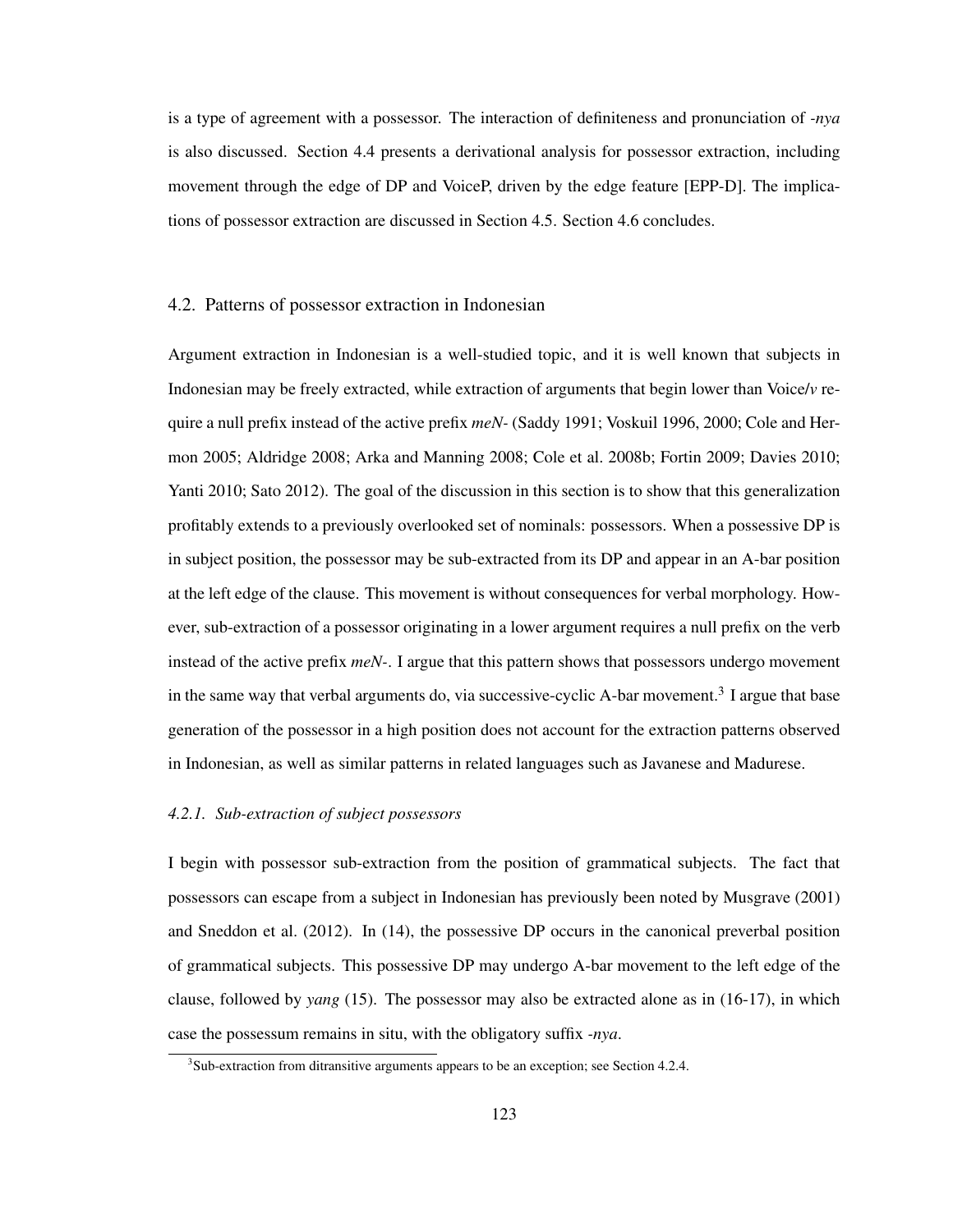- (14) Rumah Adi di-rata-kan kemarin. house Adi PV-flat-Appl yesterday 'Adi's house was destroyed yesterday.'
- (15) Rumah Adi yang di-rata-kan kemarin. house Adi C.Foc PV-flat-Appl yesterday 'It was Adi's house that was destroyed yesterday.'
- (16) orang yang rumah-nya di-rata-kan kemarin person C.Foc house-D PV-flat-Appl yesterday 'the person whose house was destroyed yesterday'
- (17) Siapa yang rumah-nya di-rata-kan kemarin? who C.Foc house-D PV-flat-Appl yesterday 'Who is it that their house was destroyed yesterday?'

Note that the extracted possessor can be a lexical possessor such as *orang* 'person' (16) or the wh possessor *siapa* 'who' (17). Extracted wh possessors are usually human. In other words, *siapa* 'who' may be sub-extracted, but *apa* 'what' resists sub-extraction as illustrated in (19). However, pied piping of the wh phrase makes the question acceptable (20). Lexical possessors, on the other hand, are not sensitive to a human/non-human distinction, so the head of a relative clause can be a non-human possessor, as in (21).

- (18) Atap Balai Kota di-bongkar roof hall city PV-tear.down yesterday kemarin. 'The roof of City Hall was torn down yesterday.'
- (19) ?Apa yang atap-nya di-bongkar what C.Foc roof-D PV-tear.down yesterday kemarin? ('What is it that its roof was destroyed yesterday?')
- (20) Atap apa yang di-bongkar roof what C.Foc PV-tear.down yesterday kemarin? 'The roof of what was destroyed yesterday?'
- (21) Kami me-lihat gedung yang atap-nya di-bongkar. 1s.Excl AV-see building C.Foc roof-D PV-tear.down 'We saw a building whose roof was torn down.'

As previously mentioned, possessor extraction is possible for DPs with a range of semantic relations,

i.e. inalienability and affectedness are not required. Neither is possessor extraction dependent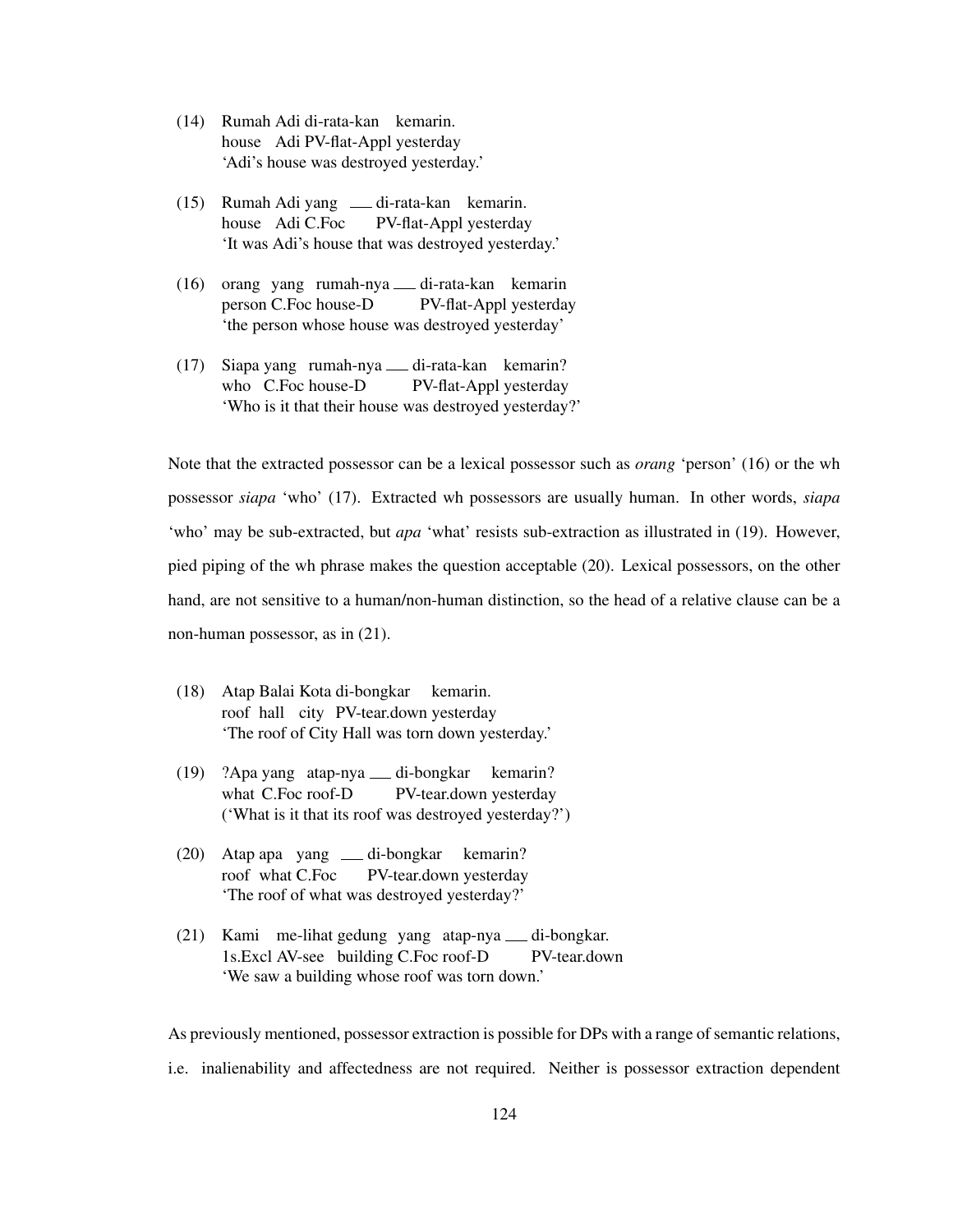on thematic role. (14-21) are passive clauses in which the possessor extracts from a Theme in subject position, but possessors may also extract from Agents and Experiencers in active clauses, as illustrated in examples below.

Grammatical subjects in Indonesian are marked as definite or specific, otherwise they are interpreted as generic (Sneddon et al. 2012). This rules out single question words and indefinites in subject position:<sup>4</sup>

- (22) Sepatu ini kena air. shoe this get water 'These shoes got wet.'
- (23) \*Sepatu kena air. shoe get water ('A shoe/some shoes got wet.')
- (24) Rumah Adi di-rata-kan kemarin. house Adi PV-flat-Appl yesterday 'Adi's house was destroyed yesterday.'
- (25) \*Apa di-rata-kan kemarin? what PV-flat-Appl yesterday ('What was destroyed yesterday?')

Interestingly, if the subject is a possessive DP, it is the definiteness of the possessor, rather than the definiteness of the possessum, that fulfills the subject requirement.

- (26) Sepatu Melly kena air. shoe Melly get water 'Melly's shoes got wet.'
- (27) Sepatu orang itu kena air. shoe Melly get water 'Melly's shoes got wet.'
- (28) \*Sepatu siapa kena air? shoe who get water ('Whose shoes got wet?')

<sup>4</sup>Cole et al. (2005) suggest that the inability of wh phrases to occur in subject position arises from the interaction of syntax and information structure; they also report variation in this requirement in Colloquial Jakartan Indonesian.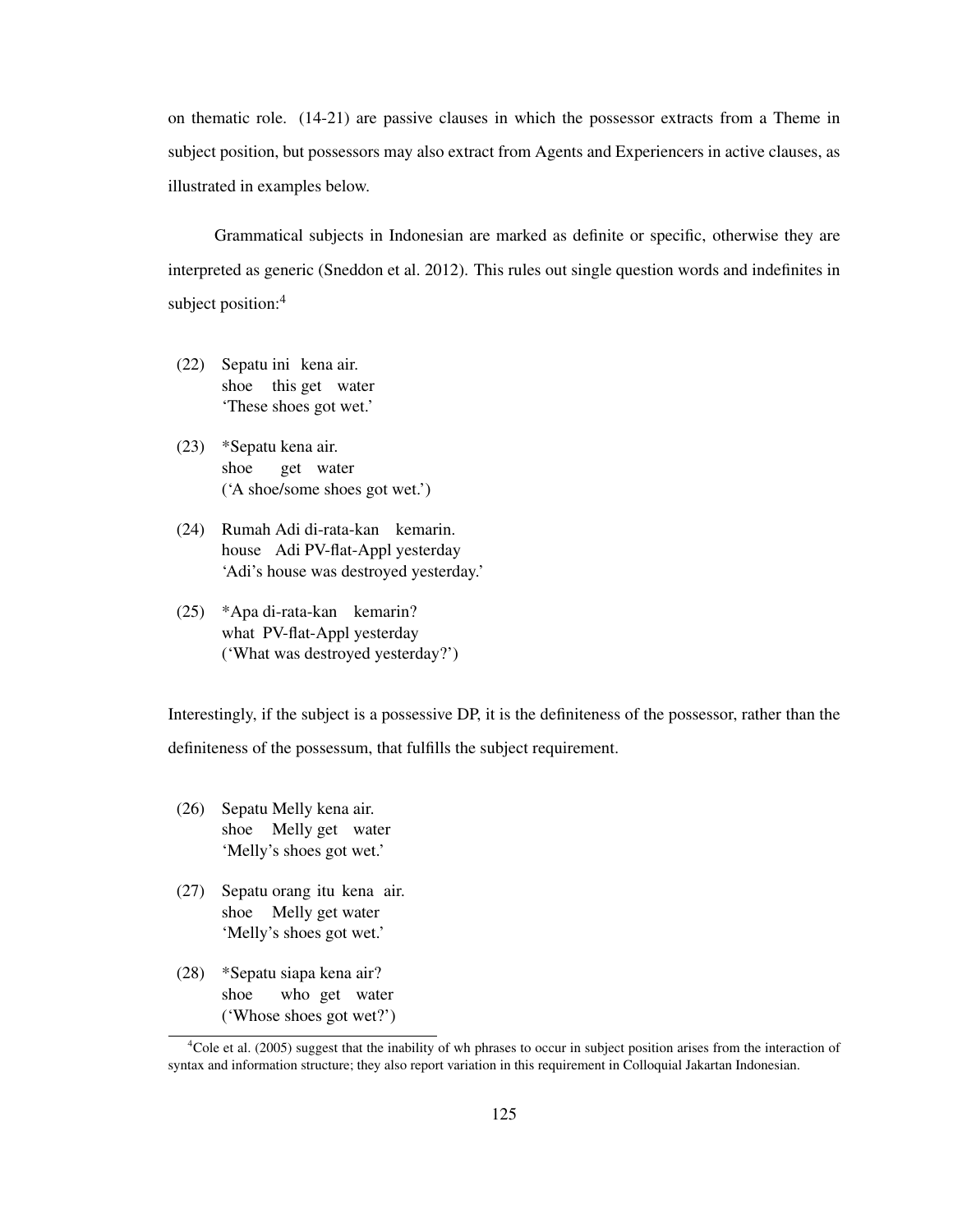In contrast to the definite possessors *Melly* and *orang itu*, the generic noun *oreng* 'person' and the wh phrase *siapa* 'who' cannot occur as possessors in subject position. The definiteness requirement means that a subject with a wh-possessor cannot be left in-situ; a wh possessor forces either subject extraction (29) or possessor sub-extraction (30).

- (29) Sepatu siapa yang kena basah? shoe who C.Foc get wet 'Whose shoes got wet?'
- (30) Siapa yang sepatu-nya kena basah? who C.Foc shoe-D get wet 'Who is it that (her) shoes got wet?'

### *4.2.2. Sub-extraction of object possessors*

Next I turn to possessive DPs in object position. I show that A-bar movement of the possessor over an active verb is only possible with special morphology on the verb; this morphological requirement is the same for arguments extracted from object position. For a possessive DP that is the internal argument in a transitive clause, it may be extracted as in (32). Its possessor may also be subextracted (33).

- (31) Adik younger.sibling AV-read book girl that mem-baca buku gadis itu. 'Little brother is reading that girls book.'
- (32) Buku gadis itu yang adik book girl that C.Foc younger.sibling read AV-read  $\{ \text{baca} / \text{*mem-baca} \}$ . 'It is that girls book that little brother is reading.'
- (33) Siapa yang adik who C.Foc younger.sibling read AV-read { baca / \*mem-baca } buku-nya ? book-D 'Who is it that little brother is reading (her) book?'

In both cases of extraction, the active voice prefix *meN-* cannot occur on the verb. Instead, the verb *baca* must occur in its "bare form," with no active voice morphology. Note that this requirement applies only to A-bar movement: in passive clauses, A-movement of the internal argument over the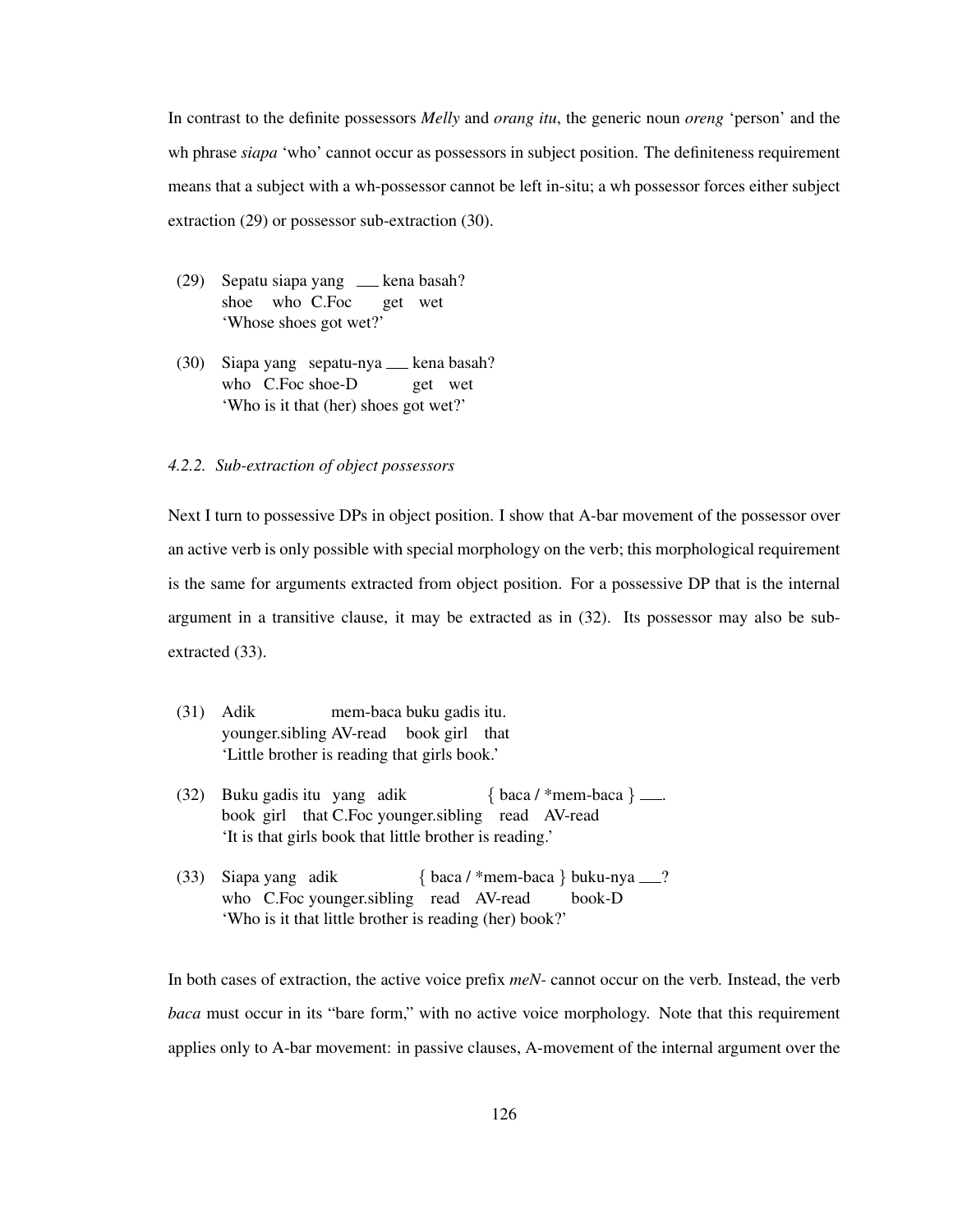verb does not require null voice morphology. Rather, the verb occurs with the passive prefix *di-* (see examples 14-17).

This morphological requiremement for object extraction contrasts with subject extraction from the same clause, which is well-formed with the prefix *meN-*. 5

(34) Siapa yang mem-baca buku gadis itu? who C.Foc AV-read book girl that 'Who is it that is reading the girls book?'

This is consistent with the general pattern of argument extraction in Indonesian: the active prefix *meN*- is disallowed when extraction crosses the verb. This means that in situ object questions are compatible with active voice morphology on the verb, including an in situ wh possessor:

- (35) Adik younger.sibling AV-read book who mem-baca buku siapa? 'Whose book is little brother reading?'
- (36) Desy me-lihat foto siapa? Desy AV-see photo who 'Whose photo did Desy see?'

(35-36) are interpreted as matrix questions, but since overt movement across the verb has not applied, no special requirement is placed on verbal morphology. Note that unlike subject arguments, non-subjects are not required to be definite or specific in Indonesian. Thus wh-possessors and generic possessors are licit in object position.

### *4.2.3. Long distance sub-extraction*

As discussed in Chapter 2, DPs may undergo long distance extraction in Indonesian. This predicts that A-bar movement will be possible for possessors as well.

However, when A-bar movement crosses more than one clause boundary, the sentence is

<sup>5</sup> In this chapter I do not detail the optional realization of *meN-* in clauses without A-bar movement, a topic that is discussed in Chapter 3. Verbs that are shown with the active prefix *meN-* may sometimes occur without it; for example, 34 is grammatical with the bare verb *baca*, but the availability of the prefix contrasts with cases of A-bar movement over the verb, in which *meN-* is always disallowed, as in (32-33).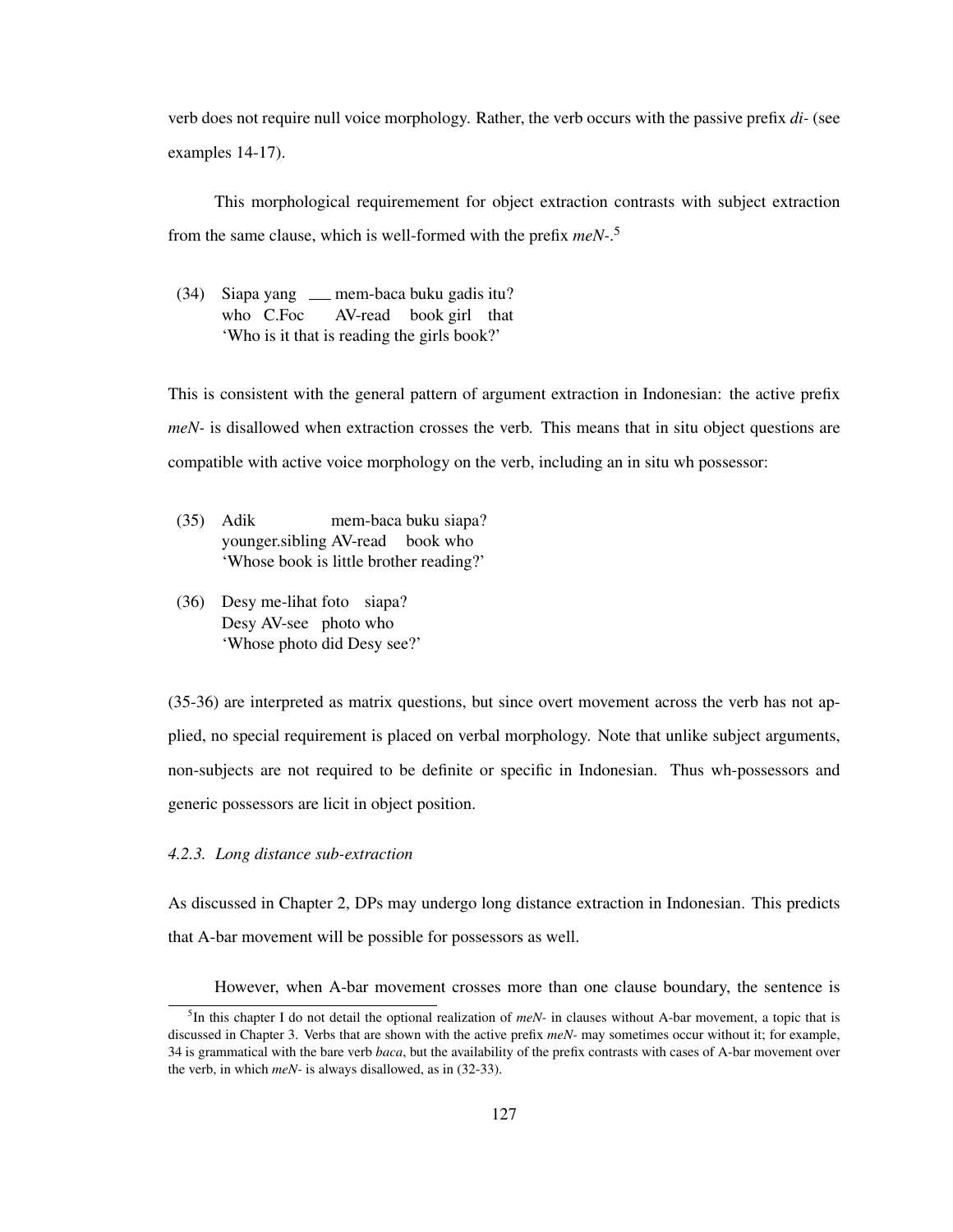sometimes judged unnatural or degraded; this is not particular to possessors, but true of argument extraction in general. Acceptability improves for many speakers if the matrix subject is a 1 or 2 pronoun. The following illustrates long distance extraction of a possessor, with a 1 and 2 pronouns as matrix subject:

- (37) Saya { kira / meng-ira } rumah Adi di-rata-kan kemarin. 1s think AV-think house Adi PV-flat-Appl yesterday 'I think Adi's house was destroyed yesterday.'
- (38) Siapa yang kamu { kira / \*meng-ira } rumah-nya di-rata-kan kemarin? who C.Foc 2s think AV-think house-D PV-flat-Appl yesterday 'Who is it that you think (his) house was destroyed yesterday?'
- (39) Kamu { kira / meng-ira } siapa yang rumah-nya di-rata-kan kemarin? 2s think AV-think who C.Foc house-D PV-flat-Appl yesterday 'Who is it that you think (his) house was destroyed yesterday?'

The matrix verb in (38) must occur in its bare form *kira*, since the possessor begins as the object of the embedded clause and crosses this verb. In (39) however, the wh possessor moves to an intermediate position at the left edge of the embedded clause; it has not crossed the matrix verb, which may occur with the active prefix *meN-*. This pattern demonstrates that it is overt movement over the verb that requires null morphology on the active verb, and that this requirement applies iteratively in long distance movement.<sup>6</sup>

To summarize the discussion thus far, previous literature has already established the correlation between obligatory null voice morphology in active clauses and extraction from object position: in active transitive clauses in Indonesian, a bare verb is obligatory with DP extraction from object position, but not subject position. The data presented here show that the pattern also applies to the sub-extraction of possessors. A bare verb is obligatory when the external possessor is associated with the possessum in object position, but not when associated with a subject possessum. This supports a movement analysis for possessors that occur on the left periphery of the sentence. I assume that the same mechanism for A-bar movement of nominal arguments is also the strategy used for

<sup>&</sup>lt;sup>6</sup>In order to simplify the discussion, I have not included the optional complementizer *bahwa* in (37) and the obligatory null C in (38). See Chapter 2 for discussion.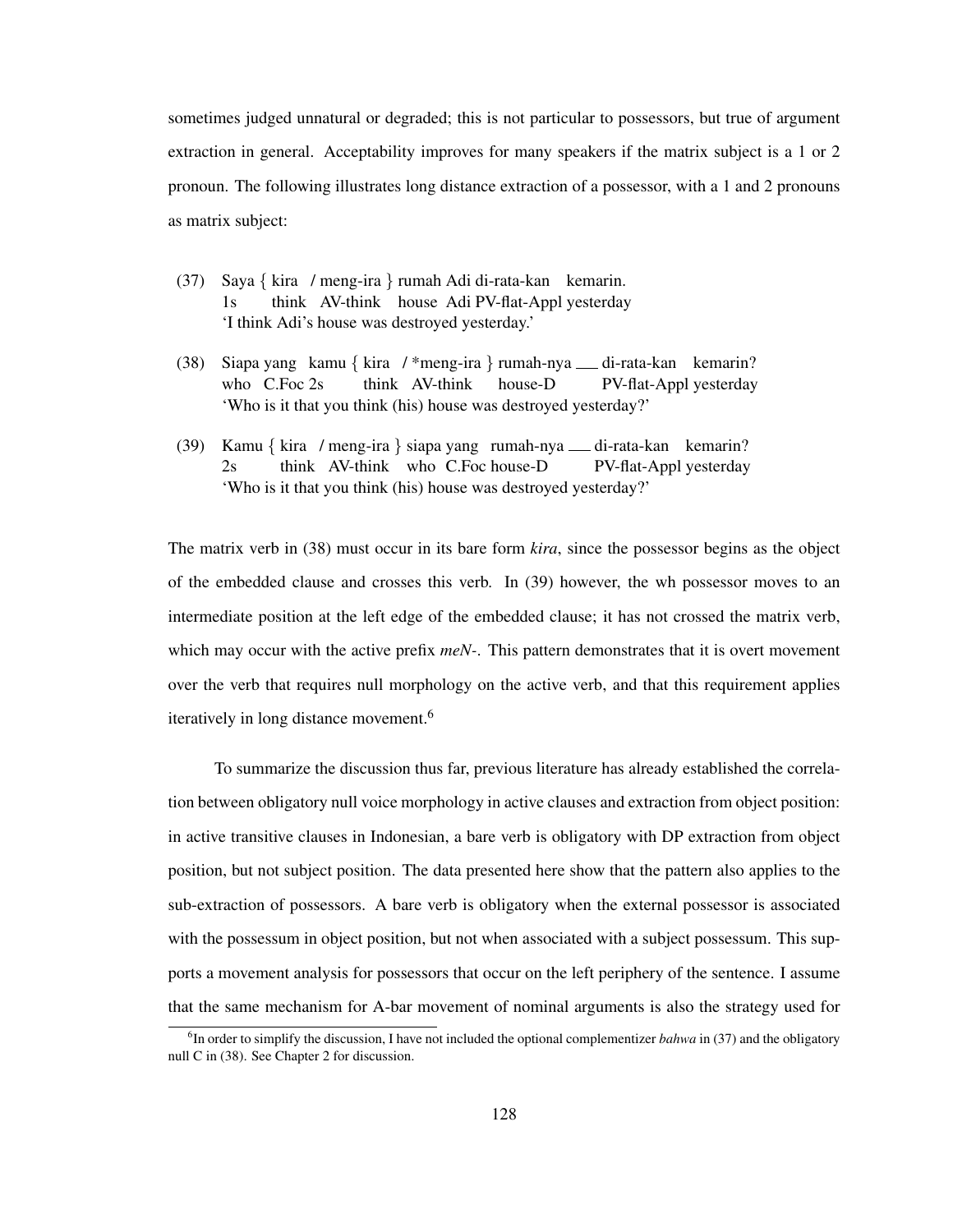possessor movement.

## *4.2.4. Sub-extraction from other positions*

In this section I examine possessor extraction from other argument positions in the clause, namely adjuncts and ditransitives.

Adjuncts are islands for A-bar movement in Indonesian. For instance, although PP adjuncts can occur in various positions in the clause, they cannot be clefted with the morpheme *yang*, which is a property of A-bar movement:

- (40) Aku mau rapat di sekolah-nya Dodi. 1s want meet at school-D Dodi 'I am going to a meeting at Dodi's school.'
- (41) Di sekolah-nya Dodi (\*yang) aku mau rapat. at school-D Dodi C.Foc 1s want meet 'At Dodi's school I want to meet.'

Sub-extraction from an adjunct clause is also impossible:

- (42) Ibu mother sad because health sedih karena kesehatan nenek grandmother begin AV-descend mulai me-nurun. 'Mother was sad because Grandmother's health began to worsen.'
- (43) \*Apa yang Ibu what C.Foc mother sad because sedih karena <sub>—</sub> mulai me-nurun? begin AV-descend ('What was Mother was sad because began to worsen?')

These facts predict that possessor sub-extraction from an adjunct will be impossible. This is the case for both a PP adjunct (44) and an adjunct clause (45):

- (44) \*Siapa yang aku mau rapat di sekolah-nya ? who C.Foc 1s want meet at school-D ('Who is it that I am going to a meeting at (his) school?')
- (45) \*Siapa yang Ibu who C.Foc mother sad because health-D sedih karena kesehatan-nya <sub>-</sub> mulai me-nurun? begin AV-descend ('Who is it that Mother is sad because (her) health began to worsen?')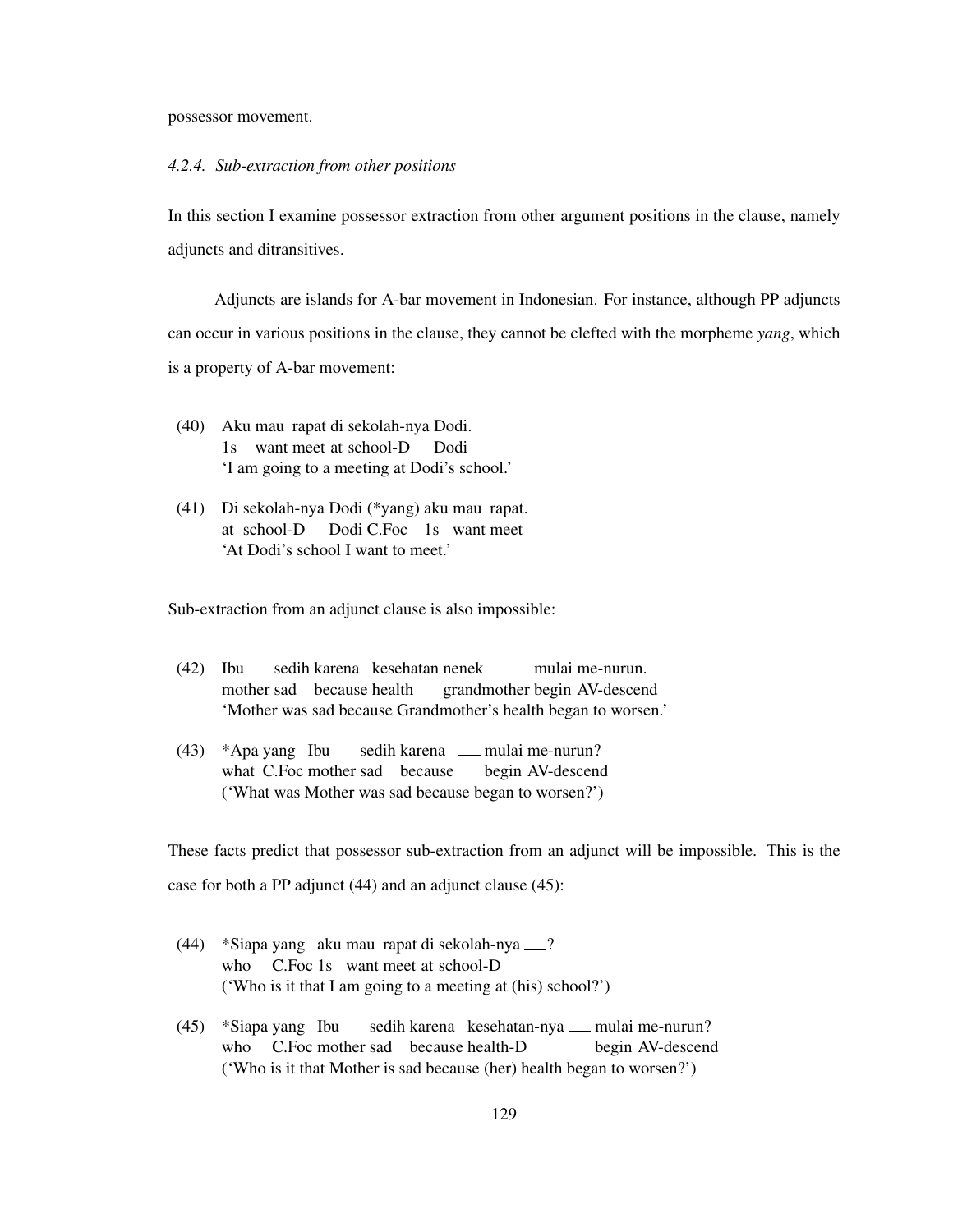Next, I turn to possessor extraction from ditransitive clauses. Indonesian allows extraction of the higher of the two ditransitive arguments, e.g. a Beneficiary, Goal or Recipient:

- (46) Kamu mem-beli-kan ibu-mu 2s AV-buy-Appl mother-2s flower bunga. 'You bought your mother flowers.'
- (47) Siapa yang kamu (\*mem-)beli-kan who C.Foc 2s AV-buy-Appl flower bunga? 'For whom did you buy flowers?'

On the other hand, extraction of the lower argument (*bunga* 'flower') is not possible.<sup>7</sup> Since the ability of an argument to undergo extraction is correlated with the possibility of possessor sub-extraction from the same position, this predicts that possessor will be able to extract from a ditransitive object.

Contrary to expectation however, a possessor cannot be sub-extracted from a Beneficiary, Goal or Recipient:

- (48) \*orang yang kamu beli-kan istri-nya person C.Foc 2s buy-Appl wife-D flower bunga ('the person that you bought (his) wife flowers')
- (49) \*Siapa yang kamu beli-kan istri-nya who C.Foc 2s buy-Appl wife-D flower bunga? ('Who is it that you bought (his) wife flowers?')

Extraction is not possible even when the verb does not bear the active voice prefix. It appears therefore that ditransitive objects are an exception to the previously noted correlation, between the extractability of a subject or monotransitive object and the extractability of its possessor. However, the ditransitive case does not challenge the previous generalization that when A-bar movement occurs over an active verb, verbal morphology must mark the movement.

It is not clear at this point why the possessor cannot extract from this position. One possible

 $^{7}$ This contrasts with the data reported in Sato 2012 for formal/Standard Indonesian and Kendal Javanese. See his examples (18b, 19b) in which the Theme can be extracted over the Goal/ Recipient; this is not grammatical for the Indonesian and Javanese speakers that I consulted. The pattern is the same with give-type ditransitives (cf. Kaswanti Purwo (1995)).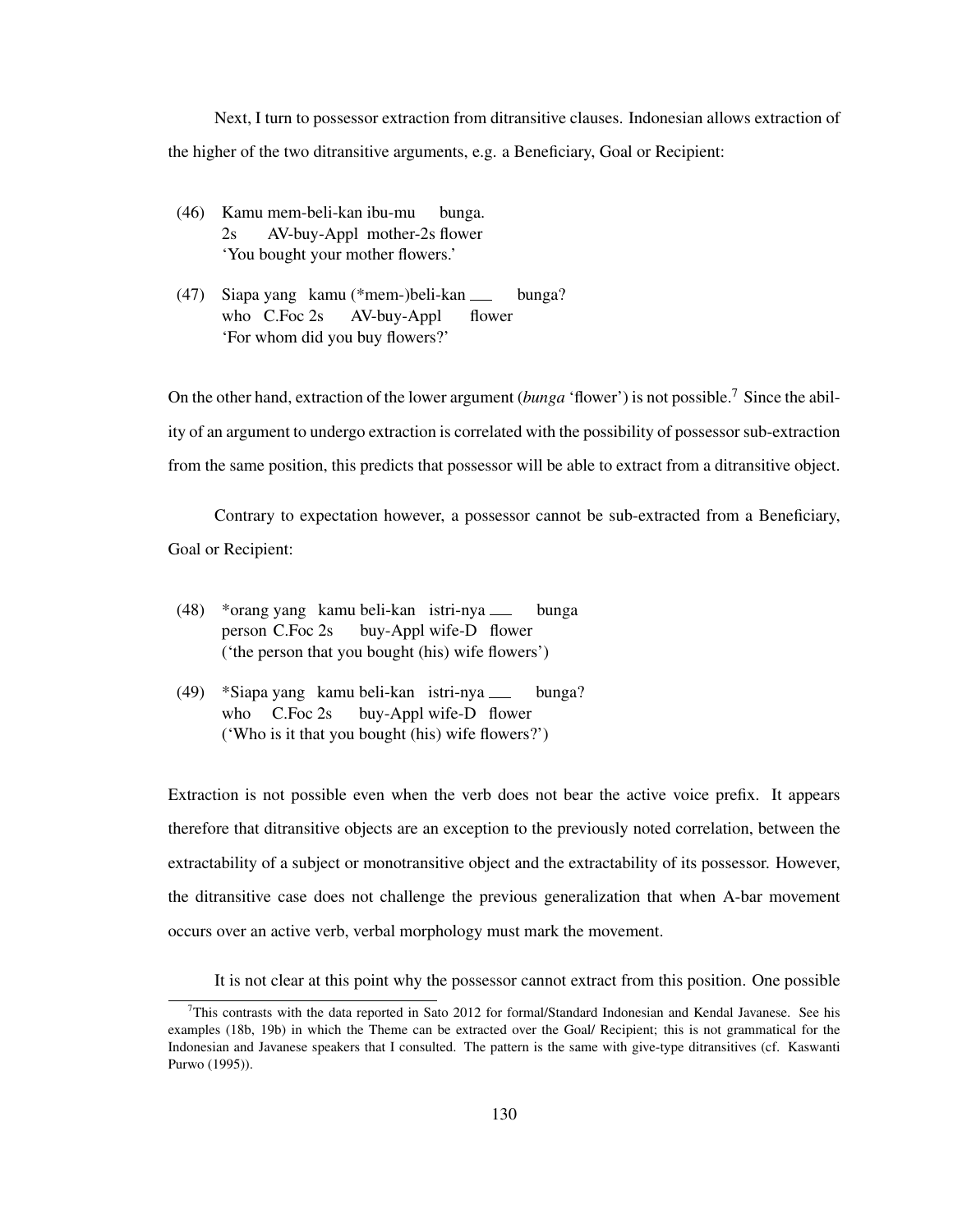explanation is that thematic specifiers in these languages may resist sub-extraction. Several properties make the applicative object position (which I assume to be the specifier of ApplP) similar to the base position of external arguments (SpecVoiceP) (cf. Pylkkanen 2002; Harley 2013; Legate 2014). First, SpecApplP and SpecVoiceP are both thematic positions, in contrast to the derived subject position, SpecIP (or SpecTP). A DP argument may move out of its thematic position: the external argument moves to SpecIP in active clauses, and the applicative object raises to SpecIP in a passive ditransitive clause (see Kaswanti Purwo 1995; Son and Cole 2008 for discussion of ditransitive constructions in Indonesian). The DP argument may also remain in situ, in its thematic position: in Object voice the external argument remains in SpecVoiceP and a Theme becomes grammatical subject (Guilfoyle et al. 1992; Cole et al. 2008a; Legate 2014). Crucially, when the external argument remains in SpecVoiceP in Object voice, it does not allow movement (sub-extraction) from within the DP: Musgrave (2001) shows that this argument cannot launch floating quantifiers in Indonesian. (See also Legate 2014 for the impossibility of floating quantifiers from an Agent in Acehnese Object voice; and Arka 2003 for similar observations in Balinese). An applicative object that remains in situ likewise disallows movement of its possessor. If this explanation is on the right track, possessor sub-extraction from ditransitives is ruled out for an independent reason, that thematic specifiers disallow sub-extraction.

#### *4.2.5. Interim summary*

To summarize the discussion until this point, I have shown that the properties of A-bar extraction in Indonesian also apply to possessor extraction. Null verbal morphology is required for object extraction over an active verb, and also for possessor sub-extraction from objects. No such requirement is placed on subject extraction or sub-extraction. I take this as evidence that possessors at the left periphery of the clause are not base generated in their surface positions, but undergo successive-cyclic A-bar movement, like verbal arguments.

Let us briefly consider an alternate analysis in which the possessor is base-generated in its surface position at the left periphery. This approach faces several challenges. First, it must stipulate that there is an asymmetry between subjects and non-subjects. This approach fails to explain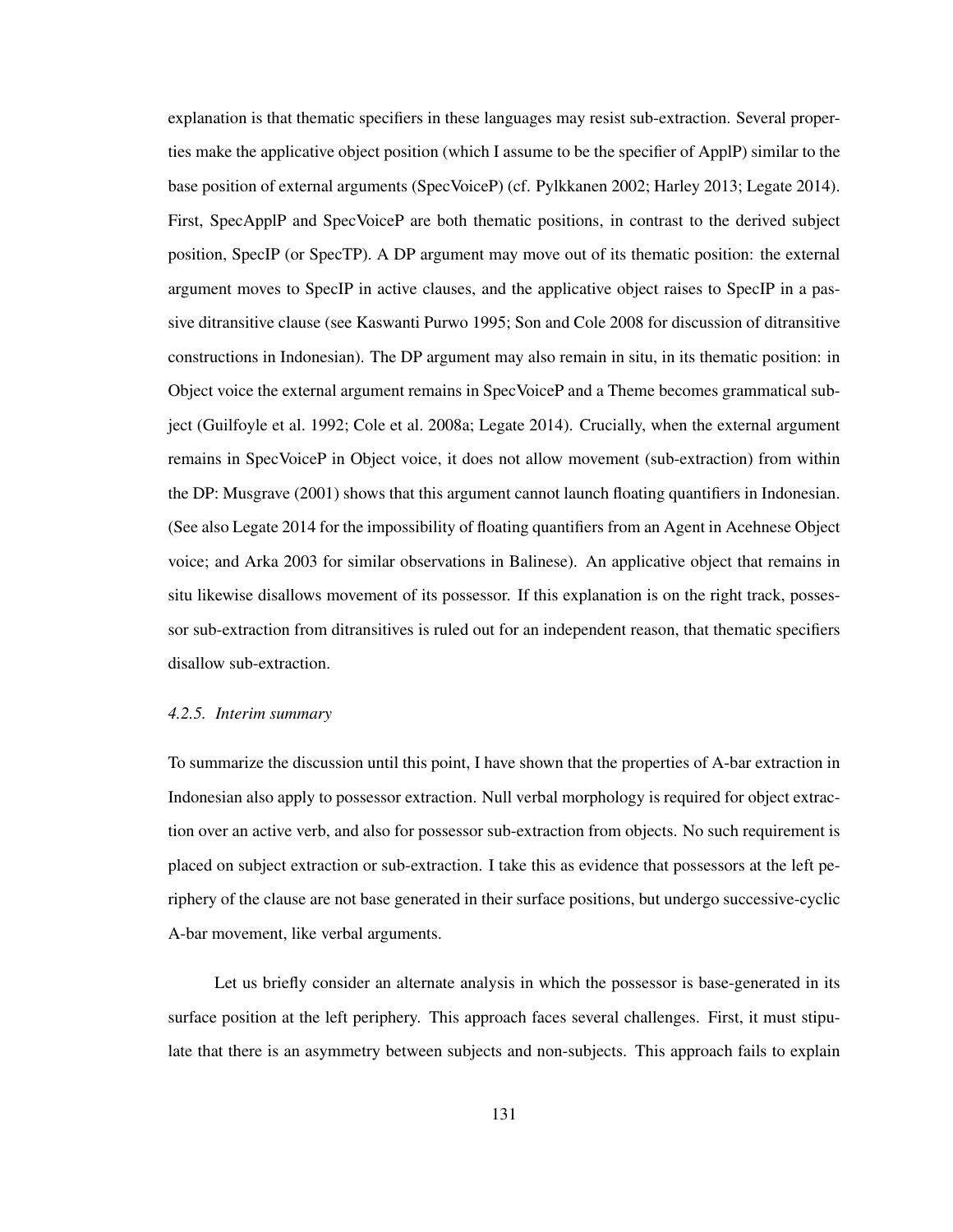why a high base-generated possessor requires a null active voice prefix when the possessum is the object, but not when the possessum is the grammatical subject. By contrast, the pattern is explained under the present analysis: A-bar movement of a possessor is subject to the same constraints as A-bar movement of an argument. Given that subjects may be freely extracted in Indonesian, but objects may be extracted only with null active voice morphology, it follows that the possessors of these arguments show the same pattern. This is consistent with much previous work in Indonesian languages that observes obligatory null verbal morphology as indicative of A-bar movement of the internal object (Voskuil 2000; Cole and Hermon 2005; Aldridge 2008; Cole et al. 2008b; Fortin 2009; Davies 2010; Yanti 2010; Sato 2012; Jeoung 2017, among others). The possessor also obligatorily occurs with the morpheme *yang*, which I have argued elsewhere is required in all cases of A-bar extraction of nominals. Finally, a base-generated possessor should not be sensitive to islands, since no syntactic movement occurs. There is no obvious reason why the possessum could not occur within syntactic islands such as adjuncts, or as a ditransitive argument.

#### *4.2.6. Possessor extraction in related languages*

Possessor sub-extraction is also possible in two languages closely related to Indonesian, Madurese and Javanese. These languages have DP-internal structure parallel to Indonesian, and a voice system similar to that of Indonesian (for discussion of Indonesian-type languages, particularly in contrast to Philippine-type languages, see Arka 2002; Himmelmann 2002; Cole et al. 2008a; Blust 2013). In this section I show that possessors in Javanese and Madurese extract via A-bar movement. Similar to Indonesian, these languages show an asymmetry between subjects and non-subjects with regard to the verbal morphology required for extraction. Additionally, a split between extraction patterns in two registers in Madurese further supports the present movement analysis for possessors.

Like Indonesian, Javanese and Madurese are SVO languages. Nominals that undergo A-bar movement appear at the left edge of the clause:

(50) Javanese

a. Lina senengi kue. Lina like cake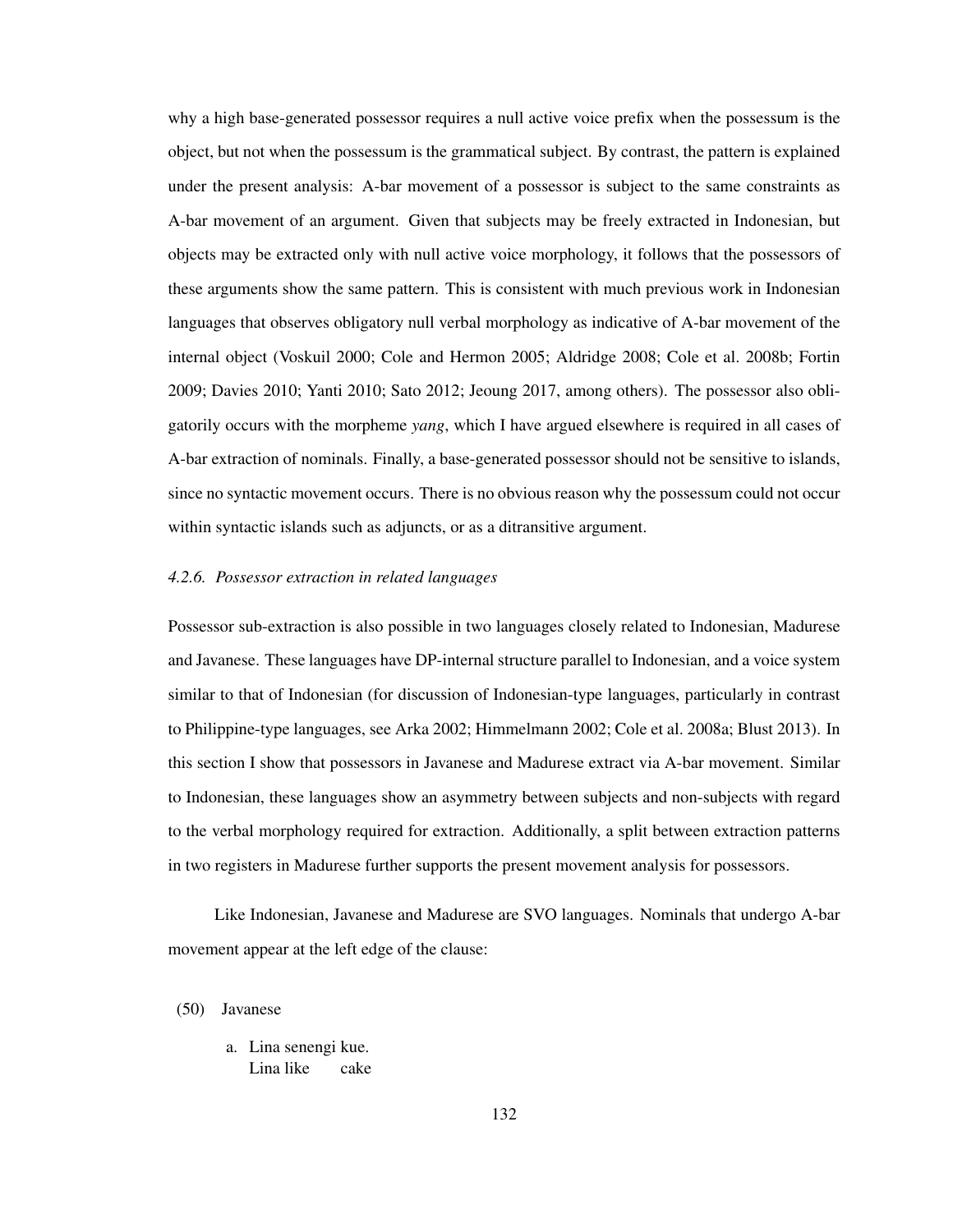'Lina likes cake.'

- b. kue sing Lina senengi cake C.Foc Lina like 'the cake that Lina likes'
- (51) Madurese (familiar)
	- a. Adi ng-akan mie. Adi AV-eat noodles 'Adi is eating noodles.'
	- b. Sapah se who C.Foc ng-akan mie? AV-eat noodles 'Who is eating noodles?'

A-bar movement is the strategy used for moved-wh questions as well as relatives. The extracted nominal is the head of a relative or cleft, and the nominal must be followed by the morpheme *sing* (Javanese) or *se* (Madurese), which separates it from the rest of the clause.<sup>8</sup>

Subject extraction is shown below for each language, followed by possessor sub-extraction from subject position, with the possessum remaining in situ in subject position. Like Indonesian, the extracted possessor may either be a wh possessor or a lexical possessor.

### (52) Javanese

- a. Buku-ne Rini di-woco adik. book-D Rini PV-read younger.sibling 'Rini's book was read by little brother.'
- b. Buku-ne Rini sing \_\_ di-woco adik. book-D Rini C.Foc PV-read younger.sibling 'It was Rini's book that was read by little brother.'
- c. Sopo sing buku-ne <sub>di</sub>-woco adik? who C.Foc book-D PV-read younger.sibling 'Who is it that (her) book was read by little brother?'
- (53) Madurese (familiar)
	- a. Kalambhi-nah Joko e-sasa. clothing-D Joko PV-wash

<sup>&</sup>lt;sup>8</sup>I assume that the pseudo-cleft structure that I have proposed for Indonesian also applies to Javanese and Madurese.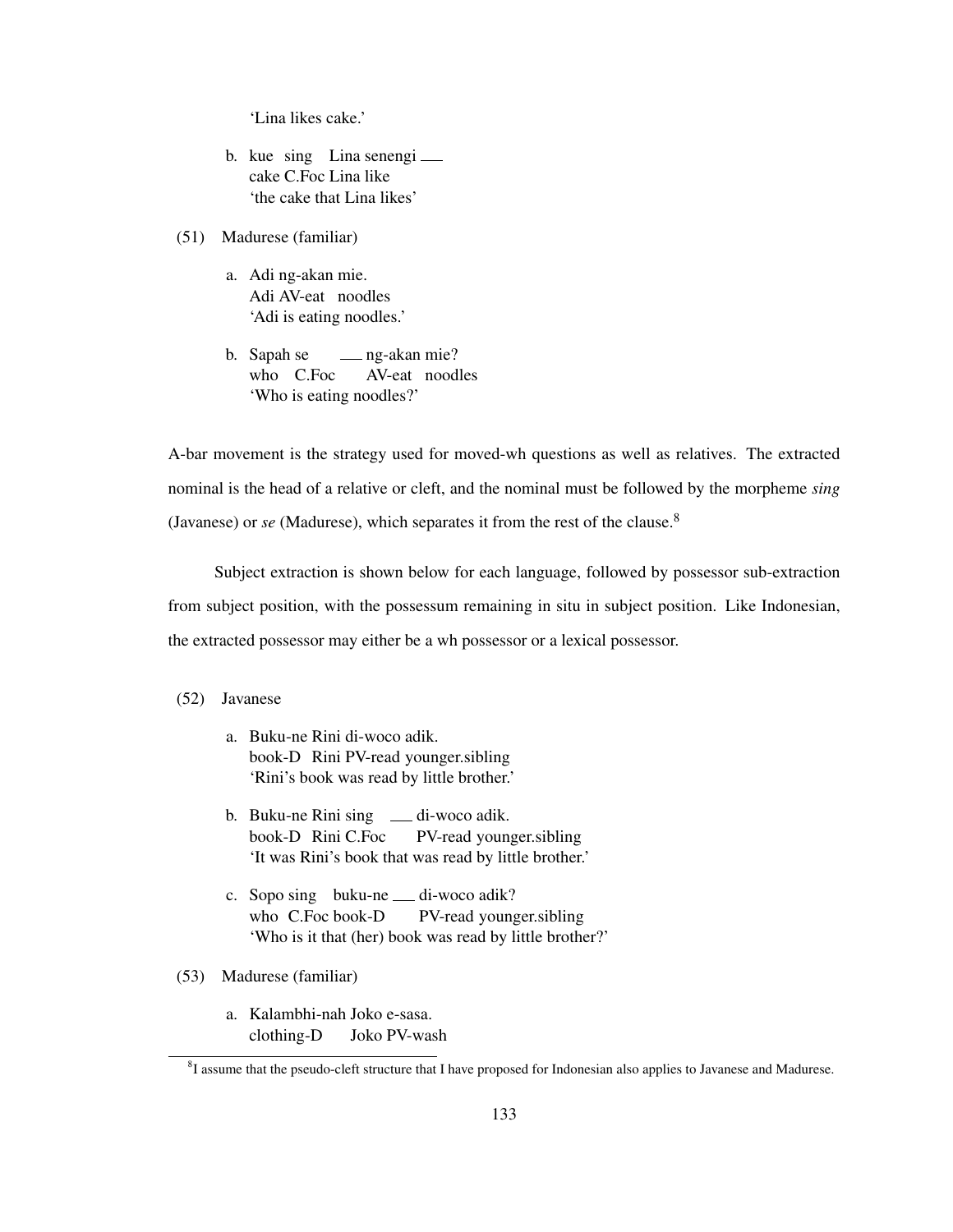'Joko's clothing was washed.'

- b. Kalambhi-nah Joko se clothing-D Joko C.Foc e-sasa. PV-wash 'It was Joko's clothing that was washed.'
- c. oreng se person C.Foc clothing-D kalambhi-nah e-sasa PV-wash 'the person whose clothing was washed'

For extraction of an object from an active transitive clause, the pattern in Javanese is similar to that of Indonesian. Object extraction requires a bare verb, without the active voice prefix *N-*. 9 Either the possessive DP or the possessor may be extracted:

(54) Javanese

- a. Aku kate m-oco buku-ne penulis iku. 1s will AV-read buku-D writer that 'I will read that writer's book.'
- b. Buku-ne penulis iku sing aku kate  $\{ \text{woco} / \text{*m-oco} \}$ . book-D writer that C.Foc 1s will read AV-read 'It is that writer's book that I will read.'
- c. penulis sing aku kate { woco / \*m-oco } buku-ne writer C.Foc 1s will read AV-read book-D 'the writer that I will read (her) book'

In the familiar register of Madurese however, objects cannot be extracted, regardless of verbal morphology. Both bare verbs and verbs with the active prefix *N-* disallow extraction.

(55) Madurese (familiar)

- a. Ale' younger.sibling AV-read book-D Tono m-acah buku-nah Tono. 'Little brother read Tono's book.'
- b. \*Buku-nah Tono se book-D Tono C.Foc younger.sibling AV-read read ale  ${m \cdot \text{acah}}$  / bacah } ... ('It was Tono's book that little brother was read.')

 $9$ The prefix is a homorganic nasal segment whose phonological realization is determined by the first segment of the stem that it combines with.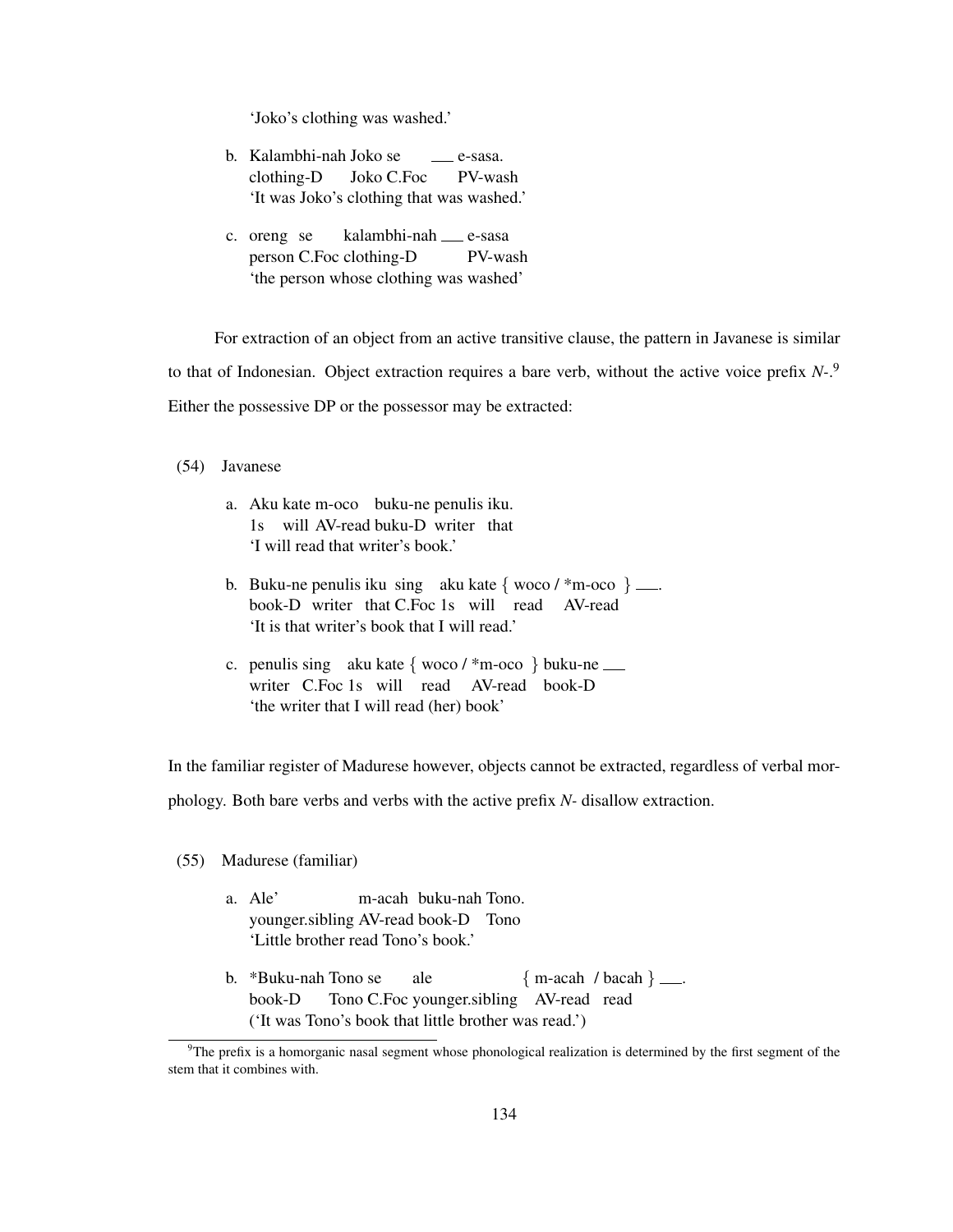c. \*Apa se what C.Foc younger.sibling AV-read read ale  ${m \cdot \text{acah}}$  / bacah } \_\_? ('What did little brother read?')

If external possessors undergo sub-extraction via A-bar movement, this predicts that the possessor will not be able to extract from object position, and this is the case:

### (56) Madurese (familiar)

- a. \*Siapa se who C.Foc younger.sibling AV-read read ale { m-acah / bacah } buku-nah ? book-D ('Who is it that little brother is reading (his) book?')
- b. \*orang se person C.Foc younger.sibling AV-read read ale { m-acah / bacah } buku-nah book-D ('the person that little brother is reading (his) book')

An unusual fact about Madurese is that A-bar movement in the familiar register is more restricted than in the polite register (Jeoung 2017). Only subjects can undergo A-bar movement in the familiar register, but in the polite register, both subject (57b) and object (57d) extraction are possible:

- (57) Madurese (polite)
	- a. Buku-epon pak ustadz e-maos sareng rajih-epon. book-D Mr teacher PV-read by wife-D 'Teacher's book was read by his wife.'
	- b. Buku-epon pak ustadz se book-D Mr teacher C.Foc e-maos sareng rajih-epon. PV-read by wife-D 'It was Teacher's book that was read by his wife.'
	- c. Kaulah lastareh { m-acah / \*bacah } buku-epon imam ka'dissah. 1s Perf AV-read read book-D imam that 'I already read that imam's book.'
	- d. Buku-epon imam ka'dissah se book-D imam that C.Foc 1s kaulah lastareh { \*m-acah / bacah } . already AV-read read 'It was that imam's book that I already read.'

Consistent with Indonesian and Javanese, extraction from object position requires the bare form of the verb in (57d). The availability of both subject and object extraction in the polite register also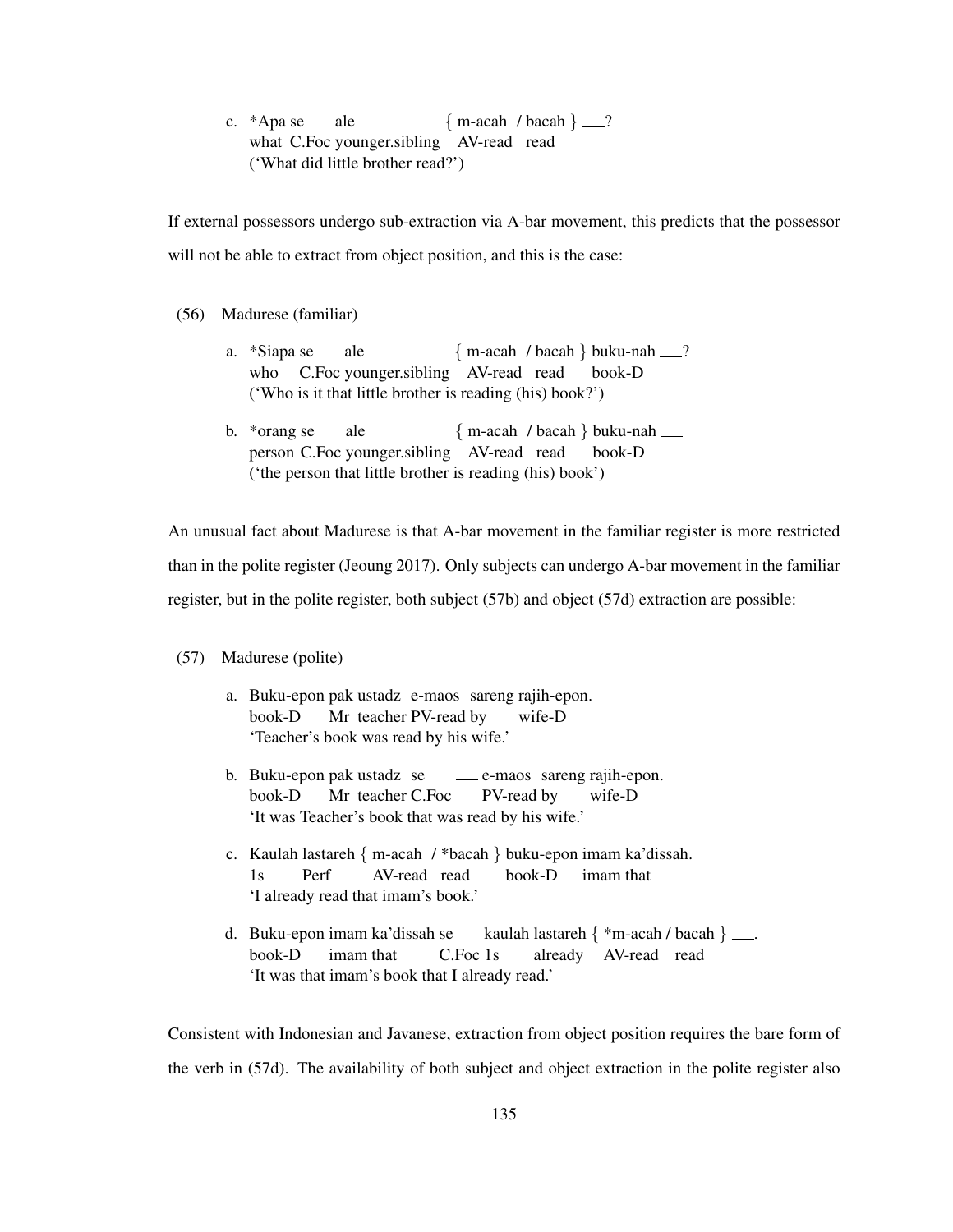predicts that possessors will be able to sub-extract from both positions. This prediction is also borne out:

- (58) Madurese (polite)
	- a. Paserah se who C.Foc book-D buku-epon e-maos sareng rajih-epon? PV-read by wife-D 'Who was it that (his) book was read by his wife?'
	- b. Imam ka'dissah se imam that C.Foc 1s kaulah lastareh { \*m-acah / bacah } buku-epon . already AV-read read book-D 'It was that imam that I already read (his) book.'

Also predicted is the fact that the verbal morphology is required to be bare when the external possessor is associated with the object in (58b).

Given that subjects may be freely extracted in Indonesian, Javanese and polite Madurese, but objects may be extracted only with null active voice morphology, it follows that the possessors of these arguments show the same pattern. Similarly, subjects and their possessors may be extracted in familiar Madurese, but objects and their possessors may not. Like other Indonesian languages, obligatory null verbal morphology is required when the internal object undergoes A-bar movement (Saddy 1991; Voskuil 1996, 2000; Cole and Hermon 2005; Aldridge 2008; Arka and Manning 2008; Cole et al. 2008a; Sato 2008a; Davies 2010; Yanti 2010; Legate 2012, 2014; Jeoung 2017; among others.)

DP-internal morphology in Javanese and Madurese also parallels that in Indonesian. The possessum is suffixed with *-ne* in Javanese, *-Nah* in familiar Madurese and *-epon* in polite Madurese, as illustrated below. This suffix is obligatory in all possessive DPs, including internal possession (a-examples below), with non-overt possessors (b-examples) and with possessor extraction as discussed previously (c-examples).

## (59) Javanese

a. Buku-ne Rini book-D Rini 'Rini's book'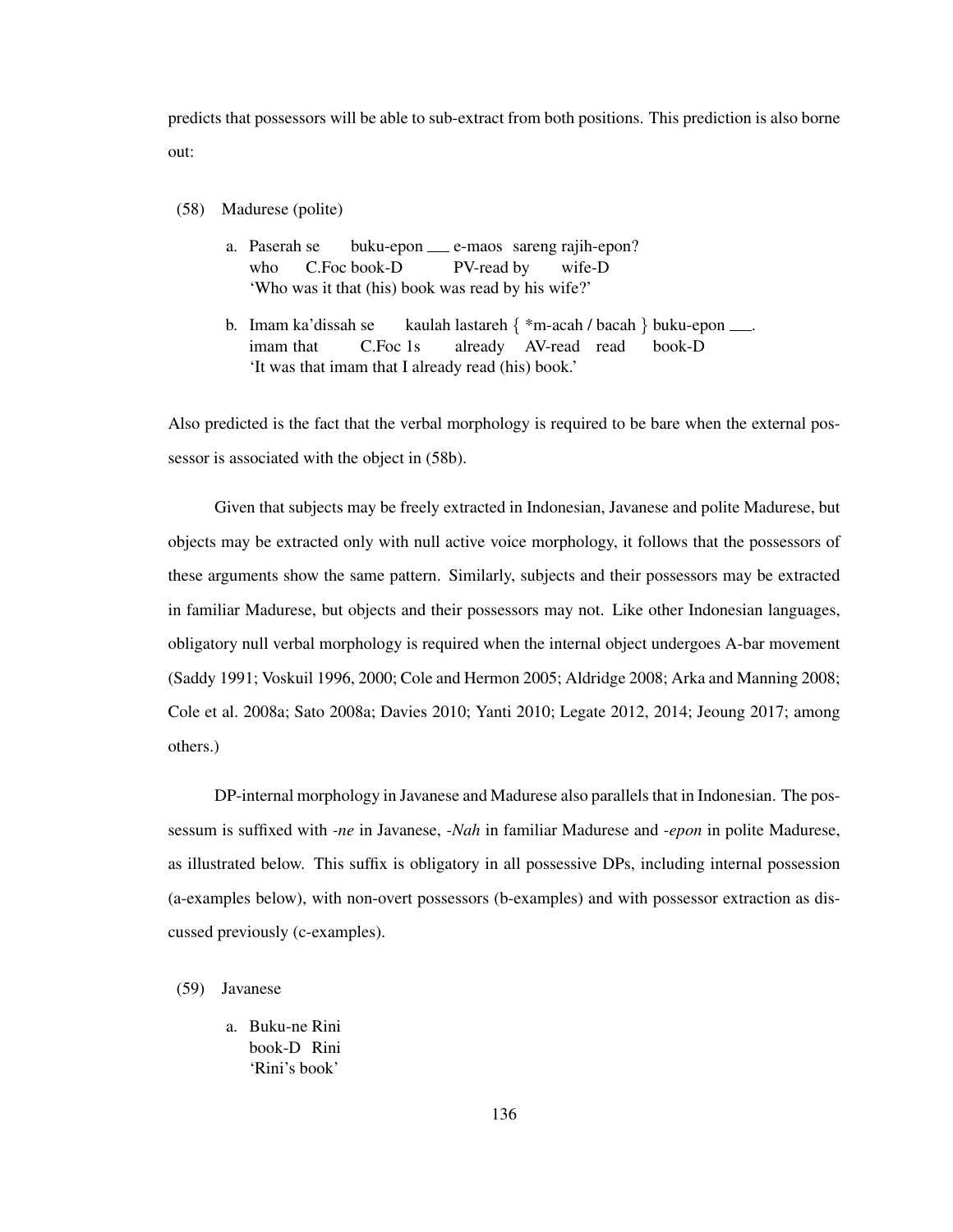- b. Buku-ne book-D 'his/her book' or 'the book'
- c. Sopo sing buku-ne <sub>—</sub> di-woco adik? who C.Foc book-D PV-read younger.sibling 'Who is it that (her) book was read by little brother?'

### (60) Madurese (familiar)

- a. Kalambhi-nah Joko clothing-D Joko 'Joko's clothing'
- b. Kalambhi-nah clothing-D 'his/her clothing' or 'the book'
- c. oreng se person C.Foc clothing-D kalambhi-nah e-sasa PV-wash 'the person whose clothing was washed'

# (61) Madurese (polite)

- a. Buku-epon pak ustadz book-D Mr teacher 'teacher's book'
- b. Buku-epon book-D 'his/her book' or 'the book'
- c. Paserah se who C.Foc book-D buku-epon e-maos sareng rajih-epon? PV-read by wife-D 'Who was it that (his) book was read by his wife?'

Also parallel to Indonesian *-nya*, Javanese *-ne* and Madurese *-Nah*/*-epon* also occur as the definite morpheme suffixed to nouns, as indicated by the glosses in (59b, 60b, 61b). The morphology of Indonesian possessive DPs differs only in that the (*-nya*) is optional in internal possession; otherwise, *-nya* is required. In the following section, I propose to treat the possessive suffix *-nya* on par with Javanese *-ne* and Madurese *-Nah*/*-epon*, which are not pronominal but rather a type of possessor agreement.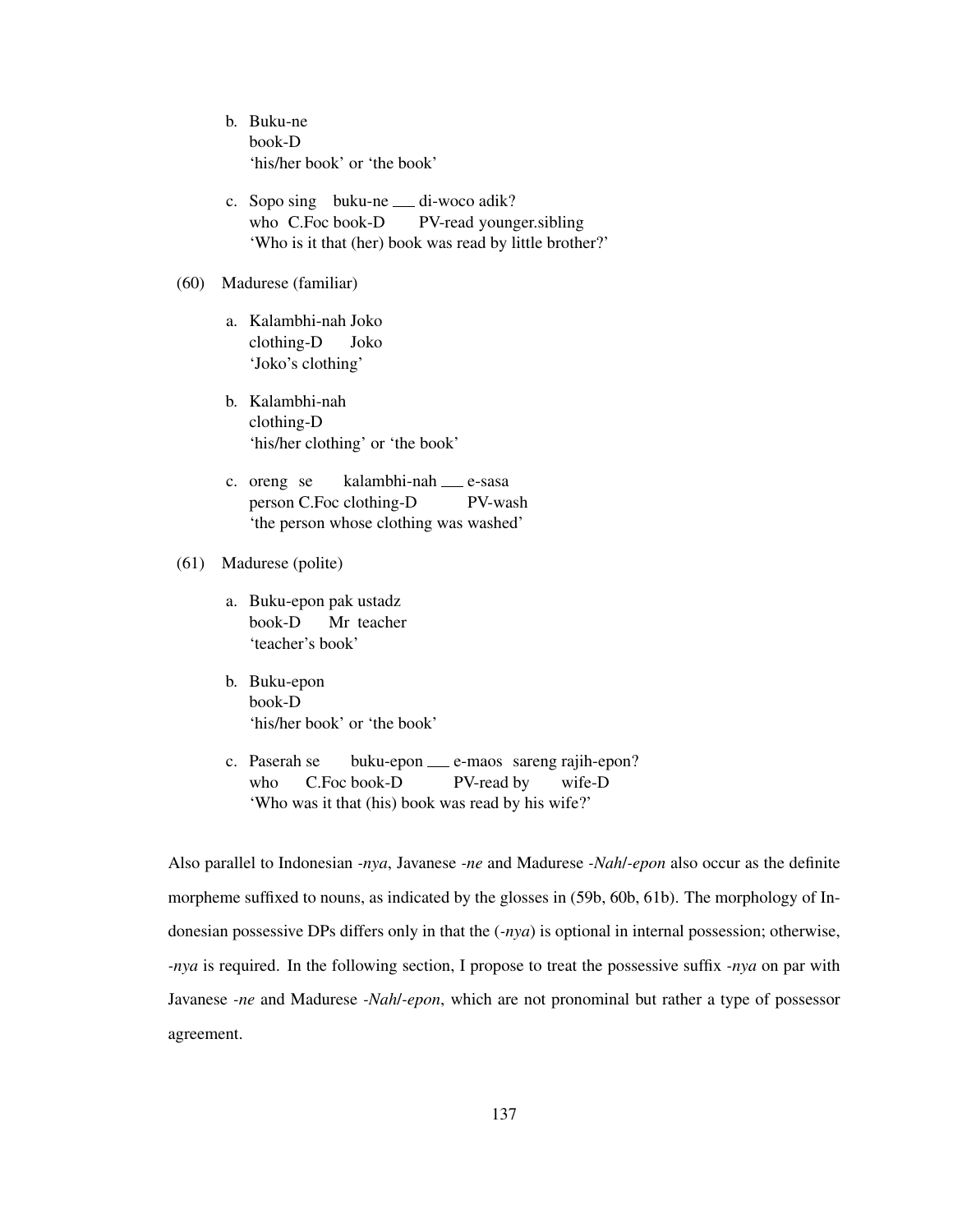### 4.3. The suffix -nya

#### *4.3.1. -Nya as possessor agreement*

I now turn to the status of the Indonesian suffix *-nya*, which occurs in both possessive contexts and non-possessive contexts. It is clear that *-nya* serves several differents functions in non-possessive contexts. I briefly describe some of these below, but I do not attempt to provide an analysis of all functions of *-nya*. Here I focus on the status of *-nya* only in possessive DPs. *-Nya* occurs in three types of possessive DPs :

(62) Internal possession (optional *-nya*)

Buku(-nya) Siti book-D Siti 'Siti's book'

(63) *pro* possessor (obligatory *-nya*)

buku\*(-nya) *pro* book-D *pro* 'his/her book'

(64) Possessor extraction (obligatory *-nya*)

Siapa yang buku\*(-nya) <sub>—</sub> di-baca oleh adik? who C.Foc book-D PV-read by younger.sibling 'Who is it that (her) book was read by little brother?'

As previously mentioned, possessor extraction has not been studied in depth for Indonesian or closely related languages, but possessive DPs are mentioned in previous work on Indonesian. In internal possession (62), with an overt possessor that has not been extracted, previous authors have treated optional *-nya* as a linker between possessum and possessor, although no analysis has been proposed for the structural position of this linker (e.g. see Sneddon et al. 2012). When the possessor is not overt as in (63), *-nya* is most commonly treated as a 3 singular possessive pronoun; this leads to the analysis of *-nya* as a resumptive pronoun in cases of extraction such as (64) (Voskuil 2000; Musgrave 2001; Chung 2008).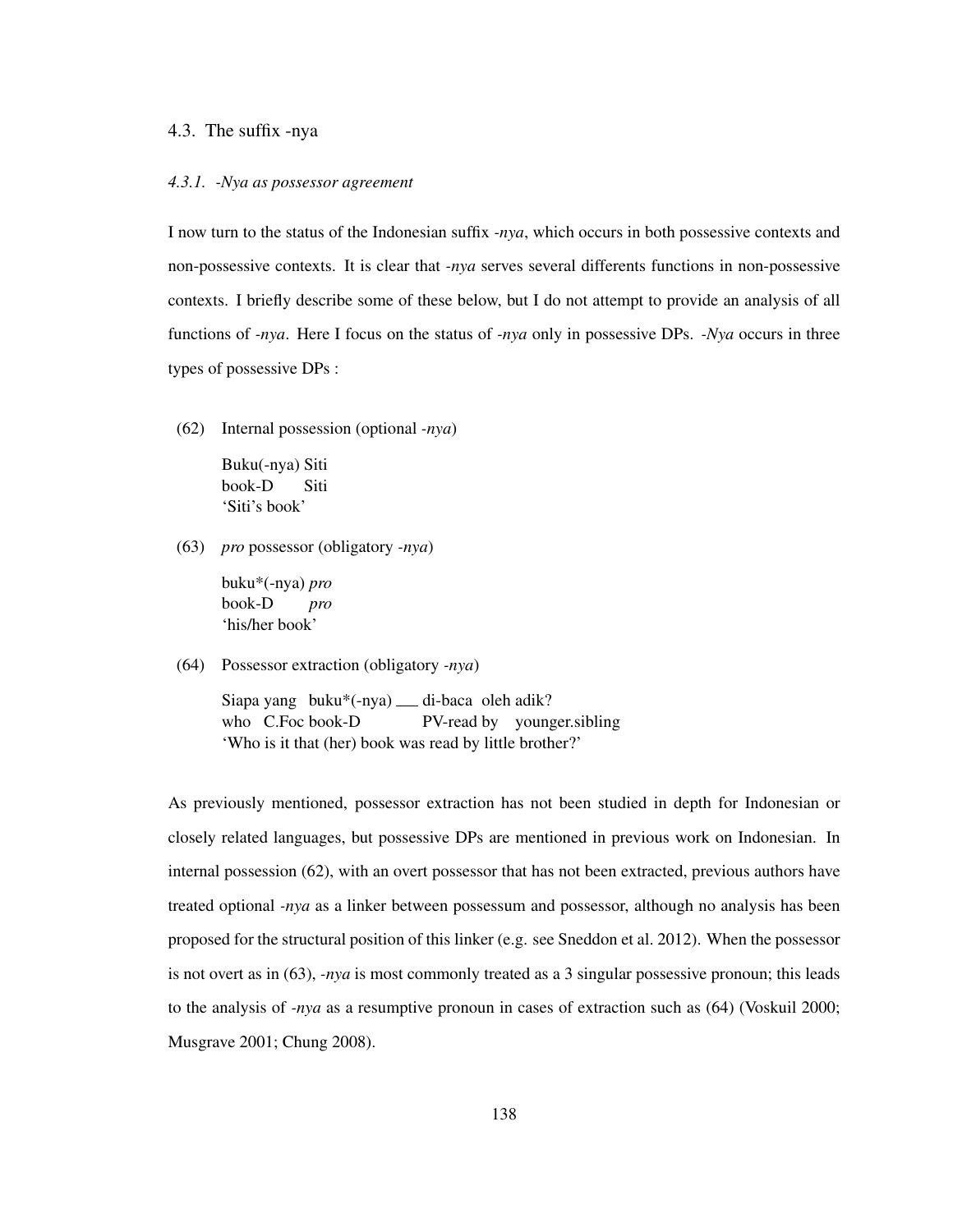I depart from the view that *-nya* is a 3 singular possessive pronoun in (63), and by extension, a resumptive pronoun in (64). One difficulty of the pronominal analysis is that it requires two distinct *-nya* morphemes, even though they occur in the same position in (62-64). *-Nya* is assumed to be a pronoun in cases without an overt possessor (63-64), but this assumption cannot be extended to cases in which an overt possessor is present (62). In the latter case, *-nya* is simply said to be a different morpheme, i.e. a possessive linker. However, identity in form and distribution suggest a uniform treatment for *-nya* in possessive DPs.

In the analysis that follows, I propose that in possessive contexts, the head D may be pronounced as *-nya*, which is realized as a suffix on the head noun (possessum). The pronunciation of D is a type of agreement with the possessor: when an overt possessor occurs (internal possession), possessor agreement is optional, as seen in (62). When the possessor is *pro*, possessor agreement is obligatory (63). When the possessor undergoes A-bar movement (64), agreement in the form of *-nya* is also required.

Several pieces of evidence support the analysis of *-nya* in possessive DPs as pronunciation of D rather than a pronoun: (i) The definite marker *-nya* and possessive *-nya* occur in the same position, on the head noun. (ii) *-Nya* can co-occur with lexical and pronominal possessors within possessive DPs. This is unexplained if *-nya* is a pronoun. (iii) *-Nya* is obligatory in possessor extraction, not only with 3 person arguments, but also with 1 or 2 person arguments. (iv) *-Nya* cannot occur as a resumptive element in general (non-possessive) argument extraction. I discuss each of these in turn.

First, the linear position of possessive *-nya* is the same as that of the definite morpheme *-nya*. (65) is a non-possessive context in which *-nya* marks only definiteness on the subject:

(65) { Tempat-nya / Tempat itu } bagus buat foto-foto. place-D place that good make photo-Red 'The place was good for photos.'

Definiteness may be marked on the noun with *-nya*, or with the demonstrative *itu*. <sup>10</sup> Recall that

<sup>&</sup>lt;sup>10</sup>*Itu* has come to function as a definite morpheme in Indonesian, and can be bleached of deictic or demonstrative meaning...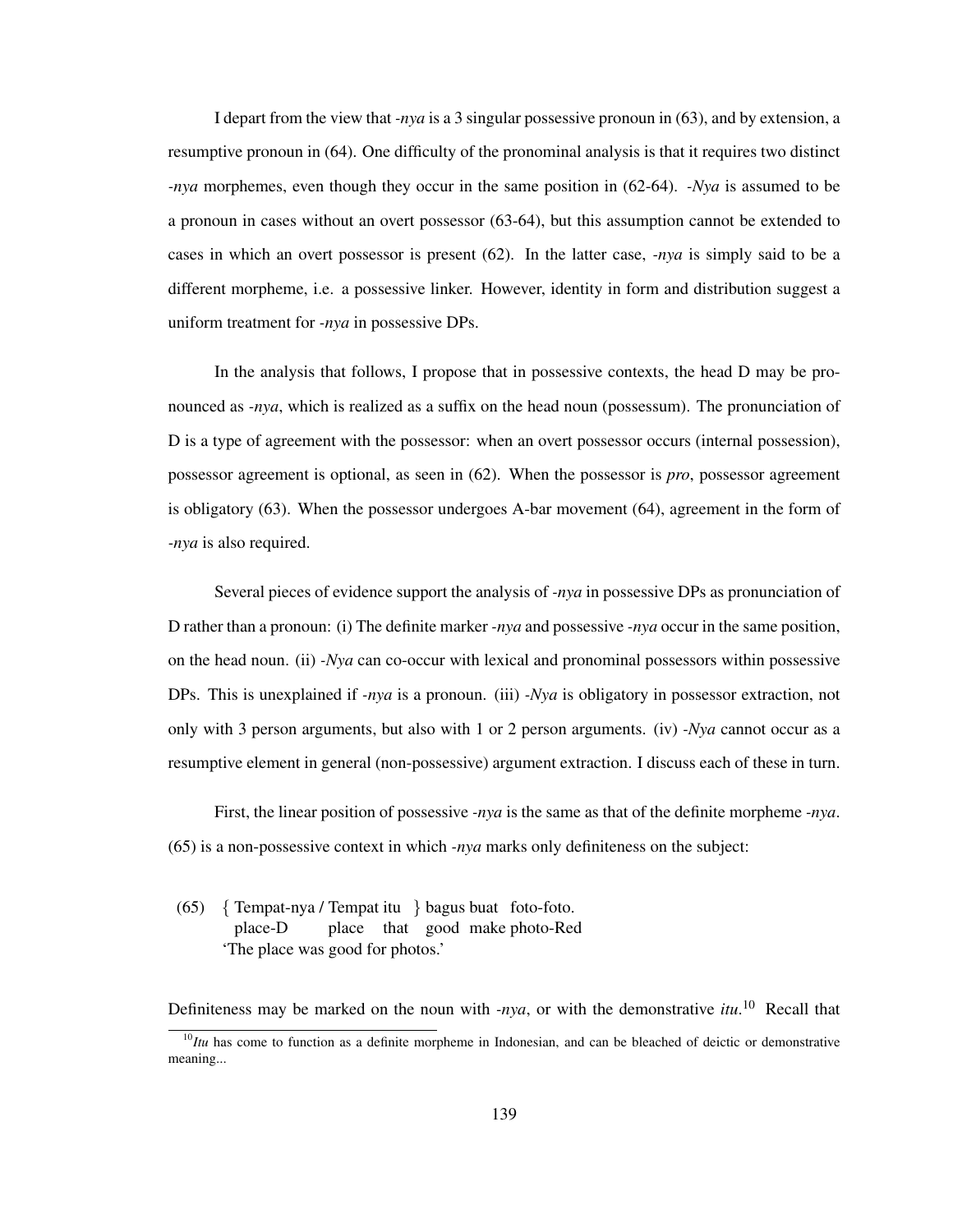subjects in Indonesian must be definite or specific, so the subject in (65) is ill-formed without *-nya* or *itu*. Turning to possessive DPs, the possessum suffixed with *-nya* is identical to definite DPs. Compare (65) with the possessive contexts below:

- (66) Tempat(-nya) Tono bagus buat foto-foto. place-D Tono good make photo-Red 'Tono's place is good for photos.'
- (67) Tono pikir tempat-nya bagus buat foto-foto. Tono think place-D good make photo-Red 'Tono thinks his place is good for photos.'

The identity of form and position between the definite suffix and the possessive suffix suggests that these are both pronunciations of the same functional element, which I take to be the head D. Furthermore, a limited set of modifiers can occur between N and *-nya*; this set remains constant whether the context is definiteness or possession. Single modifiers, including those denoting size, quality, material or origin, may occur between N and *-nya*, interpreted either as a definite or a possessive.

- (68) a. rumah besar-nya house big-D 'his/her big house' or 'the big house'
	- b. \*rumah besar dan mewah -nya house big and fancy D ('his/her big and fancy house' or 'the big and fancy house')
	- c. rumah besar dan mewah house big and fancy 'a big and fancy house'
	- d. rumah besar dan mewah itu house big and fancy that 'the big and fancy house'
- (69) a. kain sutera-nya cloth silk-D 'his/her silk cloth' or 'the silk cloth'
	- b. \*kain sutera panjang -nya cloth silk long D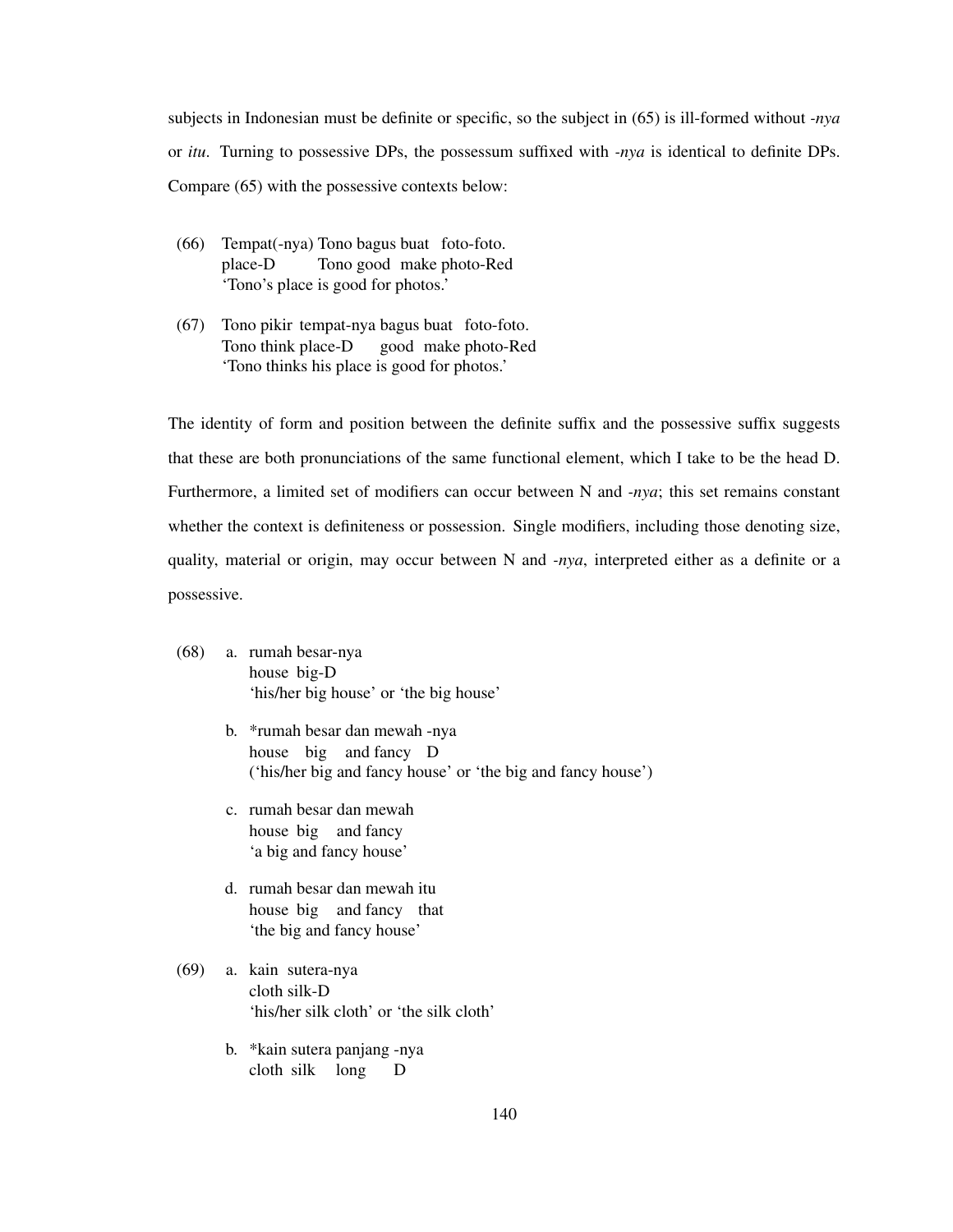('his/her long silk cloth' or 'the long silk cloth')

- c. kain sutera panjang cloth silk long '(some) long silk cloth'
- d. kain sutera panjang itu cloth silk long that 'the long silk cloth'

Complex modifiers such as *besar dan mewah* 'big and facy' and multiple adjectives such as *sutera panjang* 'long silk' cannot occur inside *-nya*. In definite contexts, these can occur with the demonstrative *itu*. This pattern is striking because the distribution of definite *-nya* differs from that of demonstrative *itu* (which always occurs in final linear position), yet definite *-nya* and possessive *-nya* share the same distribution.

A second piece of evidence that argues against *-nya* as a pronoun is that it can co-occur with pronominal possessors. Consider the range of possessive DPs shown with various possessors in Table 4.11,<sup>12</sup>

|          | free         | clitic    | $-nya + possessor$ | possessor extraction |
|----------|--------------|-----------|--------------------|----------------------|
|          | possessor    | possessor | (optional $-nya$ ) | (obligatory -nya)    |
| 1s       | rumah aku    | rumah-ku  | rumah-nya aku      | aku yang  rumah-nya  |
| 2s       | rumah kamu   | rumah-mu  | rumah-nya kamu     | kamu  rumah-nya      |
| 3s       | rumah dia    |           | rumah-nya dia      | dia  rumah-nya       |
| 1p Incl  | rumah kita   |           | rumah-nya kita     | kita  rumah-nya      |
| 1p Excl  | rumah kami   |           | rumah-nya kami     | kami  rumah-nya      |
| 2p       | rumah kalian |           | rumah-nya kalian   | kalian  rumah-nya    |
| 3p       | rumah mereka |           | rumah-nya mereka   | mereka  rumah-nya    |
| 'whose'  | rumah siapa  |           | rumah-nya siapa    | siapa  rumah-nya     |
| 'Rika's' | rumah Rika   |           | rumah-nya Rika     | Rika  rumah-nya      |
| pro      |              |           | rumah-nya pro      |                      |

Table 4: Possessive DPs with possessum *rumah* 'house'

The fourth column illustrates the optional use of *-nya* between possessum and possessor in colloquial Indonesian. In standard (prescriptive) Indonesian, possessive DPs with overt possessors do not occur with *-nya* (cf. Sneddon et al. 2012). However, for my educated Indonesian consultants from

<sup>&</sup>lt;sup>11</sup>The 1 singular clitic  $ku$  can occur as enclitic or proclitic.

<sup>12</sup>There is variation in whether *rumah-nya* can be used for 3 plural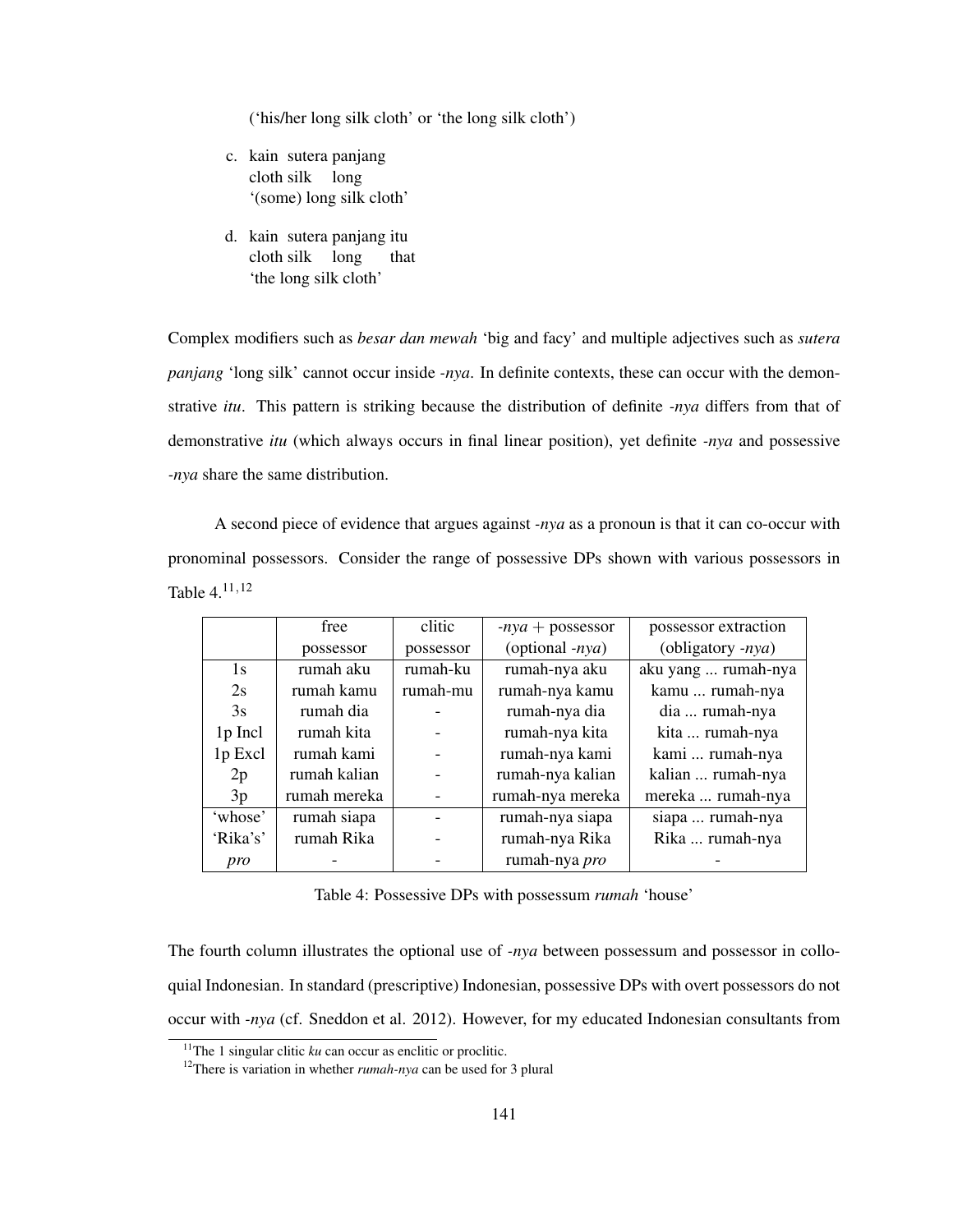the island of Java, *-nya* may optionally occur with an overt internal possessor, and this is reported to be common in speech. The co-occurrence of *-nya* with an overt possessor is reported to be more frequent in emphatic contexts or affective discourse styles, for example, when the speaker is angry. However, this not a strict requirement, as illustrated in the examples below, where *-nya* co-occurs with an overt possessor in a non-emphatic context:

- (70) Buku-(nya) dia biru, kalau buku(-nya) Desy kuning. book-D 3s blue as.for book-D Desy yellow 'His book is blue, but Desy's book is yellow.'
- (71) Uang-(nya) orang kaya cepat di-keluar-kan. money-D person rich quick PV-exit-Appl 'Rich people's money is quickly spent.'

I conclude then, that *-nya* may optionally occur with an overt internal possessor, and that this variability depends on stylistic or idiosyncratic usage. (I return shortly to the question of whether *-nya* always encodes definiteness.)

Table 4 departs from previous descriptions of *-nya* in another significant way. Previous authors consider *rumah-nya* to be the cliticized variant of *rumah dia* 'his/her house' or *rumah mereka* 'their house.' Under the present analysis however, *rumah-nya* contains no overt possessor, but rather a *pro* possessor (see the last row of Table 4). Since Indonesian is a *pro*-drop language that allows null arguments when they are understood within discourse context, it is reasonable to assume a *pro* possessor, which occurs when the possessor is already understood or has been previously mentioned. *Pro* possessors require agreement on the possessum in the form of *-nya*. Accordingly, 3 person pronouns *dia* and *mereka* do not have a corresponding possessive clitic form at all. Rather, the *pro* possessor is interpreted as 3 person by default, rendering 'his/her/their house' as possible readings for *rumah-nya*.

In short, *-nya* may occur with all possessors across the forms in Table 4, which is explained if there is a single *-nya* morpheme that is optional in possessive contexts. This analysis accounts for the facts in a straightforward way, rather than positing two *-nya* morphemes that occur in the same position in possessive DPs.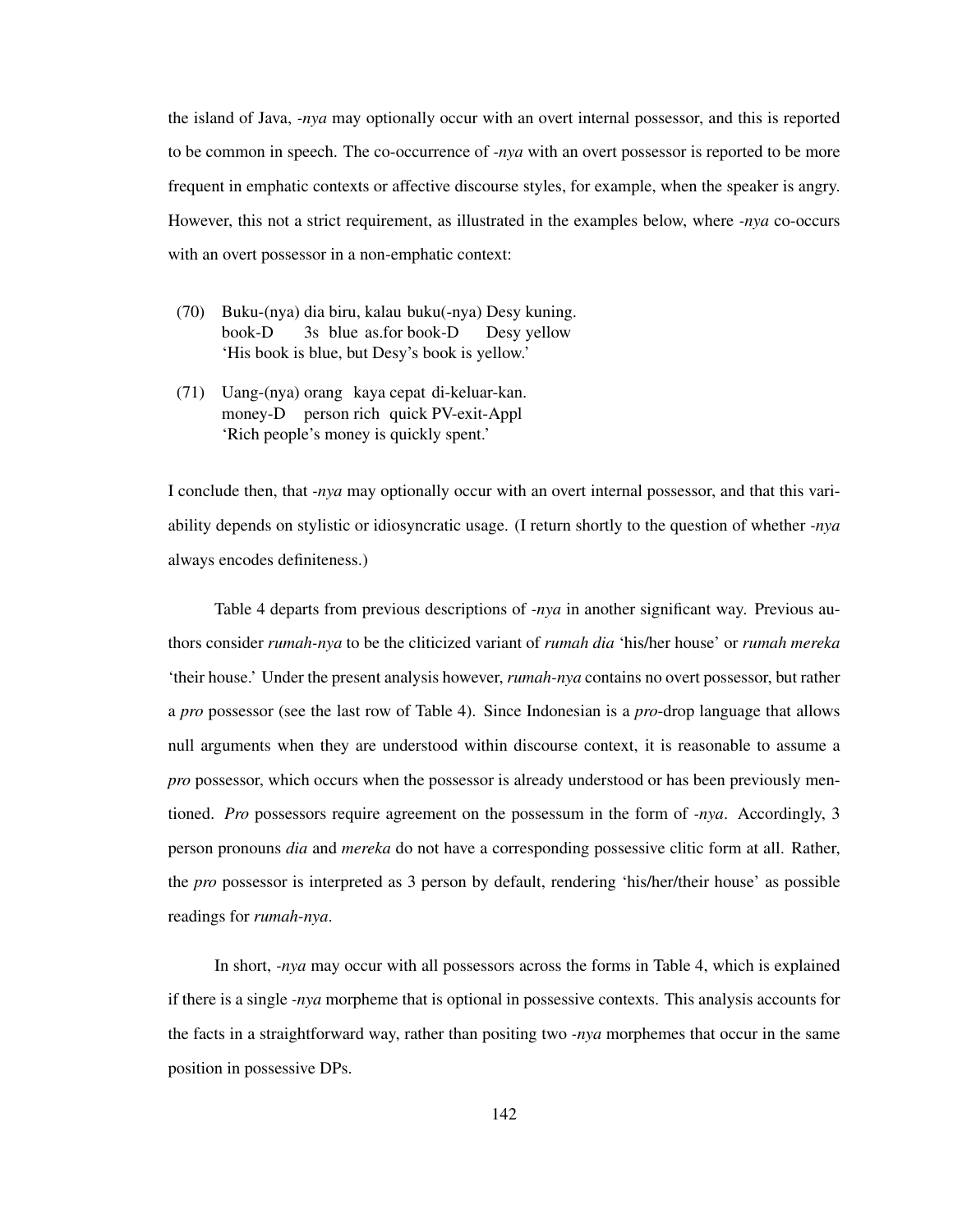A third piece of evidence that possessive *-nya* is not pronominal comes from possessor extraction, which results in obligatory *-nya* (see last column of Table 4). Any possessor that is extracted requires *-nya* on the possessum, regardless of the type of DP (lexical possessor, wh phrase) and person/number features:

- (72) { Aku/ Kamu/ Dia/ Kita 1s 2s 3s 1p.Incl C.Foc house-D } yang rumah-nya di-rata-kan kemarin. PV-flat-Appl yesterday 'It is I/you/he/we whose house was destroyed yesterday.'
- (73) { Rumah aku/ Rumah kamu/ Rumah dia/ Rumah kita house 1s house 2s house 3s house 1p.Incl C.Foc } yang di-rata-kan PV-flat-Appl kemarin. yesterday 'It is my house/your house/his house/our house that was destroyed yesterday.'

I should note that extraction of a pronominal possessor (as in 72) is judged to be awkward by some consultants, although no more so for a 1 or 2 possessor than for a 3 possessor. All consultants preferred to extract the possessive DP as in (73), with intonational stress on the pronoun; this is reported to be more common than pronoun extraction (72). However, when a context is presented that forces a pronominal possessor to be focused and extracted as in (72), then the only acceptable suffix on the possessum is *-nya*; this judgment was shared by all consultants. The traditional view, which treats *-nya* as a 3 person resumptive pronoun, does not explain the fact that *-nya* is compatible with the extraction of 1 and 2 person arguments in (72). Furthermore, if *-nya* is a resumptive 3 pronoun, then this predicts that the extraction of 1 or 2 person arguments will occur with a resumptive pronoun as well. However, 1 or 2 resumptive pronouns are ungrammatical with possessor extraction:

- (74) \*Aku yang rumah-ku di-rata-kan kemarin.  $1s$ C.Foc house-1s PV-flat-Appl yesterday ('It is I whose house was destroyed yesterday.')
- (75) \*Kamu yang rumah-mu di-rata-kan kemarin.  $2s$ C.Foc house-2s PV-flat-Appl yesterday ('It is you whose house was destroyed yesterday.')

This demonstrates that in possessor extraction, the obligatory suffix *-nya* does not carry phi-features,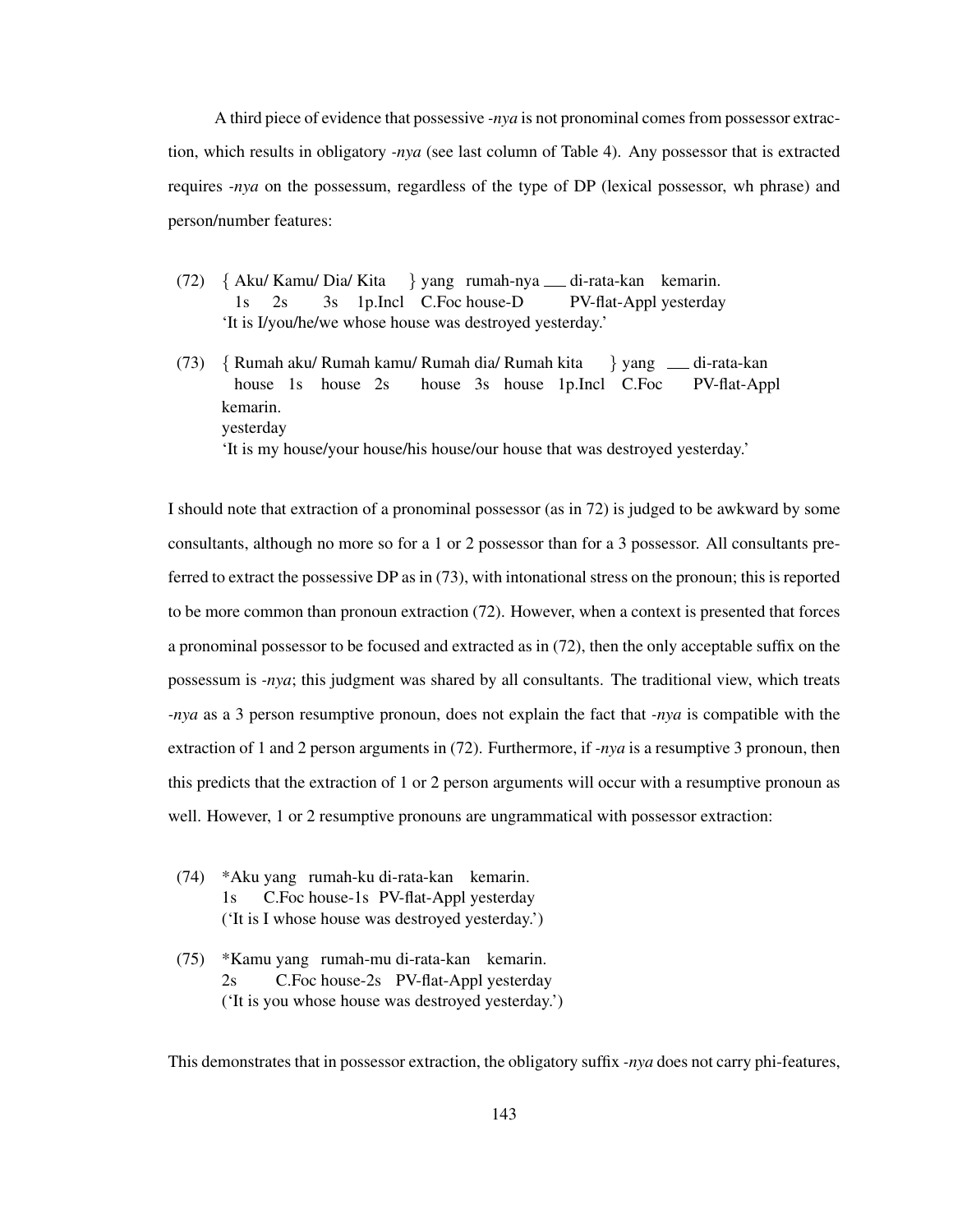but rather marks the extraction of any possessor out of the DP. This pattern also supports an analysis of *-nya* as an instance of wh-agreement. One of the properties of wh-agreement is that it does not register DP-internal features of the moved argument, i.e. phi-features (Reintges et al. 2006).

Finally, if the suffix *-nya* in possessor extraction is a 3 person pronoun that occurs resumptively, this predicts that *-nya* will occur resumptively in general (non-possessive) argument extraction. However, this is impossible:

- (76) Apa yang adik what C.Foc younger.sibling read NYA baca (\*nya)? ('What is little brother reading?')
- (77) Siapa yang Desy lihat (\*nya)? who C.Foc Desy see NYA ('Who did Desy see?')

(76-77) show that *-nya* only occurs with possessor extraction, not general argument extraction. It is worth noting here that this fact does not fall out from a morphological requirement that *-nya* attach to nominal arguments only. *-Nya* can cliticize to other categories in Indonesian, such as transitive verbs (Musgrave 2001; Sneddon et al. 2012; also see Kroeger 2014 on Malay):

- (78) Ibu Mother AV-Caus-beautiful shirt-1s with AV-sew NYA mem-per-indah baju-ku dengan men-jahit (-nya). 'Mother adorned my shirt by sewing (it).'
- (79) Saya sudah mem-baca-nya. 1s already AV-read-NYA 'I've read it/them.' (modified from Musgrave 2001:91)

Since *-nya* can cliticize to verbs, that is not the source of the ungrammaticality in (76-77). The fact that *-nya* does not occur in the place of the moved argument in (76-77) is unexplained if it is a resumptive pronoun, but it is expected under the current analysis, because *-nya* is required only when an argument is sub-extracted from DP. Since there is no sub-extraction from DP in (76-77), wh-agreement in the form of *-nya* is not required; instead, extraction of a DP from object position as in (76-77) instead requires wh-agreement on the verb (i.e. a bare verb form).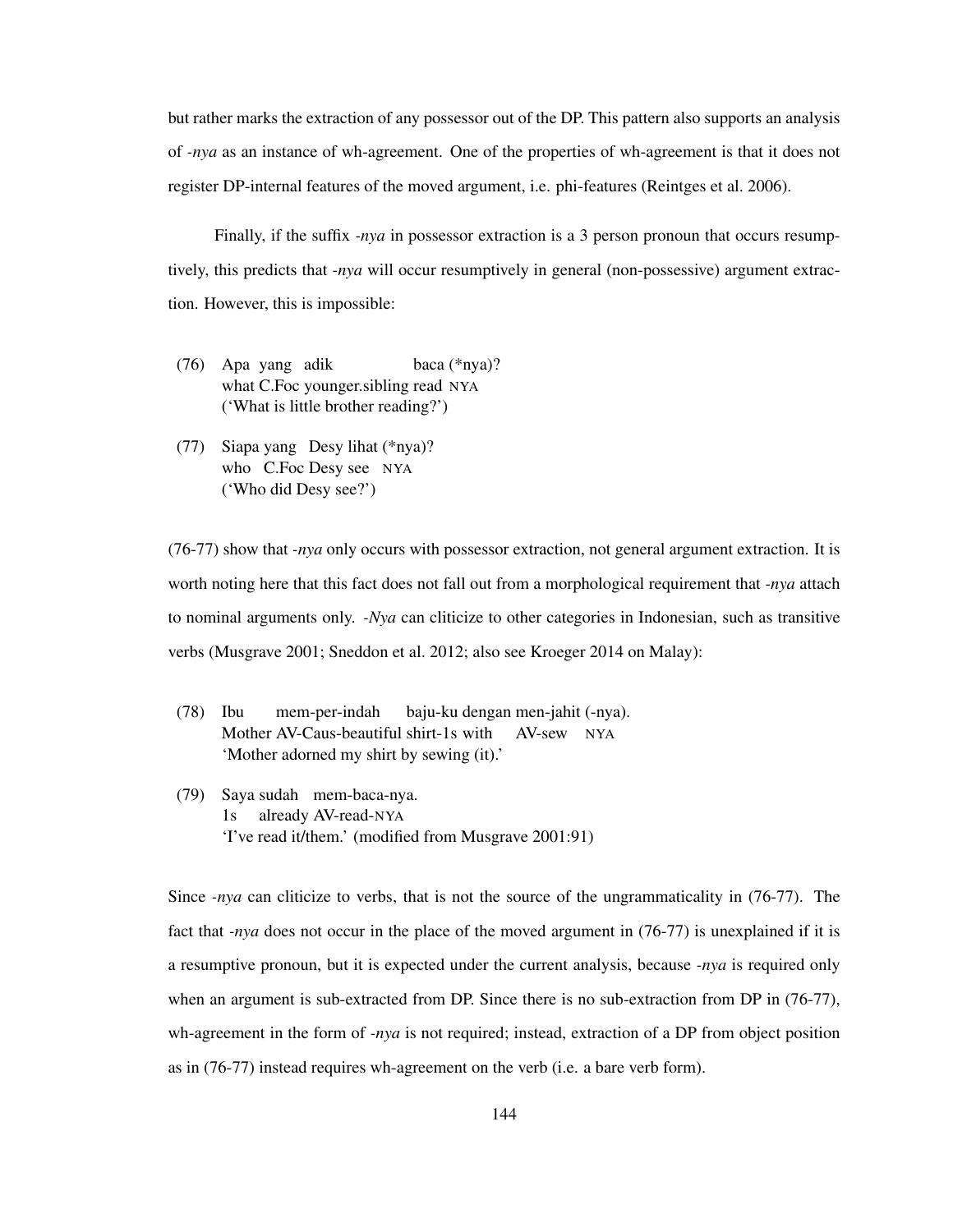### *4.3.2. -Nya in non-possessive contexts*

Having argued that *-nya* is not a pronoun in possessive DPs, let me briefly note some other functions of the form *-nya* in non-possessive contexts. In the examples below, I gloss *-nya* simply as NYA. We have already seen in (78-79) that *-nya* appears to occur in place of an object argument, and is optional embedded in the adjunct PP in (78). It is also possible for *-nya* to occur as a prepositional object as in (80):

- (80) Saya di-jemput (oleh dia / oleh-nya).  $1s$ PV-meet by 3s by-NYA 'I was met by him.' (modified from Musgrave 2001:140)
- (81) Saya di-jemput (dia). 1s PV-meet 3s 'I was met by him.'
- (82) Saya di-jemput (-nya). 1s PV-meet NYA 'I was met by him.'

The preposition *oleh* may be null in passive clauses, as shown in (81-82) (cf. Kroeger 2014; Jeoung and Biggs 2017). With a null P, *-nya* can cliticize directly to the verb in (82). It is impossible, however, for *-nya* to occur as a subject, even in embedded clauses introduced by an overt complementizer that might host a clitic:

(83) \*Tono bilang bahwa -nya suka kue coklat. Tono say  $\mathcal{C}$ -NYA like cake chocolate ('Tono said that he likes chocolate cake.')

*-Nya* can also occur in object position with a left-dislocated topic:

(84) Surat ini, saya yang me-nulis { -nya / itu }. letter this 1s C.Foc AV-write NYA that 'As for this letter, it is I who wrote it.' (modified from Voskuil 2000:207)

It is clear that this is not a case of A-bar extraction: the topic *surat ini* is not followed by the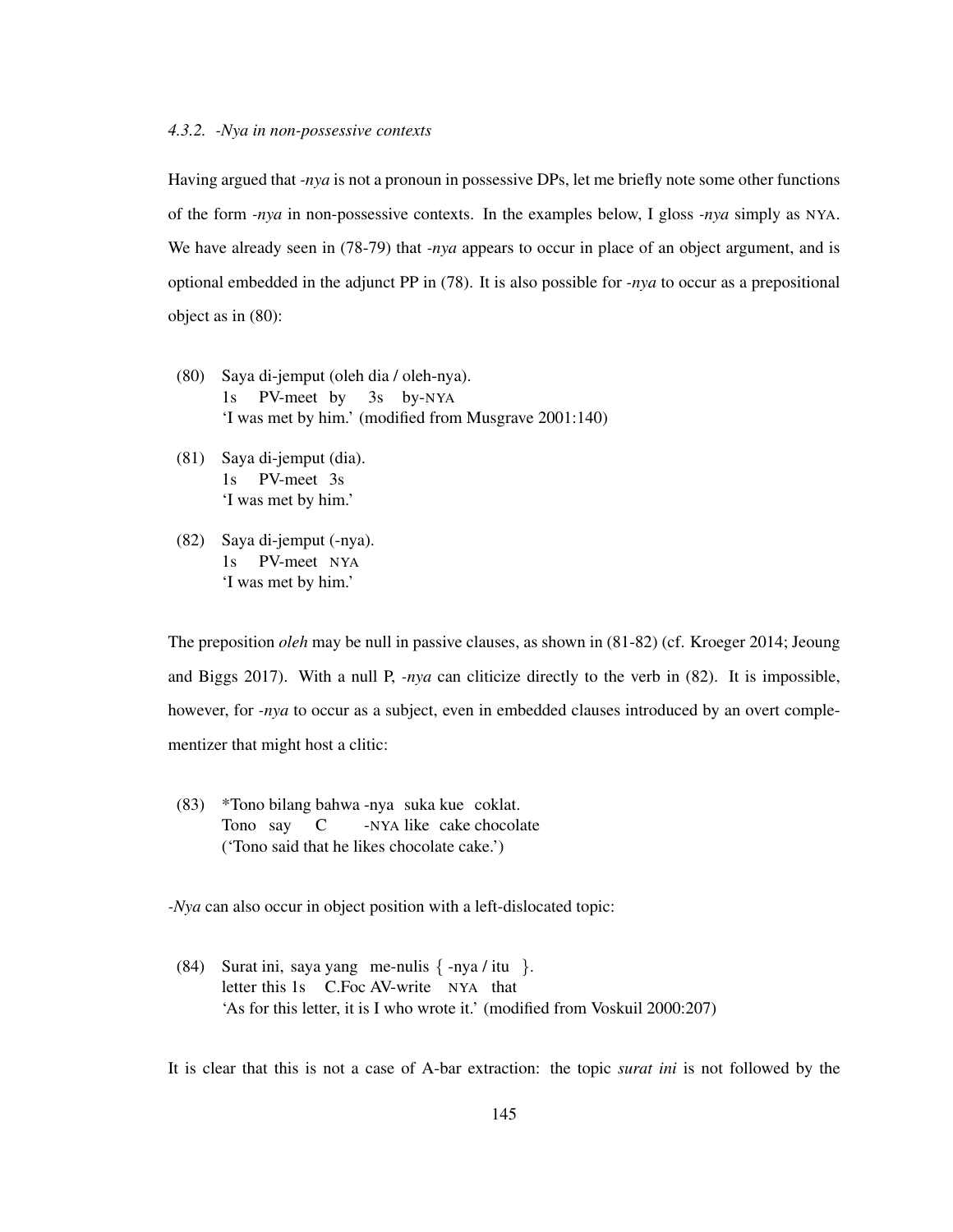morpheme *yang*, and verb is not required to occur in bare form, both of which are required with A-bar extraction. I have also shown that *-nya* cannot occur in the position of the gap or trace when the object is extracted (see 76-77). In (84) then, I assume the topic is base-generated in its surface position; here *-nya* appears to be the associate of the topic.

Besides cases in which *-nya* appears to function as a nominal argument, *-nya* is also used in the formation of some adverbial expressions:

- (85) Ke-lihat-an-nya Nmlz-see-Nmlz-NYA sick fever Djoko sakit demam. 'Apparently, Djoko was sick with fever.'
- (86) Pokok-nya kita primary-NYA 1p.Incl each.other AV-understand-Appl saling me-maham-i. 'Most importantly, we understand each other.'

Quantified expressions with *ke-* + numeral also occur with *-nya*:

- (87) ke-dua orang itu KE-two person that 'both of those people'
- (88) ke-dua-nya KE-two-NYA 'both of them'

I have proposed that in possessive DPs, *-nya* is a type of agreement with a possessor DP, without assuming that this analysis applies to other uses of *-nya*. However, it seems possible that where *-nya* appears to replace a nominal argument, the present analysis might be extended to these cases if*-nya* agrees with a *pro* argument, just as with a *pro* possessor in (63). (80 and 82) are repeated below with *pro* arguments:

- (89) Saya di-jemput (oleh-nya *pro*). 1s PV-meet by-NYA PRO 'I was met by him.'
- (90) Saya di-jemput oleh (-nya) pro. 1s PV-meet by NYA PRO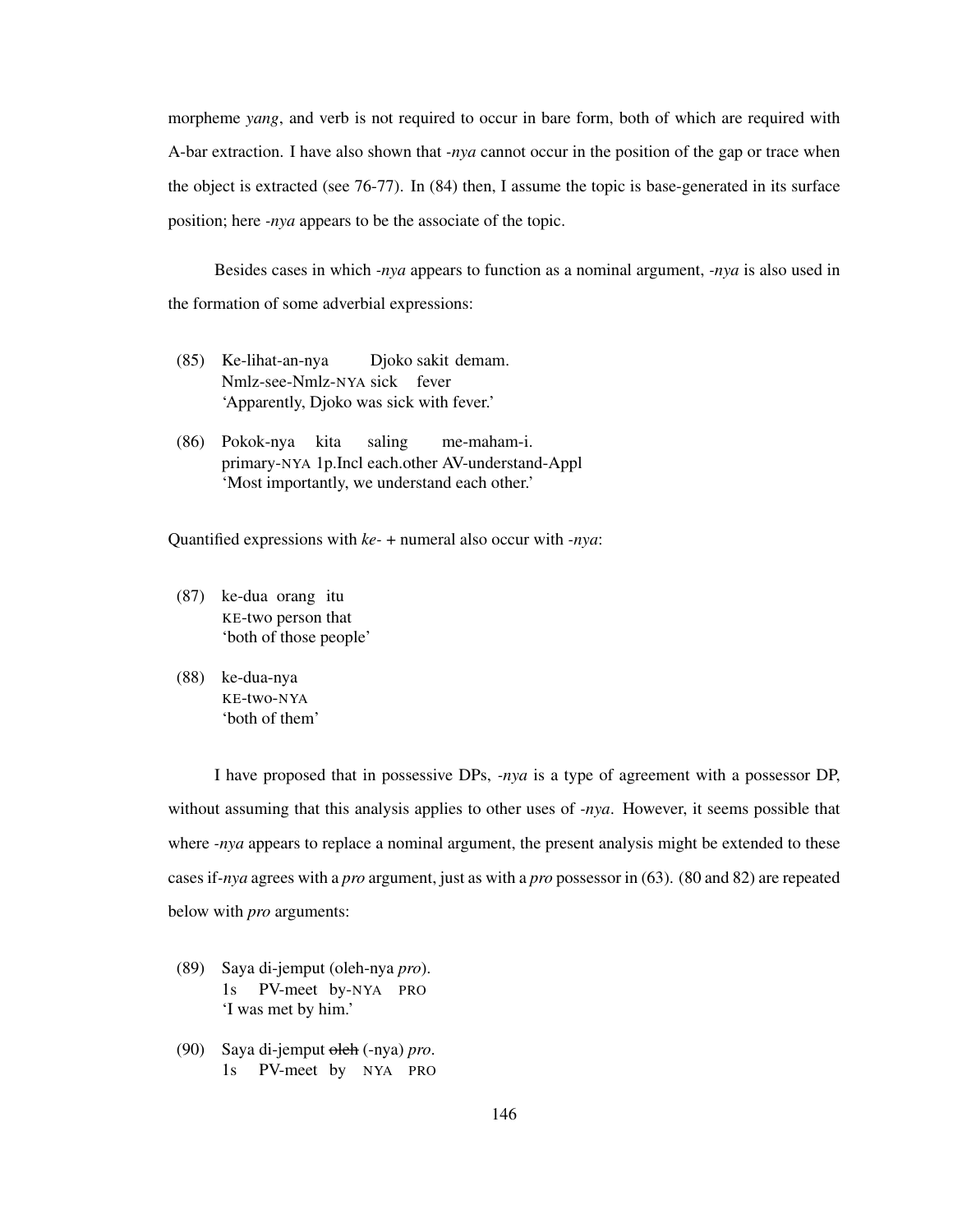'I was met by him.'

Similarly, a silent *pro* argument in (84) and (88) could be compatible with *-nya* as well. However, I leave the status of *-nya* in non-possessive contexts for further research.

## *4.3.3. Definiteness effects and -nya*

I have proposed that *-nya* is a type of agreement in possessive DPs, and that pronunciation of the head D in this particular construction does not have definite semantics. This predicts that possessive *-nya* will not affect the definiteness of possessive DPs in constructions that require either definiteness or indefiniteness. To test this, I examine the behavior of possessive DPs with respect to two definiteness effects previously observed in Indonesian.

The first definiteness effect is that grammatical subjects in Indonesian must be definite or specific, or else interpreted as generic (Sneddon et al. 2012). As previously discussed in Section 4.2.1, the definiteness of the possessor determines whether the DP is definite; in subject position, possessive DPs must have definite possessors. This rules out (92) and (93):

- (91) Sepatu Melly kena basah. shoe Melly get wet 'Melly's shoes got wet.'
- (92) \*Sepatu orang kena basah. shoe person get wet ('The shoes of someone got wet.')
- (93) \*Sepatu siapa kena basah? shoe who get wet ('The shoes of who got wet?')

If *-nya* adds definite semantics, it might be expected to ameliorate the ungrammaticality of these indefinite subjects. However, (94) and (95) show that adding *-nya* does not count for subject definiteness:

(94) \*Sepatu-nya orang kena basah. shoe-D person get wet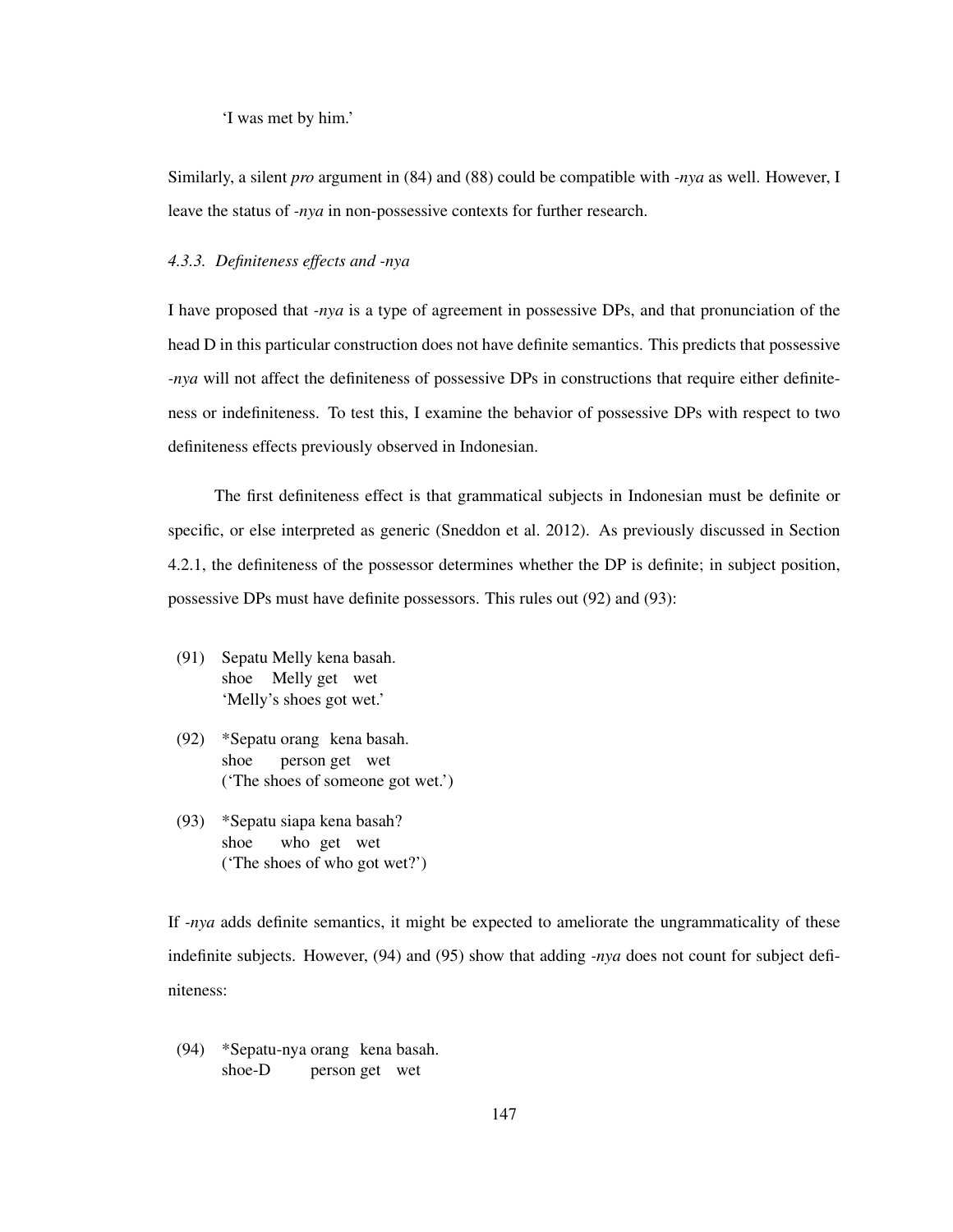('The shoes of someone got wet.')

- (95) \*Sepatu-nya siapa kena basah? shoe-D who get wet ('The shoes of who got wet?')
- (96) Dia ambil sepatu-(nya) orang! 3s take shoe-D person 'He's taking someone's shoes!'
- (97) Sepatu-(nya) siapa yang kena basah? shoe-D who C.Foc get wet 'Whose shoes was it that got wet?'

The possessive DPs are licit in object position and as head of a cleft (96-97), showing that it is only the definiteness requirement for subjects that rules out (94-95).

Existential clauses formed with *ada* provide a second diagnostic for definiteness. An argument that follows *ada* must be indefinite:<sup>13</sup>

- (98) Ada tiga orang dengan nama Wahyu di keluarga kami. Exist three person with name Wahyu at family 1p.Excl 'There are three people with the name Wahyu in our famiy.'
- (99) \*Ada orang itu dengan nama Wahyu. Exist person that with name Wahyu ('There is the person with the name Wahyu.')
- (100) \*Ada bola itu di atas atap. Exist ball that at top roof ('There is the ball on the roof.')

As expected, a possessive DP with a definite possessor cannot follow *ada*, as in (101). However, some possessive DPs with a definite possessor can have an indefinite interpretation if they are not unique, as in (102-103).

(101) \*Ada walikota Surabaya di stadion kemarin. Exist mayor Surabaya at stadium yesterday ('There was the mayor of Surabaya at the stadium yesterday.')

<sup>13</sup>Nominal arguments that precede existential *ada* may be definite.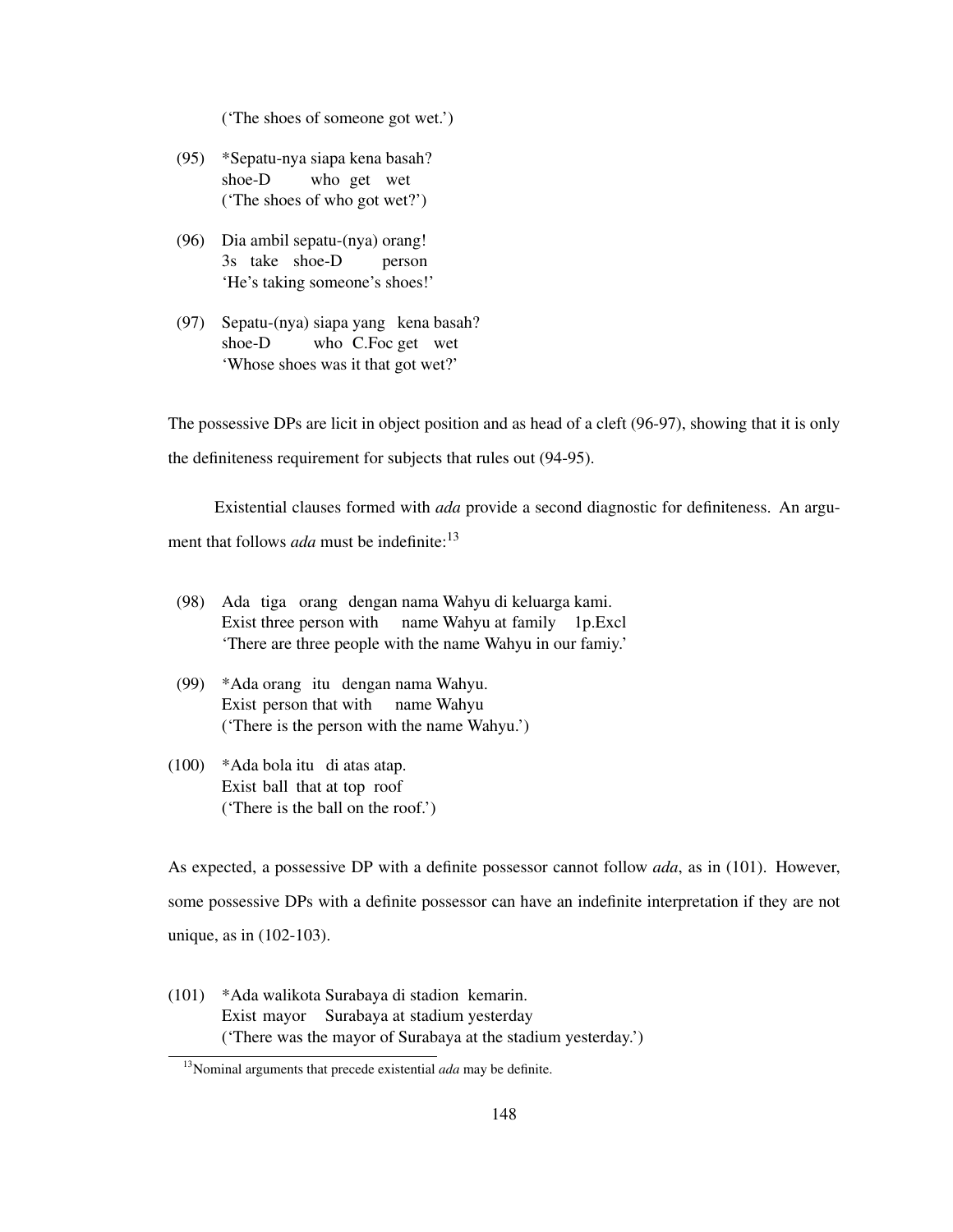- (102) Ada presiden Indonesia yang perempuan. Exist president Indonesian C.Foc female 'There was a president of Indonesia that was female.'
- (103) Ada bola Tono di atas atap. Exist ball Tono at top roof 'There is a ball of Tono's on the roof.'

The question is whether *-nya* adds definiteness to these possessive DPs. If the possessive suffix *-nya* encodes definiteness in possessive contexts, then we expect it will be incompatible with the existential *ada* construction. This is shown in (104):

(104) Ada bola-nya Tono di atas atap. Exist ball-D Tono at top roof 'There is a ball of Tono's on the roof.'

This shows that the indefinite interpretation is still possible with the possessive suffix *-nya*, which does not cause the DP to pattern as a definite.

To summarize this section, I have laid out evidence to support two complementary claims, that *-nya* is not a resumptive pronoun in possessor extraction; and that *-nya* is a type of agreement. I have proposed that *-nya* in possessive DPs as agreement with a possessor, whether the possessor is in situ, *pro* or A-bar moved. The distribution and form of this morpheme suggests that it is the pronunciation of the functional head D, which encodes definiteness elsewhere in the language.

Extending this analysis to related languages, we have previously seen that in Javanese and Madurese, the suffix on the possessum is always obligatory, even with internal possessors (refer to 59a-60c). Javanese and Madurese, then, have obligatory possessor agreement on the noun (possessum), whether the possessor is overt, *pro* or extracted from the DP. Indonesian differs from this pattern only in that possessor agreement is optional with an internal possessor.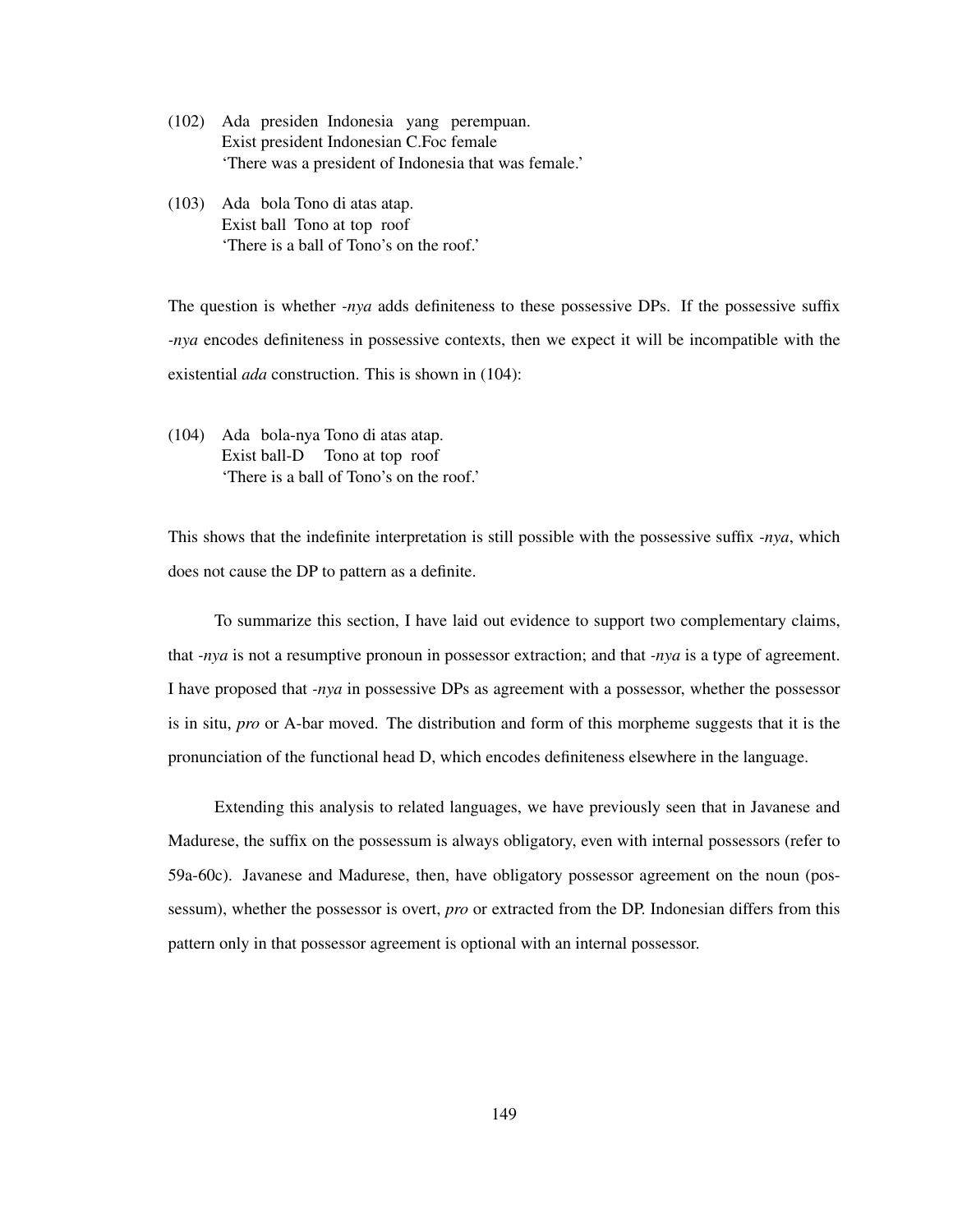### 4.4. A derivational analysis for possessor extraction

Having argued for a movement analysis for clefted possessors at the left periphery, in this section I propose that a possessor undergoes A-bar movement through the edge of DP, then the edge of VoiceP, before landing in its surface position in the CP domain. This movement is driven by edge features on D and Voice, which are phase heads.

Other accounts of possessor extraction also propose that the DP specifier acts as an "escape hatch" for further movement. Szabolcsi (1992) observes that in Hungarian possessor extraction, possessors cannot move directly from their base-generated positions, but must pass through SpecDP. Szabolcsi notes that the specifier of DP is an operator position, and takes this to support the claim that DP and CP have parallel structure and operations, since possessor movement to SpecDP parallels the movement of Hungarian subjects to clause-initial position. This approach is also taken up in Gavruseva's (2000) analysis of possessor extraction in Hungarian, Tzotzil and Chamorro. Gavruseva proposes that that possessors extract via the specifier of DP, driven by a strong uninterpretable Q feature on matrix D which attracts the possessor. I follow both Gavruseva and Szabolcsi in assuming that the possessor extracts through the specifier of DP; see also discussion in Boeckx 2003. Cole and Hermon (1998) reach a similar conclusion for the movement of a null operator in complementizer-gap relativization in Malay.

This approach has two implications. For Indonesian, I show that possessor extraction data support movement through the edge of DP, indicating that D is a phase head that drives successivecyclic movement of nominals. Second, I draw a parallel between the obligatory morphology on the possessum (*-nya*) and the morphological effects of nominal movement through VoiceP and CP in this language, which I have argued are a morphological wh-agreement. In Indonesian, I attempt to unify the morphological effects of A-bar movement through the edge of DP, VoiceP and CP as wh-agreement.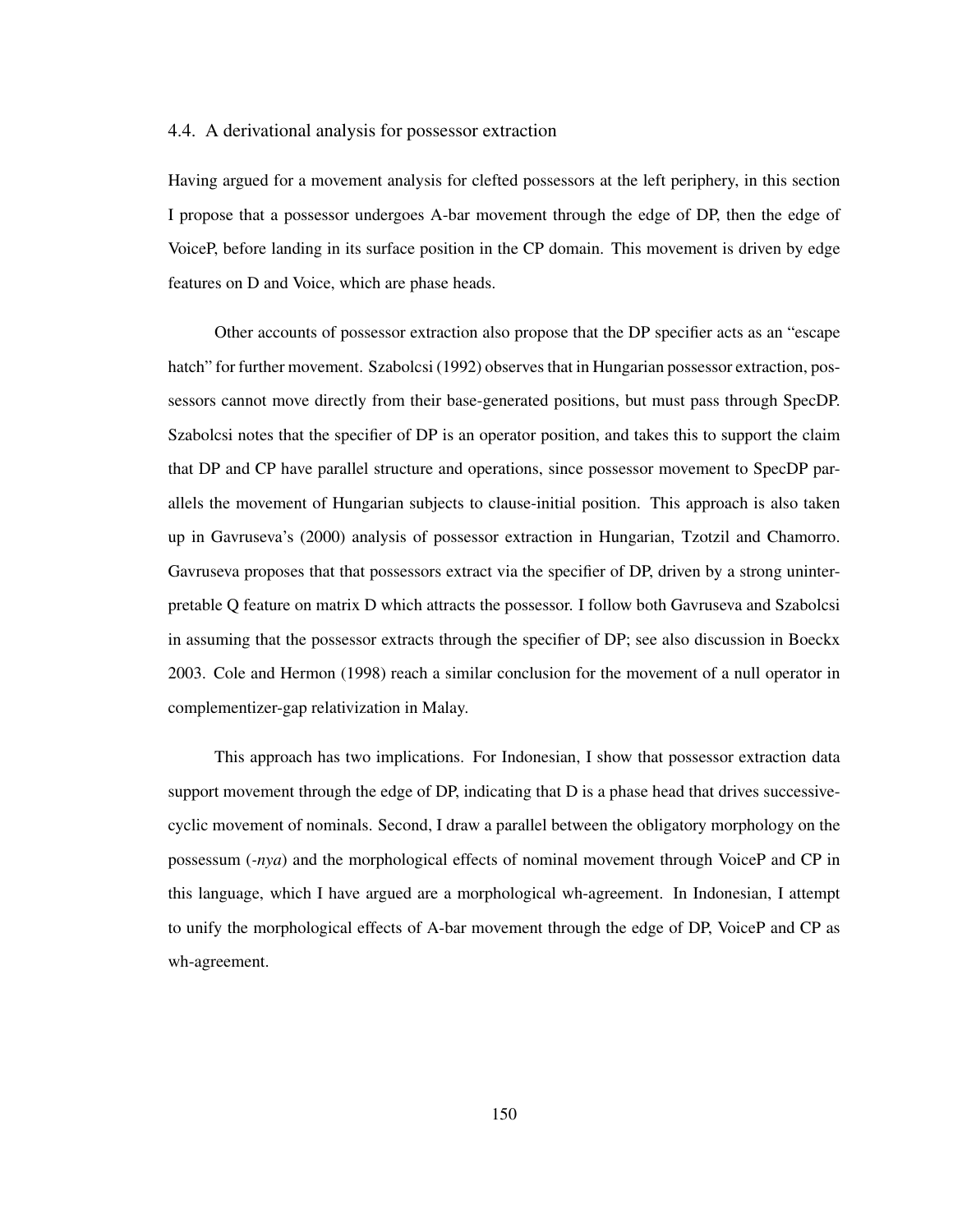### *4.4.1. Movement through SpecDP*

I propose a derivation for possessor extraction in two steps: A-bar movement through the edge of DP, followed by A-bar movement through the edge of VoiceP. I assume that all cases of A-bar extraction result in a pseudo-cleft, and that it is a null Operator that moves phase-cyclically through the clause. Arguments for null Operator movement are given in Chapter 2, and apply to possessor movement as well. In the discussion below, I refer generally to "possessor movement" or "possessor extraction" for ease of exposition, and represent movement with a possessor, as the distinction does not significantly affect the discussion. For the pseudo-cleft structure with null Operator movement, see the tree structure in (123).

I assume that the possessor is generated in the specifier of NP, as an external argument of N; recall that the possessor can have a number of different semantic relations with the possessum in these languages, and is not limited to relations that are inalienable, part-whole etc. The possessum is the head N, while the suffix *-nya* is the head D. The word order of possessive DPs is derived by head movement of N to D, resulting in *-nya* optionally suffixed to the possessum. This structure is shown in  $(106)$ :

- (105) rumah(-nya) Adi house-D Adi 'Adi's house'
- (106) Possessive DP structure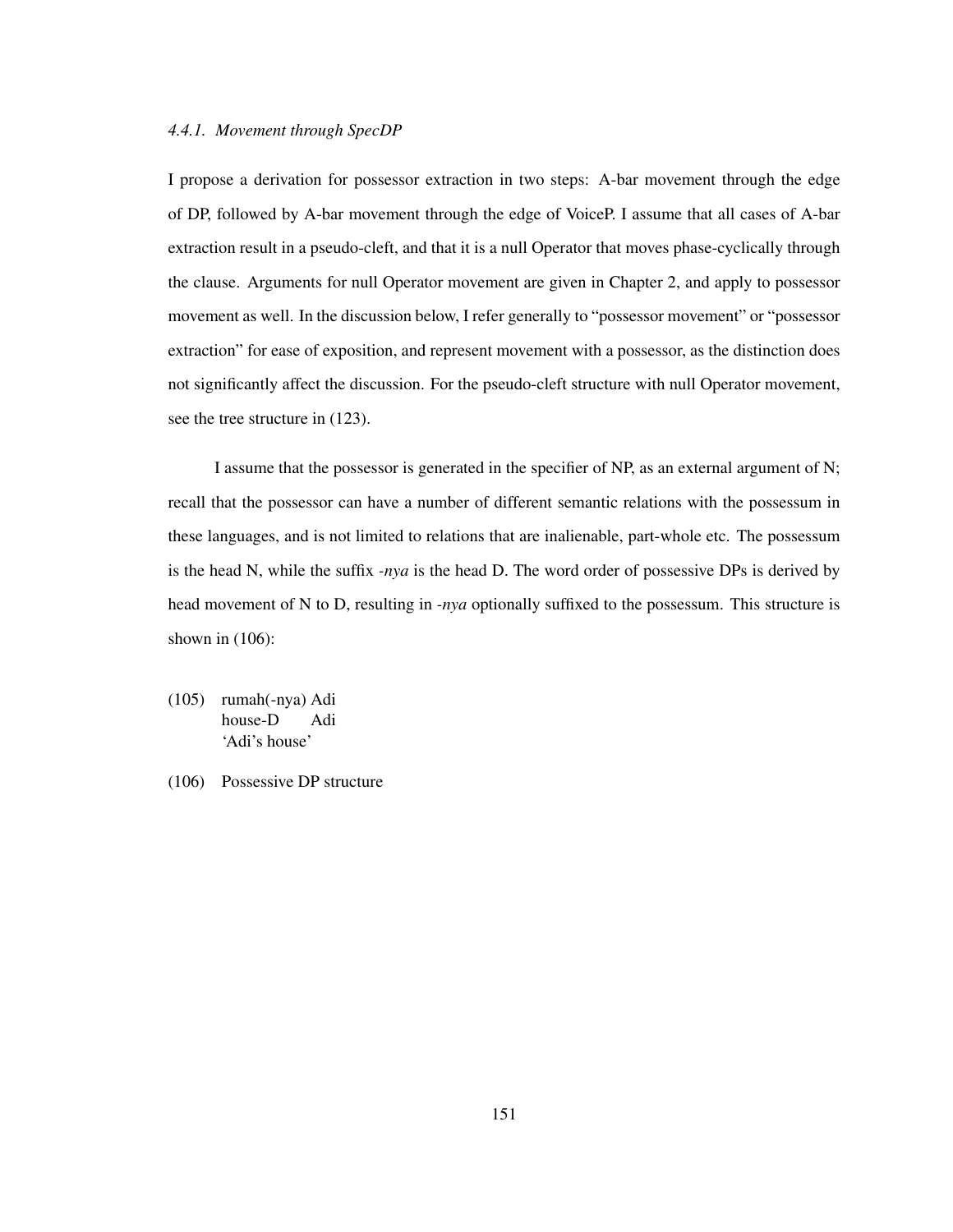

The following examples provide evidence for the structure in (106). First consider possessive DPs with postnominal complements:

- (107) buku [cerita anak] book story child 'book of children's stories'
- (108) \*buku [cerita anak] Siti book story child Siti
- (109) \*buku [cerita anak] -nya Siti book story child -D Siti
- (110) \*buku-nya [cerita anak] Siti book-D story child Siti
- (111) buku Siti [tentang cerita anak] book Siti about story child 'Siti's book about children's stories'

When a possessor is present, the nominal complements cannot occur between the possessum and possessor (108-110). Instead, a periphrastic construction must be used, with the possessor embedded in a PP (111). A similar pattern holds for PP adjuncts that modify the head noun. The PP is usually postnominal, but cannot occur between possessum and possessor: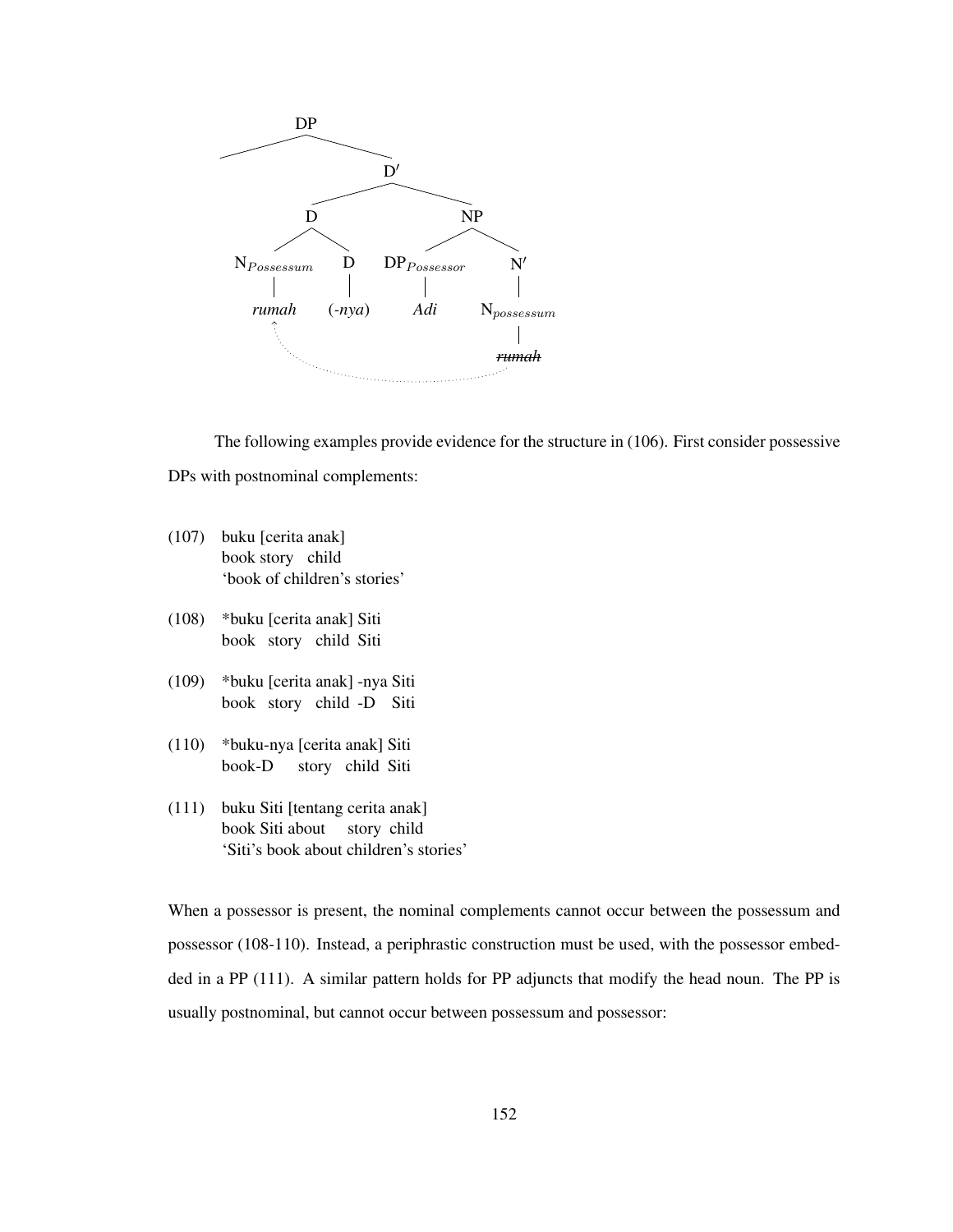- (112) murid [dari Jakarta] student from Jakarta 'student from Jakarta'
- (113) murid-(nya) Siti [dari Jakarta] student-D Siti from Jakarta 'Siti's student from Jakarta
- (114) \*murid-(nya) [dari Jakarta] Siti student-D from Jakarta Siti
- (115) \*murid [dari Jakarta] -nya Siti student from Jakarta D Siti

An adjective modifying the possessum also cannot occur in its usual postnominal position. Instead a relative strategy is used (117):

- (116) murid pintar student smart 'smart student'
- (117) murid-(nya) Siti yang pintar student-D Siti C.Foc smart 'Siti's student that is smart'
- (118) \*murid pintar-nya Siti student smart-D Siti
- (119) \*murid-nya pintar Siti student-D smart Siti

These data support a head movement analysis for a simple possessum (N), which is always raised to D in possessive contexts. When the possessum is complex, nominal complements and modifiers cannot occur between the possessum and possessor, but rather require periphrastic constructions.<sup>14</sup>

- (1) rumah besar-(nya) Siti house large-D Siti 'Siti's big house'
- (2) kain sutera-(nya) bu Henny cloth silk-D Mrs Henny 'Mrs Henny's silk cloth'

Given the limited number of these adjectives, and the high frequency with which they are used with the head N, I treat these as compounds that may also undergo head-raising to D.

<sup>&</sup>lt;sup>14</sup>A few adjectives can occur between the possessum and possessor, and may occur inside the suffix *-nya*. For example, adjectives denoting size, material or origin: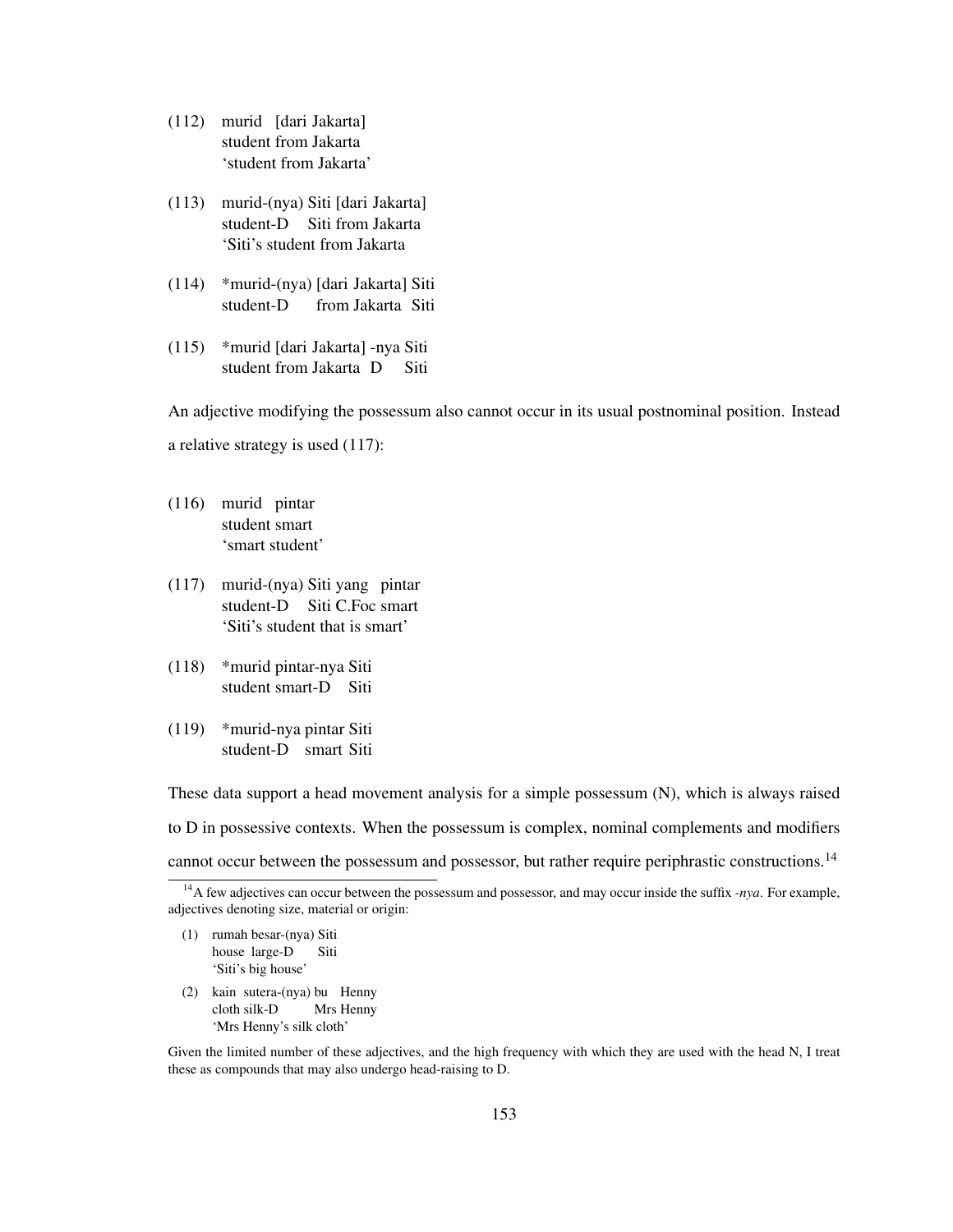In the first step of possessor extraction, the possessor undergoes movement driven by an edge feature on the functional head D. I call this edge feature [EPP-D], because it does not check an argument in situ, but must be satisfied by attracting a DP to its specifier; and the feature targets DPs only. A DP constituent may be clefted or relativized, whereas PP, AP and other adjuncts cannot.

- (120) orang yang rumah-nya di-rata-kan kemarin person C.Foc house-D PV-flat-Appl yesterday 'the person whose house was destroyed yesterday'
- (121) Possessor sub-extraction



[EPP-D] on the head D probes downward for the closest DP in its c-command domain and finds the possessor *orang*. This DP is attracted to the specifier of DP. Szabolcsi (1992), writing about possessor extraction in Hungarian, noted the similarity between C and D in terms of movement possibilities: "both are functional categories whose SPEC is a designated landing site for operators and serves as an escape hatch for movement" (1992:43).

A possessor that has first moved to the specifier of a possessive DP is available for further movement. As previously discussed, either the maximal DP projection (the possessive DP) or its specifier (the possessor) can be extracted. The difference between these has to do with focus: all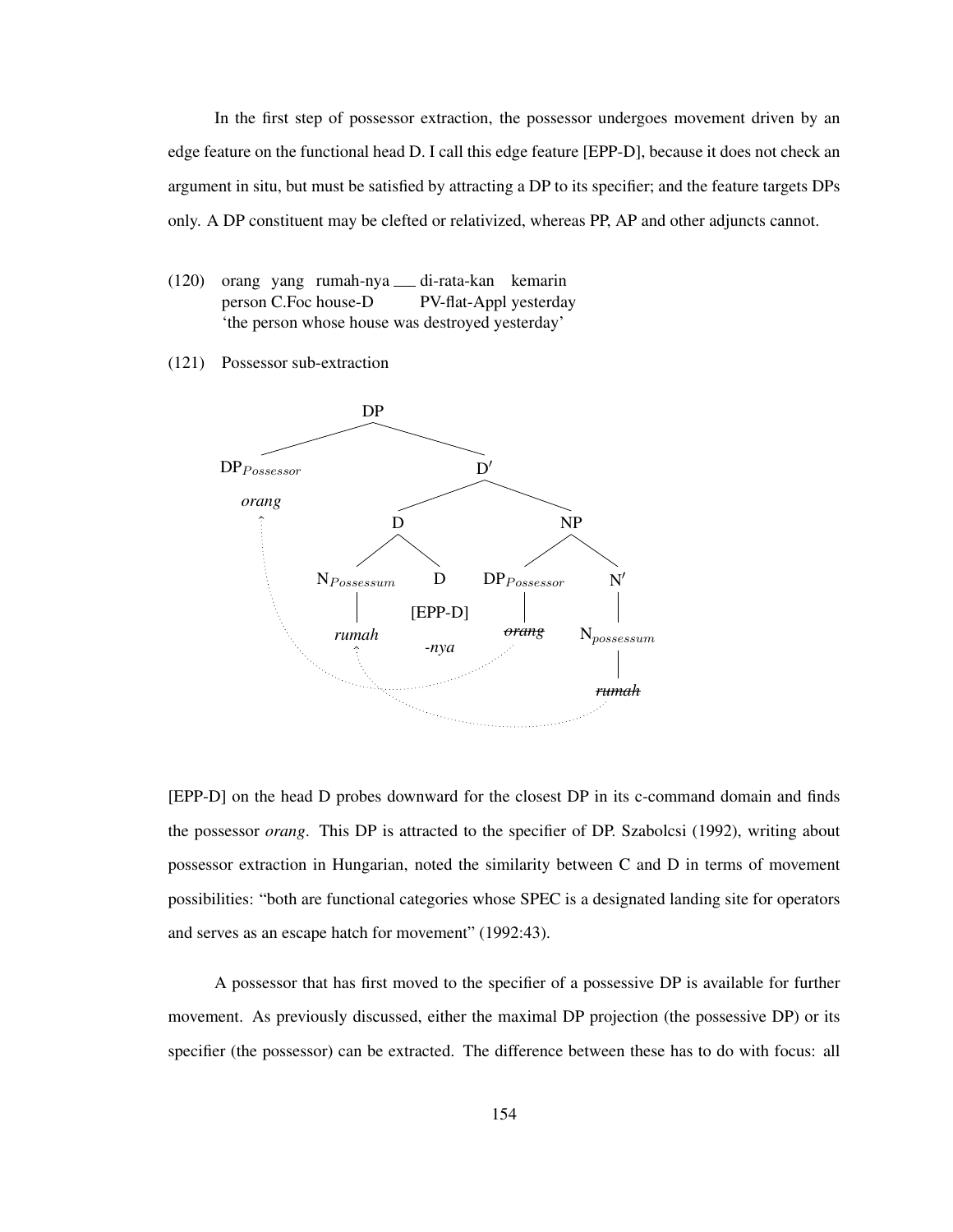extracted nominals are focused since they result in a cleft construction. If the possessor DP is focused, it can be extracted; otherwise, the matrix DP is focused and the entire possessive DP is extracted. Therefore I assume that D bears both [EPP-D] and [Focus] features, and that these features probe together. [EPP-D] targets only DPs, and [Focus] targets the DP that is marked for pragmatic prominence. In the derivation discussed here, I assume that the possessor DP is marked for focus, but the matrix DP is not.

From SpecDP, the possessor next undergoes successive-cyclic movement through the edge of VoiceP, before landing in its surface position in the CP domain. I assume that the extended verbal structure of the clause includes both vP and VoiceP, which I take to be the highest verbal projection and the domain relevant for successive-cyclic movement, or a phase.<sup>15</sup> The voice prefixes on the verb are the spellout of the functional head Voice. In basic active clauses, this head is realized as *meN-*. It is this head that is also phonologically null when there is extraction from object position. External arguments are generated in the specifier of VoiceP (Pylkkanen 2002; Harley 2013; Legate 2014) and raised to the position of grammatical subjects, SpecIP, to satisfy [EPP] on  $I^{16,17}$ 

In an active clause, the derivation of possessor extraction from object position begins with an active Voice head that bears the feature [EPP-D]. The [EPP-D] feature was previously discussed for DP-internal movement: it attracts the closest DP to its specifier, but does not target other categories such as PP or AP. [EPP-D] on Voice triggers movement through the edge of the verbal domain. This type of movement is proposed in Chomsky 1986, 2000 (through the edge of vP) and also proposed for a number of analyses in Indonesian and Austronesian languages (Rackowski and Richards 2005; Aldridge 2008, 2017; Cole et al. 2008b; Sato 2008b, 2012; Legate 2014; van Urk and Richards 2015). These authors agree that in these languages, one of the functions of voice morphology is to mark nominal movement through the edge of the phase.

For nominals in object position, the feature [EPP-D] on Voice attracts the closest DP that

 $<sup>15</sup>$ Causative prefixes in these languages are hosted in vP (cf. Legate 2014). These prefixes do not interact with possessor</sup> extraction.

 $<sup>16</sup>$ In active voice, the derived subject position generally must be filled in these languages. VP fronting is also possible</sup> in active voice, resulting in variations in word order, but does not occur with the clefts and relatives that are discussed here.

 $17$ I use IP instead of TP because tense is not overtly marked in Indonesian clauses.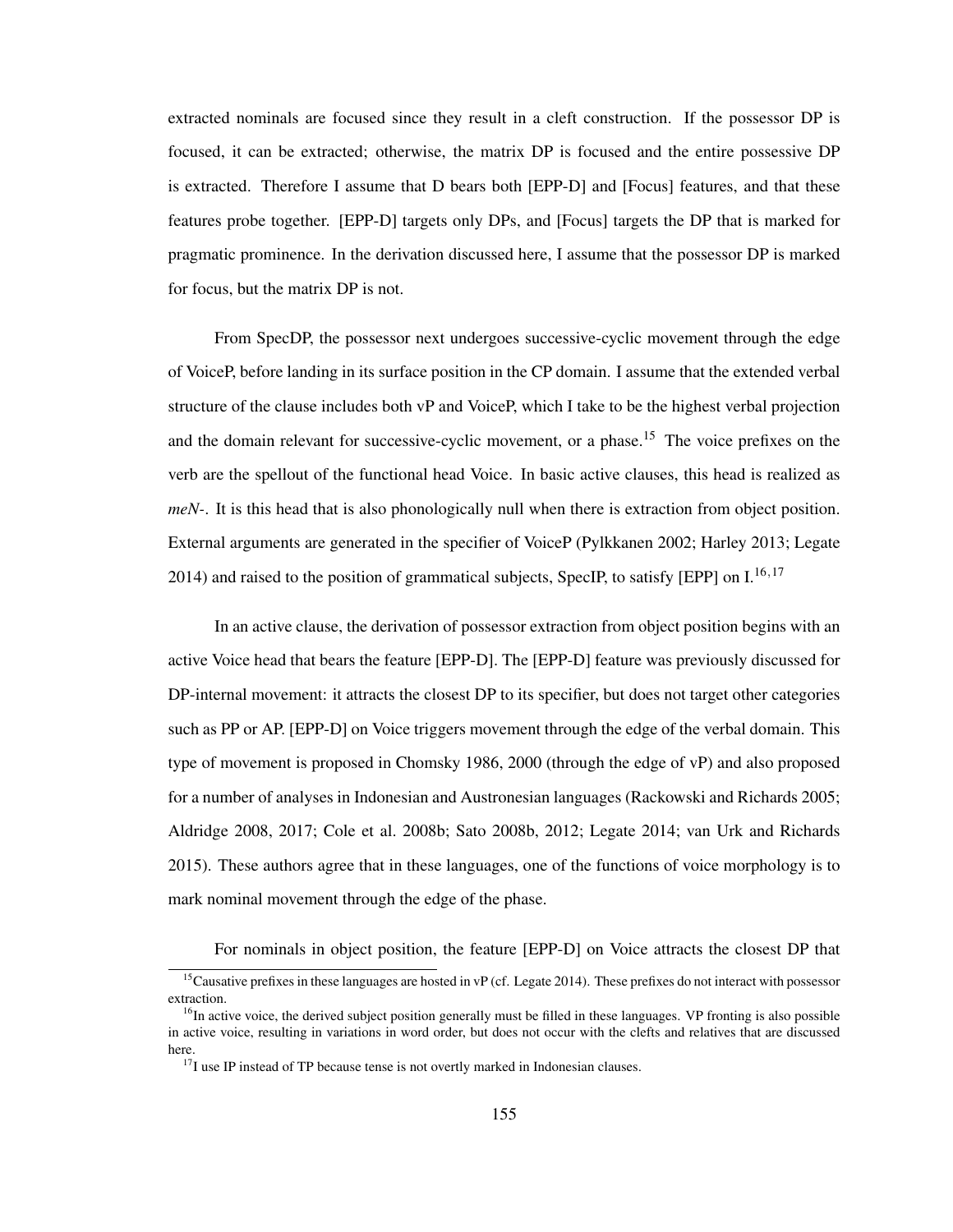it c-commands, and raises it to SpecVoiceP where [EPP-D] is checked. This is illustrated below. Note that the tree in (123) shows the possessor as a null Operator, which undergoes phase-cyclic movement within the clause. This CP is embedded in a copular sentence in (124), with the lexical possessor *orang* generated as predicate (see Chapter 2 for discussion of the cleft structure).

- (122) orang yang adik person C.Foc younger.sibling read book-D baca buku-nya 'the person that little brother read (his) book'
- (123) Possessor sub-extraction from object position<sup>18,19</sup>



### (124) Matrix copular clause of pseudo-cleft

 $18$ In (123) the possessor is tucked in below the specifier hosting the external argument (cf. Richards 1999). Assuming [EPP-D] targets the closest DP eligible for movement, the external argument rather than the possessor is raised to SpecIP.

<sup>&</sup>lt;sup>19</sup>(123) shows the root *baca* read in the node V. The formation of the phonological word that includes the heads Voice-v-V is not shown here.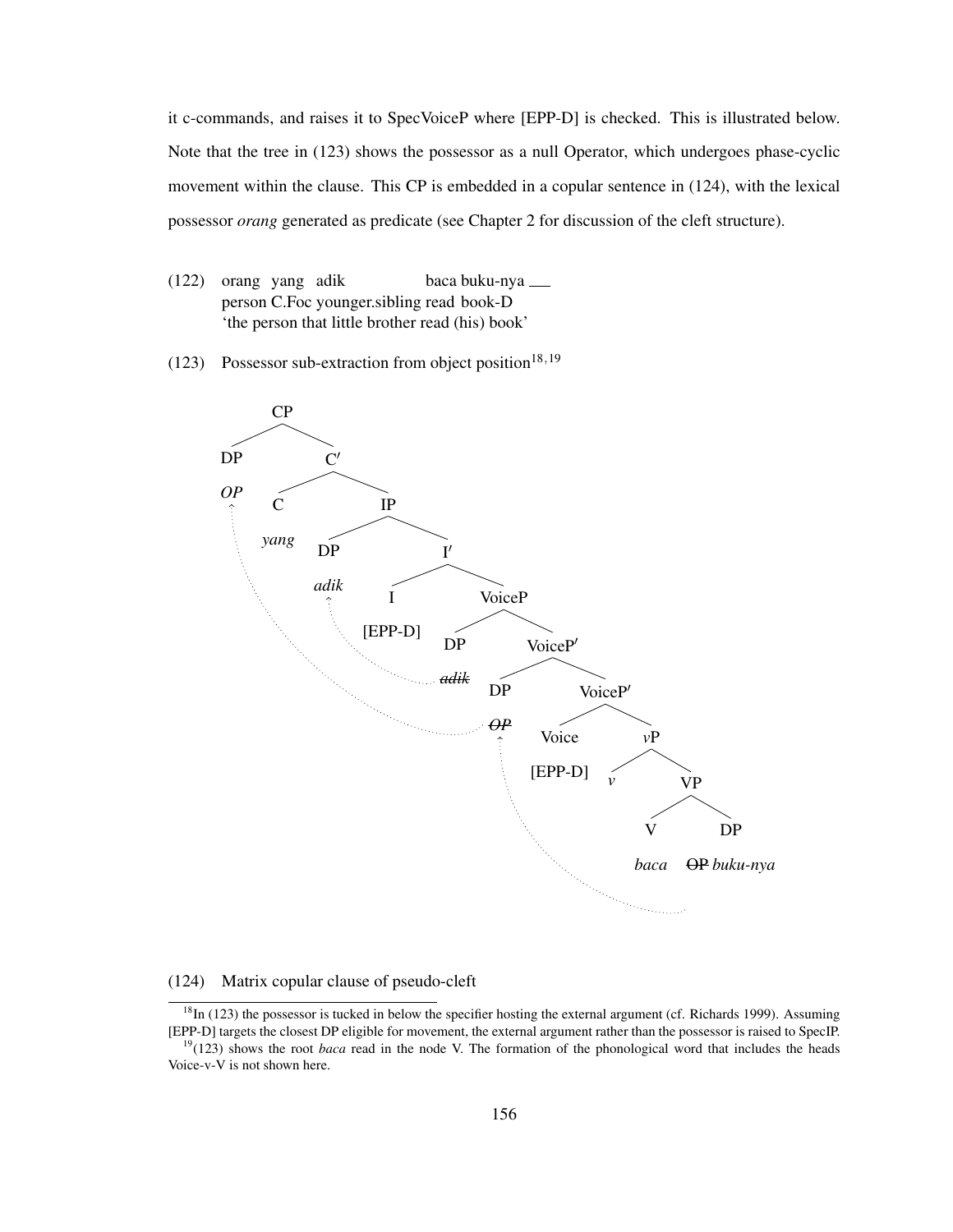

The moved nominal may be either the object, or the possessor of the object, depending on which DP is focused. (DP-internal movement is not shown in 123.) If the possessor is focused, it moves to the edge of the DP; from SpecVoiceP, the possessor is available for futher movement. If the possessive DP is focused, no DP-internal movement is required. A [Focus] feature on C probes for a DP with [Focus] and finds the possessor in SpecVoiceP. Although Voice in active clauses is usually pronounced as the prefix *meN-*, when Voice bears the feature [EPP-D], triggering obligatory movement, it is realized as a null prefix, ∅- (for related discussion of the null prefix in cases of extraction, see Cole and Hermon 2005; Cole et al. 2008b; Sato 2008b, 2012.

This analysis holds for Javanese and polite Madurese as well, as these languages allow object extraction and object possessor extraction. In familiar Madurese however, since objects and their possessors cannot extract, the active Voice head cannot bear the [EPP-D] feature. Nominals cannot raise to the edge of VoiceP from object position; consequently, [Focus] on C does not find an object bearing a [Focus] feature because it cannot probe into a lower phase. As a result, objects and their possessors cannot be extracted in familiar Madurese; and since Voice never bears the [EPP-D] feature, active verbs always bear a voice prefix. For the external argument (and its possessor) in an active clause, movement to a higher position does not require [EPP-D] on the Voice head, because the external argument is generated in the specifier of Voice and therefore is already on the edge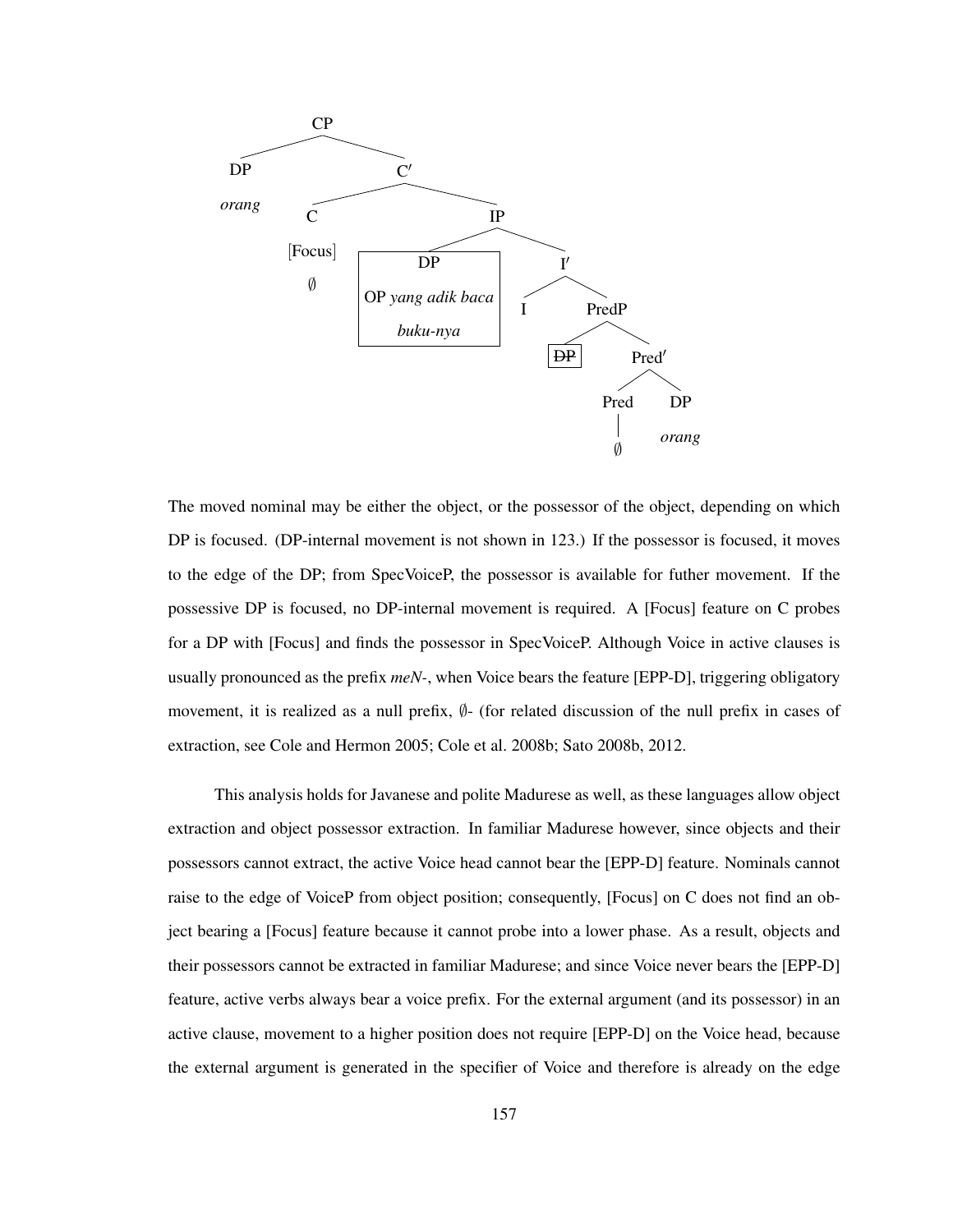of the phase; it is visible for further movement. The [EPP-D] feature on I first raises the external argument to the grammatical subject position in SpecIP, where it may then be found by a probe on C. Since the external argument in an active clause does not interact with [EPP-D] on the Voice head, extraction of this nominal never has consequences for voice morphology; a bare verb is not required for subject extraction. Similarly, the internal argument (and its possessor) in a passive clause are first raised to grammatical subject, and can be extracted from SpecIP. The passive voice morphology is required when the internal argument occurs as subject; however, further extraction from subject position is not reflected by a change of verbal morphology.

## 4.5. Implications of possessor extraction in Indonesian

### *4.5.1. Phase head D and wh-agreement*

Successive-cyclic movement through vP and CP was proposed in Chomsky 2000 and Chomsky 2001, and implemented in analyses of many languages. For discussion in Indonesian-type languages, see Aldridge 2008; Cole et al. 2008; Sato 2008, 2010; Legate 2014. In this thesis, I have agreed with previous work in Indonesian that supports successive-cyclic movement through the edge of the verbal domain, and through the edge of CP. This chapter argues, based on possessor extraction, that phase-cyclic movement can proceed through the edge of DP as well. I have argued that in Indonesian, possessors are DP-internal arguments that undergo A-bar movement through the edge of DP before continuing on to SpecVoiceP and SpecCP.

The main evidence for successive-cyclic movement in Indonesian is the required morphology on the phase head, D. The obligatory suffix *-nya* is a type of wh-agreement: it marks DP-internal A-bar movement to a specifier position. I have proposed that D can bear an [EPP-D] feature, which targets DPs only, and can only be checked by overt movement. The other phase heads, Voice and C, can also bear [EPP-D], which drives A-bar movement in local steps through each phase. The presence of [EPP-D] requires wh-agreement on each phase head.

The phasehood of DP in Indonesian provides a new pattern of wh-agreement. Recall that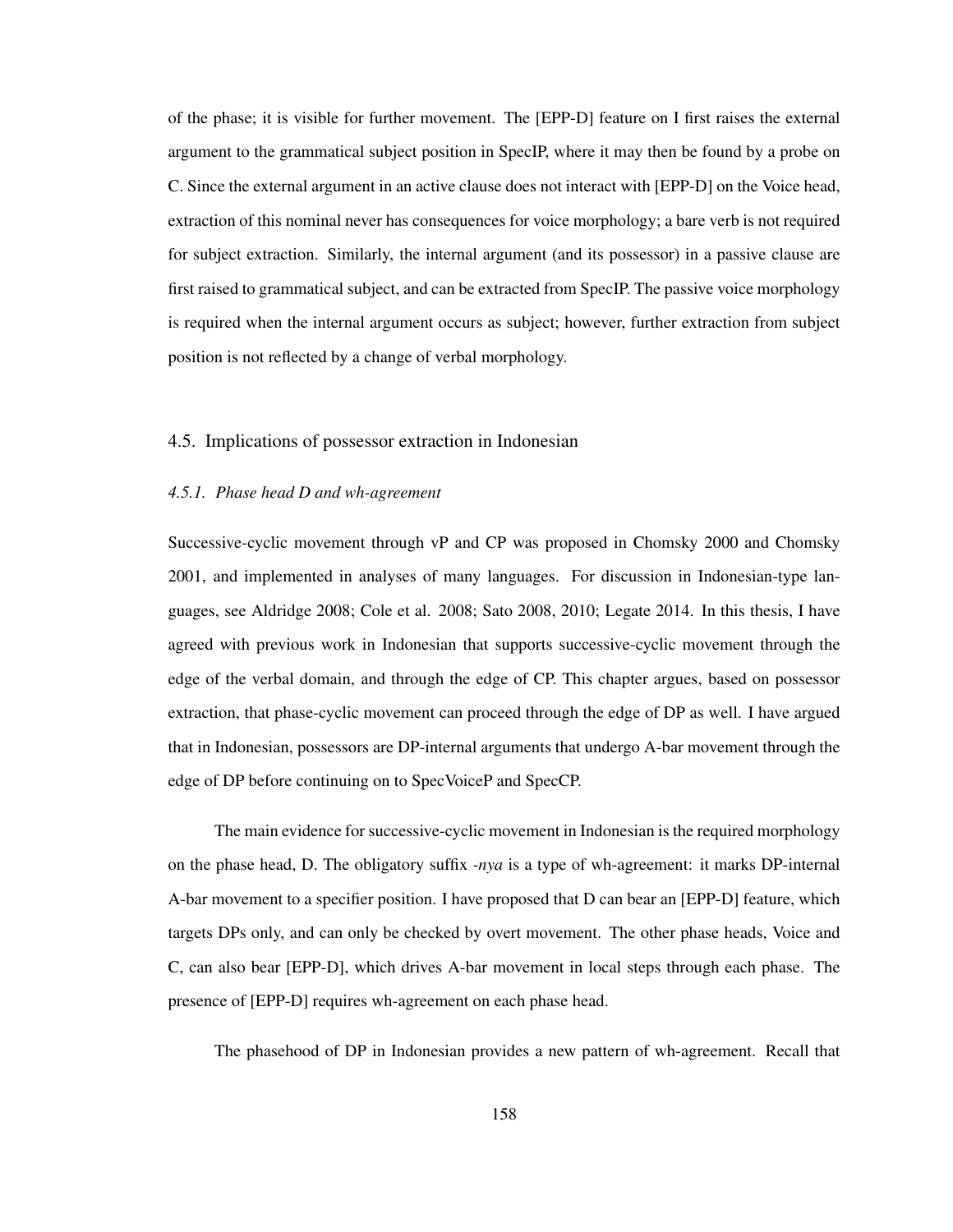Zaenen's Generalization did not include the nominal domain:

(125) Zaenen's generalization:

Only complementizers and verbal morphology are affected by wh-movement. (Zaenen 1983, formulated in Watanabe 1996:177)

Possessor extraction extends this generalization beyond complementizers and verbs, since whagreement is also marked within the DP. The generalization is at least incomplete, and should be revised to include wh-agreement observed in the nominal domain. But I also suggest that Zaenen's generalization is better reframed with reference to syntactic phases instead of syntactic binding domains: Indonesian shows wh-agreement in the nominal, verbal and complementizer domains because DP, VoiceP and CP are syntactic phases in this language. This expands the range of possible wh-agreement patterns to any syntactic phase that allows A-bar movement through its edge. As noted by Zaenen (1983) and Reintges et al. (2006), not all languages have morphological whagreement when A-bar (wh-) movement obtains. Therefore wh-agreement is expected to be possible, but not required, whenever phase-based movement applies through a phase edge.

### *4.5.2. EPP and subject extraction*

Possessor extraction also shows that in Indonesian, the position of grammatical subject generally must be filled, and that this requirement is satisfied before A-bar extraction from the clause.

As previously discussed, subject extraction is possible in Indonesian (as well as Javanese and Madurese), and does not impose special requirements on verbal morphology like object extraction; see examples throughout this chapter. I have assumed that grammatical subjects occupy a structural position, the specifier of IP, and that all subjects are derived by A-movement to this position. Since Indonesian generally requires a grammatical subject (whether overt or *pro*), I take this to mean that an [EPP] feature on I is filled by A movement.

In the context of areal languages, Indonesian-type languages and Philippine-type languages are historically related. The syntax of Indonesian-type languages deviates from Philippine-type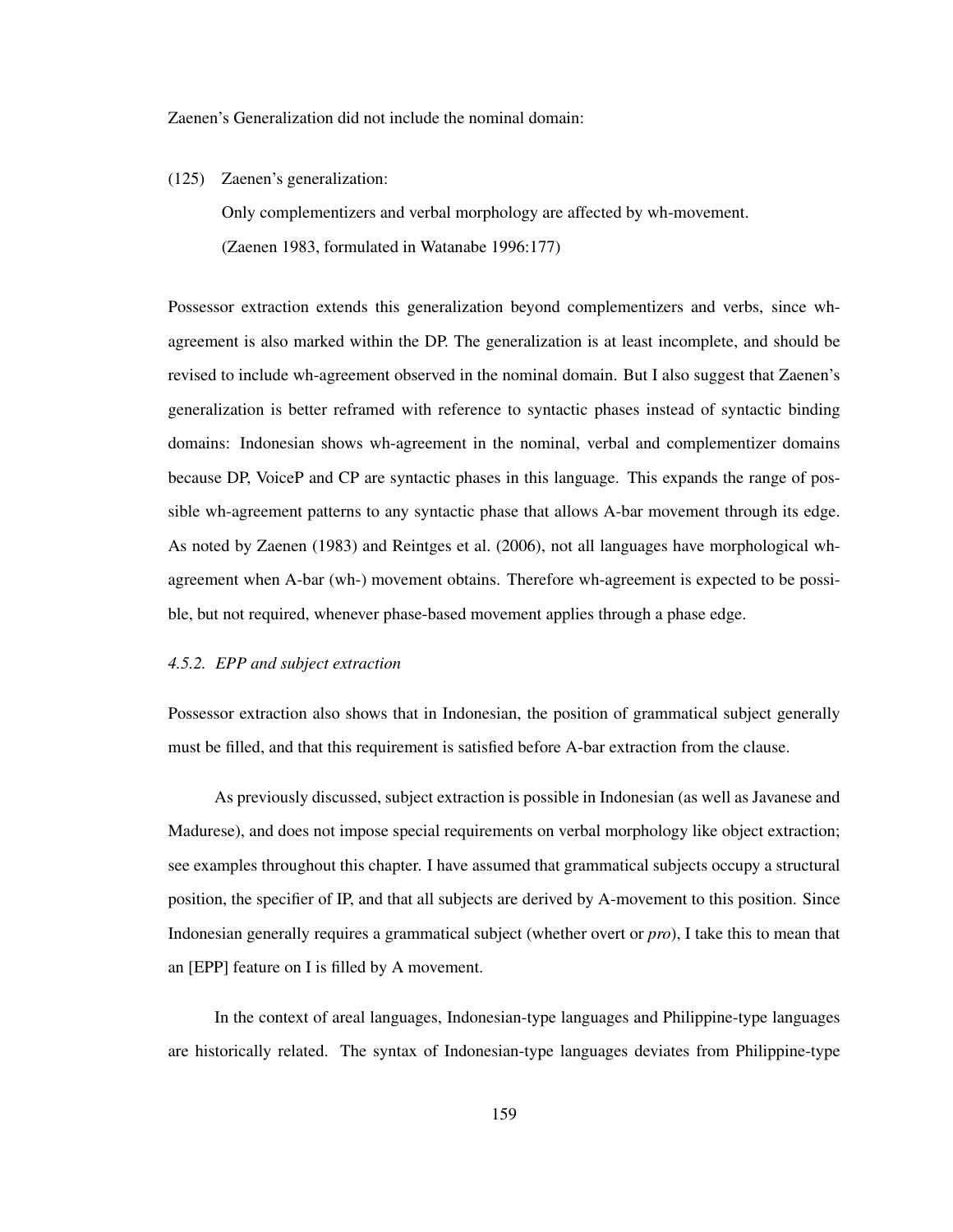syntax to varying degrees, especially with regard to the voice system and argument extraction. (For discussion of Indonesian-type syntax and Philippine-type syntax, see Wouk and Ross 2002; Himmelmann 2005; Cole et al. 2008b). In Philippine-type languages such as Tagalog, it is possible to extract various thematic arguments from within the clause. This extraction does not require overt movement to a "subject" position; rather, verbal morphology marks which argument has been extracted. (For various analyses of Tagalog syntax, see Kroeger 1993; Aldridge 2004; Rackowski and Richards 2005; Aldridge 2017, among others. )

Indonesian deviates from Philippine languages in filling the structural subject position, independent of extraction. However, this is usually not directly observed. Consider the following sentences in active, object and passive voices. In the (a)-examples, the grammatical subject is shown in its surface position, and the position from which it has undergone movement is shown as a gap. The external argument in (126) is generated in SpecVoiceP; the internal arguments in (127) and (128) are generated in post-verbal position as the complement of V. In the (b)-examples, the clefted (extracted) argument has the same thematic role as the grammatical subject in (a)-examples. Note however, that it is not obvious if the argument has been extracted from derived subject position, or from its base position.

- (126) Active voice
	- a. Teman-nya adik friend-D younger.sib will akan mem-baca buku itu. AV-read book that 'Little brother's friend will read the book.'
	- b. Siapa yang  $\_\_\_\$ akan $\_\_\_\$ mem-baca buku itu? who C.Foc will AV-read book that 'Who will read the book?'

# (127) Object voice

- a. Buku Siti akan adik book Siti will younger.sib read baca . 'Little brother will read Siti's book.'
- b. **Apa** yang <sub>—</sub> akan adik what C.Foc will younger.sib read baca ? 'What will little brother read?'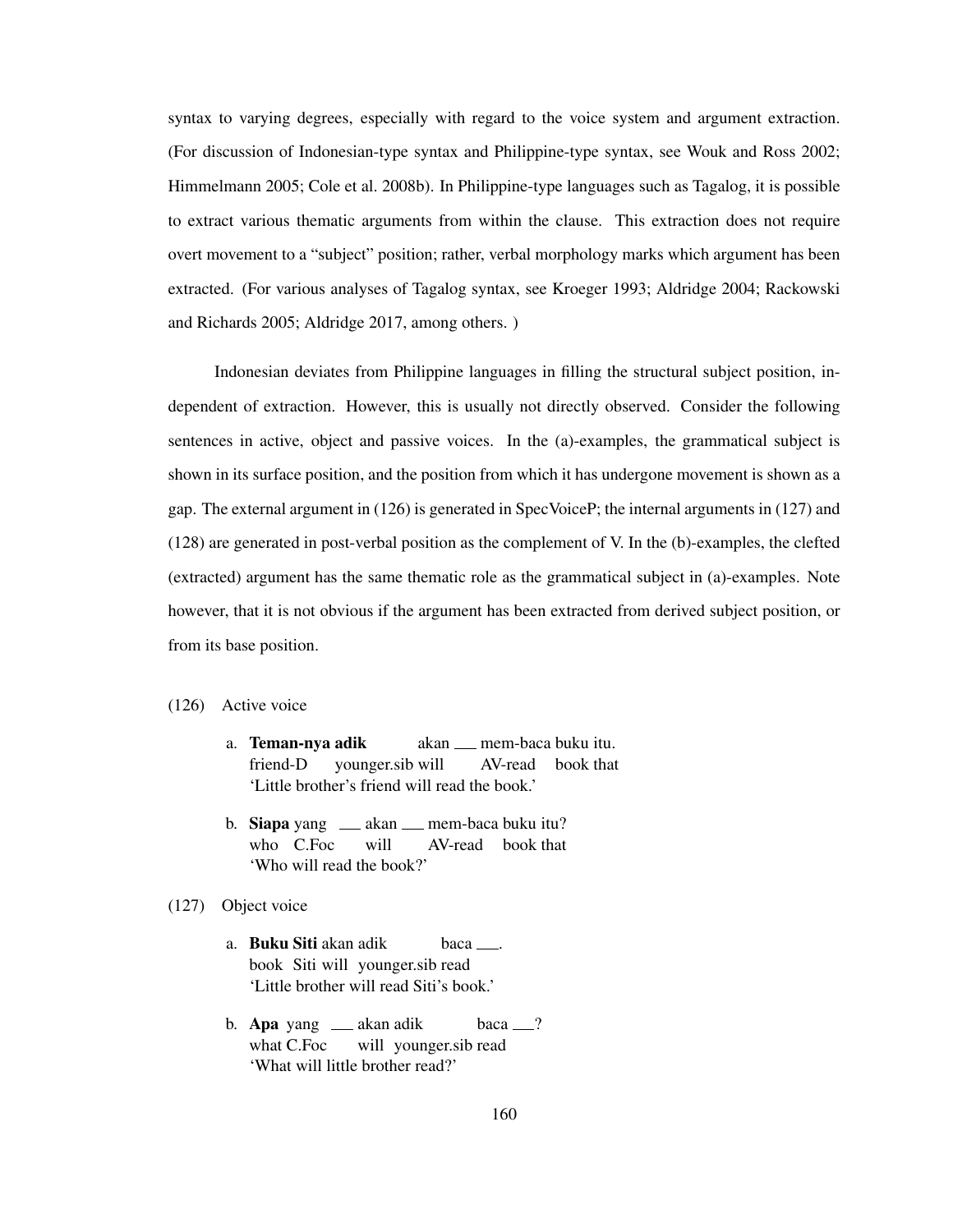- (128) Passive voice
	- a. Buku Siti di-baca . book Siti PV-read 'Siti's book was read.'
	- b. **Apa** yang what C.Foc PV-read  $di-baca$   $\_\$ ? 'What was read?'

The question is whether the clefted DP in the b-examples can be extracted directly from its base (thematic) position, without movement to SpecIP. In other words, it is not clear whether the EPP feature on I must first be satisfied in cases of A-bar extraction. If EPP does not need to be satisfied when extraction occurs, this would mean that extraction in Indonesian preserves a Philippine-type flavor.

Possessor extraction provides a way to test this type of movement. I have previously noted that DP extraction from a particular position is correlated with possessor sub-extraction from the same argument. If a possessor is able to extract directly from thematic position, then the possessum should be able to occur in situ, with no grammatical subject. The following examples test this possibility:

(129) Active voice

\*Siapa yang akan teman-nya who C.Foc will friend-D AV-read book mem-baca buku itu? that 'Who is it that (his) friend will read the book?'

(130) Object voice

\*Siapa yang akan adik who C.Foc will younger.sib read book-D baca buku-nya ? 'Whos it that little brother will read (his) book?'

(131) Passive voice

\*Siapa yang di-baca buku-nya ? who C.Foc PV-read book-D 'Who was it that (his) book was read?'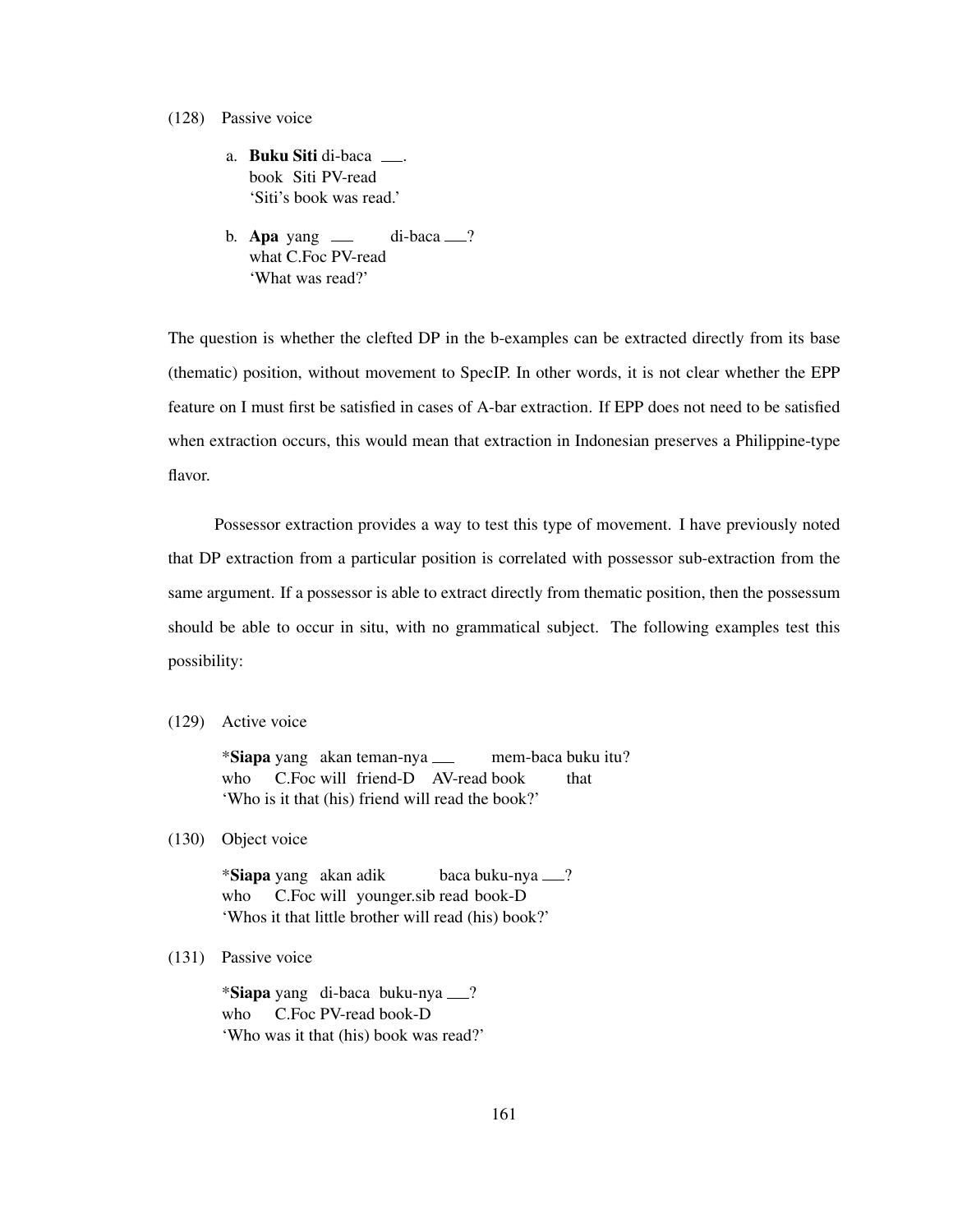This data shows that when the grammatical subject position has not been filled, DP extraction directly from thematic base position is not possible. The EPP feature on I, then, must be satisfied in order for the sentence to be well-formed; after the DP raises to the specifier of IP to check EPP, it is available for further A-bar movement. (See also Jeoung 2017:28 for a similar argument in Madurese, which also requires the grammatical subject position to be filled.)

It is worth noting that although the subject position generally must be filled in Indonesian, there are exceptions. For example, if a passive clause or adjectival predicate embeds a CP, then the subject position remains empty:

- (132) Sudah dike-tahu-i already PV-know-Appl C bahwa ada upaya kudeta. exist effort coup.d'etat 'It is already known that there was an attempted coup d'etat.' (From Arrahmah News, July 16, 2016, "Erdogan Minta Rakyat Turki Lawan Kudeta Militer.")
- (133) Sangat jelas bahwa tujuan mereka adalah mem-buat Lee Hsien Loong turun very clear C goal 3p Cop AV-make Lee Hsien Loong descend from dari jabatan-nya sebagai PM... position-D as PM 'It is clear that their goal is to make Lee Hsien Loong step down as PM...' (Jawa Pos Online, July 4, 2017, "Aroma Politis di Konflik Keluarga PM.")

The English expletive *it* is used to translate these sentences; Indonesian does not have a corresponding expletive element that occurs in subject position. In (132-133), satisfaction of EPP conflicts with another language-internal constraint: sentential subjects are not possible for my consultants, nor can CPs be extracted with the cleft strategy (see Chapter 2):

- (134) a. Sudah di-umum-kan { bahwa / ∅ } Ali menang. already PV-public-Appl C Ali win 'It was already announced that Ali won.'
	- b. \*{ Bahwa / ∅ } Ali menang sudah di-umum-kan. C Ali win already PV-public-Appl ('That Ali won was already announced.')
	- c. \*{ Bahwa / ∅ } Ali menang yang sudah di-umum-kan. C Ali win C.Foc already PV-public-Appl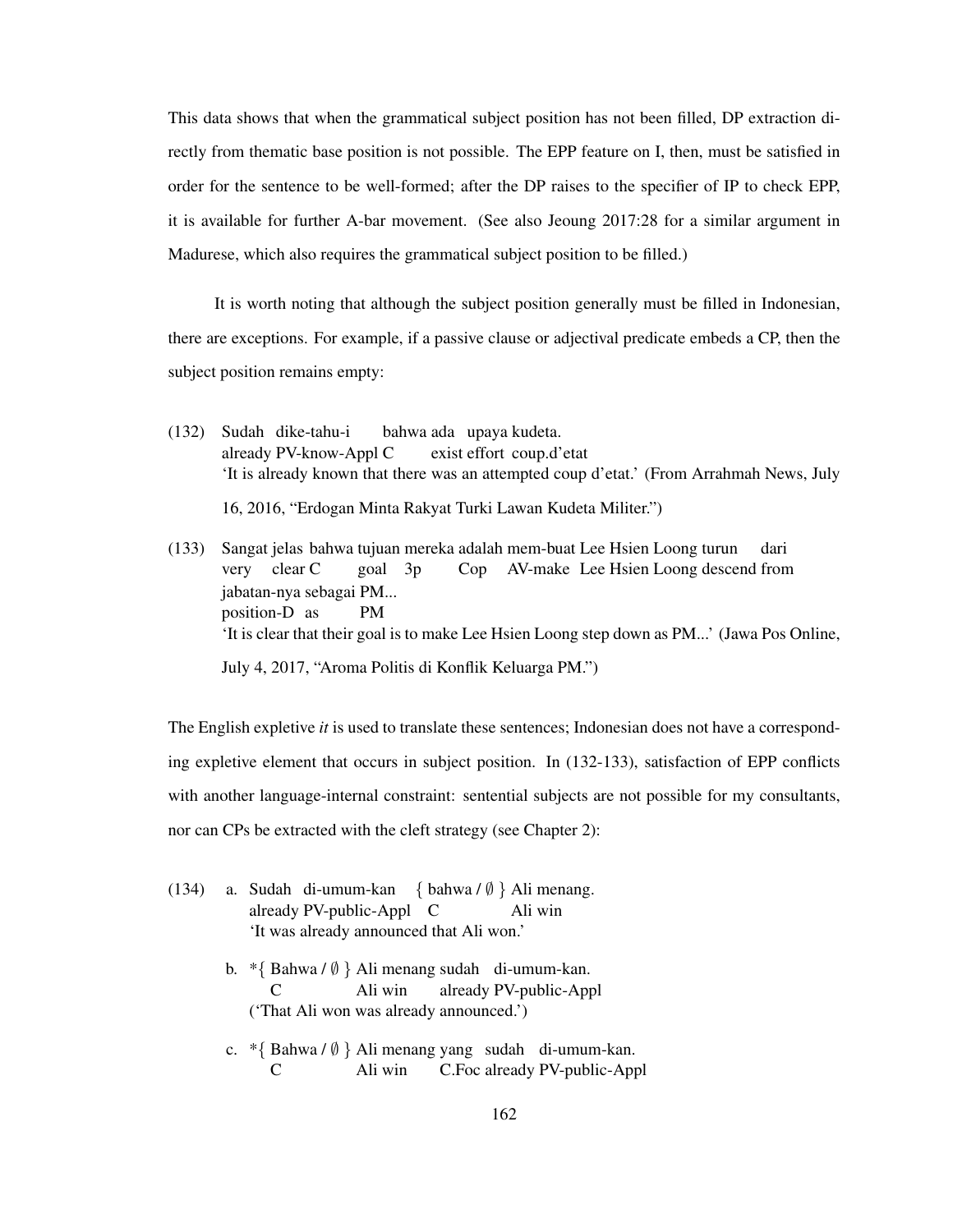#### ('That Ali won was already announced.')

Since CPs are disallowed as subjects in SpecIP, and no other local DP is available to check EPP, the subject position remains unfilled. Furthermore, sub-extraction from the embedded CP is not possible for sentences like (134a), in which no argument has been raised to subject position in the matrix clause:

(135) \*Siapa yang sudah di-umum-kan menang? who C.Foc already PV-public-Appl win ('Who is it that it was already announced (he) won?')

### *4.5.3. Revisiting A-bar extraction in Indonesian-type languages*

Possessor extraction also brings new insight to analyses of Indonesian-type voice systems (like that of Indonesian, Javanese and Madurese). I discuss two issues: the role of Voice in regulating DP movement through the clause, and Cole, Hermon and Yanti's Voice Agreement Hypothesis for Indonesian.

First, A-bar movement of possessors in Indonesian shows that Voice is concerned with the movement of all DPs, not only verbal arguments, because possessors are arguments of N rather than arguments of V. Whereas morphological voice marking typically indicates the position of verbal arguments (for example, the Theme in an active clause remains low, while the Theme in a passive clause occurs as subject), when nominal extraction has occurred, null voice morphology also serves as a reflex of nominal movement through VoiceP. When sub-extraction of the possessor from object position occurs in Indonesian, Javanese and polite Madurese, the null voice prefix is required (just as when the full object DP is extracted). The object of the verb has not shifted, since the head N, the possessum, remains in its merged position. Yet extraction of a non-argument, the possessor, requires that the voice morphology reflect that a DP has moved through the edge of VoiceP.

It is interesting that movement of the possessor is constrained by Voice in the same way that verbal arguments are; this shows that the voice system regulates the movement of any DP that shifts out of VoiceP. This is not only true of possessors, but also arguments extracted from an embedded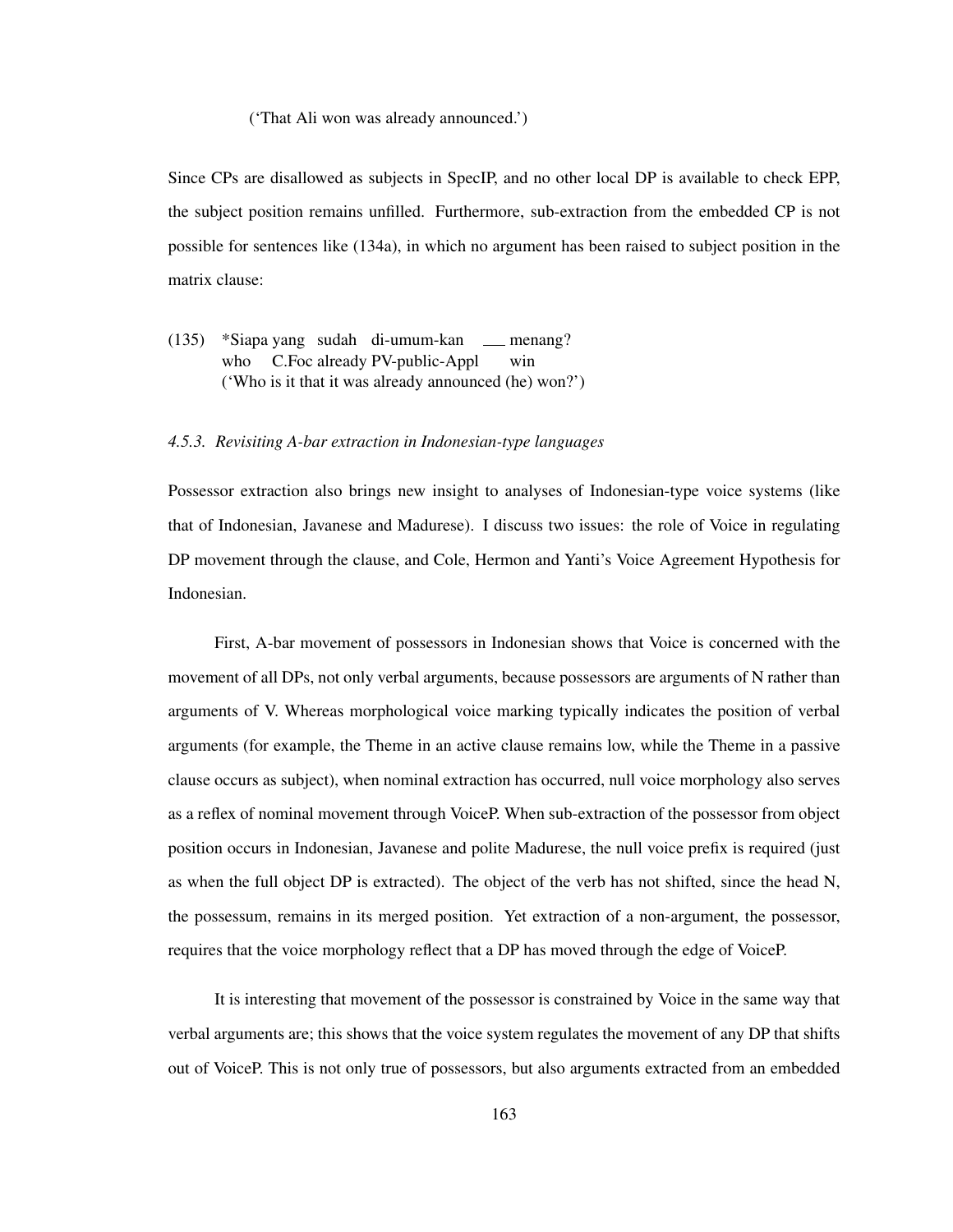clause (see Chapter 3). This means that the head Voice not only determines argument structure of the clause (i.e. transitivity; or whether an external argument is hosted in its specifier), but also A-bar movement of all VoiceP-internal arguments.

Possessor extraction In Indonesian, Javanese and Madurese also calls for a re-examination of analyses of DP extraction in Indonesian-type languages. Recall that in these languages, null voice morphology marks object extraction. Cole, Hermon and Yanti (2008) propose the Voice Agreement Hypothesis for Indonesian, a language-specific morphological rule that requires agreement between the shifted nominal and the morphological voice marker on the verb. Either the case or the thematic role of the DP must be marked on the verb; a morphological filter prevents conflicting features on the verb and the extracted DP. Possessors present a challenge to this type of analysis because both the object (matrix DP) and its possessor can be extracted with a null voice marker. I assume that abstract genitive or possessive case is assigned to the possessor, while its matrix DP bears abstract accusative case. Under the Voice Agreement Hypothesis, both types of nominals could not extract with the same null voice prefix. A similar argument applies to a mismatch in theta roles between an argument and its possessor.<sup>20</sup>

Despite the difficulties that possessor extraction poses to this analysis, the Voice Agreement Hypothesis essentially proposes that object extraction requires morphological agreement. In this thesis I have also adopted this general approach, that the null voice morphology required in cases of object extraction is wh-agreement. This type of wh-agreement does not register any particular features of the A-bar moved nominal (at least in Indonesian); neither Case features nor thematic role is morphologically marked in wh-agreement. Like other wh-agreement in other languages, DPinternal features are also not marked. Rather, it is only movement through the edge of VoiceP that is marked by the null prefix.

 $20$ This analysis faces further challenges when a subject undergoes long distance extraction from an embedded clause (see Saddy 1991 for extended discussion). Long-distance subject movement also requires a bare verb, collapsing the case/thematic distinction between subjects and objects.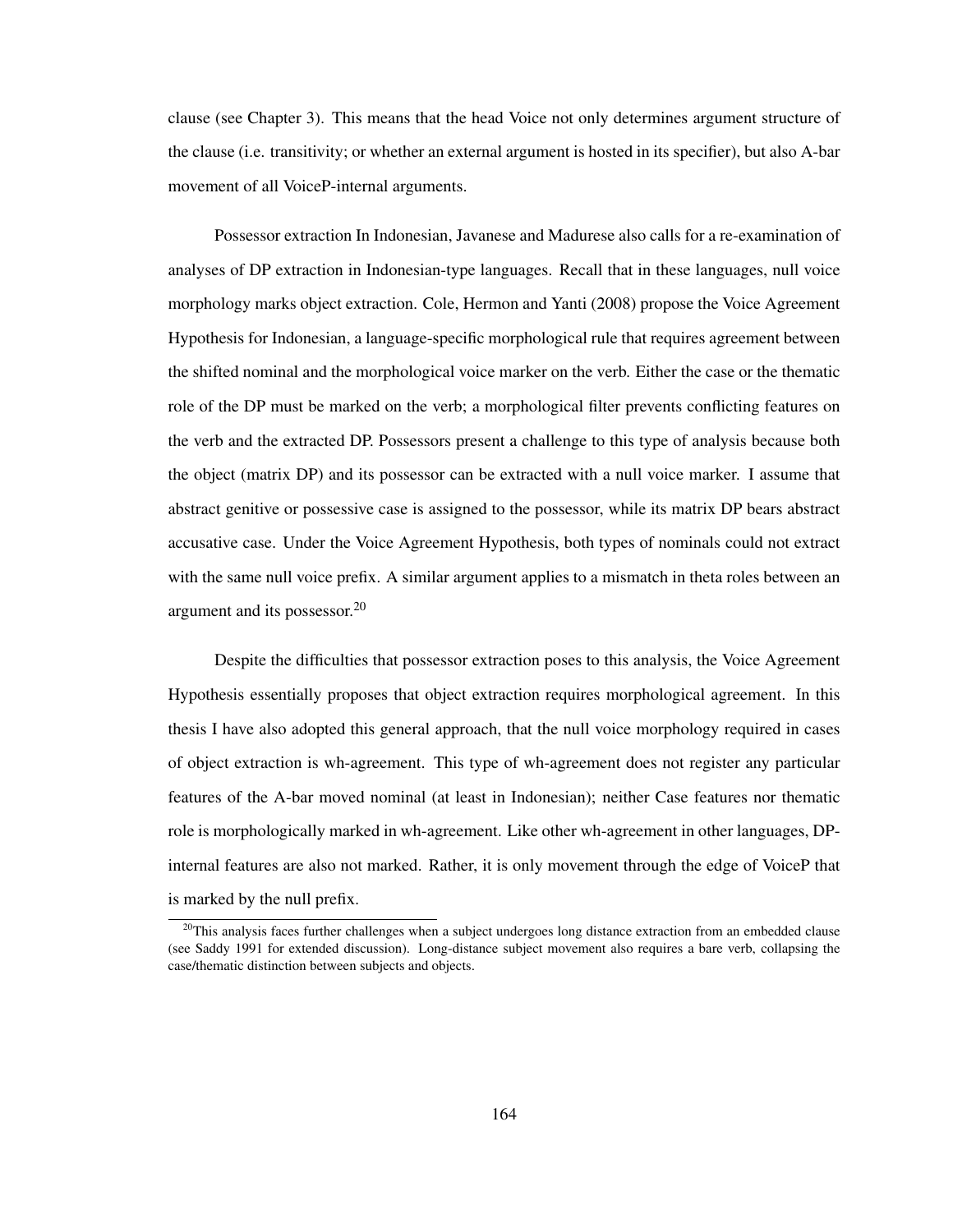### *4.5.4. Implications for the left periphery in Indonesian*

Possessor extraction also provides new observations about the organization of the left periphery of the clause. I have argued that the availability of possessor extraction from object position, and the extraction of objects in general, is regulated low in the clause, by Voice. If a nominal can escape VoiceP (or is already on the edge of VoiceP), then it can undergo A-bar extraction. Languages like familiar Madurese, in which subjects can be extracted but objects cannot, do not allow Voice to bear an edge feature [EPP-D] that raises nominals to SpecVoiceP.

Other theories offer an alternative explanation for the impossibility of object extraction in a language such as familiar Madurese. Some authors have accounted for "subject-only" extraction in some Austronesian languages (like familiar Madurese) by invoking a variation of Feature Inheritance (Chomsky 2008 and subsequent). Under C-T Feature Inheritance, uninterpretable features on T originate on C but are passed down (inherited). Among the relevant set of features involved, A-bar features remain on C while A features are passed down to T, thus deriving a distinction between A and A-bar positions and movement.

Inheritance is motivated by the close relationship between C and T cross-linguistically. In Austronesian languages, Inheritance is further motivated by the properties of the highest or leftmost argument, which appears to have both A and A-bar properties. This follows if C and T are not distinct in these languages, but rather form a combined projection that hosts a single subject/topic/pivot argument. This suggests that both A and A-bar features remain on a single head, and that Inheritance does not apply. (See Richards 2001; Pearson 2005; Rackowski and Richards 2005; Fortuny 2008; Legate 2011, 2014 for discussion in various Austronesian languages; also see Aldridge (2017), Aldridge, to appear for an alternative view on the extraction restriction.)

The theory of Feature Inheritance can be applied to familiar Madurese to account for the impossibility of object extraction in the following way. Legate (2011, 2014) proposes Underinheritance, in which the formal features on C fail to be inherited by T. The result is that CP and TP are not projected separately, but rather form a single combined projection: let us call this CTP. The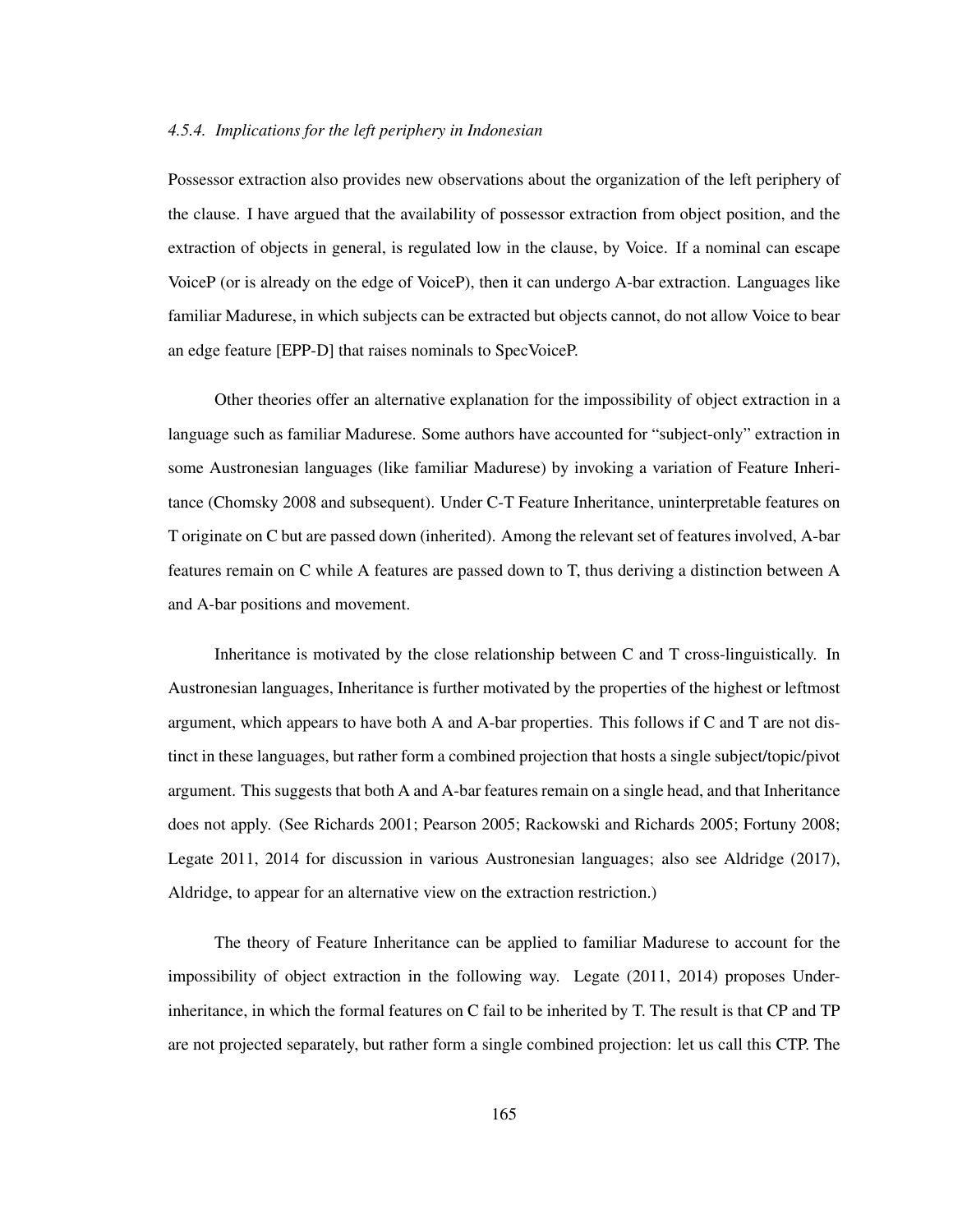single specifier of CTP allows for only one argument to occupy this high position (a subject DP or topic DP), leaving no structural position for another DP. Therefore, object extraction is impossible in active clauses, because the external argument already occupies the single position available at the left periphery; this derives the subject-only restriction. The effect of Under-inheritance is that only one nominal can occur in a high position in the clause, which is empirically attested in a number of Austronesian languages including familiar Madurese.

Alternatively, recent theories of head-splitting (Martinović 2015; see also Erlewine 2017) posit that some of the features on a functional head can split off and re-project a new head. Headsplitting of CTP can also derive the traditional division between TP and CP: T is merged first, but some of its features split into a separate head, C. If this head does not split however, the single head (CT) could host only one argument in its specifier; just as with under-inheritance, a preverbal subject would prevent another argument from moving to a high position.

According to Under-inheritance and failure of head-splitting, a structural explanation derives the subject-only restriction on extraction. If this type of structural account is correct for a language that does not allow any object extraction, then we expect that familiar Madurese could not host two arguments at the left periphery of the clause, because a single CTP projection hosts only one argument. Recall that objects cannot extract in familiar Madurese (55c is repeated here as (136):

#### (136) Familiar Madurese

\*Apa se what C.Foc younger.sibling AV-read read ale  ${m\text{-acah}}$  / bacah } \_\_? ('What did little brother read?')

By examining possessor sub-extraction from subject position however, we see that a structural account cannot be correct:

(137) oreng se person C.Foc clothing-D kalambhi-nah e-sasa PV-wash 'the person whose clothing was washed'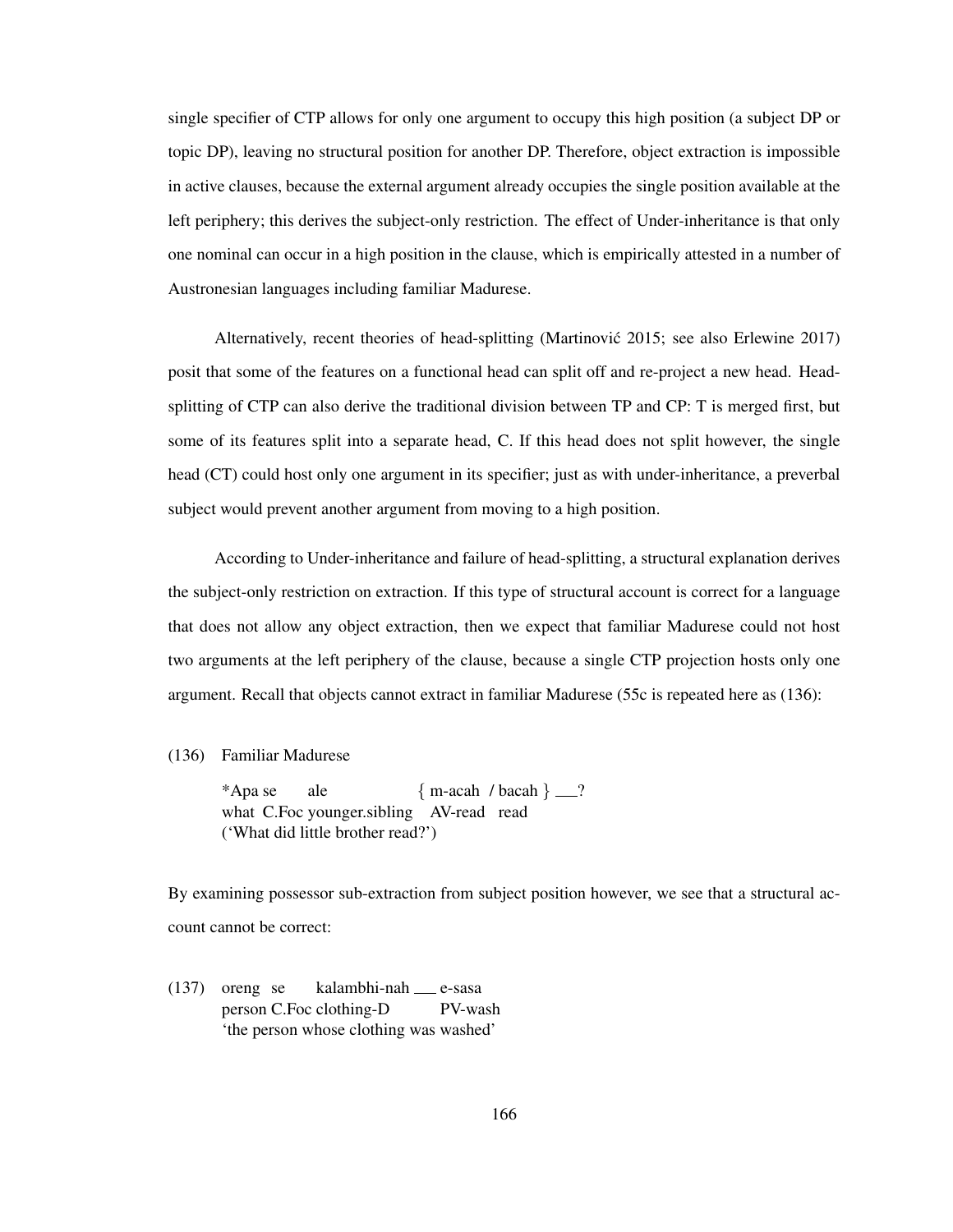The possessor and the possessum simultaneously occur in separate A and A-bar positions, the latter separated from the rest of the clause by the relative morpheme se. Possessor extraction, therefore, shows that under-inheritance and head splitting do not account for the impossibility of object extraction, at least in familiar Madurese. In familiar Madurese, a traditional split between C and T(I) remains, with (at least) two positions for nominals at the left periphery of the clause (SpecCP and SpecIP). For other languages of the area that do not allow object extraction, possessor extraction provides a useful diagnostic to test whether the left periphery of the clause allows two nominals.

## 4.6. Chapter summary

I have shown that syntactic movement, rather than base generation, derives the surface position of external possessors in these languages. Possessors first escape their possessive DPs, triggering wh-agreement on the possessum; the suffix is not a resumptive pronoun as previously assumed, but pronunciation of the head D. The possessor is then extracted through the edge of VoiceP: a null voice prefix on the verb not only marks the extraction of an object, but must also mark the extraction of a possessor from object position. This is evidence that the functional head Voice regulates A-bar extraction of all nominals passing through its specifier.

Possessor extraction provides support for D, Voice and C as phase heads in Indonesian (and related languages that have Indonesian-type syntax such as Javanese and Madurese). I have argued that an extracted possessor undergoes successive-cyclic movement through the edge of DP, then the edge of VoiceP, before landing in its surface position in CP. This syntactic movement is driven by the feature [EPP-D] on each phase head. Another implication of possessor extraction data is that the organization of the left periphery in these languages shows a structural distinction between CP and TP(IP), with a traditional division of features associated with C and T; theories of underinheritance of features or head-splitting do not adequately account for subject-only extraction. In sum, this paper has attempted to bring new data involving possessors to the rich discussion on voice and nominal extraction in Indonesian-type languages.

Finally, this chapter has taken seriously the optional realization of *-nya* in Indonesian posses-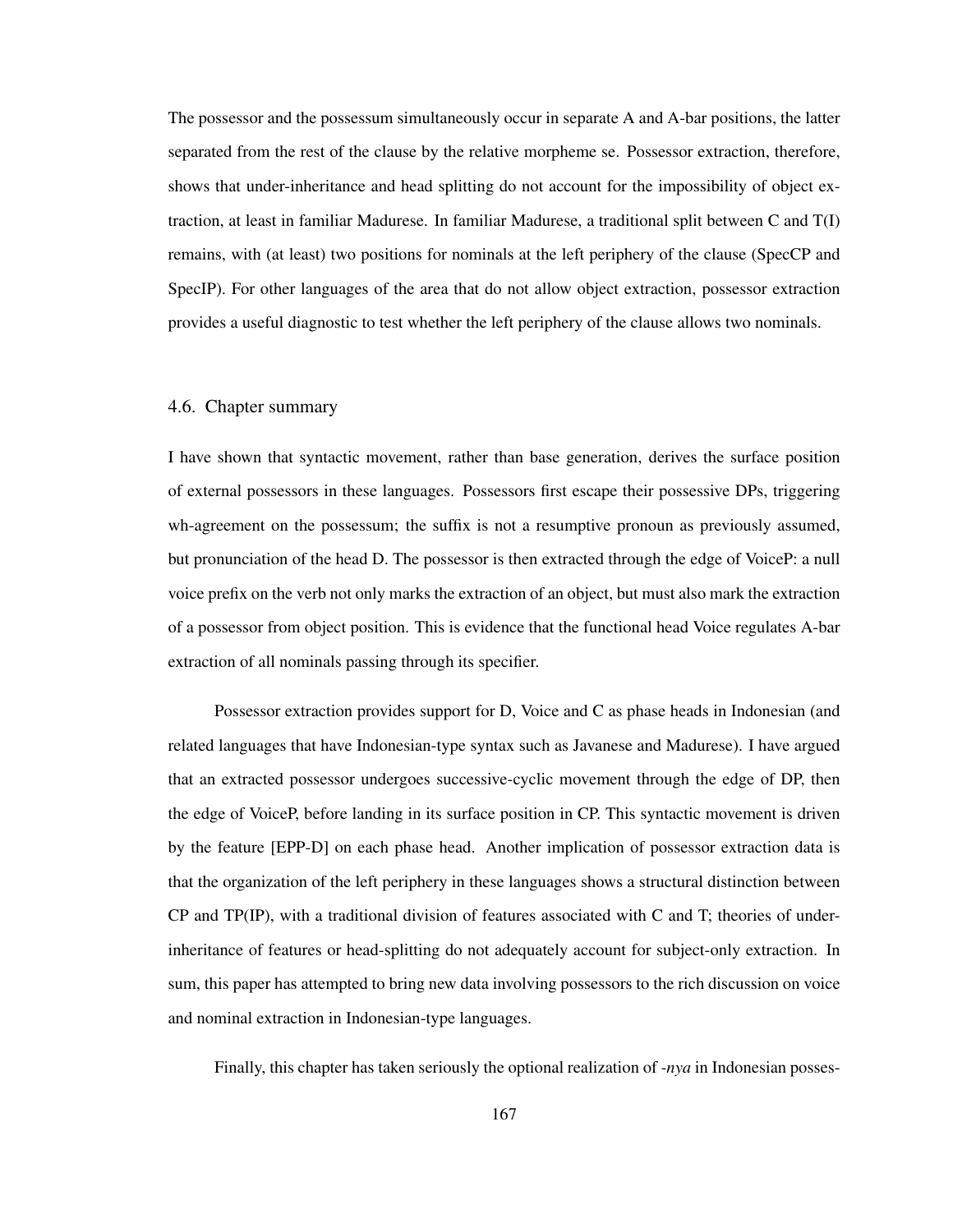sive DPs. By treating the suffix as an optional morpheme in internal possession, I re-analyze *-nya* as an agreement morpheme, rather than a pronoun. This approach also allows comparison between Indonesian and related languages such as Javanese and Madurese, which have analogous suffixes in possessive DPs.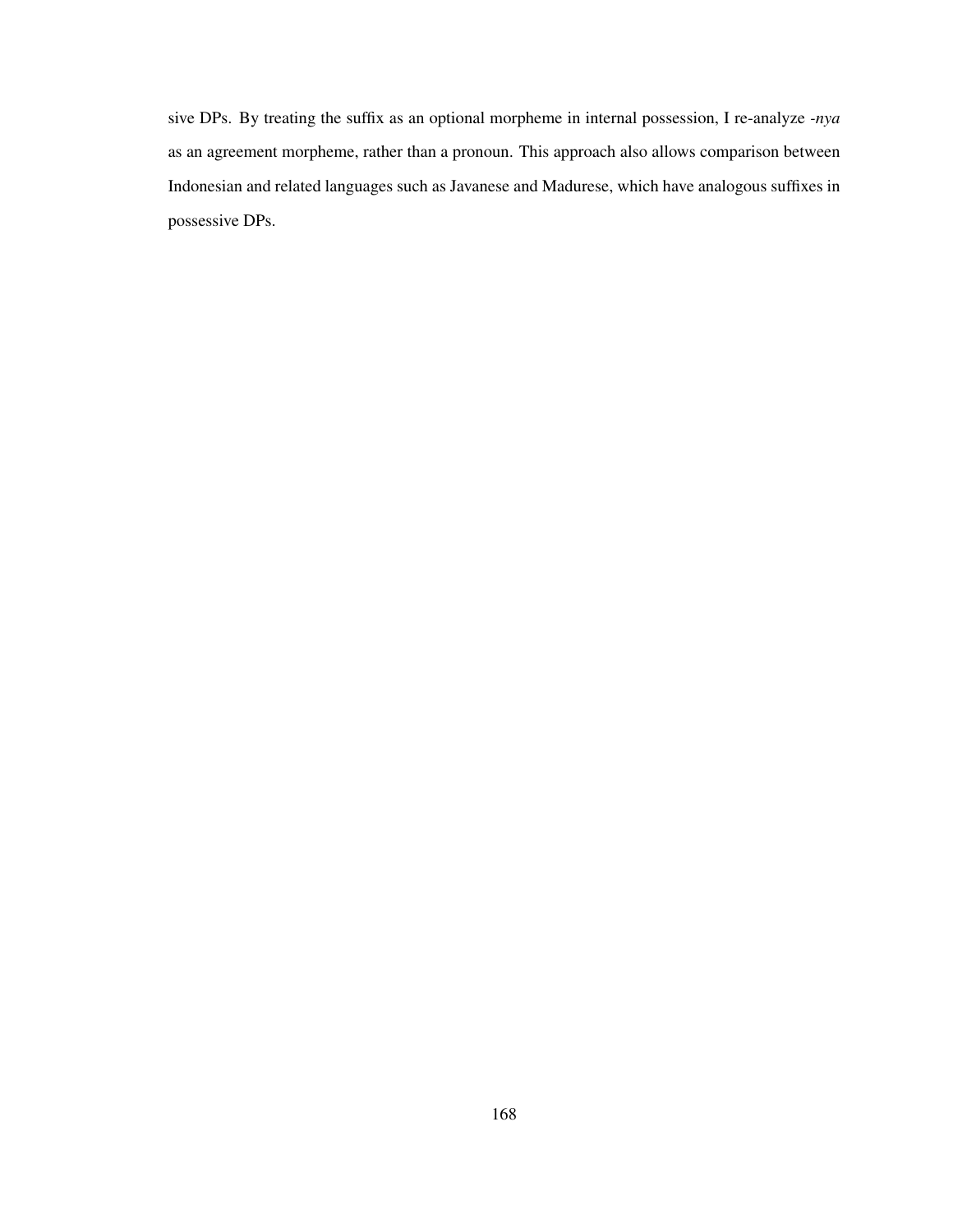## CHAPTER 5 Conclusion

This dissertation has investigated several morphemes that display surface optionality in Indonesian, with a focus on syntactic environments that affect their variable realization. The investigation contributes novel data in Indonesian (as well as Javanese and Madurese, in Chapter 4), to describe syntactic operations and contexts that affect optional realization. Several of the patterns presented, concerning the form and distribution of variable morphemes, were previously unreported in the literature; I highlight these here.

For the system of declarative complementizers (Chapter 2), I have demonstrated, based on patterns in both local extraction and long-distance extraction, that *yang* is a form of C that occurs when a nominal undergoes A-bar movement and lands in its specifier. I also observed that *yang* and null C display characteristic properties of morphological wh-agreement, and that the pattern of wh-agreement in Indonesian has not been previously attested: the highest C crossed by movement is marked differently from intermediate C. Another novel observation is that *bahwa* is disallowed in wh-in situ questions, while *kalau* can occur in some cases, a fact that is not accounted for by A-bar movement. Based on these patterns, I developed an analysis of wh-phrases and the structure of wh questions in Indonesian, incorporating insights from pseudo-cleft structure.

For the verbal prefixes *meN-* and *ber-* (Chapter 3), I observed that the properties that have been reported for these morphemes fall into two types, deterministic factors and non-deterministic factors. This distinction revealed that several syntactic and semantic conditions disallow optional realization, requiring either *meN-/ber-* or a bare verb. In contrast, non-deterministic factors only affect probabilistic realization; this is implemented via variable rule. I also argued that the loss of optionality in case of A-bar movement is a type of wh-agreement on the verb. I strengthened the case for wh-agreement by showing that A movement does not cause *meN-* to delete, contrary to prior assumptions.

In Chapter 4, I presented novel patterns of possessor extraction in Indonesian, Javanese and Madurese. I demonstrated that possessors can escape their DPs via successive-cyclic A-bar move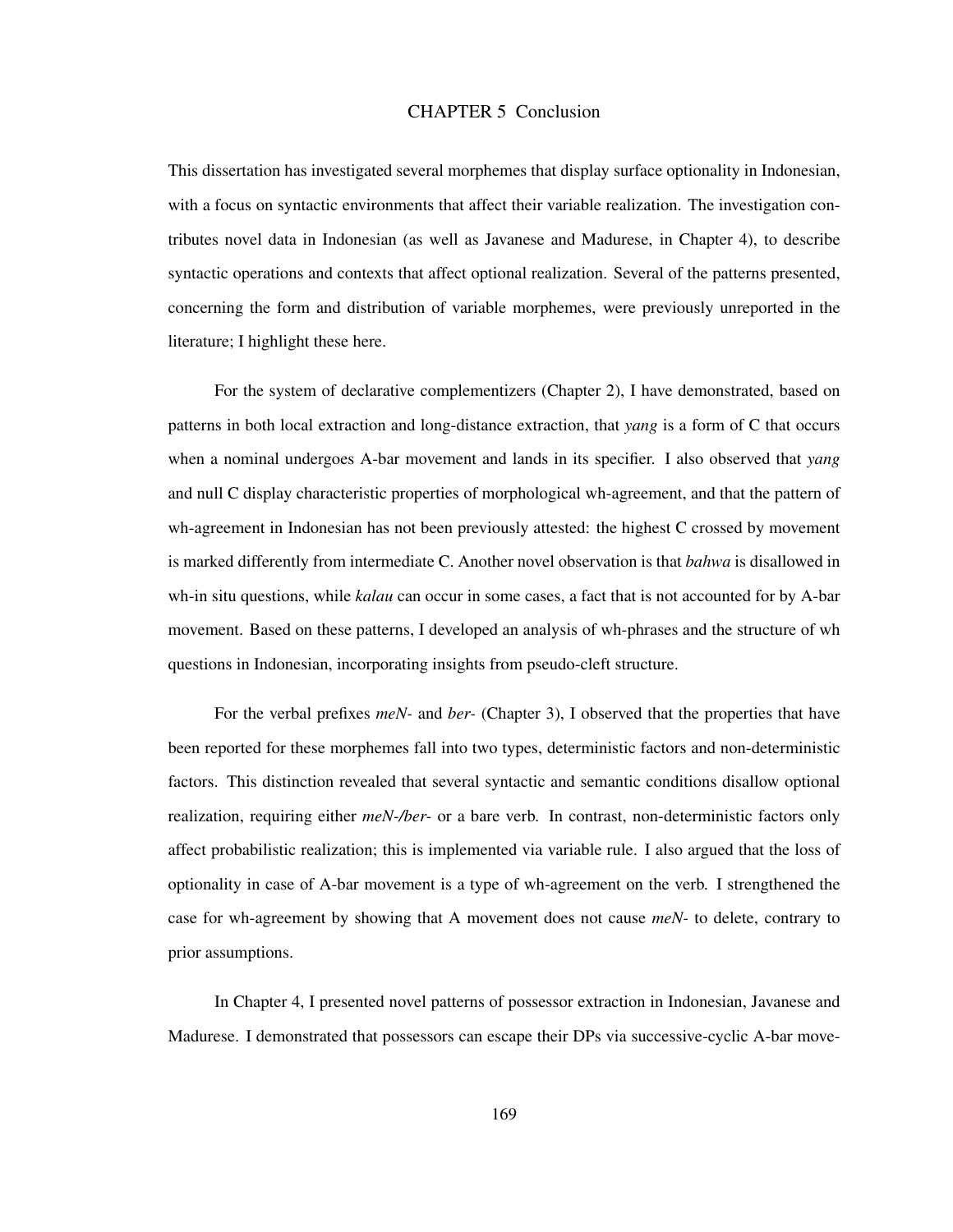ment, and showed that this results in a cross-linguistically unusual case of wh-agreement. I developed a novel analysis for the suffix *-nya* that is required in possessor extraction. *-Nya* was previously assumed to be a possessive pronoun; under my analysis, *-nya* is a pronunciation of the head D, and instantiates wh-agreement in the nominal domain. I also argued that wh-agreement provides evidence that DP is a phase in this language.

Each case study stands independently as an investigation of a particular aspect of optional morphology in this language, and the findings presented in each case further our understanding of the syntax and morphology of Indonesian complementizers, verbal prefixes and possessive DPs. The individual case studies are also unified under an analysis of morphological wh-agreement. I have claimed that wh-agreement occurs across three domains in Indonesian: complementizers, verbs and nominals. This analysis depends on acknowledging optional morphemes within a syntactic analysis. In the case of complementizers, the loss of optionality is indicative of wh-agreement. In the verbal domain, wh-agreement on Voice is marked by the loss of optionality in *meN-/ber-*. Likewise, the analysis of wh-agreement in the nominal domain depends on the observation that the suffix *-nya* is an optional form in possessive DPs in colloquial Indonesian. By considering optional realization as a property that merits attention, this dissertation presents an approach to analyzing optional morphemes which integrates syntactic and extra-syntactic factors that affect surface variability.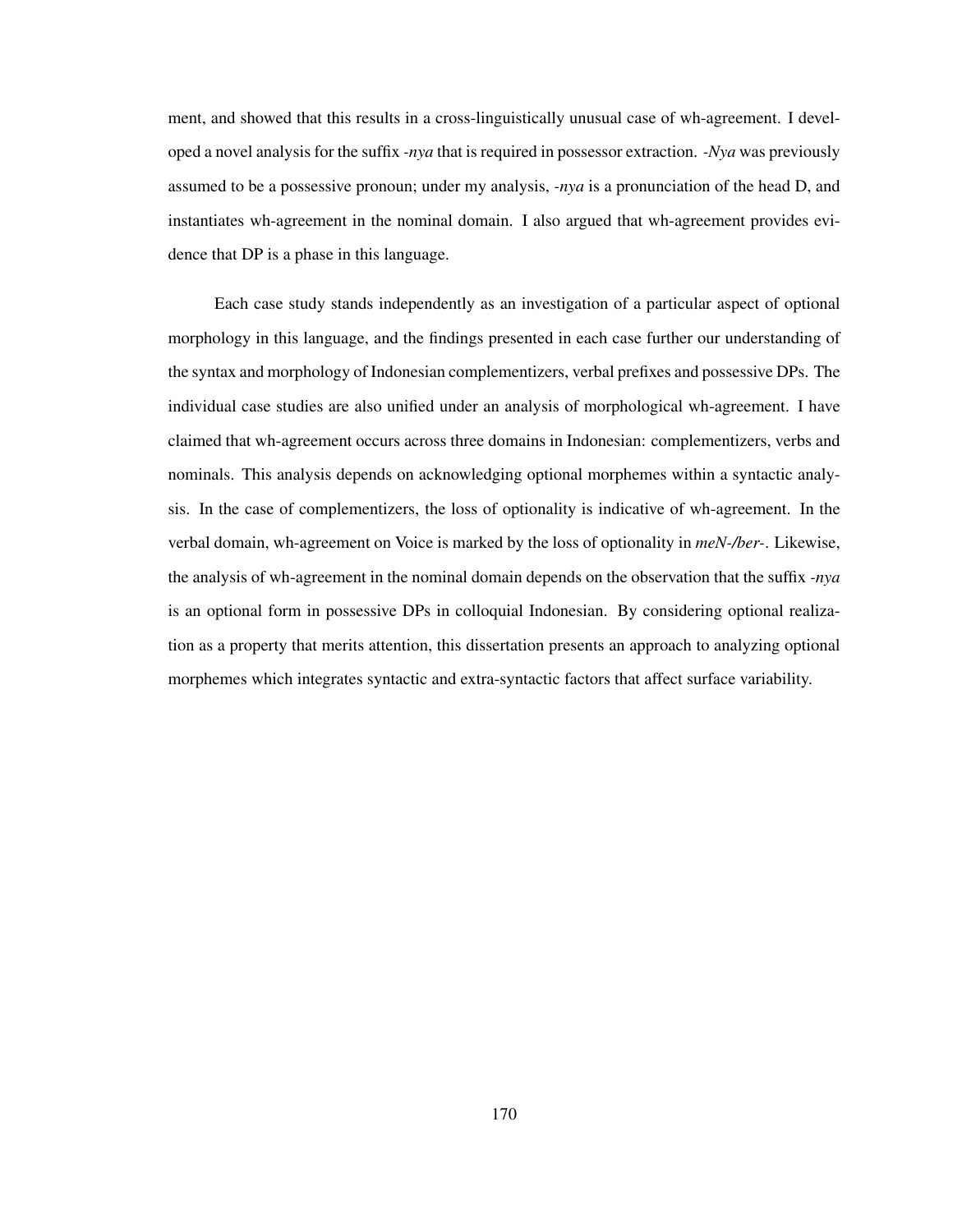## APPENDIX: List of Abbreviations

| Abil           | abilitative       |
|----------------|-------------------|
| Advers         | adversative       |
| Appl           | applicative       |
| AV             | active voice      |
| Caus           | causative         |
| Class          | classifier        |
| $\mathsf{Cop}$ | copula            |
| Def            | definite          |
| Excl           | exclusive         |
| Exist          | existential       |
| Foc            | focus             |
| Imper          | imperative        |
| Incl           | inclusive         |
| Invol          | involitive        |
| Loc            | locative          |
| MV             | middle voice      |
| Neg            | negation          |
| Nmlz           | nominalizer       |
| OΡ             | operator          |
| OV             | object voice      |
| Perf           | perfective        |
| P1             | plural marker     |
| Prog           | progressive       |
| PV             | passive voice     |
| Q              | question particle |
| Redup          | reduplicant       |
| <b>Stat</b>    | stative           |
| VAR            | variable          |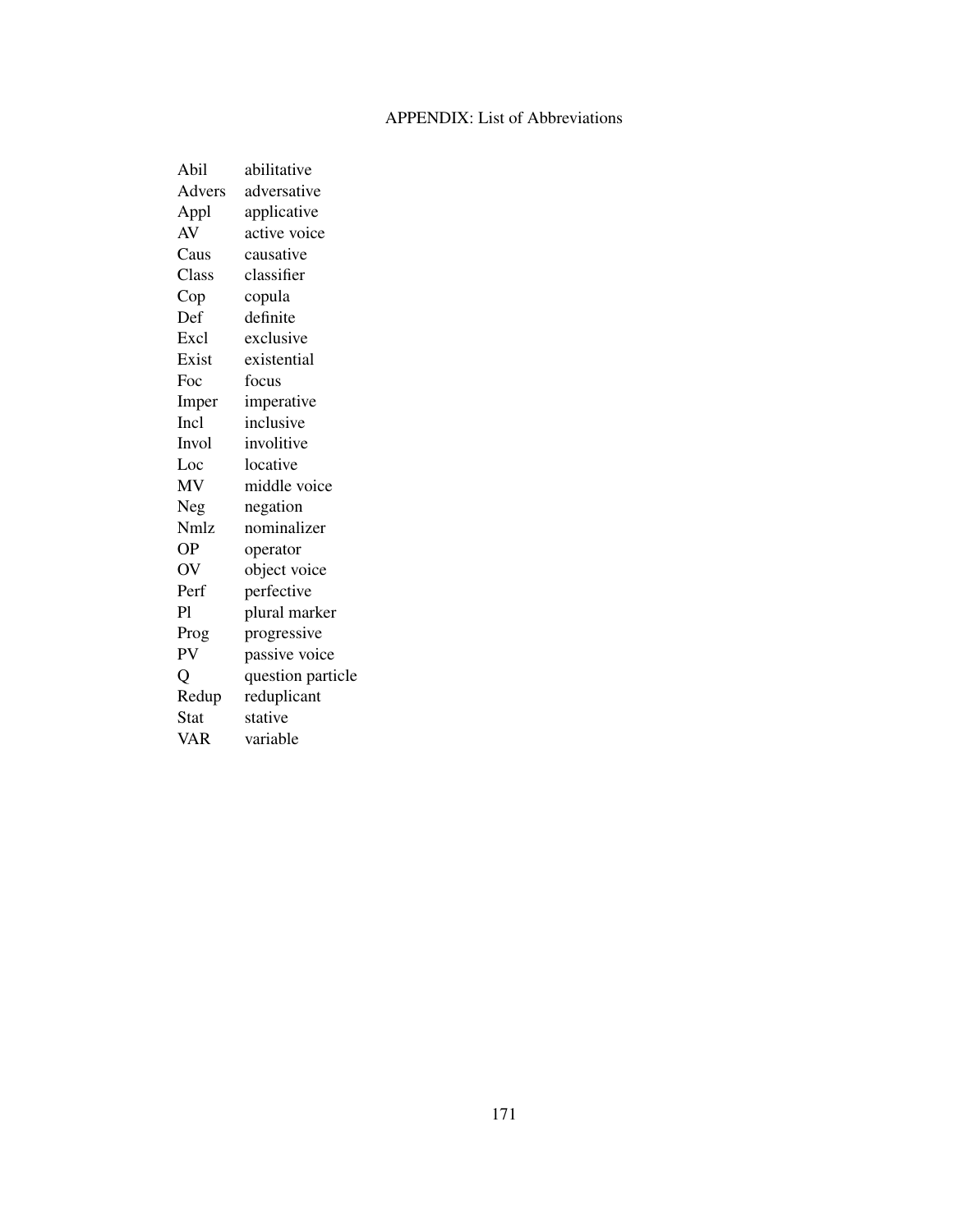## Bibliography

- Aldridge, E. (2004). *Ergativity and Word Order in Austronesian Languages*. PhD thesis, Cornell University.
- Aldridge, E. (2008). Phase-based account of extraction in Indonesian. *Lingua*, 118(10):1440–1469.
- Aldridge, E. (2017). Phi-feature competition: A unified approach to the Austronesian extraction restriction. *Proceedings of the 52nd meeting of the Chicago Linguistics Society (CLS52)*, 52.
- Amaechi, M. and Georgi, D. (2017). On subject/non-subject extraction asymmetries in igbo. In *Handout, Quirks of subject extraction workshop, National University of Singapore*.
- Anderson, E. A. (1983). The meaning of variation in Indonesian. *Linguistic Studies of Indonesian and Other Languages in Indonesia (NUSA 15)*, pages 1–26.
- Aoun, J. and Li, Y. (1993). Wh-elements in situ: Syntax or LF? *Linguistic Inquiry*, 24(2):199–238.
- Arka, I. (2000). Control and argument structure: Explaining control into subject in Indonesian. Paper presented at the 4th International Malay and Indonesian Symposium.
- Arka, I. (2002). Voice systems in the Austronesian languages of Nusantara: Typology, symmetricality and undergoer orientation. URL http://hdl.handle.net/1885/41058.
- Arka, I. (2003). *Balinese Morphosyntax: A Lexical-functional Approach*. The Australian National University.
- Arka, I. (2008). Voice and being core: Evidence from (eastern) Indonesian languages. In Austin, P. K. and Musgrave, S., editors, *Voice and Grammatical Relations in Austronesian Languages*. CSLI Publications.
- Arka, I. (2009). On the zero (voice) prefix and bare verbs in Austronesian languages of Nusa Tenggara, Indonesia. In Evans, B., editor, *Discovering history through language: papers in honour of Malcolm Ross*, pages 247–270. Pacific Linguistics, Canberra.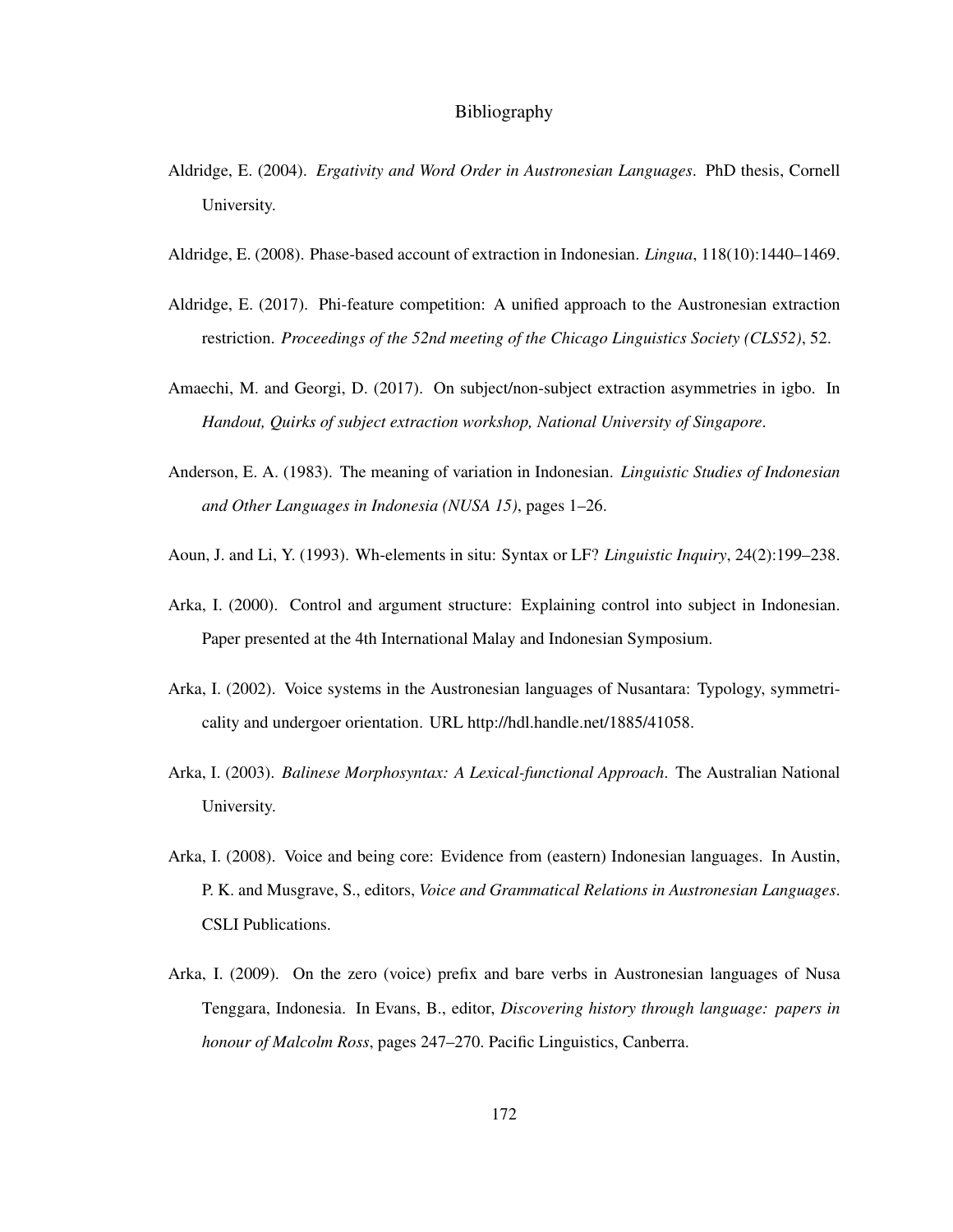- Arka, I. and Manning, C. (1998). On the three subjects in Indonesian: Evidence from binding. In *On-line Proceedings of the LFG98 Conference, http://web.stanford.edu/group/cslipublications/cslipublications/LFG/LFG3- 1998/lfg98arkamanning.pdf*. CSLI Publications.
- Arka, I. and Manning, C. (2008). Voice and grammatical relations in Indonesian: A new perspective. In Austin, P. K. and Musgrave, S., editors, *Voice and Grammatical Relations in Austronesian Languages*, pages 45–69. CSLI Publications.
- Arka, I. and Wouk, F. (2014). Voice-related constructions in the Austronesian languages of Flores. In *Argument Realisations and Related Constructions in Austronesian Languages: Papers from 12-ICAL*, pages 313–333. Asia-Pacific Linguistics.
- Baker, M. (1999). External possession in mohawk: Body parts, incorporation and argument structure. In Payne, D. and Barshi, I., editors, *External possession*, pages 293–323. John Benjamins, Philadelphia.
- Bayer, J. (2006). Wh-in-situ. In Everaert, M. and van Riemsdijk, H., editors, *The Blackwell Companion to Syntax*, volume I, pages 376–. Blackwell, Malden, MA.
- Beck, S. (2006). Intervention effects follow from focus interpretation. *Natural Language Semantics*,  $14(1):1-56.$
- Beck, S. and Kim, S.-S. (2006). Intervention effects in alternative questions. *The Journal of Comparative Germanic Linguistics*, 9(3):165–208.
- Blust, R. (2013). *The Austronesian Languages*. Asia-Pacific Linguistics.
- Bobaljik, J. (2002). A-chains at the PF-interface: Copies and 'covert' movement. *Natural Language and Linguistic Theory*, 20:197–267.
- Boeckx, C. (2003). *Islands and Chains: Resumption as Stranding*, volume 63. John Benjamins.
- Bošković, Željko. (2014). Now I'm a phase, now I'm not a phase: On the variability of phases with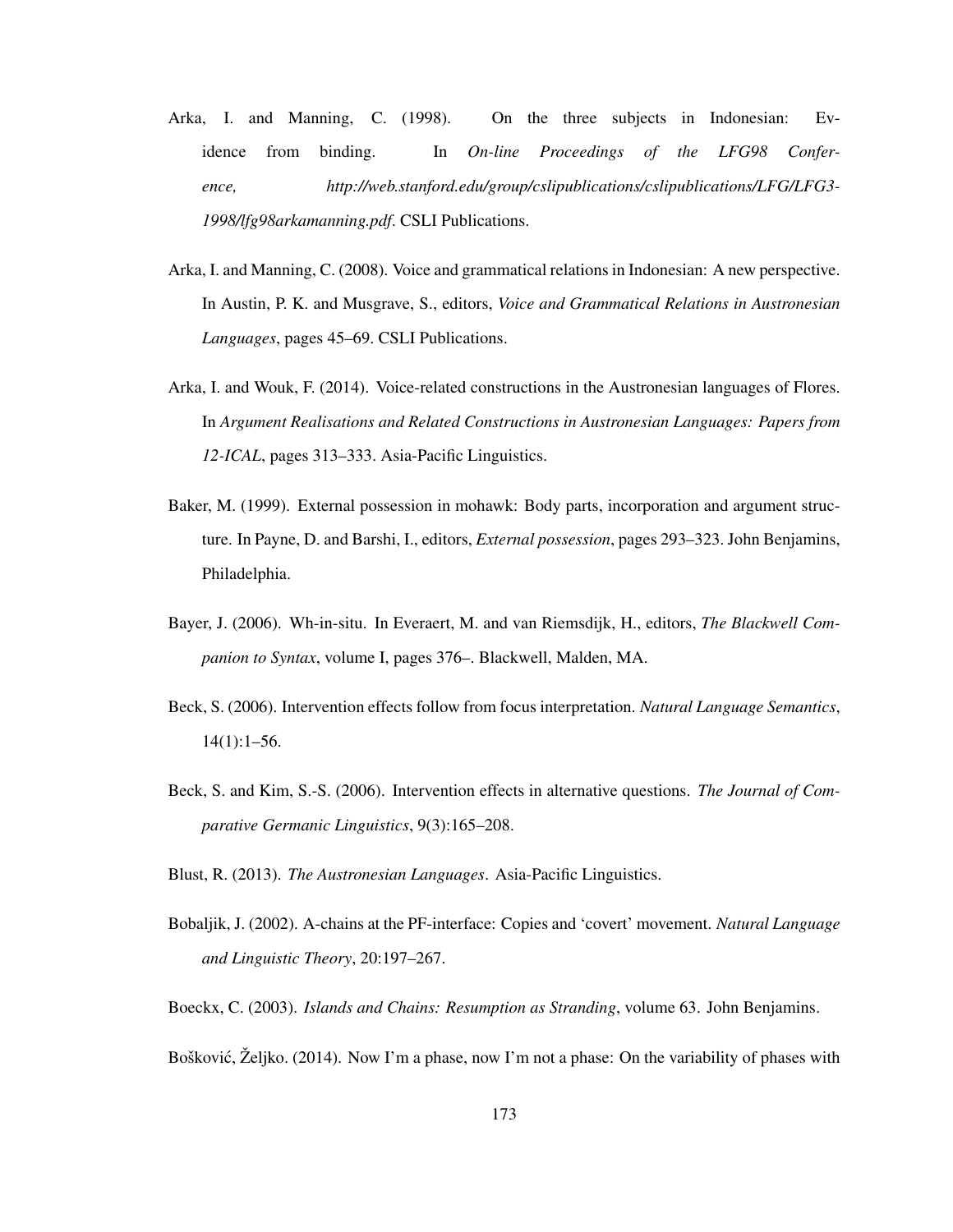extraction and ellipsis. *Linguistic Inquiry*, 45(1):27–89.

- Bresnan, J. (1977). Variables in the theory of transformations. In Peter W. Culicover, Thomas Wasow, A. A., editor, *Formal Syntax*, pages 157–196. Academic Press, New York.
- Cheng, L. (2003). Wh-in-situ. *Glot International*, 7(4):103–109.
- Cheng, L. (2009). Wh-in-situ, from the 1980s to now. *Language and Linguistics Compass*, 3:767– 791.
- Cheng, L. and Rooryck, J. (2000). Licensing wh-in-situ. *Syntax*, 3(1).
- Choe, J.-W. (1984). LF WH-movement: A case of pied-piping? Ms., University of Massachusetts Amherst.
- Chomsky, N. (1977). On WH-movement. In Peter W. Culicover, T. W. and Akmajian, A., editors, *Formal Syntax*, pages 71–133. Academic Press.
- Chomsky, N. (1995). *The Minimalist Program*. MIT Press.
- Chomsky, N. (2000). Minimalist inquiries. The framework. In Martin, R., Michaels, D., and Uriagereka, J., editors, *Step by Step.* Essays on Minimalist Syntax in Honor of Howard Lasnik, pages 89–155. MIT Press, Cambridge, MA.
- Chomsky, N. (2001). Derivation by phase. In Kenstowicz, M., editor, *Ken Hale.* A life in language, pages 1–52. MIT Press, Cambridge, MA.
- Chomsky, N. (2008). On phases. In Freidin, R., Otero, C. P., and Zubizarreta, M. L., editors, *Foundational Issues in Linguistic Theory.* Essays in Honor of Jean-Roger Vergnaud, pages 133–166. MIT Press, Cambridge, MA.
- Chomsky, N. and Lasnik, H. (1977). Filters and control. *Linguistic Inquiry*, 8:425–504.
- Chung, S. (1976). On the subject of two passives in Indonesian. In Li, C. N., editor, *Subject and Topic*. Academic Press.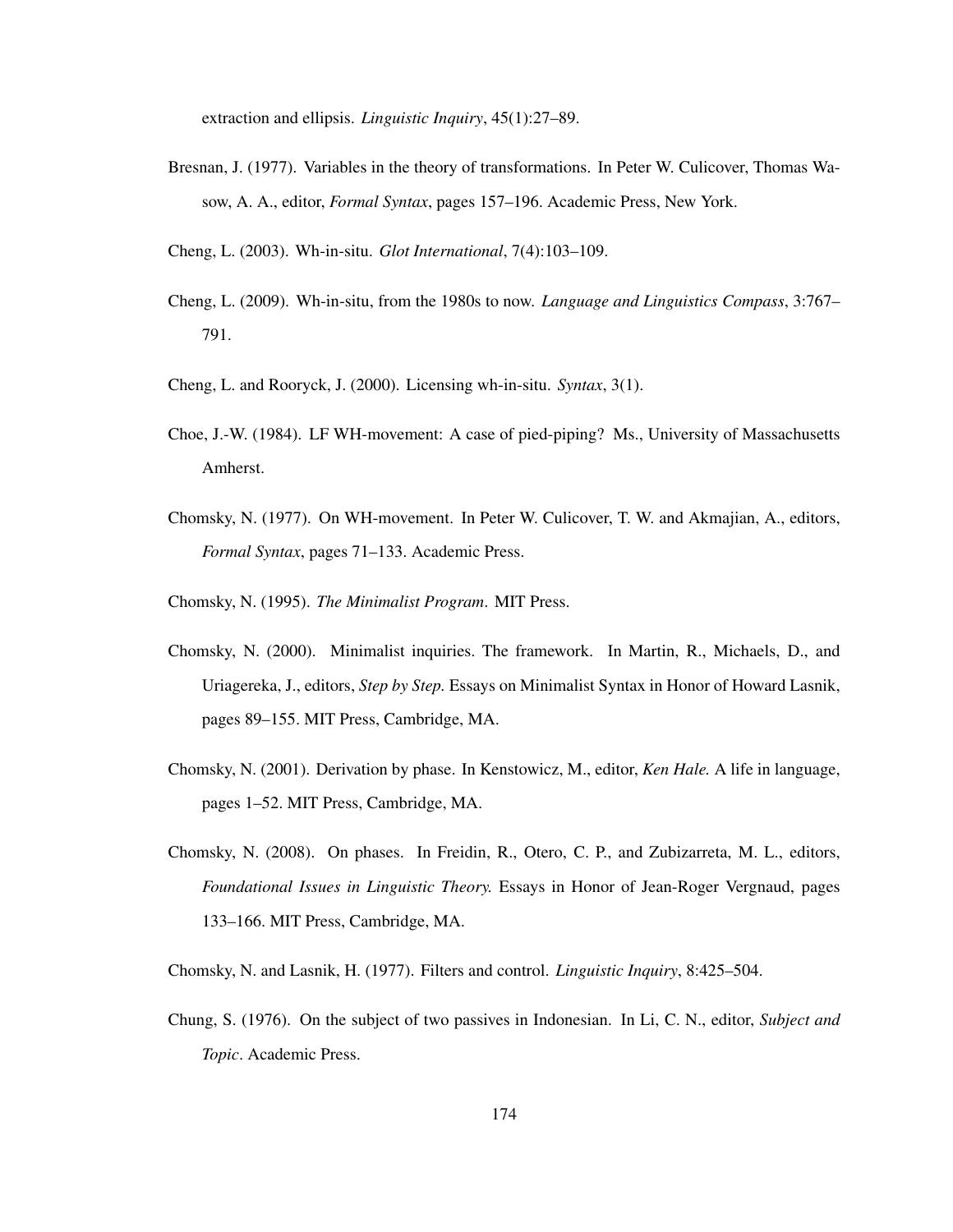Chung, S. (1982). Unbounded dependencies in Chamorro grammar. *Linguistic Inquiry*, 13:39–77.

Chung, S. (1998). *The Design of Agreement*. The University of Chicago Press.

- Chung, S. (2008). Possessors and definiteness effects in two Austronesian languages. In Matthewson, L., editor, *Quantification: A Cross-linguistic Perspective*, number 64 in North Holland Linguistic Series: Linguistic Variations, pages 179–224. Emerald, Chicago.
- Chung, S. and Georgopoulos, C. (1988). Agreement with gaps in Chamorro and Palauan. In Barlow, M. and Ferguson, C. A., editors, *Agreement in Natural Language*. Center for the Study of Language and Information, Stanford, CA.
- Cole, P. and Hermon, G. (1998). The typology of WH-movement: WH-questions in Malay. *Syntax*, 1:221–258.
- Cole, P. and Hermon, G. (2005). Subject and non-subject relativization in Indonesian. *Journal of East Asian Linguistics*, 14:59–88.
- Cole, P., Hermon, G., and Aman, N. (1999). Clefted questions in Malay. Ms.
- Cole, P., Hermon, G., and Tjung, Y. (2005). How irregular is WH in situ in Indonesian? In *Studies in Language*, volume 29, pages 553–581. John Benjamins.
- Cole, P., Hermon, G., Tjung, Y., Sim, C.-Y., and Kim, C. (2008a). A binding theory exempt anaphor. *Trends in Linguistics*, pages 577–590.
- Cole, P., Hermon, G., and Yanti (2008b). Voice in Malay/Indonesian. *Lingua*, 118:1500–1553.
- Coon, J. (2009). Interrogative possessors and the problem with pied-piping in Chol. *Linguistic Inquiry*, 40(1):165–175.
- Culicover, P. W. (1993). Evidence against ECP accounts of the that-t effect. *Linguistic Inquiry*, 24:557–561.

Dardjowidjojo, S. (1978). *Sentence Patterns of Indonesian*. University of Hawaii Press.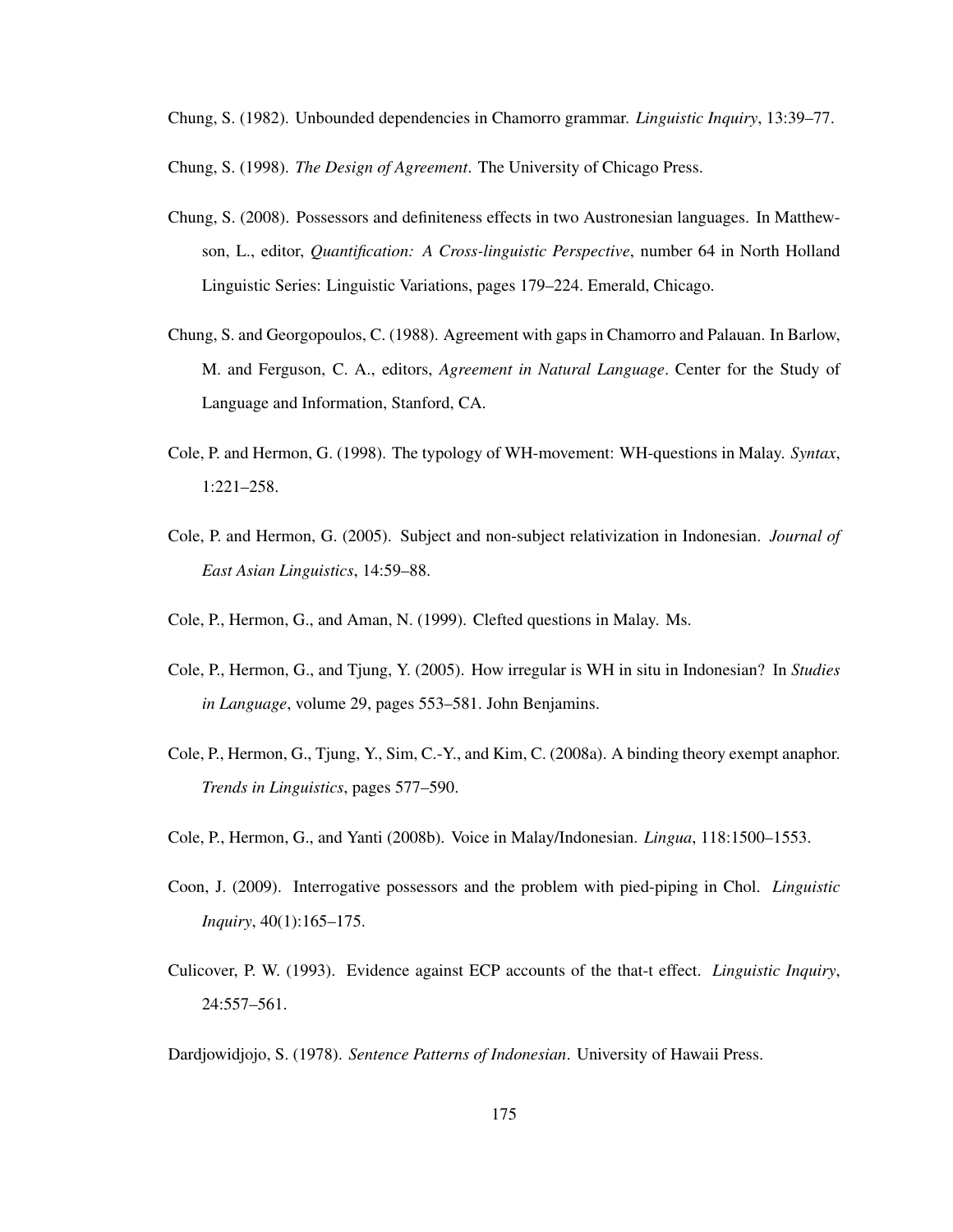- Davies, W. (2005). The richness of Madurese voice. In Arka, I. and Ross, M., editors, *The Many Faces of Austronesian Voice Systems: Some New Empirical Studies*. The Australian National University, Canberra.
- Davies, W. D. (2010). *A Grammar of Madurese*. DeGruyter Mouton.
- Deal, A. R. (2013a). External possession and possessor raising. In Everaert, M. and Riemsdijk, H. V., editors, *The Companion to Syntax*. Wiley-Blackwell, 2nd edition.
- Deal, A. R. (2013b). Possessor raising. *Linguistic Inquiry*, 44(3):391–432.
- Donohue, M. (2007). Variation in voice in Indonesian/Malay: Historical and synchronic perspectives. In Matsumoto, Y., Oshima, D., Robinson, O., and Sells, P., editors, *Diversity in Language: Perspectives and Implications*, pages 71–129. CSLI Publications.
- Donohue, M. (2008). Malay as a mirror of Austronesian: Voice development and voice variation. *Lingua*, 118:1470–1499.
- Embick, D. (2004). On the structure of resultative participles in English. *Linguistic Inquiry*, 35(3):355–392.
- Erlewine, M. (2017). Why the null complementizer is special in complementizer-trace effects. In Claire Halpert, H. K. and van Urk, C., editors, *A Pesky Set: Papers for David Pesetsky*, volume 80, pages 371–380. MIT Working Papers in Linguistics, Cambridge, MA.
- Fortin, C. (2006). Reconciling meng- and NP movement in Indonesian. In *Proceedings of the 32nd Annual Meeting of the Berkeley Linguistic Society*, volume 32, pages 47–58.
- Fortin, C. (2007). *Indonesian Sluicing and Verb Phrase Ellipsis: Description and Explanation in a Minimalist Framework*. PhD thesis, University of Michigan.
- Fortin, C. (2009). On the left periphery in Indonesian. In Chung, S., Finer, D., Paul, I., and Potsdam, E., editors, *Proceedings of the 16th Meeting of the Austronesian Formal Linguistics Association*, volume 3, pages 29–43.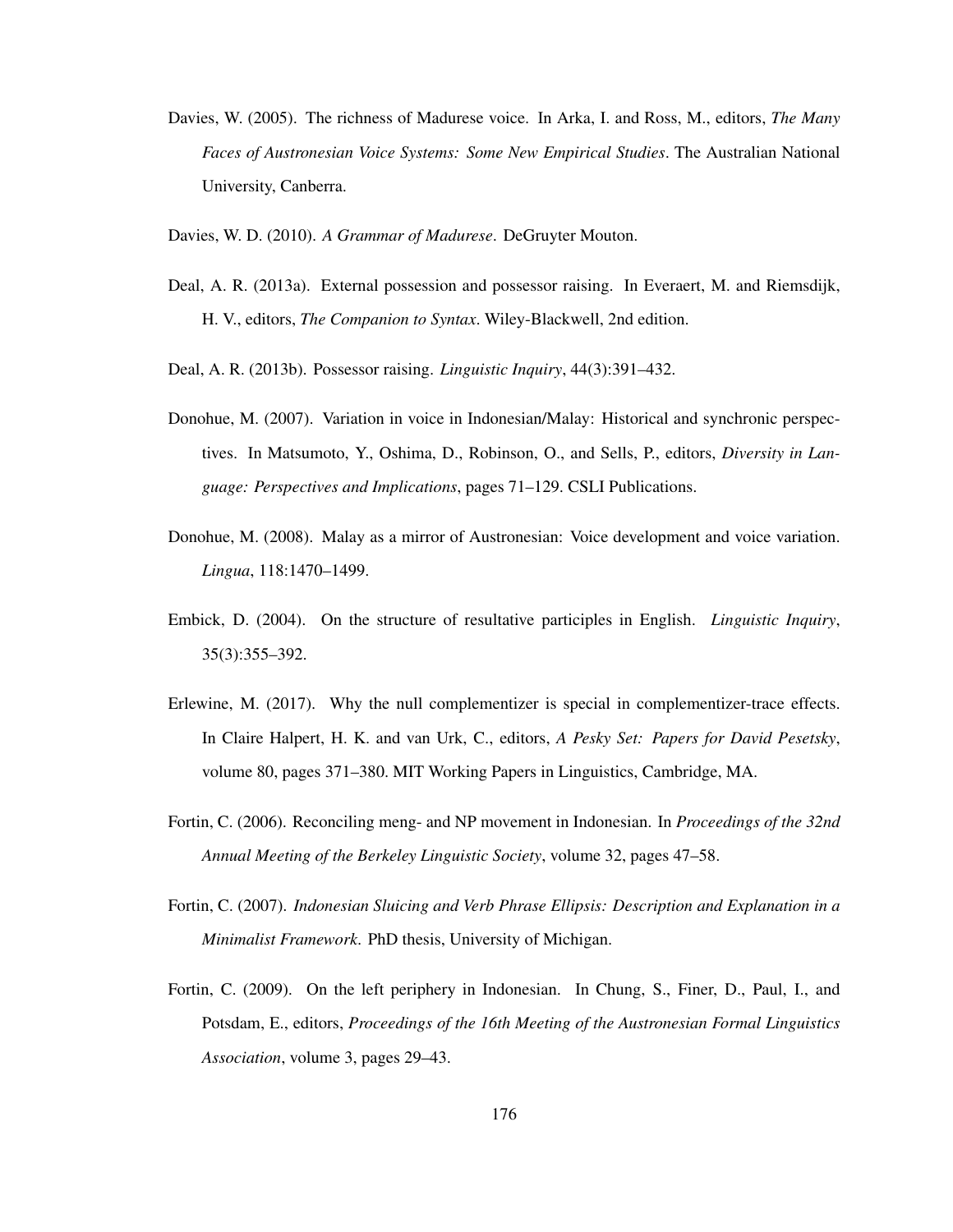Fortuny, J. (2008). *The Emergence of Order in Syntax*, volume 119. John Benjamins.

Gavruseva, E. (2000). On the syntax of possessor extraction. *Lingua*, 110(10):743–772.

- Georgopoulous, C. (1985). Variables in Palauan syntax. *Natural Language and Linguistic Theory*, 3(1):59–94.
- Gil, D. (2002). The prefixes di- and N- in Malay/Indonesian dialects. In Wouk, F. and Ross, M., editors, *The History and Typology of Western Austronesian Voice Systems*, pages 241–283. Pacific Linguistics.
- Groat, E. and O'Neil, J. (1996). Spell-out at the LF interface: Achieving a unified syntactic and computational system in the Minimalist framework. In Abraham, W., Epstein, S., Thrainsson, H., and Zwart, C., editors, *Minimal Ideas: Syntactic Studies in the Minimalist Framework*, pages 113–139. John Benjamins.
- Guilfoyle, E., Hung, H., and Travis, L. (1992). Spec of IP and Spec of VP: Two subjects in Austronesian languages. *Natural Language and Linguistic Theory*, pages 375–414.
- Haik, I. (1990). Anaphoric, pronominal and referential infl. *Natural Language and Linguistic Theory*, 8(3):347–374.
- Hale, K. and Keyser, S. (2002). *Prolegomenon to a Theory of Argument Structure*, volume 39. MIT Press.
- Halle, M. and Marantz, A. (1993). Distributed Morphology and the pieces of inflection. In Hale, K. L. and Keyser, S. J., editors, *The View From Building 20: Essays in Linguistics in Honor of Sylvain Bromberger*, number 111-176. MIT Press.
- Halle, M. and Marantz, A. (1994). Some key features of Distributed Morphology. In *MIT Working Papers in Linguistics*, volume 21, pages 275–288. MIT Press.

Hamblin, C. L. (1973). Questions in Montague English. *Foundations of Language*, 10:41–53.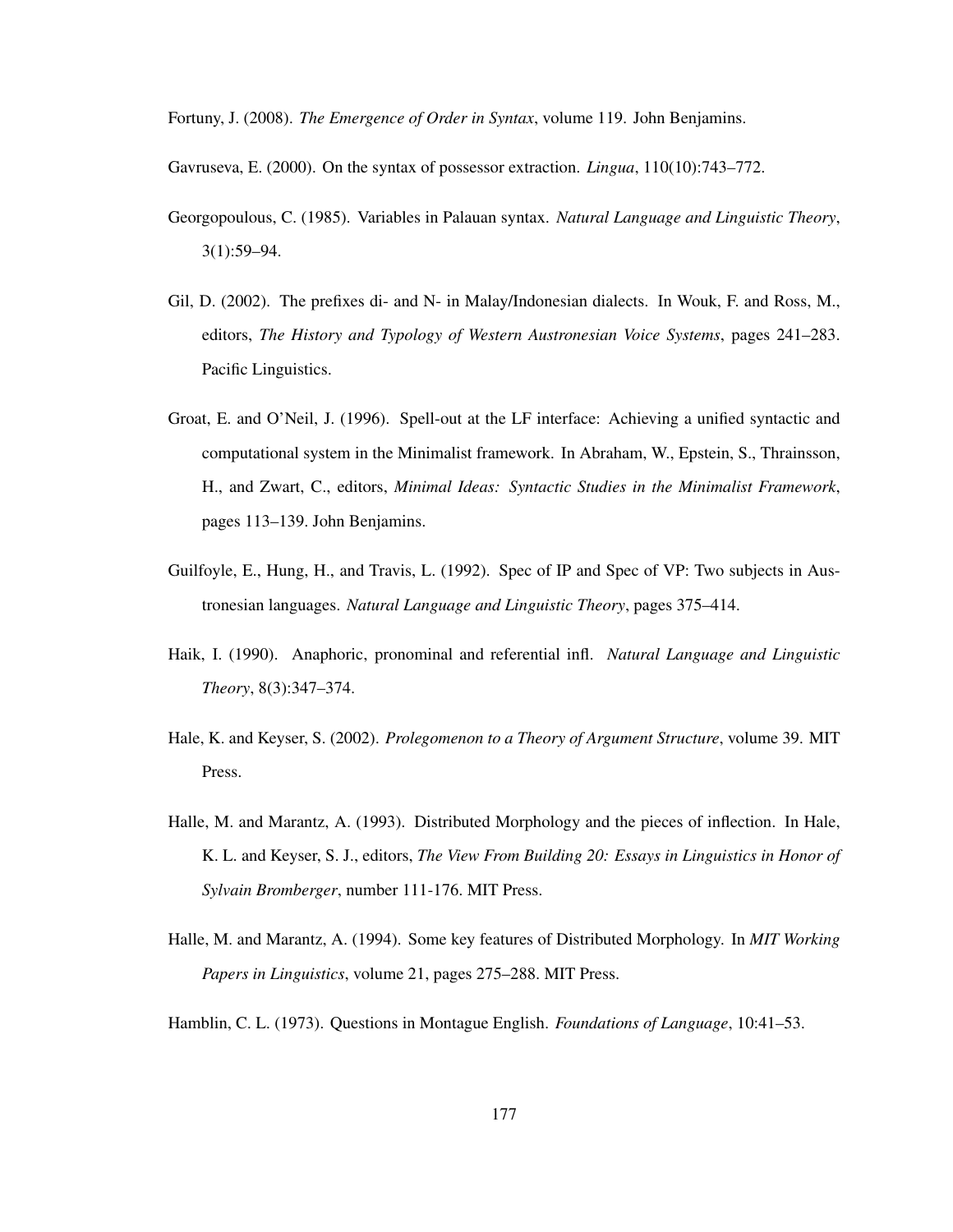- Han, C. (2000). *The Structure and Interpretation of Imperatives: Mood and Force in Universal Grammar*. Psychology Press.
- Han, C. and Romero, M. (2004). Disjunction, focus and scope. *Linguistic Inquiry*, 35(2):179–217.
- Harley, H. (2013). External arguments and the Mirror Principle: On the distinctness of Voice and v. *Lingua*, 125:34–57.
- Hidajat, L. (2013). On the distribution of the nasal prefix N- in basilectal Jakarta Indonesian. *NUSA*, 55.
- Himmelmann, N. P. (2002). Voice in western Austronesian: An update. In Wouk, F. and Ross, M., editors, *The History and Typology of Western Austronesian Voice Systems*. Pacific Linguistics, Canberra.
- Himmelmann, N. P. (2005). The Austronesian languages of Asia and Madagascar: Typological characteristics. In Adelaar, K. A. and Himmelmann, N. P., editors, *The Austronesian languages of Asia and Madagascar*, pages 110–181. Routledge.
- Hopper, P. J. and Thompson, S. A. (1980). Transitivity in grammar and discourse. *Language*, 56(2):251–299.
- Huang, C. (1982). *Logical Relations in Chinese and the Theory of Grammar*. PhD thesis, MIT, Cambridge, MA.
- Ishii, T. (2004). The phase impenetrability condition, the vacuous movement hypothesis and that-t effects. *Lingua*, 114(2):183–215.
- Jeoung, H. (2017). On the number of voices in Madurese. *Journal of the Southeast Asian Linguistic Society*.
- Jeoung, H. (2018). Revisiting crossed control in Indonesian. Presentation given at the International Symposium on Malay/Indonesian Linguistics, May 11-12, 2018, UCLA.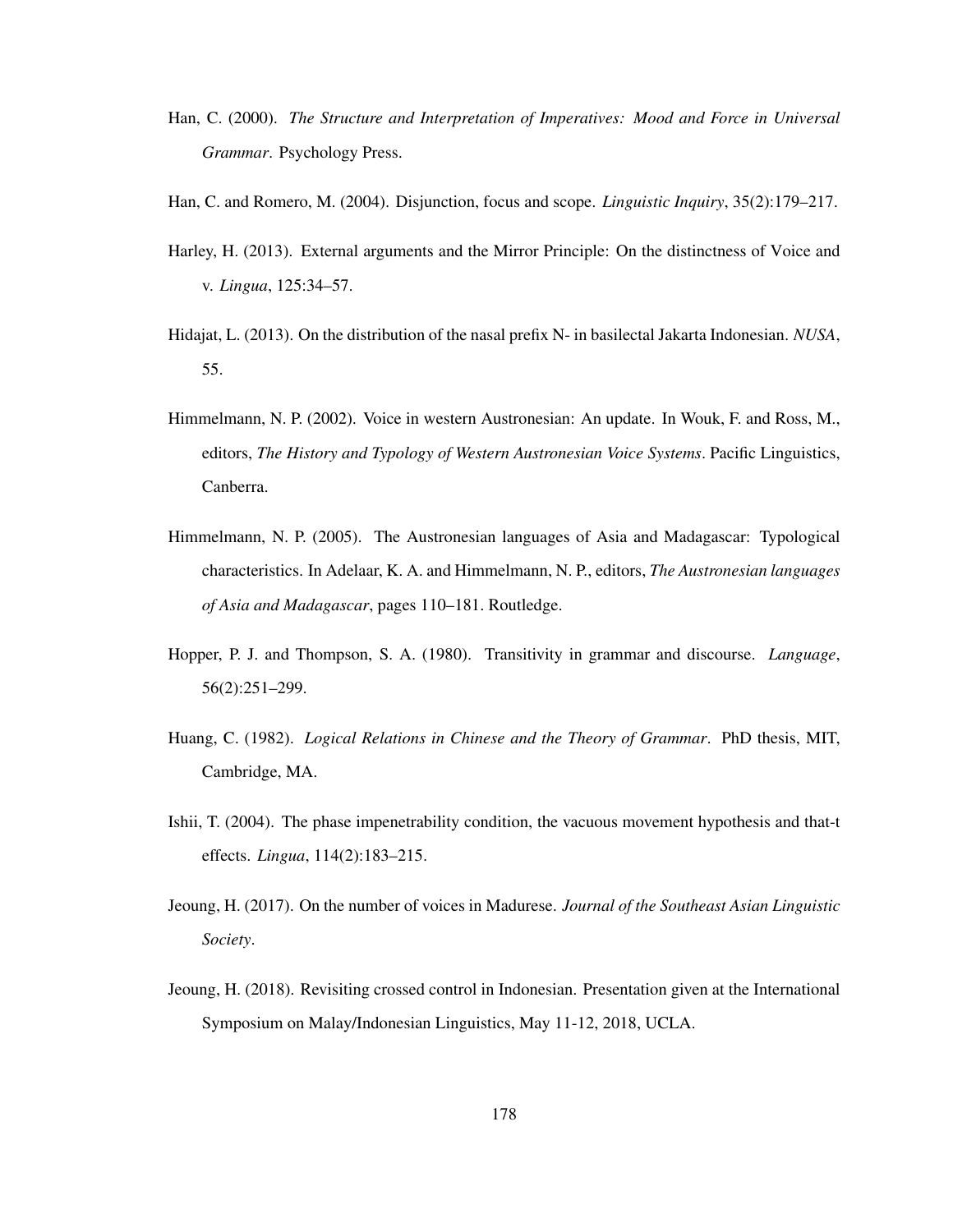- Jeoung, H. and Biggs, A. (2017). Variants of Indonesian prepositions as intra-speaker variability at PF. In Djaerv, K. and Goodwin-Davies, A., editors, *University of Pennsylvania Working Papers in Linguistics*, volume 22.2.
- Kader, M. (1976). *The Syntax of Malay Interrogatives*. PhD thesis, Simon Fraser University.
- Kana, M. (1983). The syntax and semantics of verbal prefixes in Bahasa Indonesia. In *Papers from the Third International Conference on Austronesian Linguistics*, volume 4, pages 21–33. Dept. of Linguistics, Australian National University.
- Karttunen, L. (1977). Syntax and semantics of questions. *Linguistics and Philosophy*, 1(1):3–44.
- Kaswanti Purwo, B. (1989). Diatesis di dalam Bahasa Indonesia: Telaah wacana [Voice in Indonesian: A study in discourse]. In *Serpih-serpih Telaah Pasif Bahasa Indonesia*, pages 345–441. Kanisius, Yogyakarta.
- Kaswanti Purwo, B. (1995). The two proto-types of ditransitive verbs: The Indonesian evidence. In W. Abraham, T. Givón, S. T., editor, *Discourse Grammar and Typology: Papers in Honor of John W.M. Verhaar*, pages 77–99. John Benjamins, Philadelphia.
- Keenan, E. L. (1972). Relative clause formation in malagasy. In et al., P. M. P., editor, *The Chicago Witch Hunt: Papers from the Relative Clause Festival*, pages 169–189. Chicago Linguistics Society.
- Koontz-Garboden, A. and Beavers, J. (2017). Change of state verbs and the semantics of roots. In *Proceedings of the 34th West Coast Conference on Formal Linguistics*, Summerville. Cascadilla Proceedings Project.
- Kridalaksana, H. (1975). Beberapa ciri Bahasa Indonesia Standar. *Majalah Pengajaran Bahasa dan Sastra*, 1(1).
- Kroeger, P. (1993). *Phrase Structure and Grammatical Relations in Tagalog*. CSLI Publications.
- Kroeger, P. (2009). Malagasy clefts from a Western Malayo-Polynesian perspective: Comments on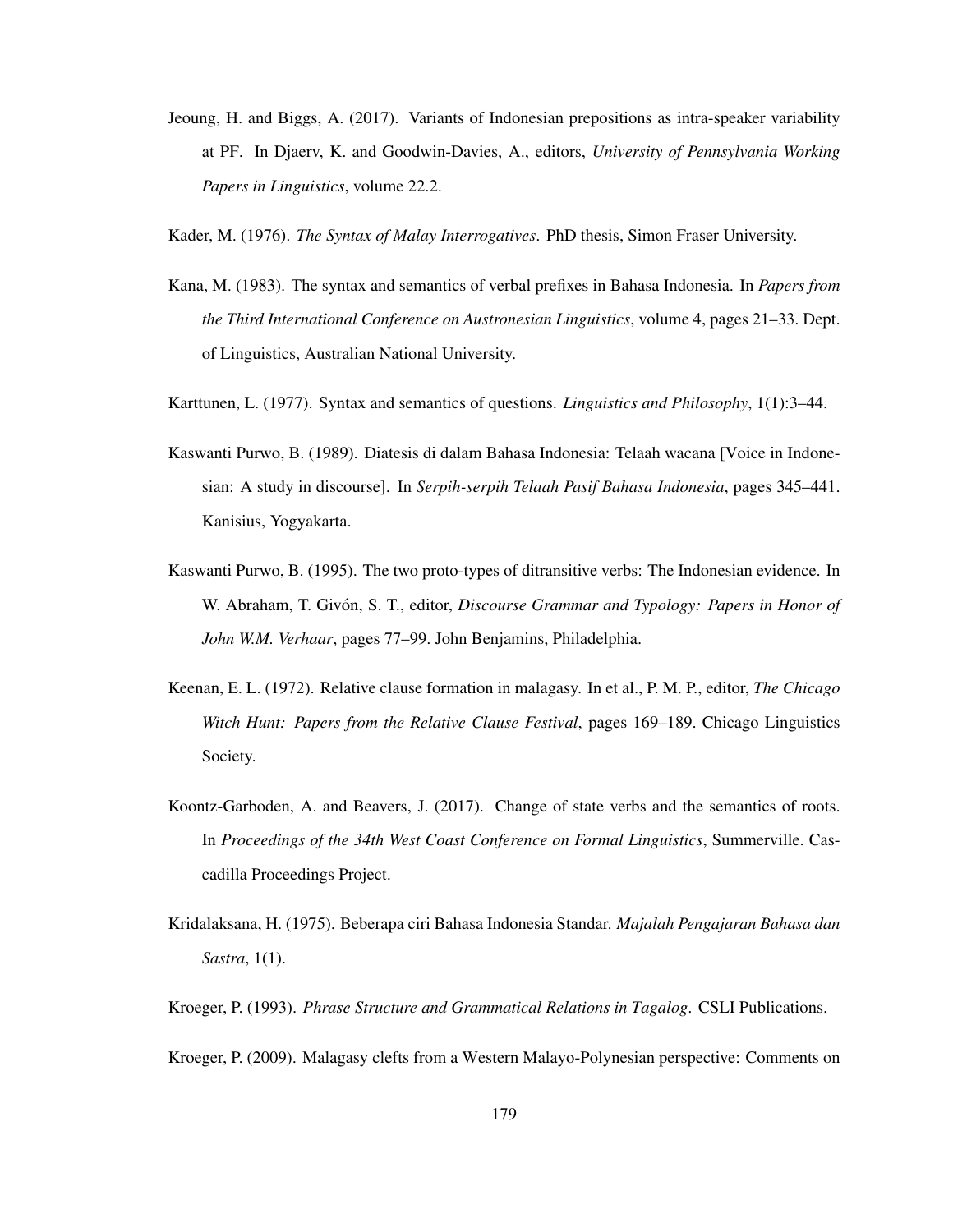the paper by Hans-Martin Gärtner. *Natural Language and Linguistic Theory*, 27:817–838.

Kroeger, P. (2014). External negation in Malay/Indonesian. *Language*, 90(1).

- Kurniawan, F. (2016). Nasal assimilation and substitution in Standard Indonesian: Evidence from loanwords production task. *Linguistik Indonesia*, 34(1):31–55.
- Kurniawan, F. O. (2015). Nasal assimilation in Jakarta Indonesian. In Camp, A., Otsuka, Y., Stabile, C., and Tanaka, N., editors, *Proceedings of the 21st Meeting of the Austronesian Formal Linguistics Association*, pages 149–166.
- Kushartanti, B. (2014). *The Acquisition of Stylistic Variation by Jakarta Indonesian Children*. PhD thesis, Utrecht University.
- Labov, W. (1969). Contraction, deletion and inherent variability of the English copula. *Language*, 45(4):715–762.
- Landau, I. (1999). Possessor raising and the structure of vp. *Lingua*, 107:1–37.
- Larson, R. (1985). On the syntax of disjunction scope. *Natural Language and Linguistic Theory*, 3:217–264.
- Lasnik, H. and Saito, M. (1984). On the nature of proper government. *Linguistic Inquiry*, 15:235– 289.
- Legate, J. A. (2003). Some interface properties of the phase. *Linguistic Inquiry*, 34(3):506–515.
- Legate, J. A. (2011). Under-inheritance. NELS handout.
- Legate, J. A. (2012). Subjects in Acehnese and the nature of the passive. *Language*, 88(3):495–525.
- Legate, J. A. (2014). *Voice and v: Lessons from Acehnese*. MIT Press.
- Macdonald, R. and Dardjowidjojo, S. (1967). *Indonesian Reference Grammar*. Georgetown University Press.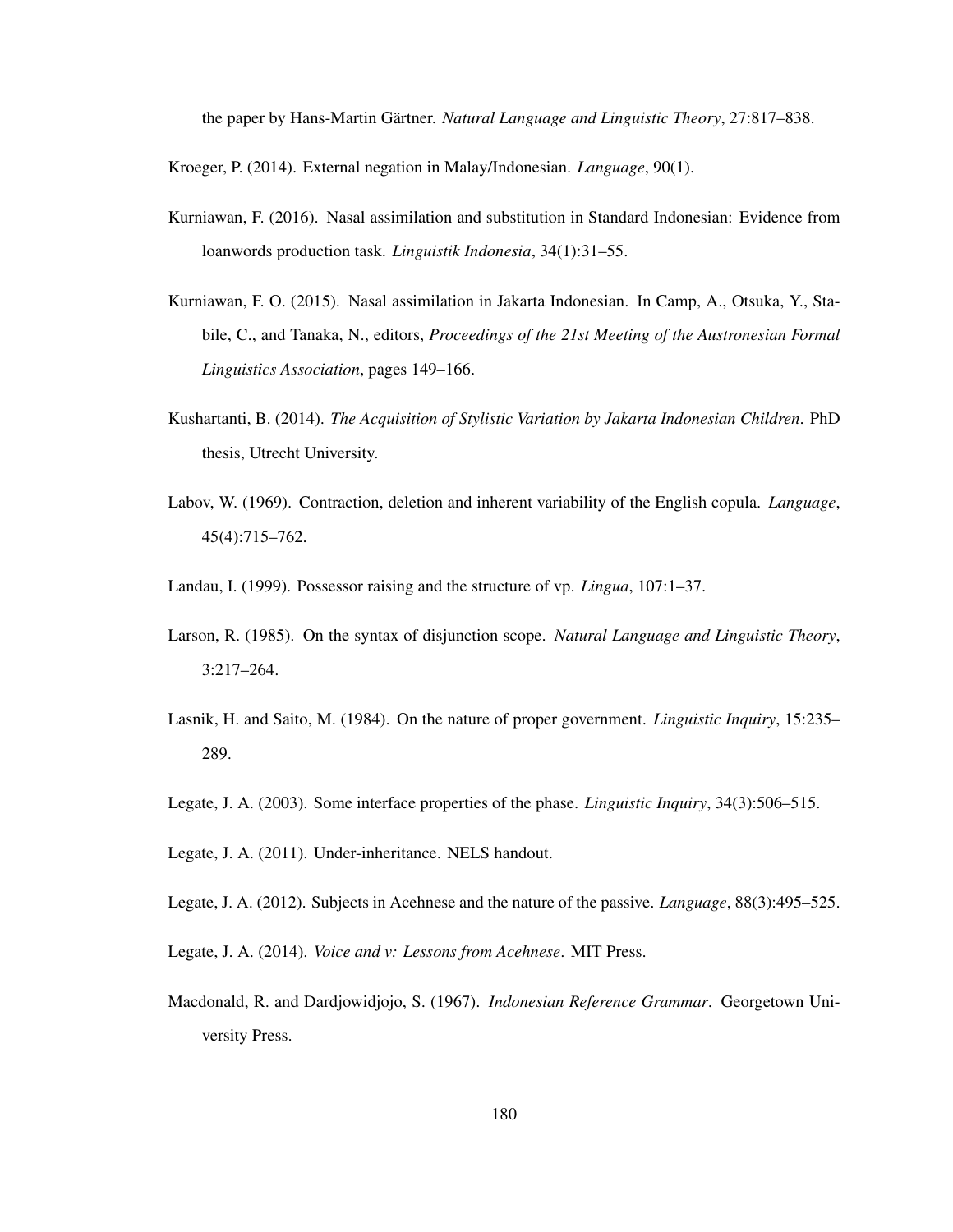- Martinović, M. (2015). *Feature Geometry and head-splitting: Evidence from the morphosyntax of the Wolof clausal periphery*. PhD thesis, University of Chicago.
- Massam, D. (2003). Questions and the left periphery in Niuean. *Cornell Working Papers in Linguistics*, 19:94–106.
- McCloskey, J. (2001). The morphosyntax of WH-extraction in Irish. *Journal of Linguistics*, 37(1):67–100.
- McCloskey, J. (2002). Resumption, successive cyclicity and the locality of operations. In Epstein, S. and Seely, T., editors, *Derivation and Explanation in the Minimalist Program*, volume 4, chapter 8, pages 184–226. Blackwell, Oxford.
- McKinnon, T., Cole, P., and Hermon, G. (2011). Object agreement and 'pro-drop' in Kerinci Malay. *Language*, 87(4):715–750.

Musgrave, S. (2001). *Non-subject arguments in Indonesian*. PhD thesis, University of Melbourne.

- Nishigauchi, T. (1984). Japanese LF: subjacency vs. ECP. In *Seoul Papers On Formal Grammar*, pages 71–105. Linguistic Society of Korea.
- Nomoto, H. (2006). Voice in colloquial Malay relatives. In Tsuruga, Y., Miyake, N., and Kawaguchi, Y., editors, *Gengojouhougaku Kenkyuuhoukoku*, volume 12, pages 97–116, Tokyo. Tokyo University of Foreign Studies.
- Nomoto, H. (2013). On the optionality of grammatical markers: A case study of voice marking in Malay/Indonesian. In Adelaar, A., editor, *Voice Variation in Austronesian Languages of Indonesia*, volume 54 of *NUSA*, pages 121–143.
- Nomoto, H. and Shoho, I. (2007). Voice in relative clauses in Malay: A comparison of written and spoken language. In Yuji Kawaguchi, Toshihiro Takagaki, N. T. and Tsuruga, Y., editors, *Corpus-based Perspectives in Linguistics*, pages 353–370. John Benjamins, Amsterdam.

Nomoto, H. and Wahab, K. A. (2014). Person restriction on passive agents in Malay: Information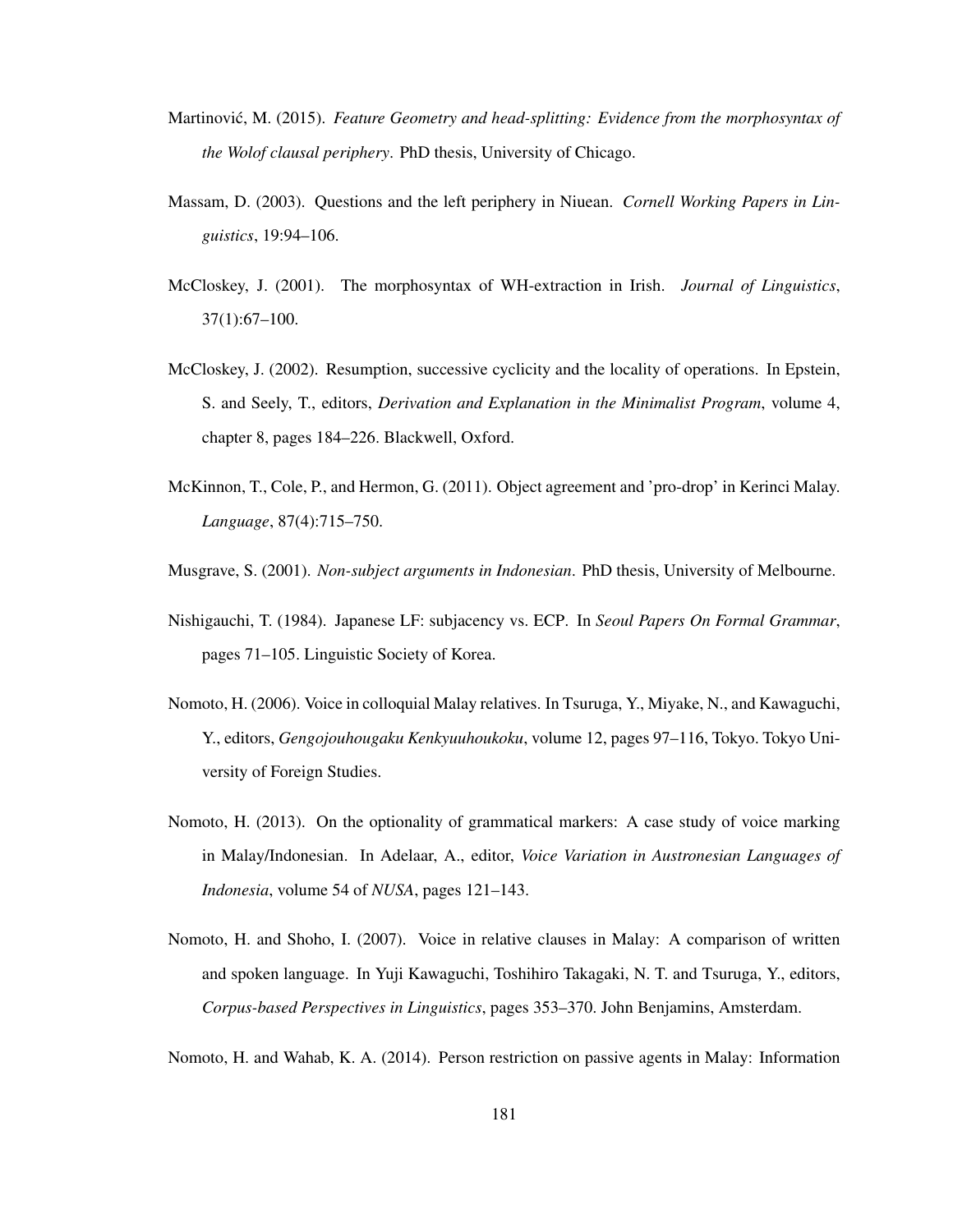and syntax. *NUSA: Linguistic Studies of Languages In and Around Indonesia*, 57:31–50.

- Nuriah, Z. (2004). The relation of verbal affixes meN- and -kan with argument structure. MA Thesis, Utrecht University.
- Paul, I. (2001). Concealed pseudo-clefts. *Lingua*, 111:707–727.
- Payne, D. and Barshi, I., editors (1999). *External Possession*, volume 39. John Benjamins.
- Pearson, M. (2001). *The Clause Structure of Malagasy: A Minimalist Approach*. PhD thesis, UCLA.
- Pearson, M. (2005). The Malagasy subject/topic as an A'-element. *Natural Language and Linguistic Theory*, 23(2):381–457.
- Perlmutter, D. (1968). *Deep and Surface Structure Constraints in Syntax*. PhD thesis, MIT.
- Perlmutter, D. (1971). *Deep and Surface Constraints in Generative Grammar*. Holt, Rinehart and Winston, New York.
- Perlmutter, D. (1978). Impersonal passives and the unaccusative hypothesis. In *Annual meeting of the Berkeley Linguistics Society*, volume 4, pages 157–190.
- Perlmutter, D. and Postal, P. (1983). The relational succession law. In Perlmutter, D., editor, *Studies in Relational Grammar 1*, pages 30–80. University of Chicago Press.
- Pesetsky, D. (1982). Complementizer-trace phenomena and the nominative islands condition. *The Linguistic Review*, 1(3):297–344.
- Pesetsky, D. (1987). Wh-in-situ: Movement and unselective binding. In Reuland, E. and ter Meulen, A., editors, *The Representation of (In)definiteness*, pages 98–129. MIT Press, Cambridge, MA.
- Pesetsky, D. (2017). Complementizer-trace effects. In *The Wiley Blackwell Companion to Syntax, Second Edition*, pages 1–34. Wiley-Blackwell.
- Pesetsky, D. and Torrego, E. (2000). T-to-C Movement: Causes and consequences. In Kenstowicz,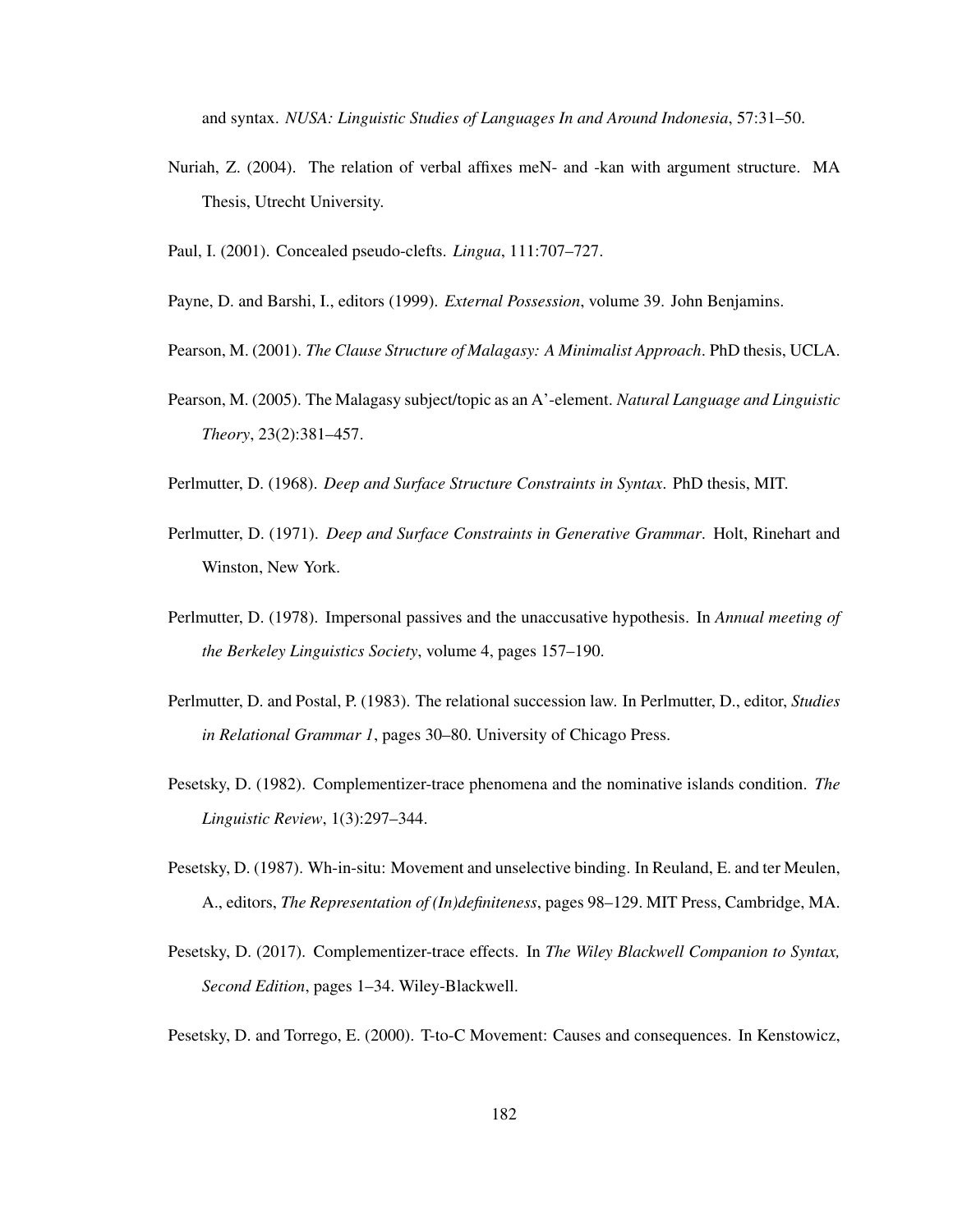M., editor, *Ken Hale: A Life in Language*. MIT Press.

- Pylkkanen, L. (2002). *Introducing Arguments*. PhD thesis, MIT.
- Pylkkanen, L. (2008). *Introducing Arguments*. MIT Press.
- Rackowski, A. (2002). *The Structure of Tagalog: Specificity, Voice and the Distribution of Arguments*. PhD thesis, MIT.
- Rackowski, A. and Richards, N. (2005). Phase edge and extraction: A Tagalog case study. *Linguistic Inquiry*, 36(4):565–599.
- Reintges, C. H., LeSourd, P., and Chung, S. (2006). Movement, wh-agreement and apparent whin-situ. In Cheng, L. and Corver, N., editors, *WH-Movement: Moving On*, volume 42, pages 165–194. MIT Press.
- Richards, N. (1999). Featural cyclicity and the ordering of multiple specifiers. *Current Studies in Linguistics*, 32:127–158.
- Richards, N. (2001). *Movement in Language: Interactions and Architectures*. Oxford University Press.
- Rizzi, L. (1982). Negation, wh-movement and the null subject parameter. In *Issues in Italian Syntax*, pages 117–185. Foris, Dordrecht Holland.
- Rizzi, L. (1997). *The fine structure of the left periphery*, pages 281–337. Springer Netherlands.
- Rooth, M. and Partee, B. (1982). Conjunction, type ambiguity and wide scope or. In *Proceedings of the first west coast conference on formal linguistics*, volume 1. Linguistics Dept., Stanford University.
- Ross, J. (1986). *Infinite Syntax*. Ablex Publishing Corporation.
- Saad, N., Jalaluddin, N., and Ahmad, Z. (2015). Penelitian semula makna imbuhan meN-: Kajian eksplisit vs implisit. In *Seminar Linguistik Kebangsaan (SLiK2015)*, Kuala Lumpur. Dewan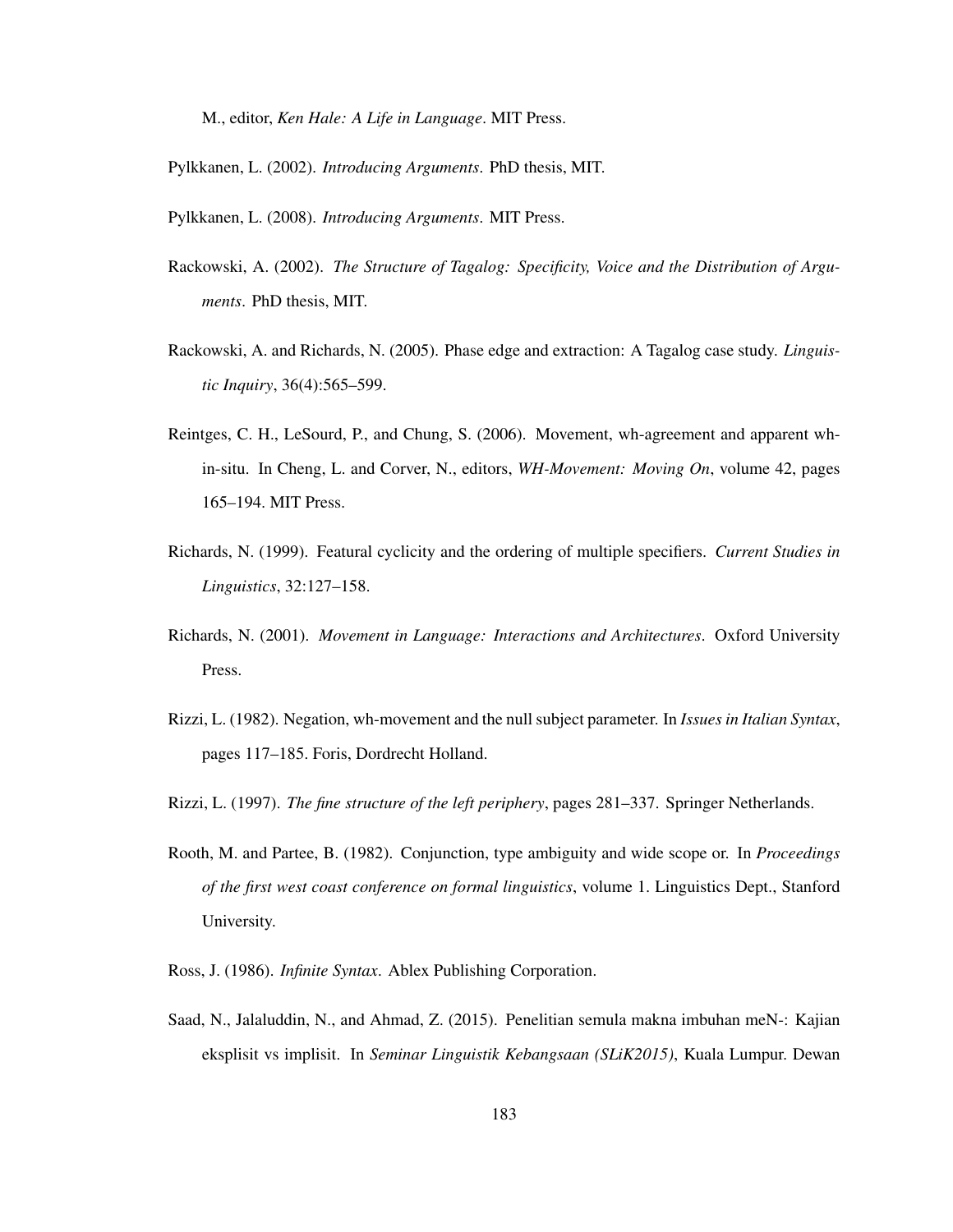Bahasa dan Pustaka.

- Saddy, D. (1991). WH scope mechanisms in Bahasa Indonesia. In Cheng, L. L. S. and Demirdash, H., editors, *MIT Working Papers in Linguistics: More Papers on WH-Movement*, number 15, pages 183–218. MIT Press, Cambridge, MA.
- Sato, Y. (2008a). The distribution of active voice morphology in Javanese and vP phases. In *Proceedings of WECOL 2007*, pages 235–246.
- Sato, Y. (2008b). *Minimalist Interfaces: Selected Issues in Indonesian and Javanese*. PhD thesis, University of Arizona.
- Sato, Y. (2012). Successive cyclicity at the syntax-morphology interface: Evidence from Standard Indonesian and Kendal Javanese. *Studia Linguistica*, 66:32–57.
- Sneddon, J. (2003). *The Indonesian Language: Its History and Role in Modern Society*. UNSW Press, Sydney.
- Sneddon, J. N. (1996). *Indonesian: A Comprehensive Grammar*. Routledge.
- Sneddon, J. N. (2006). *Colloquial Jakartan Indonesian*. Pacific Linguistics, The Australian National University.
- Sneddon, J. N., Adelaar, A., Djenar, D. N., and Ewing, M. (2012). *Indonesian: A Comprehensive Grammar*. Routledge.
- Soh, H. (2010). Voice and aspect: Some notes from Malay. In *Proceedings of the workshop on Indonesian-type voice system*, pages 25–35. Tokyo University of Foreign Studies.
- Soh, H. and Nomoto, H. (2011). Malay verbal prefix meN- and the unergative/unaccusative distinction. *Journal of East Asian Linguistics*, 20(1):77–106.
- Soh, H. L. (1998). Certain restrictions on A-bar movement in Malay. In Pearson, M., editor, *Proceedings of the Third and Fourth Meetings of the Austronesian Formal Linguistics Association*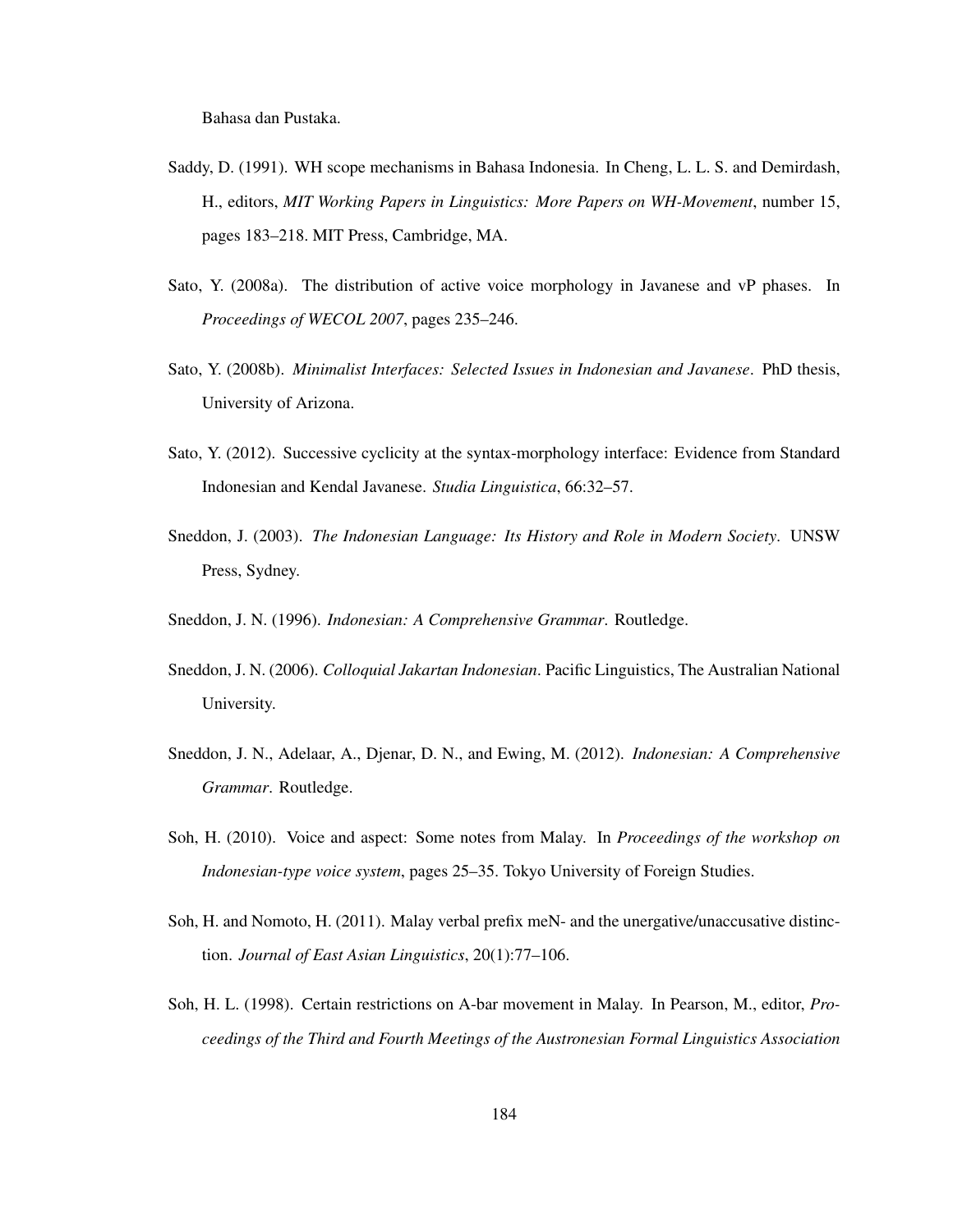*1996-1999*, pages 295–308. Dept of Linguistics, UCLA.

- Soh, H. L. (2013). Voice and aspect: Some notes from Malaysian Malay. *NUSA: More on Voice in Languages of Indonesia*, 54:159–173.
- Soh, H. L. and Nomoto, H. (2009). Progressive aspect, the verbal prefix meN- and stative sentences in Malay. *Oceanic Linguistics*, 48:148–171.
- Soh, H. L. and Nomoto, H. (2015). Degree achievements, telicity and the verbal prefix meN- in Malay. *Journal of Linguistics*, 51:147–183.
- Son, M.-J. and Cole, P. (2008). An event-based account of -kan constructions in Standard Indonesian. *Language*, 84(1):120–160.
- Szabolcsi, A. (1992). *The Noun Phrase*. PhD thesis, UCLA.
- Tuller, L. (1986). *Bijective Relations in Universal Grammar*. PhD thesis, UCLA.
- van Urk, C. and Richards, N. (2015). Two components of long-distance extraction: Successivecyclicity in Dinka. *Linguistic Inquiry*, 46(1):113–155.
- Voskuil, J. E. (1996). *Comparative Morphology: Verb Taxonomy in Indonesian, Tagalog and Dutch*. Holland Academic Graphics.
- Voskuil, J. E. (2000). Indonesian voice and A-bar movement. In Ileana Paul, V. P. and Travis, L., editors, *Formal Issues in Austronesian Linguistics*, pages 195–213. Kluwer Academic Publishers.
- Wallace, S. (1979). Voice, mode or aspect? the semantics of verbal prefixes in Jakarta Malay. In van Coetsem, F. and Waugh, L. R., editors, *Contributions to Grammatical Studies, Semantics and Syntax (Cornell Linguistic Contributions)*, volume 2, pages 151–178. Brill, Leiden.
- Watanabe, A. (1992). Subjacency and S-structure movement of wh-in-situ. *Journal of East Asian Linguistics*, 1:255–291.